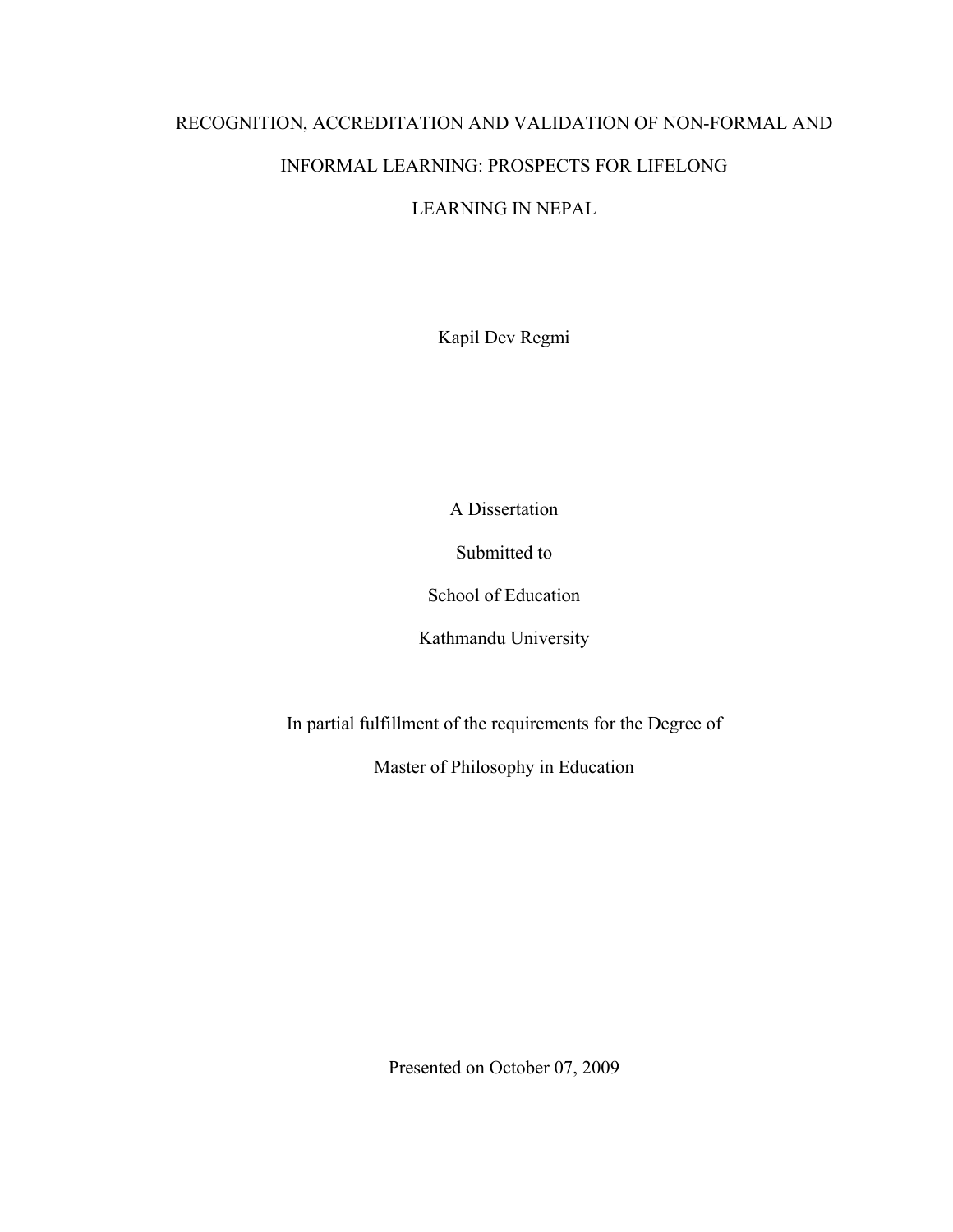### AN ABSTRACT OF THE DISSERTATION OF

*Kapil Dev Regmi* for the Degree of *Master of Philosophy in Education* presented on October 07, 2009. Title: *"Recognition, Accreditation, and Validation of Non-formal and Informal Learning: Prospects for Lifelong Learning in Nepal"* 

Abstract approved

…………………………… ………………………...

Prof. Tanka Nath Sharma, PhD Prof. Shreeram Prasad Lamichhane, PhD Dissertation Supervisor Dissertation Supervisor

This study was an exploration on the various issues related to recognition, accreditation and validation of non-formal and informal learning to open up avenues for lifelong learning and continuing education in Nepal. The perceptions, experiences, and opinions of Nepalese Development Activists, Educational Administrators, Policy Actors and University Professors became the major part of this research. Some of the reviews of the good practices in the field of validation of non-formal and informal learning and development of National Qualifications Framework at international level; and the progresses Nepal has made so far in this field were also equally incorporated in the study.

 It was a two-phased Sequential Mixed Method study in which Survey and Phenomenology representing positivist and constructivist paradigms were used sequentially to draw the findings. The quantitative part of the research dealt with the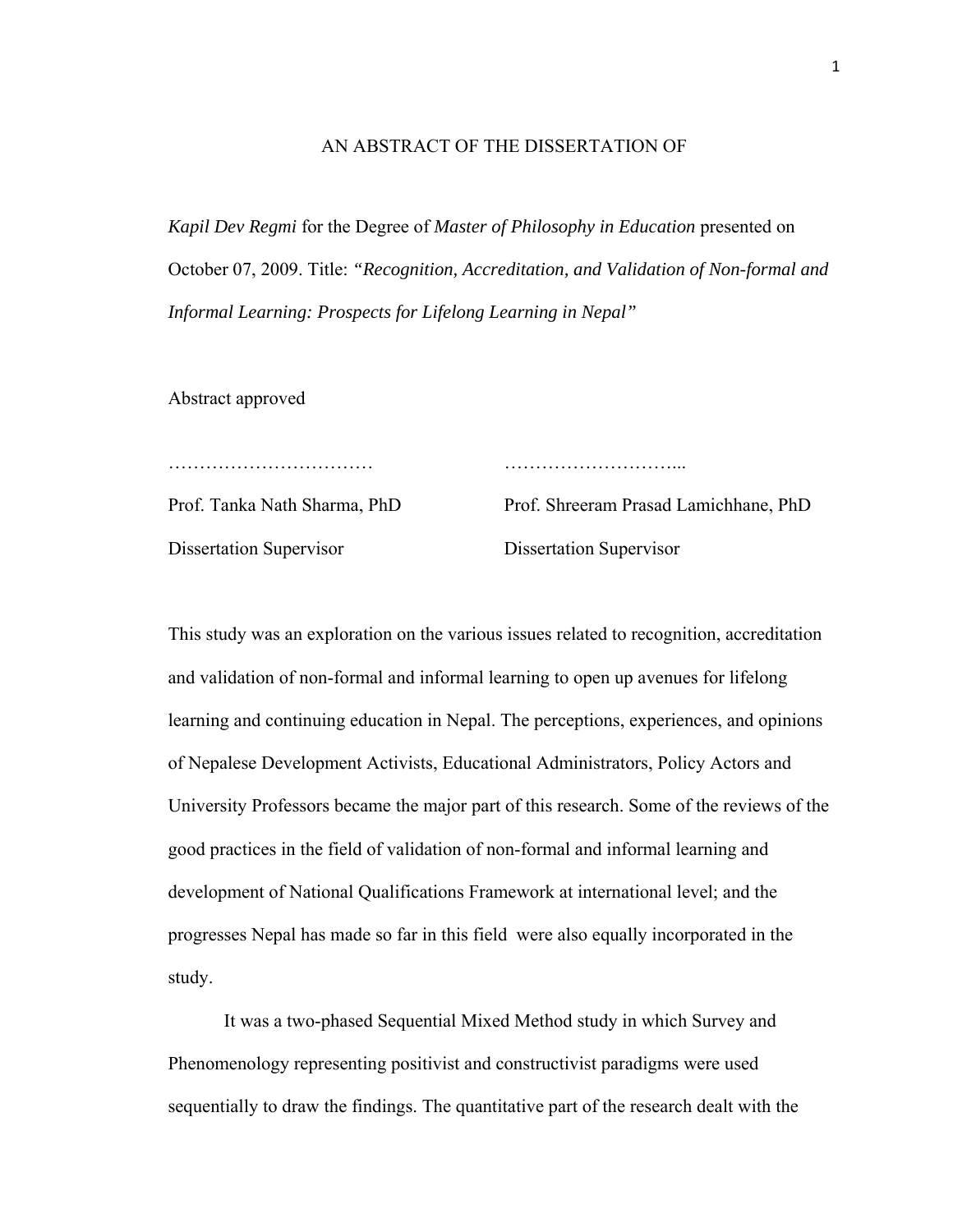three themes of the research. The first theme was 'providing options for learners to learn through formal, non-formal and informal modes of learning equally'; the second theme was 'bringing parity among the three modes of learning' and the third theme was 'developing a National Qualifications Framework' to recognize, accredit, and validate non-formal and informal learning to enhance lifelong learning in Nepal.

 During the analysis of qualitative part of the research eight different themes generated. They were making people free to acquire knowledge; making the three forms of learning equal; recognition, accreditation, and certification of non-formal and informal learning; recognition, accreditation and certification of indigenous knowledge; assessing non-formal and informal learning; adaptability and employability of non-formal and informal learners; developing a National Qualifications Framework; and enhancing lifelong learning. These themes either directly or indirectly are related to validation of non-formal and informal learning to create an environment conducive for lifelong learning in Nepal.

 From the analysis of both quantitative and qualitative data it was found that the Educational Stakeholders were positive and enthusiastic towards enhancing lifelong learning by recognizing, accrediting and validating non-formal and informal learning in Nepal. They opined almost in a similar spirit that the three forms of learning should get equal focus to make one's learning a lifelong endeavor. They had a consensus on developing a mechanism to assess non-formal and informal learning outcomes including indigenous knowledge and skills. They also claimed that non-formal and informal learners are equally employable and adaptable as formal degree holders if the formers were provided with an environment conducive for fostering their knowledge, skills and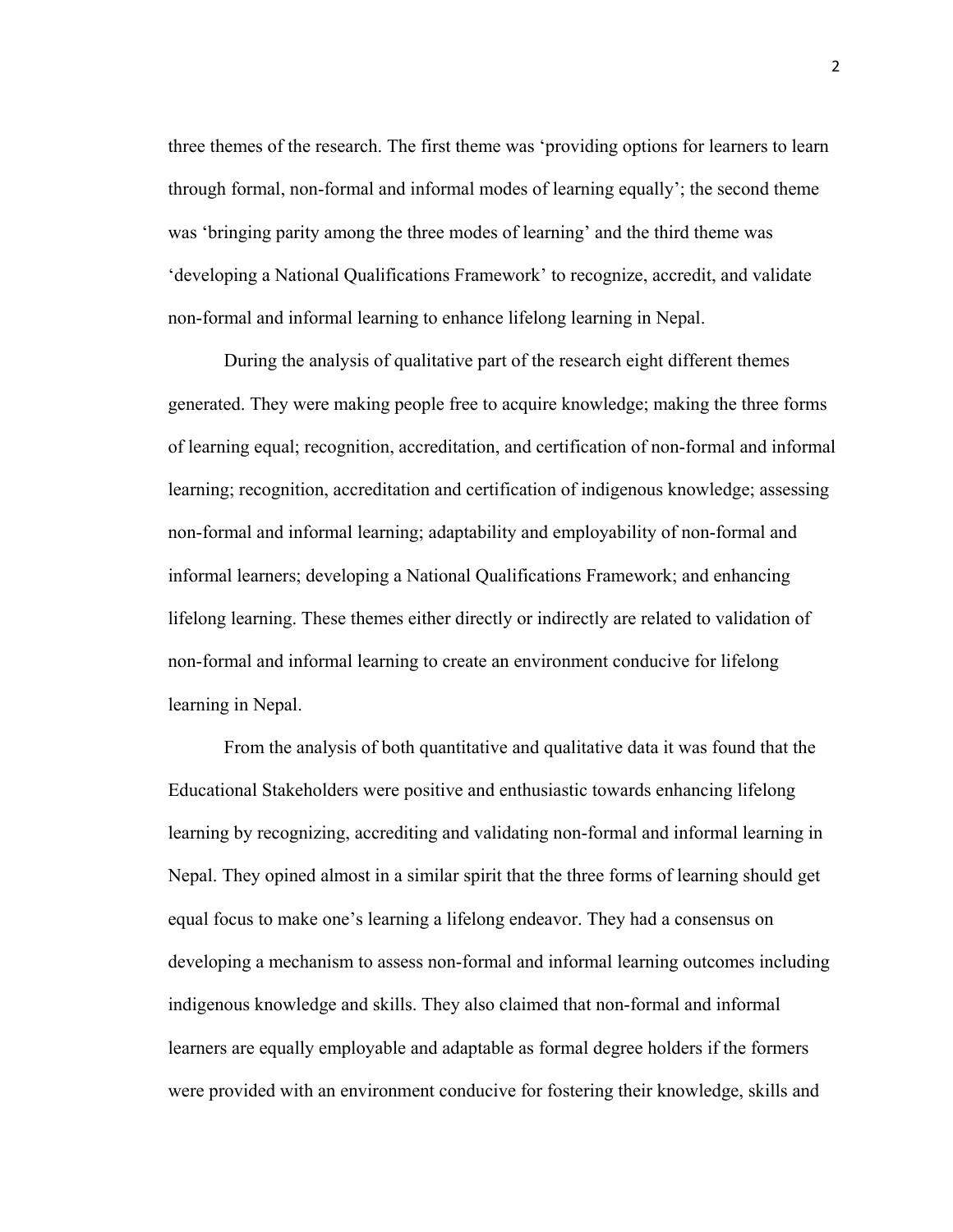competencies. Above all, from the triangulation of qualitative results with quantitative data and review of literatures it was found that if a mechanism for recognizing, accrediting and validating non-formal and informal learning is developed on the basis of a National Qualifications Framework, then the goal of enhancing lifelong learning could be achieved.

ofry ……………………………

 Kapil Dev Regmi Degree Candidate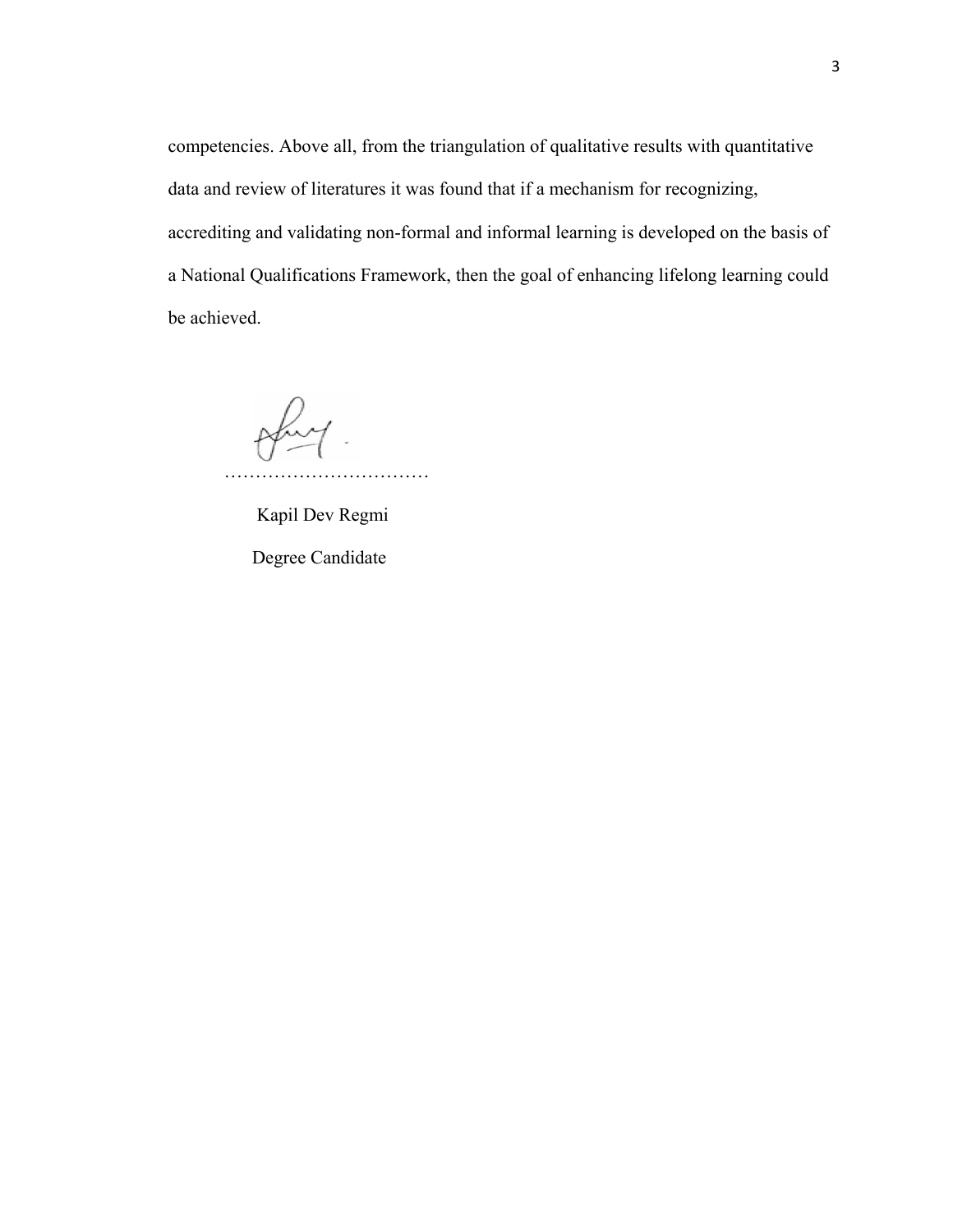© Copyright by Kapil Dev Regmi

2009

All rights reserved.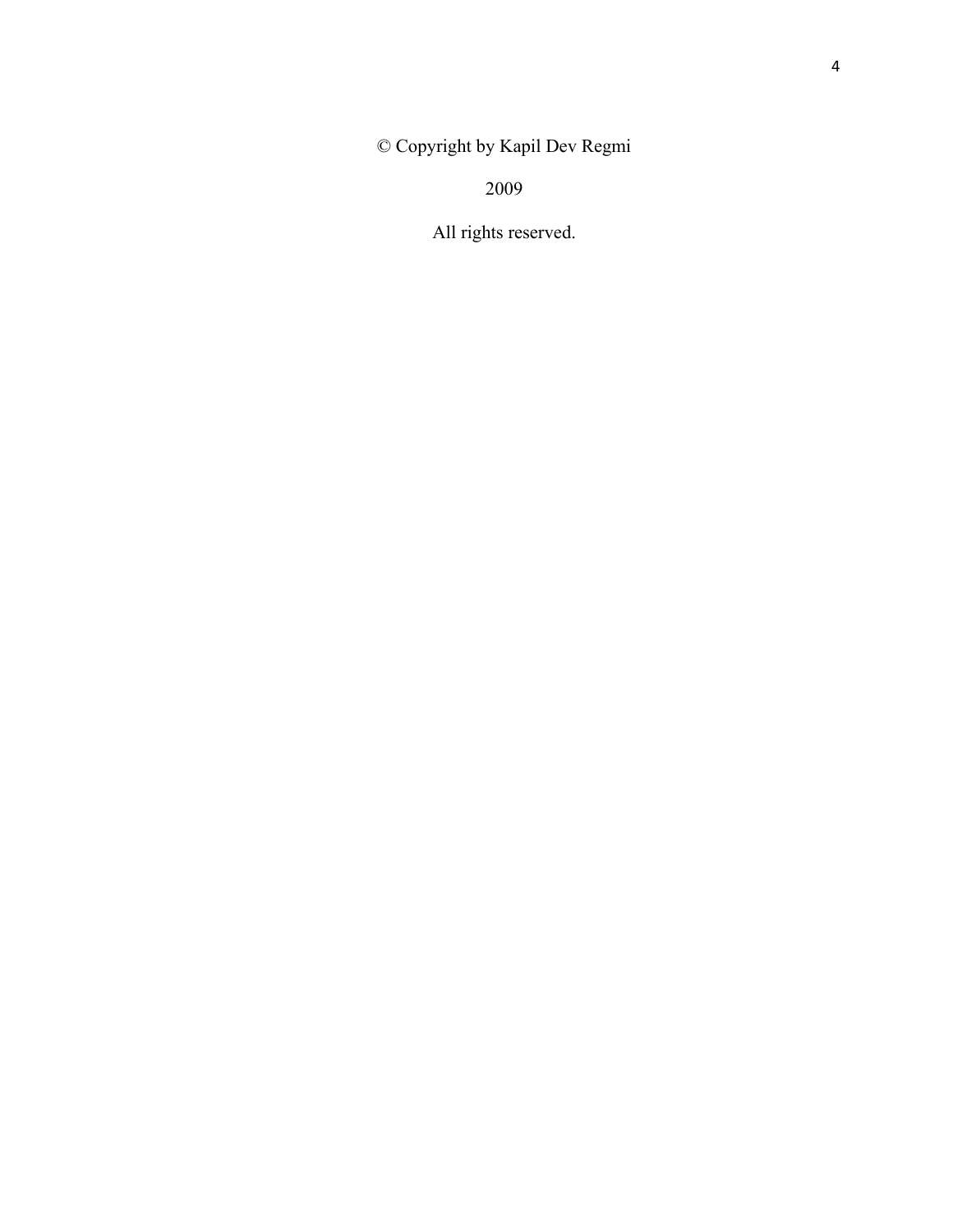## DEDICATION

To my father Bed Nidhi Regmi who has been praying for my success throughout his life To my mother China Kumari Regmi who gave me the world To my wife Laxmi Khanal whose continuous support and love has made my world bright To my cute twin daughters Sadikshya and Samikshya – my hope, my present and my future

To my teachers who helped me to illuminate my academic world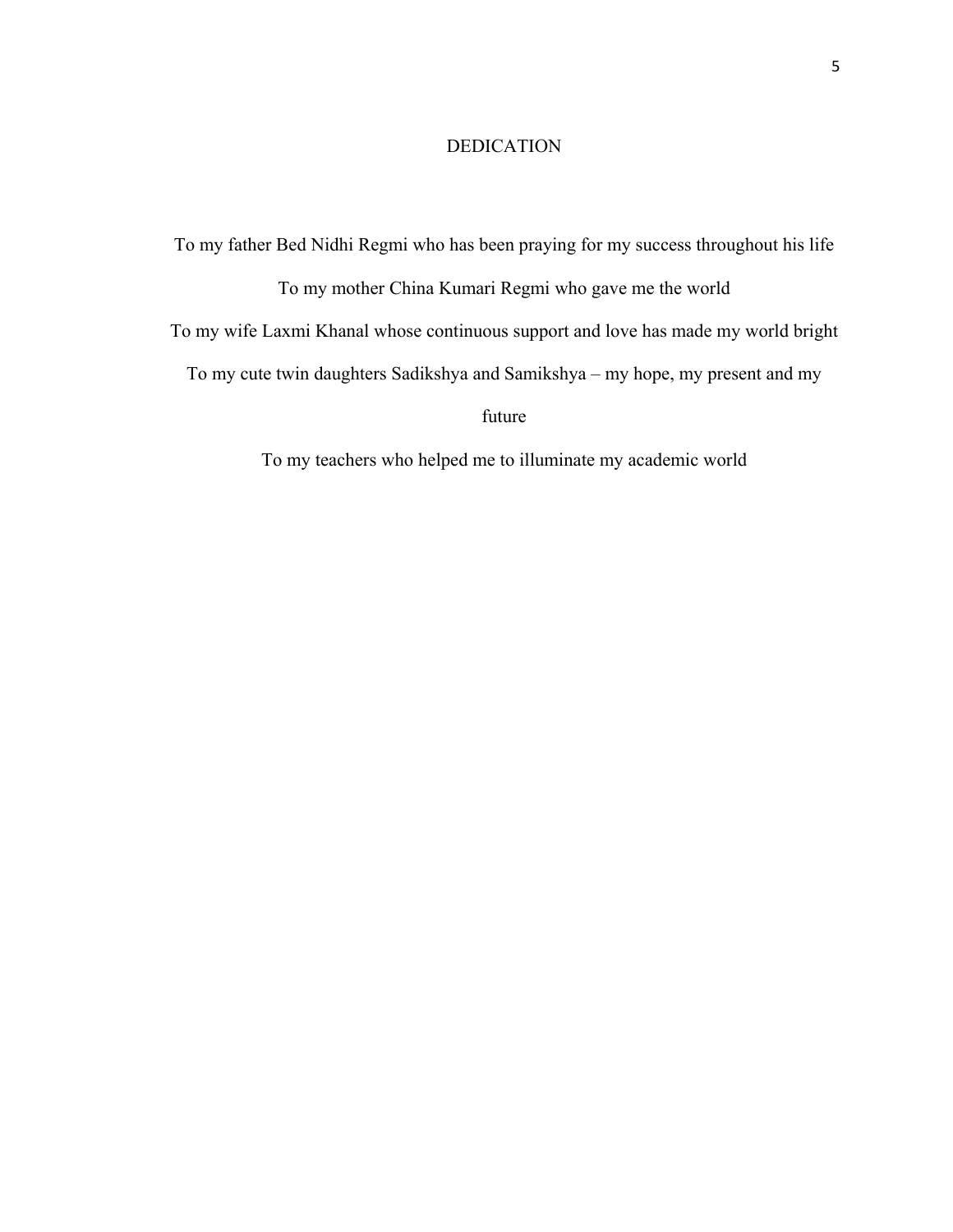## DECLARATION

I hereby declare that this thesis has not been submitted for candidature for any other degree.

 $\theta$ 

Kapil Dev Regmi

Degree Candidate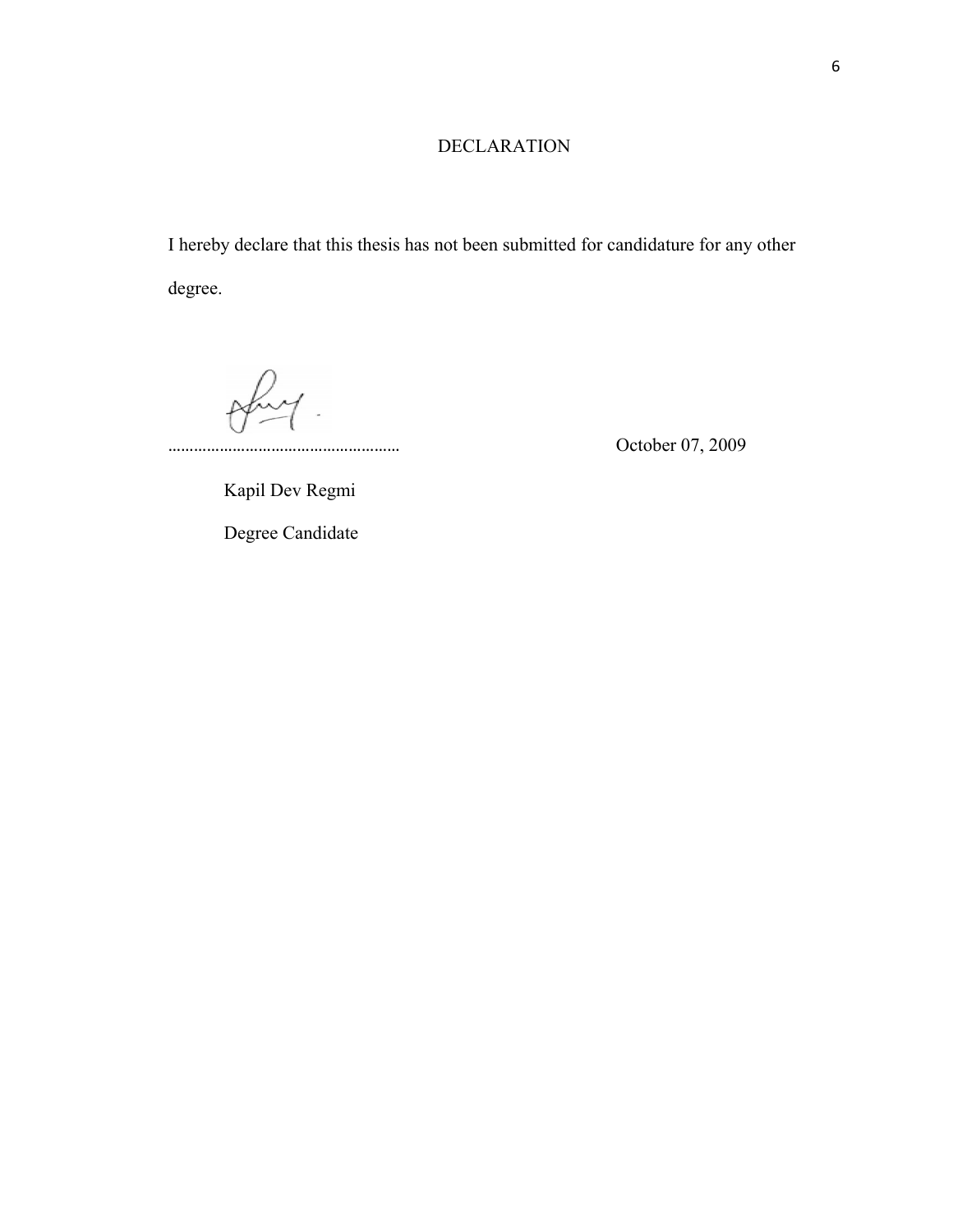## APPROVAL

Master of Philosophy in Education dissertation of Kapil Dev Regmi presented on October

07, 2009 APPROVED: ………………………………… Prof. Tanka Nath Sharma, PhD October 07, 2009 Dissertation Supervisor ………………………………… Prof. Shreeram Prasad Lamichhane, PhD October 07, 2009 Dissertation Supervisor ………………………………………… Prof. Jaya Raj Awasthi, PhD October 07, 2009 External Examiner ……………………………... Asso. Prof. Mahesh Nath Parajuli, PhD October 07, 2009 Member, Research Committee ……………………………………… Prof. Tanka Nath Sharma, PhD October 07, 2009

Act. Dean, School of Education

I understand that my dissertation will become a part of the permanent collection of Katmandu University Library. My signature below authorizes release of my dissertation to any reader upon request for scholarly purposes.

……………………

Kapil Dev Regmi October 07, 2009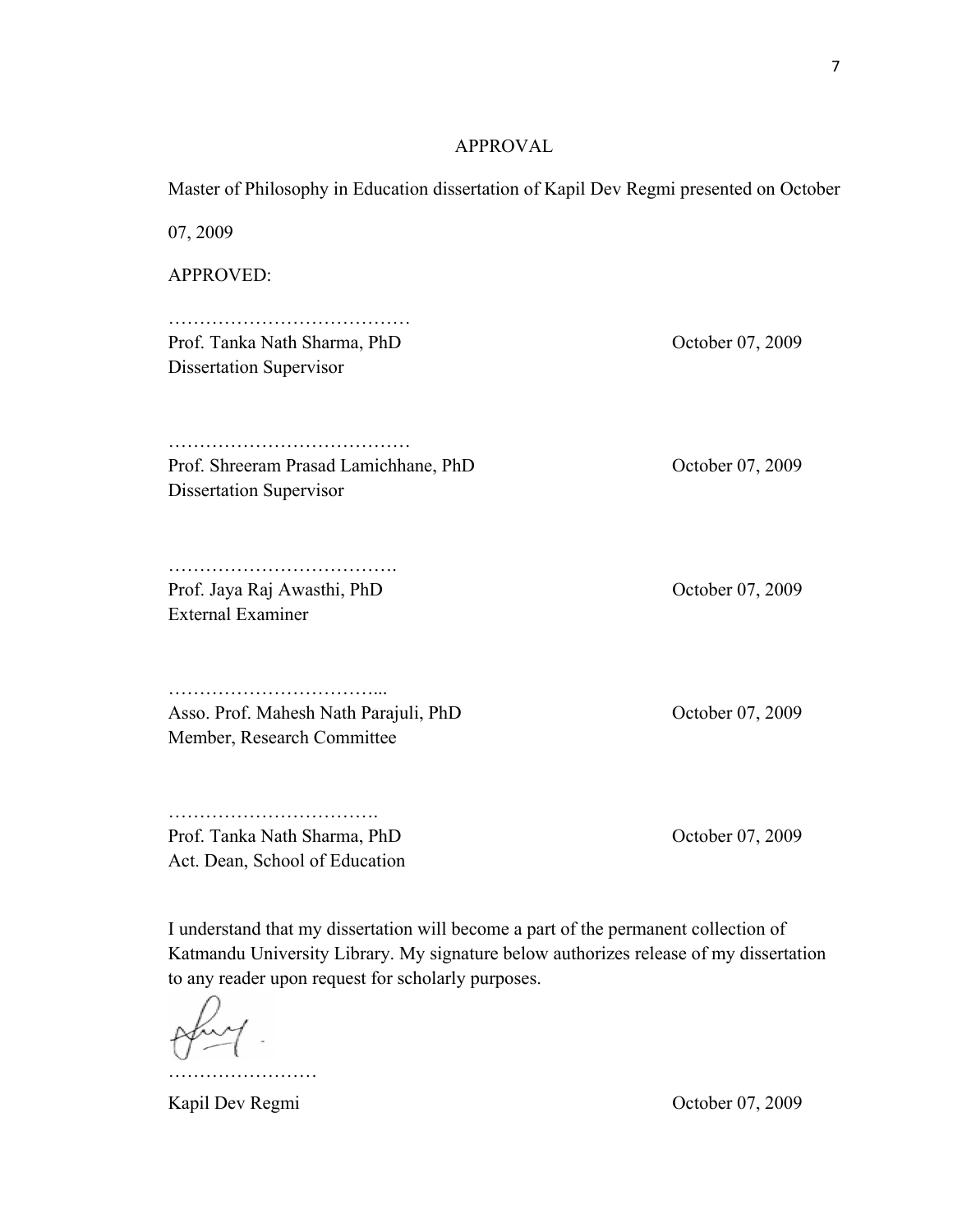#### ACKNOWLEDGEMENTS

I would like to acknowledge all the teachers and friends whose help and inspiration directly and indirectly supported to complete this study wholeheartedly. I would like to express my sincere acknowledgements to all the informants and respondents of this study for their opinions, perceptions and experiences.

 I am extremely grateful to all teachers of the School of Education, Kathmandu University for their warm affection and guidelines, which have been leading me to the path of academic brightness since I enrolled in this University.

 I am grateful to my dissertation supervisors Prof. Dr. Tanka Nath Sharma and Prof. Dr. Shreeram Prasad Lamichhane, for their unremitting encouragement, mentoring and support. I have got thousands of inspirations from their gentleness and perseverance. This dissertation was their brainchild that I nurtured with the help of hundreds of hands and minds. I would like to thank them from the inner core of my heart.

 I found no suitable words to express my gratitude to Prof. Dr. Mana Prasad Wagley for his appreciation to my academic activities that has been boosting me to a better acclivity of my scholarly life since he welcomed me in Kathmandu University in 2007. Dr. Wagley deserves a special place in my heart and memory.

 I would like to express my sincere gratitude to the external examiner of this dissertation Prof. Dr. Jaya Raj Awasthi for his constructive suggestions for giving the final shape of this thesis both in content and quality.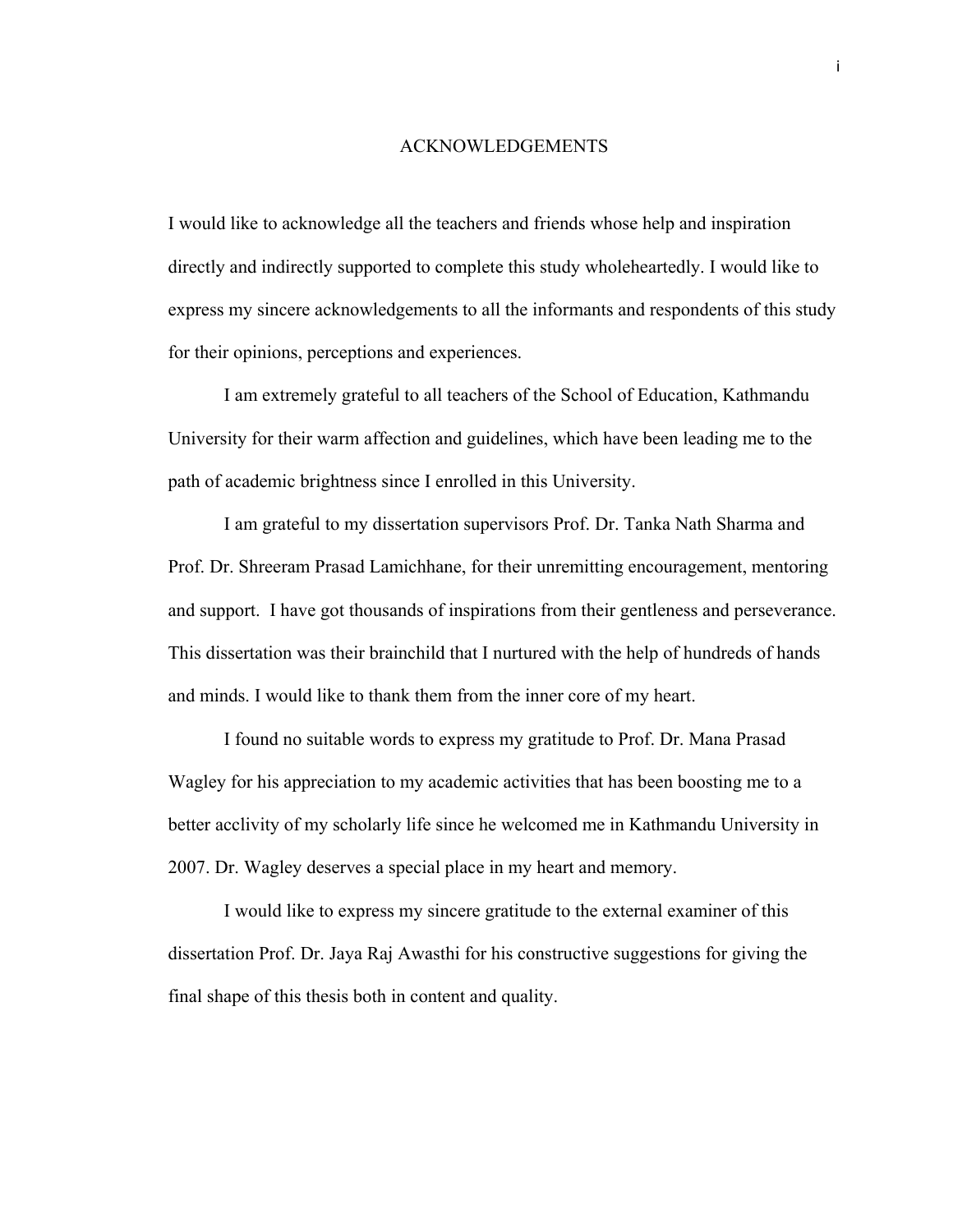I am thankful to Asso. Prof. Dr. Mahesh Nath Parajuli for his valuable suggestions to ameliorate the standard of my intellectual endeavors. I am grateful to Prof. Dr. Vidhya Nath Koirala for his encouragement, appreciation and suggestion.

 I would like to remember Mr. Shashidhar Belbase –my friend, my teacher and my trailblazer. He was the one who encouraged me to pursue M. Phil study in KU that has given me a new academic life. I am grateful to Mr. Balchandra Luitel for his support and encouragement. Mr. Megh Raj Dangal and Mr. Mohan Budhathoki deserve special thanks for their support for the correction of APA and language respectively. I would like to remember my friends Gehanath Gautam, Dattatrya Dahal, Tulsi Acharya and Renu Thapa for their benevolence in collecting data.

 Similarly, my oblation goes to my father Bed Nidhi Regmi, mother China Kumar Regmi, brothers Basudev, Sukadev and Shahadev for their supports and care during my study. I would like to thank all the members of my in-laws for their care, love and affection, especially Pusparaj Khanal – my brother-in-law for his help which I can never repay. Finally, I would like to express lovely thanks to my better-half Laxmi and daughters Sadikshya and Samikshya.

……………………

Kapil Dev Regmi **Community** Corollation Corollation Corollation October 07, 2009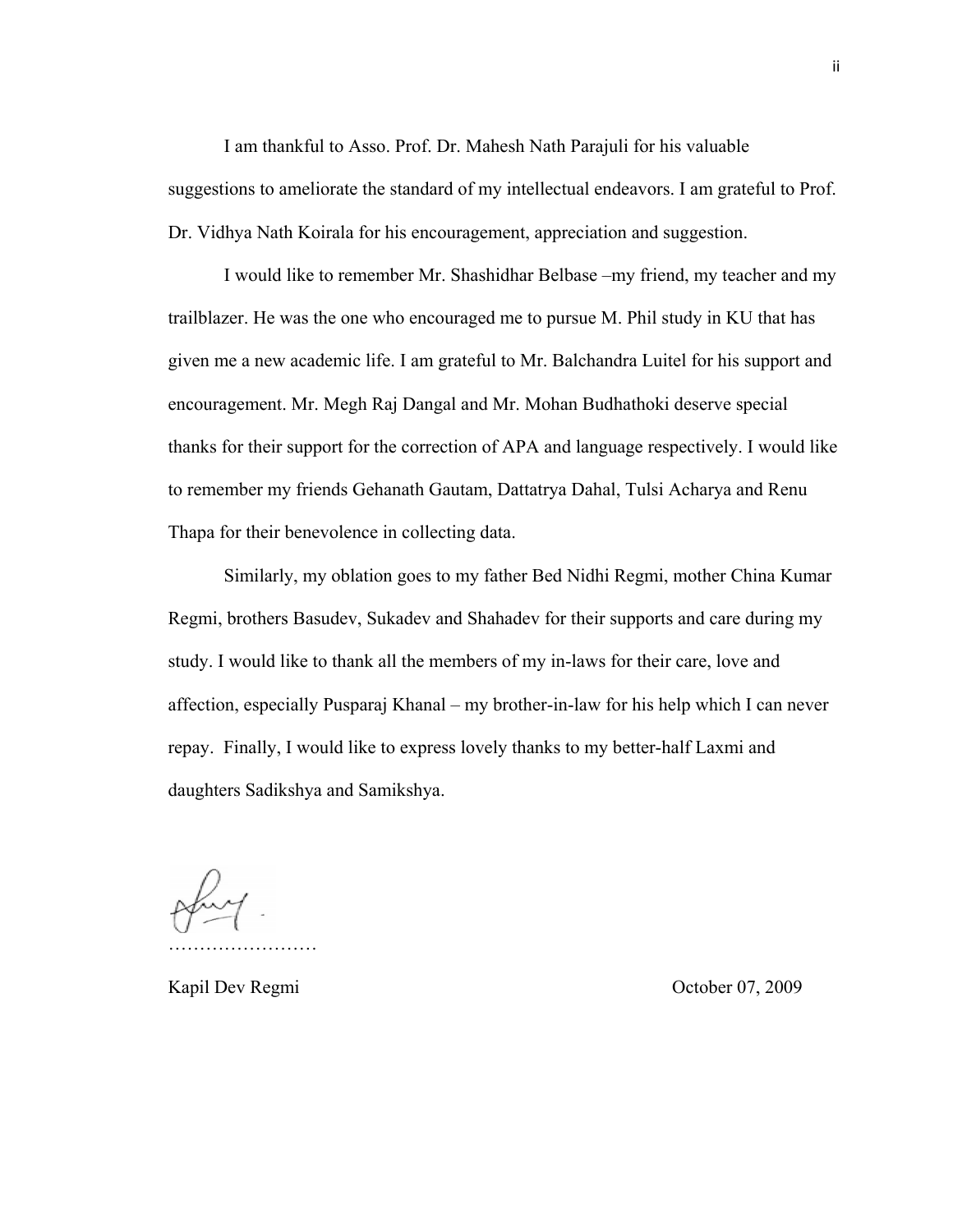## TABLE OF CONTENTS

| . 19 |
|------|
|      |
|      |
|      |
|      |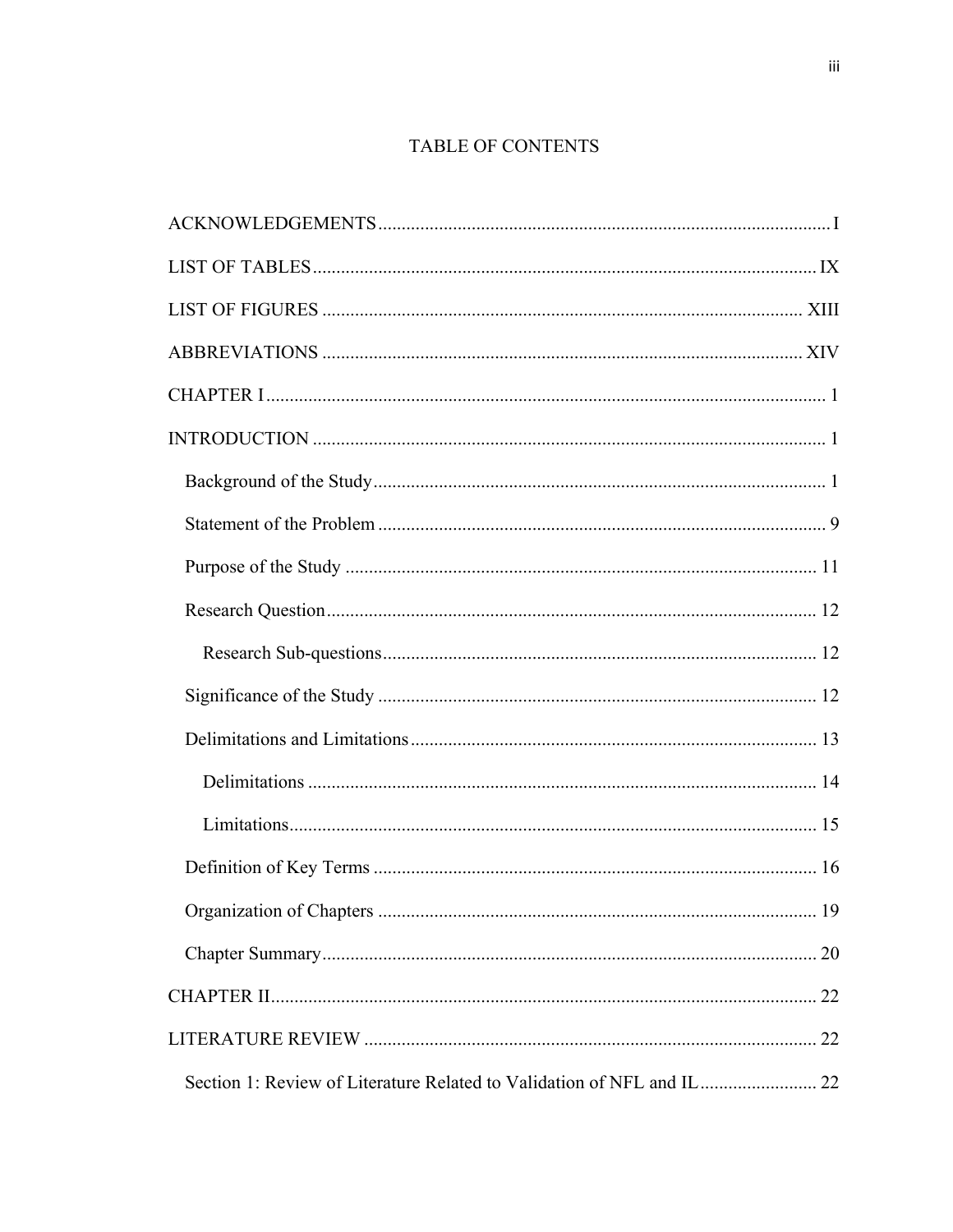| Section 2: Review of International Practices on Validation of NFL and IL  53 |  |
|------------------------------------------------------------------------------|--|
|                                                                              |  |
|                                                                              |  |
|                                                                              |  |
|                                                                              |  |
|                                                                              |  |
|                                                                              |  |
|                                                                              |  |
|                                                                              |  |
|                                                                              |  |
|                                                                              |  |
|                                                                              |  |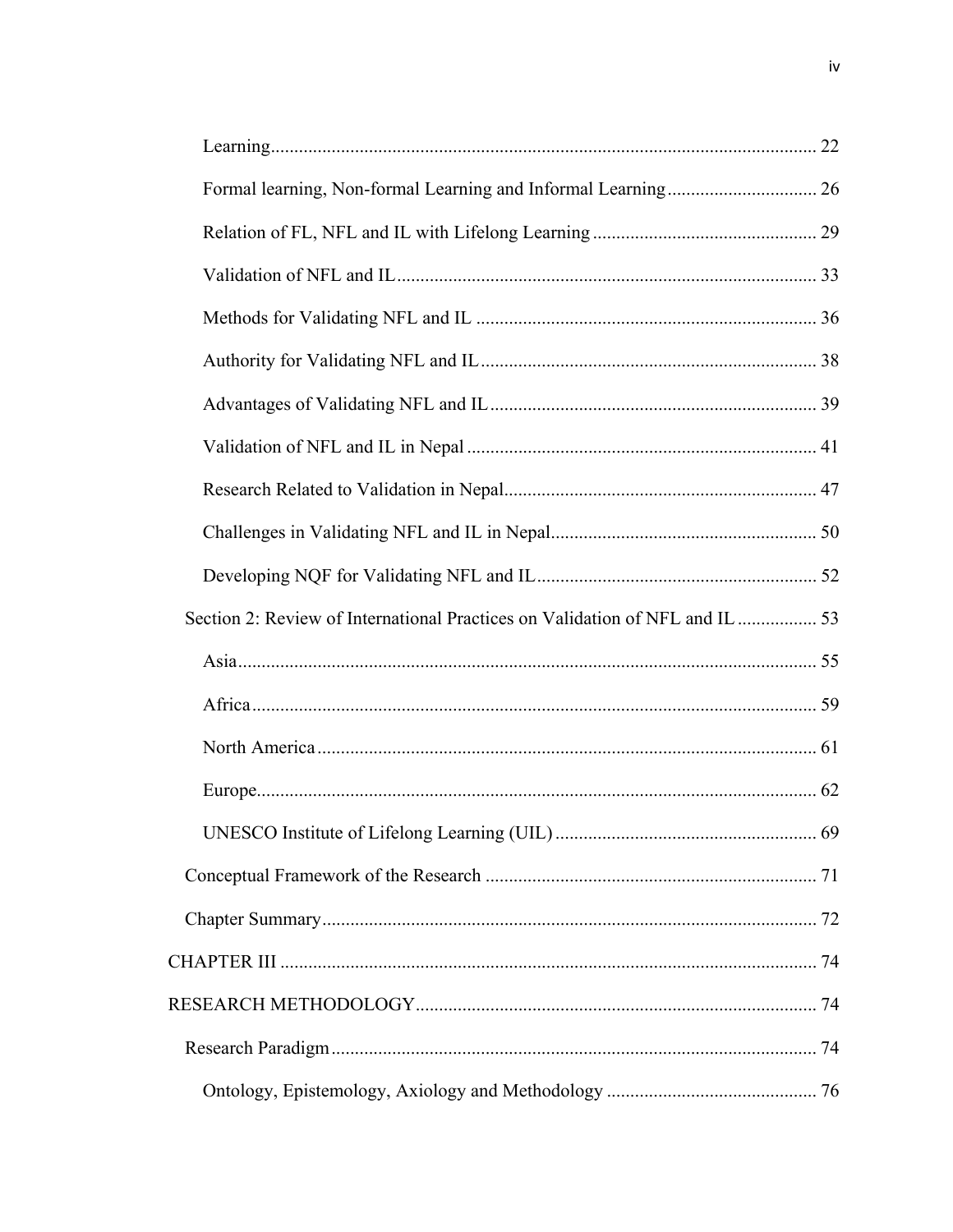| QUANTITATIVE DATA ANALYSIS AND INTERPRETATION  107 |  |
|----------------------------------------------------|--|
|                                                    |  |
|                                                    |  |
|                                                    |  |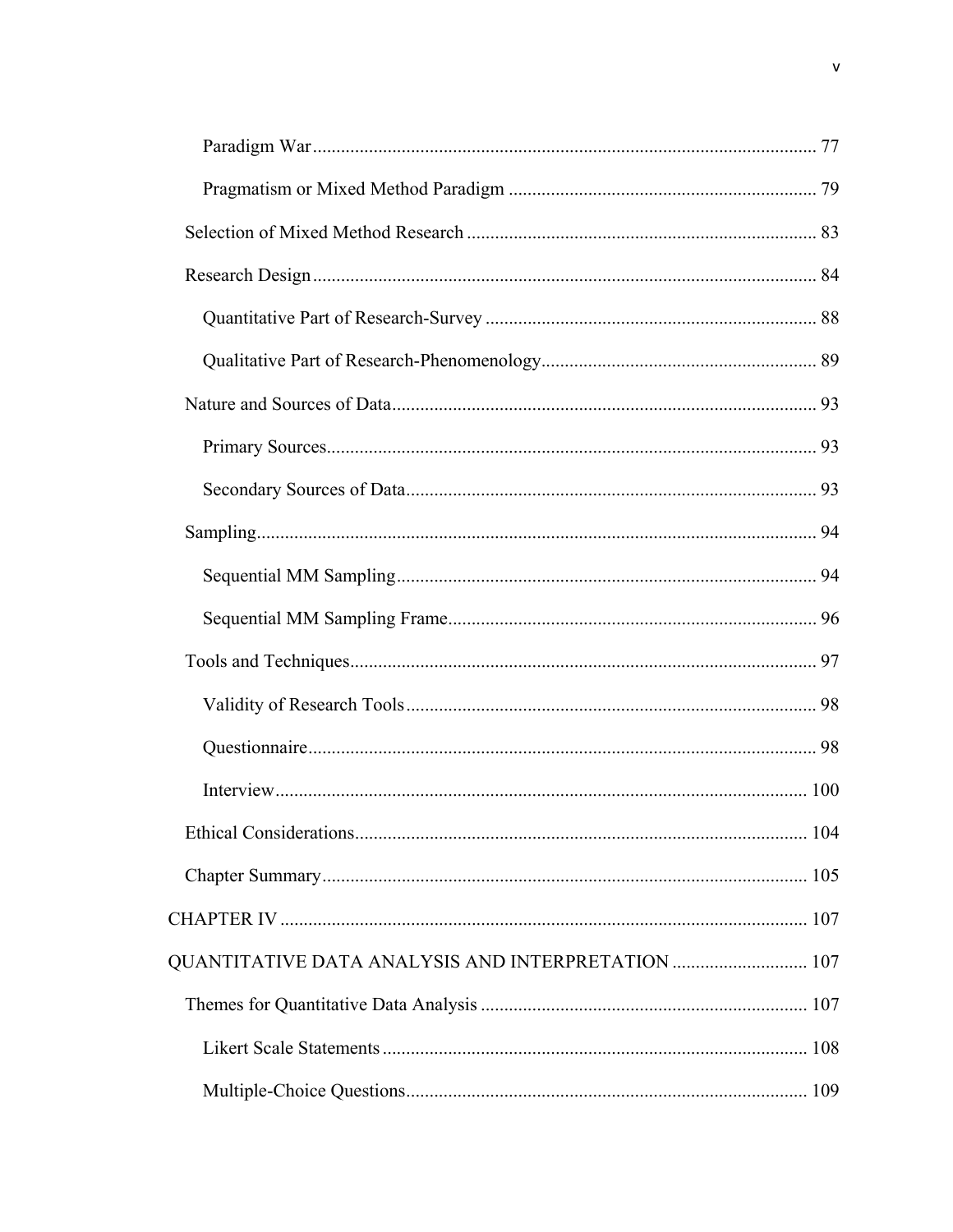| QUALITATIVE DATA ANALYSIS AND INTERPRETATION  145 |  |
|---------------------------------------------------|--|
|                                                   |  |
|                                                   |  |
|                                                   |  |
|                                                   |  |
|                                                   |  |
|                                                   |  |
|                                                   |  |
|                                                   |  |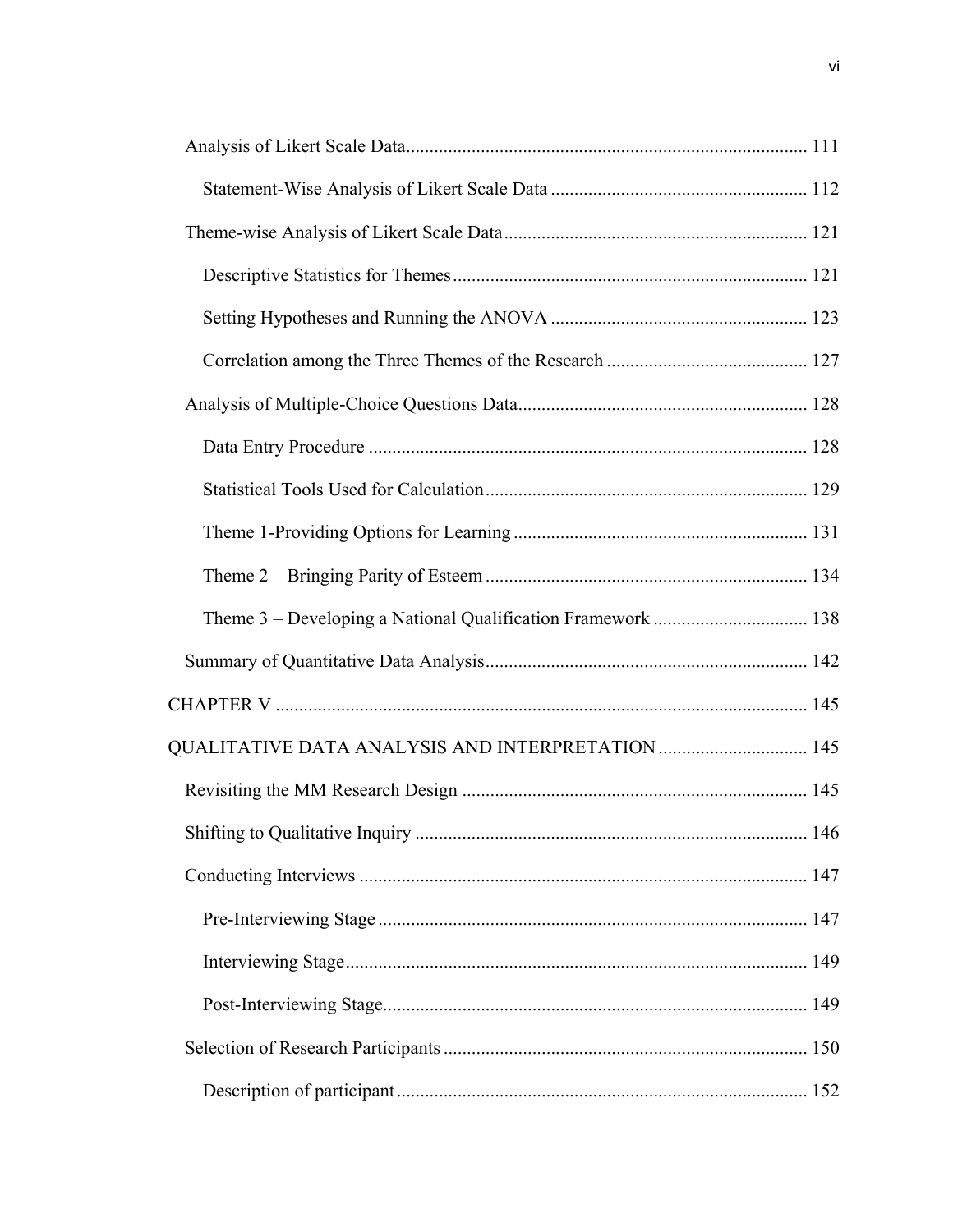| Theme 3: Recognition, Accreditation and Certification NFL and IL  165             |  |
|-----------------------------------------------------------------------------------|--|
| Theme 4: Recognition, Accreditation and Certification of Indigenous Knowledge 171 |  |
|                                                                                   |  |
| Theme 6: Adaptability and Employability of Non-formal and Informal Learners. 178  |  |
|                                                                                   |  |
| Theme 8: Enhancing Lifelong Learning and Continuing Education 184                 |  |
|                                                                                   |  |
|                                                                                   |  |
|                                                                                   |  |
|                                                                                   |  |
|                                                                                   |  |
|                                                                                   |  |
|                                                                                   |  |
| Finding 3: Recognition, Accreditation and Certification NFL and IL 195            |  |
|                                                                                   |  |
| Finding 4: Recognizing, Accrediting and Certifying Indigenous Knowledge 198       |  |
|                                                                                   |  |
|                                                                                   |  |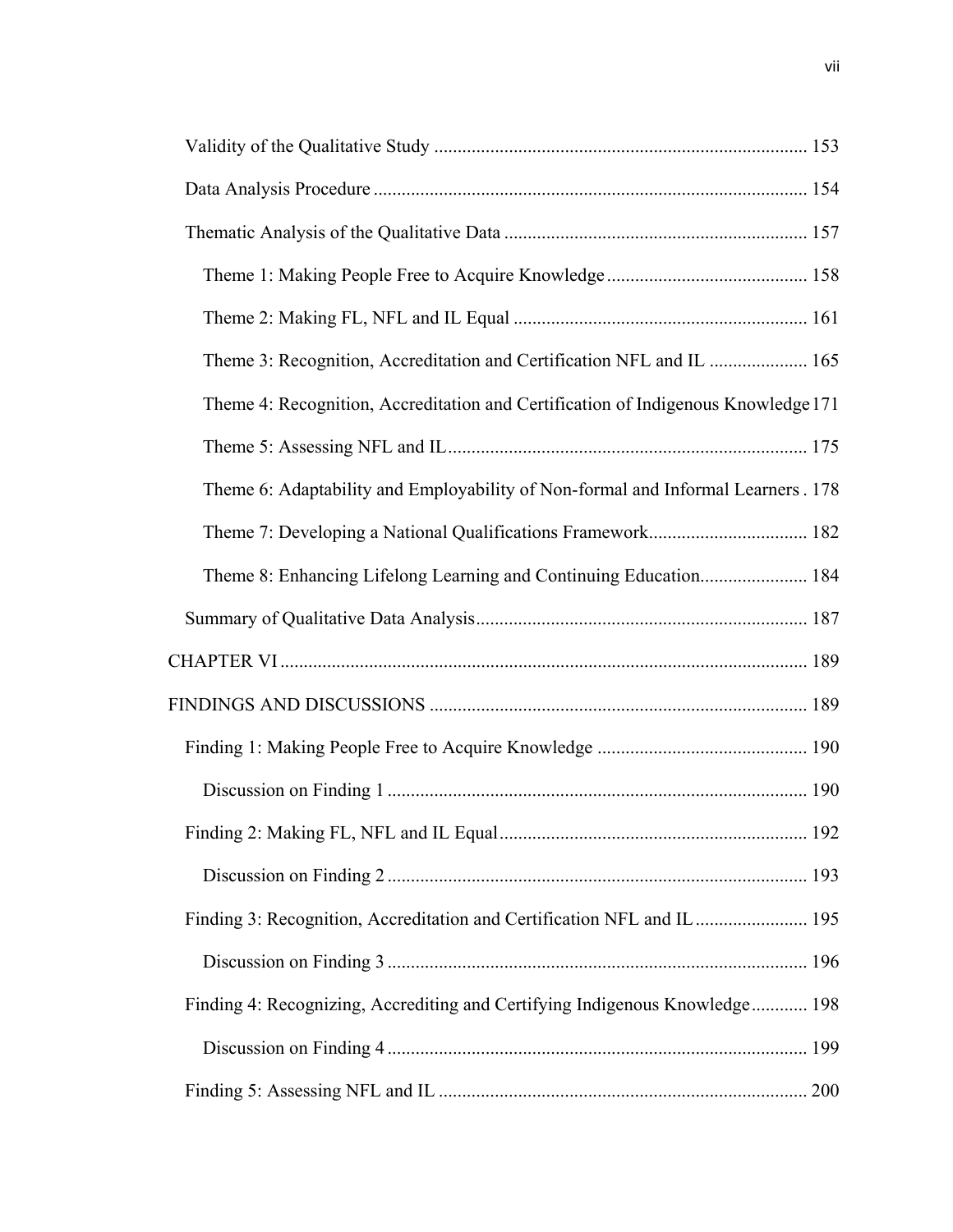| Finding 6: Adaptability and Employability of Non-formal and Informal Learners 202 |     |
|-----------------------------------------------------------------------------------|-----|
|                                                                                   |     |
|                                                                                   |     |
|                                                                                   |     |
|                                                                                   |     |
|                                                                                   |     |
|                                                                                   |     |
|                                                                                   |     |
|                                                                                   |     |
|                                                                                   |     |
|                                                                                   |     |
|                                                                                   |     |
|                                                                                   |     |
|                                                                                   |     |
|                                                                                   |     |
|                                                                                   |     |
|                                                                                   |     |
|                                                                                   |     |
|                                                                                   | 242 |
|                                                                                   |     |
|                                                                                   |     |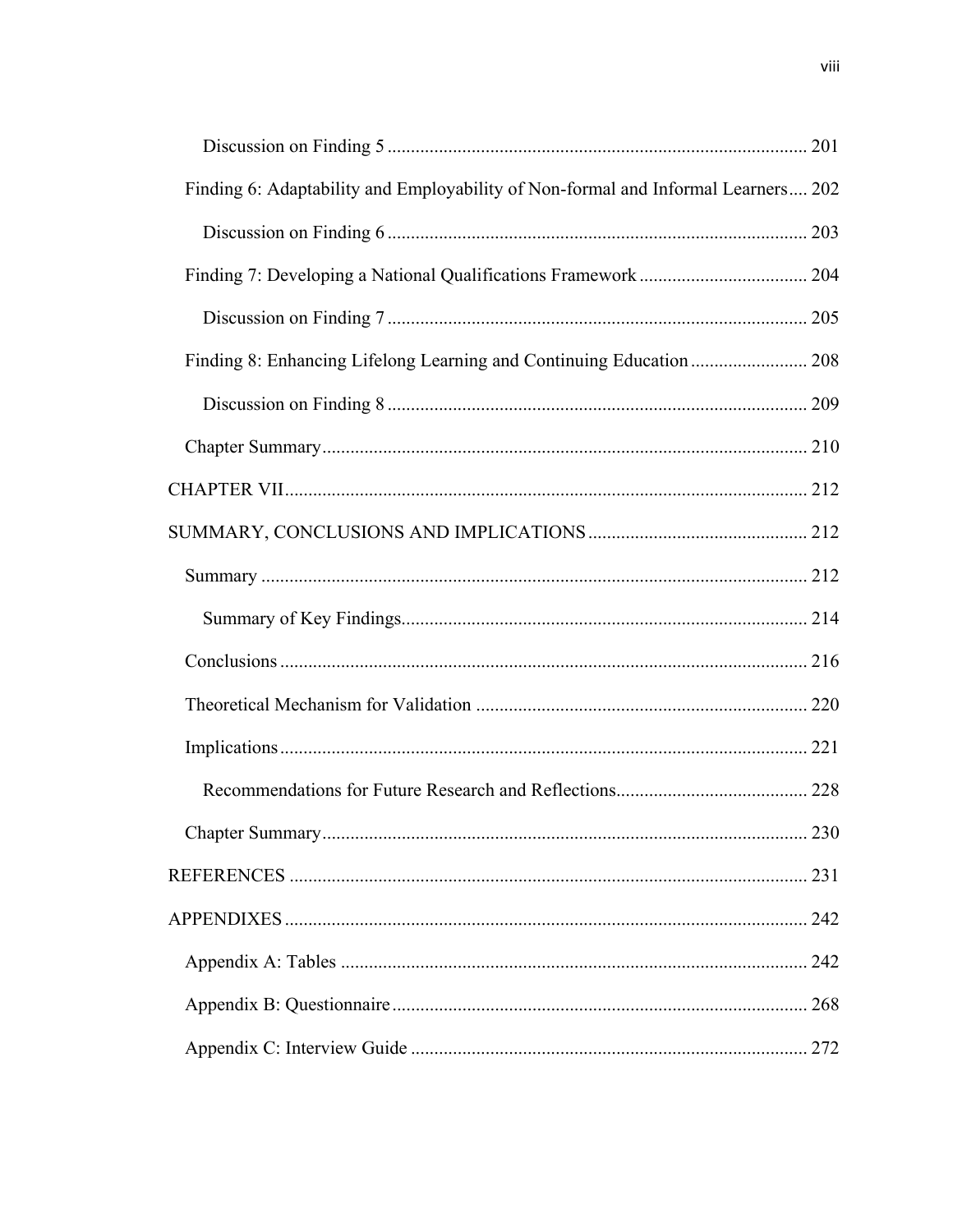## LIST OF TABLES

## Tables

| Table 2.1    | Learning Continuum<br>27                                       |     |
|--------------|----------------------------------------------------------------|-----|
| Table 3.1    | Axioms of Positivism and Constructivism                        | 78  |
| Table 3.2    | Axioms of Pragmatism<br>81                                     |     |
| Table 3.3    | Key Distinctions between Descriptive and Interpretive Approach | 92  |
| Table 3.4    | <b>Stages of Interview</b><br>101                              |     |
| Table 3.5    | Types of Interview Questions<br>103                            |     |
| Table 3.6    | <b>Sampling Frame</b><br>97                                    |     |
| Table 4.1    | Themes and Codes for Quantitative Data                         | 108 |
| Table 4.2    | Themes and Likert Scale Statements                             | 109 |
| Table 4.3    | Themes and Multiple Choice Questions                           | 109 |
| Table 4.4    | Precisions and Codes<br>110                                    |     |
| Table 4.5    | Score Value of Likert Scale Options                            | 111 |
| Table 4.6    | <b>Total Score Value for Likert Scale Statements</b>           | 112 |
| Table 4.7    | Descriptive Statistics of Total Likert Scale Data              | 112 |
| Table 4.8    | Descriptive Statistics of the Themes                           | 121 |
| Table 4.9    | <b>Tests of Normality</b><br>123                               |     |
| Table $4.10$ | ANOVA for the Themes<br>124                                    |     |
| Table 4.11   | Paired Samples Test for the Themes                             | 126 |
| Table 4.12   | Correlations among the Themes<br>127                           |     |
| Table 5.1    | Description of Research Participants                           | 152 |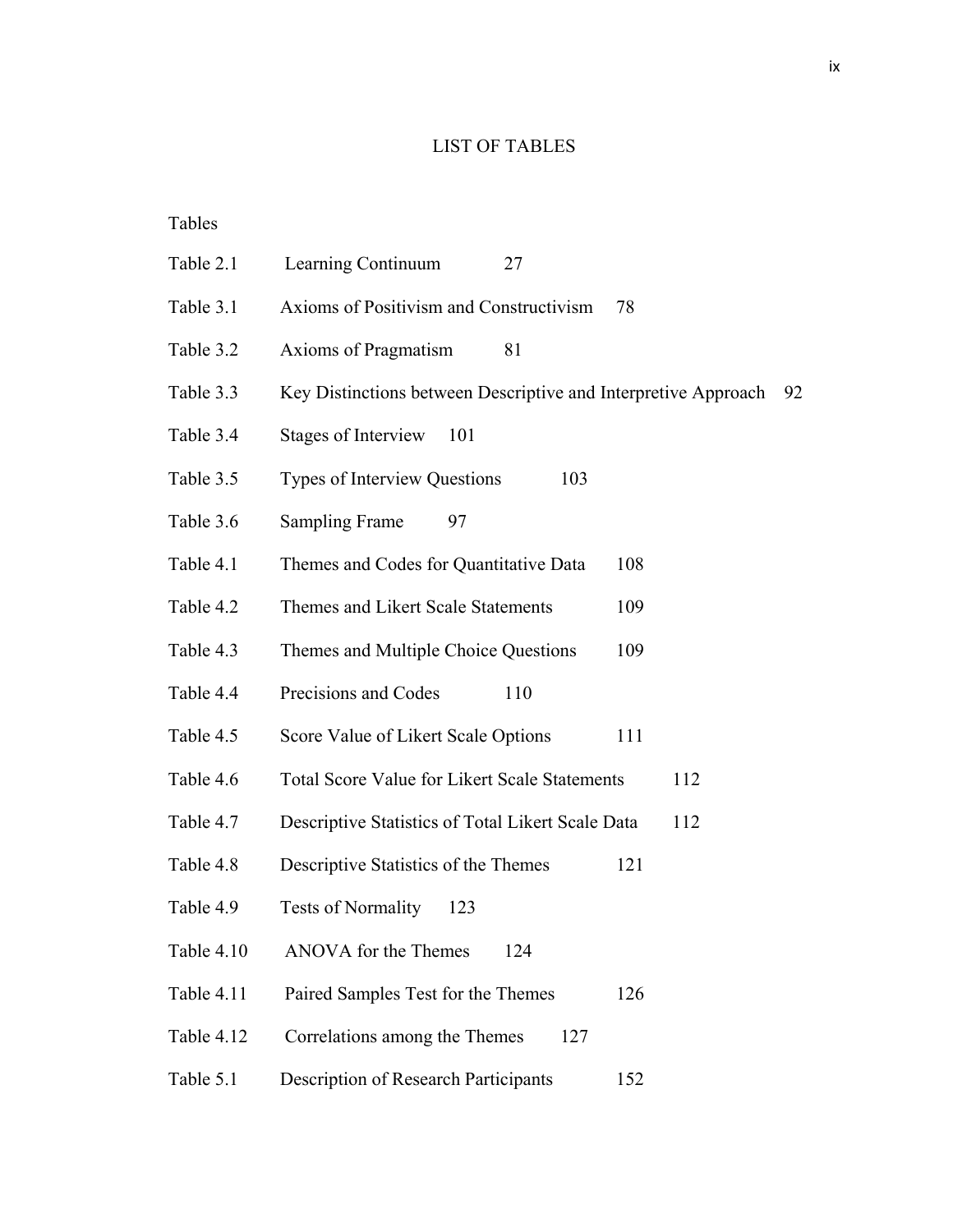| Table 5.2 | Phases of Thematic Analysis<br>156                         |     |     |
|-----------|------------------------------------------------------------|-----|-----|
| Table 5.3 | Themes of Qualitative Data<br>157                          |     |     |
| Table A1  | Providing Freedom to Learn: Cross Tabulation               | 242 |     |
| Table A2  | Providing Freedom to Learn: Compare Means                  | 242 |     |
| Table A3  | Ability of Less Formal Learners: Cross Tabulation          | 243 |     |
| Table A4  | Ability of Less Formal Learners: Compare Means             | 243 |     |
| Table A5  | Entrance of Less Formal Learners to Formal Education:      |     |     |
|           | <b>Cross Tabulation</b><br>243                             |     |     |
| Table A6  | Entrance of Less Formal Learners to Formal Education:      |     |     |
|           | <b>Compare Means</b><br>244                                |     |     |
| Table A7  | Equality in Learning Outcomes: Cross Tabulation            | 244 |     |
| Table A8  | Equality in Learning Outcomes: Compare Means               | 245 |     |
| Table A9  | Work Based and Experiential Learning: Cross Tabulation     |     | 245 |
| Table A10 | Work Based and Experiential Learning: Compare Means        |     | 246 |
| Table A11 | Validation of Less Formal Learning: Cross Tabulation       |     | 246 |
| Table A12 | Validation of Less Formal Learning: Compare Means          |     | 247 |
| Table A13 | Focus on Formal Education: Cross Tabulation                | 247 |     |
| Table A14 | Focus on Formal Education: Compare Means                   | 248 |     |
| Table A15 | Equal Focus on FE, NFE and IE: Cross Tabulation 248        |     |     |
| Table A16 | Equal Focus on FE, NFE and IE: Compare Means               | 249 |     |
| Table A17 | Keeping FE, NFE and IE in an NQF: Cross Tabulation         |     | 249 |
| Table A18 | Keeping FE, NFE and IE in an NQF: Compare Means            |     | 249 |
| Table A19 | Not Keeping FE, NFE and IE in an NQF: Cross Tabulation 250 |     |     |
|           |                                                            |     |     |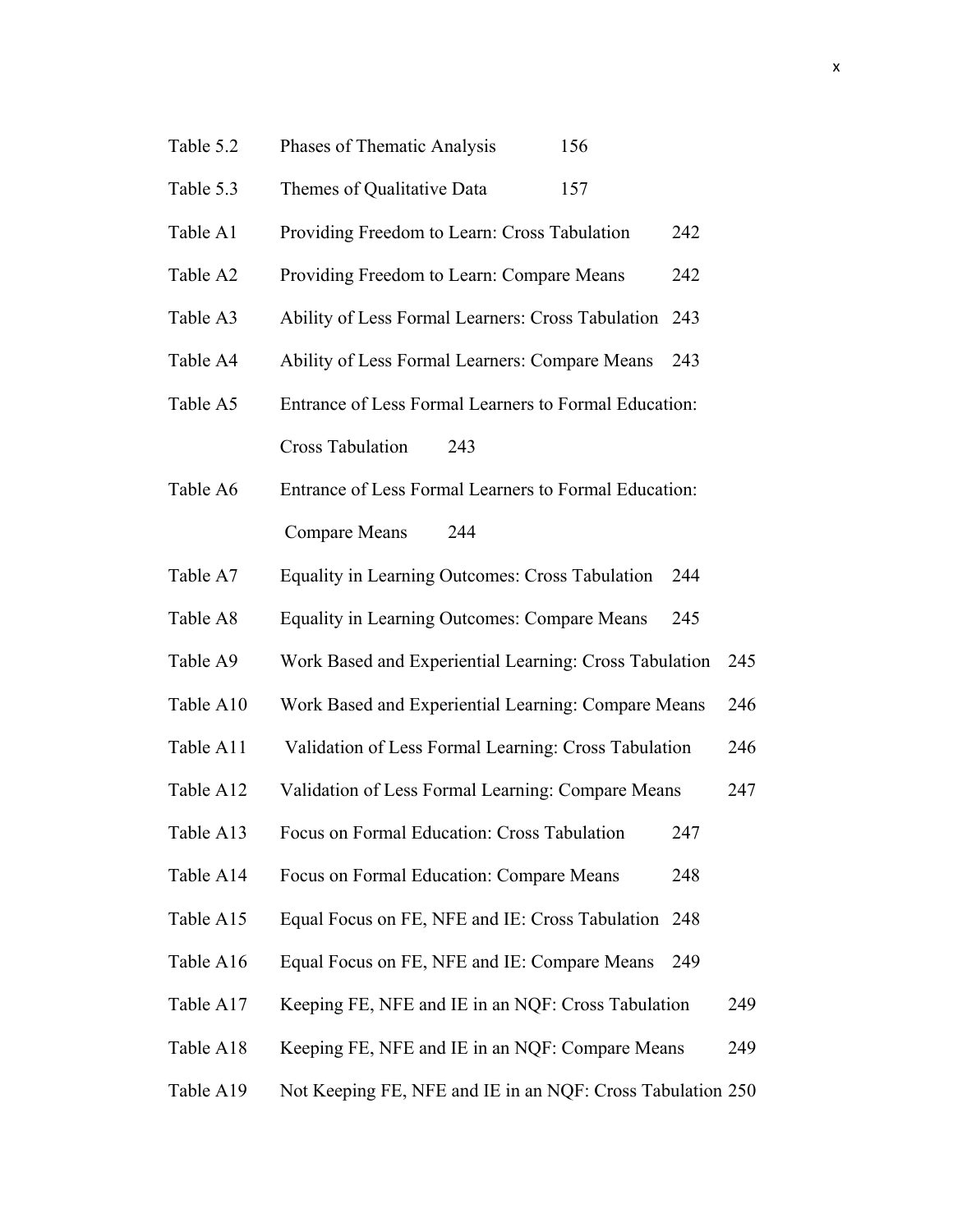- Table A20 Not Keeping FE, NFE and IE in an NQF: Compare Means 250
- Table A21 Eligibility for Less Formal Learners: Cross Tabulation 251
- Table A22 Eligibility for Less Formal Learners: Compare Means 252
- Table A23 Equivalent Standards of FL, NFL and IL: Cross Tabulation 252
- Table A24 Equivalent Standards of FL, NFL and IL: Compare Means 253
- Table A25 Approaches to Learning: Frequencies 253
- Table A26 Approaches to Learning: ANOVA 254
- Table A27 Approaches to Learning: Correlations 254
- Table A28 Ways for Acquiring Knowledge: Frequencies 255
- Table A29 Ways for Acquiring Knowledge: ANOVA 255
- Table A30 Ways for Acquiring Knowledge: Correlations 256
- Table A31 Judging Quality of Learning: Frequencies 257
- Table A32 Judging Quality of Learning: ANOVA 257
- Table A33 Judging Quality of Learning: Correlations 258
- Table A34 Selecting as Employee: Frequencies 258
- Table A35 Selecting as Employee: ANOVA 259
- Table A36 Selecting as Employee: Correlations 259
- Table A37 Enhancing Lifelong Learning: Frequencies 260
- Table A38 Enhancing Lifelong Learning: ANOVA 260
- Table A39 Enhancing Lifelong Learning: Correlations 261
- Table A40 Ways of Learning: Frequencies 261
- Table A41 Ways of Learning: ANOVA 262
- Table A42 Ways of Learning: Correlations 262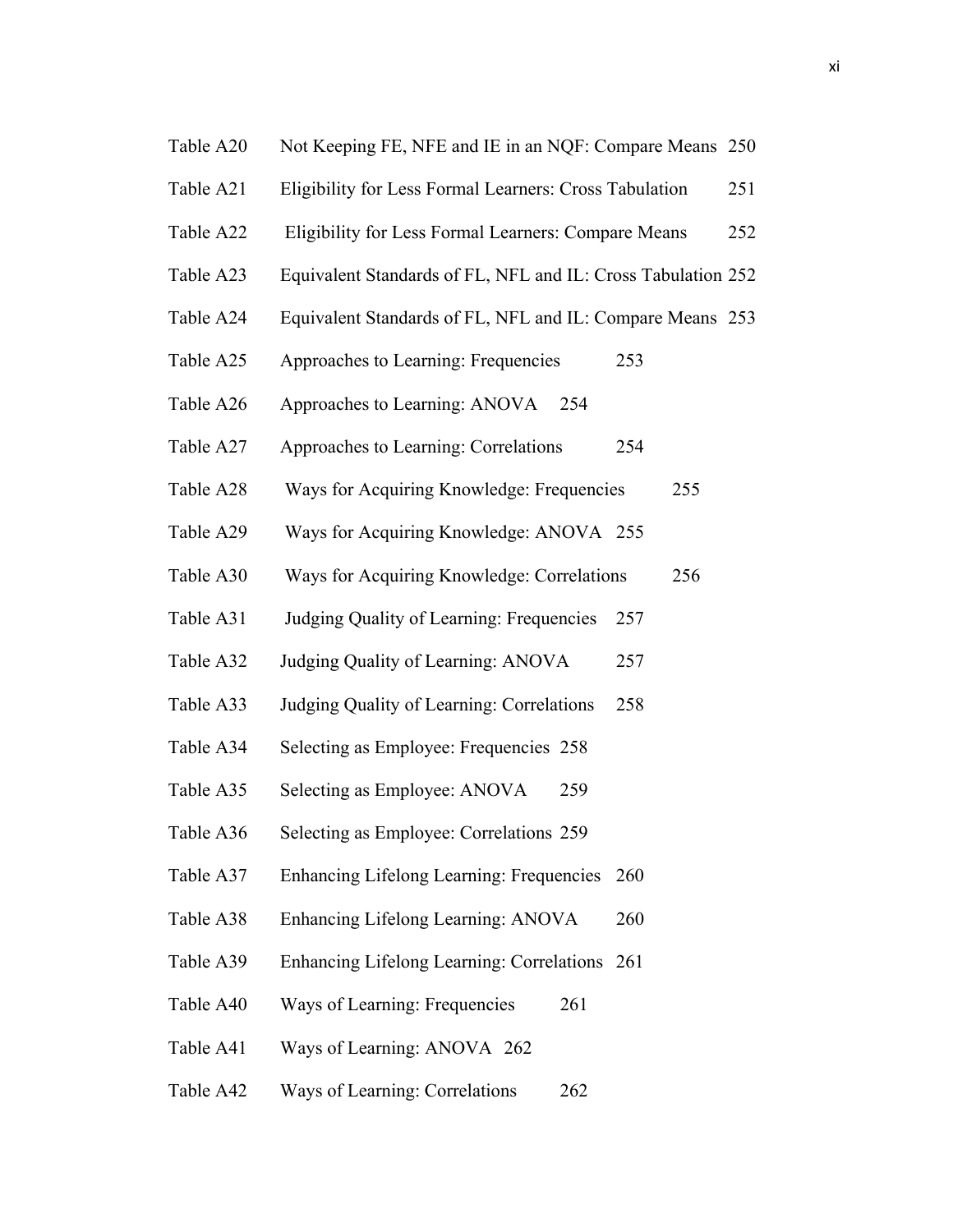- Table A43 Assessment of Competence: Frequencies 263
- Table A44 Assessment of Competence: ANOVA 263
- Table A45 Assessment of Competence: Correlations 264
- Table A46 Truth about Lifelong Learning: Frequencies 264
- Table A47 Truth about Lifelong Learning: ANOVA 265
- Table A48 Truth about Lifelong Learning: Correlations 265
- Table A49 Complementary and Supplementary Relationship: Frequencies 266
- Table A50 Complementary and Supplementary Relationship: ANOVA 266
- Table A51 Complementary and Supplementary Relationship: Correlations 267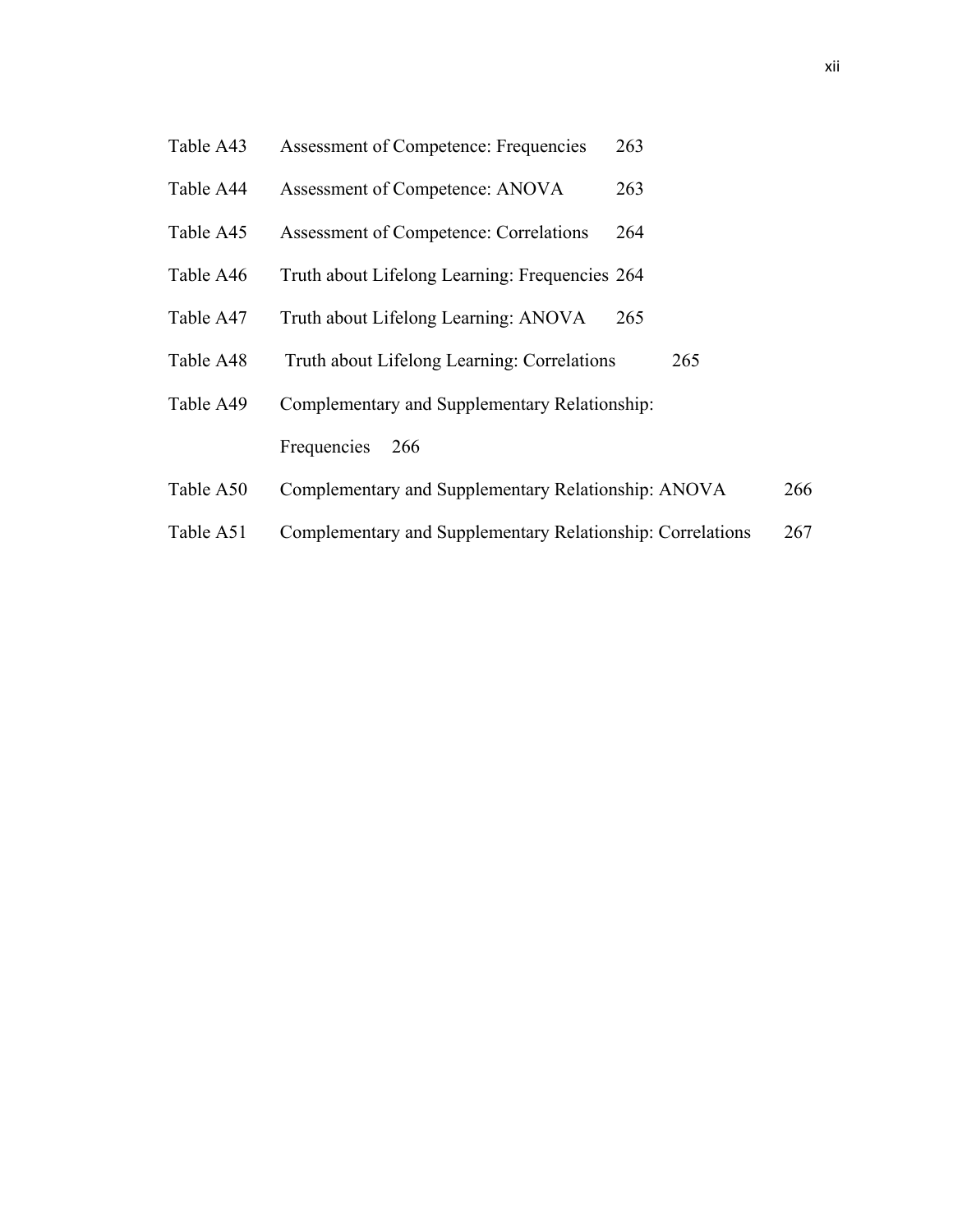## LIST OF FIGURES

## Figures

| Figure 1.1 | Relations among Formal, Non-formal and Informal Learning     | 31 |
|------------|--------------------------------------------------------------|----|
| Figure 2.1 | Conceptual Framework of the Research<br>7 I                  |    |
| Figure 3.1 | Explanatory Design: Follow-up Explanation Model 86           |    |
| Figure 3.2 | <b>Explanatory Design: Participant Selection Model</b><br>86 |    |
| Figure 7.1 | Theoretical Mechanism for Validation<br>220                  |    |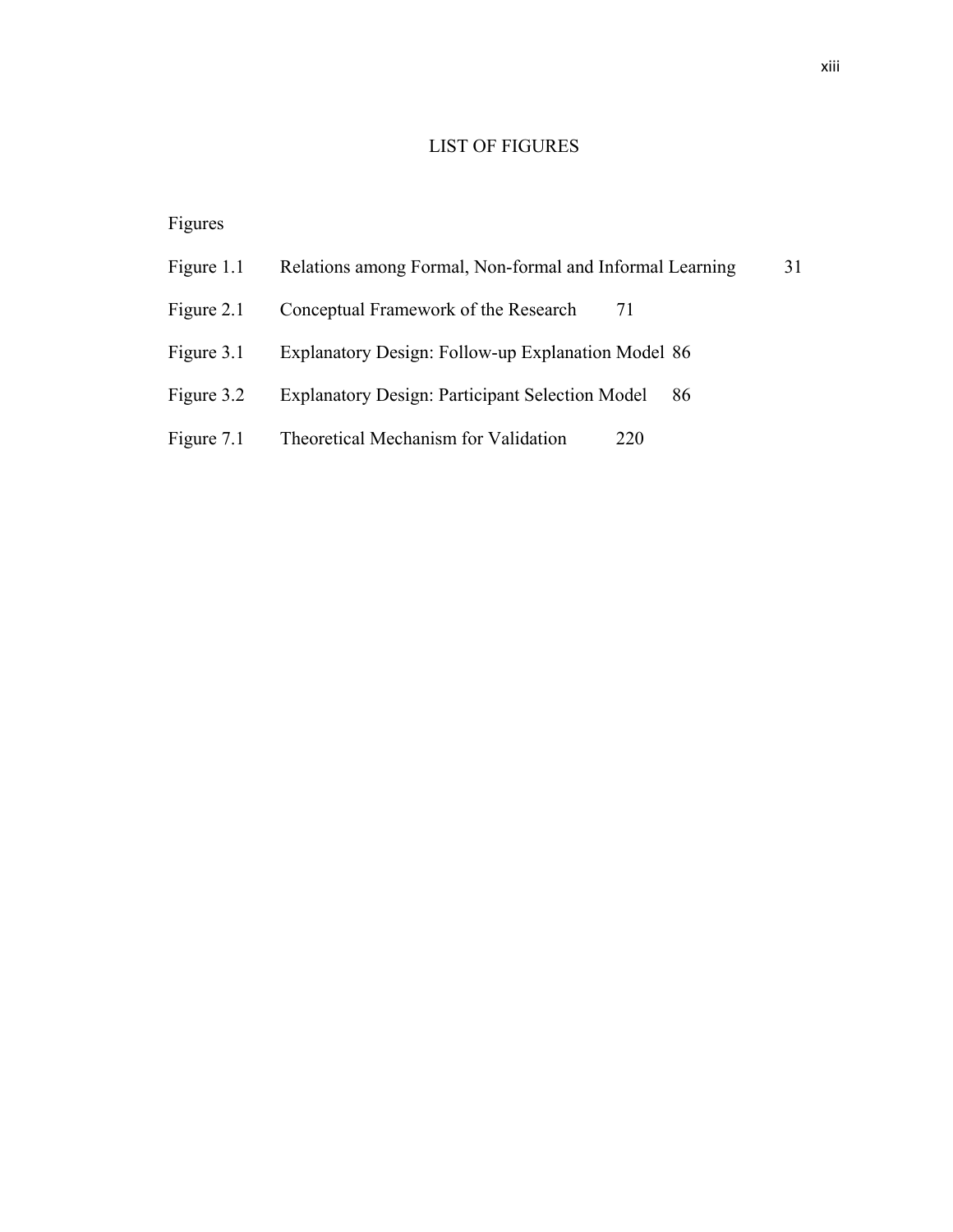## ABBREVIATIONS

| <b>APEL</b>    | Accreditation of Prior Experiential Learning               |
|----------------|------------------------------------------------------------|
| <b>BEUPA</b>   | Basic Education in Urban Poverty Areas                     |
| <b>CAEL</b>    | Cooperative Assessment of Experiential Learning            |
| <b>CEDEFOP</b> | European Centre for the Development of Vocational Training |
| <b>CTEVT</b>   | Center for Technical Education and Vocational Training     |
| DA             | Development Activist                                       |
| <b>DEOLC</b>   | Distance Education and Open Learning                       |
| EA             | <b>Educational Administrators</b>                          |
| <b>EFA</b>     | <b>Education</b> for All                                   |
| EP             | <b>Equivalency Program</b>                                 |
| EQF            | <b>European Qualifications Framework</b>                   |
| EU             | European Union                                             |
| <b>EVC</b>     | <b>Erkenning Verworven Competenities</b>                   |
| FE             | <b>Formal Education</b>                                    |
| FL             | Formal Learning                                            |
| $_{\rm IL}$    | <b>Informal Learning</b>                                   |
| <b>ISCE</b>    | International Standard Classification of Education         |
| KU             | Kathmandu University                                       |
| <b>LLL</b>     | Lifelong Learning                                          |
| MM             | Mixed - Method                                             |
| <b>MOE</b>     | Ministry of Education                                      |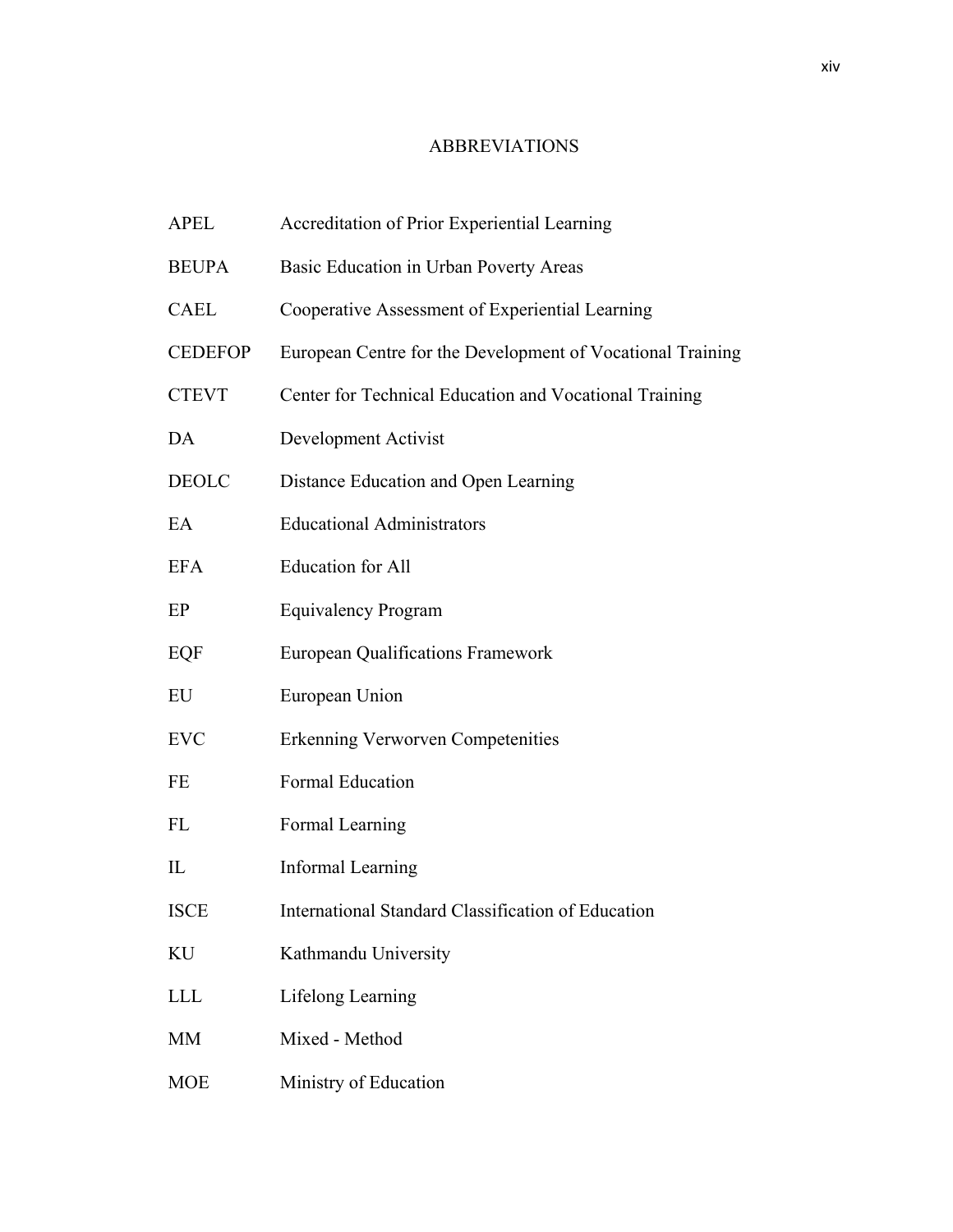- NASA National Aeronautics and Space Administration
- NCED National Center for Education and Development
- NEC National Education Commission
- NESP National Education System Plan
- NFE Non-Formal Education
- NFL Non-Formal Learning
- NQF National Qualifications Framework
- OBE Open and Basic Education
- OECD Organization for Economic Cooperation and Development
- OFL Options for Learning
- PA Policy Actor
- PLAR Prior Learning Assessment and Recognition
- POE Parity of Esteem
- RPL Recognition of Prior Learning
- RVA Recognition, Accreditation and Validation
- RVC Recognition, Validation and Certification
- SEEQUEL Sustainable Environment for the Evaluation of Quality in E-Learning
- UIL UNESCO Institute of Lifelong Learning
- UP University Professor
- VAE Validation des Acquis de Experience
- VAP Validation des Acquis Professionals
- VET Vocational Education Training
- WBL Work Based Learning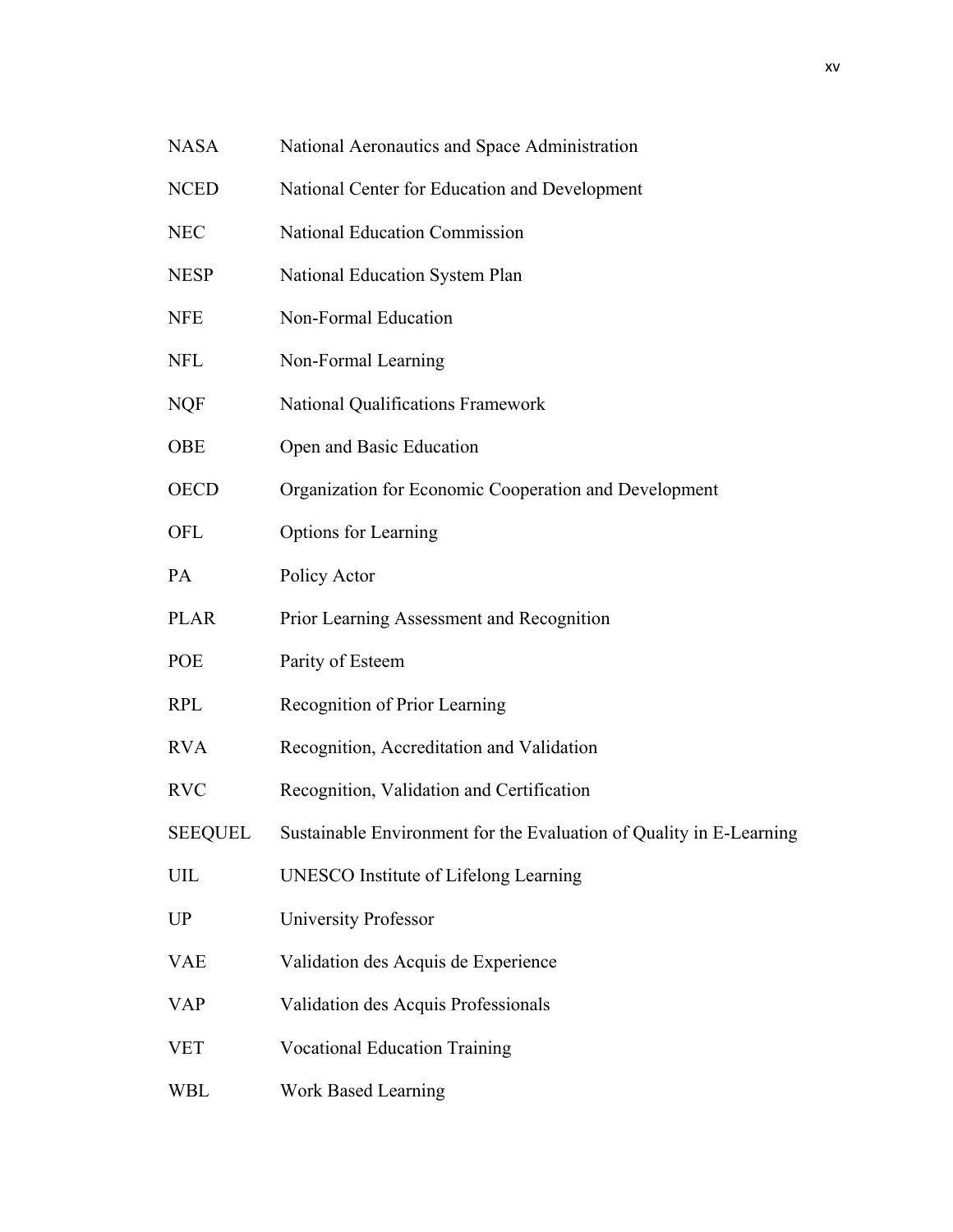## CHAPTER I

## **INTRODUCTION**

#### Background of the Study

Perhaps, one of the important reasons behind the development of human civilization to today's stage is human curiosity to learn. In the world of competition people who learn more are always moving ahead. Men [and women] of our times should be intellectually, physically and emotionally equipped (Lengrand, 1975). The process and nature of learning has been contributing to make this world further advanced and comfortable to live.

Learning, in general, is a process of acquiring knowledge or developing the ability to carry out new behaviors (Mazur, 2006). Normally the word 'learning' is associated with school; nonetheless, much of human learning occurs outside the classroom, and people continue to learn throughout their lives (ibid). Learning and education are related terms. The former refers to acquisition of knowledge whereas latter one refers to the imparting and acquiring knowledge through teaching and learning (Encarta Dictionary, 2006). Learning is a cognitive process internal to the learner that can occur 'both incidentally and in planned educational activities' while education is only the planned activities (Smith, 1996, 2001).

Because of diversity in learning settings, there may be many types of learning. Different types of learning have been discussed in the literature of educational psychology. Since the 1970s, the International Standard Classification of Education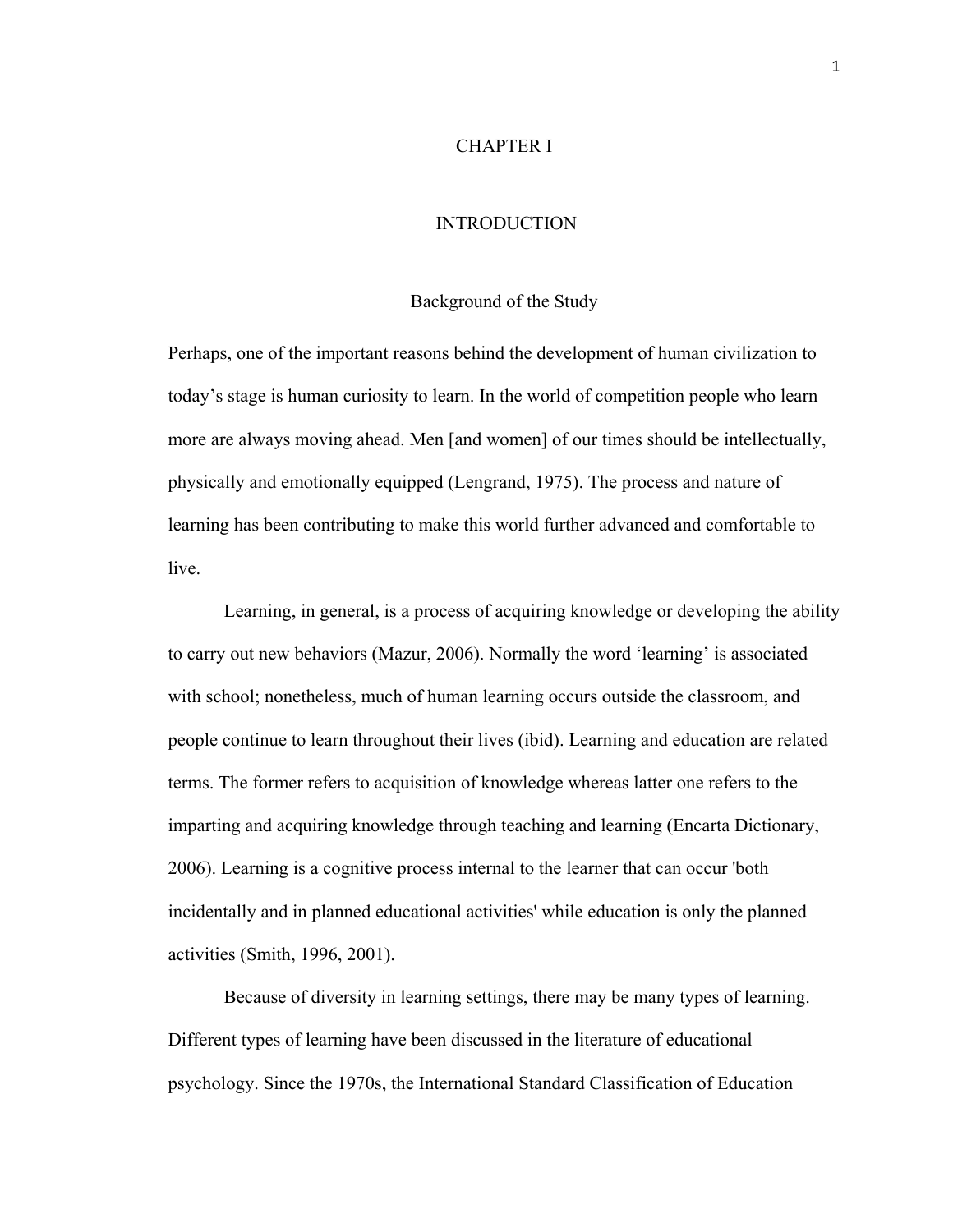(ISCE) differentiated three types of learning: formal, non-formal and informal (Torres, 2001). There are other types of learning identified by psychologists and discussed in the literature. For example, UNESCO (1991, pp 17-18 as cited in Torres 2001) identified a fourth type of learning i.e. experiential learning. However, I will be discussing only three types of learning as identified by ISCE. Other variants of learning may fall under one of the categories of Formal Learning (FL), Non-Formal Learning (NFL) or Informal learning (IL). For example, the fourth type of learning as discussed above i.e. experiential learning can be taken as a part of informal learning as it comes from experiences of individuals rather than from formal schooling.

Obviously, FL comprises the leaning that comes from regular school and university education. The NFL comprises out-of-school and continuing education, onthe-job training etc. (Torres, 2001). The third type of learning is family and socially directed learning.

Educationists and progenitors of learning theories wonder on how real learning takes place. Which form of education – formal, non-formal, or informal – is better for learning? Formal education system has dominated the field of learning. Although NFE and IE antedate FE, after the sixteenth century, education was seen as schooling alone (Literary Watch Bulletin, 2001). Some of the educationists such as Paulo Friere, John Dewey, Ruddy Kidds, and Malcolm Knowles brought new concepts in the field of education and learning.

John Dewey, an American educationist, who was also the advocate of 'democracy through education' claimed that the 'key to intellectual development, and consequently to social progress, was schooling, especially at a time when the educational influences of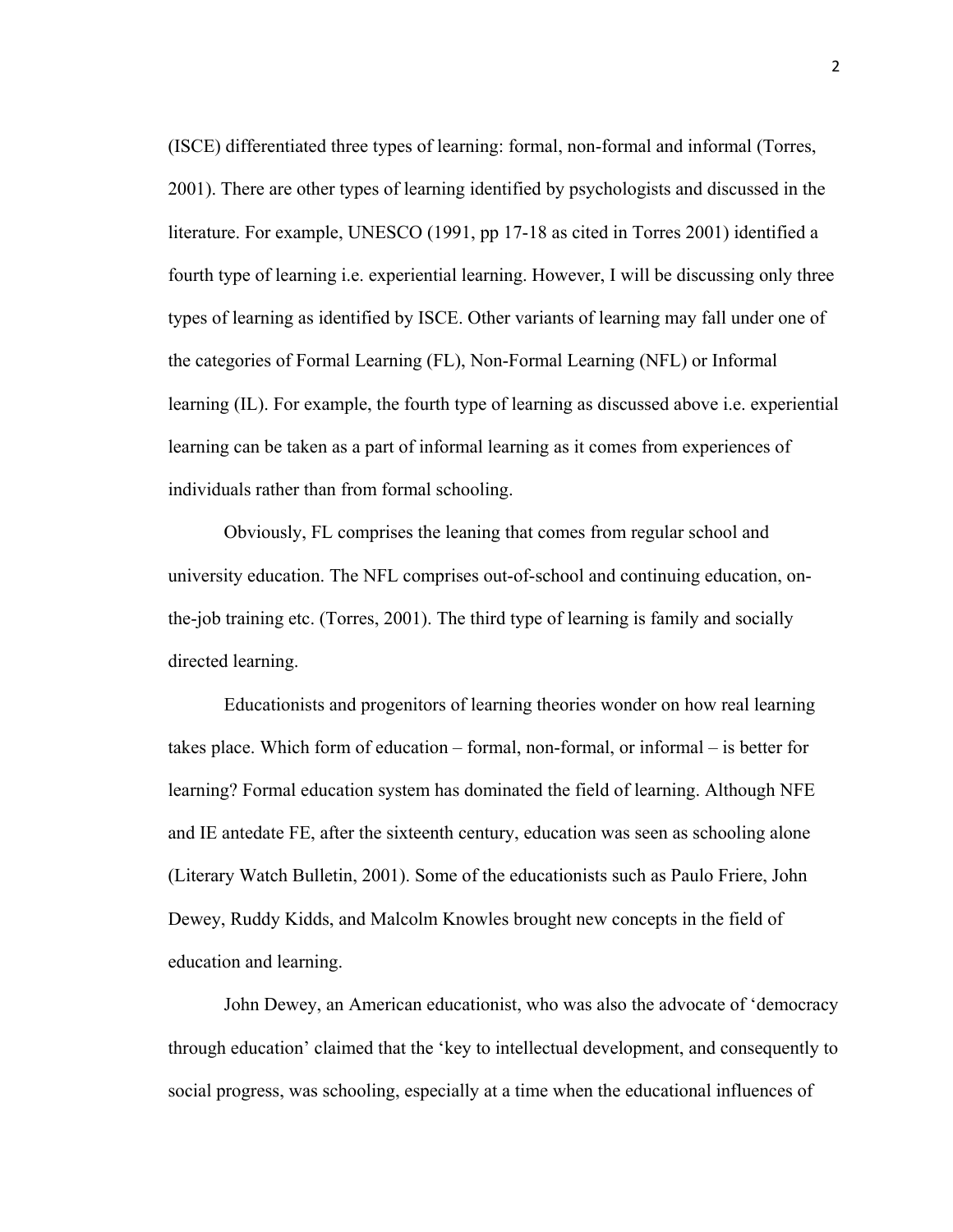other institutions (the home, the church, etc.) had decreased so drastically (Apple  $\&$ Teitelbaum, 2004). Dewey believed that school is a 'community in miniature'. He suggested that schooling shouldn't only be the preparation for life but life itself. In this regard he found a lot of loopholes in traditional schooling. He criticized schools for silencing and ignoring student's interests and experiences using artificial language. His main condemnation against traditional schooling is for alienating students, over-relying on testing to assess students learning, and differentiating students according to their presumed ability (Apple & Teitelbaum).

Ivan Illich, a radical philosopher and activist fiercely criticized public schooling for its centralization, its internal bureaucracy, its rigidity and for the inequalities it harbors (Gajardo, 2000). Paulo Friere, a Brazilian educator, also raised voices against the schools (Apple & Teitelbaum). These educational reformers claimed that school education emphasized rote learning curtailing the creativity and originality of learners. The schools didn't care whether the education they teach was relevant to people's life or not. They strongly advocated for innovation in education to make education practical and empowering to people. This was actually the beginning of NFE (Apple & Teitelbaum)

There may be some semantic overlapping between NFL and IL; however, there are significant differences. Unlike non-formal learning informal learning is voluntary and self-directed. It results from personal exploration and discourse and may occur spontaneously in everyday's life situations, within the family circle, and neighborhood (SEEQUEL, 2004).

The importance of non-formal and informal learning is increasing. There are several factors that are putting these two facets of learning in a better acclivity. Change in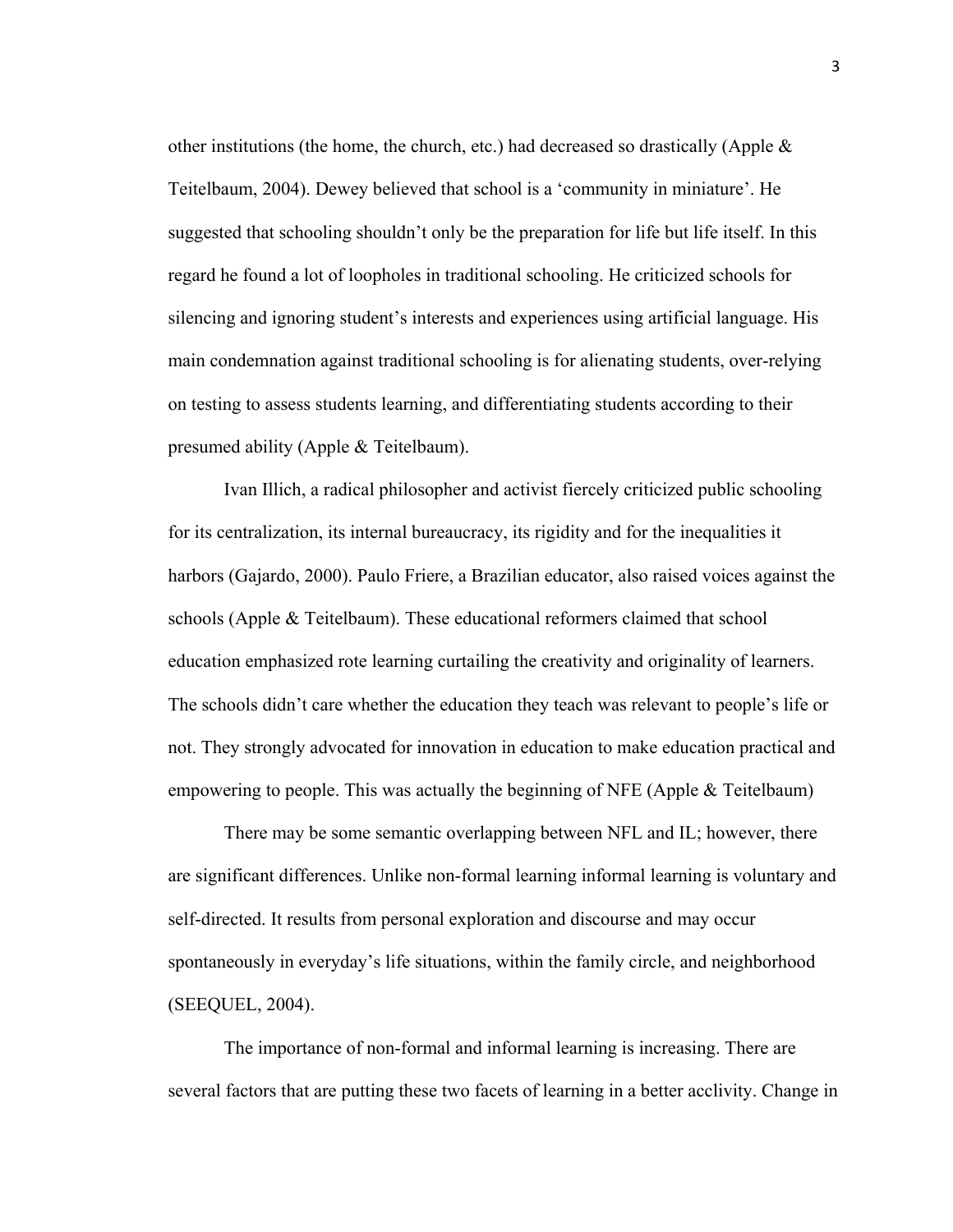the field of information delivery, political awareness, globalization bestowed a kind of education to the people of all ages irrespective of their involvement in formal education (Lengrand, 1975). It has become a false belief that true knowledge can only be acquired by exclusive use of formal lectures and exercises (Lengrand). This kind of paradigm shift has engendered many questions in the mindset of people involved in teaching and learning. The notions of marks, positions, punishments, and rewards, which are the features of formal schooling, have been challenged. People have seen many loopholes in formal schooling. As the society is getting complex the member of the society are in the need of getting more and more dynamic. Schools systems are unable to cope with current political, economic, and social realities, and are unable to meet the basic learning needs of children, youths and adults (Torres, 2001).

The tendency of evaluating one's knowledge only on the basis of the number of years spent in colleges and schools – the agents of formal education – is questioned in recent years. The school orthodox so far acknowledged has been challenged because of the widening coverage of non-formal and informal learning. Breaking this orthodox Torres (2001) writes,

Education and learning that take place outside the school system – home, community, peers, church, workplace, media, libraries, education and cultural centers and activities, learning by doing, by observing, by reading, by reflecting in real life situations etc – tend to remain intangible and invisible, and contribute not to be contemplated in education diagnoses and prospects, policies and statistics. (p. 2)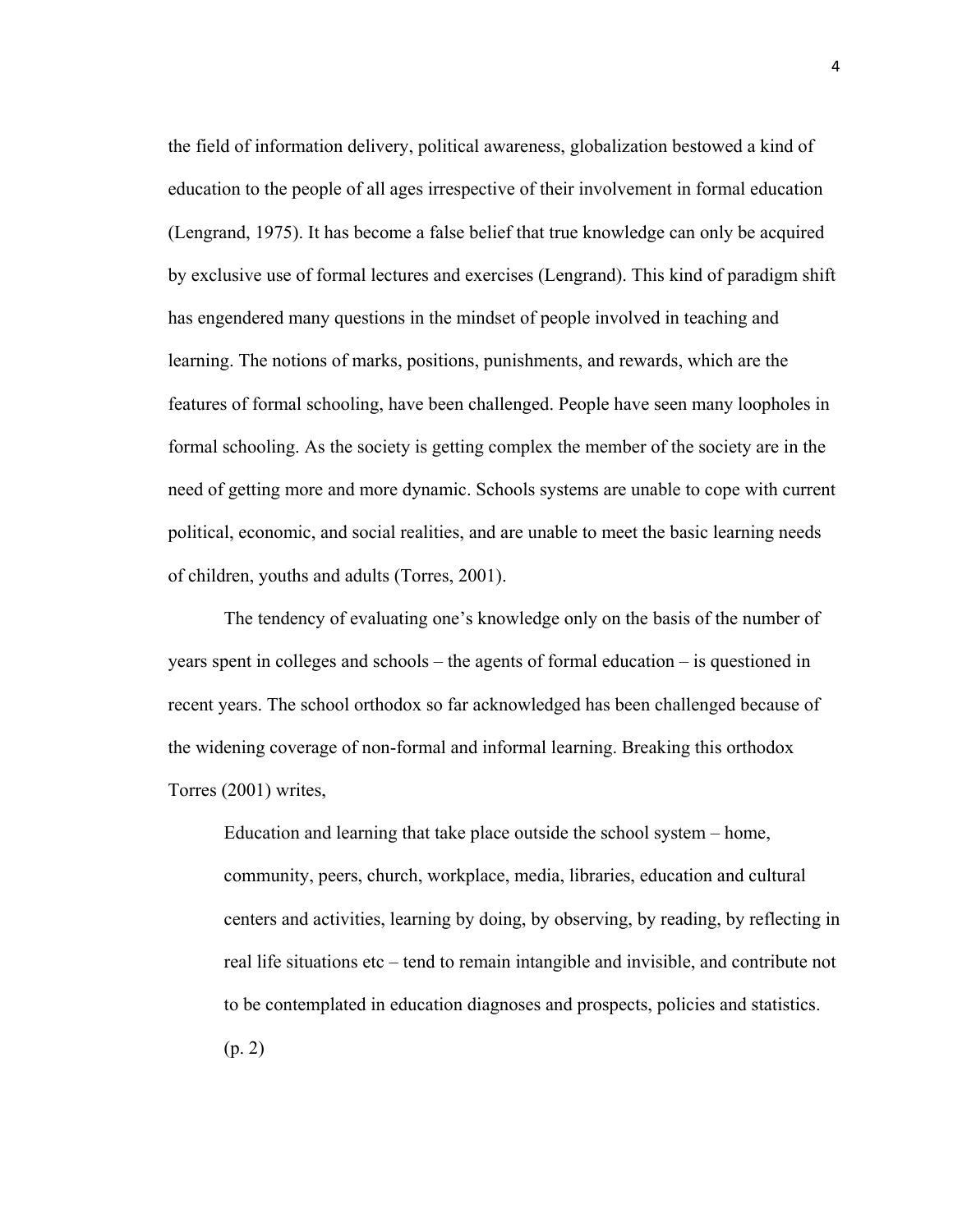The tussling among formal learning, non-formal learning and informal learning has culminated into the emergence of a new form of learning known as 'Lifelong Learning'. The concept of lifelong learning is also reflected in the discussion under continuing education and distance education, nonetheless, these terms refer, more or less, to the same ideology given by the term 'lifelong learning'. "The relationship between what is continuing education, distance education and lifelong education is uncertain, since these terms are used interchangeably" (Abukari, 2005, p. 146)

According to European Commission, lifelong learning is "all learning activities undertaken throughout life with the aim of improving knowledge, skills and competencies within a personal, civic, social, and/or employment related perspective (Thomas, 2003, p. 4 as cited in Abukari, 2005, p. 143).

The term 'lifelong learning' seems to be coined recently. Focusing on this matter Abukari (2005) writes,

Literature suggests that the notion of lifelong learning has existed since the creation of humanity and has only recently appeared in its institutional form (Kallen 2002), or that it has existed since the era of great thinkers such as Plato and Comenius (Withnall, 2000), and the notion will continue (Cropley, 1980) (P. 143).

The heart of lifelong learning lies in the non-formal and informal learning. The field of formal learning or the so-called classical field of learning shares little portion of lifelong learning continuum. "The classical field of learning was formed by closed institution, that were to be attended in the first or third quarter of the lifespan, lifelong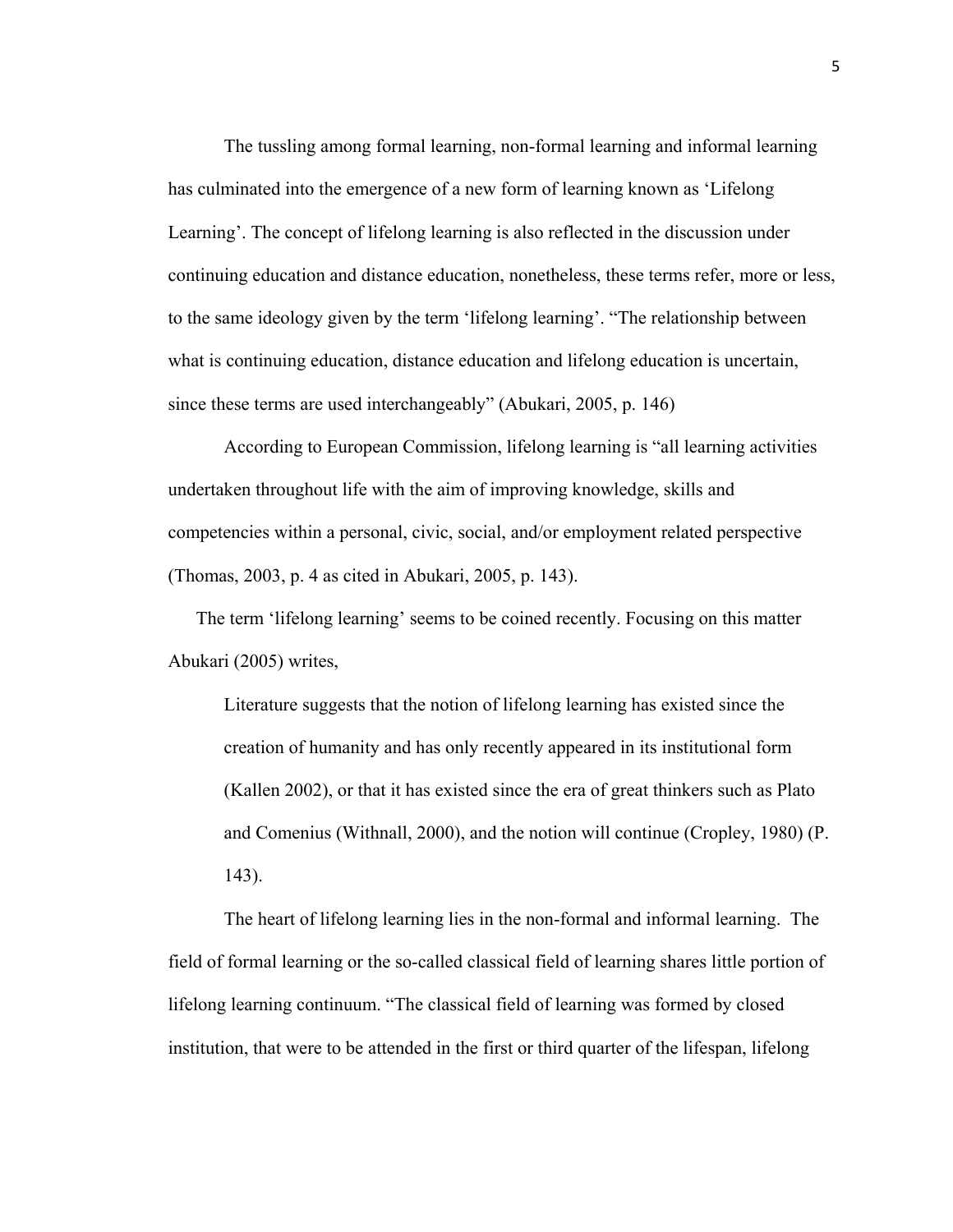learning declares any place and any time as suitable for learning" (Tuschling  $\&$ Engemann, 2006, p. 457).

Lifelong learning has been viewed as a "lifespan endeavor, whether in the formal, non-formal or informal mode, to enrich the quality of life of the learner as an individual and of the general community as a whole" (Abukari, 2005, p. 143)

There may be suspicion whether the spread of lifelong learning would bring any negative effect in the existing system of formal education. According to Kraus (2001) lifelong learning intends no disorganization or dismantling of national educational system; instead a flexibalization of the given framework of education is sought after, not least in order to minimize the 'time-lag' between education and socio-economic developments (Tuschling & Engemann, 2006, p. 460).

There is a growing demand of non-formal and informal education with the widening spectrum of lifelong learning. Moreover, the formal learning, non-formal learning and informal learning have been the vital components of lifelong learning and continuing education. "Within the lifelong learning framework formal education, nonformal education, and informal education appear interweaved in the learning itineraries of individuals, groups and societies" (Torres, 2001, p. 4)

The informal learning that takes place from cradle to grave (Colardyn & Bjornavold, 2005) is an important facet of lifelong learning because it covers the whole life of a human being. In the era of lifelong learning it is almost certain that "informal learning becomes more evident and valued than ever" (Torres, 2001, p. 4). Similarly, non-formal education that also deserves the essence of lifelong learning expands in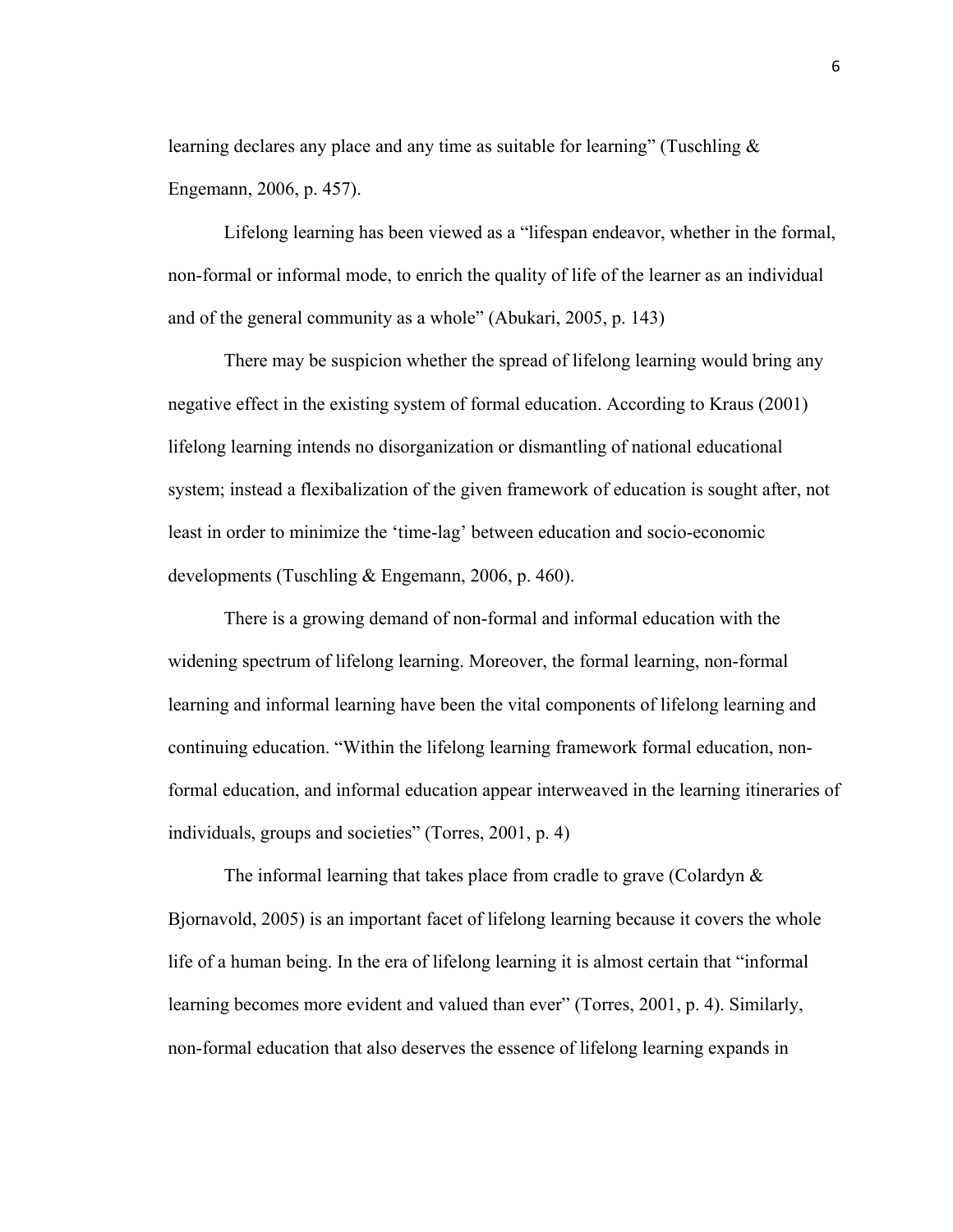industrialized [all] countries as a means to provide continuing education to children, youths, and adults of all social strata (Torres).

The grandiose spectrum of formal education system of the modern world is going to be almost obsolete with the advent of lifelong learning in the postmodern era. It may be because formal education system is so structured and rigid that it can be seen as repressive, too costly, generally cognitive and not able to support peoples' attitudes to becoming active lifelong learners (SEEQUEL, 2004). However, the lifelong learning approach doesn't undermine the role of formal schooling as a component of learning as a whole.

Human beings face many challenges in different modes of their life. The complexity in peoples' life brought by the development in the field of science and technology, population growth, explosion of new knowledge, market competitiveness etc. have compelled them to learn new things and update their existing knowledge repertoire. For this they need to keep their mind unlocked throughout their lives. The importance of lifelong learning is growing because of this obligatory necessity of human being living in the postmodern era.

The developed countries such as America, Canada and the member states of European Union (EU) have already accepted lifelong learning as a suitable vehicle to ameliorate knowledge economy. The developing countries like ours are also in need of making lifelong learning 'a policy agenda'. According to Torres (2001), "the acceptance of lifelong learning as a need for all and as an organizing principle of education and learning system in the  $21<sup>st</sup>$  century applies both developed and developing countries" (p. 1). Similarly, Kokosalakis (2000), an editor of European Journal of Education, claims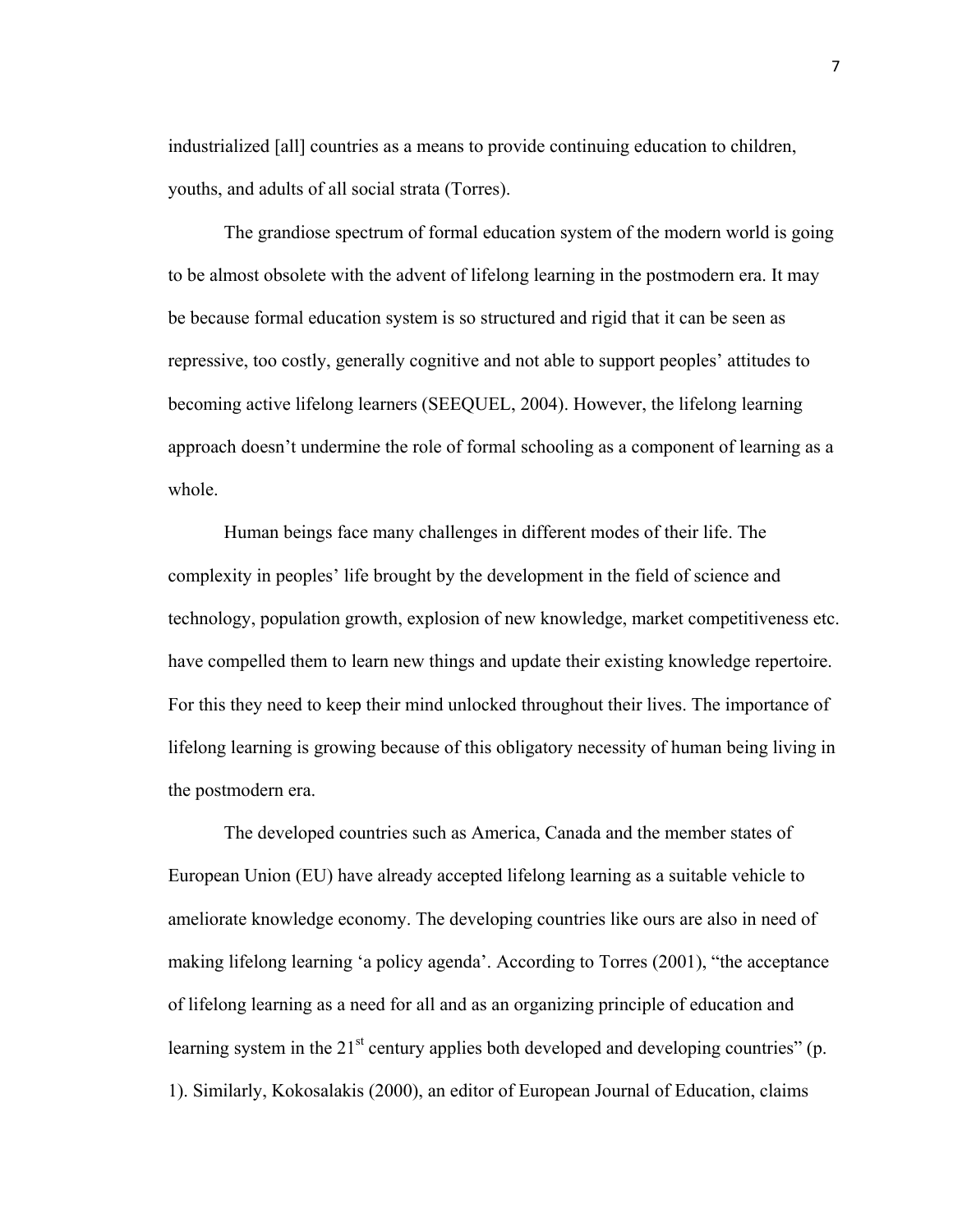"lifelong learning has been a fundamental goal of education policies, both at the national and international level" (p. 25).

Due to the rapid change in the socio-economic status and technology, there is a need of reform in educational system. The importance of lifelong learning lies in the fact that it refers directly both to socio-economic and technological change (Kokosalakis, 2000). The very structure of education needs to be changed along with the changing trend in lifelong education. The formal learning system needs to be restructured so as to make it useful for enhancing lifelong learning.

As I discussed earlier, informal and non-formal learning are more important than formal learning for enhancing lifelong learning. The autonomy of formal education in today's knowledge world has put it in such a height that undermining it would lead towards systemic chaos in education. The possible solution for this problem would be acknowledging all of them. The notion of non-formal and informal learning can be fostered with the help of formal schooling system so far we have developed as the most vital social institution. The system of acknowledging or validating the knowledge and skills acquired in informal and non-formal setting in the formal schooling system could be a best probable way for the maturation of the concept of lifelong learning in its infancy. Tushling & Christoph (2006) say, "The whole development of lifelong learning can be in fact described as a formalization of non-formal education and non-formalization of formal education" (p. 460).

Though the concept of lifelong learning and continuing education has recently crept into the academic discussion, the history of it goes back to the induction of nonformal education in Nepal. "The history of non-formal education can be traced back to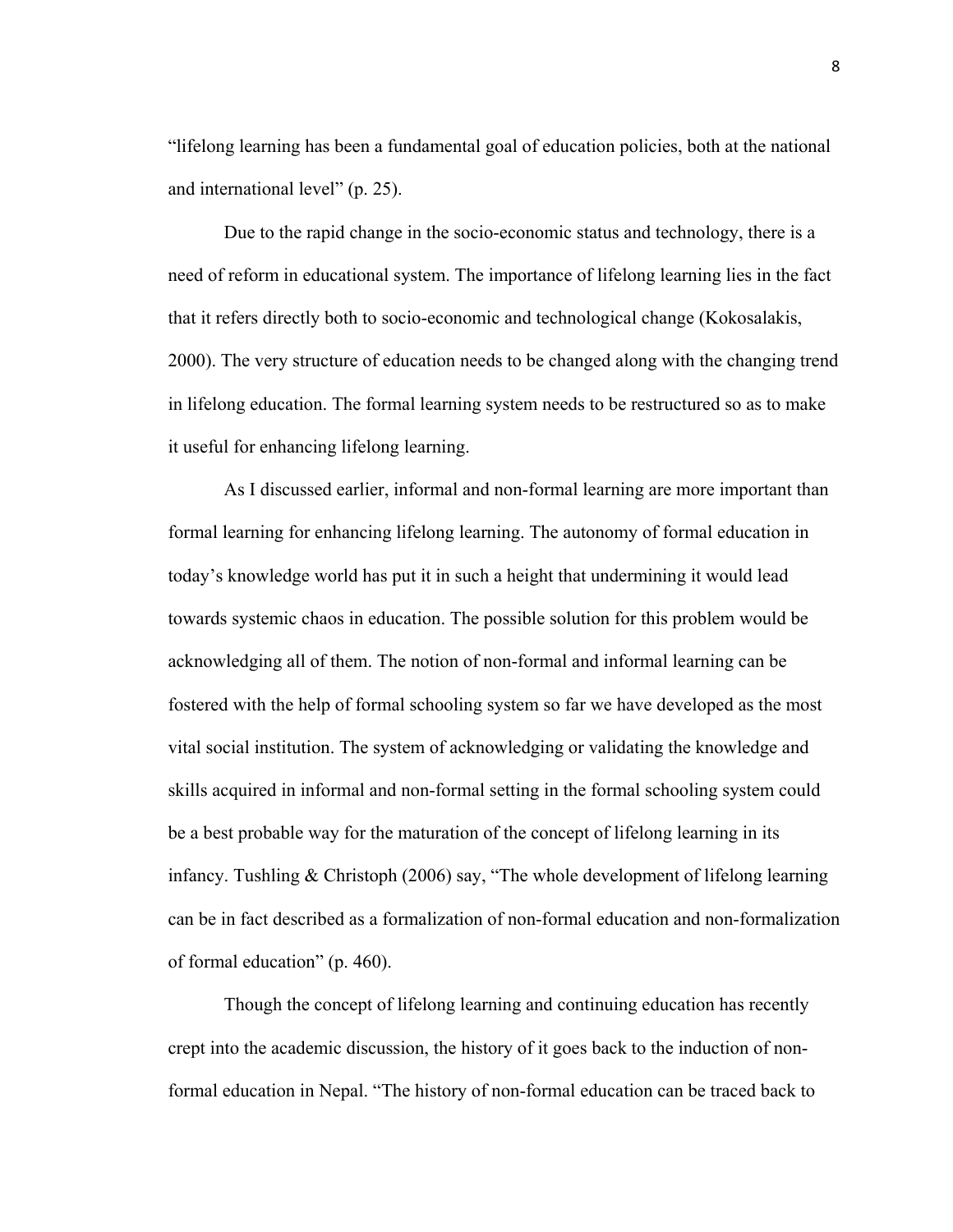1951 when the activities for an educational expansion were conducted as a strategy for the national development" (NRC-NFE, n. d.).

The agenda of lifelong learning and continuing education have taken some space in the recent policy level documents such as Open and Distance Learning Policy Framework (July, 2006), School Sector Reform (2007), Three Year Interim Education Plan (2007), Education Sector Development Program (2007-2010), EFA National Plan of Action (2003), Center for Technical Education and Vocational Training (CTEVT) Skill Certification Program, etc. These policy documents of the Government of Nepal (GON) have highlighted the need of recognition, validation and certification of non-formal and informal learning.

In this research, I have tried to explore the prospects of lifelong learning in Nepal by providing due consideration for non-formal and informal learning. It is necessary to identify, assess and recognize wider range of skills and competences that people have accumulated, or are likely to acquire throughout their lives. For this, I have explored on whether validation of non-formal and informal learning could be probable solution. However, it is not as easy as one can assume. It becomes further complicated in the context of countries like Nepal whether there is much diversity in culture, language and skills, especially indigenous ones. It is necessary to develop an appropriate mechanism at national level.

## Statement of the Problem

In the past the process of teaching and learning was either non-formal or informal in Nepal (Panta, 2006). The disciples used to stay in the ashram of gurus and learn from him in Hindu education system. The followers of Buddha, known as monks, also learnt from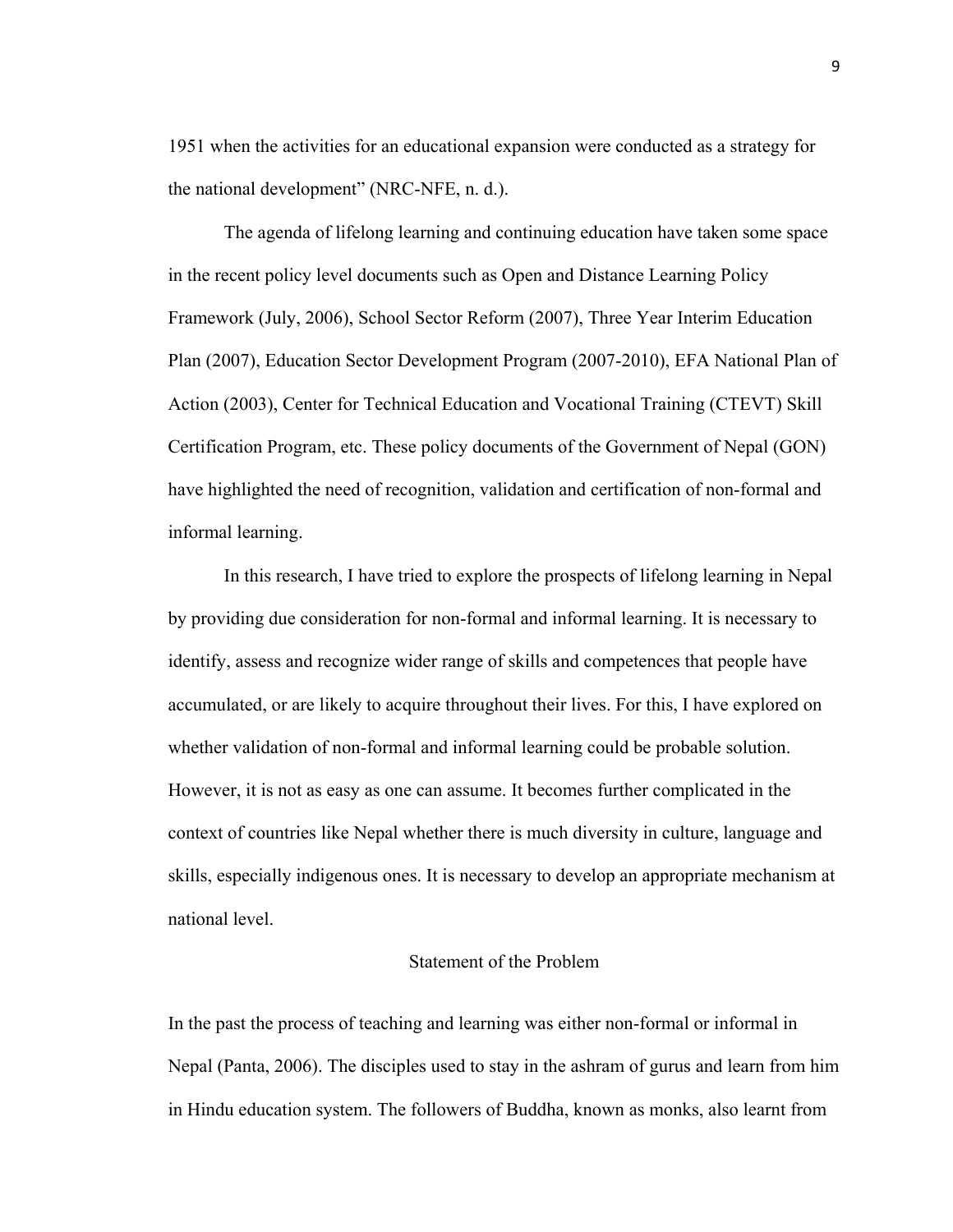the preaching of him. Unfortunately, after the emergence of the concept of mass schooling these non-formal and informal ways of teaching and learning were abandoned.

Different plans and policies of the past focused more on formal learning than on non-formal and informal learning. The indigenous, Janajati and Dalit population are deprived not only of formal schooling but also of preserving their traditional knowledge and skills. They have vast treasure of knowledge and skills in traditional occupations such as in agriculture, fishing, carpentry etc. They are in need of getting their knowledge and skills recognized and certified.

A large number of populations, especially adult people, are still illiterate in Nepal. According to UNESCO Institute of Statistics (2008) only 55.2 percent adults were literate in Nepal. The dropout rate in schools and colleges is very high. The survival rate to Grade 5 was 79 percent (UIS, 2008) in 2006. The students who couldn't continue their study are languishing in some sort of works and are in need of resuming their formal schooling. The children who are still out of school are also doing something for their survival. They are also in need of getting their skills recognized.

Due to the rapid change in the world in the field of labor market, knowledge economy, information technology, existing repertoire of knowledge and information etc. everyone is in need of acquiring new knowledge throughout their life. They are also in need of updating their knowledge and skills acquired earlier.

Despite all of these necessities of providing recognition, certification and accreditation to informal and non-formal learning our country has done very little for this purpose. A good mechanism is the need of our country to solve all of these problems interactively.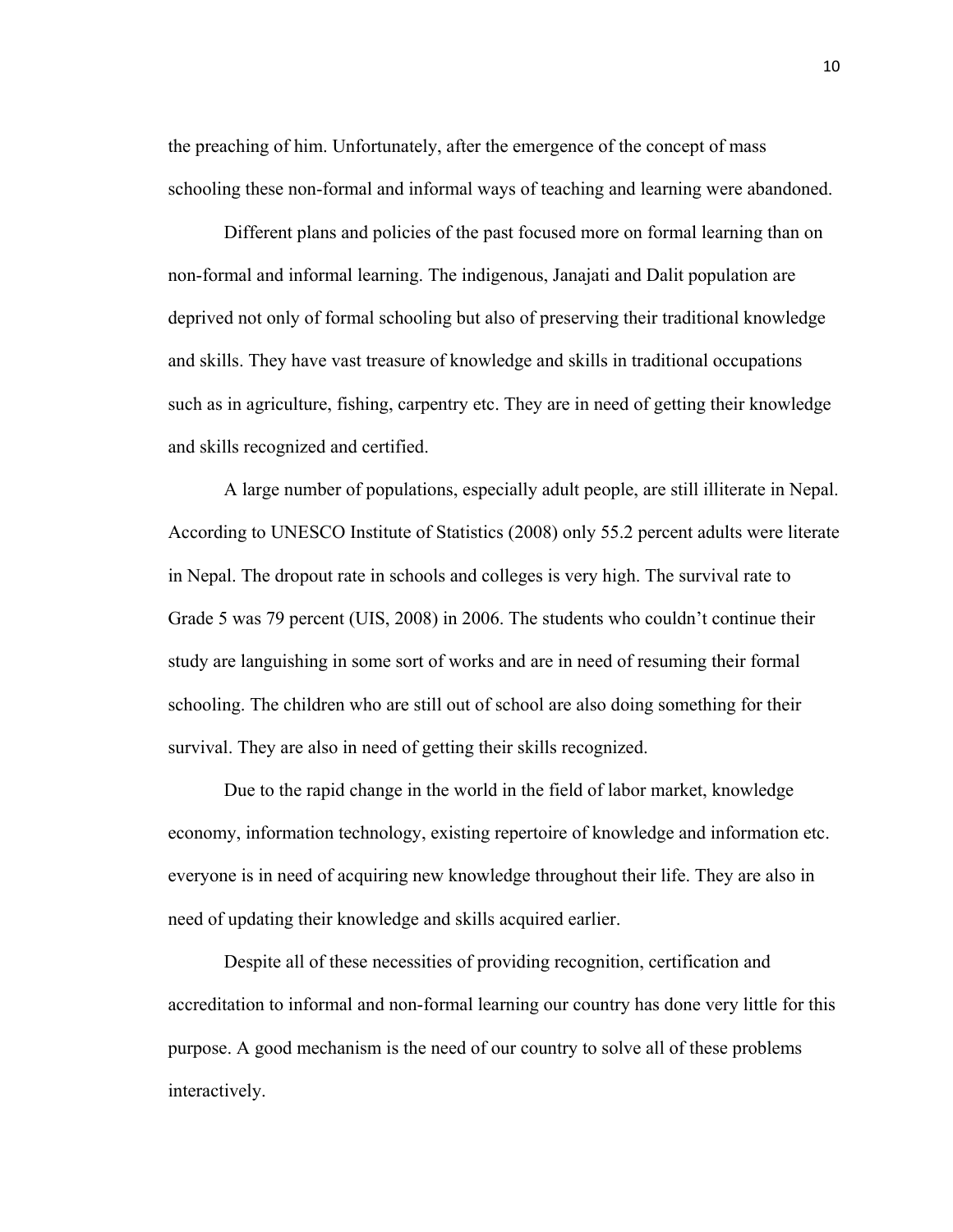With some rays of hope the policy level documents in recent years have discussed either explicitly or implicitly about recognizing knowledge and skills learnt through nonformal and informal means. Some of them include The School Sector Reform (GON-MOES, September, 2007), Three Year Interim Education Plan (TYIEP, 2007-2010), Non-Formal Education Policy (NFEP, 2007), Open and Distance Learning Policy Framework (GON-MOES, 2006b), etc.

Various educational stakeholders such as development activists working in the field of education; educational administrators (the high-level educational bureaucrats); policy actors, especially involved in formulating national polices of education; and university professors have been contributing to enhance educational status of this country. Actually, they are the pathfinders of the future education system of Nepal. They know how much has been done so far in this field. Their perceptions in this phenomenon are very much crucial in this context.

I, as a researcher, felt that there is a need of getting the perceptions of these personalities to unravel the mystery shrouded in this field, so far as present educational system of Nepal is concerned. Moreover, I haven't found any research carried out of this nature to explore the possibility of validating non-formal and informal learning in Nepal so far. A rigorous research of this type is obligatory in this field.

#### Purpose of the Study

In general, the purpose of the study is to analyze and discuss the potential system of lifelong learning and continuing education in relation to formal learning, non-formal learning and informal learning. For this, it aims to review national and international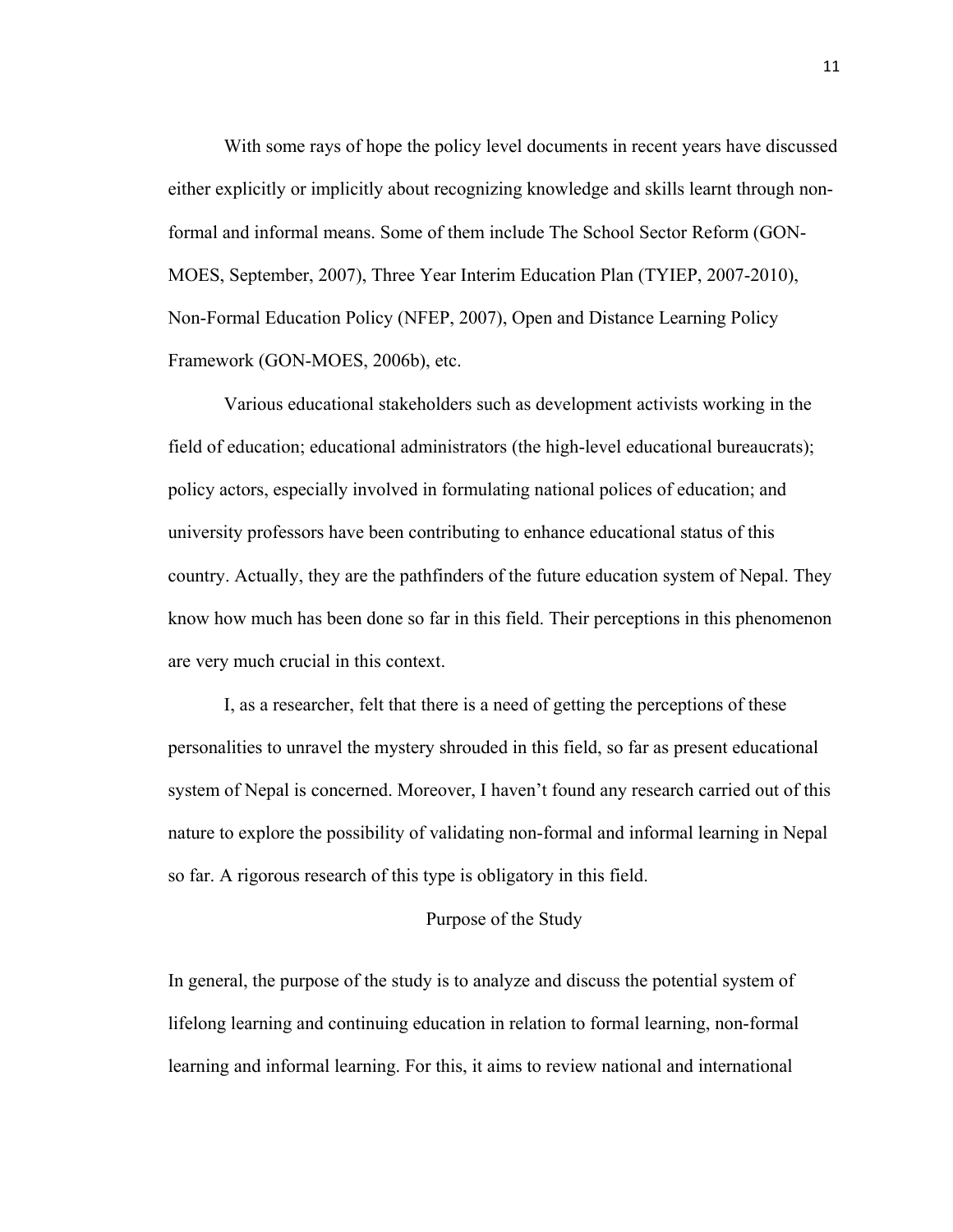literature and explore the perceptions and opinions of different stakeholders in the field of education on lifelong learning and continuing education.

More specifically, it aims to explore the perceptions of educational stakeholders on providing multiple learning options for learners; bringing parity among the three modes of learning and developing an NQF to open up avenues for lifelong learning and continuing education in Nepal.

## Research Question

How do educational stakeholders perceive the possibility of identifying, recognizing and validating non-formal and informal learning to open up avenues for lifelong learning and continuing education in Nepal?

#### *Research Sub-questions*

- a. How do educational stakeholders perceive the significance of providing options for learning through formal, non-formal and informal means?
- b. How do educational stakeholders perceive the possibility of bringing parity of esteem among formal learning, non-formal learning and informal learning?
- c. How do educational stakeholders perceive the importance of developing an NQF that provides eligibility for further learning for those who have been through the process of non-formal and informal education?

#### Significance of the Study

Though small in scale and short in duration, I anticipate the research will have the following significance. Firstly, the study is the first step in understanding the views of different stakeholders of education such as educationists, development activists, and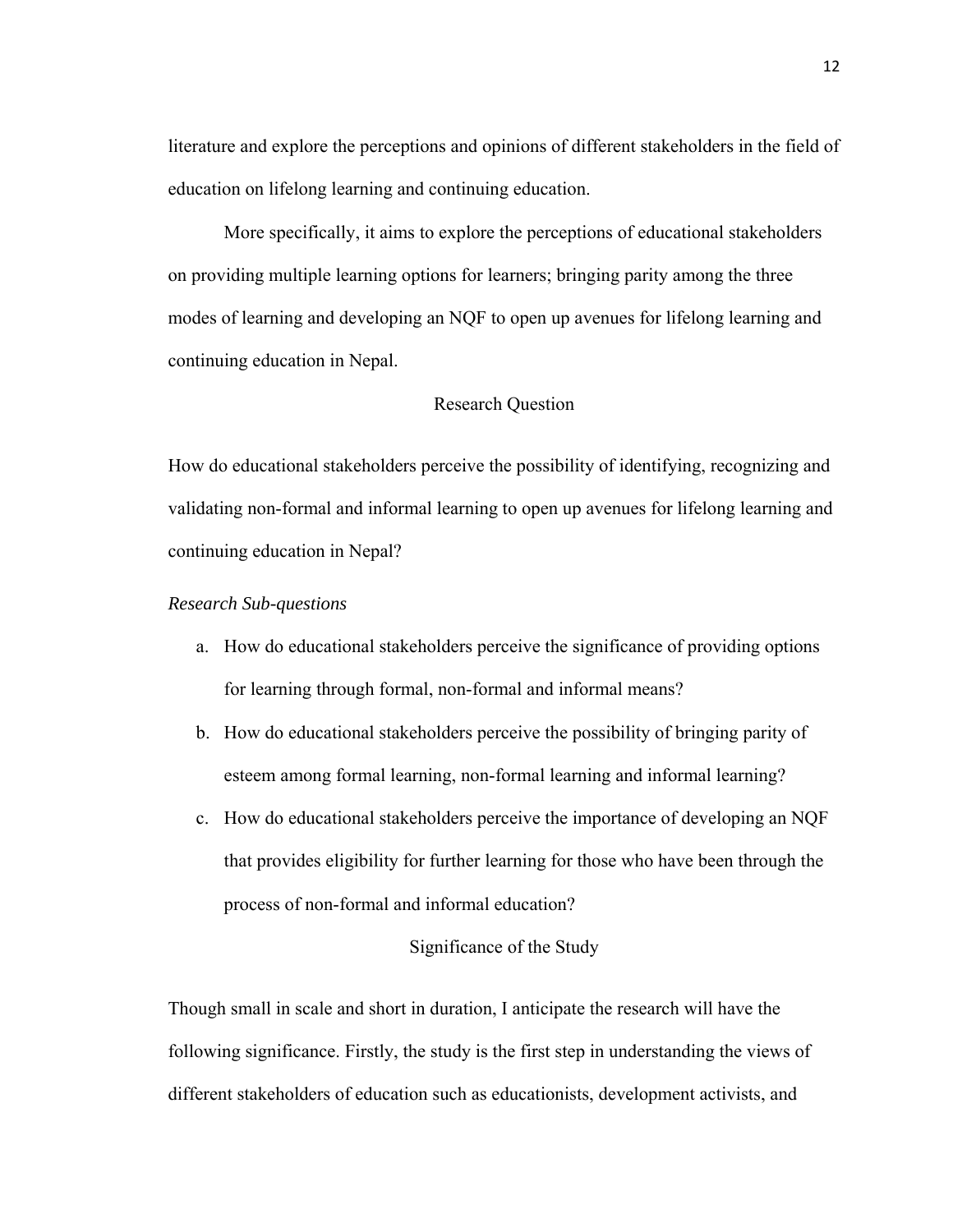educational administrators on validation of non-formal and informal learning. This study will certainly open the door for further research in this field.

 Secondly, the approach of validation of non-formal and informal learning is for enhancing lifelong learning and continuing education. This study has unraveled some of the perplexing issues shrouded in the mystery on the possibility of validation at national and international contexts.

Thirdly, educational stakeholders such as development activists, educational administrators, educational policy actors and university professors are the key role players in the field of education. Their experiences in implementing the approach in question will be important for general people. This study will be significant for this purpose as well.

Fourthly, this study has brought the progresses so far made by different stakeholders such as Non-formal education center, distance learning and open education council, etc. for the implementation of validation process into discussion.

Finally, this study has presented a comprehensive reviews of the literature related to validation of non-formal and informal learning around the world. The educationists and policy makers of the country will be advantaged by understanding the progress made in the international level.

## Delimitations and Limitations

A research cannot incorporate all the areas related to the topic. Neither there is any method without weakness. Every research is confined within a boundary. There are two parameters for research study to establish "the boundaries, exceptions, reservations, and qualifications inherent in every study: delimitations and limitations" (Castetter & Heisler,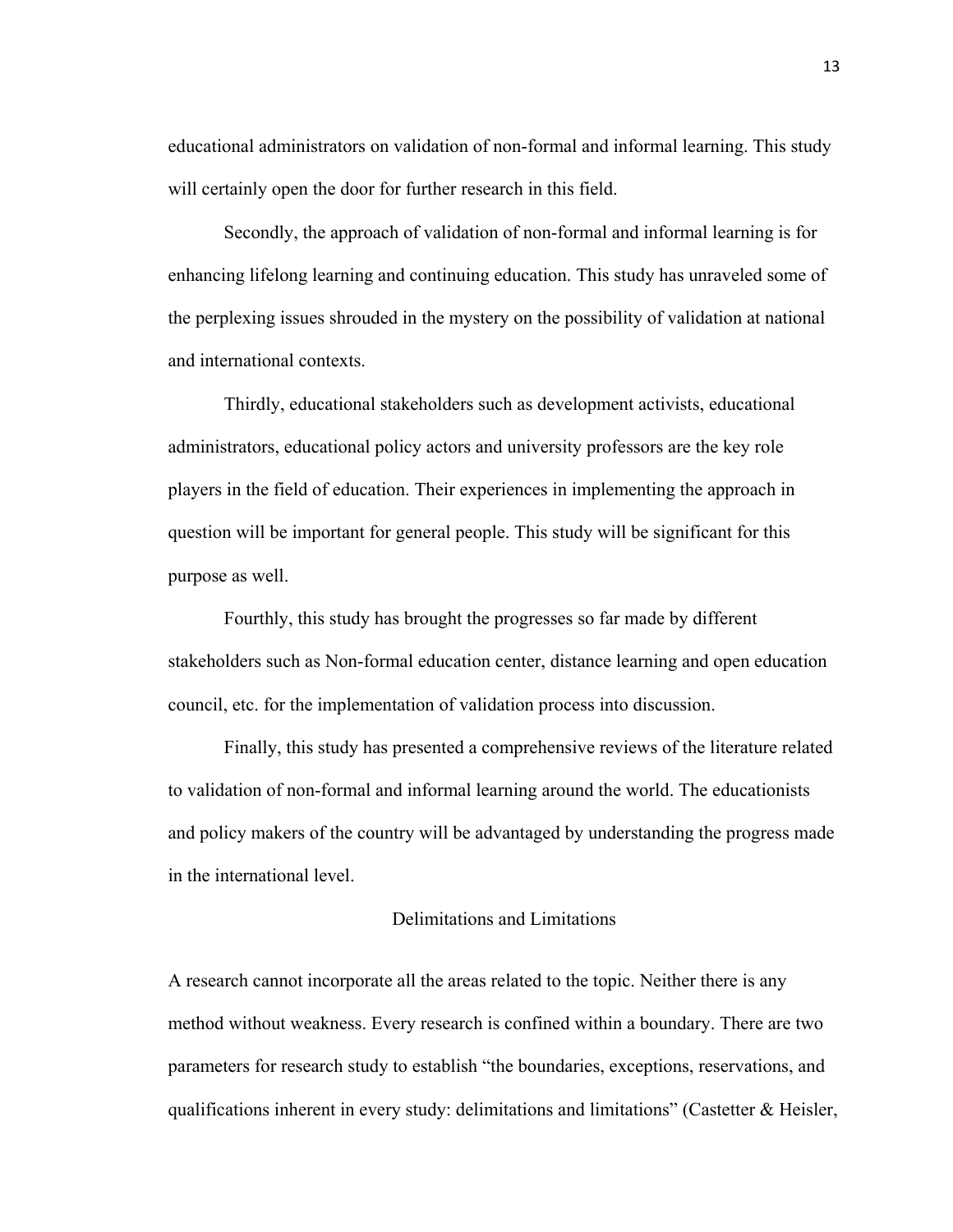1977 as cited in Creswell, 2003, p. 147). The following delimitations and limitations were set for this research.

#### *Delimitations*

Best & Kahn (2002) define delimitations as the "boundaries of the study" (p. 40). These boundaries are used to "narrow down the scope of a study" (Creswell, 2003, p. 148). In order to narrow the theme of this research to a workable premise the following delimitations were set.

- a. This study didn't go beyond the context of Nepal except for reviewing related literature. I have extensively used the research findings that came from the researches around the world for in-depth understanding of accreditation of nonformal and informal learning. I also got to know about the status of lifelong learning around the world. Nevertheless, none of my participants were from outside Nepal. The two interviewees to whom I talked using Google Talk were also the Nepali scholars pursuing PhD in Education in the US.
- b. The data were obtained from top-level educational stakeholders such as development activists, educational administrators, educational policy actors and university professors. Thus the opinions, experiences and perceptions were delimited to only them, though there are other stakeholders responsible for the educational development in Nepal.
- c. This study was of both qualitative and quantitative in nature. But only phenomenology and survey research methods were implemented to draw qualitative and quantitative findings respectively. Triangulation and substantiation of qualitative findings with the results obtained from quantitative data analysis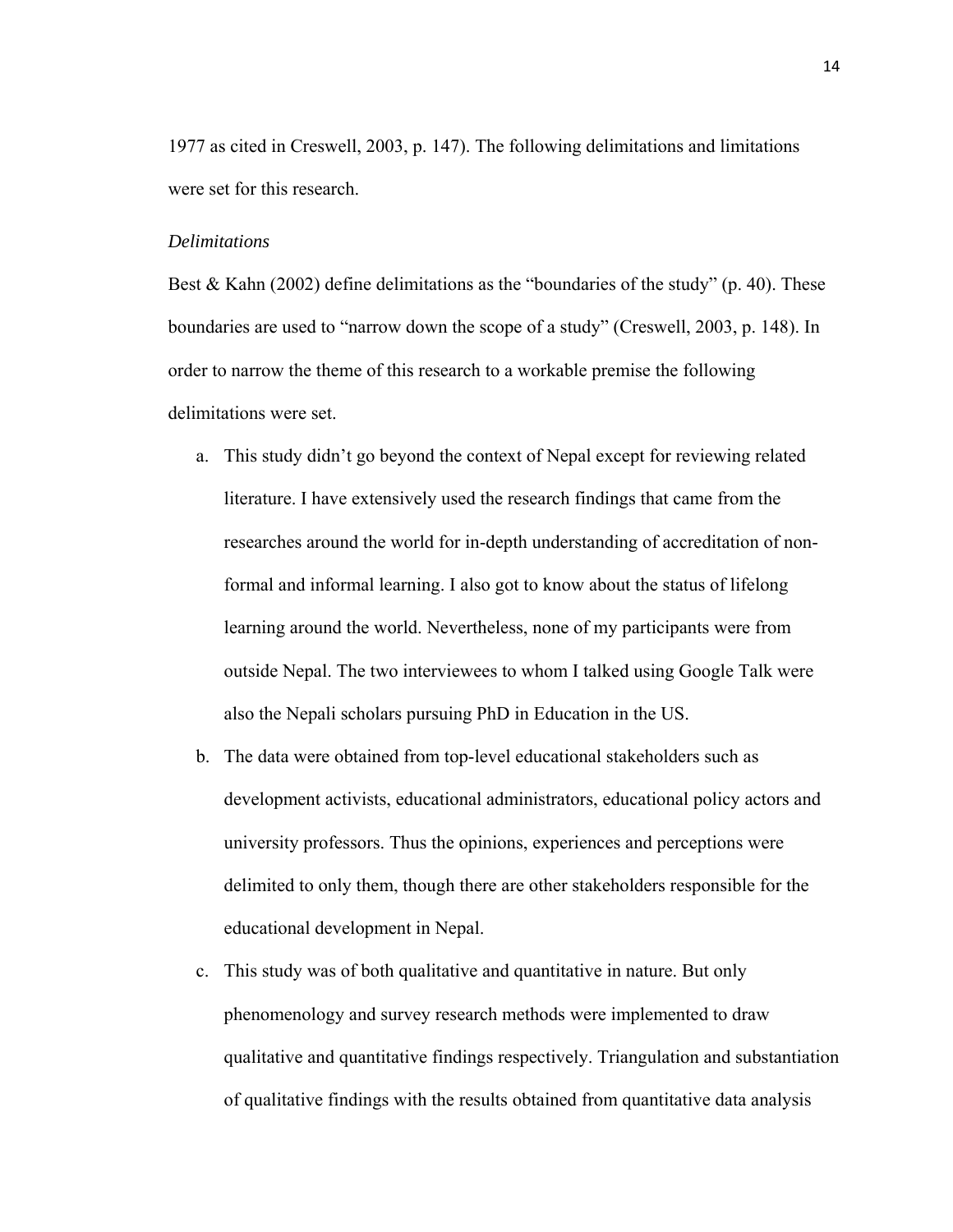were the major process of drawing findings, making conclusions and implications of the research.

- d. Though the review of related literature encroaches to international level the scope of the research findings were delimited to Nepal only. So the external validity of the research remains within the domain of Nepalese education system.
- e. So far as time delimitation is concerned the study was completed within a year.

# *Limitations*

Best and Kahn (2002) define limitations as the "conditions beyond the control of the researcher that may place restrictions on the conclusions of the study and their applications to other situations" (p. 40). Limitations are the inherent weakness of the research that must be acknowledged beforehand. This study is confined within the following limitations.

- a. Only 40 educational stakeholders were consulted for administering questionnaire for the survey part of the research. The respondents were selected using stratified random sampling procedure. I must confess that the participants who filled up the questionnaire couldn't represent all the population of the study. The "sampling error" (Fowler, 1993, p. 35) of this type may affect the validity of the research finding.
- b. Only 8 participants out of 40 were taken as the key informants for interview. They were selected purposively. Thus they may not represent the opinion, experience and feelings of all the participants over the phenomenon studied.
- c. I have used pragmatism as a suitable paradigm of the research. Johnson  $\&$ Onwuegbuzie (2004) have identified some weakness of this paradigm. They claim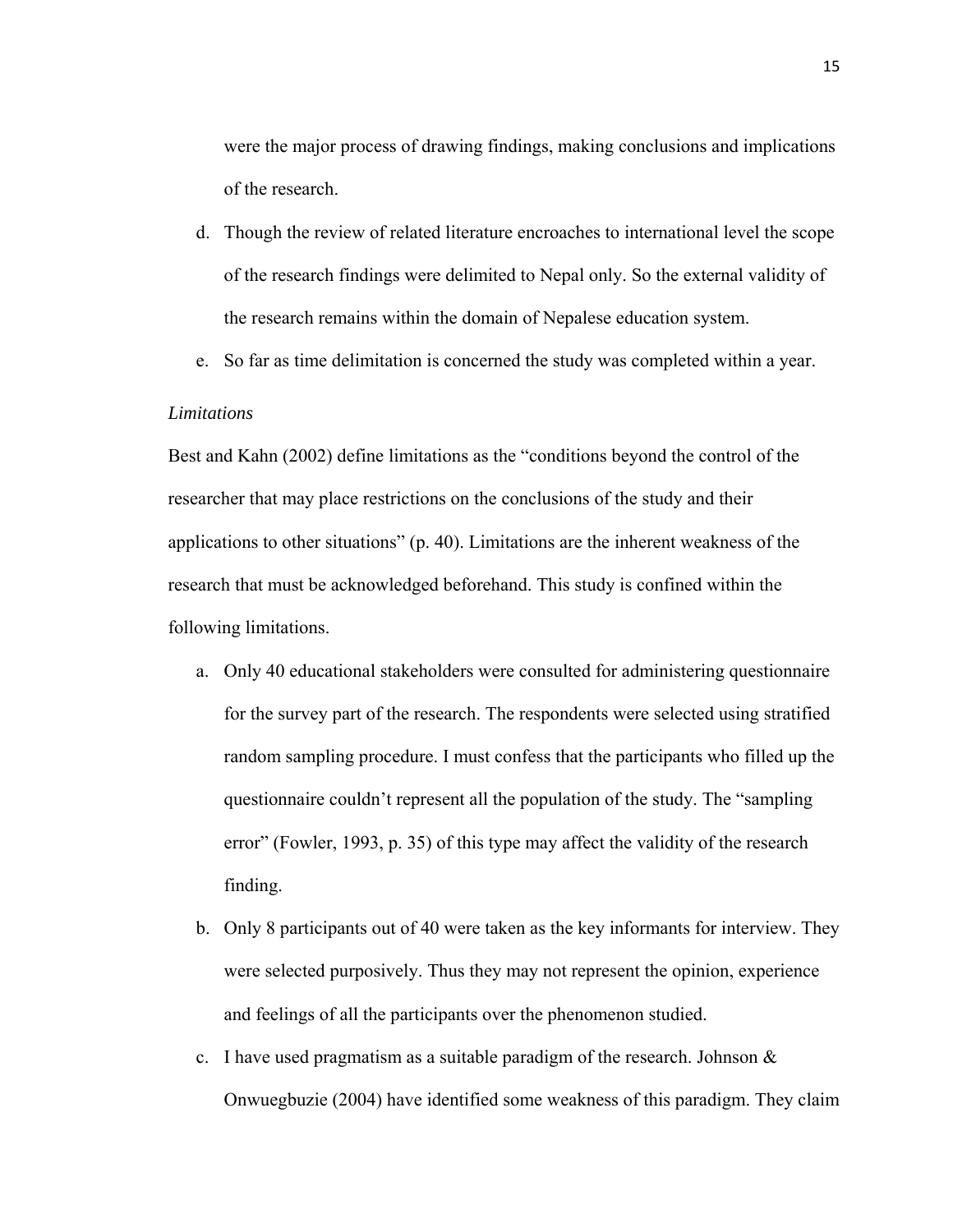pragmatic researcher sometimes fail to provide satisfactory answer to questions to whom is a pragmatic solution useful (Mertens, 2003 as cited in Johnson & Onwuegbuzie, 2004). The answers of my research question may not be satisfactory for all the readers of this dissertation. One of the reasons could be that this study is neither extensively quantitative nor rigorously qualitative.

*d.* As I had to make a balance between the two methods, it may be precarious to some extent. A kind of compromise had been made to draw the findings. The research had been more qualitative than quantitative one at the end.

## Definition of Key Terms

Obviously, much misunderstanding in human communication results from people bringing different meanings to the words they use. A single term may have multiple connotations. I have anticipated the following words (Jargons) as key terms to understand this dissertation. These definitions also delimit my research.

*Accidental learning.* Learning that takes place in everyday activities. It refers to something that an individual learns which had not been intended or expected.

*Accreditation.* The granting of credit towards a qualification in higher education based on evaluation of the candidate's previous learning. In this dissertation this term has been synonymously used with the term validation or certification.

*Alternative education.* Alternative education encompasses any means to assist a student who is not learning in a traditional public school setting

*Certification.* This term refers to the documentary evidence (including a diploma, certificate, or other documented recognition of attainment) that a qualification has been awarded.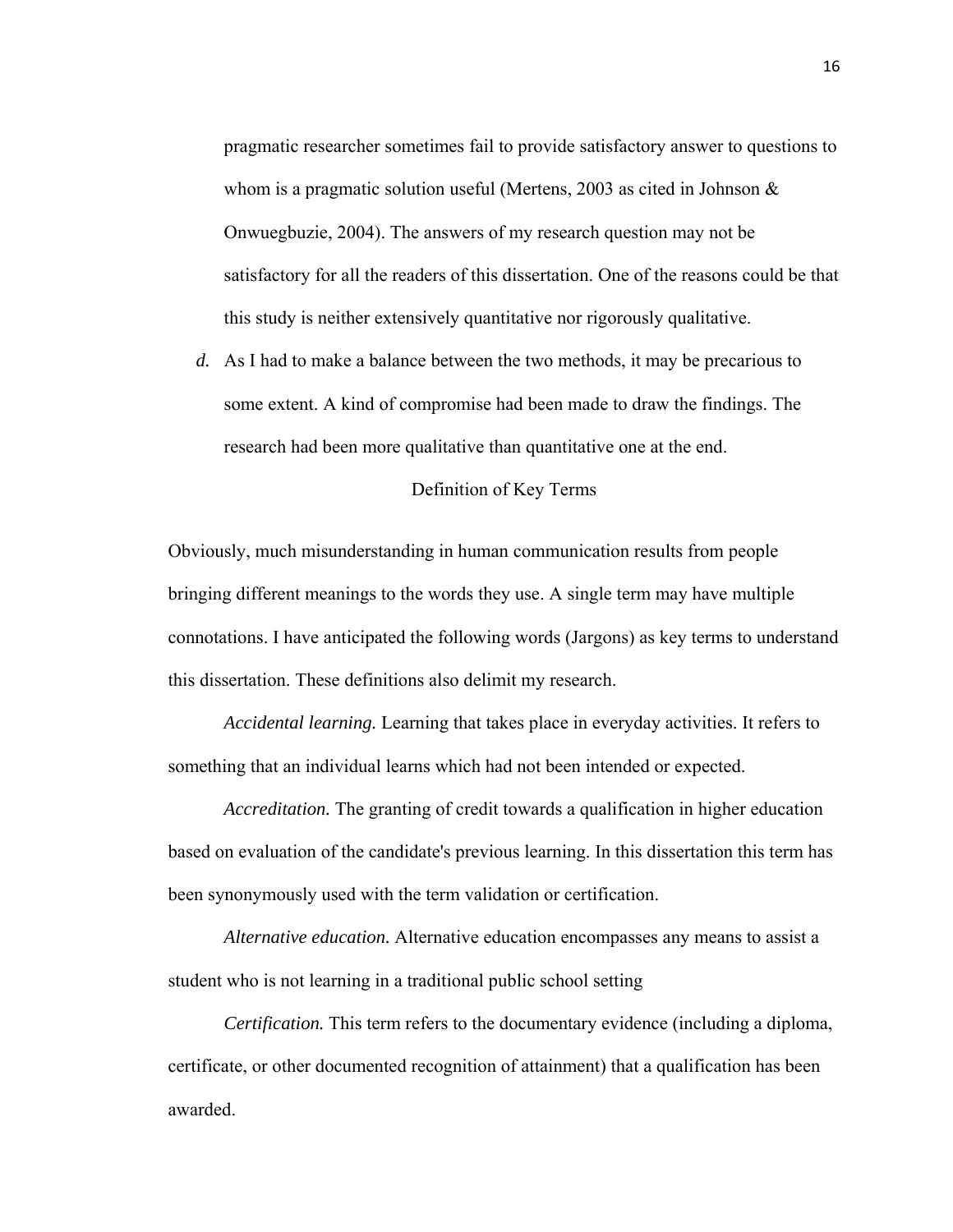*Constructivism.* It is a research paradigm that asserts truth as a subjective entity. It assumes that truth or true knowledge is within the people under investigation, not outside. The realities are many as per the people involved in interpretation. Based on this paradigm I have taken phenomenology as a suitable research methodology under qualitative design.

*Educational administrators.* They are people involved in making policies and decisions of educational system of a country. In this dissertation, the terms refer to the educational administrators of Nepal, especially to those who work under the Ministry of Education and Sports (MOES).

*Educational stakeholders.* They are the specialists of education. These people include the university professors, development activists working in the field of education, educational policy actors, and educational administrators.

*Equivalency test.* This is a type of evaluation that tests the learning achievements of non-formal and informal learners to ensure whether they are equivalent to the formal **learners** 

*Experiential learning.* This term refers to the knowledge and skills acquired through life, work experience and study which have not been formally attested.

*Indigenous knowledge.* This term refers to knowledge held by communities and peoples that are indigenous. In this dissertation this term refers to the knowledge, skills, and experiences of the people known as Janajatis, Dalits and indigenous people of Nepal.

*Interpretivism.* It refers to a method, or group of methods, that holds that the social sciences ought to be concerned, not simply with quantifying what actually happens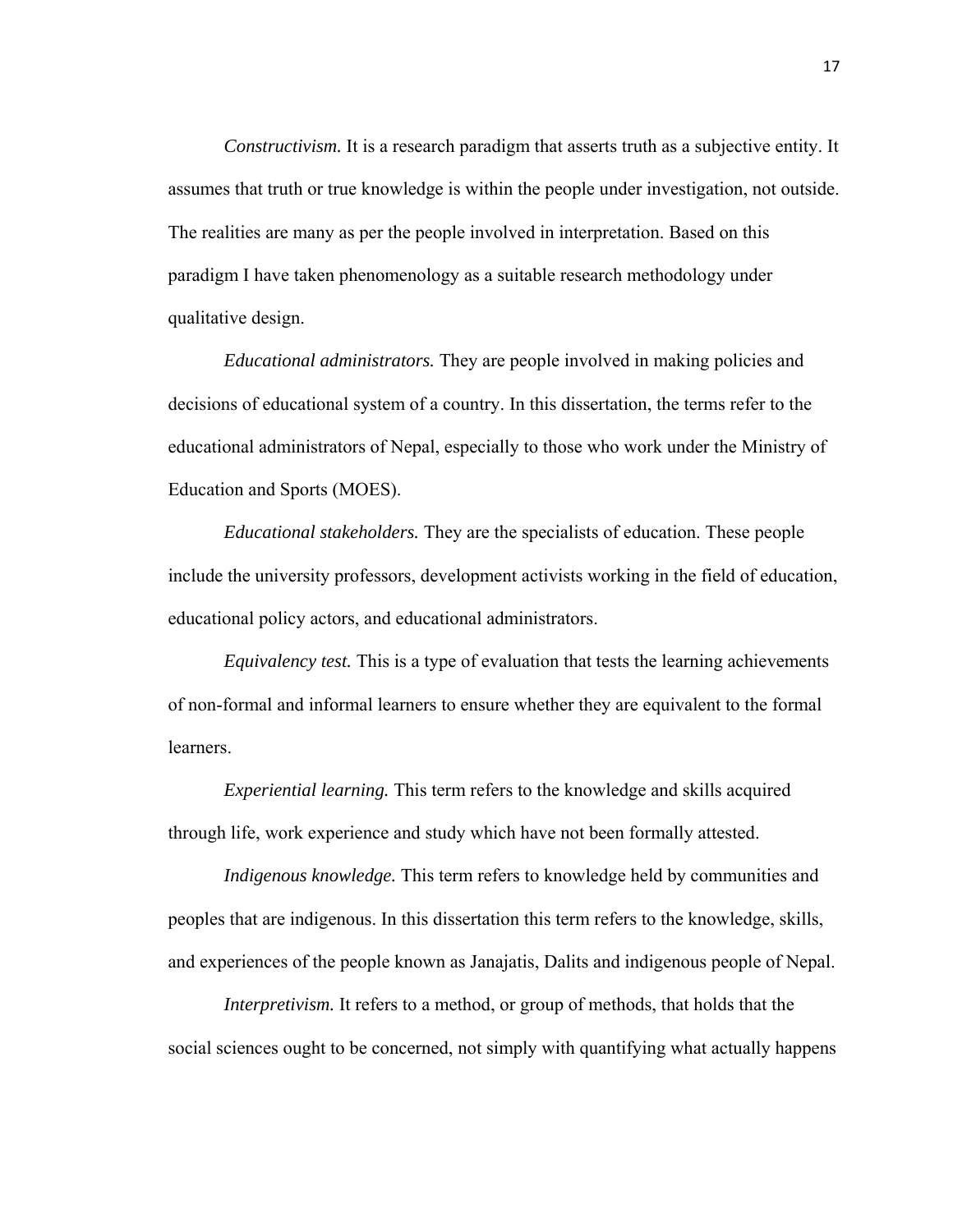in social phenomena, but in providing an interpretation of events and phenomena in terms of how the people perceive it.

*Learning options.* It refers to different modes of learning. In this research three options of learning are discussed. The students should have freedom of continuing their learning process through three options: formal, non-formal and informal.

*Lifelong learning.* This is the process of acquiring knowledge or skills throughout life through the means of education, training, work and general life experiences.

*Mechanism.* It refers to a structure or a framework that brings three forms of learning into a single domain in which all of them are perceived equally.

*Mixed method.* This term refers to the blending of two research methods for conducting a research. In this thesis the term refers to the mix up method out of two research methods *viz.* phenomenology and survey.

*National Qualification Framework.* It is a framework that includes all types of education: formal, non-formal and informal. It is a classifier that shows how existing qualifications relate to one another. It also shows where new qualifications would fit (Werquin, 2007, p. 466).

*Paradigm.* It may be defined as the worldviews or belief systems that guide researchers to draw conclusion. In this research two research paradigms: positivism and constructivism are dealt.

*Parity of esteem.* It refers to a state of being equal. In this research, the term refers to equality of status among three modes of learning: formal, non-formal and informal.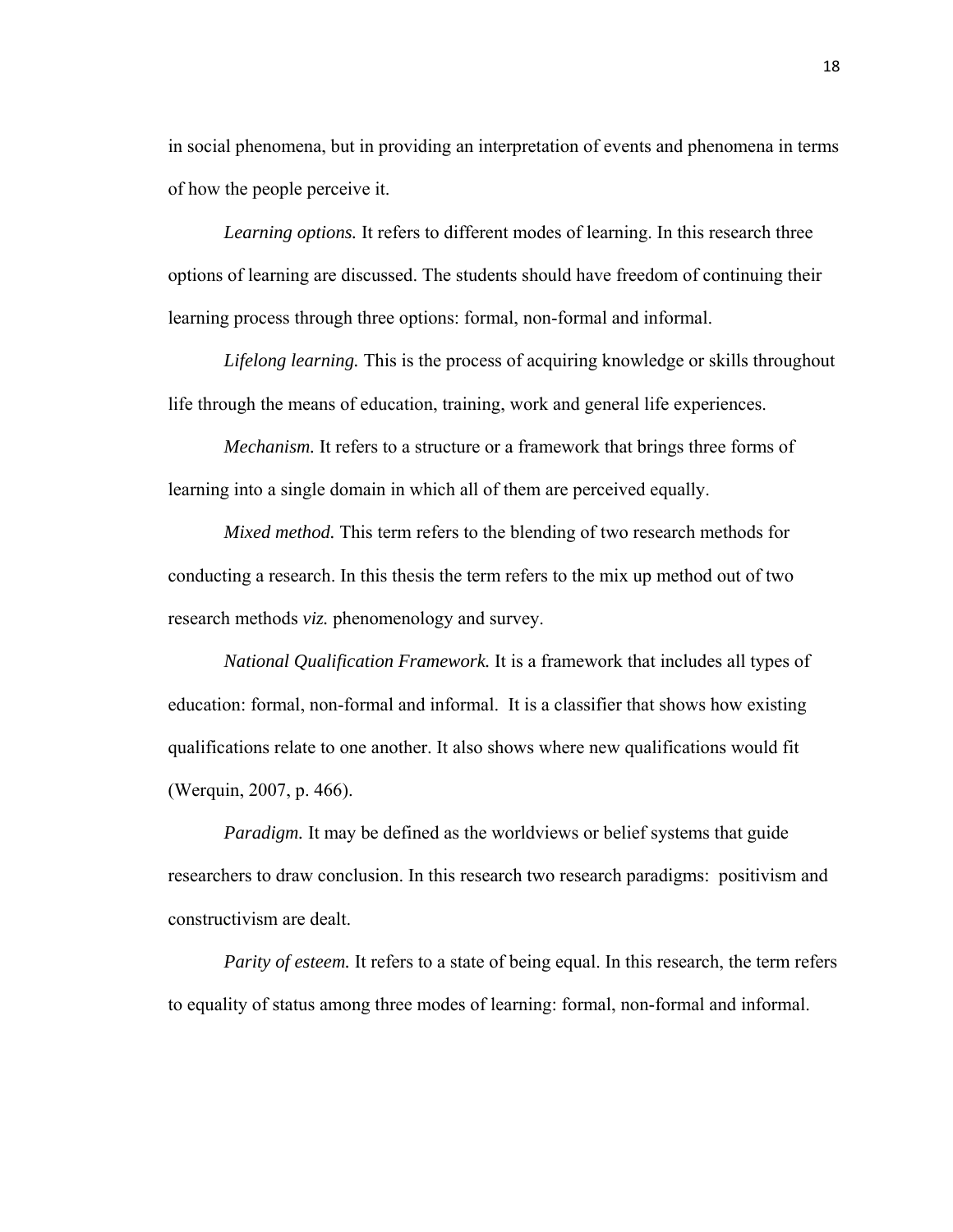*Positivism.* It is a paradigm that bases its findings on observable facts and purely scientific inquiry. It asserts that reality is 'somewhere out' and the researcher has to discover it.

*Pragmatism.* This is a new paradigm in research that stands in between positivism and constructivism. Pragmatists, the advocates of this doctrine, believe that it has removed the weaknesses of earlier paradigms and have been a merger of good features.

*Prior learning.* This refers to the learning that has been achieved before entering a program of learning by means of previous experience, knowledge or skills acquired in the workplace, training center etc.

*Recognition*. The granting of credit based on recognition of prior formal and nonformal learning through the assessment of evidence. This term has been interchangeably used with validation, accreditation and certification in this dissertation.

*Tacit knowledge.* It refers to the domain of knowledge that people carry in their minds but it is difficult to access. People are not aware of the knowledge they possess. It is considered more valuable because it provides context for people, places, ideas, and experiences.

*Validation.* It is "the process of identifying, assessing and recognizing a wider range of skills and competences which people develop through their lives and in different contexts, for example through education, work and leisure activities" (Colardyn  $\&$ Bjornavold, 2005).

## Organization of Chapters

This chapter, Chapter 1, created a detailed background of the study, introduced the problem, stated the purpose of the study, formulated research questions, described the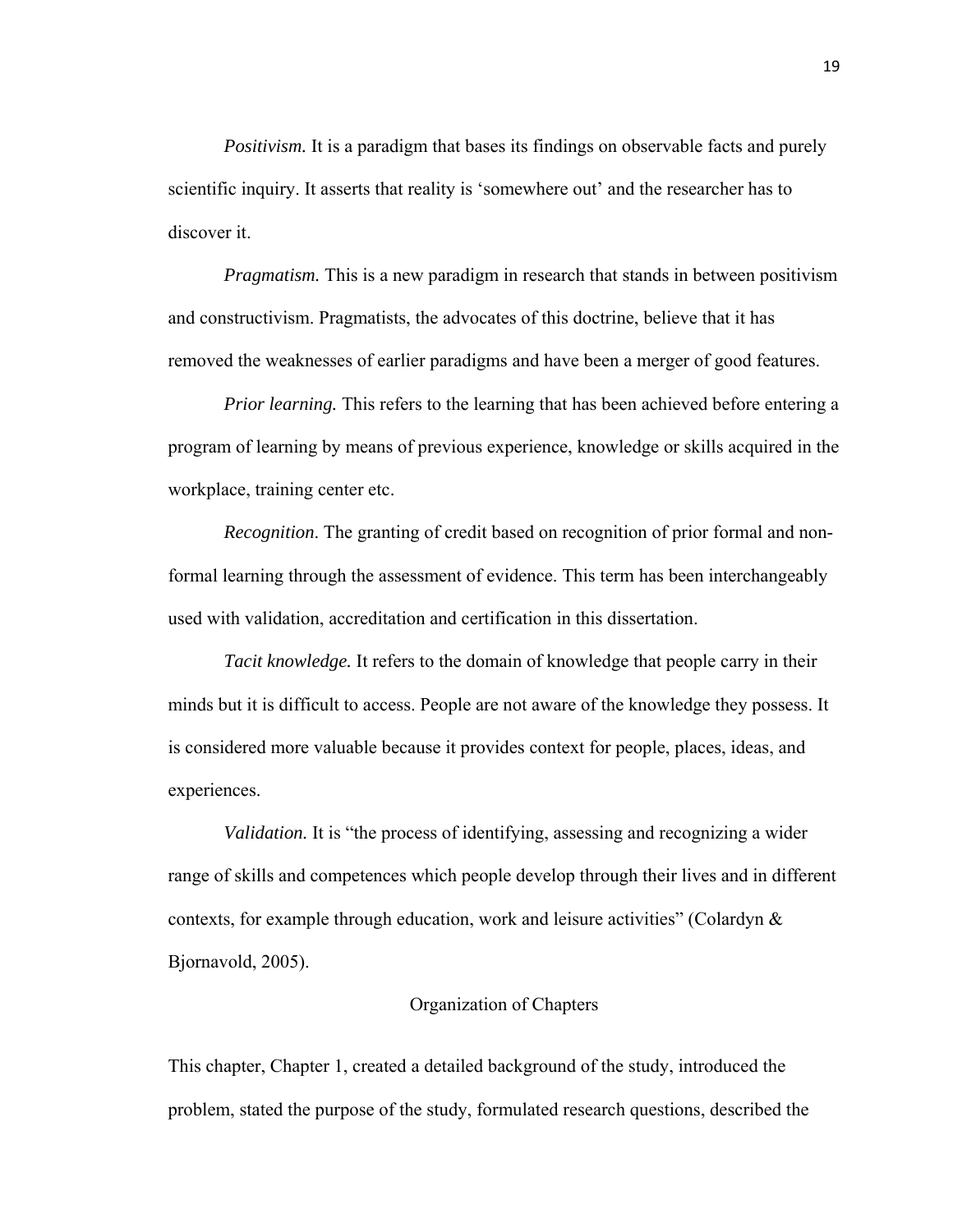significance of the study, set limitations and delimitations and finally defined some of the key terminologies/jargons used in the dissertation.

 Chapter 2 reviews the literature regarding the three modes of learning and their relation with lifelong learning, importance of validating non-formal and informal learning, opportunities and challenges of validation in Nepal, and importance of NQF for validation. The second section of this chapter reviews some of the countries' literature regarding the validation.

 After the Literature Review the methodology involved in this study is detailed in Chapter 3. The subsequent chapters report on the findings: the quantitative findings in Chapter 4 and the qualitative findings in Chapter 5. And finally, Chapter 6 deals with findings, discussions, implications and conclusions of the research.

# Chapter Summary

The concept of lifelong learning and continuing education is not new in the history of education. Scholars have unanimously agreed that people need to learn throughout their lives to adapt themselves as per the changing need of time. Different approaches have emerged on how to make them lifelong learners. It has been one of the policy agenda at international forums and symposiums.

 The three modes of learning (formal, non-formal and informal) are the obvious constituents of lifelong learning, nonetheless, non-formal and informal learning are neglected in comparison to their formal counterpart. To motivate people to be true lifelong learners all these three modes of learning should be emphasized equitably. That is to say, they should get equitable degree of recognition, accreditation and validation.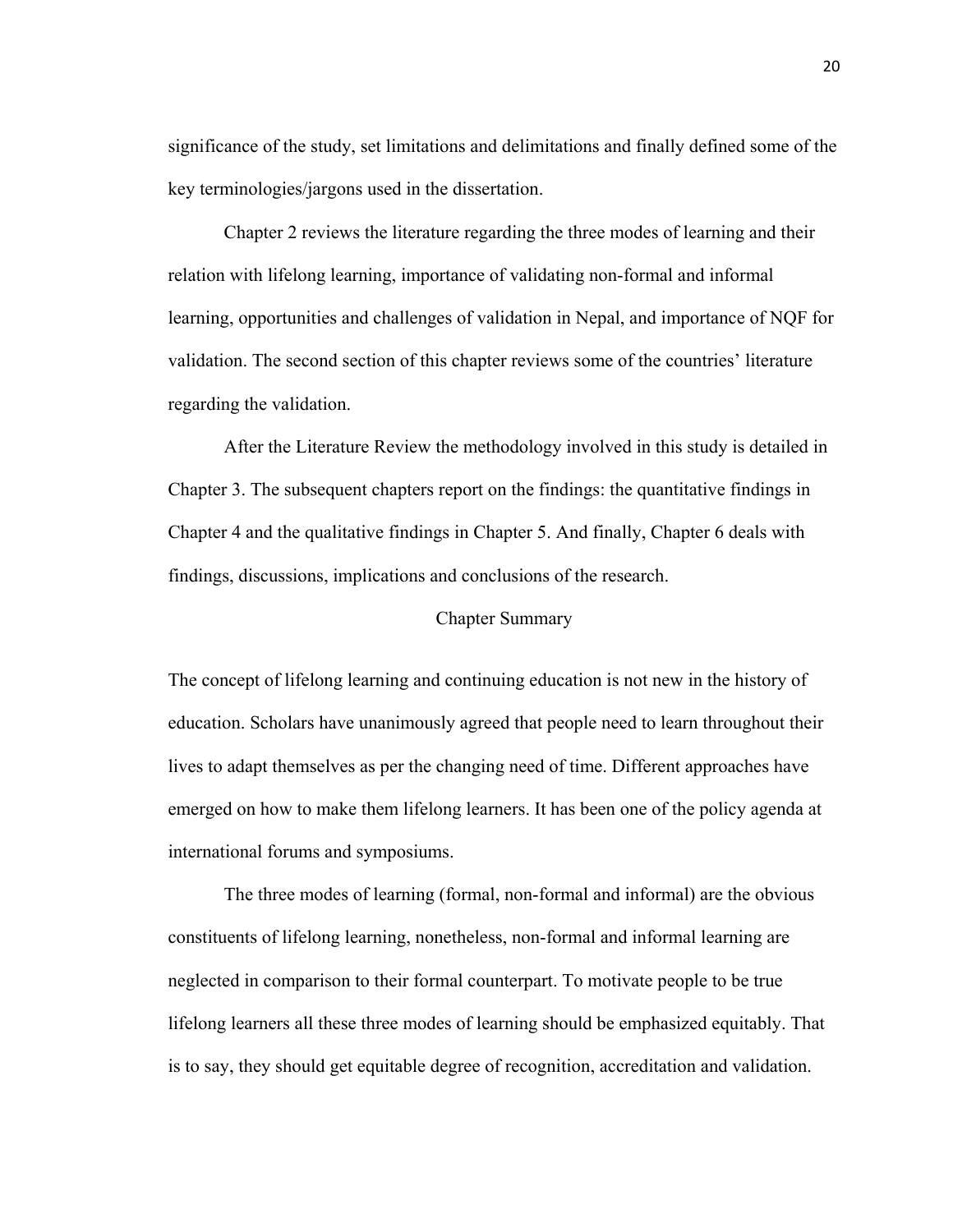This research was carried out to analyze and discuss the potential system of validating non-formal and informal learning to enhance lifelong learning and continuing education. Specifically, the research aimed at exploring the perceptions of educational stakeholders of Nepal.

 This research would have been significant for formulation educational polices to educational stakeholders of Nepal regarding the issues such as recognition, accreditation and validation of non-formal and informal learning in Nepal.

 The study has some delimitations and limitations. Though exhaustive in nature the study was carried out in small scale with the collection of opinions, perceptions and experiences of 40 educational stakeholders of Nepal. The semi-structured interviews were conducted with only 8 participants for the qualitative part of the research.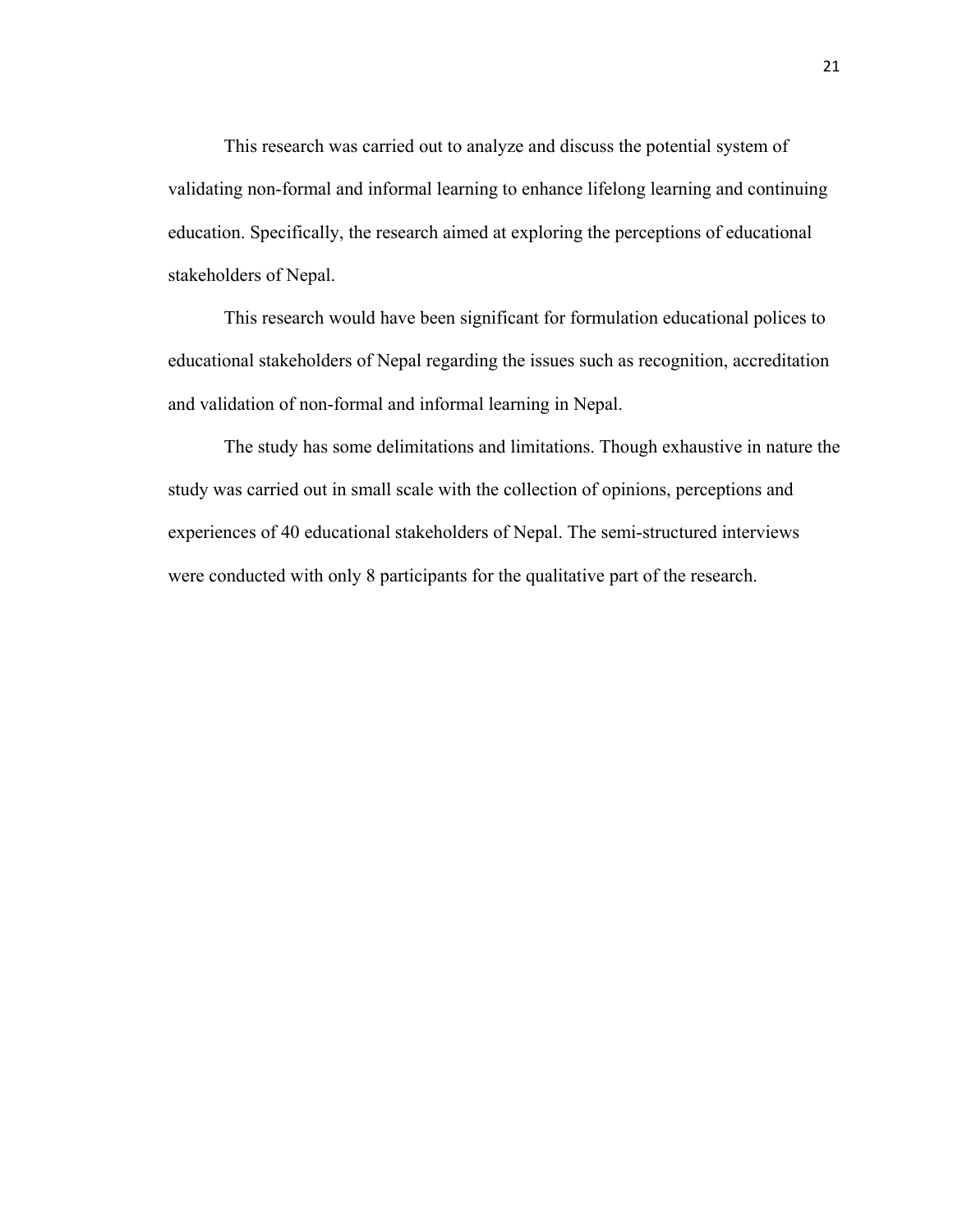# CHAPTER II

# LITERATURE REVIEW

On the process of carrying out this research, I have consulted many sources for literature review. The literatures germane to the area of my research are reviewed and presented in this chapter. I browsed many articles through the Internet. I also read many books, journal articles, magazine articles, dissertations, documents of the Government of Nepal (GoN), and other international agencies such as of the UNESCO, the EU etc.

I have tried to organize the literatures giving different titles and subtitles. Two major areas of the reviews are lifelong learning and validation. Under the first component I have focused on non-formal and informal learning. Under the second component I have focused on the importance of recognizing these two types of learning as an inevitable prerequisite for enhancing lifelong learning. I have also shed some lights on the importance of developing National Qualifications Framework as a tool for systematizing formal learning, non-formal learning and informal learning under a framework for enhancing lifelong learning. At the end of this chapter a conceptual framework of the research has been drawn on the basis of the literature reviewed.

Section 1: Review of Literature Related to Validation of NFL and IL

# *Learning*

How learning takes place? What happens in the brain when learning takes place? Is it a cognitive or behavioral process? What is learning and what is not learning? These perplexing questions puzzled many psychologists in the past. They conducted various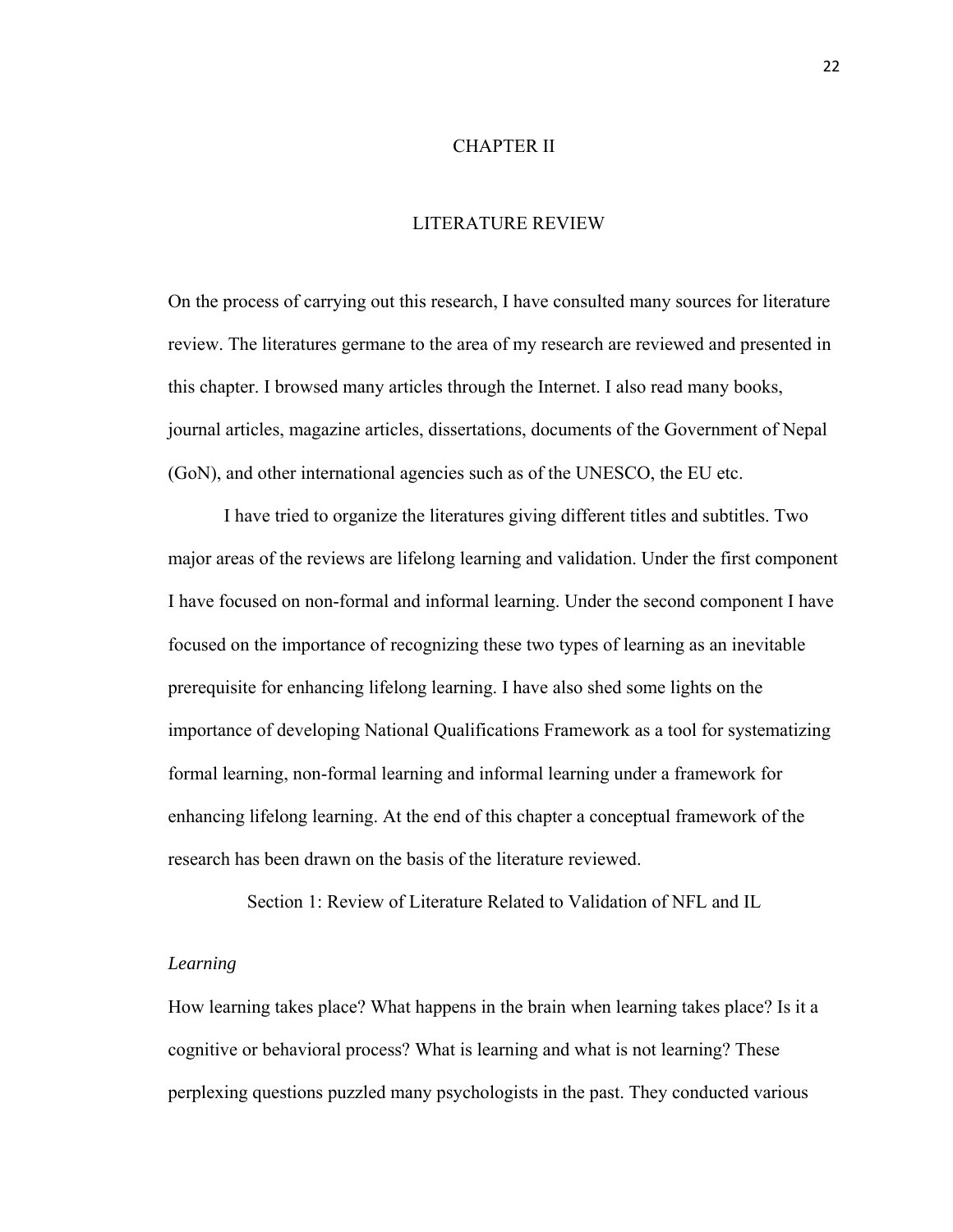research and lab experiments to find the best possible answers of these questions. They have propounded many theories of learning. Some of the important theories described by (Mangal, 2007) are: Throndike's Trial and Error Learning, Watson and Pavlov's Classical Conditioning Theory, Skinner's Operant Conditioning Theory, Kohalar's Insightful Learning Theory, Lewin's Field Theory, Information Processing Theories, Roger's Experiential Learning Theory, and Maslow's Humanistic Theory.

These theories have focused more on formal education. That is to say these theories basically wanted to find how these theories can be implemented to teach in best possible way in the classroom. They have focused very little on adult education, lifelong learning and continuing education. Hence, the literature relating learning theories with non-formal and informal learning can hardly be found.

Education developed from the human struggle for survival and better life. It had developed before people developed reading and writing, when they struggled against natural forces and animal as nomads for survival. Their education was limited to hunting and gathering, making food, weapons etc. Gradually, the process of education involved in learning language, acquiring values, learning religious rites, etc. Through direct, informal education, parents, elders, and priests taught children the skills and roles they would need as adults (Gutek, 2006). They passed traditional knowledge from one generation to another through storytelling and cultural transformation.

 In ancient Egypt, India, Greece, and Rome various forms of education appeared. In Egypt and India priests conducted educational endeavors (Gutek). Western formal education started in Greece. Different city-states focused on education. Two major citystates: Sparta and Athens focused on military and democratic education respectively. It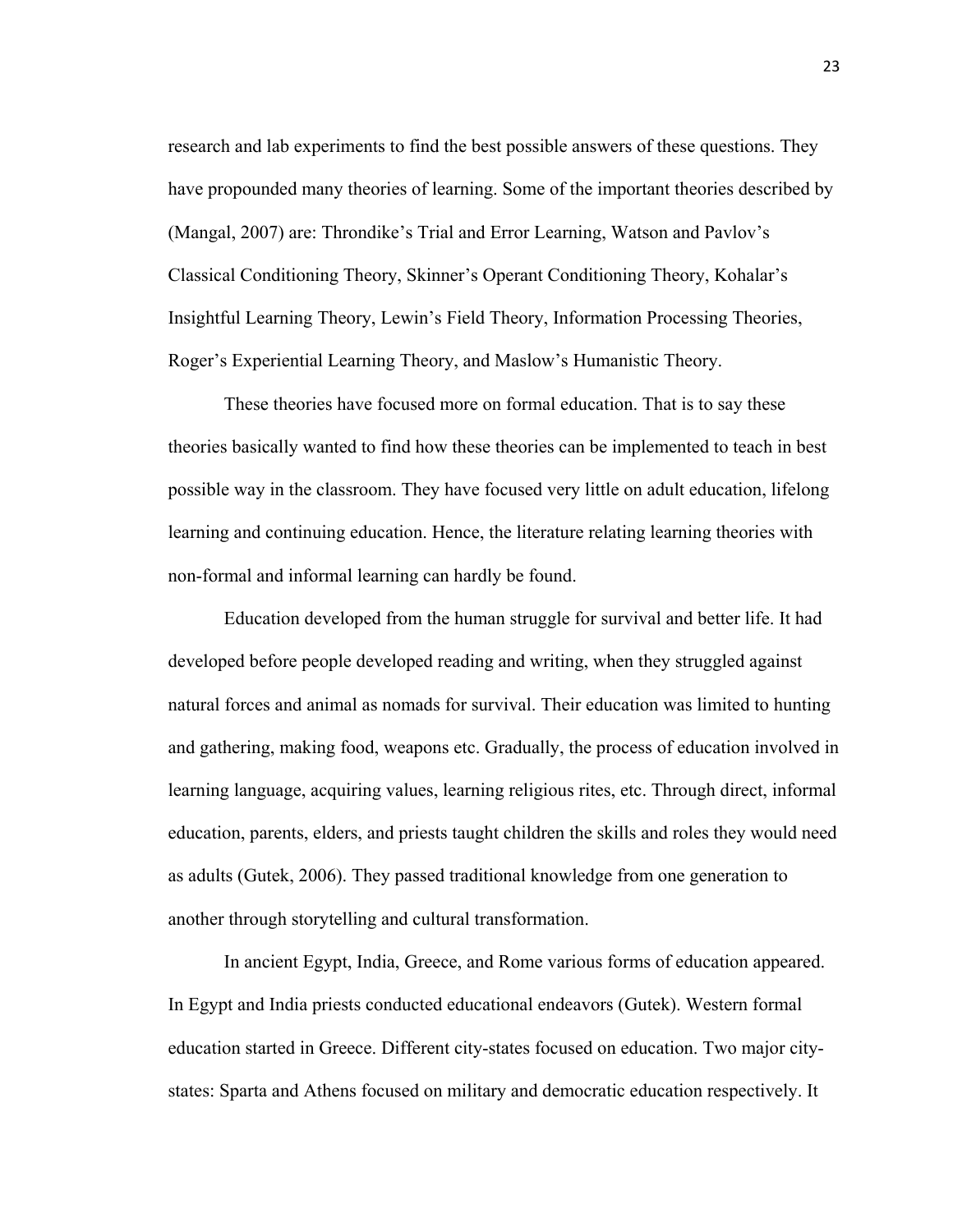was the Athens where several scholars contributed for the development of education. Sophists, a group of wandering teachers, taught students to make them able to argue. Unlike them, the Greek philosopher Socrates advocated for truth, beauty and goodness rather than mere argument.

 In 387 BC Plato, the disciple of Socrates established a school in Athens called the *Academy*. He described his educational ideal in his famous book *The Republic*. In 335 BC Aristotle, the disciple of Plato founded another school called the *Lyceum*. He focused on rational or reasoning for exploring truth. Isocrates, Cicero, and Quintilian were also eminent philosophers of Greece.

 Unlike Greeks, who were more concerned with philosophy, Romans were preoccupied with war, conquest, politics, and civil administration. Like in Greece a very few people attended schools. Schooling was for those who had the money to pay tuition and the time to attend classes (Gutek).

During the medieval period (roughly from the  $5<sup>th</sup>$  to the 15<sup>th</sup> century) western education was influenced by Christianity, especially the Roman Catholic Church. In the 11<sup>th</sup> century medieval scholars developed scholasticism, a philosophical and educational movement, that used both reason and revelations from the bible (Gutek). The famous European universities of Paris, Salerno, Bologna, Oxford, Cambridge, and Padua grew out of the doctrine scholasticism.

During Renaissance (the  $14<sup>th</sup>$  to the  $15<sup>th</sup>$  century), humanistic approach of education came into limelight. The scholars of the time advocated for the separation of education from Greek and Latin religious classics. Educators of the  $17<sup>th</sup>$  century such as Comenius and John Locke influenced education and learning. "John Locke asserted that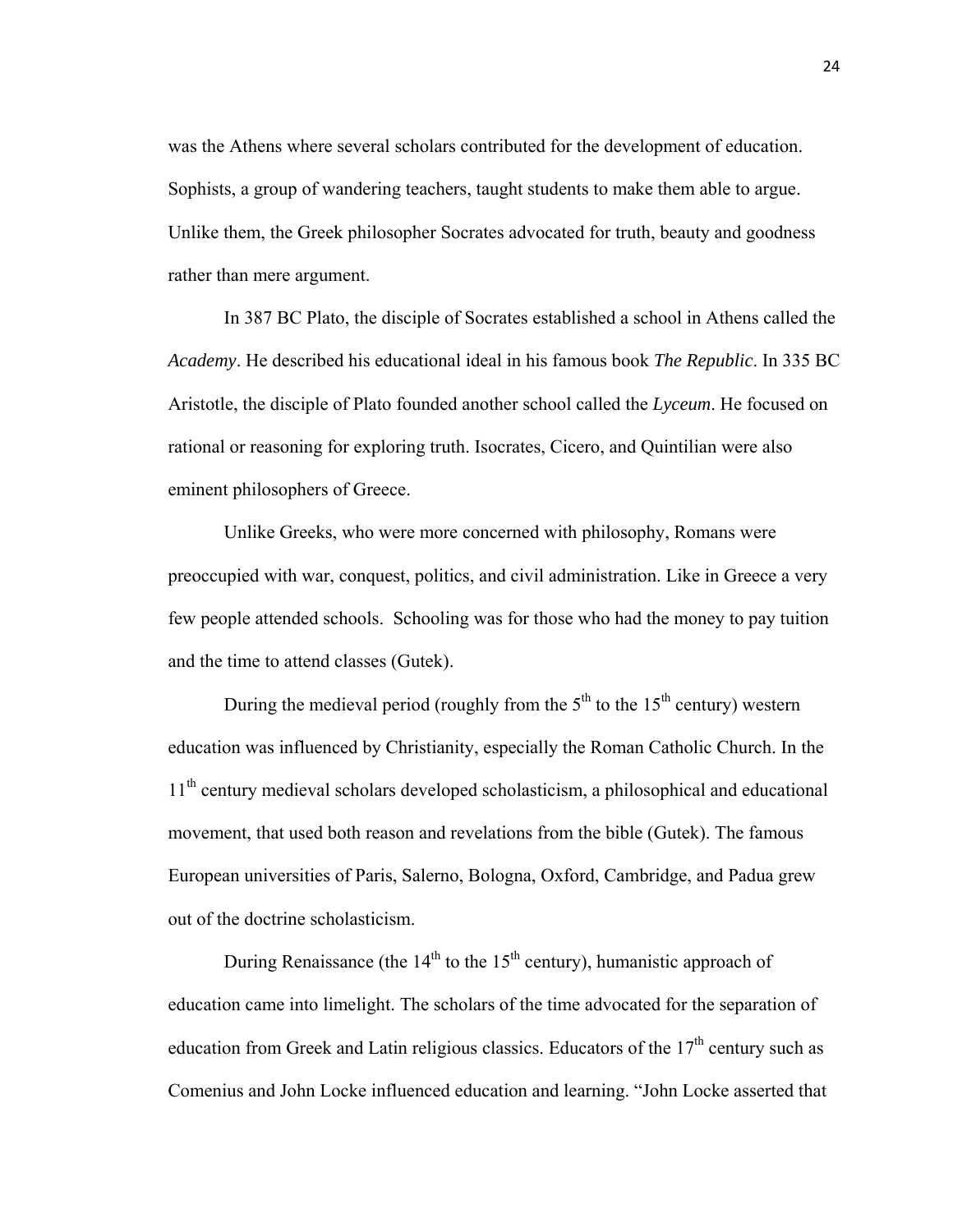at birth the human mind is a blank slate, or tabula rasa, and empty of ideas" (Gutek). He believed that acquisition of knowledge comes from the senses that we make on the objects of the world.

The  $18<sup>th</sup>$  century, the Age of Reason, brought some changes in education and educational theories. The contemporary scholars claimed that reasoning and critical thinking were important for learning.

In the 19<sup>th</sup> century, Swiss educator Johann Heinrich Pestalozzi put the foundation of modern education. He believed that teaching should use senses. Friedrich Froebel, a German educator, brought the concept of kindergarten school. Similarly, Herbert Spencer, the British sociologist, gave sociological influence to education on the basis of the theory of evolution propounded by Charles Darwin.

In the  $20<sup>th</sup>$  century the concept of progressive education came into practice. Progressive education was a system of teaching that emphasized the needs and potentials of the child rather than the needs of a society or the principles of the religion (Gutek). A Swedish feminist educator, Ellen Key and other advocate like Hermann Lietz and Georg Michael Kerschensteiner (Germany), Bertrand Russell (England), and Maria Montessori (Italy) acclaimed for progressive education. Similarly, John Dewey and Jean Piaget remained important theorist of education in the  $20<sup>th</sup>$  century.

Going through the history of education, it can be claimed that although the learning of the ancient and medieval education was of informal type the modern education system focused more on formal schooling. The educational psychologist paid relatively less attention towards non-formal and informal education. In the recent years,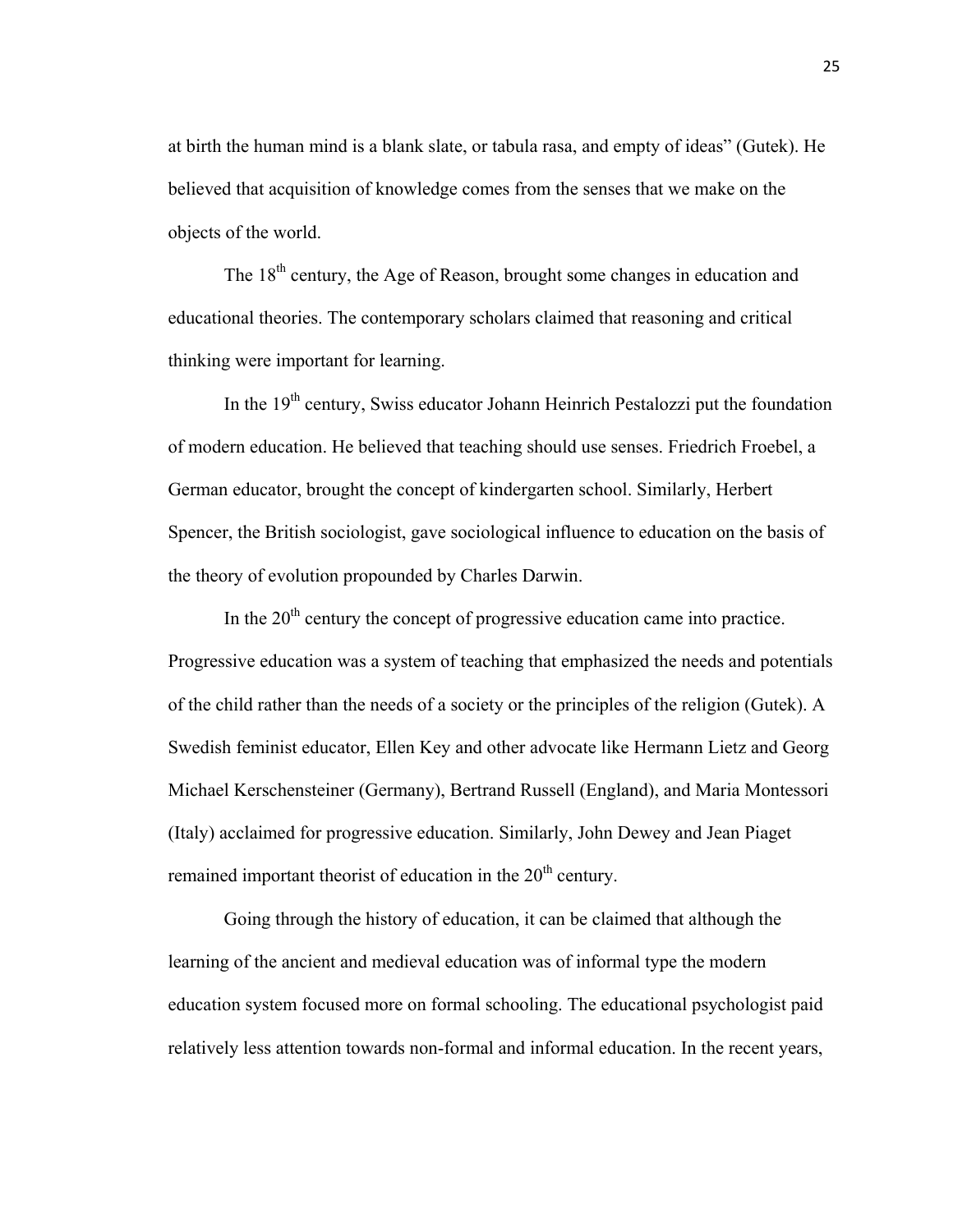especially after 1970s non-formal and informal education has also been taken into account as important forms of education.

#### *Formal learning, Non-formal Learning and Informal Learning*

The European Commission on lifelong learning (2001) defines the three types of learning as follows:

*Formal learning* is typically provided by an education or training institute, structured and leading to certification. Formal learning is intentional from the learner's perspective.

*Non-formal learning* is not provided by an education or training institution and typically it doesn't lead to certification. However, it is structured. Non-formal learning is intentional from learner's point of view.

*Informal learning* results from daily life activities related to work, family or leisure. It is not structured. Typically, it doesn't lead to certification. Informal learning may be intentional but in most cases, it is non-intentional (or incidental/random) (UNESCO, 2005).

 From the definition given above it can be said that the difference between formal, non-formal and informal learning is not absolute. It is a matter of degree. There may not be any demarcation line between them. Hence SEEQUEL (2004) has differentiated informal, non-formal and formal learning by putting them into the following learning continuum.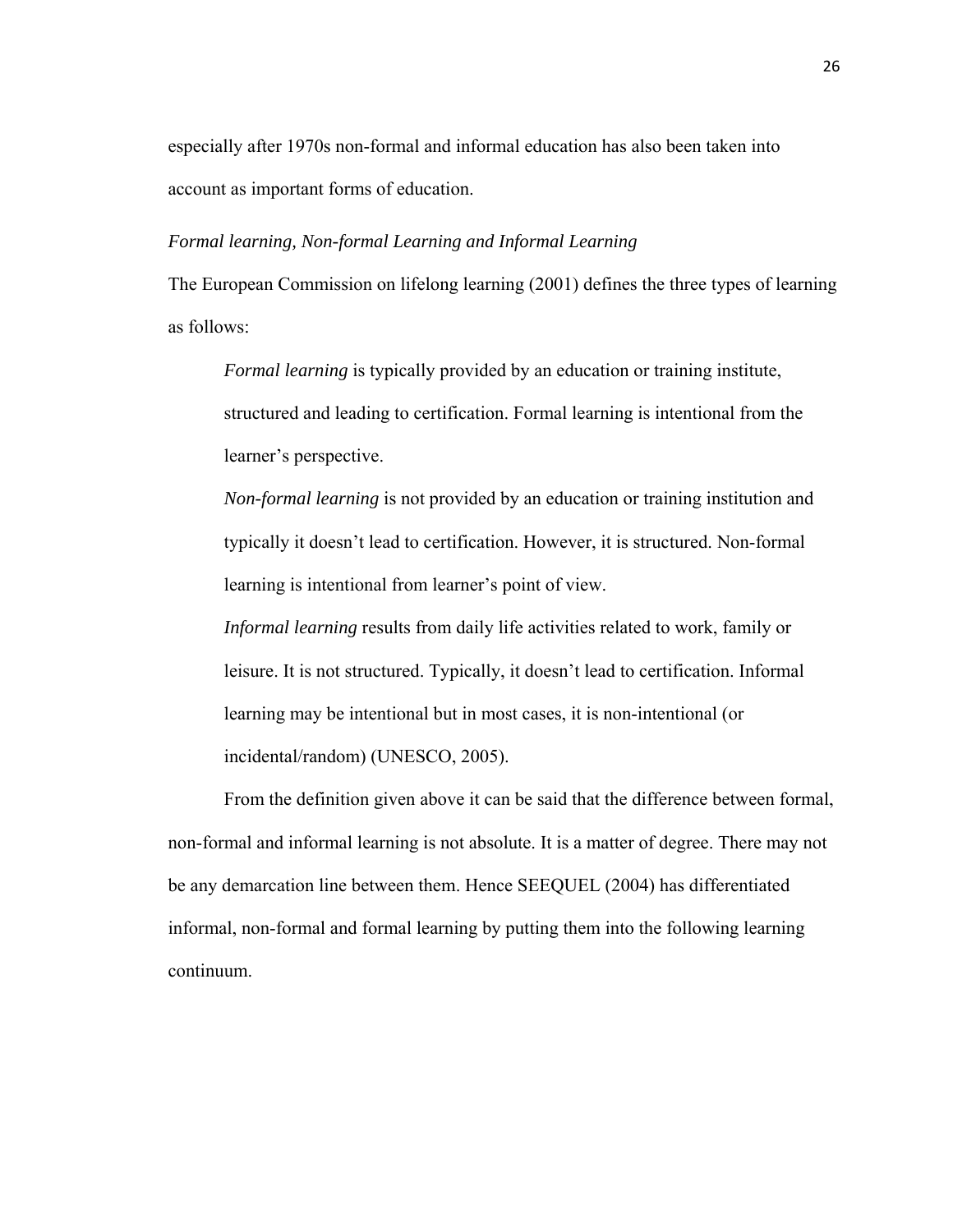





 The differences between formal, non-formal and informal learning can be seen through different perspectives. For example, in formal settings, the learning objectives assume that learning is homogeneous as defined by a discipline or as relating to the requirements of a job but in non-formal and informal settings the learning objectives assume that leaning is heterogeneous (Colardyn & Bjornavold, 2005). The content of the formal learning is specific to a particular discipline but the content of non-formal or informal learning is not specific as work and life experiences varies from person to person.

 Normally, the conventional education system assumes that a good education can be obtained from formal schooling. Actually, this homogeneous type of education cannot be good for the diverse society. What is to be considered good education remains a key and a changing issue, deeply related to context, culture, and ideology (Torres, 2001).

 With the emergence of non-formal and informal learning as the valid process of learning the perceptions so far cultivated about learner, curriculum, and learning institutions have changed. At the center of attention is no longer the curriculum that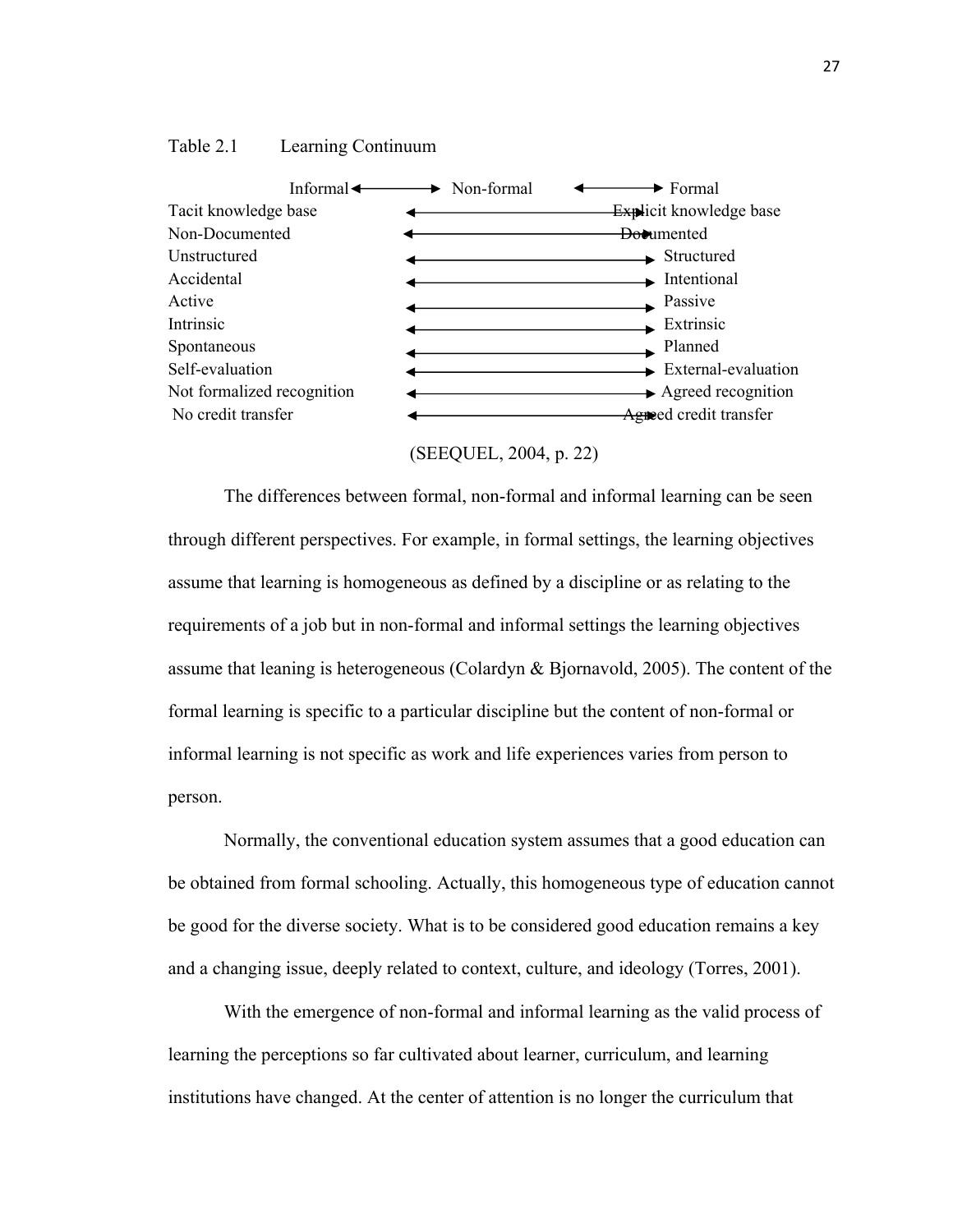learners have to master but their abilities to organize them and to perceive and use their circumstances as learning opportunities (Tuschling & Engemann, 2006).

 Non-formal and informal learning can be a best alternative for the ones who are not able to go to school or continue their education as desired. Many people aspire to acquire knowledge of different fields to make them adoptable for the postmodern era. Some people may have faced different hardships while learning in formal schools. We can find people who perceive their past formal background as a disastrous experience and they see themselves failed learners. We can find informal and non-formal learning situations in which quality and positive results depend on variables which are not predefined (SEEQUEL, 2004).

 The scope of non-formal and informal learning can be seen in different layers of our society. The learning process takes place within an individual, in his family, community, and the geographical and cultural regions where s/he lives and conducts different activities. Community based learning plays a critical role in widening participation among people who are educationally, economically and socially disadvantaged (SEEQUEL)

 Learning comes from individual and group activities and interests. An individual has a dual role as far as the process of educating people in the society is concerned. He/she is both a learner and a teacher. He/she teaches himself/herself and others who are the member of his/her group. Thus learning and education shouldn't be viewed as a phenomenon that takes place only in formal setting; rather it should be taken as an aspect of living together. It is an arrangement where learner and educator merge into the same person (Tuschling & Engemann, 2006).

28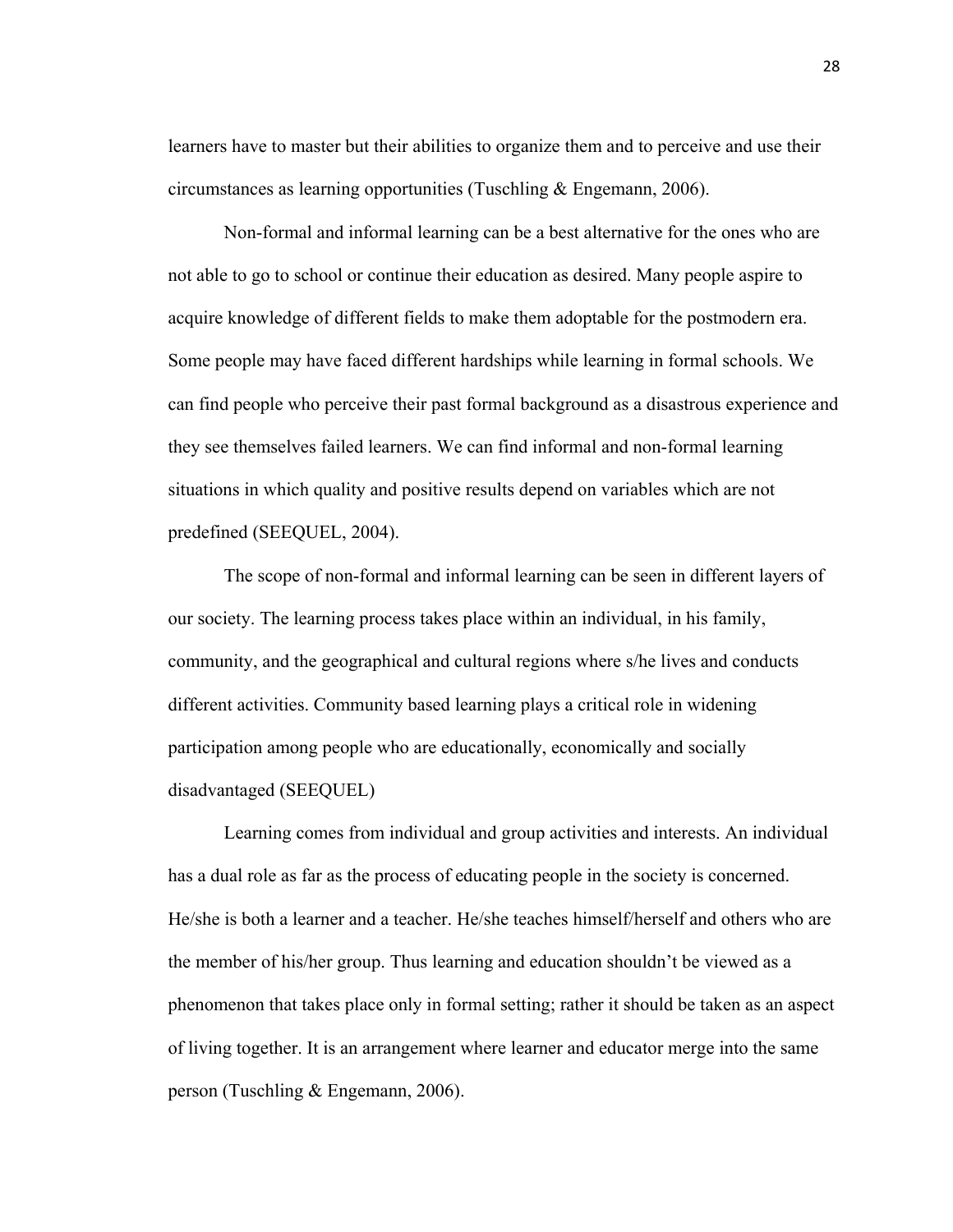The tacit knowledge has a very important role in the lives of people. People may not be able to say how much knowledge they deserve but they can certainly solve the problems they encountered in their lives. For example, many people who have not seen the door of school and are illiterate (simply because they cannot read and write) are able to solve problems of their life as efficiently as the so-called literate ones do. It has become possible because the formers have tacit knowledge. The development of tacit knowledge comes from informal or non-formal learning.

 There is value-based motivation in informal and non-formal learning because there is nothing to motivate externally. Learners are motivated in terms of the value of their learning outcomes that are instrumental for solving their life problems. This sort of learning is accessible for everyone irrespective of age, economic affluence, social status, etc.

There are different terms associated with NFL and IL. Some of the widely used terminologies are experiential learning, prior learning, accidental learning, etc. There may be some semantic nuances in the terms used in different parts of the world; nonetheless, all of them are the forms of learning that cannot be considered as formal. For example, the word experiential learning refers to the skills and competences that one gains from experiences that he/she accumulates in his/her life.

## *Relation of FL, NFL and IL with Lifelong Learning*

The need of lifelong education is increasing rapidly. Due to the spread of globalization and explosion of knowledge, the world is getting more and more competitive. People are in need of acquiring knowledge more and more day-by-day to get successes in global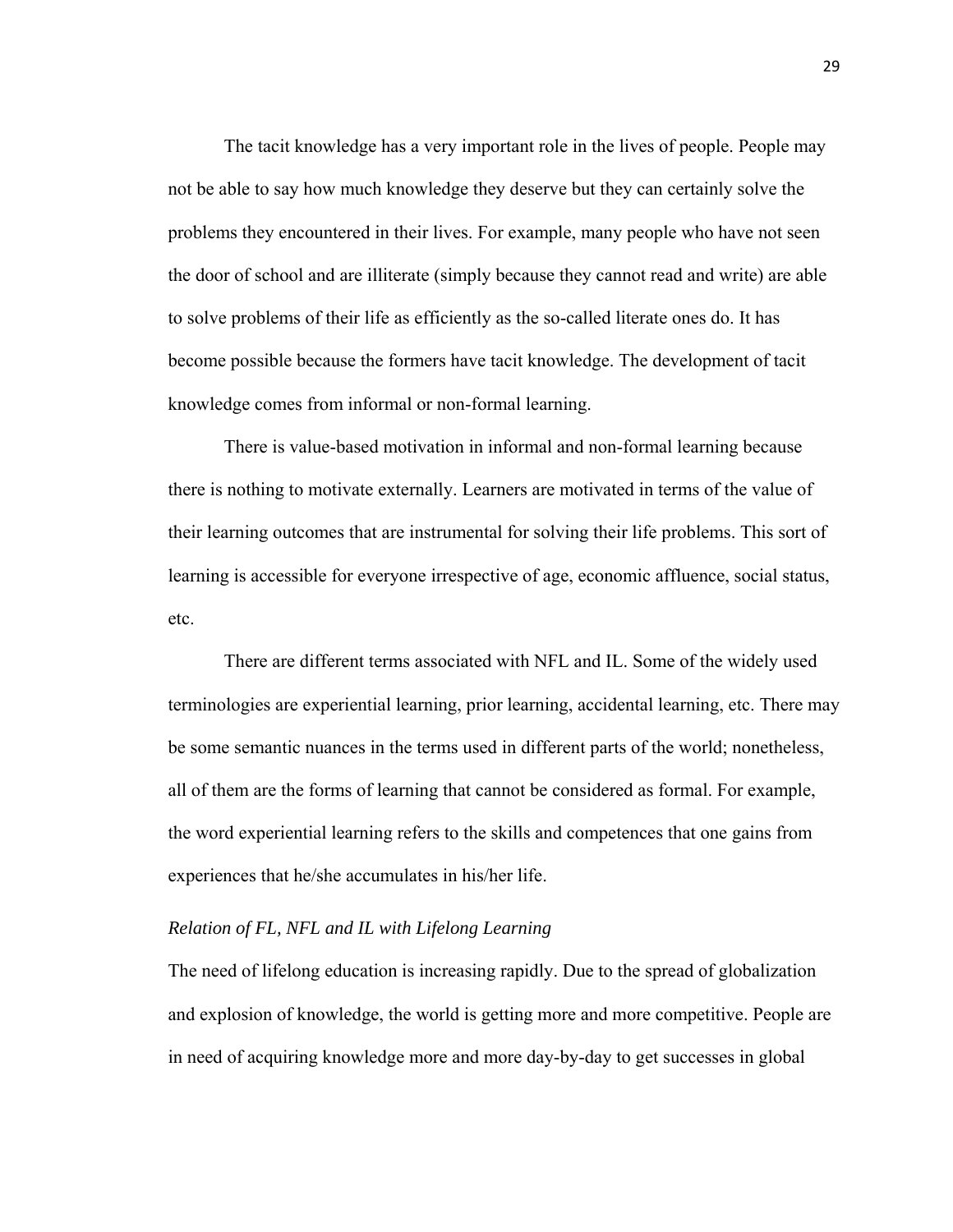competition. Moreover, they need to update their existing knowledge in accordance with the changing scenario of global knowledge economy.

 In the past formal education was regarded as the best and perhaps only means of getting success in the knowledge world. It is also true that formal education plays an important role. Traditional learning practice stereotypically involved the concentration of learning into formal education and training, undertaken while the learners are young. The resulting knowledge and skills were expected to suffice throughout adult life (ILO, 2004). But it has been inefficient and inadequate now. One of the reasons behind this may be that formal education covers very short period of time in our life. It starts from class Nursery and ends with university education. The limited knowledge confined within the framework of curriculum is negligible as per the demand of the dynamic world. Many people who are deprived of formal schooling and are unable to continue their studies after a few years are facing problem and are hopeless keeping themselves in the side of losers in the global competition. A best probable solution to this problem has been envisaged in the name of lifelong education or lifelong learning.

 There may be many components of lifelong learning because of its widest scope in the field of learning and education. However, three main components are being taken as the most important ones. They are non-formal learning, informal learning and formal learning itself. The definition of lifelong learning covers all of them. For example, the EU definition of lifelong learning covers learning from pre-school to post retirement and includes formal, non-formal and informal learning. It includes all activities in life that improve knowledge, skills and competencies (Adam, 2007).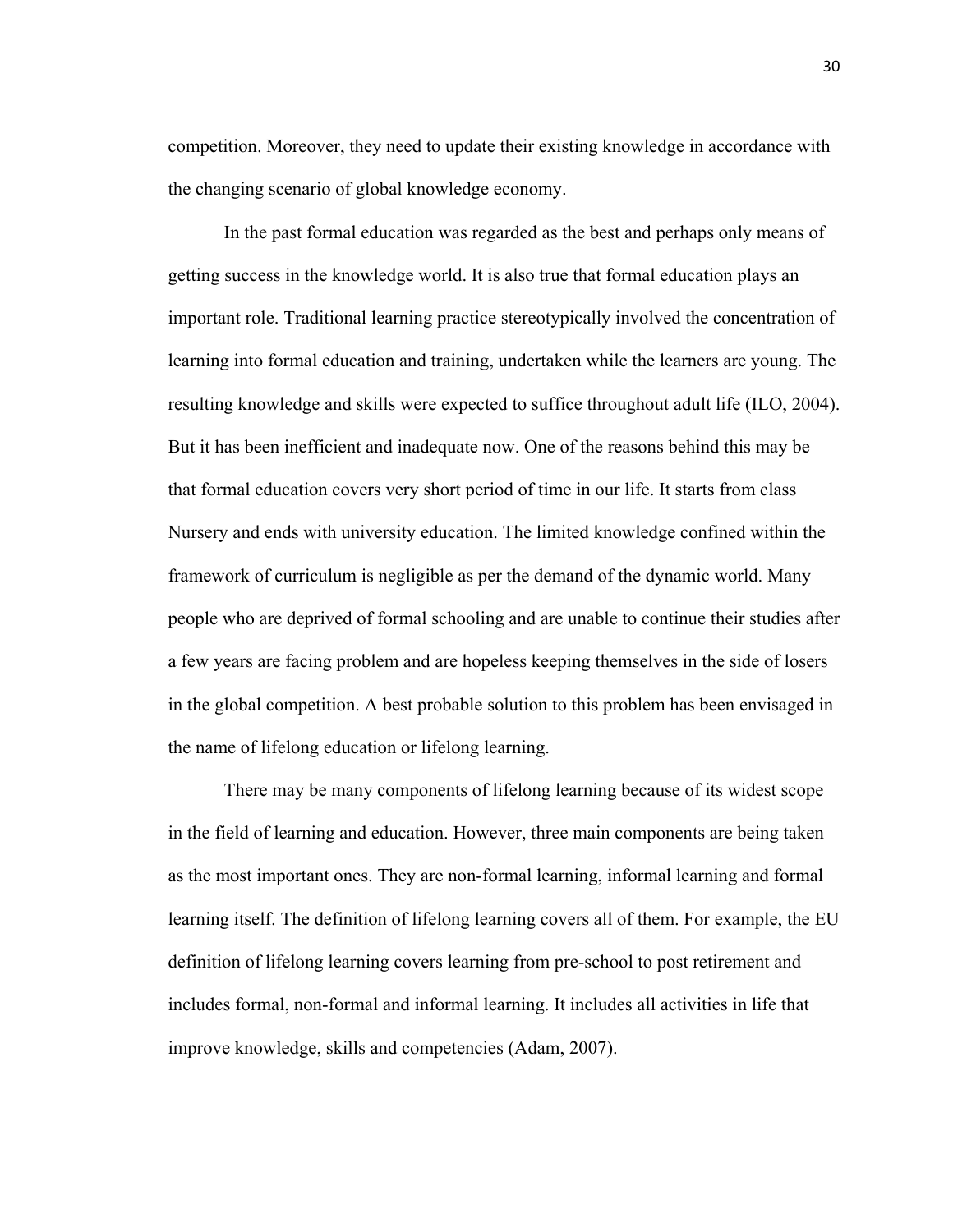These three facets of learning (formal, non-formal and informal) are not exclusive to each other. They have been highly interrelated because of the growing demand of lifelong learning. Lifelong learning has to face the challenge of linking a variety of formal as well as informal and non-formal learning processes together (ECOTEC, 2005).

Formal learning becomes incomplete without informal and non-formal learning. For example, a child cannot attend formal schooling without learning a language. First language learning is certainly an outcome of informal learning. Therefore, formal learning, non-formal learning and informal learning are in a symbiotic relation. All of them collectively work as the constituents of lifelong learning. In a sense the three modes of learning orbit around the lifelong learning as planets do around the sun at the center. The core of this system is lifelong learning itself where formal, non-formal and informal learning are inevitable constituents of it. A proper balance among these three is very crucial for enhancing lifelong learning. The relation among them can be shown in the following chart.

Figure 1.1 Relation among formal, non-formal and informal learning



Unfortunately, the tradition of education system has not been able to create such harmonious and equilateral relationship among the three modes of learning that has impending impacts on the universal achievement of lifelong learning. Many countries in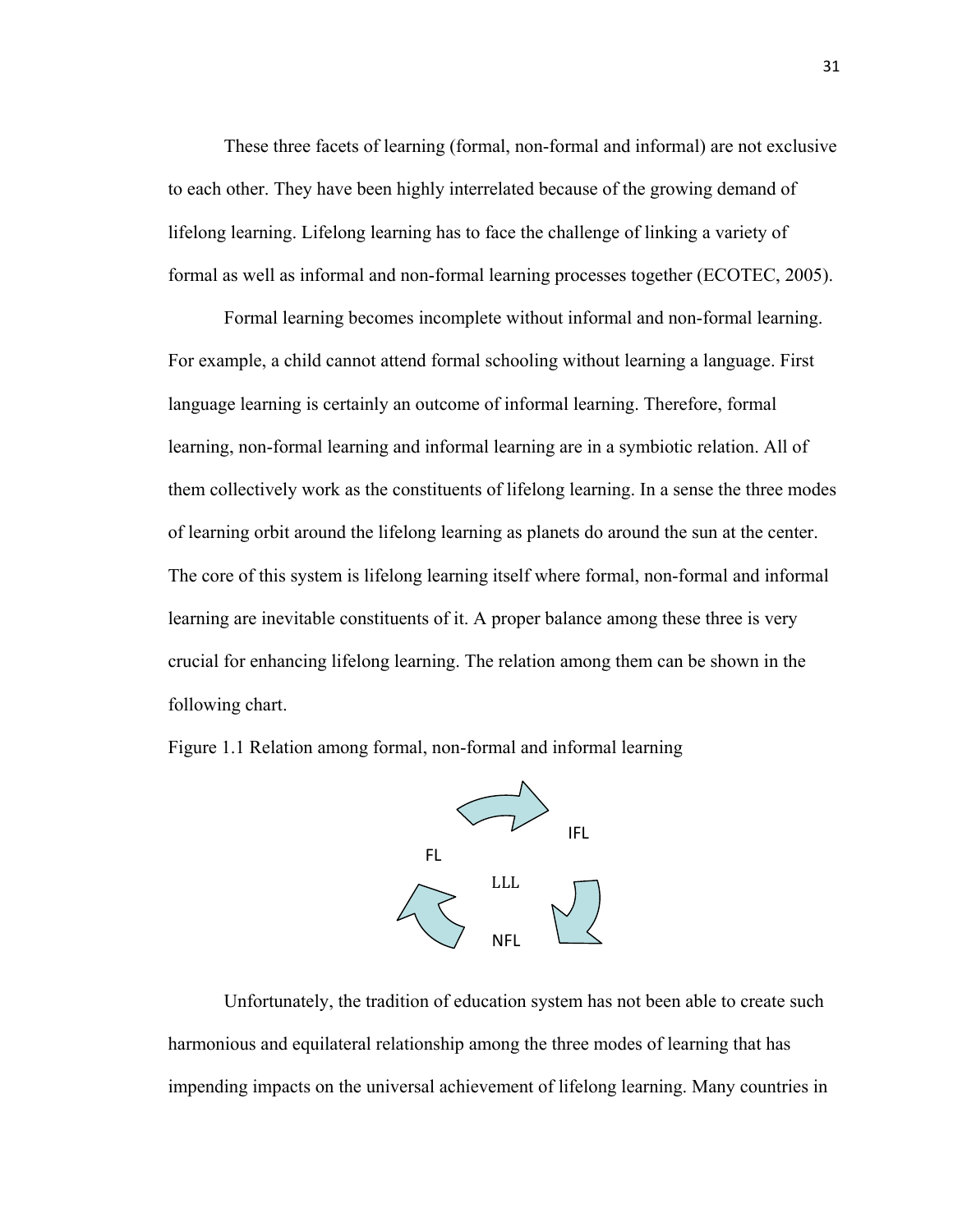the world have been attempting to strike an apt balance among the three modes of learning. But current educational system of our country has focused more on formal education by providing recognition, validation and certification. No systematic approaches have been made so far. It has become obligatory to validate non-formal and informal learning to complete the cycle of lifelong learning.

Lifelong learning has been a crucial part of academic discussion in recent years. It occupies a considerable amount of time in international symposiums and conferences. Various international organizations are involved directly or indirectly for the enhancement of lifelong learning in the world. Some of the major organizations include European Center for the Development of Vocational Training (CEDEFOP), European Commission (EC), Organization for Economic Cooperation and Development (OECD), United Nations Educational Scientific and Cultural Organization (UNESCO), UNESCO Institute of Lifelong Learning (UIL), International Labour Organization (ILO), Bologna Process (Adam, 2007), European Inventory on validation of non-formal and informal learning (ECOTEC), etc.

The documents of all of these organizations have acclaimed for the provision of lifelong learning through validation of non-formal and informal learning. International organization (e.g. G8, the ILO, OECD, UNESCO and the World Bank) and regional organizations (e.g. APEC, ASEAN, and the European Union) are developing policies and programs to make lifelong learning a reality (ILO, 2004). For example, the report of CEDEFOP documents that, in an increasing number of member states, validating nonformal and informal learning has become a permanent feature of education, training, employment, and learning policies (Colardyn & Bjornavold, 2005).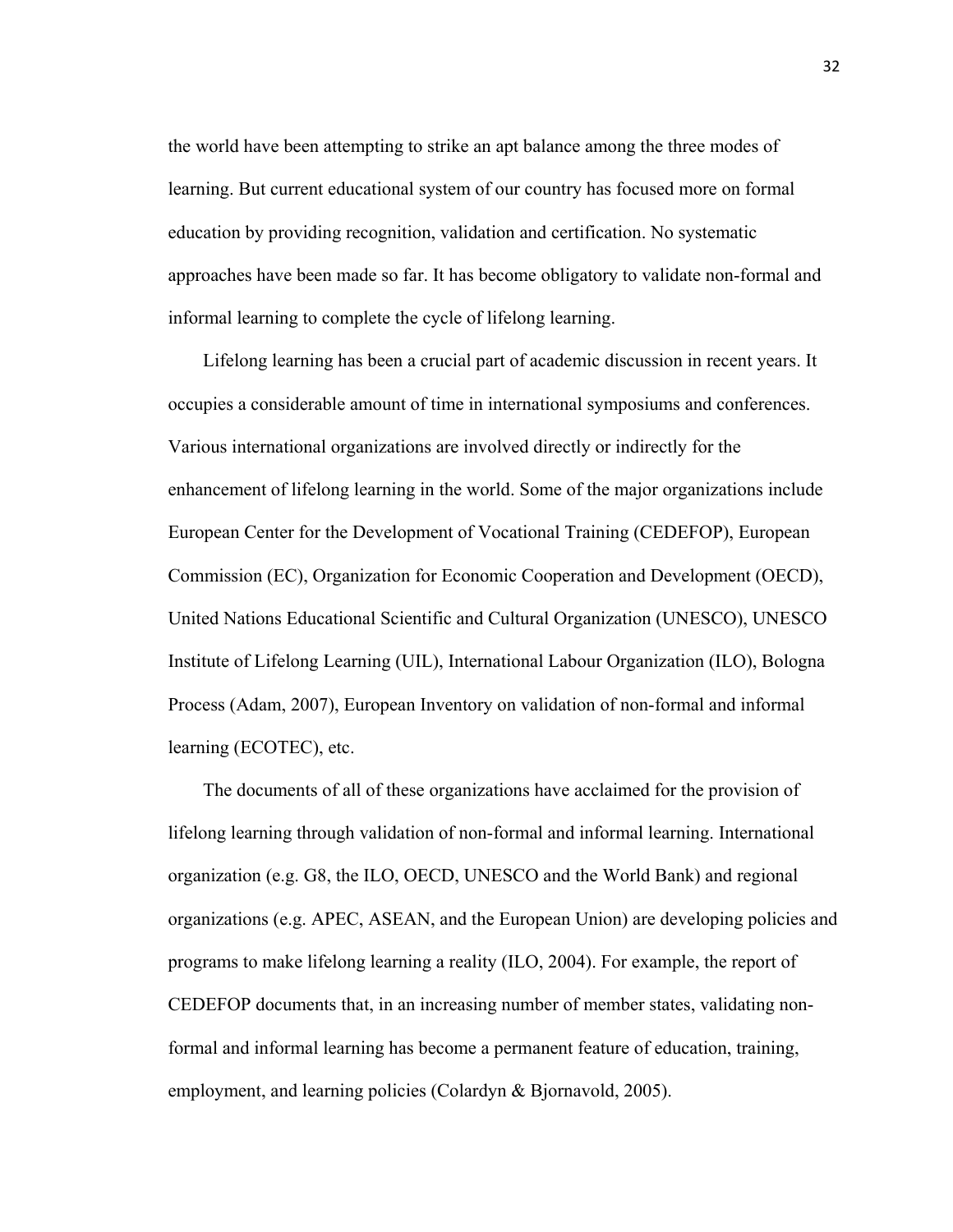## *Validation of NFL and IL*

There are different terminologies used interchangeably with the word validation. They are accreditation, certification, recognition, assessment, acknowledgement, equivalency test, identification etc. In deeper semantic level they may have some differences and give different connotations (Colardyn & Bjornavold). However, as far as non-formal and informal learning is concerned these terminologies can be taken as synonymous and validation has been used frequently because of its wider use and coverage. The terminological variations can be found in different countries. For example, Recognition of Prior Learning (RPL) is called Validation of Prior Learning (VPL) in the Netherlands and Prior Learning Assessment and Recognition (PLAR) in Canada (Adam, 2007).

 So far as the notion of validation of non-formal and informal learning is concerned, validation can be defined as the process of identifying, assessing and recognizing a wider range of skills and competences which people develop through their lives and in different contexts, for example through education, work and leisure activities (Colardyn & Bjornavold).

The term validation has been associated mostly with the lifelong learning rather than formal learning because formal learning is always validated whereas validation of non-formal and informal learning is still in question. Validating non-formal and informal learning can be seen as a way of breaking down the isolation of formal education and training systems and of strengthening the links to working life and society (Colardyn  $\&$ Bjornavold, 2005). The purpose of validation, as far as it relates to non-formal and informal learning, is to make visible the entire scope of knowledge and experience held by an individual. Undoubtedly, it is taken for granted that the knowledge acquired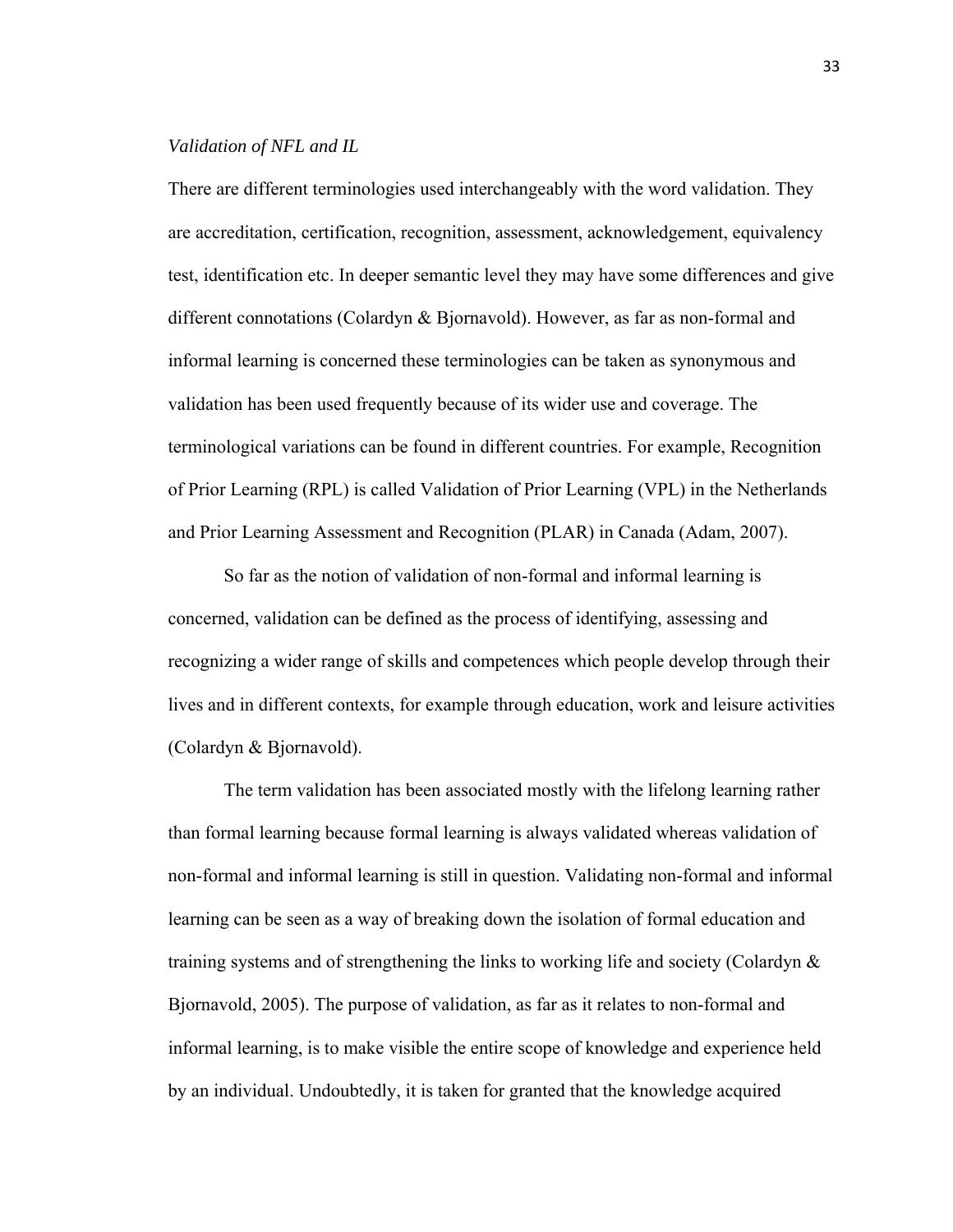through formal schooling is thought to be valid and awarded with certification and a proof for job market. The validation in non-formal and informal learning is done aiming to acknowledge the skills and learning outcomes without caring how it was acquired and when it was acquired. It neglects the authenticity of the source of the knowledge as well. When informal and non-formal learning outcomes are validated it opens up the ways forward for encouraging people to be involved in making learning a lifelong process. As long as learning, skills and competences acquired outside formal education and training remain invisible and poorly valued, the ambition of lifelong learning cannot be achieved (Colardyn & Bjornavold)

The importance of validation of non-formal and informal learning is ever widening because of its implication for the overall development of a society. It has multiple advantages for all the structure and institutions of society. "For an employer it is a question of human resource management, for individuals a question of having the full range of skills and competences valued and for society a question of making full use of existing knowledge and experiences" (Colardyn & Bjornavold, 2004, p. 70).

For the validation of the non-formal and informal learning there must be a good mechanism that decides what kind of skill, knowledge and experiences to be validated. The consistency and reliability is always a big challenge for any country adopting the validation approach. An approach expected for this is National Qualifications Framework (NQF) that is an obligatory precondition for the enhancement of lifelong learning by providing validation to non-formal and informal learning. "A precondition for lifelong learning is the existence of an overall qualification framework that covers any kind of learning" (UNESCO, 2005).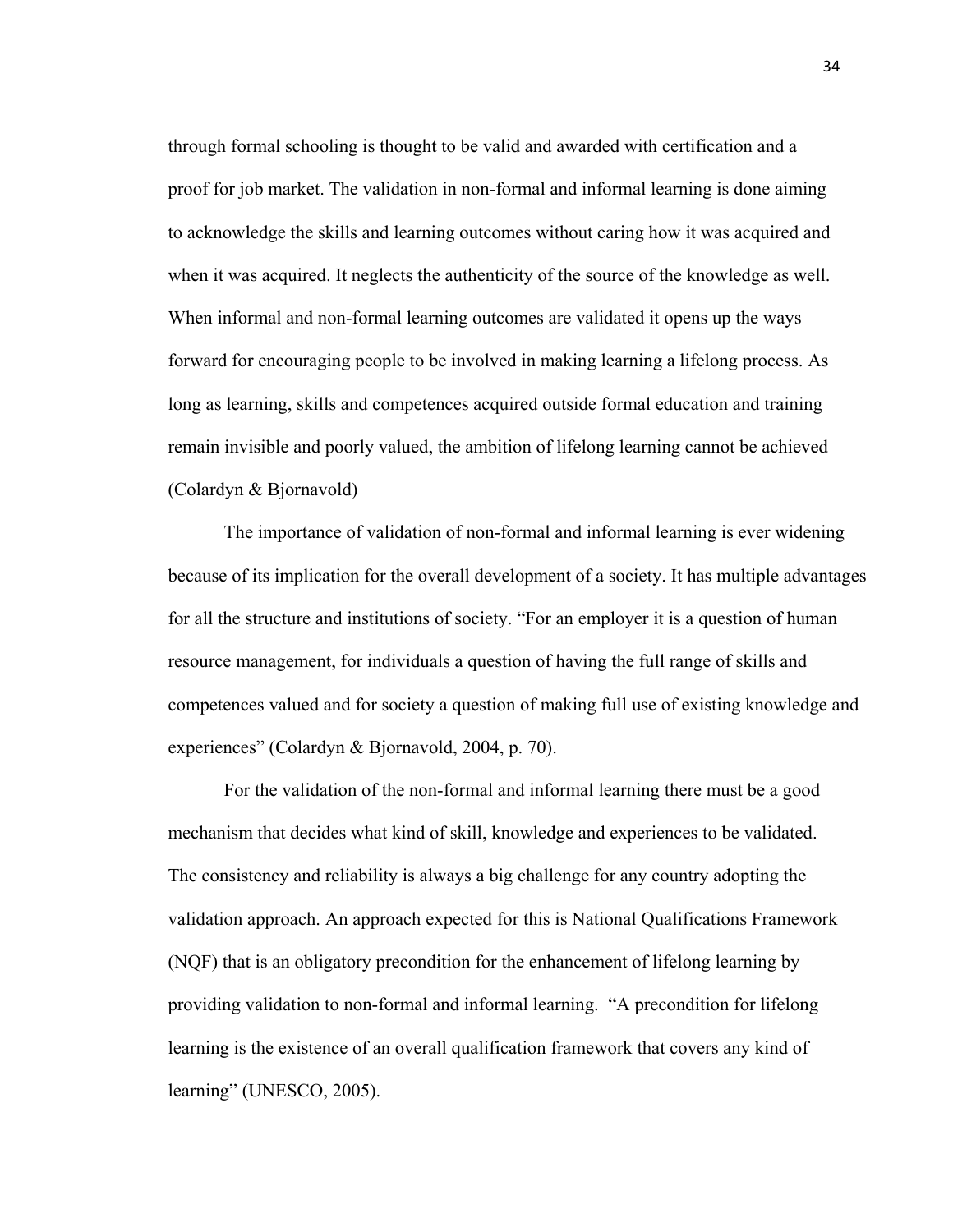The validation of non-formal and informal learning was not reflected in traditional approaches of education until 1970. "Since the 1970s several changes have occurred leading to a rethinking of validation and certification procedures, stressing the importance of non-formal learning" (Bjornavold, CEDEFOP, 1997).

Due to the explosion of knowledge and growing need of acquiring it for living in the competitive world expansion and improvement of existing education structures and mechanisms are insufficient and ineffective (Torres, 2001). It is not only the problem of developing countries but also the developed countries. They are in the same limbo because the changed political, social and economic status due to globalization and liberalization has made people unable to cope with. For this there is a growing need of validating learning outcomes that people get through non-formal and informal means. Hitherto existing education system is in need of a paradigm shift.

A new paradigm of education system in which non-formal and informal education have a valid position needs political and social commitment of all concerned stakeholders of education. It "requires political and social commitment, strategic vision, holistic approach, and a focus on learning" (Bjornavold, CEDEFOP, 1997). Such commitment is likely to bring equity in the learning outcomes acquired in any place and at any time. The concept so far made on learning process and their inevitability for job market needs to be revitalized. It engenders a need for "revisiting the understanding of, and linkages between formal education, non-formal education and informal education" (Torres, 2001, p. 4).

Due to the expansion of mass media and Information and Communication Technology (ICT) the field of formal education has become more effective, efficient and convenient for both teachers and students. Now these technologies are not only confined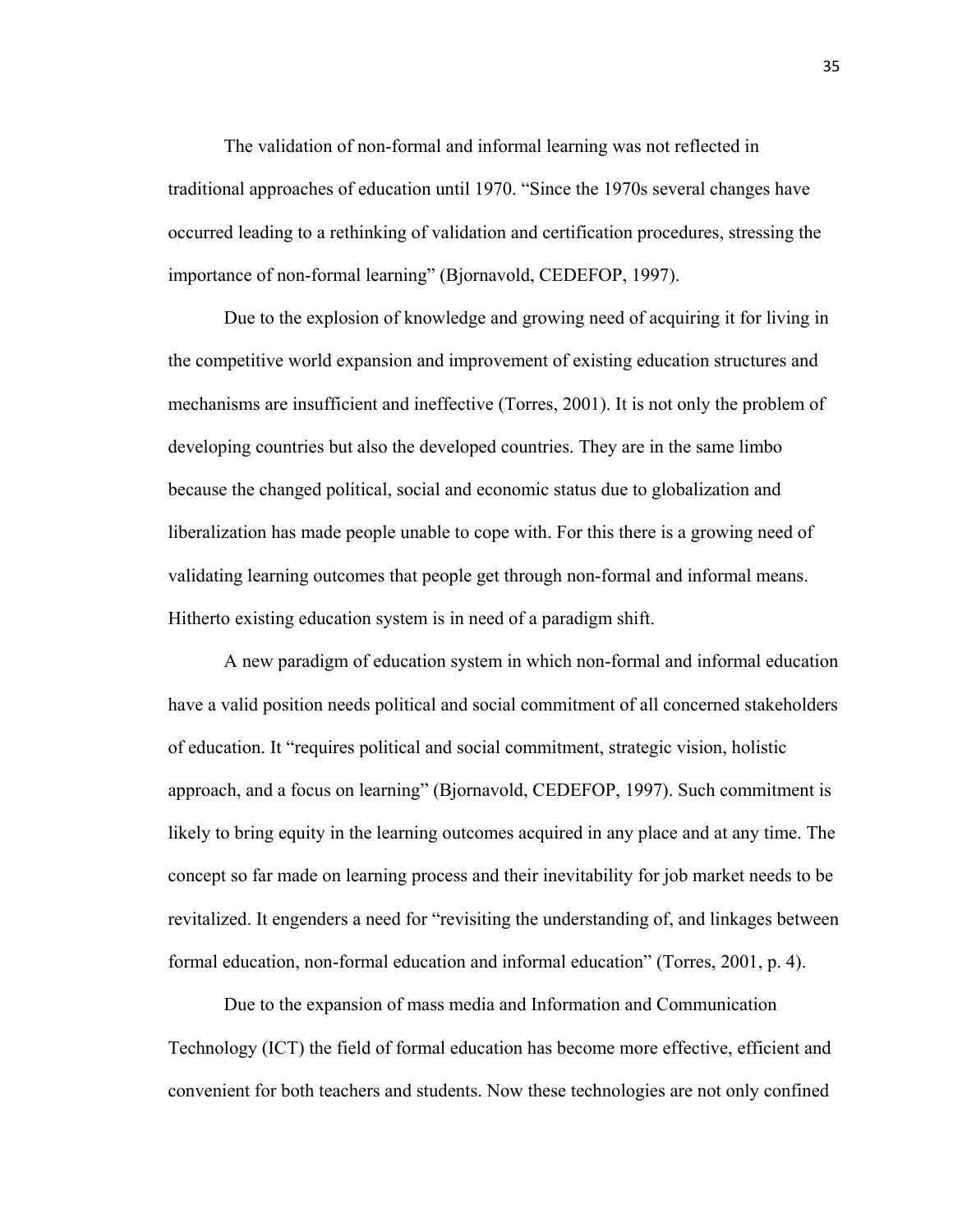to formal education; rather they have been the integral part of non-formal and informal learning. These features have made formal and non-formal education as 'parallel education system' (Torres, 2001). Furthermore, self-learning or experiential learning has reached to a maximum level because of ICTs.

In this context "the outcomes of learning that occurs in non-formal and informal settings; at works, in voluntary organizations or at home must be properly acknowledged and valued" (Colardyn & Bjornavold, 2005).

#### *Methods for Validating NFL and IL*

One of the problems in validating non-formal and informal learning is to sort out the learning outcomes to be validated from the ones that are not likely to be validated. For this a suitable method of assessment has to be developed. According to the report of the Thematic Group of Leonardo da Vinchi program (2007), there are five approcaches of validation. They are tests and examination, declarative method, the portfolio method, observation, simulation and evidences extracted from works (Leonardo da Vinchi Thematic Group, 2007). Colardyn & Bjornavold (2005) have also discussed these methods which are being used in different parts of the world.

*Traditional test and examination*. In this method a candidate answers questions (oral or written) concerning a predefined domain of study. The assessor is a teacher, usually. Traditional tests can be divided into three forms: fixed response tests, closed response tests, and essay-forms.

In the first form candidates have to choose answer among fixed alternatives. The tests are generally in electronic form. The second form is closed response test in which candidates are expected to give description and reasons on the questions raised by an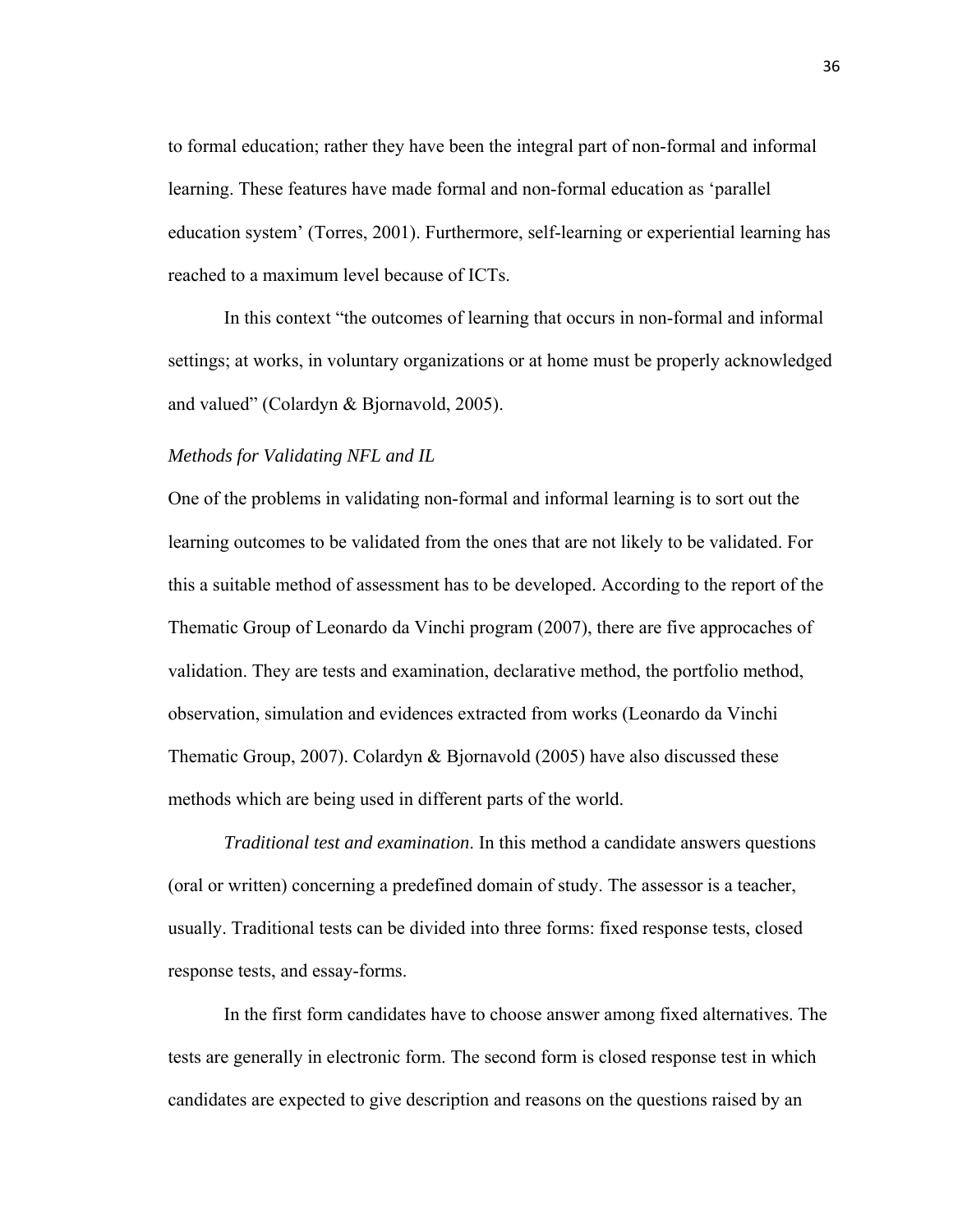assessor. And finally, the third form of traditional tests which is in essay form requires complex reasoning from the candidate and ability to apply knowledge to a particular question. The examples of traditional methods are found in the countries like Germany and France.

*Declarative method.* In this method the candidates declare (orally and written) that his or her knowledge and skill experience corresponds to a particular set of requirements specified in standards. This method is thought to be relevant to enterprises. Examples of this method can be found in France, Germany, the Netherlands and Norway.

*Methods based on observation.* In this type of method certain strict and precisely defined rules and methods are followed. An assessor (third party) observes a candidate *in situ* and judges whether he or she applies the knowledge, skills and competences described in a standard (Colardyn & Bjornavold, 2005) form. This method is being implemented in the Netherlands, in Belgium and the UK for the recruitment of teachers.

*Simulation.* In this method "candidates are placed in a context that present all the characteristics of real work (or other) situation and are then able to demonstrate their competencies" (Colardyn & Bjornavold, 2004, p. 82). The example of simulation method is found in France.

*Evidence by work practice.* According to this method, the candidate collects evidence of learning outcomes related to work situation, voluntary activities, family or other settings. The example of this method is found in the Netherlands where competence of shop assistant in wrapping up packages is tested.

An Official Bologna Process Seminar was held in Riga, Lativa on 24<sup>th</sup> to 26<sup>th</sup> January, 2007. It discussed the Accreditation of Prior Certified Learning (APCL),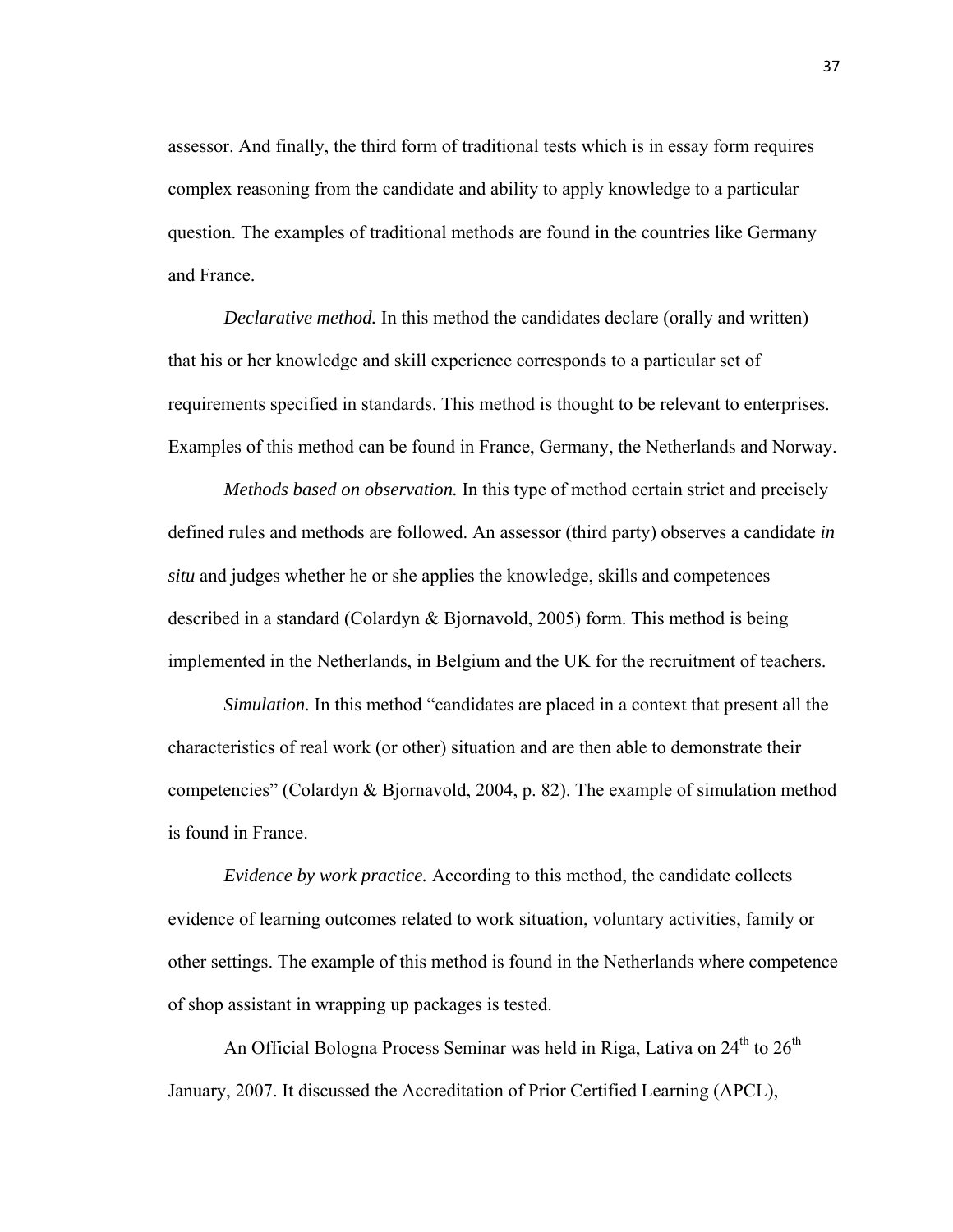Accreditation of Prior Experiential Learning (APEL), European Qualification Framework (EQF) and Work Based Learning (WBL). The seminar discussed some of the tools, techniques, and approaches applicable in the process of evaluating experiential learning that vary country to country. They are written examination or assignment without attending the course; creating a portfolio on the basis of learning that contains skills, achievement, knowledge and experience; submitting a project that encapsulates and demonstrates the prior learning claimed; Personal Development Plan (PDP) including previous learning experiences; and interview (Adam, 2007).

#### *Authority for Validating NFL and IL*

The process of validation is a systematic procedure. A good mechanism commensurate with the existing educational system of the particular country has to be developed. One of the basic constituents of such process is the declaration of an authority for validating nonformal and informal learning. Validation of formal learning is provided by the controller of examinations under the ministry of education in almost all the countries in the world. There are some countries where validation of non-formal and informal learning is carried out by the government organization. "In most countries it is done by nationally recognized qualification, recognized by the state through the ministries of education" (Bjornavold, CEDEFOP, 1997) but there is no consistency. Recognition of skills is typically provided by public authorities, educational institutions, professional bodies, or through collective bargaining (Colardyn, 1994).

The research carried out by the UNESCO in 2005 on 'Recognition, validation and certification of informal and non-formal learning' found different agencies involved in validation in different countries. For example, in Australia government bodies audit the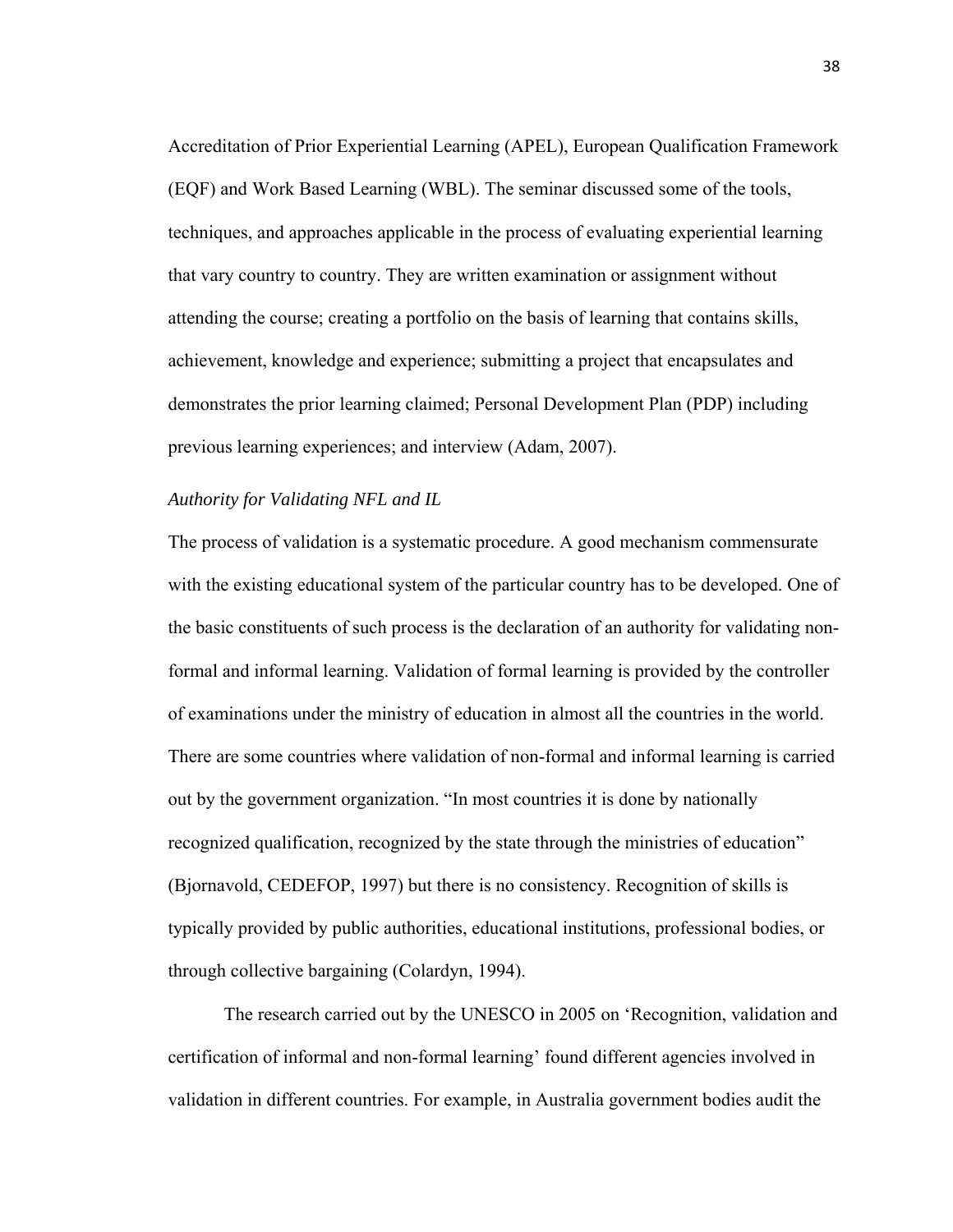training organizations, in Sweden the responsibility of validation is shared between the education system and the labor market, in Macedonia there is a predominance of public authorities and government where formal education providers are the main agents for validating non-formal and informal learning.

The research found that the country doing best practice of validation is the Netherlands. Validation was started there in 1990s. In the Netherlands, if a person's competences meet the qualification structure, he or she is able to work on a job in the educational sector directly (UNESCO, 2005). Erkenning Verworven Competenities (EVC) is the term used to refer to Recognition of Acquired Skills in the Netherlands. Ministry of Education doesn't involve directly in validation. But several policy outlines have been made, but since the beginning of 2001, most responsibility has been placed in the hand of EVC knowledge centers (UNESCO).

# *Advantages of Validating NFL and IL*

Validation of non-formal and informal learning may have some difficulties because of the nature of the skill and competences acquired in different contexts. A lack of transparency and coherence in the system is also regarded as a major obstacle to lifelong learning (ILO, 2004). Despite such difficulties, countries around the world are trying their level best to validate NFL and IL because of its role in enhancing lifelong learning. Validation is supposed to be beneficial for individual, enterprise and society.

For individual the awarding of credit to non-formal learning may ease entrance into the formal training system and improve their labor market positions. For enterprise, awarding credit to non-formal learning may be of importance in order to increase their potential for human resource management. For societies as a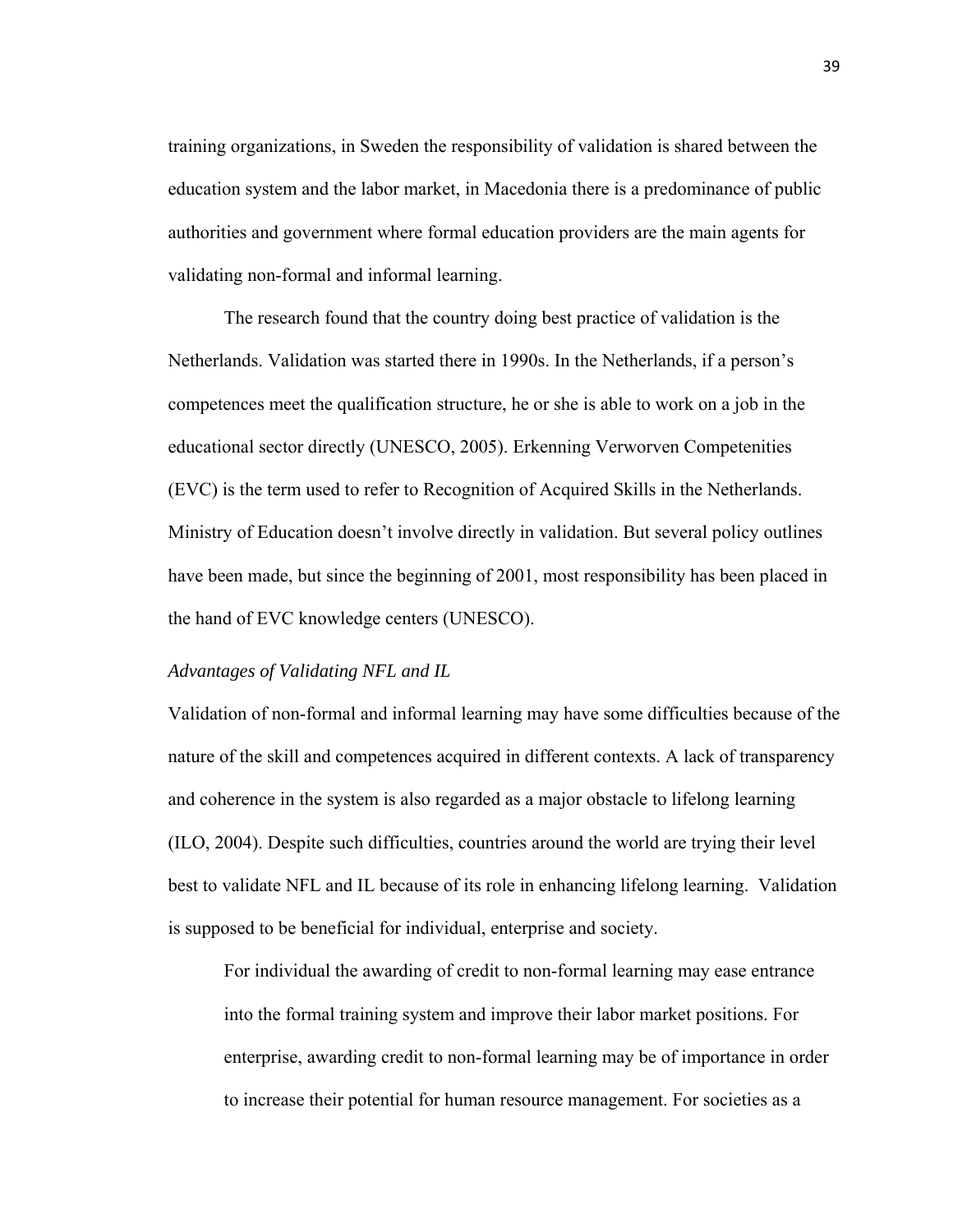whole, awarding credit may help to simplify the transfer of skills between different spheres (education, work, private), etc. (Bjornavold, CEDEFOP, 1997).

The five benefits of Recognition, Validation and Certification (RVC) of informal and non-formal learning identified by the UNESCO (2005) are as follows.

*Entrance into formal systems for further education or training.* The outcome of validation can be taken as allowing learners from non-formal and informal to enroll in formal education system. The countries getting this benefit are Iceland, Swiss, Maldives, New Zealand, Palestine, Rwanda, France and Mexico. For example, in Palestine the objective of validation is not to certify prior learning but to recognize and certify the nonformal course of the transfer to a further stage and integration into the formal system. Similarly, Switzerland adopts validation to eliminate discrimination against people who gain competences non-formally and informally (UNESCO, 2005).

*Improving learners' employability in the labor market*. Obviously, the people who are deprived of formal education but have learned skills predominantly in workplaces are often disadvantaged in securing employment. If their skills and previous experiences are acknowledged and accredited their career prospects will increase. The countries having this benefit are Norway, Benin, Malawi, Australia, The Netherlands, Palestine, France and Iceland. For example in Norway the system has helped migrants and immigrants to be more attractive for the labor market and create a demand for them in labor market.

*Certification of prior learning for enterprises.* Validation of skills and experiences will help to increase the enterprises' potential for effective human resource management. Lifelong learning passports can be used for making the competencies of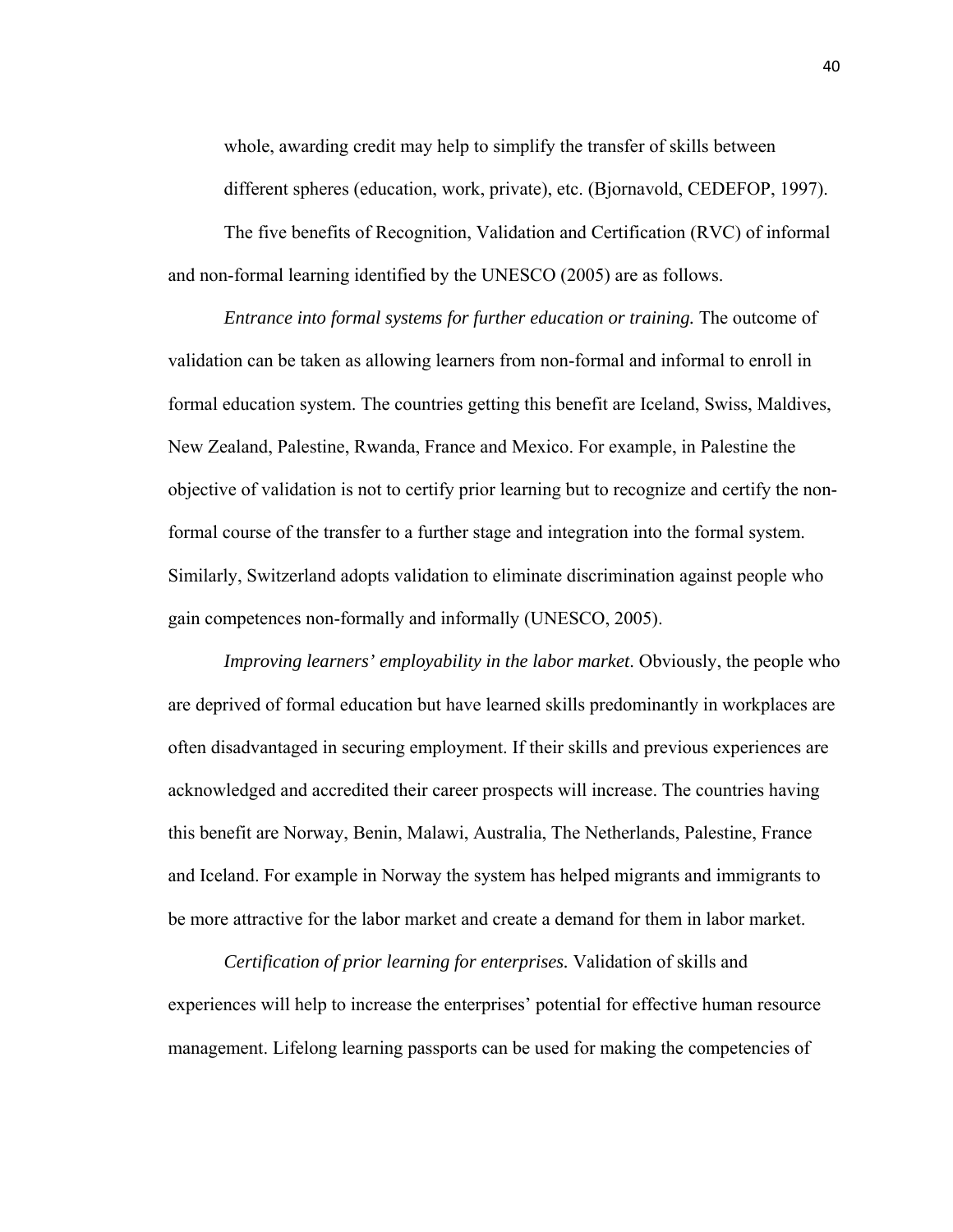their staffs visible. UNESCO (2005) found only one country i.e. St. Lucia getting this type of benefit.

*Transfer of skills.* The system of validation would help to transfer the skills acquired from different fields. System of identifying, validating, and recognizing prior learning and non-formal learning can be viewed as tools for improving the transparency and transfer of skills (Bjornavold, CEDEFOP, 1997).

 People learn different things at different spheres of life such as at educational institutions, work places and home. It is agreed that an important part of all learning takes place in the work place, at home or in leisure activities. The learning of these types has always been and still is indispensable to any individual, enterprise and society (Bjornavold, CEDEFOP).

It makes them visible for the learners themselves as well as for the future employers. The European countries including Germany are getting this type of benefit.

*Enhancing universal basic education*. In the globalized world the validation of non-formal and informal learning would help to achieve universal basic education because it brings flexibalization in existing formal and non-formal education system. The countries getting this benefit are Bhutan, Togo, Bangladesh, Egypt and Mexico.

# *Validation of NFL and IL in Nepal*

In the ancient period (900 BC – 880 AD) and medieval period (880 to 1768 AD) of Nepal education was almost non-formal and informal (Panta, 2006). It was based on religion and limited to generational teaching. The formal schooling was started only in the modern period (1768 AD onward). The first Rana Prime minister set up a school as a beginning of formal education. Under Rana rule (between 1846 and 1951), only the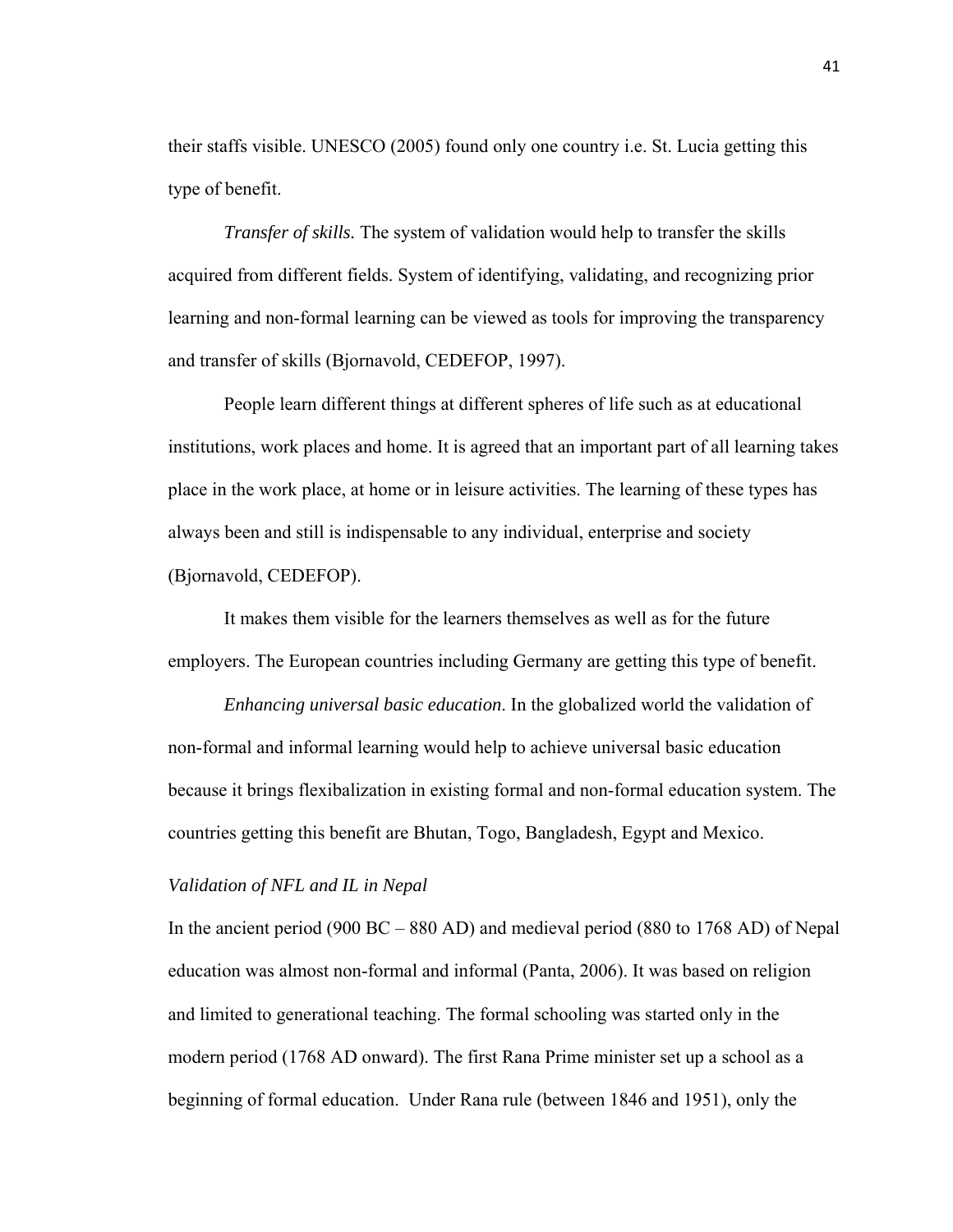upper class had access to education. During the final part of Rana period general people were also allowed to get education but the mass schooling was started after the abdication of the last hereditary Rana prime minister in 1951.

Since then different plans and policies came into practice to systematize the education system of Nepal. Some of the major achievements are Nepal National Education Planning Commission (NNEPC, 1956), All Round National Education Committee (ARNEC, 1960), Nepal Education System Plan (NESP, 1971 to 1975), National Education Commission (NEC, 1990). NEC was formed after the restoration of democracy ending the single party rule in Nepal.

The historic mass movement of 2006 has brought a new phase in the history of Nepal. The country has become a republican state. Principally, it is expected that the country would be more inclusive where there would be the presence of all castes and creeds in the policy level. The inclusion of this kind is expected to bring accountability where all caste, their culture, language and skills have to be accounted equally. In this changed context, the entire hitherto existing educational structure has to be transformed as per the aspiration of the people. Without educational reform the objective of all these endeavors cannot be accomplished. One of the most important factors for this could be the commencement of the identification, validation and accreditation of skills, knowledge, and experiences of the people so far neglected by the ruling class of Nepalese society.

Nepal, from the very beginning of its history, is a multiethnic, multicultural and multilingual country. It is adorned by several castes and creeds with unique cultural heritage and philosophical wisdom. Nearly one hundred indigenous nationalities (known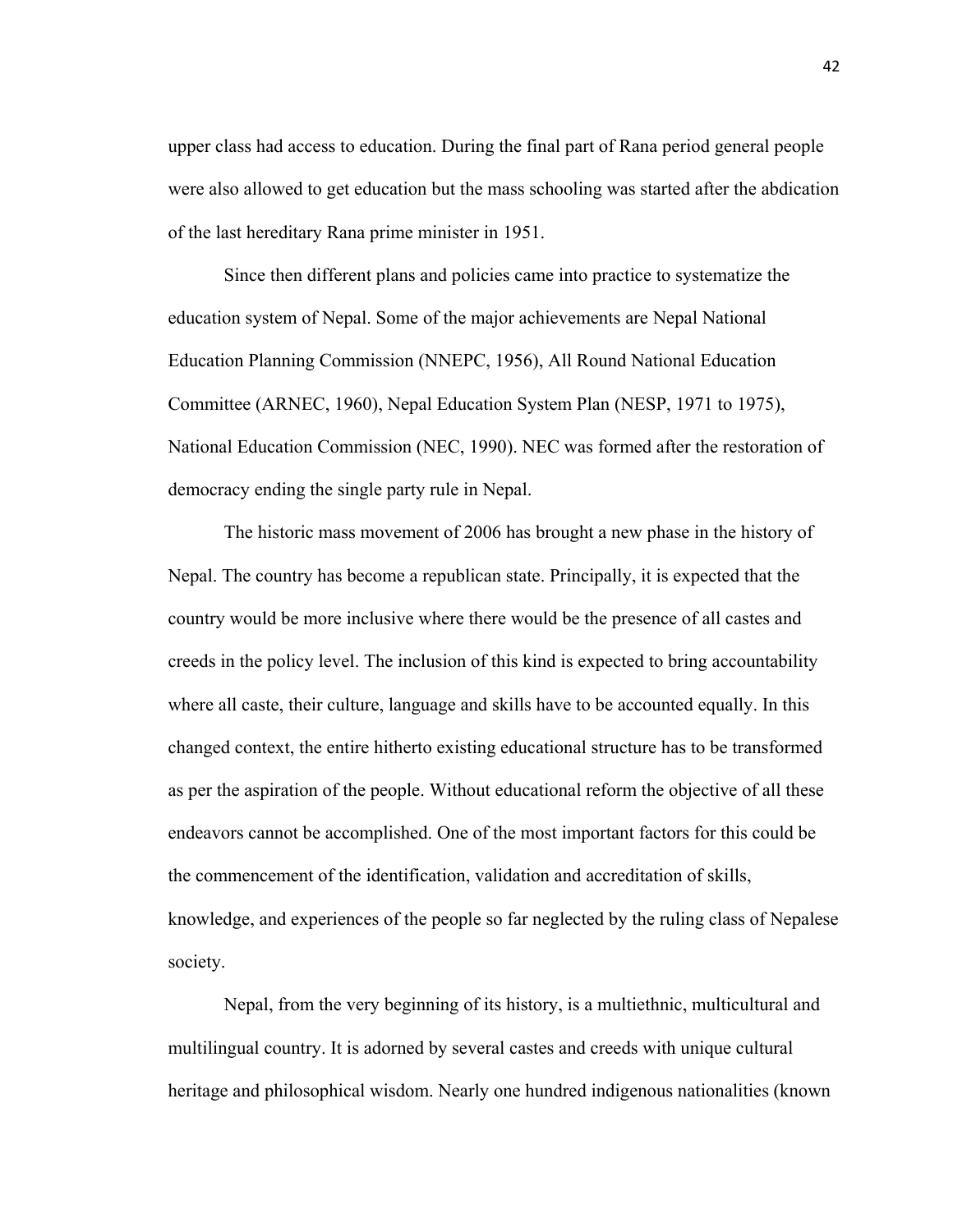as Janajatis) spread all over Nepal. With distinct language, religion, customs, folklore, culture, knowledge, ancient territory, 59 indigenous nationalities are legally recognized and have formed Nepal Federation of Indigenous Nationalities (NEFIN) as an umbrella organization (Sherpa, 2005).

This diversity present in Nepali landscape is a reliable proof to claim that Nepal is one of the richest countries in indigenous knowledge in the world. Undoubtedly, indigenous societies bear dynamic ancient epistemology, wisdom, knowledge, skills, technologies, indigenous or cosmological belief, folklore, customs, oral tradition associated with their nature, earth, biodiversity, and natural resources (Sherpa). These vast treasures of knowledge and wisdom are the sources of our national identities and fundamental infrastructure of our socioeconomic development. A bitter truth to mention here is that such knowledge has not been preserved. No significant attempt has been made to recognize and validate them.

An international workshop on traditional knowledge held in Panama City from September 21 to 23 in 2005 advocated for the recognition of the indigenous knowledge. The workshop reported that there is hundreds of indigenous knowledge in Nepalese traditional societies still in need of excavation through research. Some of the knowledge/skills listed in the report (Sherpa, 2005) of workshop include: pest management, weed control, *Singi Nawa* (traditional knowledge of the Himalayan people to conserve the forest and wildlife), water shade, using *Syosim* (a kind of medicine used to cure altitude sickness) for acclimatization, *Dhukuti* (small banking), *Kwanti* (mixed cereal soup), *Simrik* (Crimson as a medicine), Parma (exchange of labor), *Yarsagumba* (a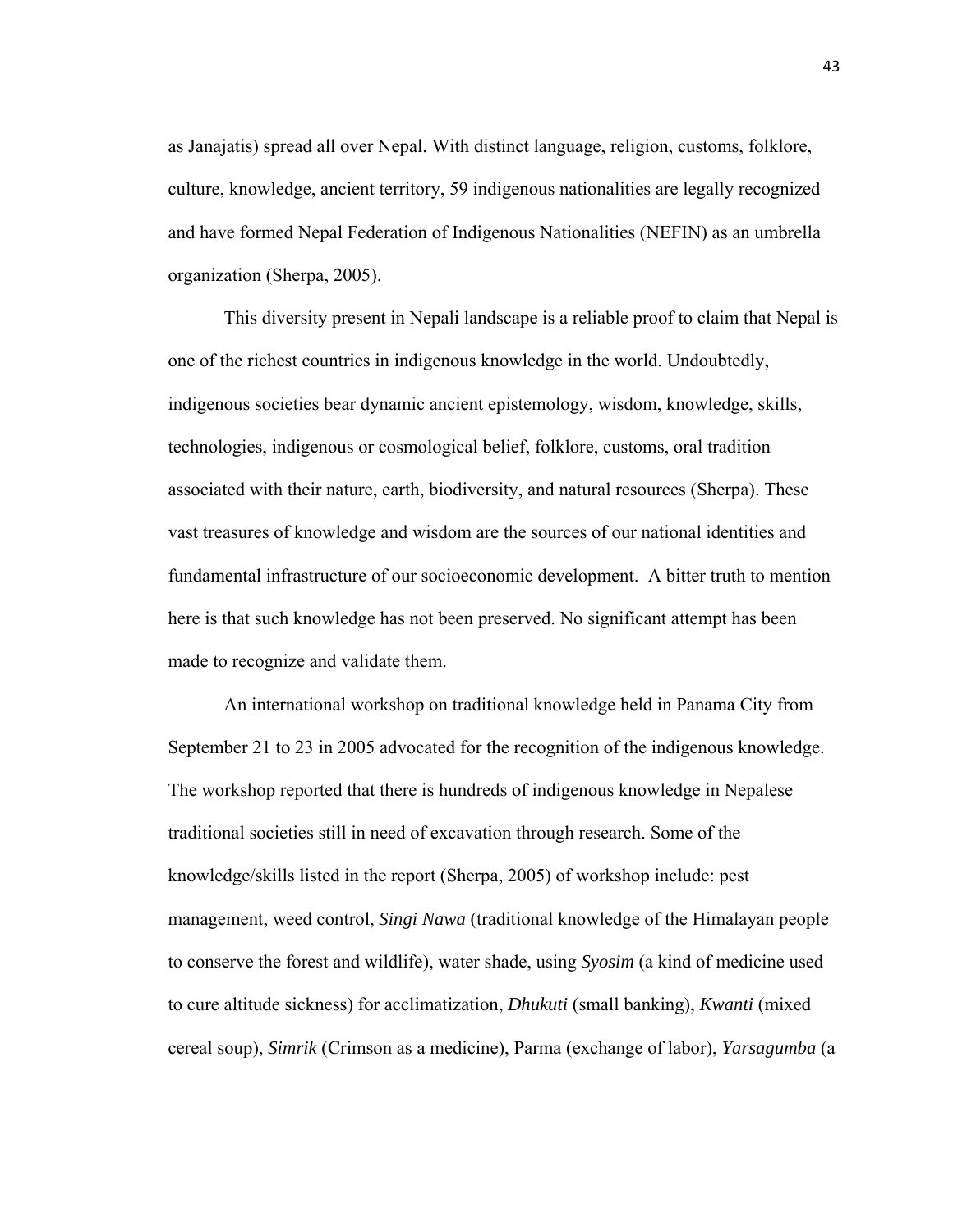rare and unique herb that grows in the meadows above 3,500 meters), cross-bred animal, dung (alternative fuel source), *Titepati* (a herb) etc.

Educational statistics of Nepal show that there is a large gap in the literacy rate between different ethnic groups (UNESCO Kathmandu, 2006a; UIL, 2007). The literacy rate of some caste such as Marwadis, Kayasthas, Brahmins, and Newar range from 60% to 88% whereas some of the endangered Janajatis and Dalits such as Chepang, Chamar, and Musahar range from 4 to 15%. When the indigenous knowledge of these Janajatis is acknowledged they would be encouraged to foster their knowledge and skills. In recent years, they are trying to get equitable rights responsibilities for state formation. Their voice became louder in Peoples' Movement of 2006.

The need of validating non-formal and informal education has become more pertinent in the aftermath of Peoples' Movement 2006. The demand of inclusion and participatory approach has become visible. Inspired by the popular movement of 2006, people voiced their aspiration for change in education system from dependency to authority, from exclusion to inclusion, and from didactic to participatory (GON-MOES, 2006a).

Nepal's commitment for Education for All by 2015 has been revealed in different conferences and seminars. Nepal has been the signatory of various conventions and declarations. Nepal's progress in primary education over the past decade is noteworthy, achieving 86.8% Net Enrollment Rate (NER) in 2005 from 67.5% in 1995. But such progress has been overshadowed by low retention and completion rates (UNESCO, 2005). The estimation made by various statistician shows that the survival rate up to grade 5 is 79% and completion of the primary education cycle is 55%. There are still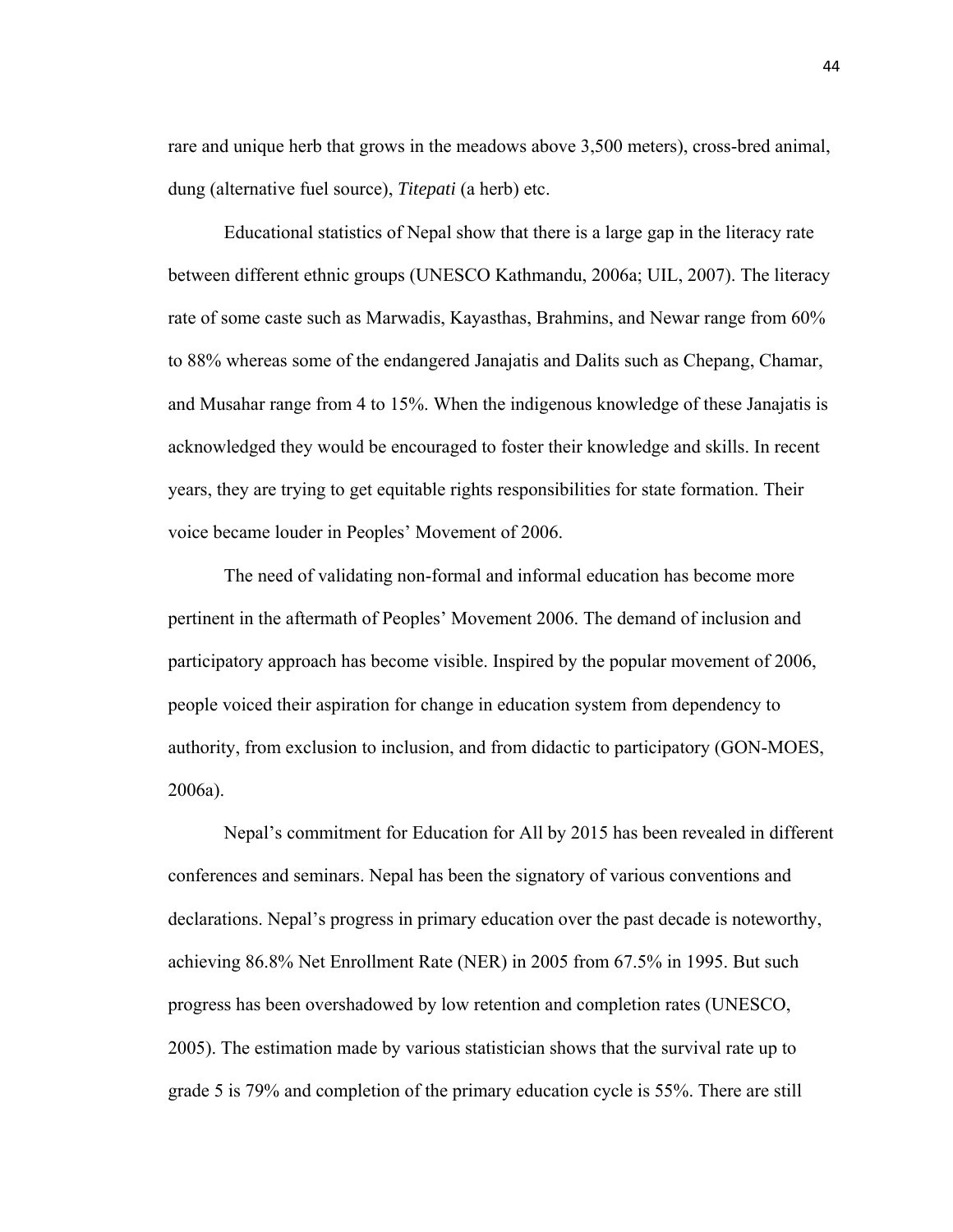61% girls out of school in Nepal. The adult literacy rate (15 years +) is 48%. In this way the literacy rate is just 53.7%, according to official statistics up to 2005. Thus these figures clearly indicate that Nepal is not going to meet the EFA goal in the given time. The most challenging figure for this would be the low adult literacy (i.e. 48%) rate. Moreover, the women illiteracy that is 58% is a serious threat. UNESCO (2006 b) found that 1.4 million school age children and adolescents are out of school. The problem is compounded as remarkably high percentage of children dropouts every year in primary grades.

All of these factors directly or indirectly indicate for the special focus on nonformal and informal learning. If such learning outcomes through non-formal and informal means are recognized and validated the people who are unable to attend school and continue their education will be encouraged to learn more. The certification of this knowledge would certainly herald a better labor force useful for the socioeconomic development of the country.

Validation of non-formal and informal learning for lifelong learning and continuing education has been a burning educational issue these days in Nepal. Some of the documents at national level have kept this phenomenon as a prime concern. Some of them include The School Sector Reform (GON-MOES, September, 2007), Three Year Interim Education Plan (TYIEP, 2007-2010), Non-Formal Education Policy (NFEP, 2007), Open and Distance Learning Policy Framework (GON-MOES, 2006b), etc.

The SSR program has brought an issue of mainstreaming the students who have acquired knowledge through non-formal means into a formal system. "Non-formal students can be mainstreamed through school tests. Alternative and formal schooling will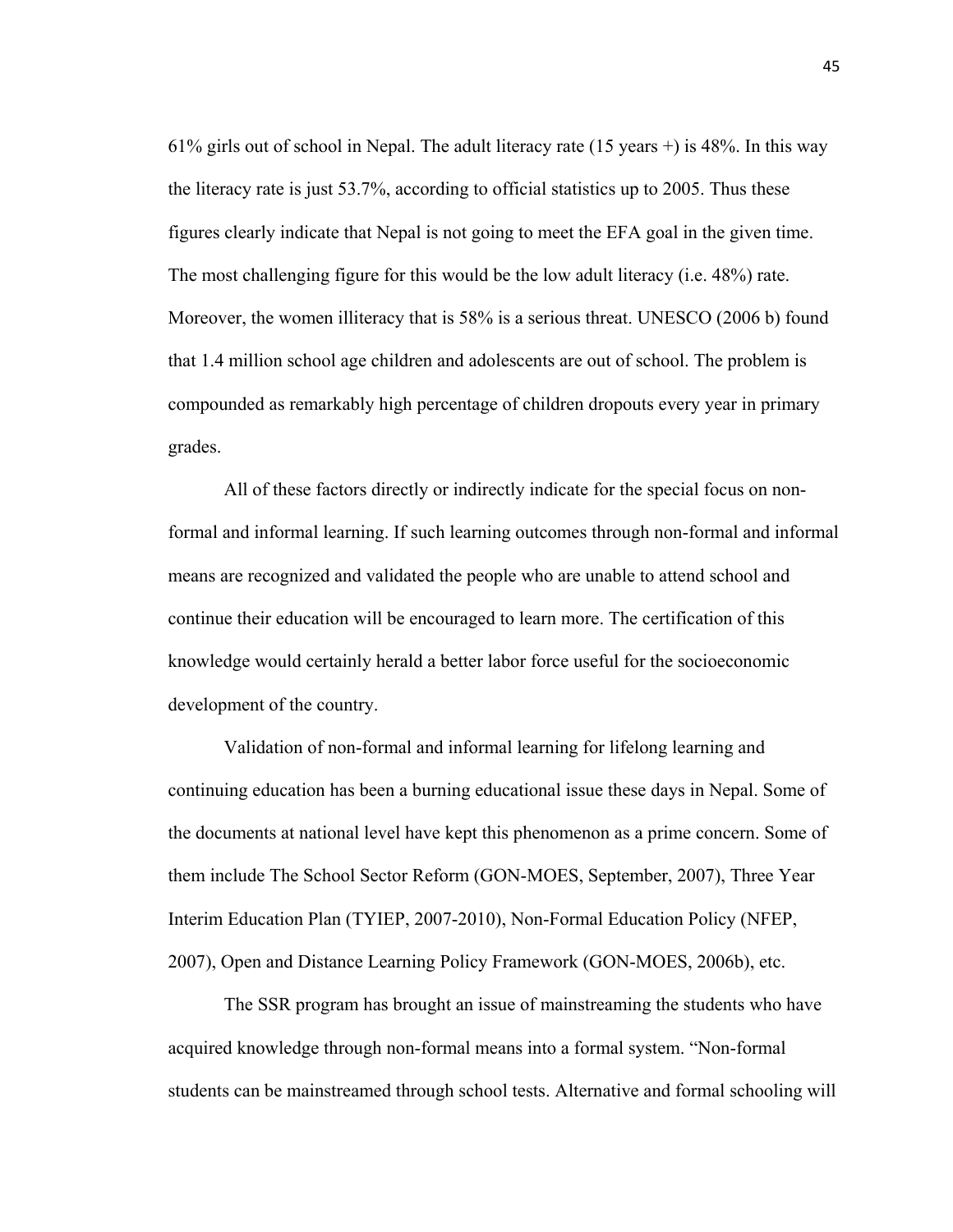be made compatible to permit students to complete their education through either system" (GON-MOES, September, 2007, p. 15). It is further stated that "students who have studied privately (self-study) will have to go through a qualifying test at the district level in order to be eligible for the regional examination at grade 10. Graduates for regional examinations will be qualified in two years of self-study for the grade-12 examinations" (p. 35).

Similarly, The Three Year Interim Education Plan (2007-2010) of Government of Nepal states "the provision of entering into formal education from non-formal and vocational and technical education and vice versa will be made through equivalency test." It further says that for bringing all [those who haven't gone through formal schooling] into mainstream education system they will be provided with opportunities of alternative, non-formal, open and distance education modes. For this the plan intends to transform the educational structure in which students can enter to formal education from non-formal education and vice versa. The Plan also aims to certify indigenous skills and provide opportunity for higher education (GON-MOES, 2007a).

One of the policy actions stated in Non-Formal Education Policy (GON-MOES, 2007b) is providing education equivalent to formal school through open school system and higher-level equivalent education to be provided through Open University. It further says that the degree obtained by Open University will be made equivalent to the degree of other universities. For the certification process the Policy says that a certified education institute will assess, evaluate and provide equivalent certificate to the selflearners on the basis of the learners' level of the study.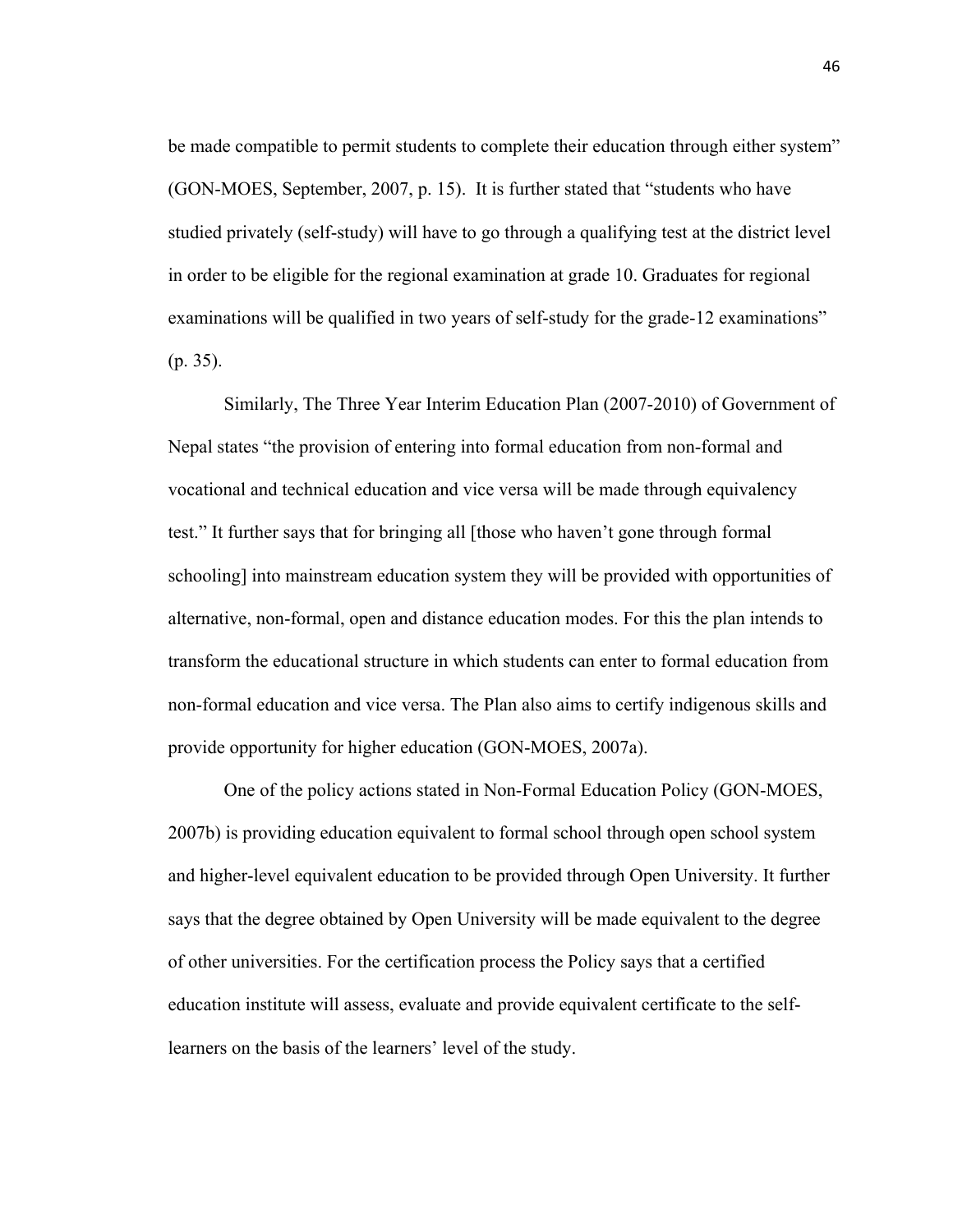The Open and Distance Learning Policy Framework (2006) has highlighted the importance of lifelong learning and continuing education. It has also talked about the certification and preservation of vocational skills and indigenous knowledge of various tribal groups dwelling in different nook and corner of the country. It has indicated that one of the major challenges of the nation is to providing justice to those who have proven proficiency level acquired through independent learning by accrediting and certifying their skills and knowledge with value of qualification. It also envisages that a strong certification and accreditation mechanism will be set up by establishing a separate examination board to ensure the quality of open and distance learning programs after the establishment of Distance Education and Open Learning Council (DEOLC). It aims to use written, oral, portfolio and practical oriented evaluations system for the certification and accreditation purposes. In the purposed organization chart of DEOLC (GON-MOES, 2006b) the framework keeps 'Certification and Accreditation' division as one of the four constituent divisions of the Council.

## *Research Related to Validation in Nepal*

Acharya and Koirala carried out a research entitled 'A comprehensive review of the practices of literacy and non-formal education in Nepal' in 2006. As suggested by the title the objective of the study was to review the good practices in the field of non-formal education in Nepal.

 According to the research there were 23 out of 47 educational INGOs organizing literacy/NFE programs. OSP and FSP were the programs that directly linked with formal education. The NGOs and INGOs motivated the graduates of such programs to join formal schools that "established links between non-formal and formal education"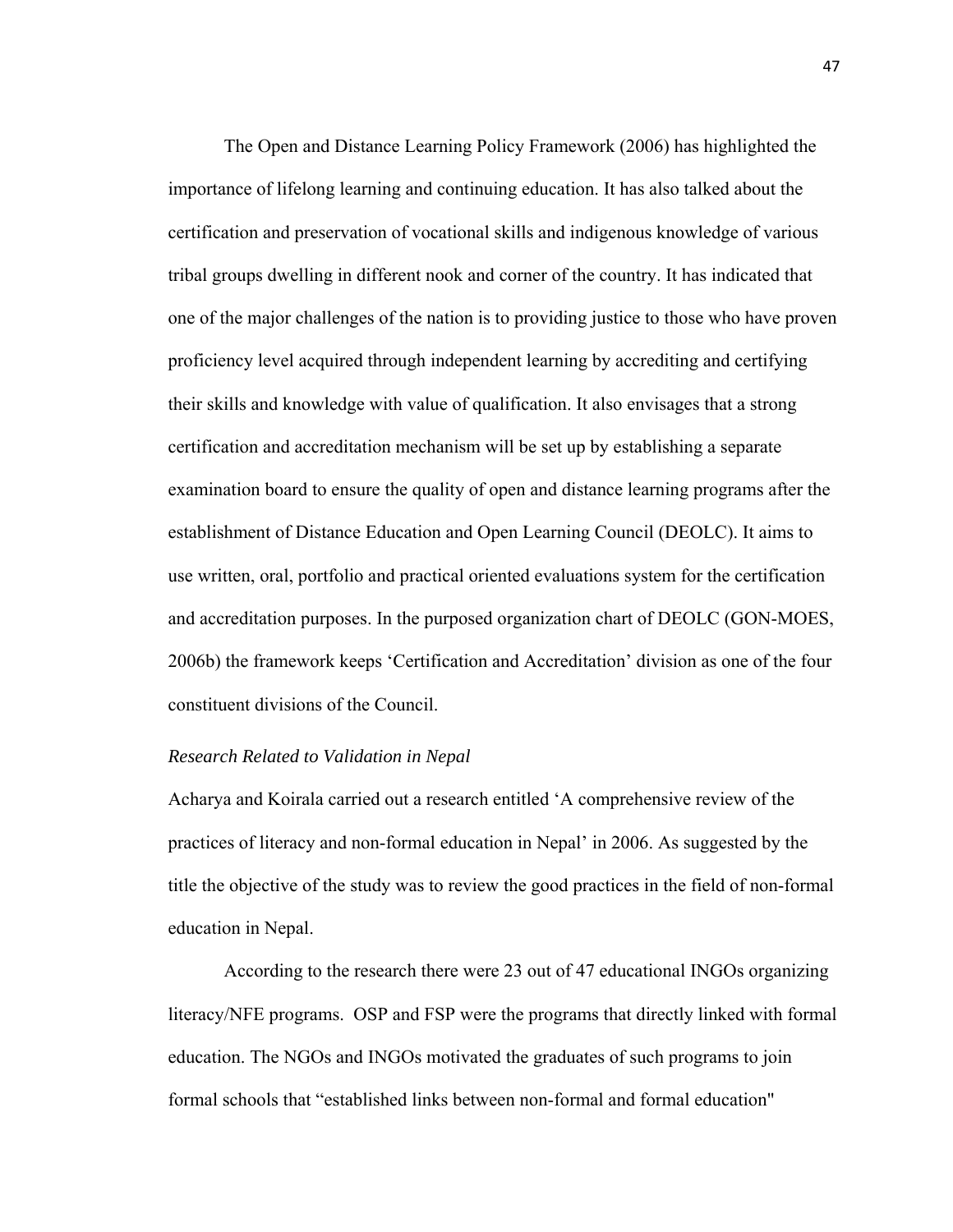(Acharya & Koirala, 2006, p. 48). For example, Children Nepal, an NGO working in Pokhara, and Aasaman Nepal, a leading NGO in Dharan are providing programs that help NFE participants to join appropriate grades in formal schools. The researchers found some initiatives for enhancing lifelong learning and continuing education through five streams: literacy, conventional literacy, skills training, post literacy, and continuing education. However, these practices have not been able to yield good results due to the lack of consolidation and their institutional linkages with the formal education system. They suggested for the "simultaneous implementation of two approaches: consolidated implementation of all five streams and institutional linkages with formal education through equivalent certification" (Acharya & Koirala, 2006, p. 48).

 Lamichhane and Wagley carried a research in 2008 entitled 'Consolidating national polices on equivalency towards accomplishing Universal Primary Education (UPE)' with the objectives of reviewing equivalency initiatives and research outcomes in other countries along with existing equivalency linkages of NFE to formal education structure and to recommend some operational modalities in the Nepali context.

 The research found that "NFE can be looked upon as an alternative or complement to formal education" (Lamichhane & Wagley, 2006, p. 1). The NFE graduates want to go for further study hence their learning outcomes need to be accredited for the entry to formal education. The researchers have made claim that unless a system of bridging the alternative learning approaches to the formal schools system with the provision of legal recognition to the learning achievements from alternative learning strategies is institutionalized alternative approach to learning has little meaning.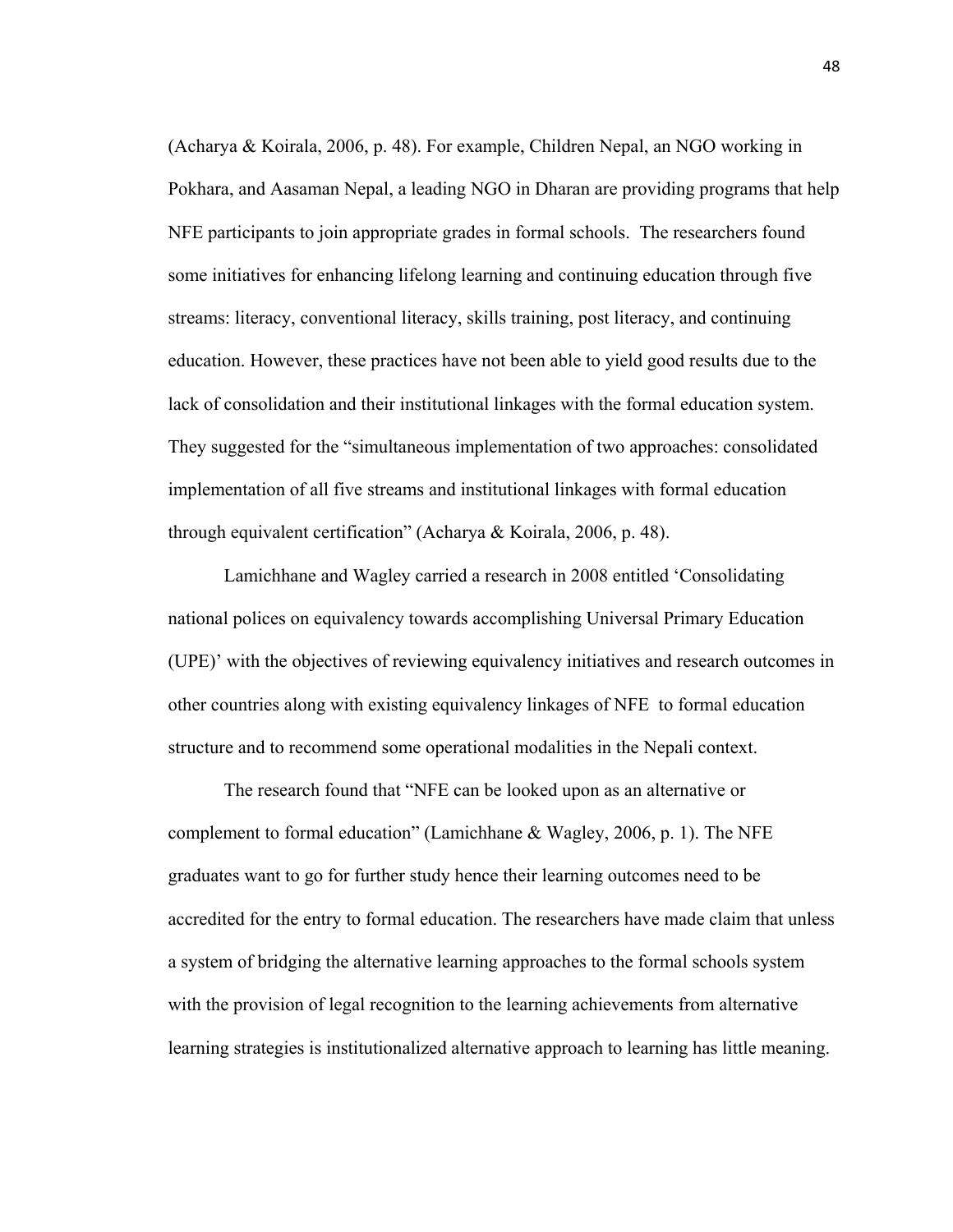They have made some significant recommendations on equivalency measures such as ASP and FSP outcomes to be made equivalent with Formal School outcomes, helping the graduates of ASP and FSP to go further based on their need, and screening the children on the basis of knowledge and skills learnt informally and non-formally to join them in appropriate grades because not all children need to join grade 1 (Lamichhane & Wagley, 2006).

 A research was carried out in 2005 in collaboration with the UNESCO Bangkok and the UNESCO Kathmandu to explore the NFE policy for out of schoolchildren, especially the street children in four countries: Nepal, Indonesia, Pakistan and the Philippines. "The research found that there are no innovative, quality, and effective NFE programs, no clear equivalency and accreditation system, and no best practices of NFE programs" (Child Welfare Scheme, 2005). The research has strongly recommended that the policy should clearly cover these vital issues and act upon them accordingly.

 In collaboration with the UNESCO Kathmandu, Non-Formal Education Center, Bhaktapur formulated 'A 10-Year Literacy/NFE Policy and Program Framework' in 2006. According to the report (UNESCO Kathmandu, 2006a) a number of programs in the name of literacy, post-literacy, and out-of-school programs were in practice in Nepal which can be taken as some of efforts to enhance lifelong learning. These programs were Adult Literacy Program (ALP), Adult Post-Literacy Program (APLP), Flexible Schooling Program (FSP), Women Literacy Program (WLP), School Outreach Program (SOP), Income Generating Program (IGM), and Community Learning Center (CLC).

 Similarly, in collaboration with UNESCO-Kathmandu, Ministry of Education, Nepal formulated Nepal National Plan of Action in 2003 for the years 2001-2015 for the

49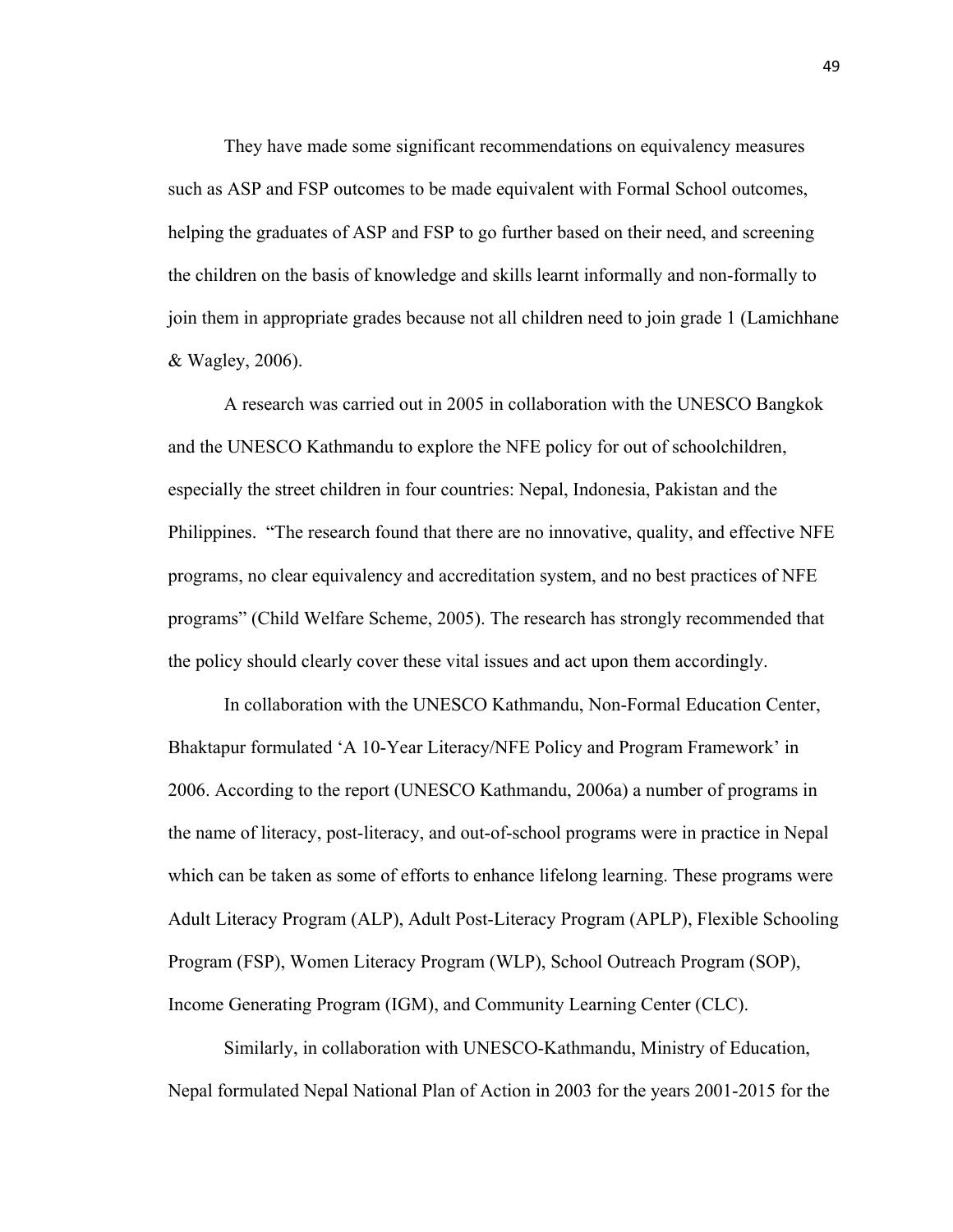implementation of EFA program. The Action Plan has taken some measures to avoid illiteracy that could be seen as green signals for Nepal's initiatives towards validation of non-formal and informal learning to enhance lifelong learning and continuing education. It focuses for establishing harmonious complementary relationship between formal and non-formal education system. Furthermore, it also plans for providing the system of accreditation and equivalency of non-formal education with formal education system to facilitate functional relationship and transferability of the students form one stream to another (MOE, Nepal, 2003) .

### *Challenges in Validating NFL and IL in Nepal*

Though validation of non-formal and informal learning is an emerging issue and has been advocated by many scholars and educational administrators of many countries there are many challenges for its successful implementation. The educational system of developing and developed countries is certainly different. Thus, the challenges might be different. Moreover, each country has its own political, social, cultural and economic features. Therefore, it is difficult to figure out the possible challenges beforehand. For example, discussion on national and European approaches to validating non-formal and informal learning highlighted the following four challenges (Colardyn & Bjornavold, 2005, p. 18):

- a. How to approach new roles and functions given to assessment and validation?
- b. How to deal with complex questions of reliability, reflecting the diversity of learning contexts and experiences encountered?
- c. How to deal with complex questions of validity, taking into account the tacit and highly contextual character of non-formal and informal learning?
- d. How to manage the issues of standards setting?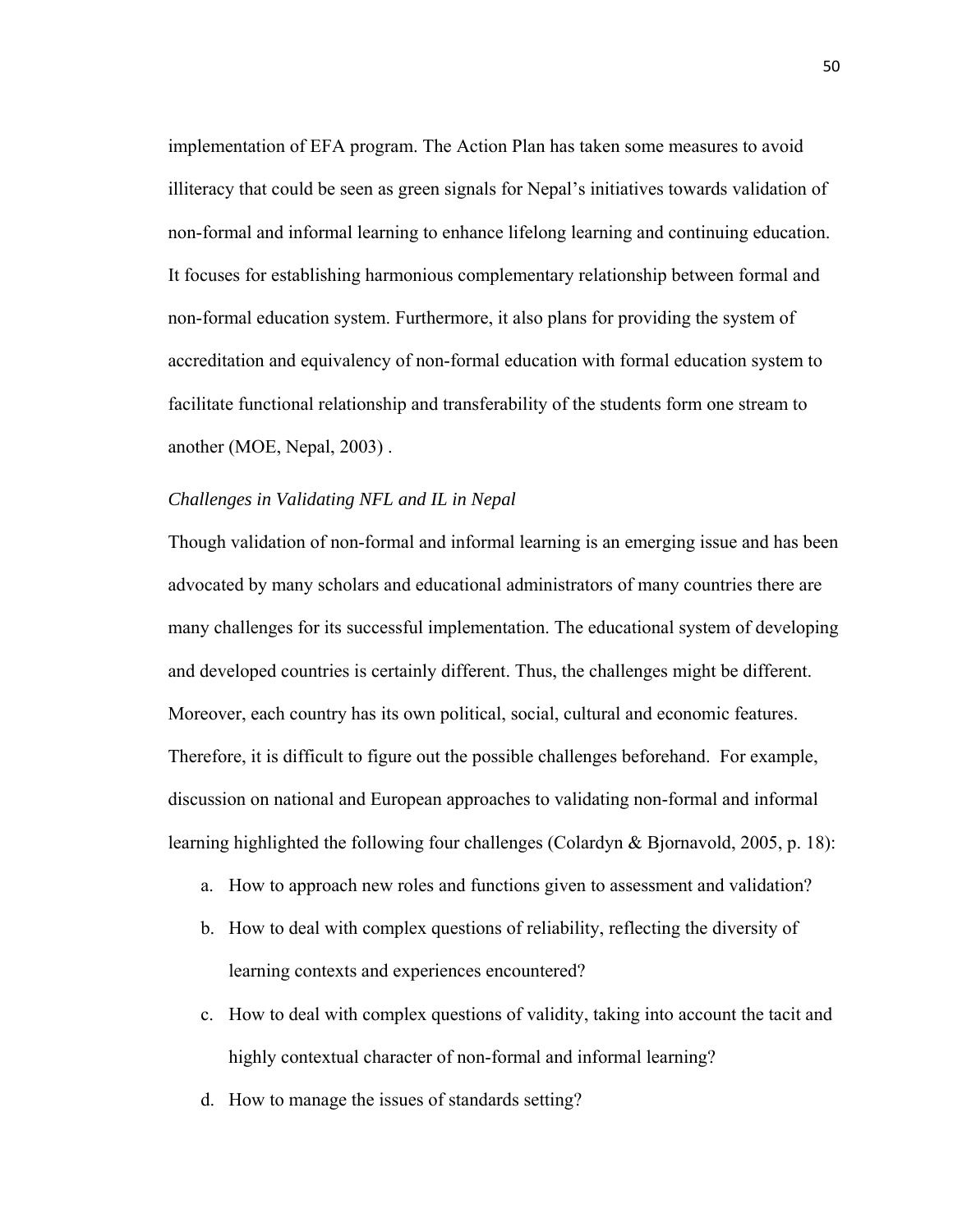Beside these challenges, there may be other things to be considered in the county like Nepal. Our country, which was developed in the culture of caste discrimination, religious discrimination, gender discrimination and many more, should be much more cautious while implementing the policy of validation. The indigenous skills, knowledge and competences that were neglected so far have to be recognized. It may not be as easy as one could think of because of our cultural norms and values. For example, the indigenous skill of a Brahmin in performing religious rituals and the skill of a cobbler (*Sarki*) in mending shoes may fall in the same category where they are assessed in terms of quality not caste. So the notion of cultural acceptance carries a big challenge.

Next challenge for our country will be the development of National Qualifications Framework. The skill and competences that are tacit and covert are really difficult to make visible and provide accreditation. The lack of association and recognition among educational institutions including CTEVT and other regular schools and colleges will be another challenge.

Next challenge could be the types of competences to be acknowledged. Colardyn and Bjornavold, 2005 have identified the following critical questions while validating non-formal and informal learning. They are equally applicable in the context of Nepal.

- a. Which competence should be certified at national level? And which should not?
- b. How should standards for non-formal and informal learning be defined?
- c. Who should decide on standards and what interests are to be involved in these processes?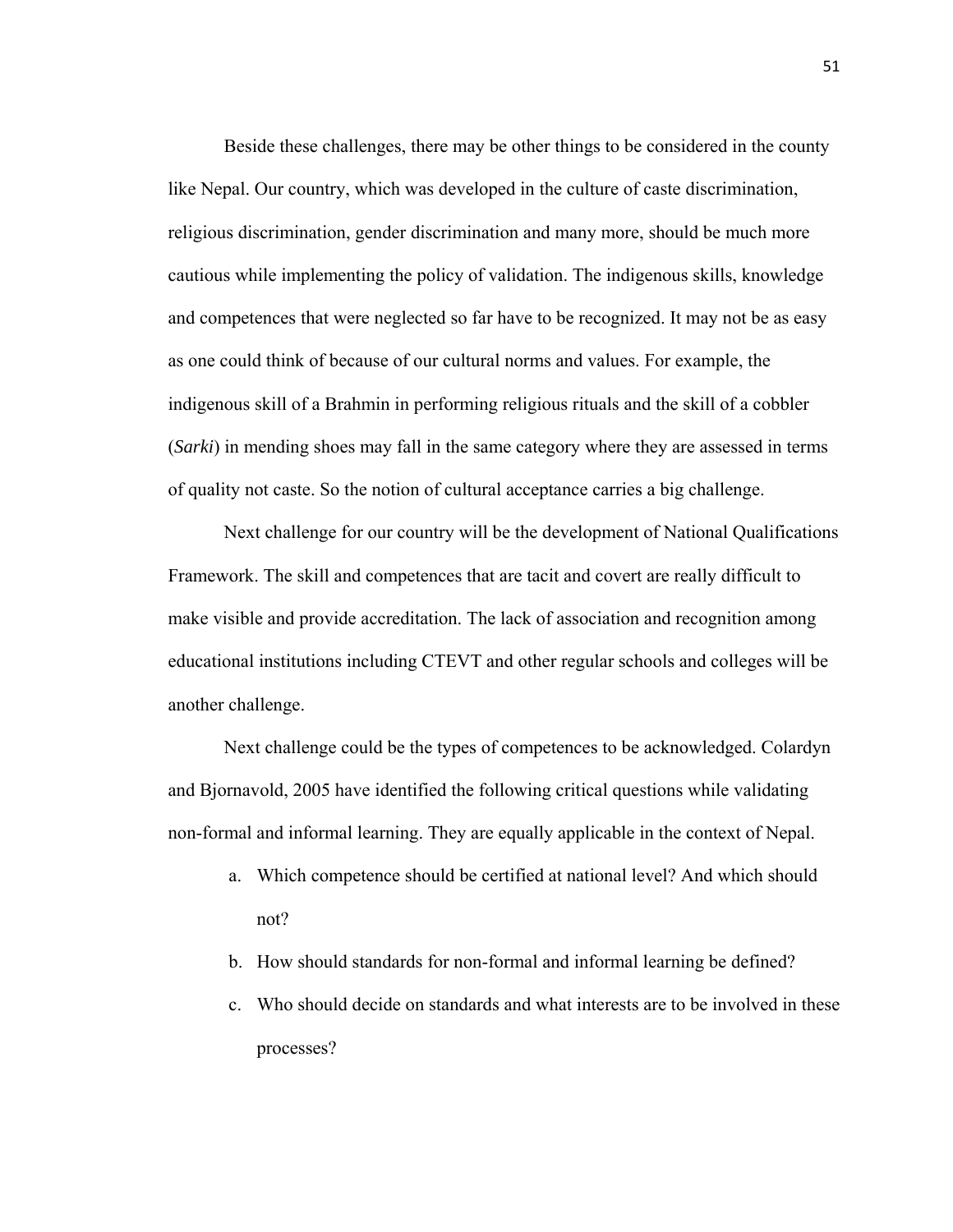d. When do assessments enter into the personal domain where ethical considerations ought to retain from further instruction?

#### *Developing NQF for Validating NFL and IL*

Every country has a qualification or education system at national or federal level. People may think that national education system is similar to National Qualifications Framework. Warquin (2007) makes it clear that there is a fundamental difference between these interrelated terminologies.

A qualification framework can be seen as one of the components of a qualification system. All countries have national qualification system in the sense that they all award qualifications, but not all have a National Qualifications Framework. In short, it is a classifier that shows how existing qualifications relate to one another. It also shows where new qualifications would fit (Werquin, 2007, p. 466).

National Qualifications Framework (NQF) has been a challenging issue for many countries. The developed western countries have gone a little further by giving legitimacy to it. The developing countries are trying to draft it so as to make the ambition of lifelong learning possible. NQF have been considered as obligatory technical tools because the descriptors used in them cover complete range of learning outcomes. It covers the knowledge, skills and experiences accumulated in work places, training institutions, academic and vocational sectors. The validation or recognition of non-formal and informal learning as a fundamental process of lifelong learning strongly believes that all individuals irrespective of their age can learn everywhere. The skills and knowledge are included in NQF.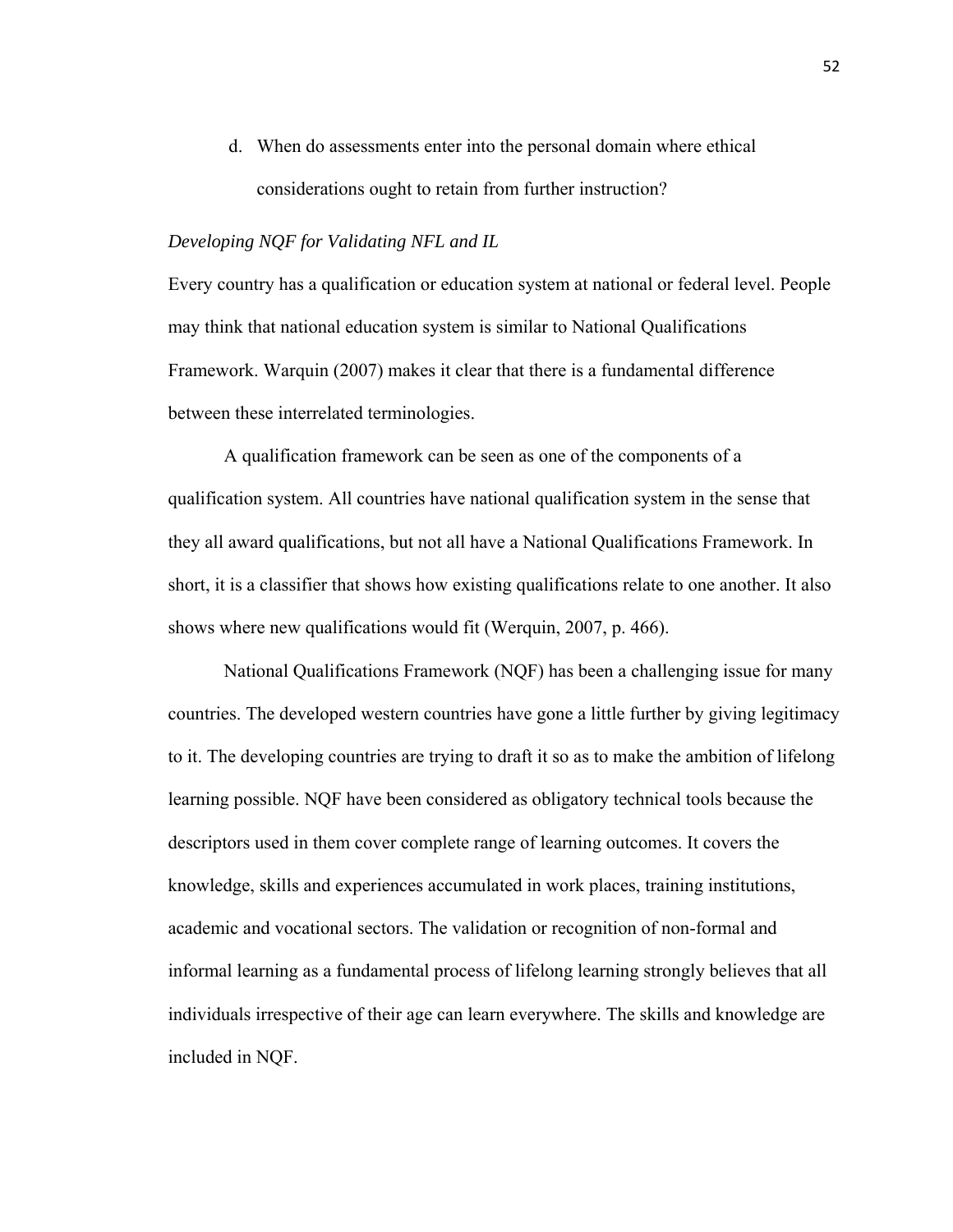The status of NQF in different countries in the world is not same. The research of UNESCO, 2005 put the countries into different divisions. They are as follows:

*Category 1:* Countries with legally based framework*.* There are 12 countries in this category. They are Korea, Finland, France, Australia, Austria, the Netherlands, Iceland, New Zealand, Benin, the Maldives, the Philippines and Ecuador. Among them some member countries such as Austria and Korea have highlighted the importance of enabling access to the formal system.

*Category 2:* Countries without a national qualifications framework but with certification activities that follow the formal national curricula. There are 7 countries in this category. They are St. Lucia, Czech Republic, South Africa, Egypt, Togo, Oman, and Rwanda.

*Category 3:* Countries without a framework. There are 8 countries in this category. They are Macedonia, Poland, Latvia, Kenya, Madagascar, Trinidad and Tobago, Palestine, and Germany.

Nepal hasn't developed qualification framework so far. But when the policy of validation has to be implemented NQF becomes obligatory. In this research, I have discussed about it with my research participants and discussed in detail in the final part of the dissertation.

Section 2: Review of International Practices on Validation of NFL and IL

Increased international cooperation and competition have led to a new appreciation of the importance of developing lifelong education. The ultimate goal (although nowhere achieved so far) is to give each individual the motivation, the financial means and the physical access to learning at any time in his or her life, so that he or she can develop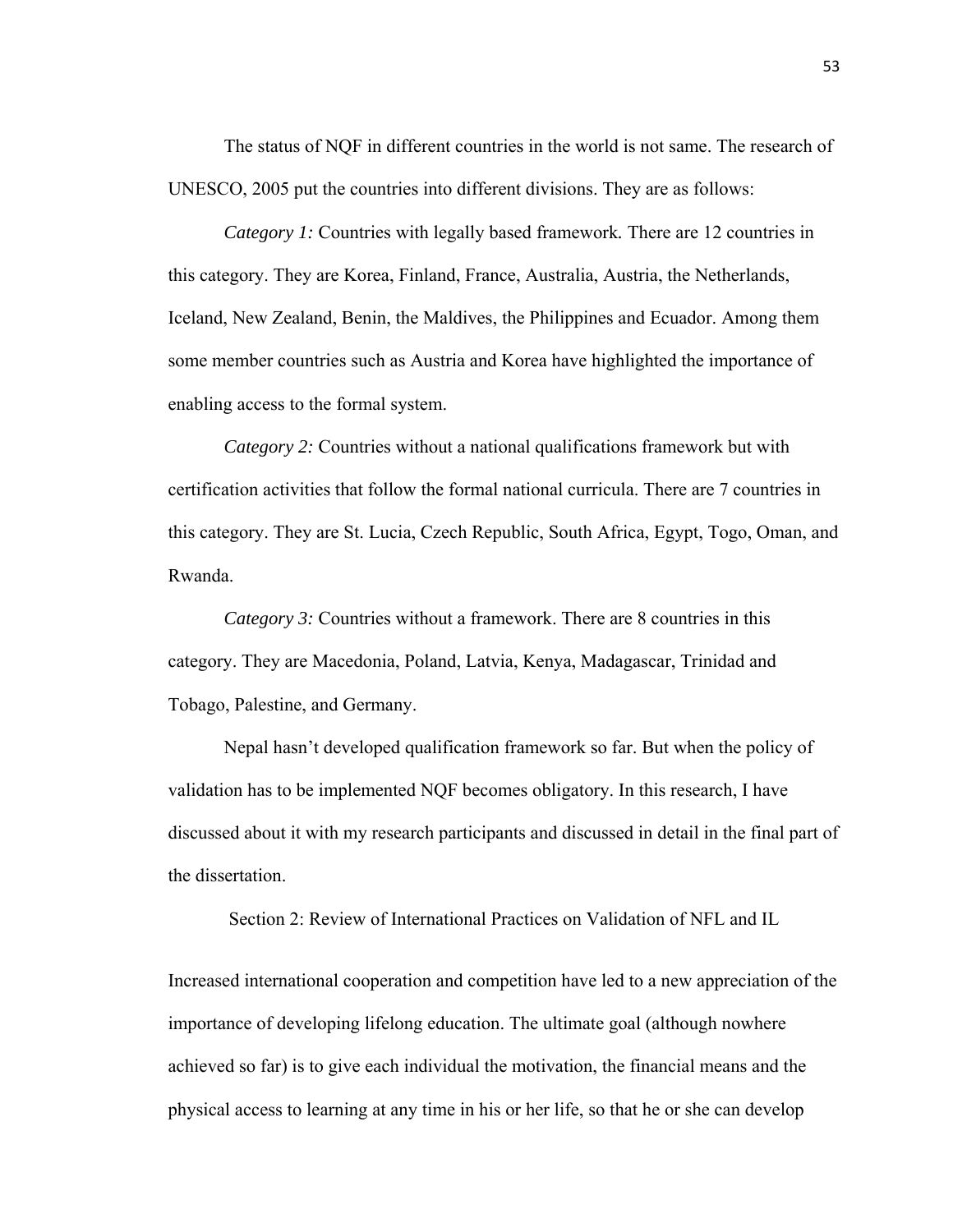skills, upgrade or learn new skills for work or for his/her own satisfaction and personal development (ILO, 2004). In this context validation and certification have assumed greater significance, including the validation of non-formal and informal skills (Bjornavold, CEDEFOP, 1997).

There are a number of national and international organizations advocating validation of non-formal and informal learning. Some of them are European Center for the Development of Vocational Training (CEDEFOP), European Union (EU), European Commission (EC), Organization for Economic Co-operation and Development (OECD), United Nations Educational Scientific and Cultural Organization (UNESCO), the UNESCO Institute of Lifelong Learning (UIL), International Labor Organization (ILO), Bologna Process, ECOTEC etc.

Many countries have adopted the process of validation of non-formal and informal learning. Some of the most important initiatives and innovation during 1990s identified by Bjornavold (1997) include examples from Australia, Finland, France, Germany, Ireland, Japan and the United Kingdom.

UNESCO (2005) carried out a research on 'Recognition, Validation and Certification [RVC] of informal and non-formal learning' in 36 countries. It identified that Organization for Economic Cooperation and Development (OECD) had been carrying out research on the status of RVC in European countries. Similarly, International Labor Organization (ILO) is doing so in the developing countries of the world. The research found out that around 20 countries of the world have legally based national framework prepared for RVC of non-formal and informal learning. They are Korea, Finland, France, Australia, Austria, Iceland, New Zealand, Benin, the Maldives, the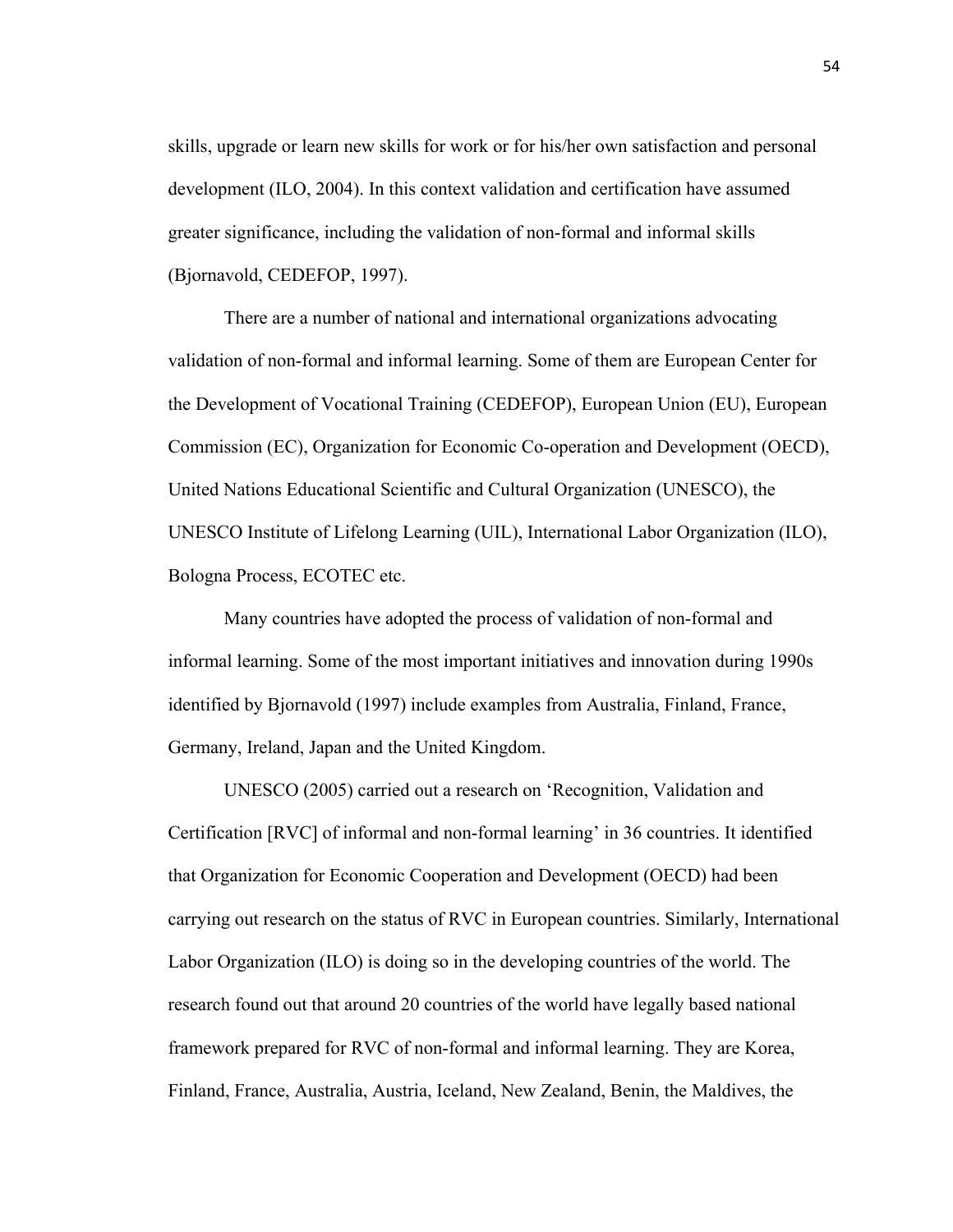Philippines, Netherlands, Ecuador, St. Lucia, Czech Republic, South Africa, Egypt, Togo, Oman, and Rwanda.

The effect of globalization has also been in the validation of non-formal and informal learning. This has now been an international agenda. The European Union has been working to bring consistency in validation procedures in all of its member states. A set of common European principles for validating non-formal and informal learning was agreed by 25 EU education and training ministers in May 2004 (Colardyn & Bjornavold, 2005). However, all the countries are not able to develop the system equally well. Some of the European countries are on the stage of experimentation regarding the validation of non-formal and informal learning. Some are still uncertain on the matter (Colardyn & Bjornavold)

The agenda of validation have taken considerable space in international conventions and conferences. For example, the Copenhagen Declaration (November 2002) and the Council Resolution (December 2002 a) acknowledged that priority should be given to developing a set of common principles on validating non-formal and informal learning (Colardyn & Bjornavold). Some of the practices in different countries of the world were reviewed and short descriptions of them are given below.

#### *Asia*

Different researches have shown that validation of non-formal and informal learning is less practiced phenomenon in Asian countries than the countries of other continents. In all Asian societies, formal educations is considered the primary and most important means of education whereas in many cases, non-formal education is not considered as education at all (Anonuevo, 2001). Non-formal education has been given equal status to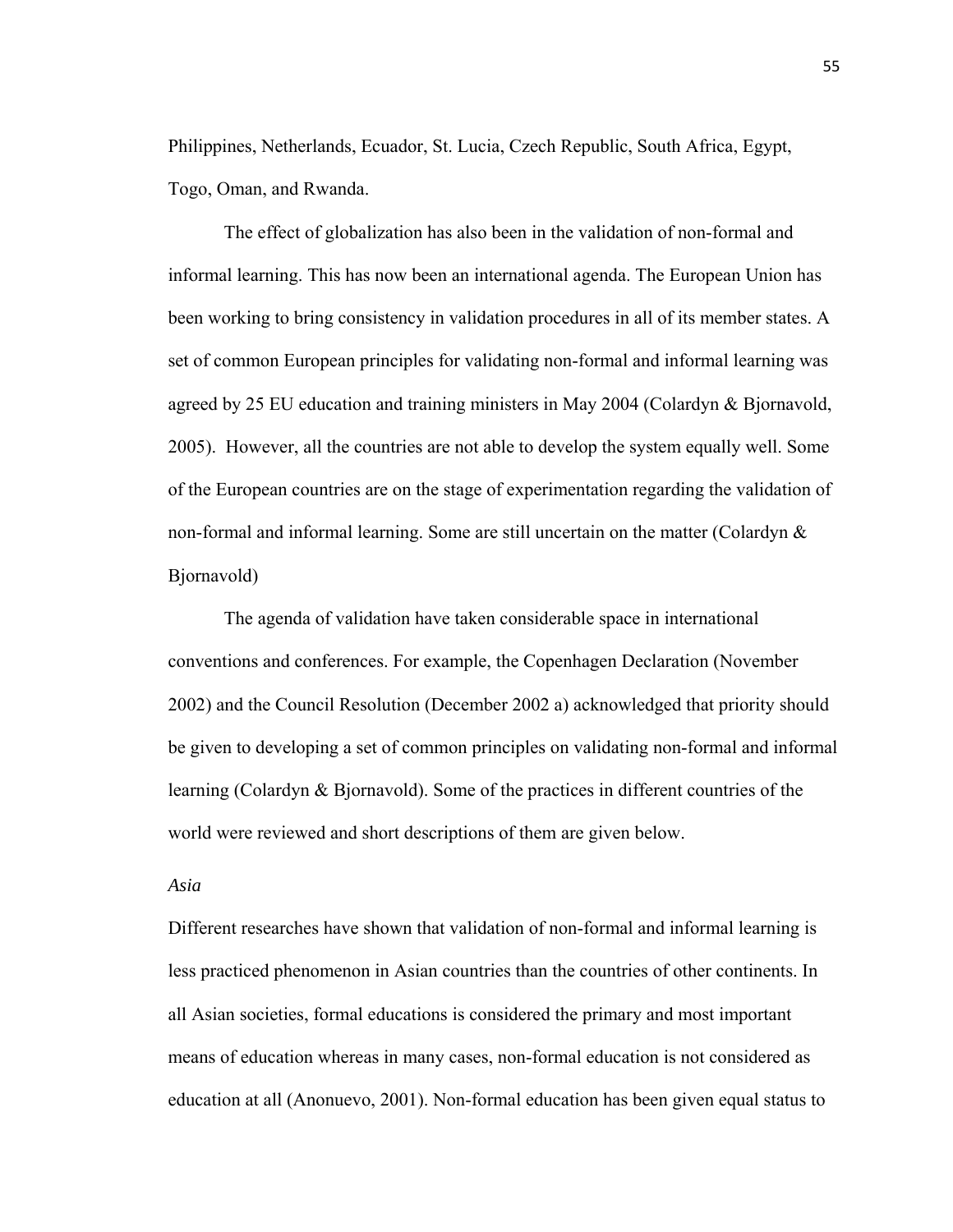some extent in some of the Asian countries such as South Korea, the Philippines, Thailand, China, India, etc.

 The UNESCO Bangkok carried out a research entitled 'Equivalency Programs (EPs) for Promoting Lifelong Learning' in 2006. The research found that some of the countries in Asia such as India, Indonesia, the Philippines, and Thailand, have considerable experiences in designing and implementing Equivalency Programs. It also found that some of the countries such as Bangladesh, Cambodia, China, Lao PDR, Myanmar and Mongolia were in the initial stages of developing Equivalency Programs (UNESCO Bangkok, 2006).

*India*. UNESCO Asia and Pacific Regional Bureau for Education carried out a research in 2006 to explore the equivalency practices in Asia-Pacific Region. According to the report The National Institute of Open Schooling (NIOs) offers "the Open and Basic Education (OBE) program as an equivalency program for primary and upper primary levels through open and distance learning methodology" (UNESCO Bangkok, 2006, p. 8) in India. The OBE program has three levels: Level A, Level B and Level C that are equivalent to formal school classes 3, 5 and 8 respectively. The program targets disadvantaged groups such as women, scheduled castes, scheduled tribes, daily wage earners, etc.

 The OBE program follows the curriculum developed by NIOs, which is competency based where some key competencies have been identified. A learner has to acquire proficiency in these competencies in order "to qualify for a certificate" (UNESCO Bangkok, 2006, p. 8). The Continuing Education Centers (CECs) are the study centers of OBE program. The national, state and district level government and non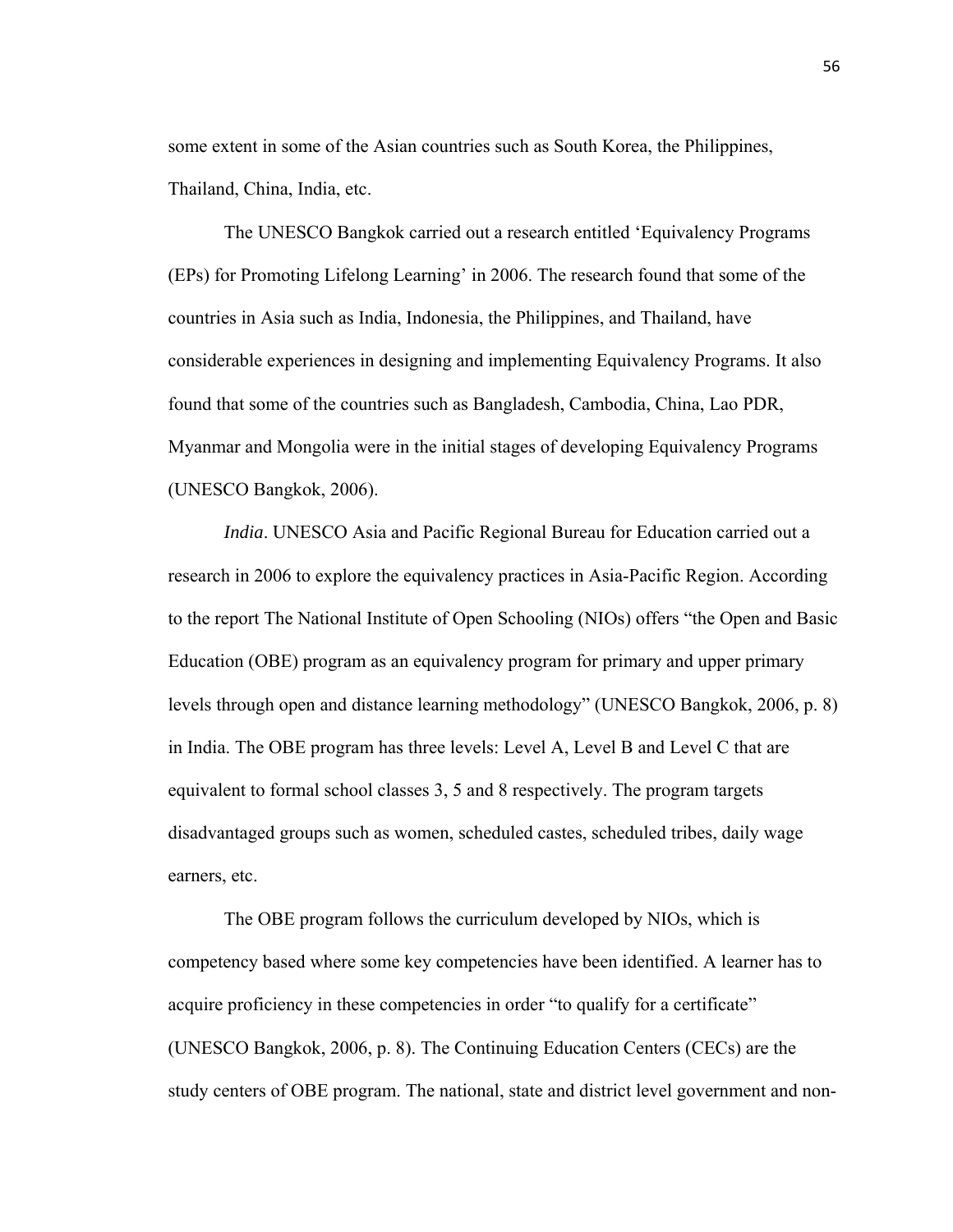government organizations implement the equivalency programs. There is flexibility for learners so that they can "take the final examination whenever they are prepared for it (UNESCO Bangkok, 2006, p. 9). The products of this program are ensured for employment opportunity as the Ministry of Human Resource Development, Government of India has recognized certificates obtained from OBE (UNESCO Bangkok, 2006).

*The Philippines.* In the Philippines, the NFE Accreditation and Equivalency (A & E) system carries out the work of validating non-formal and informal learning. The NFE Accreditation & Equivalency system "envisions the development of a society where people continue to learn on their own throughout their lives" (UNESCO Bangkok, 2006, p. 14). According to the report UNESCO Bangkok (2006) the equivalency programs are delivered mainly through service providers who are contracted by the Department of Education including NGOs, government organizations such as colleges and universities, and umbrella organizations with national or regional networks that have qualified affiliate members in the communities.

 In the Philippines "the Philippine Association of State Universities and Colleges (PASUC) recognize NFE A&E secondary level passes as eligible candidates to join colleges and universities" (Lamichhane & Wagley, 2006, p. 8). The certificates obtained through NFE A&E system are recognized by the Civil Service Commission and they are as valid as elementary and secondary certificates for permanent appointment to government positions. A non-formal and informal learner has to take an Educational Placement Test to get accreditation and equivalency (Lamichhane & Wagley, 2006).

*Thailand*. A kind of equivalency program was started in Thailand during 1940s. Learners can get primary, lower secondary and upper secondary degrees non-formally.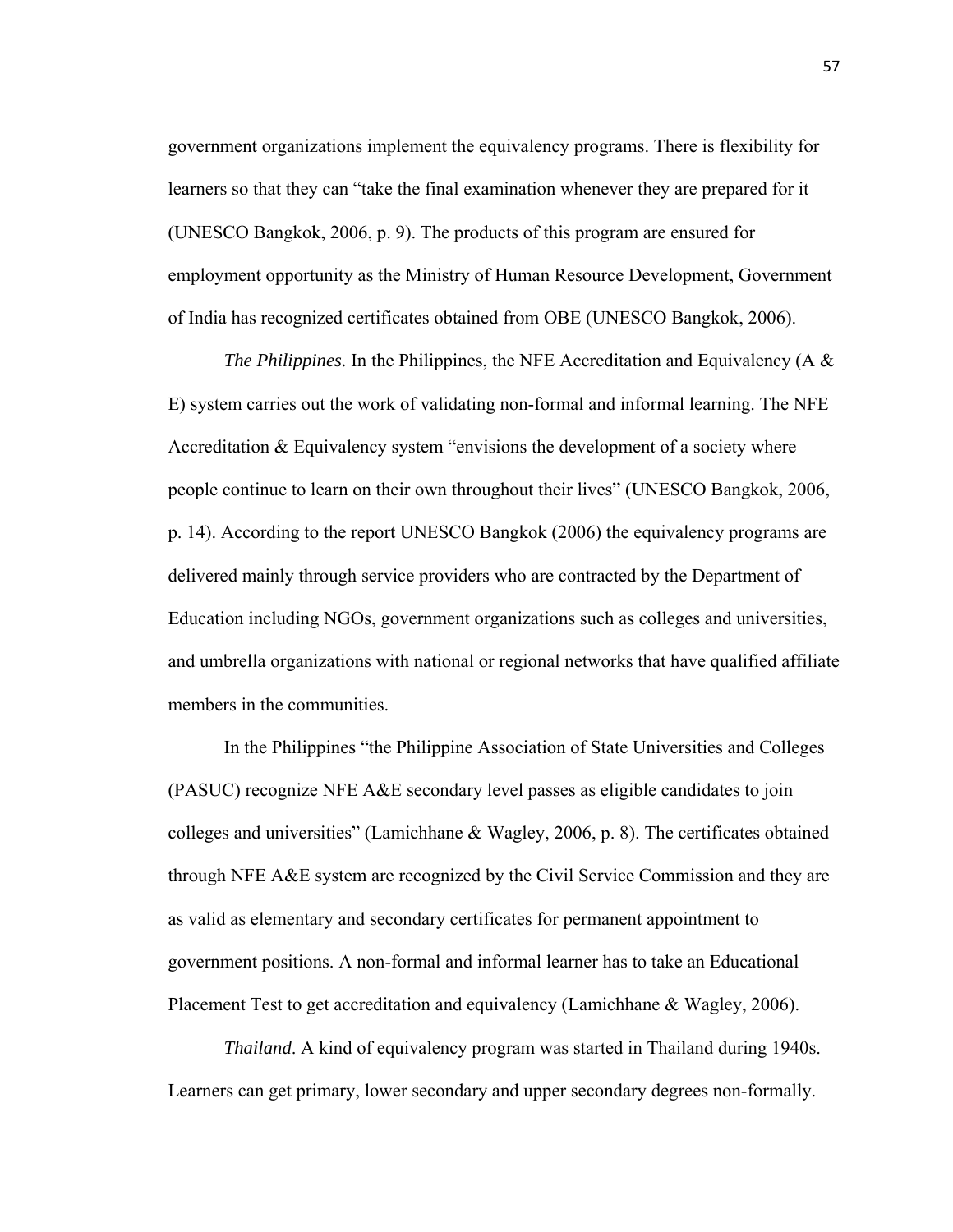The Office of the Non-Formal Education Commission (ONFEC) cooperates with the Department of Curriculum and Instruction and General Education to operate the equivalency program for people who are not able to go through formal schooling. "The learners can select from three types of study methods: distance learning, classroom learning and self-study. The credits earned in one type of learning can be transferred to the others" (UNESCO Bangkok, 2006, p. 20).

 The Thai government has one of the most explicit pronouncements about the importance of informal learning in the perspective of lifelong learning. People are provided with informal learning opportunities by making some institutional arrangement such as libraries, museums, science and technology centers, community learning centers, agricultural offices, health offices, cultural leaning centers, etc. (Anonuevo, 2001). Though informal education is the least subsidized the authorities have realized that in the age of information technology people, both young and old, are spending much time watching television, reading newspapers, listening to radio, etc. that help to enhance informal learning.

 Anonuevo (2001), a researcher of UNESCO, reported that the challenge ahead is to firmly establish the interconnection of informal education with formal and non-formal education by considering how the former could complement and strengthen existing learning opportunities.

*Indonesia.* According to Sukarso (2001), the Director-General of Out of School Education and Youth program of Indonesia, "an equivalency program has been developed to support basic education at the out of school channel" (Sukarso, 2001, p. 115). There are three programs: Package A; Package B; and Package C. Package A is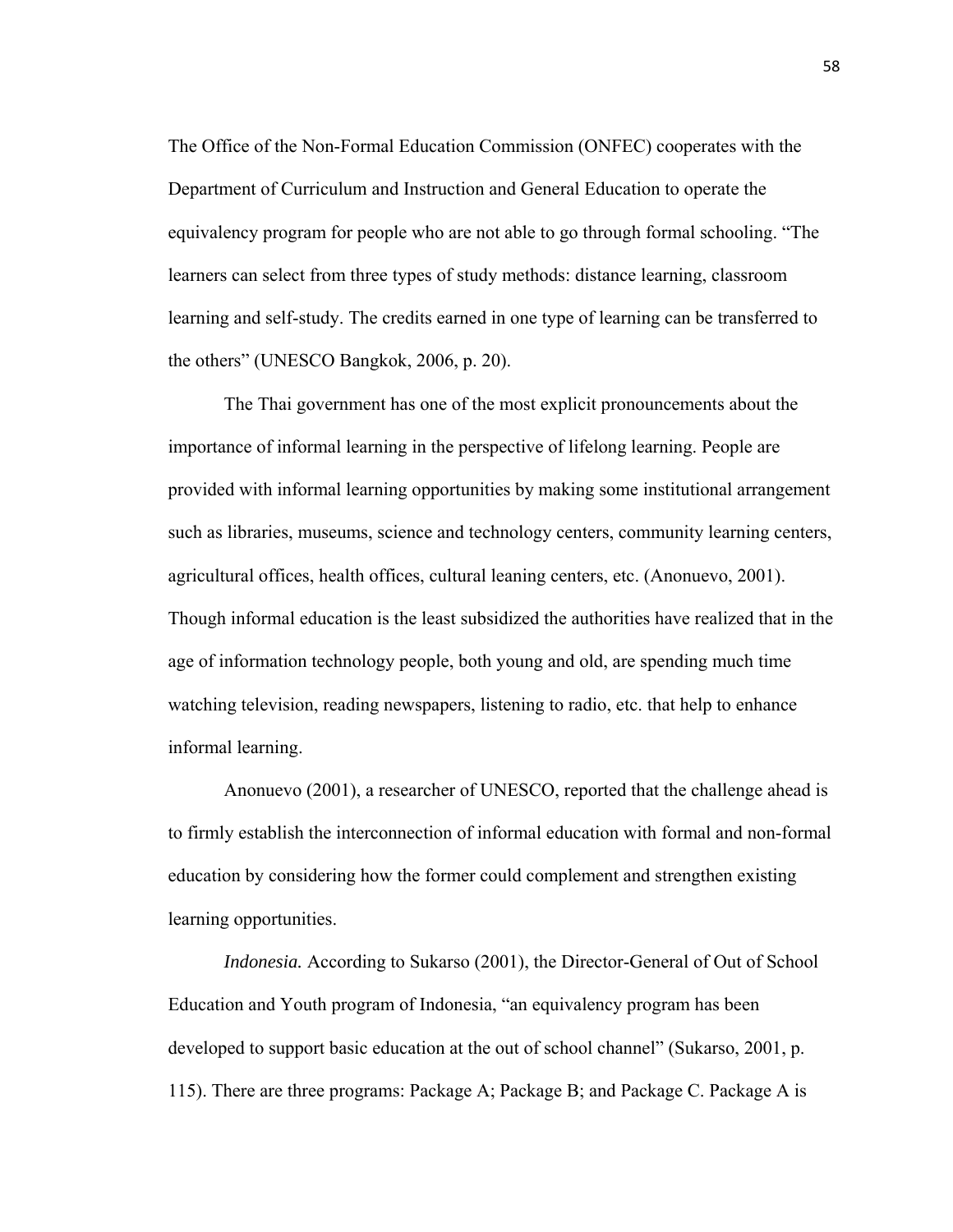equal to six years of primary education, Package B is equal to three years of junior secondary school and Package C is equal to three years of senior secondary school (UNESCO Bangkok, 2006). After the completion of these three packages "a national examination is held to ensure quality control and to officially recognize those who have completed equivalency programs" (UNESCO Bangkok, 2006, p. 11). About 89.7% of out-of-school children participated till 1998 and got degree equivalent to Basic Education that made them eligible to pursue Lower Secondary School. The Package B program could facilitate about 90% of the children of such type.

### *Africa*

The research of UNESCO carried out in 2005 to find the status of recognition, validation, and certification of non-formal and informal learning found that national frameworks for recognition, validation and accreditation have been developed and elaborated by several countries in the North Africa, many countries in the South Africa such as Central African Republic, Malawi, Egypt, Togo, and Oman lack this capacity and still have a long way to go. The synthesizer of the report Madhu Sigh reported that some validation strategies and mechanisms are existent, but they are mostly erratic. Many countries like the Central African Republic lack the basic parameters relating to validation of non-formal and informal learning. For example, in Malawi, formal teaching institutions work for the validation of competencies and knowledge acquired non-formally or informally. As these institutions follow formal guidelines for appraisal, learning elements, which are not taken into account by the national curricula, do not receive recognition (UNESCO, 2005).

*South Africa.* The concept of RPL has been viewed as "effective means of redressing inequalities and making societies more inclusive" (UIL, 2007, p. 31). South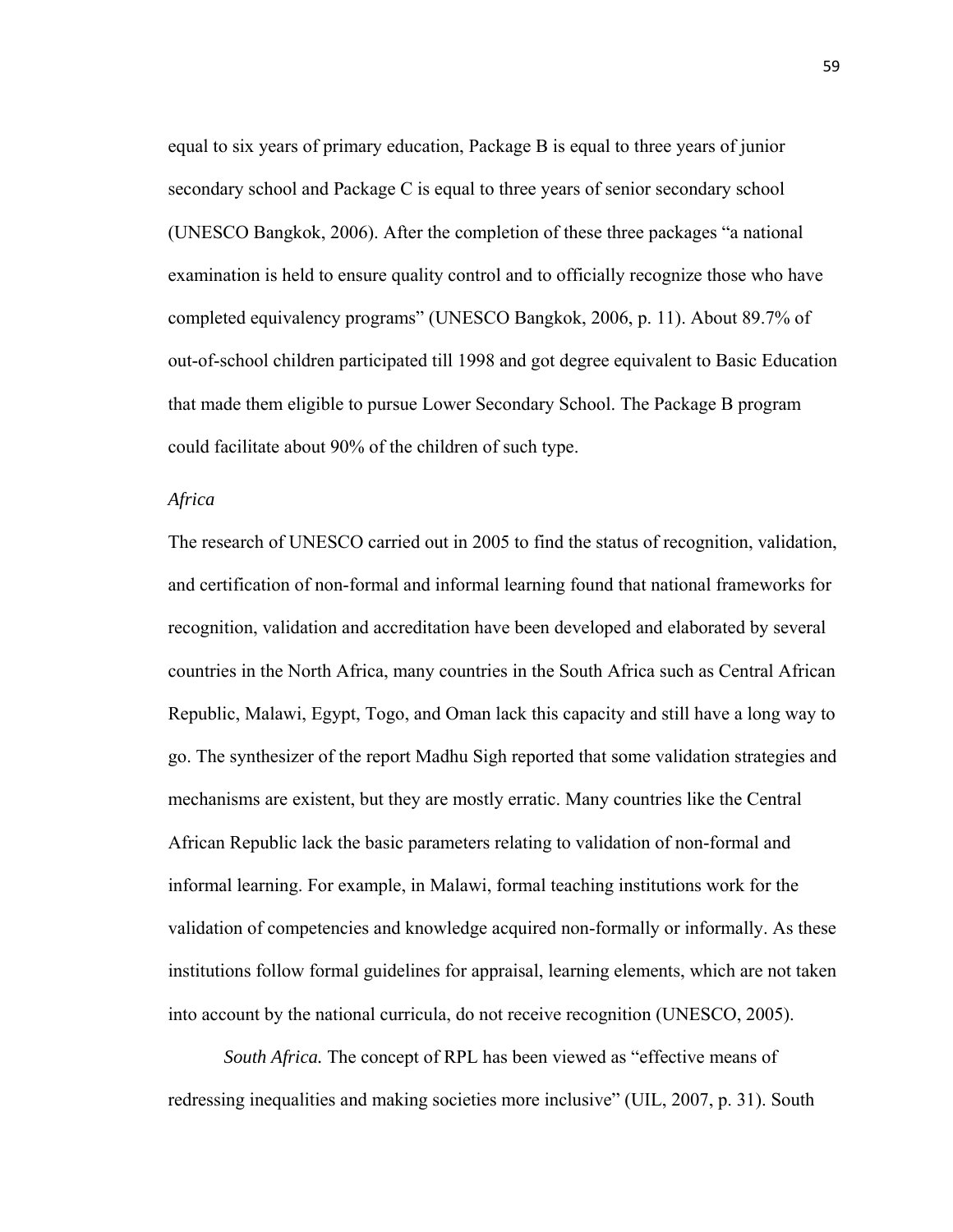Africa has adopted this strategy to broaden the social base of universities and to promote access to higher education for non-traditional student and adults. University of Western Cape, one of the leading universities in South Africa, has introduced a Portfolio Development Course. It is a "non-formal education program through which learners are helped to present their informal and non-formal learning in order to gain access to the university's formal courses" (UIL, 2007, p. 31). The UIL Annual Report writes that this system has presented a genuine synergy between non-formal, informal and formal education by meditation the experiential learning of an individual.

*Uganda.* Association for the Development of Education in Africa (ADEA, 2008) reported that Uganda is in the process of establishing a Uganda Vocational Qualifications Framework. The programs and schemes towards recognition of non-formal and informal learning considered as "stepping-stones towards establishing national qualifications frameworks" (p. 15).

 Uganda has started a program called Basic Education in Urban Poverty Areas (BEUPA), basically, to empower out-of-school children and adolescents within 9 to 18 age groups. It has provided opportunities to the underprivileged children to re-enter into formal education after the completion of BEUPA curriculum which is the condensed form of regular primary school curriculum (Lamichhane & Wagley, 2006).

*Madagascar.* Madagascar has been providing some non-formal education programs; however "there is no legislation, which could institutionalize a national system of recognition, validation and accreditation. Social competencies and soft skills are recognized, but often not certified (UNESCO, 2005).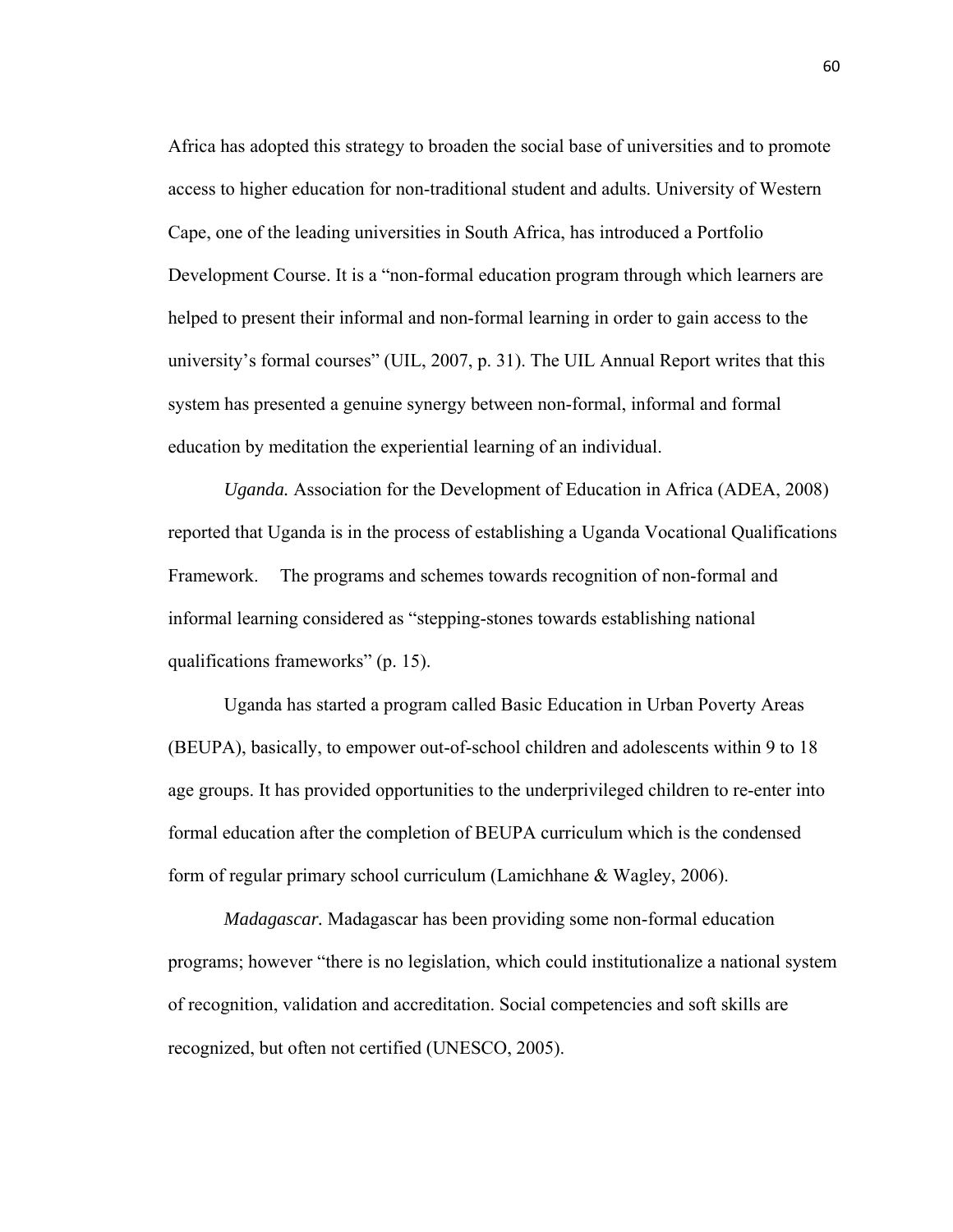The country has launched Accelerated Compressed Learning for Malagasy Adolescents (ASAMA). This program is providing opportunities to dropout children to re-enter formal schooling on condition that the concerned individual agrees to take the examination so as to ascertain his/her qualification that helps to determine what level of primary schooling is appropriate for his/her re-entry (Lamichhane & Wagley, 2006).

*Madagascar.* In Namibia there is a college named Namibian College for Open Learning (NAMCOL) that has developed a policy framework to provide guidelines for the use of Recognition of Prior Learning (RPL) to enable learners to gain entry to courses offered by the college, or exemption from some course requirements, and to ensure that consistent practices and standards are applied (UIL, 2007).

### *North America*

In many of the countries the concept of validating non-formal and informal learning is known as Accreditation of Prior Experiential Learning or APEL including North America. The story of the current version of APEL begins in the USA in the early 1970s. The body responsible of APEL was called "Cooperative Assessment of Experiential Learning (CAEL), a 1974 to 1977 project chaired by Dr. Morris Keeton" (Evans, 2006, p. 17).

*Canada.* The effect of CAEL project of the US was also in Canada. About the time that interest in APEL had quickened in the UK, in the mid 1980s in "Canada the province of Quebec began to develop schemes of PLA drawing on CAEL's expertise and support" (Evans, 2006). Now this system is operational in the name of Prior Learning Assessment and Recognition (PLAR) in all provinces of Canada supported variously by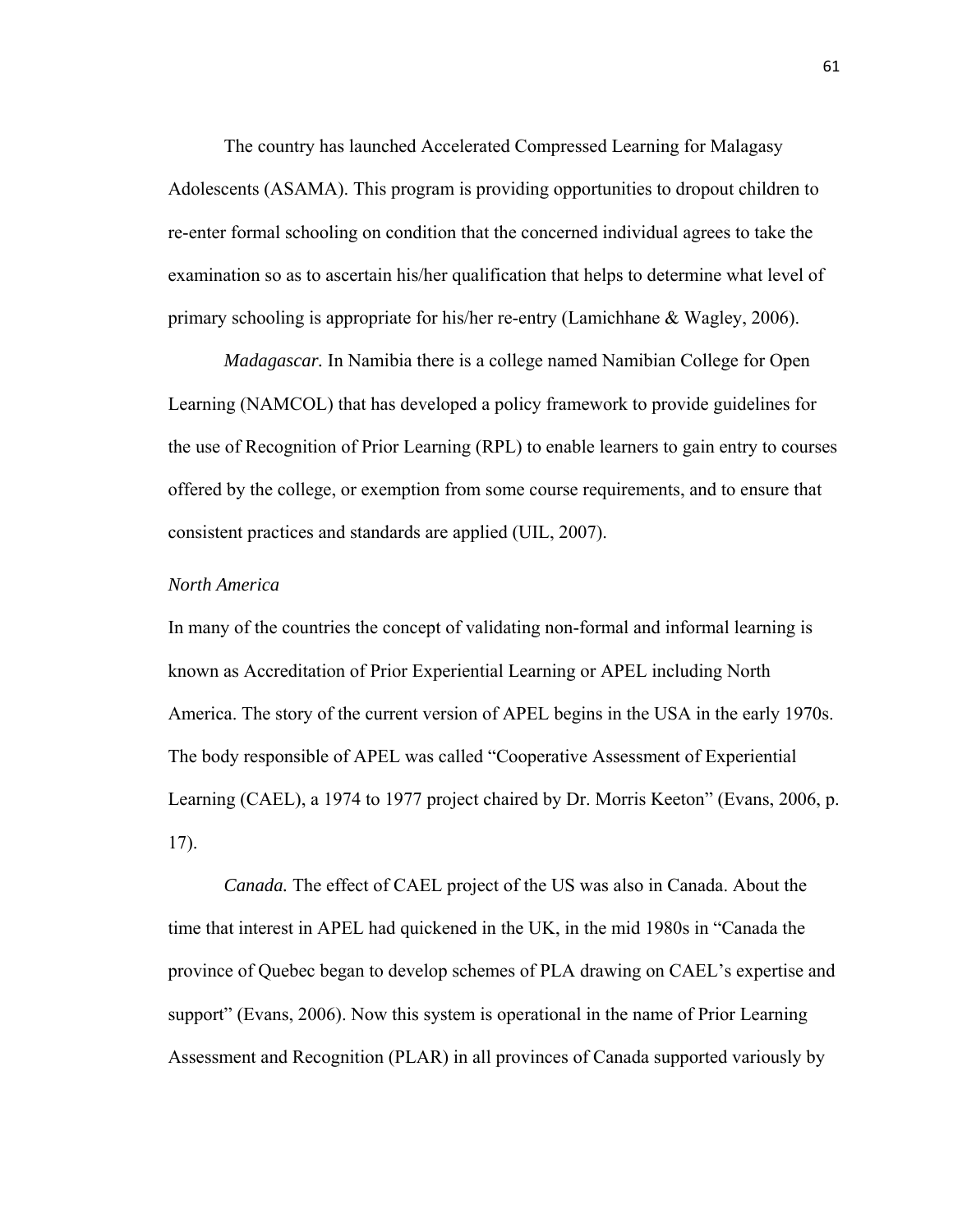the Canadian Association of Prior Learning Assessment (APLA), a voluntary NGO of the country.

#### *Europe*

History reveals that Accreditation of Prior Experiential Learning (APEL) was an interest of discussion in today's developed countries such as the UK and the USA in the past. Evans (2006) claims that "APEL has aroused interest throughout the countries of the continental European Union, as it did earlier in the USA and the UK" (p. 17).

The member states of European Union at the end of  $20<sup>th</sup>$  century came to realize that the lifelong learning agenda had to be discussed extensively at not only national level but also at continental level. Consequently, they started making necessary amendments at policy documents. Actually, "this began with the Lisbon Declaration of March 2000, when the Heads of State and Governments set out the strategic goal that the European Union should become the world's most competitive knowledge-based economy by 2010" (Adam, 2007).

 Since then EU member states have been working for exploring a common ground so as to develop a compatible mechanism for validating non-formal and informal learning. In 2002 thirty-one European Ministers of Education and Training called for common guiding principles for the validation of non-formal and informal learning with the aim of ensuring greater comparability between approaches in different countries and at different levels (European Union 2002 as cited in Adam, 2007).

 The Europen Commission has also aimed to develop a European Qualification Framework (EQF) which is perceived as a "broader meta-framework that would subsume the Bologna higher education framework" (Adam, 2007). It is also expected that the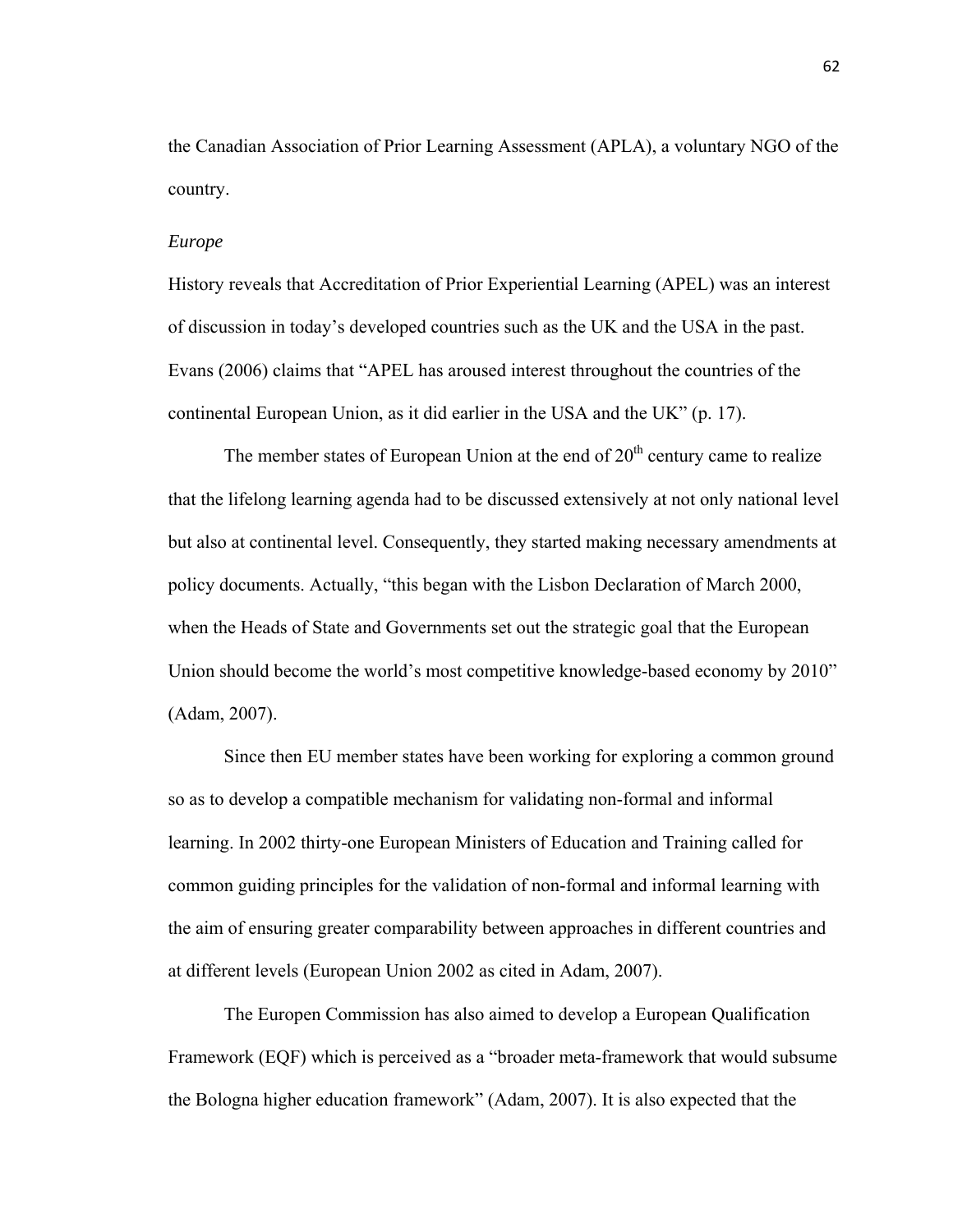overarching framework would encompass all education from school education to doctoral level study in a true lifelong learning framework (Adam, 2007).

 During the last 10-15 years, the whole group of European countries and those beyond Europe have implemented systems in higher education to recognise, evaluate and validate informal and non-formal (experiential) learning (Tererseviciene & Zuzeviciute, 2007). "As learning outcomes and competences are included in almost all the current mechanisms of harmonizing educational and qualification systems in the EU these serve as a starting point for setting standards for validation and recognition of non-formal and informal learning" (Tererseviciene & Zuzeviciute, 2007, p. 235). The EQF is expected to "facilitate the validation of non-formal and informal learning" (Qualifications and Curriculum Development Agency, 2009).

 According to the website of European Union, the EU has postulated EQF consisting of 8 levels. Each level is defined by a set of descriptors indicating the learning outcomes relevant to qualifications at that level in any system, of qualification. The descriptors are divided into three groups: knowledge, skill and competence (European Communities, 2008). The first level of EQF consists of basic general knowledge and skills required to carry out simple tasks whereas the eighth level consists of the most advanced and specialized knowledge and skills. The EQF descriptors at levels 5 to 8 refer to the higher education descriptors agreed under the Bologna Process.

 European University Association formulated a Charter on Lifelong Learning in 2008 in the form of commitment both to the universities and the government of EU member countries. Both of the parties are made committed to "develop systems to assess and recognize all forms of prior learning" (European University Association, 2008). The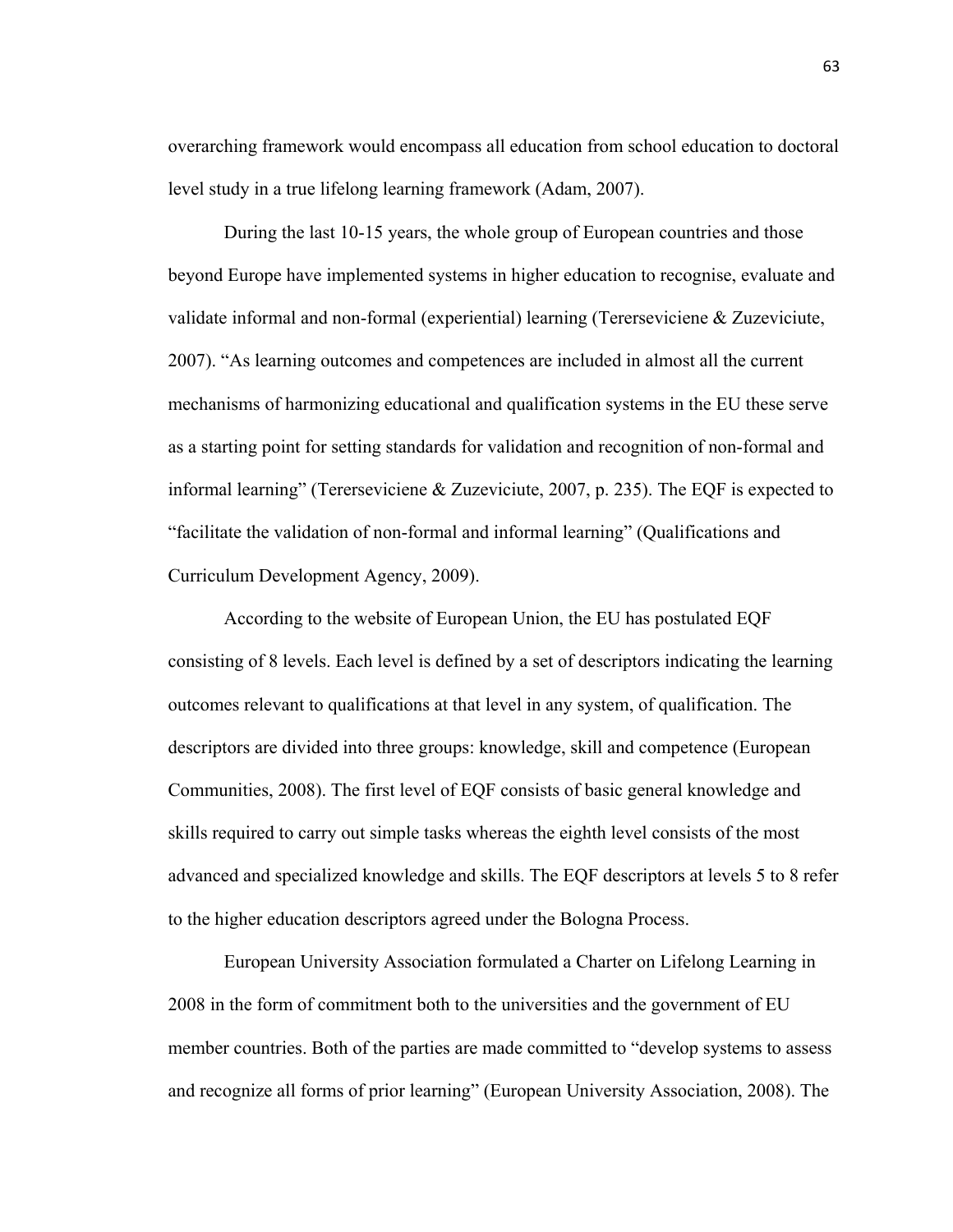charter is particularly important in the context of lifelong learning in the era of globalization in which knowledge is acquired in many different forms and places.

 CEDEFOP conducted a research entitled 'Recognition and validation of nonformal and informal learning for VET teachers and trainers in the EU Member States' in 2007. It studied the practice of validating non-formal and informal learning outcomes of teachers in nine European countries. They were Belgium, Denmark, Ireland, France, Italy, Lithuania, Slovakia, Finland and the UK. 33 cases were taken from these countries for close analysis. The report (CEDEFOP, 2007) writes as,

 The case studies illustrated diverse outcomes for recognizing non-formal and informal learning, including: appointment and promotion as a VET trainer, and accreditation via a national trainers register. In most cases, VET teachers' and trainers' knowledge, skills, and competence gained through non-formal and informal learning experiences were recognized as meeting in part, or even in full, the certification requirements for awarding a professional qualification (P. 9).

 The report has provided many examples of practice showing the various ways of validating the non-formal and informal learning outcomes of the VET teachers of the nine countries. It has tried to establish working principles for the recognition and validation of non-formal and informal learning.

 A CEDEFOP (2008) report entitled 'Validation of non-formal and informal learning in Europe: A snapshot 2007' reported that the countries in Europe can be divide into three types: high degree of implementation – countries where validation is a practical reality for individuals; medium level of development – countries where validation is emerging; and low level of activity – countries at initial development stages.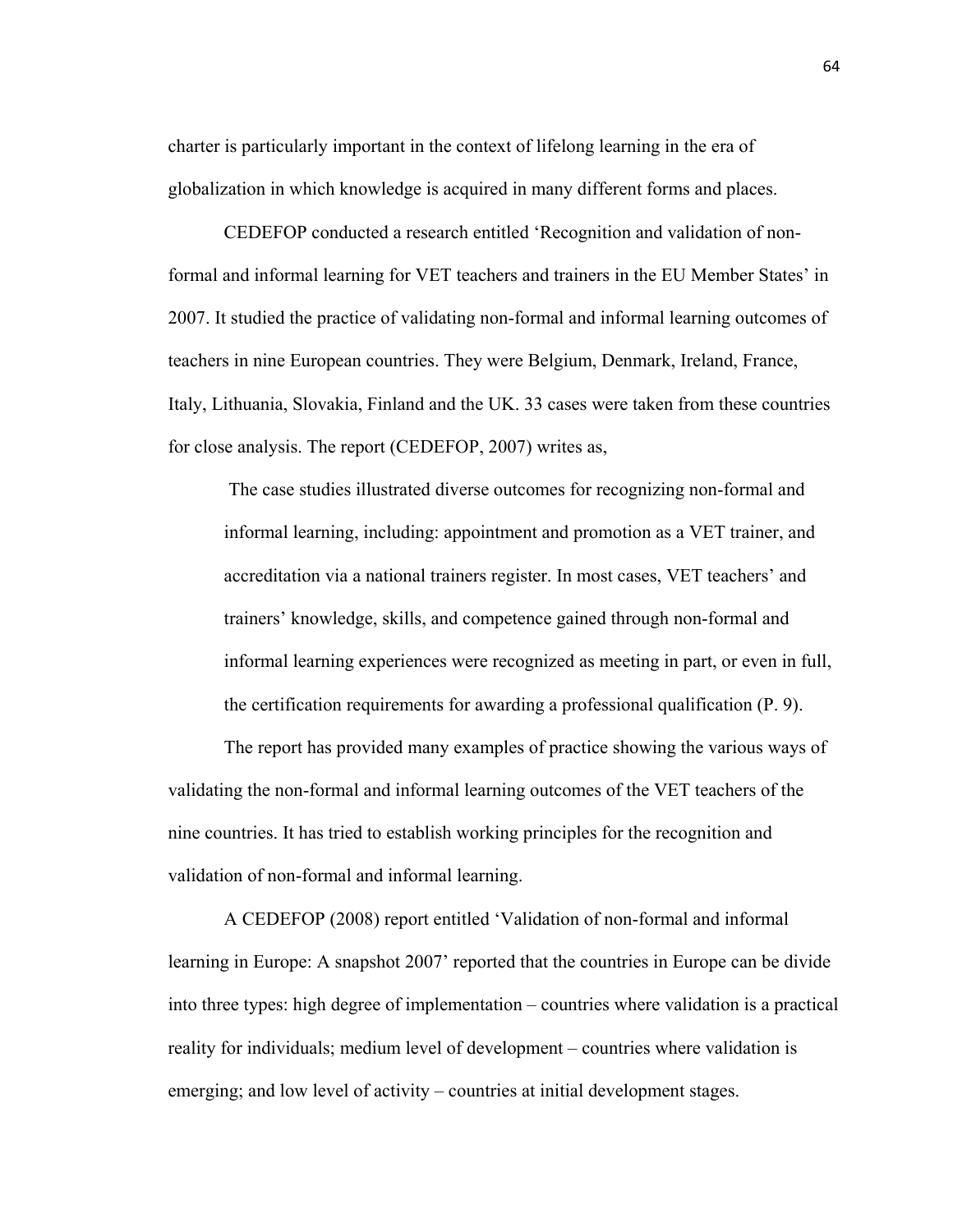The countries with high level of implementation of validation include Belgium, Denmark, Estonia, Finland, France, Ireland, the Netherlands, Norway, Portugal, Slovenia, Romania, Spain and the UK. The countries with medium level of development in validation include Austria, the Czech Republic, Iceland, Italy, Germany, Hungary, Lithuania, Luxembourg, Malta, Poland and Sweden. And finally the countries with an initial level of development of validation include Bulgaria, Croatia, Cyprus, Greece, Latvia, Lichtenstein, the Slovak republic, and Turkey.

 According to Kamp (2006) quite a few countries have begun to "establish systems for validation of non-formal and informal learning in the context of removing barriers to further learning" (p. 221). Different approaches of validation exist, but common factors critical to promoting lifelong learning include the opportunity for systematic identification of competencies however and whenever acquired. The practices of some of the countries are described below.

*Norway.* One of the fundamental aspects of validating non-formal and informal learning is Recognition of Prior Learning (RPL). The system of RPL was introduced in Norway after a trial phase in selected institutions to broaden access to higher education. According to the Annual Report (2007) of the UNESCO Institute of Lifelong Learning (UIL) people can get "access to higher education without sufficient formal education" (UIL, 2007, p. 31) in Norway. The legislation of colleges and universities have been amended to "allow adults above 25 years of age to have their non-formal and informal learning assessed in order to gain admission to specific courses" (p. 31).

*The Netherlands.* Advies, Hagens, Hout, and Kraaijvanger carried out a research in 2007 and prepared a report as a part of a research by OECD, into policy options for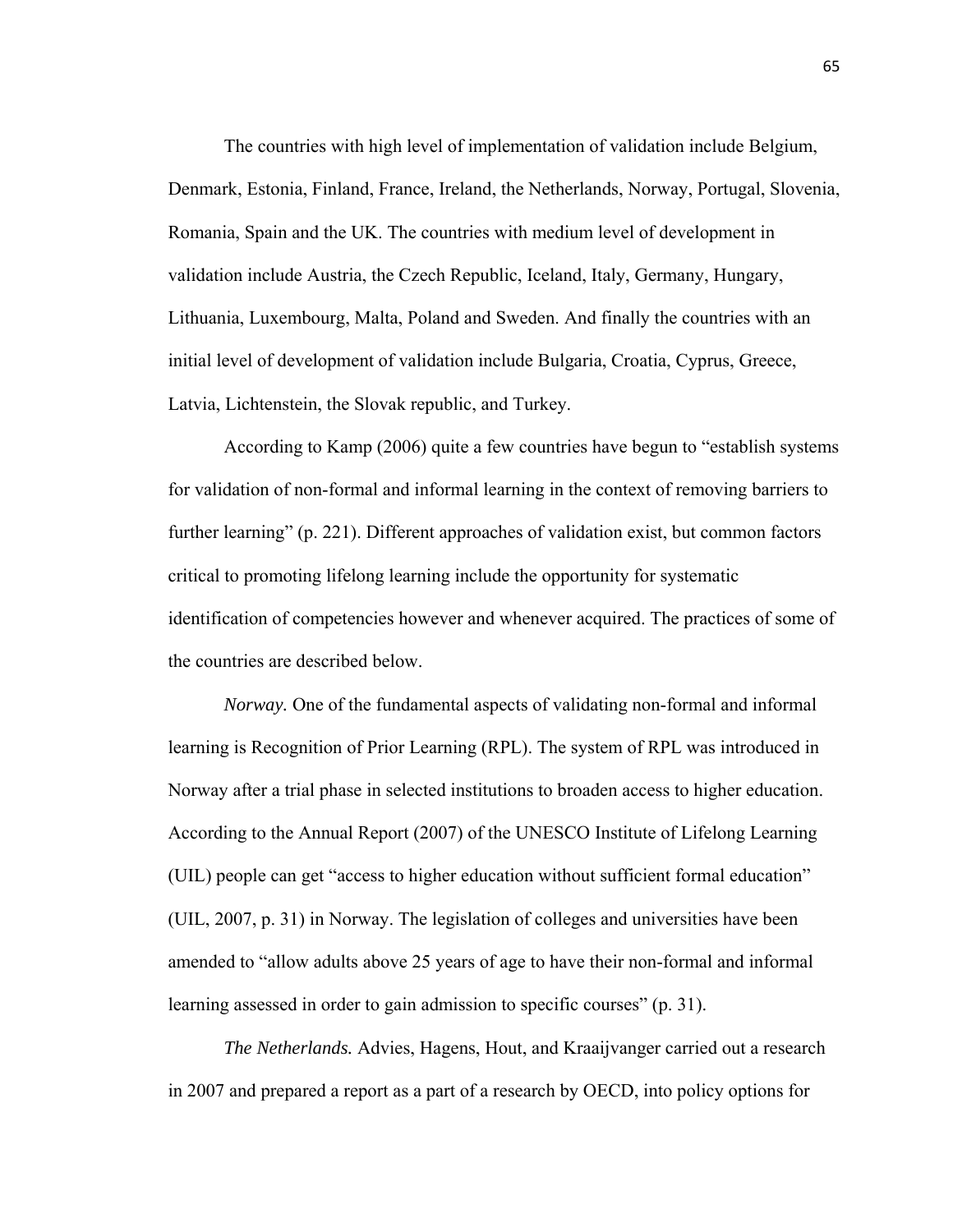non-formal and informal learning. According to the report the recognition of informally acquired skills was initiated during the early 1990s in the country. There is "a system of providing recognition for non-formal and informal learning of migrant population. Portfolio method is used as a tool. In the portfolio the candidates give information on their personal data, educational and training programs they have taken, paid and unpaid working experience, knowledge of language and computer experience" (Advies, Hagens, Hout, & Kraaijvanger, 2007, p. 9).

 The program that provides recognition is called EVC in the Netherlands. The assessment centers of EVC programs can be found in regular education institutions. Basically they are MBO Schools, Agricultural Vocational Centers, HBO Institutions, etc. Many schools or training centers are united in the senior secondary vocational education (MBO) council and many higher education institutions are united in the higher education (HBO) council to fulfill the aim of EVC program. EVC seems to be a very useful in determining the eligibility of future students on the basis of other requirements that the formal education and training program in the secondary phase (Advies, Hagens, Hout,  $\&$ Kraaijvanger, 2007).

 The Netherland's EVC program has two fundamental aims: economic development and fighting social problems. Recognition of non-formal and informal learning is an instrument for solving inequalities in society. EVC can be a starting point for the integration of marginalized persons (Advies, Hagens, Hout, & Kraaijvanger, 2007).

*The United Kingdom.* The first exploration in APEL started in the UK that was based on the work of CAEL project of the US. CEDEFOP conducted a research entitled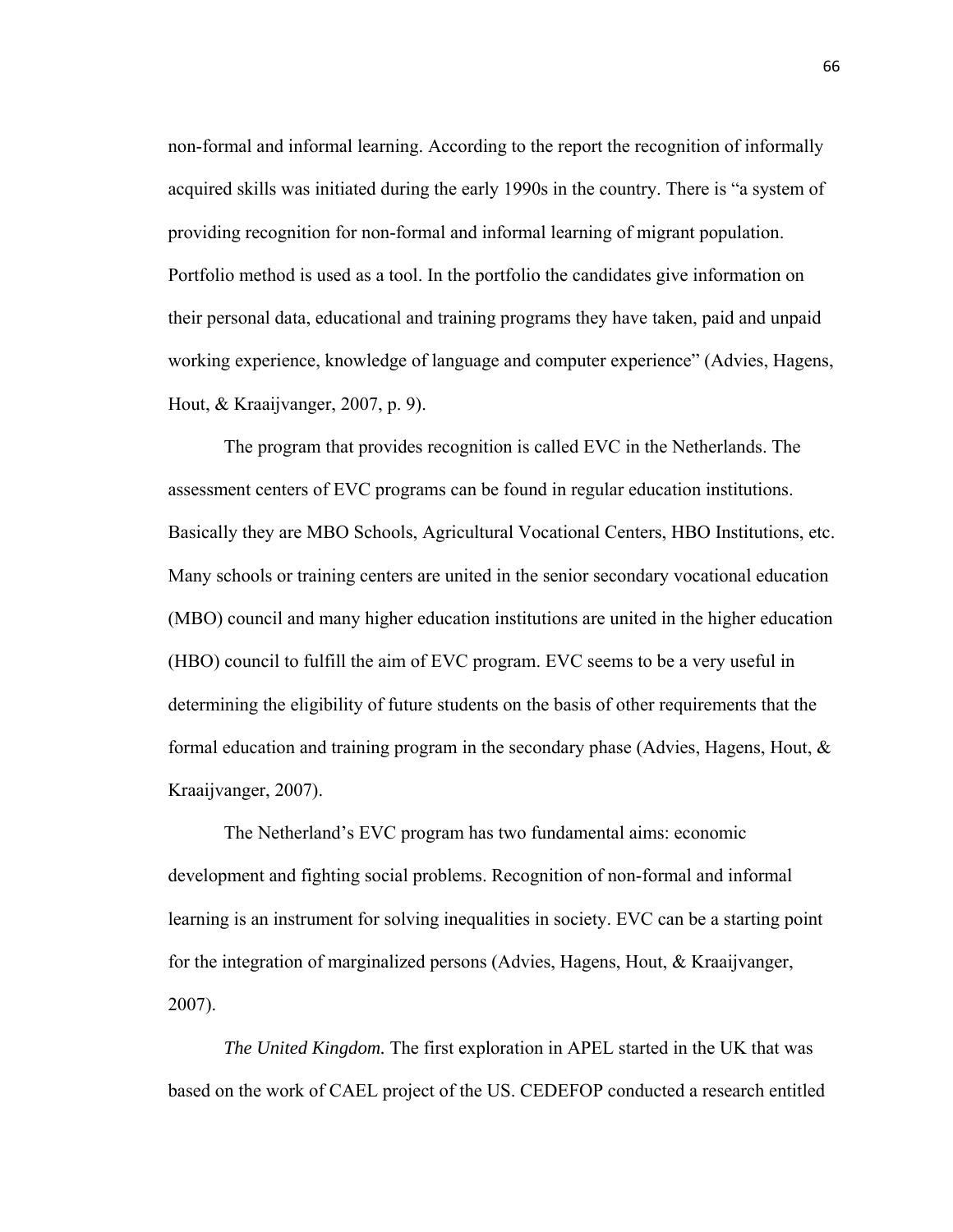'Recognition and validation of non-formal and informal learning for VET teachers and trainers in the EU Member States' to find the practices of validating the knowledge and skills acquired informally and non-formally by the Vocational Education and Training (VET). The research found that in the UK statutory recognition of vocational competences gained through experiential learning and assessed through on-the-job performance, was introduced in 1986. Awards, at different levels of achievement, are known as National Vocational Qualifications (NVQs) or Scottish National Vocational Qualifications (SNVQs) (CEDEFOP, 2007).

*Ireland.* NQF was launched in Ireland in 2003. The Framework doesn't espouse a particular philosophy of education and training, but embodies a vision for the recognition of learning. This is the vision based on an understanding of learning as a lifelong process. This vision requires the recognition of all learning activities throughout life with the aim of improving knowledge, skills and competences within a personal, civic, social, or employment related perspectives (National Framework of Qualifications, 2009). The NQF in Ireland is designed to provide recognition to the learning outcomes achieved through formal means, non-formal means and informal means equally well. Ireland has been the first European country to publicly indicate how its national qualifications levels relate to the European Qualifications Framework for Lifelong Learning (EQF) (European Commission, 2009).

*France.* In France one's competence obtained through non-formal and informal means can be validated through two procedures. The first one is giving an exceptional admission to higher education which is known as Validation des Acquis Professionals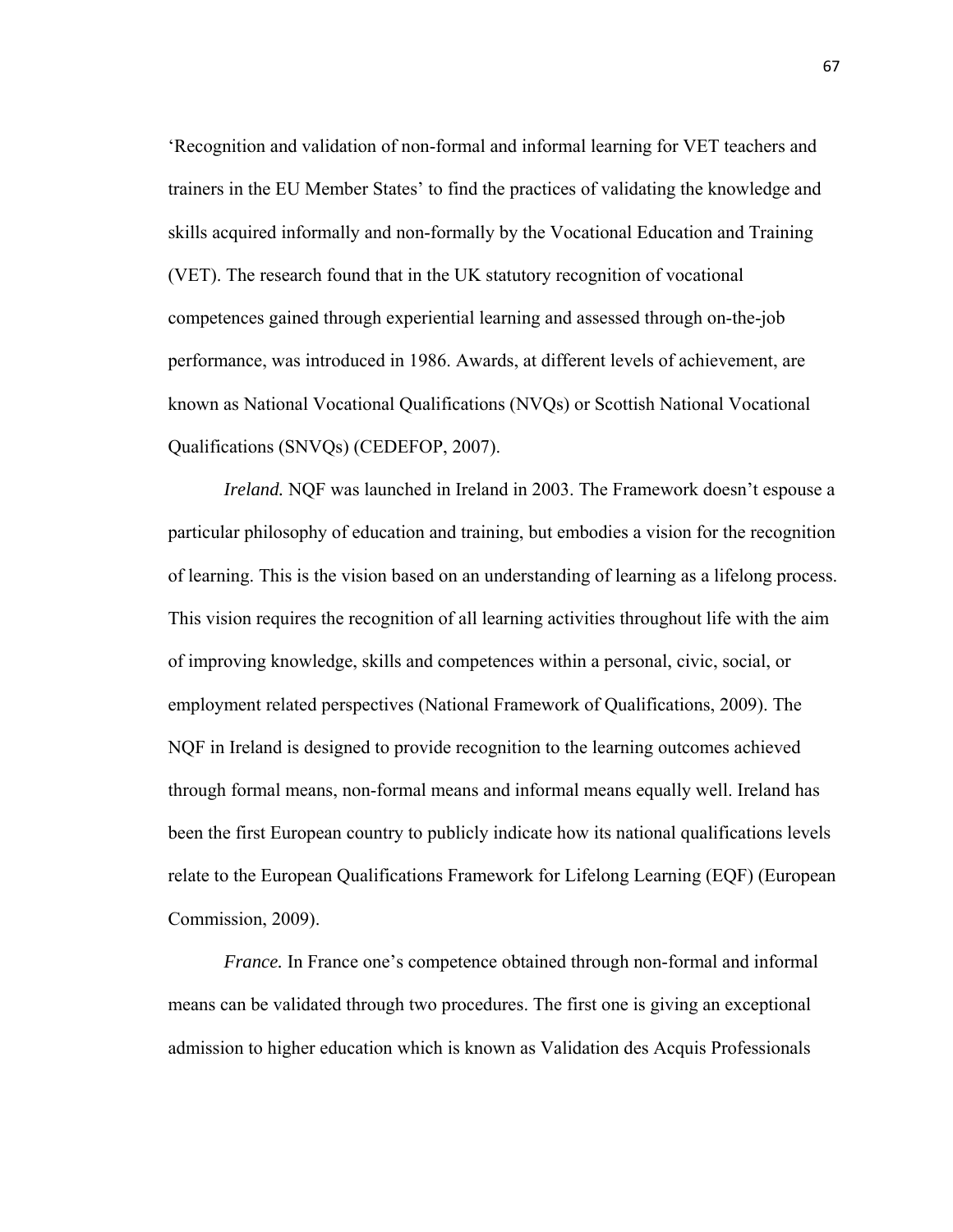(VAP) and the second is providing the partial or complete award of a degree which is called Validation des Acquis de Experience (VAE).

 The VAP authorizes dispensatory access to all levels of further education on the basis of both personal and work experience for anyone over the age of 20 years who has been at least two years out of initial education and doesn't hold degree of normally required (Haeringer, 2006).

 On the other hand, the VAE procedure creates a right to anyone who for at least 3 years has been engaged in paid, unpaid or voluntary employment to have their experience accredited and a corresponding official degree awarded to them taking into consideration their whole experience (Haeringer, 2006).

 There are some outstanding achievements of VAP and VAE procedures of validation of non-formal and informal learning. Haeringer (2006) has cited the following two cases where Marie and Michel have been advantaged.

Marie, out of secondary school, entered university to obtain a Bachelor's degree. She left university during the first year to bring up her daughter and later began working in a company as an assistant. For ten years she was employed in various positions and gained additional experiences in the field of Human Resource Management. In order to be promoted, she went back to university and was accepted to start a Master's program – although she hadn't obtained a BA – thanks to the recognition of her professional competence (p. 85).

Michel was awarded a BA in physics 30 years ago. He then worked for seven years in various ICT companies and reached a managing position. Michel easily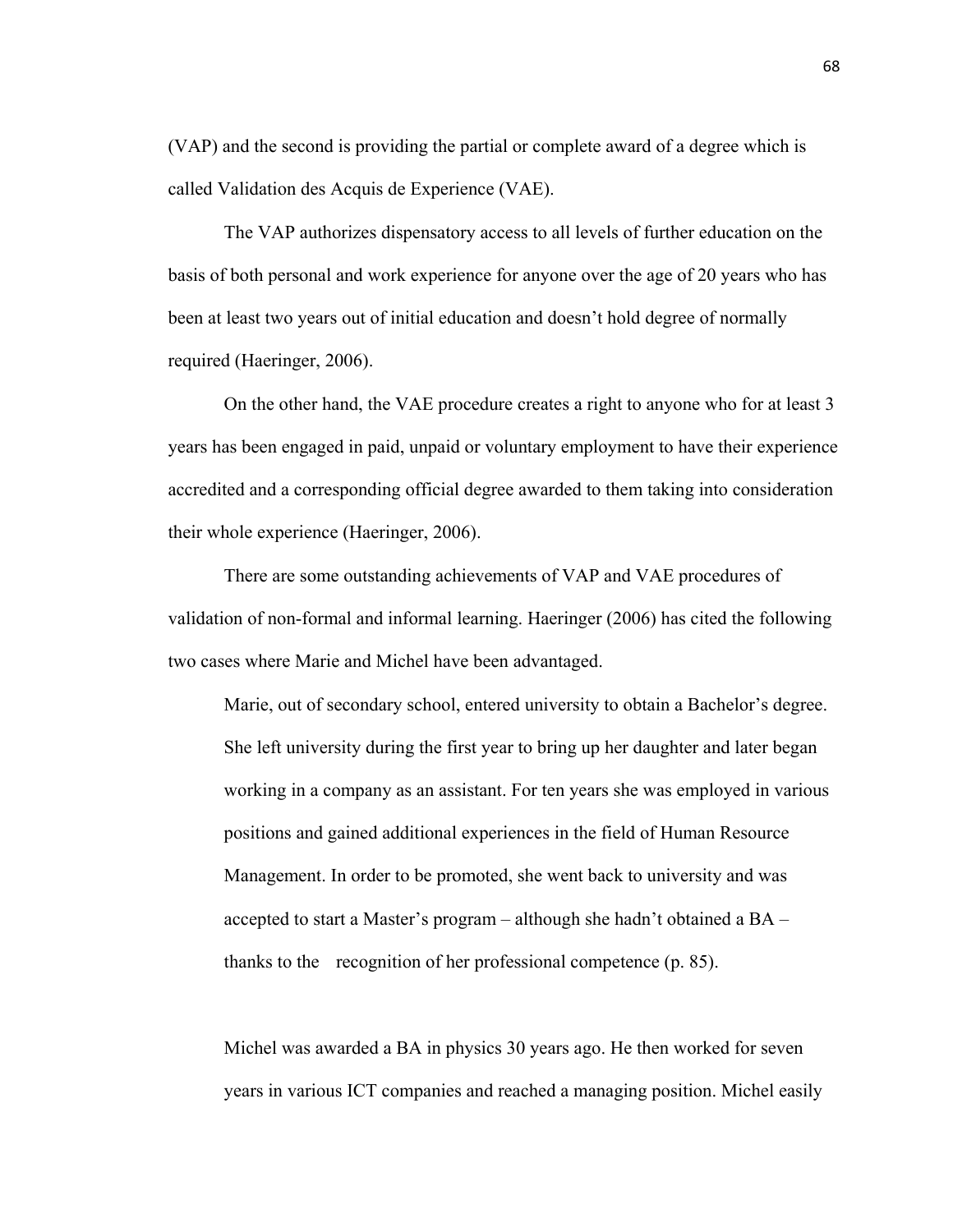convinced the university VAE jury about the competences he had acquired during his career. He has therefore been awarded a Master's degree in ICT. With this new degree he plans to become a consultant (p. 85).

 According to Haeringer (2006) 3165 applicants were awarded higher education degrees in 2004 through VAE procedure out of which 40% gained a full degree.

 According to Evans (2006) the tool for measuring the competence and skill of non-formal and informal learners was portfolio. This method has a long history in France as it became the contemporary version of a practice, which was established as long ago as 1934 (Evans, 2006).

*Denmark.* In Denmark there is a provision for "recognition of prior learning according to the individual competence assessment programs (IKV) within the adult vocational training program" (The Ministry of Education -Denmark, 2008, p. 16). A legislative amendment in 2007 gave each individual the right to have their prior learning experiences validated in relation to adult education and continuing training (CEDEFOP, 2008). The IKV program has the aim of recognizing competences acquired in education and training, on the labour market or from spare time activities as the basis for composition of an individual training plan including one or several adult vocational training programs for the participant. The systems for validation of informal and nonformal learning stretch from general upper secondary to vocational, adult education and tertiary education (CEDEFOP, 2008).

# *UNESCO Institute of Lifelong Learning (UIL)*

Much works have been done in the international level in the field of validating nonformal and informal learning. UIL has played an important role in the international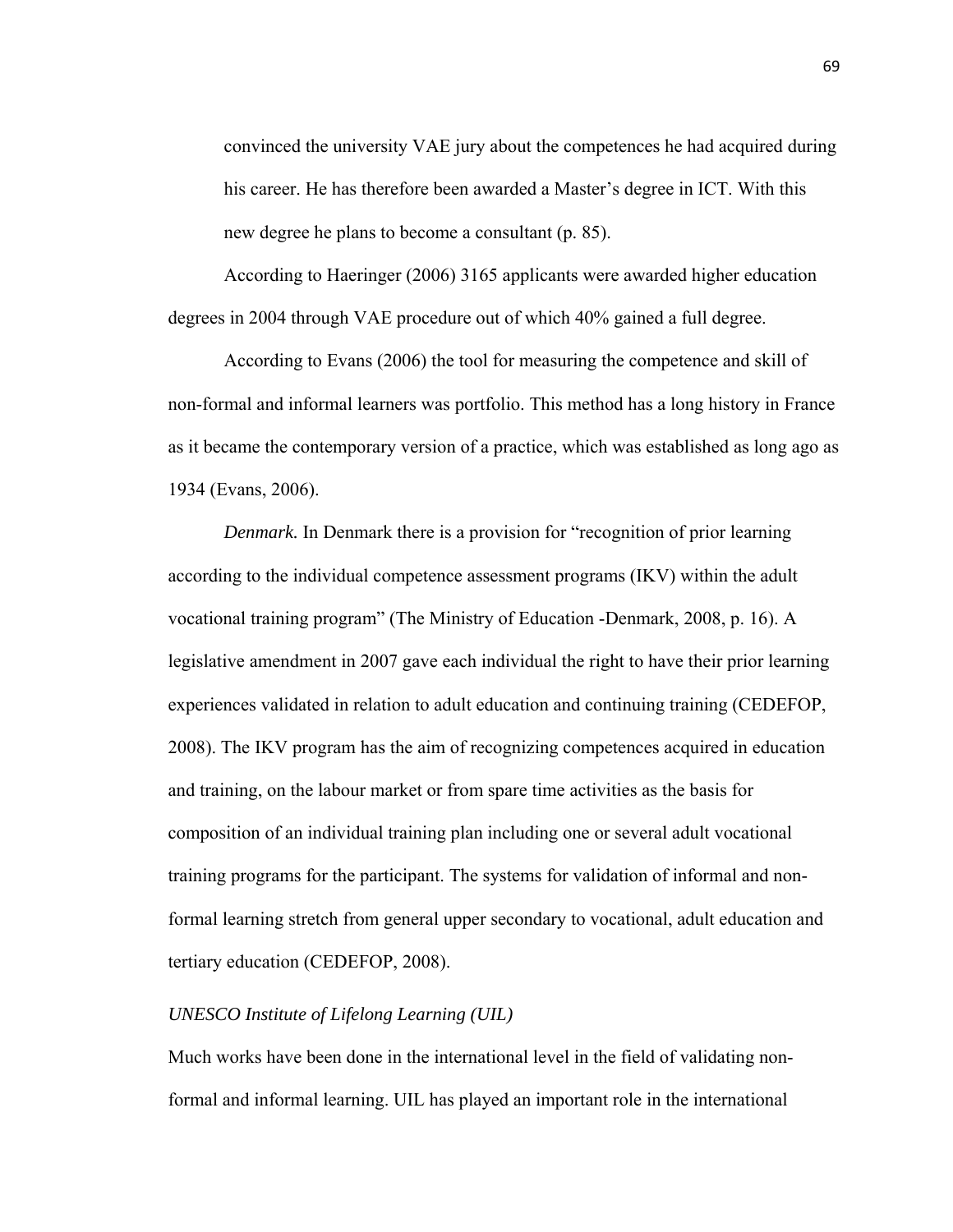Recognition, Validation and Accreditation of Non-formal and Informal Learning (RVA) agenda since 2004. The work of UIL on this regard started when UNESCO's General Conference entrusted UIL for conducting and disseminating research and practice on Recognition Validation and Accreditation (RVA), on an international scale. (UIL, 2009).

 UIL has made a systematic approach to share knowledge and experiences on validating non-formal and informal learning in different countries of the world. It has made an interagency group of experts which includes the organizations such as Association for the Development of Education in Africa (ADEA); European Union (EU), European Training Foundation (ETF); French National Commission for UNESCO; International Labor Organization (ILO); and Organization for Economic Cooperation and Development (OECD). For completion of this task UIL has launched the International Observatory on country approaches to the Recognition, Validation and Accreditation of informal and non-formal learning and experiences. The overall purpose of the UIL RVA program is to promote a society offering lifelong learning for all by emphasizing the importance of both formal and non-formal learning in achieving Education for All goals, and building bridges between formal, non-formal and informal learning (UIL, 2009).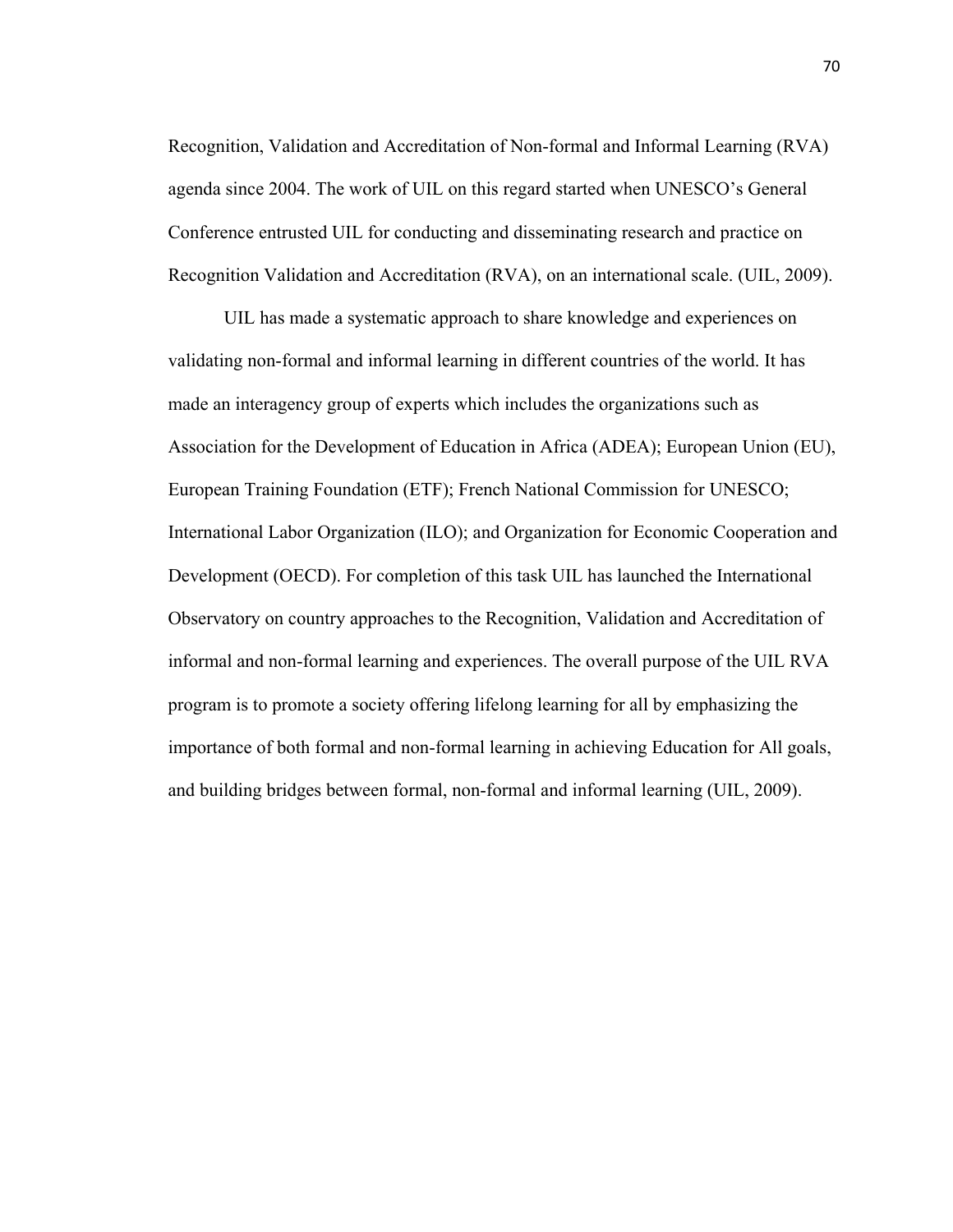

# Figure 2.1 Conceptual framework of the research

As shown above the conceptual framework of my research takes the three modes of learning: Formal (FL), Non-Formal (NFL), and Informal (IL) as of equal importance. The skills and knowledge that could be acquired from any of the modes should be covered by the NQF. These skills and knowledge need to be assessed, recognized, and validated equally. This type of validation would ensure for lifelong learning and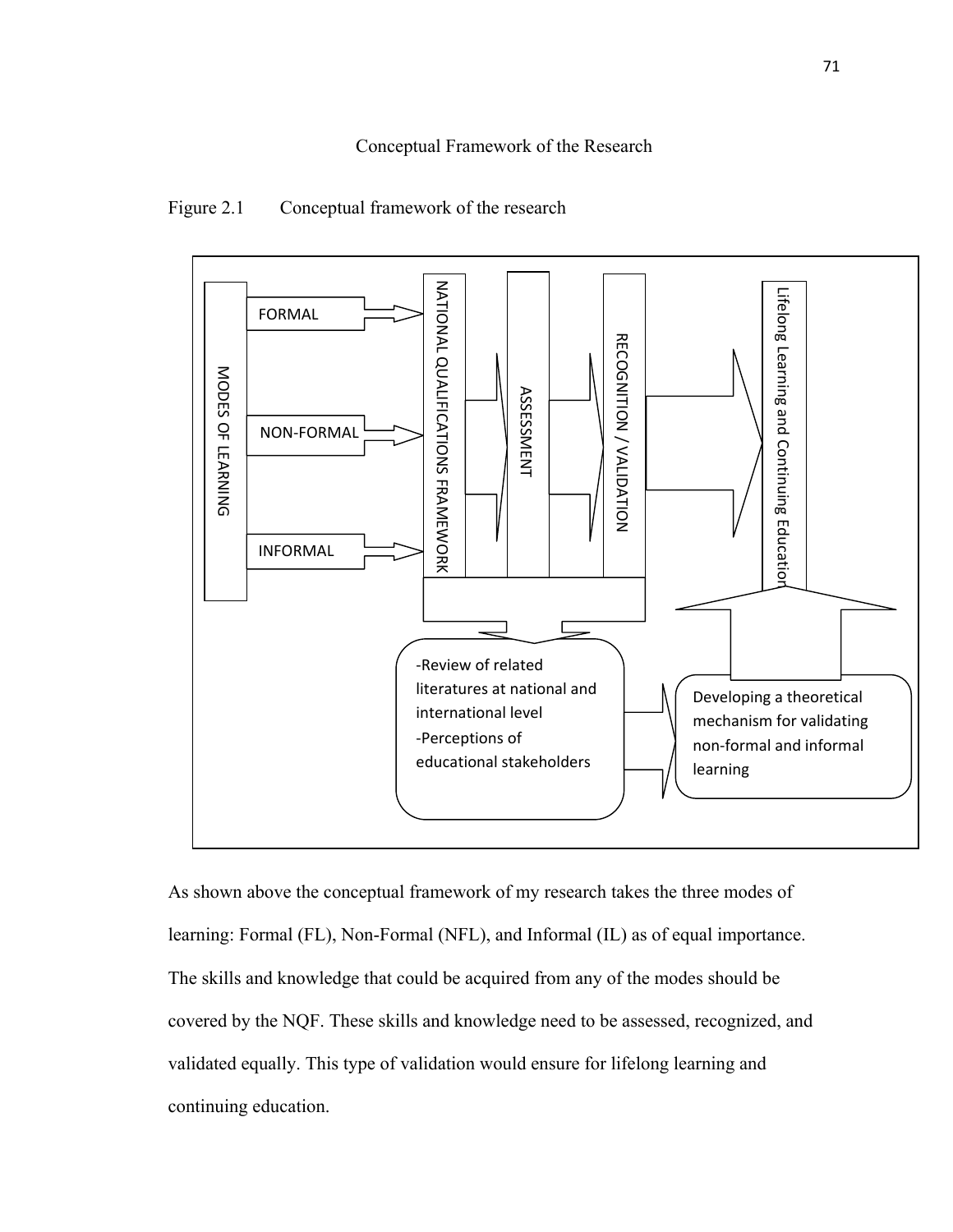For finding the answers of my research questions I reviewed related literatures of national and international level. For primary data I took the perceptions of different educational stakeholders such as development activists, educational administrators, policy actors and university professors. For secondary data I reviewed the literatures related to validation of non-formal and informal learning to enhance lifelong learning. The finding would be developing a theoretical model at national level for validating nonformal and informal learning.

## Chapter Summary

Several theories developed in the past to address the issue of human learning; however, almost all of them focused on formal learning. Diachronic overview of the phenomenon 'learning' provides a lot of evidences on the domination of informal learning in the past. But formal learning was able to keep its hegemonic status for a long time. Gradually, in the middle half of the  $20<sup>th</sup>$  century the three modes of learning were perceived as complementary to each other.

 There are no clear demarcations among formal, non-formal and informal learning, however, it can be claimed that formal learning is provided by an educational institution in a structured form and leads to certification; non-formal learning is less structured and doesn't lead to certification; and finally, informal learning results from daily life activities related to work, family and leisure and doesn't lead to certification.

 The need of lifelong learning is increasing rapidly due to the spread of globalization, explosion of knowledge and burgeoning competition in the job market. To mitigate this need validation of non-formal and informal learning has been obligatory. Validation is the process of identifying, recognizing and assessing a wide range of skills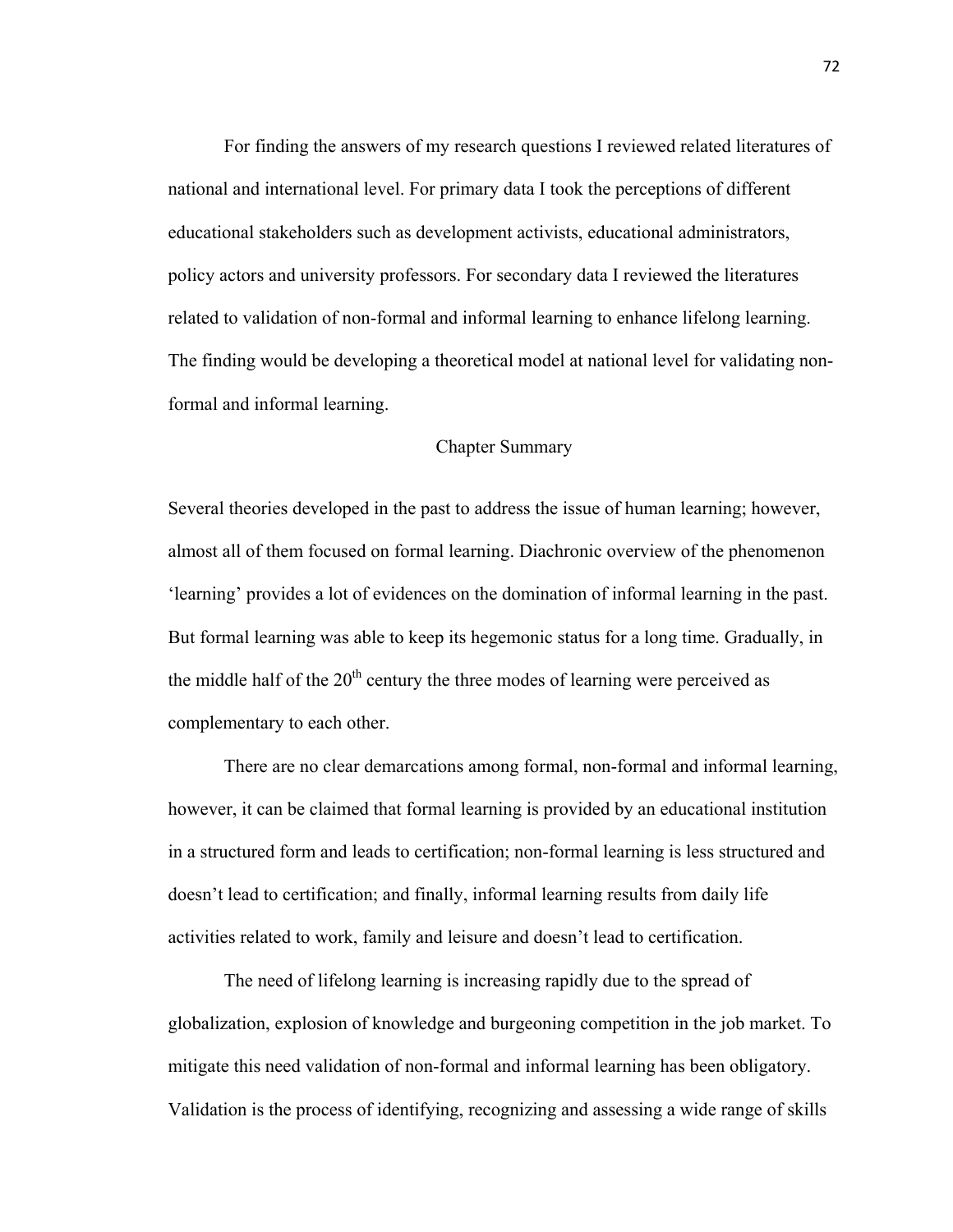and competencies which people develop through their life activities. Different methods of validation have been practiced in the world by different types of authorities for validation.

 Some progresses have been made in Nepal in the area of enhancing non-formal education, and some documents have shouted for the equivalency measures with formal learning. However, so far no concrete efforts have been made to recognize, accredit, and validate non-formal and informal learning. There are several challenges and opportunities of validation of in Nepal.

 One of the preconditions for validation is the development of National Qualifications Framework (NQF). An NQF is a framework of qualifications that encompasses all types of learning outcomes and levels them according to the complexity in learning.

 Several countries of the world have been working diligently for recognizing, accrediting, and validating non-formal and informal learning to enhance lifelong learning and continuing education. Some of the European countries have already developed and implemented NQF and the European Union has developed EQF to make the qualifications of member countries compatible and valid to each other. Besides these, several international organizations such as UIL, CEDEFOP, OECD, etc. are working for making this aim successful.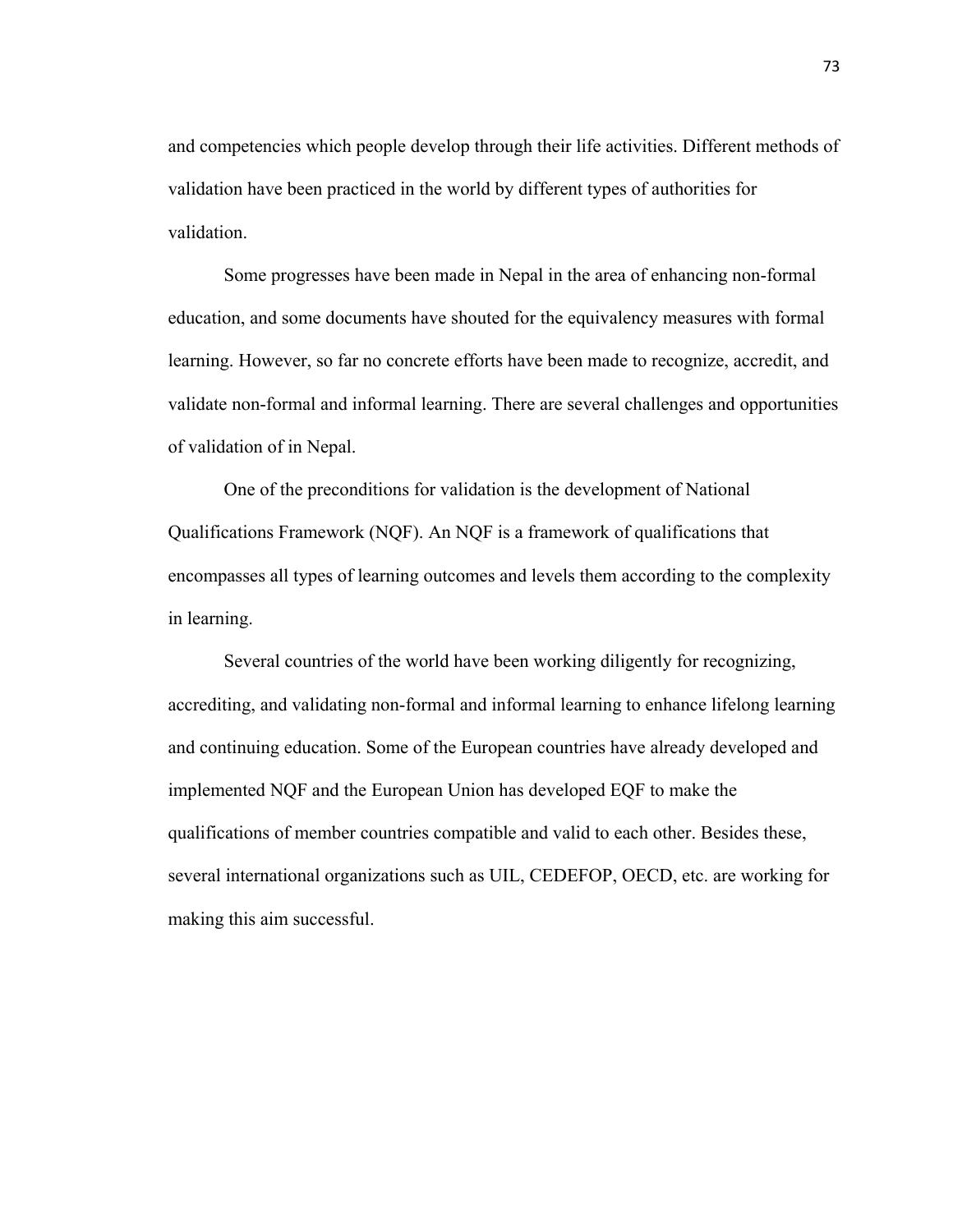## CHAPTER III

# RESEARCH METHODOLOGY

This chapter discusses the philosophical, ontological, epistemological, axiological and methodological bases of my research. I have tried to review the literature of research method propounded by various scholars and present them in a comprehensive way. At the end of each base I have discussed why the particular philosophical and methodological orientations are important for this research.

 As I have used mixed method approach, I have used pragmatism as a suitable paradigm for the research. As per this paradigm, survey and phenomenology research methods have been selected; each representing quantitative and qualitative facets of the mixed method approach respectively. And finally I have discussed questionnaire and interview as suitable data collection tools and techniques.

## Research Paradigm

There are a lot of things to be discussed while talking about the methodology part of any research. No truth is indisputable. Same thing can be of different value according to the perspective that we use to see and analyze it. It is called knowledge claims in research. These claims might be called paradigms (Creswell, 2003, p. 6). Paradigms may be defined as the worldviews or belief systems that guide researchers (Guba & Lincoln, 1994, as cited in Tashakkori & Teddlie, 1998, p. 3).

Creswell (2003) discusses four schools of thought about knowledge claim: postpositivism, constructivism, advocacy/participatory, and pragmatism. The post-positivistic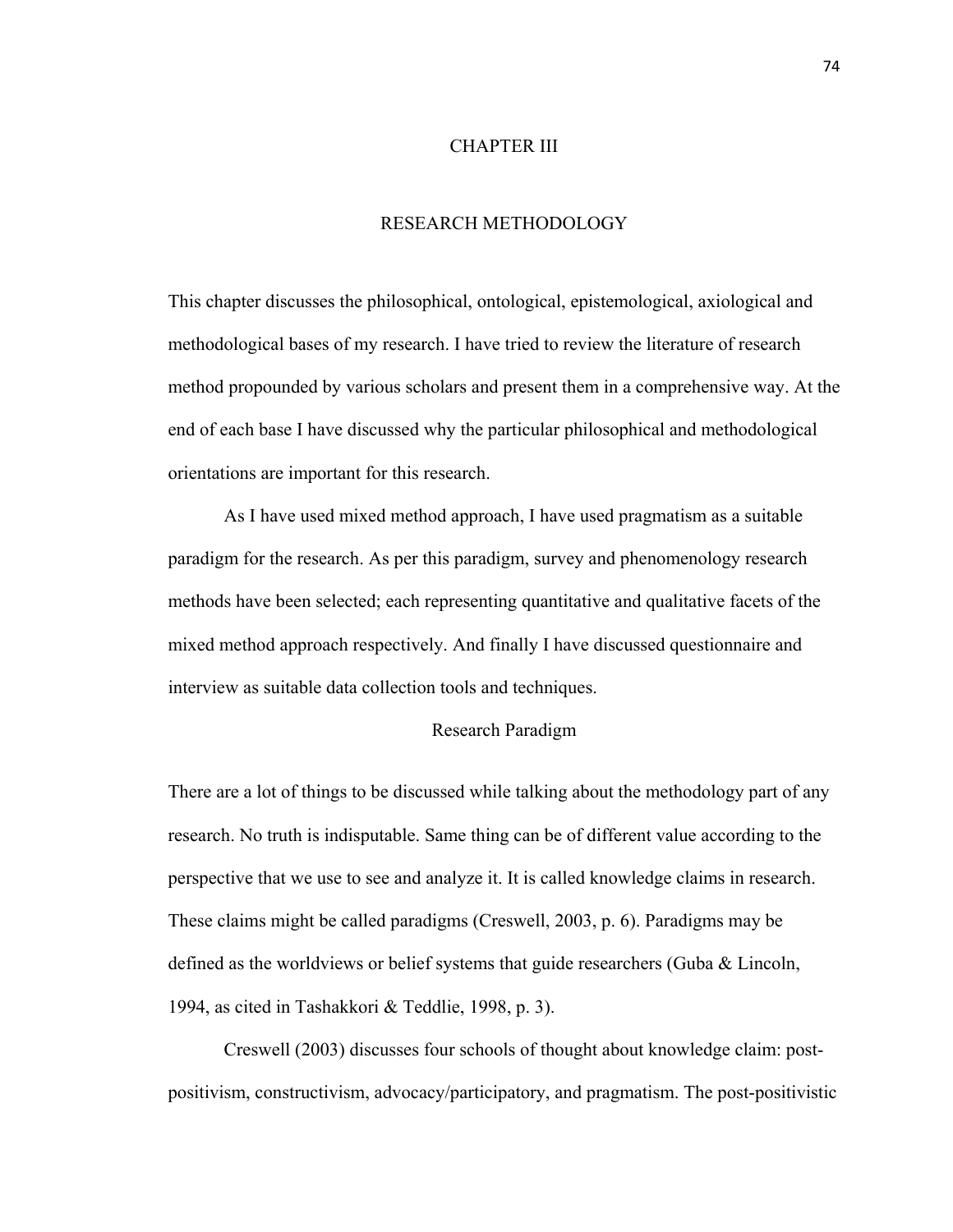position which comes after positivism asserts that absolute knowledge is one and it can be obtained if we follow systematic scientific inquiry. This paradigm accepts scientific method out of which quantitative research is driven. It is also linked with the concepts such as cause-effect relationship and reductionism. This doctrine believes that social observations should be treated as entities in much the same way that physical scientists treat physical phenomenon.

Constructivism, which is related to interpretivism, asserts that truth is a subjective entity. The researchers under this knowledge claim seek understanding of the world in which they live and work (Creswell, 2003, p. 8). It assumes that truth or true knowledge is within the people under investigation, not outside. The realities are many as per the people involved in interpretation. It is not appropriate to generalize one theory or reality because reality changes context to context. Trying to obtain such reality through the collection of numeric or quantitative data is not suitable. So in-depth understanding of the phenomenon is desirable. The philosophy of constructivism leads to the emergence of qualitative research.

The third knowledge claim is advocacy or participatory. This dogma starts when social science researcher come to realize that reality comes from the combined knowledge and experience of researcher and marginalized groups of people in society. "The research should contain an action agenda for reform that may change the lives of the participants, the institutions in which individuals work or live, and the researcher's life" (Creswell).

The last but not the least, knowledge claim is pragmatic knowledge claim. This claim comes from the assumption that problem is more important than methods. A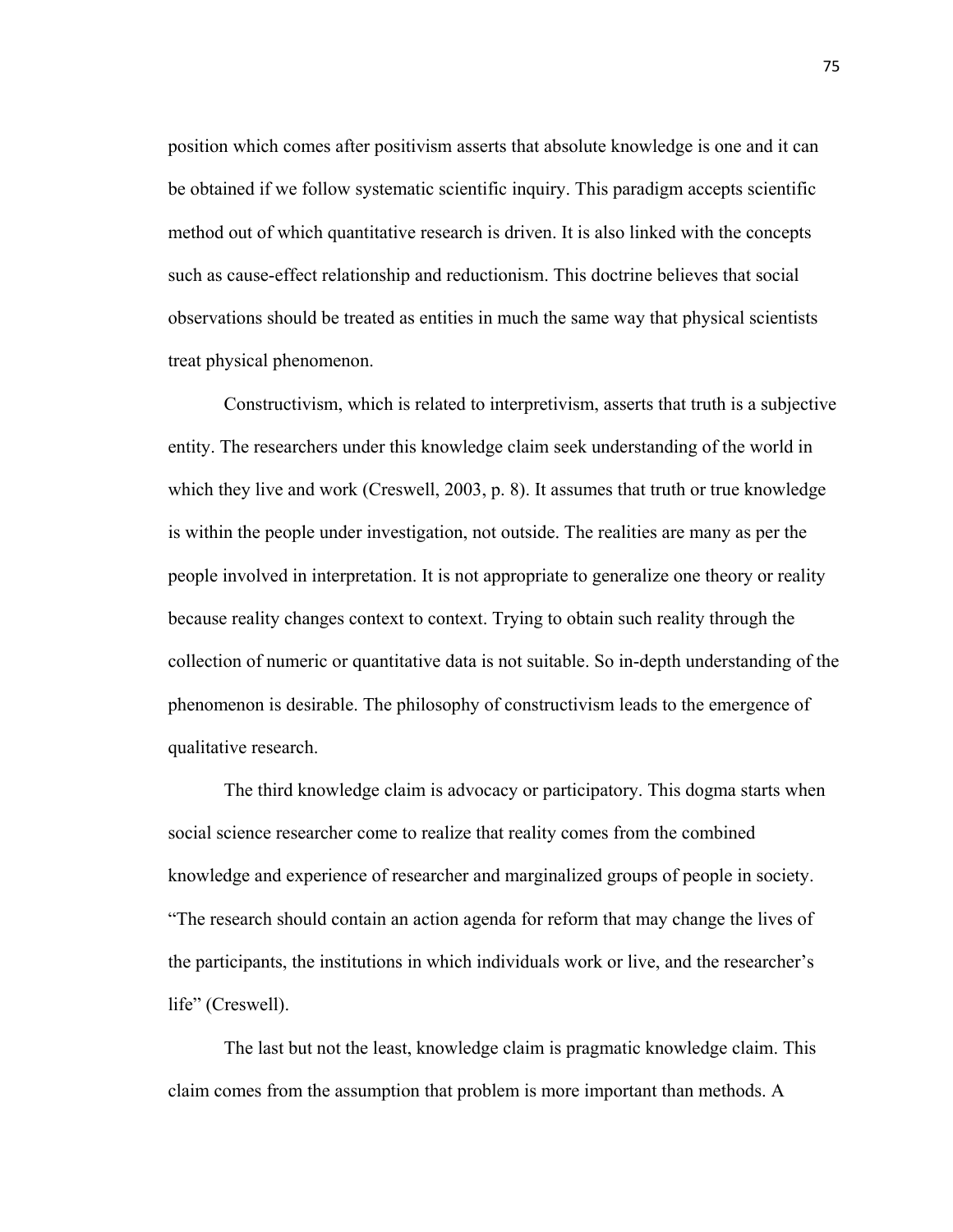researcher can use any method for solving his/her problem or unraveling the answer of his/her research question. Mixture of two or more than two methods can be applied to understand the problem. Creswell (2003) writes,

As a philosophical underpinning for mixed methods studies, Tashakkori and Teddlie (1998) and Patton (1990) convey the importance for focusing attention on the research problem in a social science research and then using pluralistic approaches to derive knowledge about the problem (p.12).

In this research I have drawn conclusion through the pragmatic knowledge claim that comes from the combination of two distinct paradigms: constructivism and positivism.

# *Ontology, Epistemology, Axiology and Methodology*

As discussed above, philosophically, researchers have to make claims about what is knowledge, how we know it, what values go into it, and how we explore it systematically. The knowledge claims made about what is true knowledge is the ontology of the research. "Ontology that is concerned with 'being' is the starting point of all research" (Jalil, 2007). It deals with what constitutes or composes the truth. "Ontological assumptions are concerned with what we believe constitutes social reality" (Jalil, 2007).This assumption comes from the cosmology of the research. Cosmology is a broad doctrine that includes the types of knowledge claims under investigation. So ontology comes under cosmology in philosophical hierarchy of any research.

The philosophical foundation related to ontology is epistemology that deals with "how we know the knowledge" (Creswell, 2003, p. 6) or truth. It is concerned with the theory of knowledge and possible ways of gaining knowledge or social reality, whatever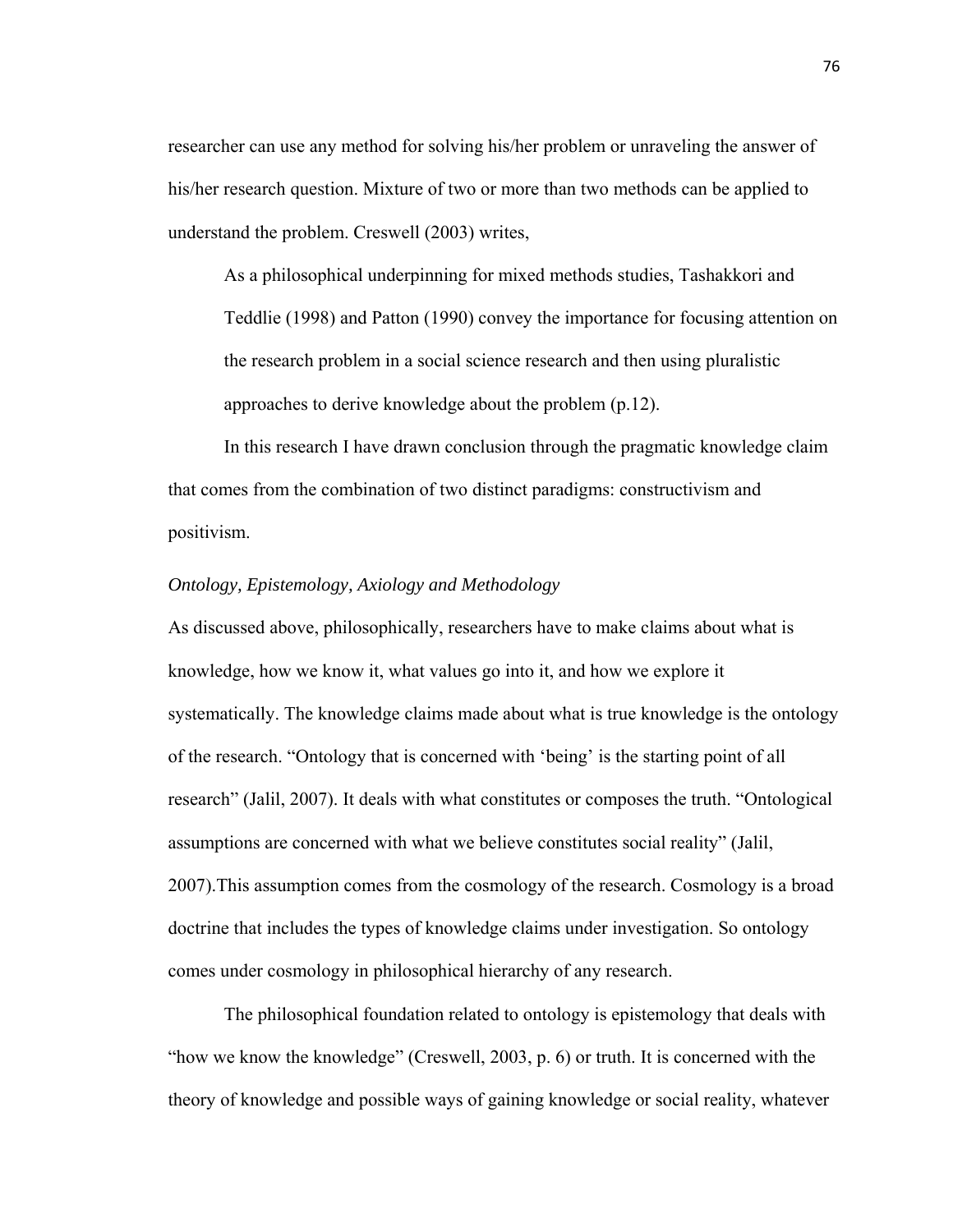it is understood to be" (Jalil, 2007). Hence, if ontology deals with the "nature of knowledge" epistemology deals with "means of generating knowledge" (Bazeley, 2002, p. 1). Similarly, axiology deals with the "role of values in inquiry" (Tashakkori & Teddlie, 1998, p. 10). Whether values and beliefs of researcher have to make influence in research or not depends on the paradigm we follow. So this foundation of research philosophy guides researcher to follow a particular methodology.

Under epistemology and axiology we, as researchers, try to find appropriate methodology. Methodology refers to general principles which underline how we investigate the social world and how we demonstrate that the knowledge generated is valid. Finally, the research method that includes tools and techniques of research refers to "the more practical issues of choosing an appropriate research design" (Tashakkori & Teddlie). Method is the level which practically applies in doing research for finding the answer of research questions.

The ontological, epistemological, axiological, and methodological orientations of my research come from the combination of these orientations of quantitative and qualitative paradigms that I have discussed in the succeeding pages of this chapter.

#### *Paradigm War*

Among these four knowledge claims or paradigms discussed above there are two major paradigms of social science research: positivist/empiricist and constructivist/phenomenological engendering quantitative approach and qualitative approach of research respectively.

Positivism (also called logical positivism) that dates back to the nineteenth century philosopher Auguste Comte (1798-1857) is a paradigm that bases its findings on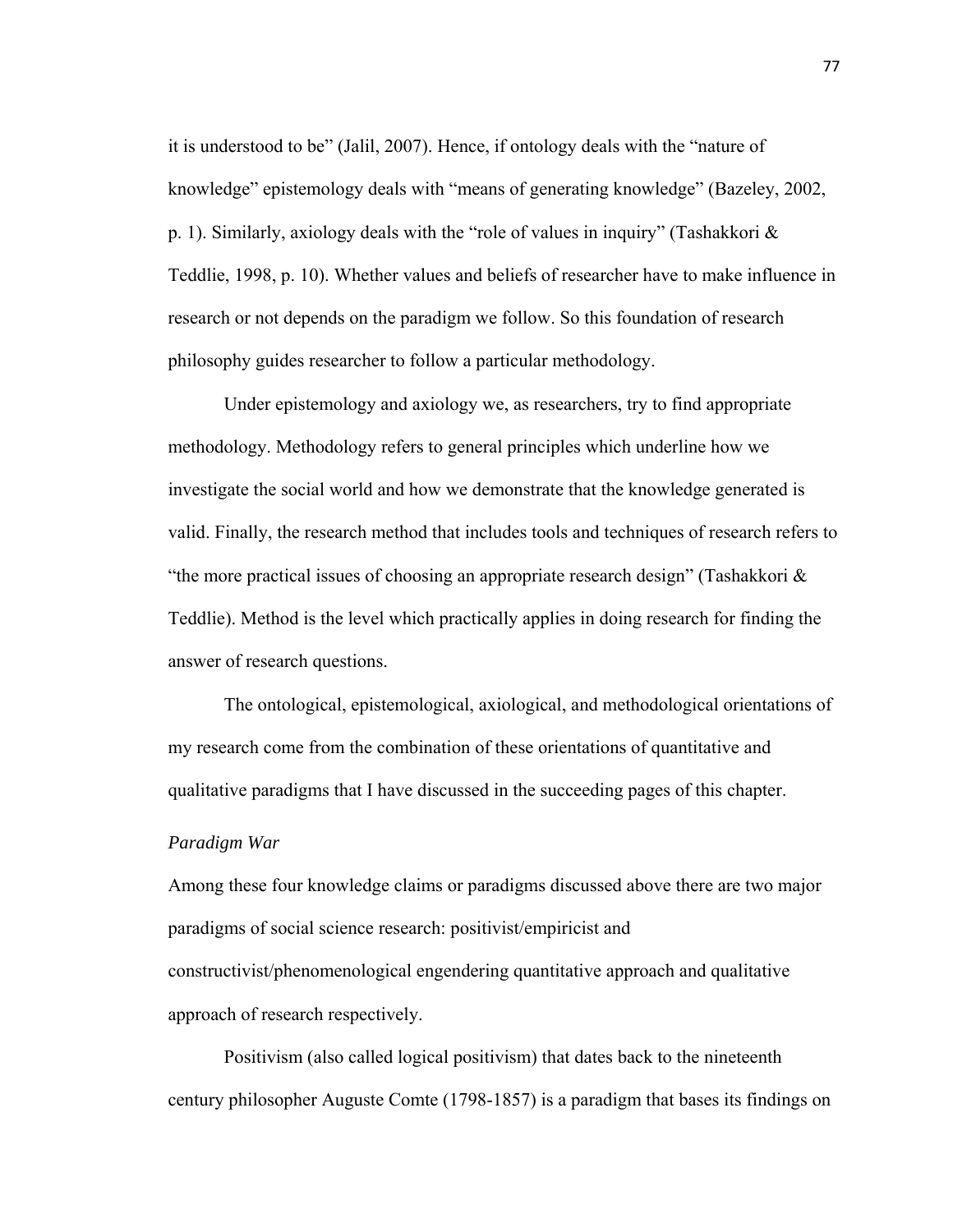observable facts and purely scientific inquiry. Constructivism (that is also related to interpretivism or naturalism) that emerged against positivism is a paradigm that believes in subjective reality. Lincoln and Guba (1985, as cited in Tashakkori & Teddlie, 1998) describe several axioms on these rival paradigms as shown in the table below.

Table 3.1 Axioms of Positivism and Constructivism

| Positivism                       |                        | Gonstructivism                  |
|----------------------------------|------------------------|---------------------------------|
| There is a single reality        | Ontology (nature of    | There are multiple,             |
|                                  | <i>reality</i> )       | constructed realities           |
| The knower and the known are.    | Epistemology (the      | The knower and the known        |
| independent                      | relationship of the    | are inseparable                 |
|                                  | knower to the known)   |                                 |
| Inquiry is value free            | Axiology (role of      | Inquiry is value-bound          |
|                                  | values in inquiry)     |                                 |
| Time and context free            | <b>Generalizations</b> | Time and context free           |
| generalizations are possible     |                        | generalizations are not         |
|                                  |                        | possible                        |
| There are real causes that are   | Causal linkages        | It is impossible to distinguish |
| temporally precedent to or       |                        | causes from effects             |
| simultaneous with effects        |                        |                                 |
| Deductive - There is an          | Logic                  | Inductive – There is emphasis   |
| emphasis on arguing from the     |                        | on arguing from the particular  |
| general to the particular, or an |                        | to the general, or an emphasis  |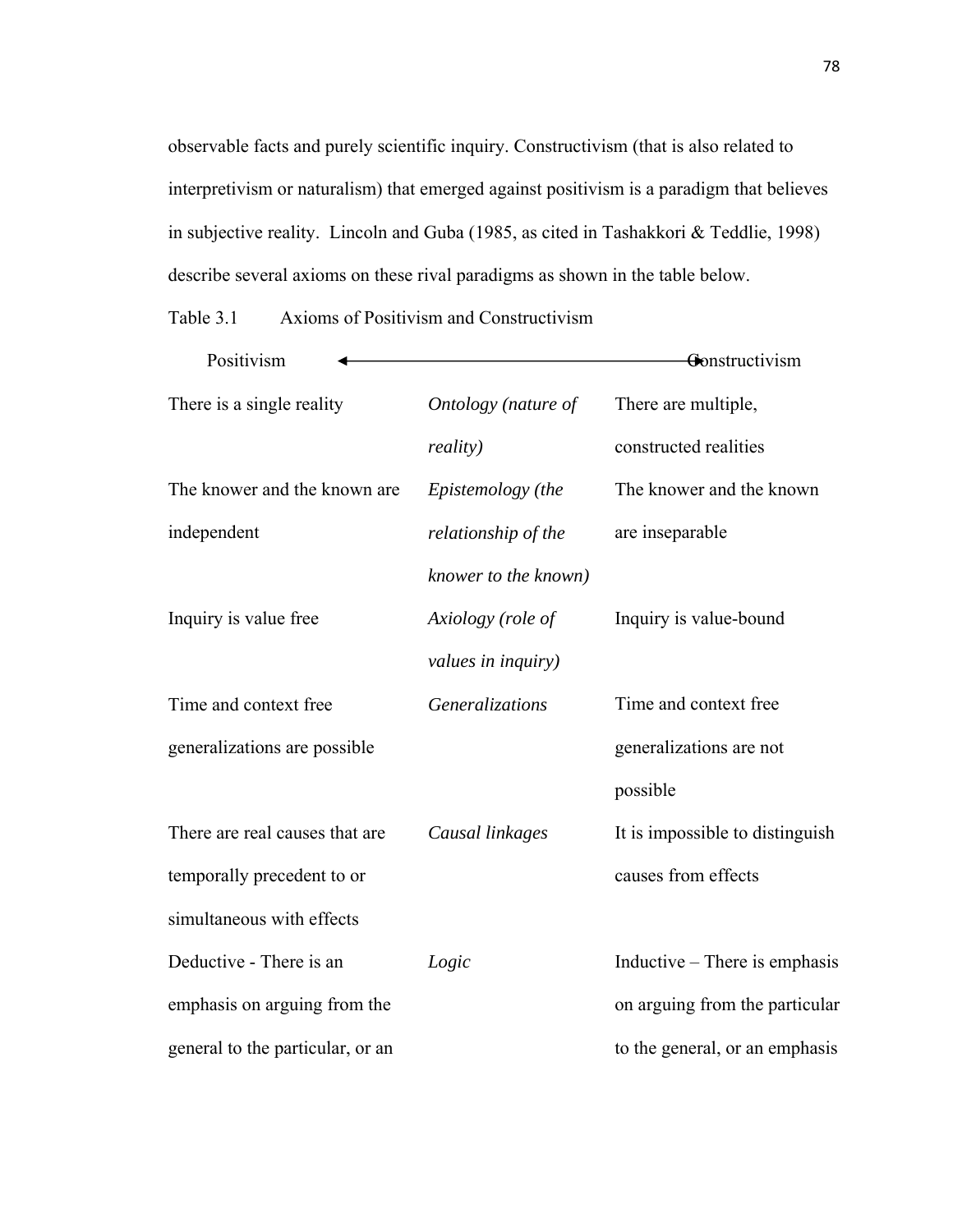emphasis on priori hypothesis (or theory)

(Tashakkori & Teddlie, 1998)

As shown in the table these two paradigms of research are opposite in ontology, epistemology, axiology, generalizations, casual linkages and logic. There is a neverending confrontation between the two, both trying to establish a superiority for finding the answer of a research question. These paradigm wars have been fought across several battlefields concerning "important conceptual issues, such as the nature of reality or the possibility of casual linkages" (Tashakkori & Teddlie, 1998, pp. 3-4). There have been severe dogmatic tussle. Both of the paradigms have been blamed for their weaknesses, however, both of them have been able to keep rivalry existence because of their strengths in working as pathfinders for social science researchers having interest in various fields.

## *Pragmatism or Mixed Method Paradigm*

There have been several attempts to pacify the war between constructivism and positivism. With the growing polarization between the two a new dimension has emerged. The neo-paradigm is based on the assumption that it is not the paradigm the prime concern but the problem of a researcher. Questions of method are secondary to questions of paradigm (Guba and Lincoln, 1994, p. 105 as cited in Tashakkori & Teddlie, 1998, p. 21). Focusing the importance of research question over research philosophy Niglas (2004) quotes

It is the concrete problem or aim rather than the philosophical position which determines the design (or overall strategy) of the study whereby depending on the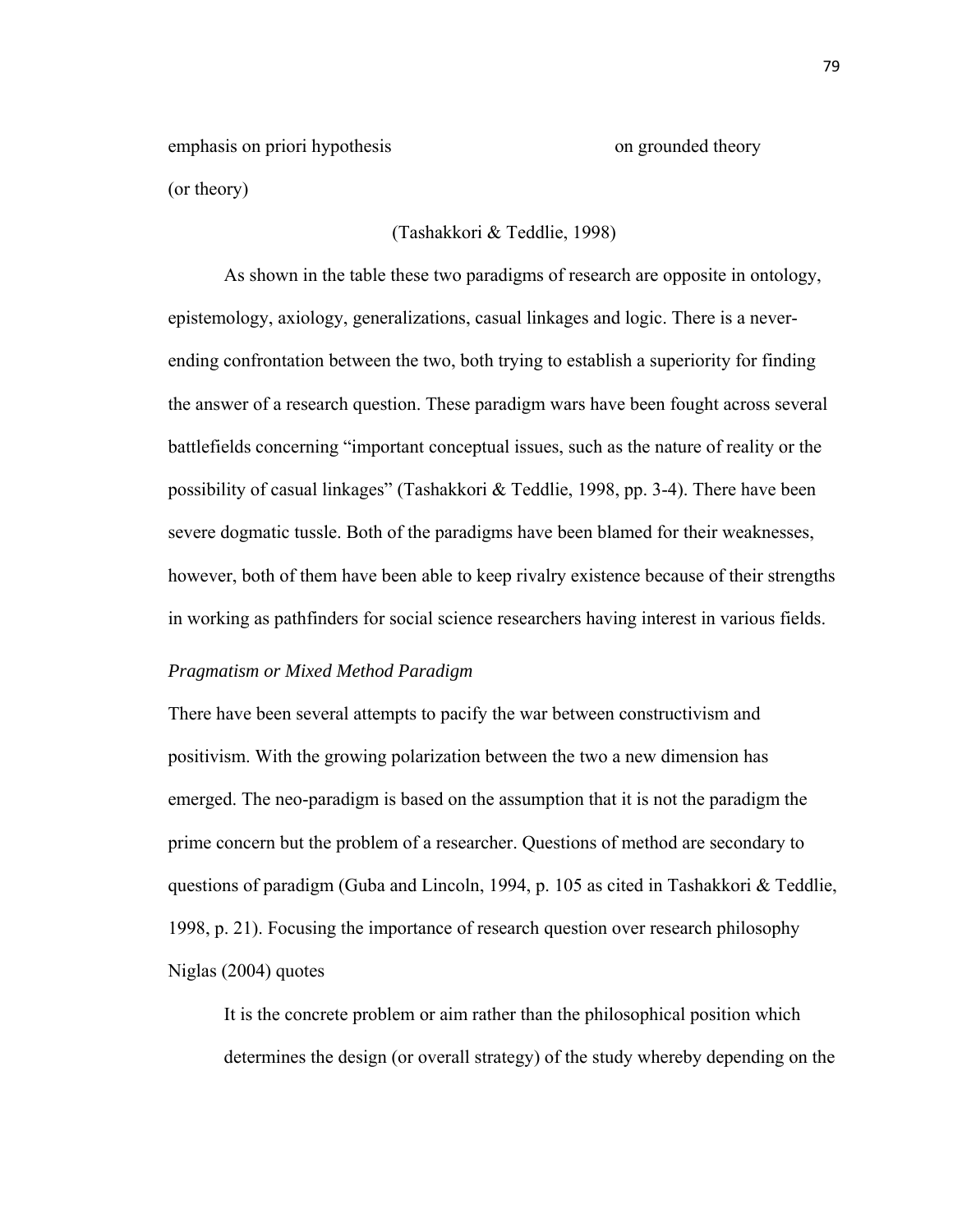nature and the complexity of the problem, the design can be either qualitative or quantitative or a combination of both (Hammerley 1992, Bryman, 1988).

The paradigms, which once were thought as rivalry, have now come to stay together. Now the social science researchers have come to realize that they are not mutually exclusive and have the potential to complement each other (Niglas, 2004). They are free to utilize any of them as per the nature of research. Such theory of flexible approach is known as paradigm relativism. This notion is based on the pragmatic ground. The non-aligners but the advocates of both methods and research questions over methods are known as pragmatists. Hence from the battle of positivism and constructivism a new paradigm has emerged and it is known as pragmatism or mixed paradigm (Niglas).

Mixed methodologies have been advocated by many social science researchers. Tashakkori and Teddlie ( 2003a) discussed explicitly about the importance of mixed method design. They declared it as 'a third methodological movement' claiming that the movement would end the paradigm wars of earlier times. Flick (2006) quotes them as,

We purpose that a truly mixed approach methodology (a) would incorporate multiple approaches in all stages of the study (i.e. problem identification, data collection, data analysis, and final inferences) and (b) would include a transformation of the data and their analysis through another approach (Tashakkori and Teddlie 2003b, p. ix).

Tashakkori and Teddlie (1998) claim mixed method as the best paradigm of research because of a number of reasons. First of all it gives a paradigm that philosophically embraces the use of mixed model designs. Secondly, it eschews the use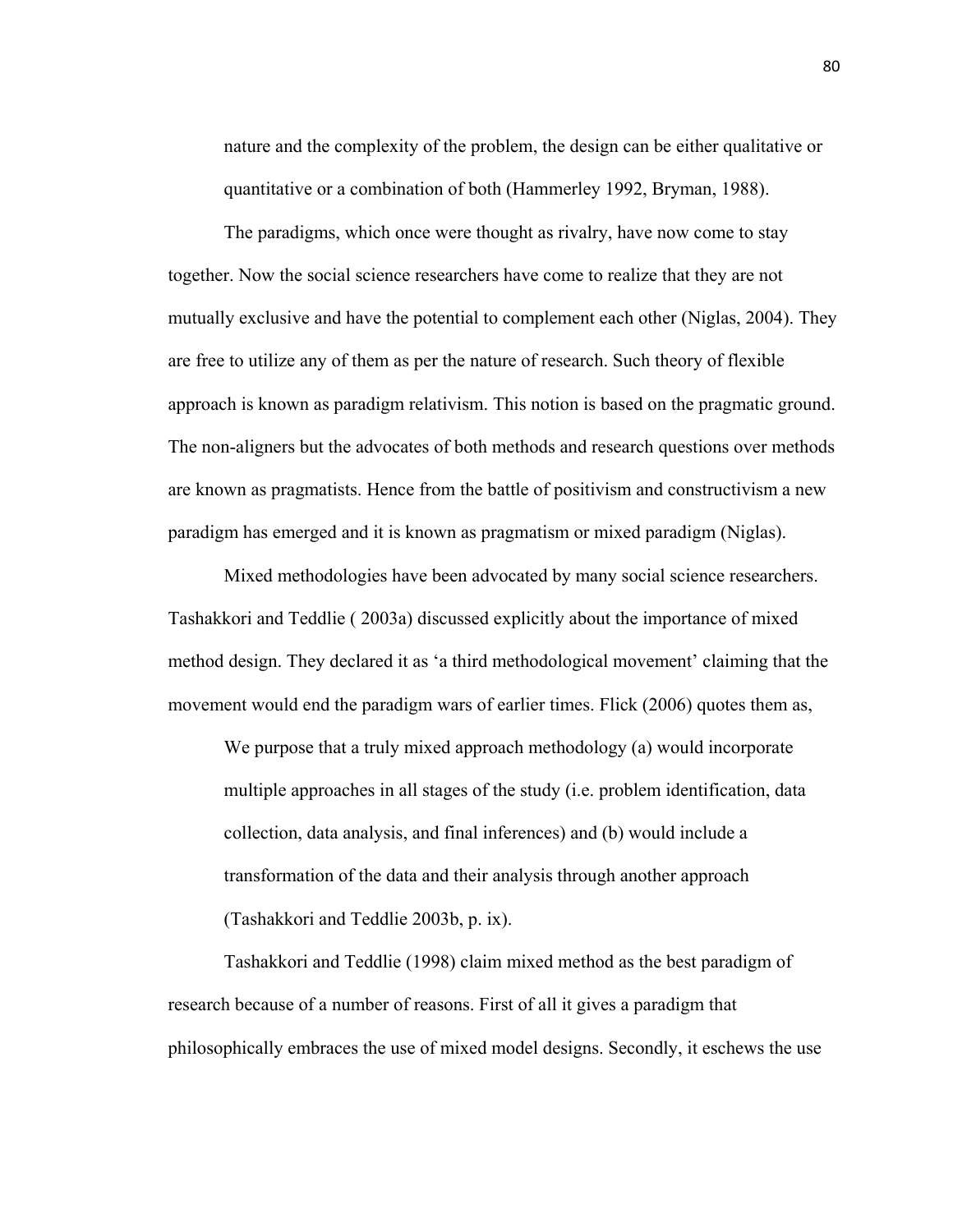of metaphysical concepts that has caused much endless discussion and debate. Finally, it presents a very practical and applied research philosophy.

 Pragmatism rejects either-or view on constructivism and positivism, rather embraces both points of view. It believes that researchers may be both objective and subjective in epistemological orientation over the course of studying research question.

 On the axiological ground pragmatists believe that inquiry is value free. They believe that values play a large role in conducting research and drawing conclusions from their studies. Cherryholmes (1992, as cited in Tashakkori & Teddlie, 1998) writes "pragmatic research is driven by anticipated consequences. Pragmatic choices about what to research and how to go about it are conditioned by where we want to go in the broadest senses".

 Ontologically, a pragmatist believes that there is an external world independent of our minds. On the other hand, pragmatists deny that 'truth' can be determined once and for all. Howe (1988) says,

'truth is normative concept like 'good' and 'truth is what works' is best seen not as a theory or definition, but as the pragmatists' attempt to say something interesting about the nature of truth to suggest, in particular, that knowledge claims cannot be totally abstracted from contingent beliefs, interests and projects' (pp. 14-15, cited in Tashakkori & Teddlie, 1998).

The axioms related to pragmatism can be as follows:

Table 3.2 Axioms of Pragmatism

A*xioms* Pragmatism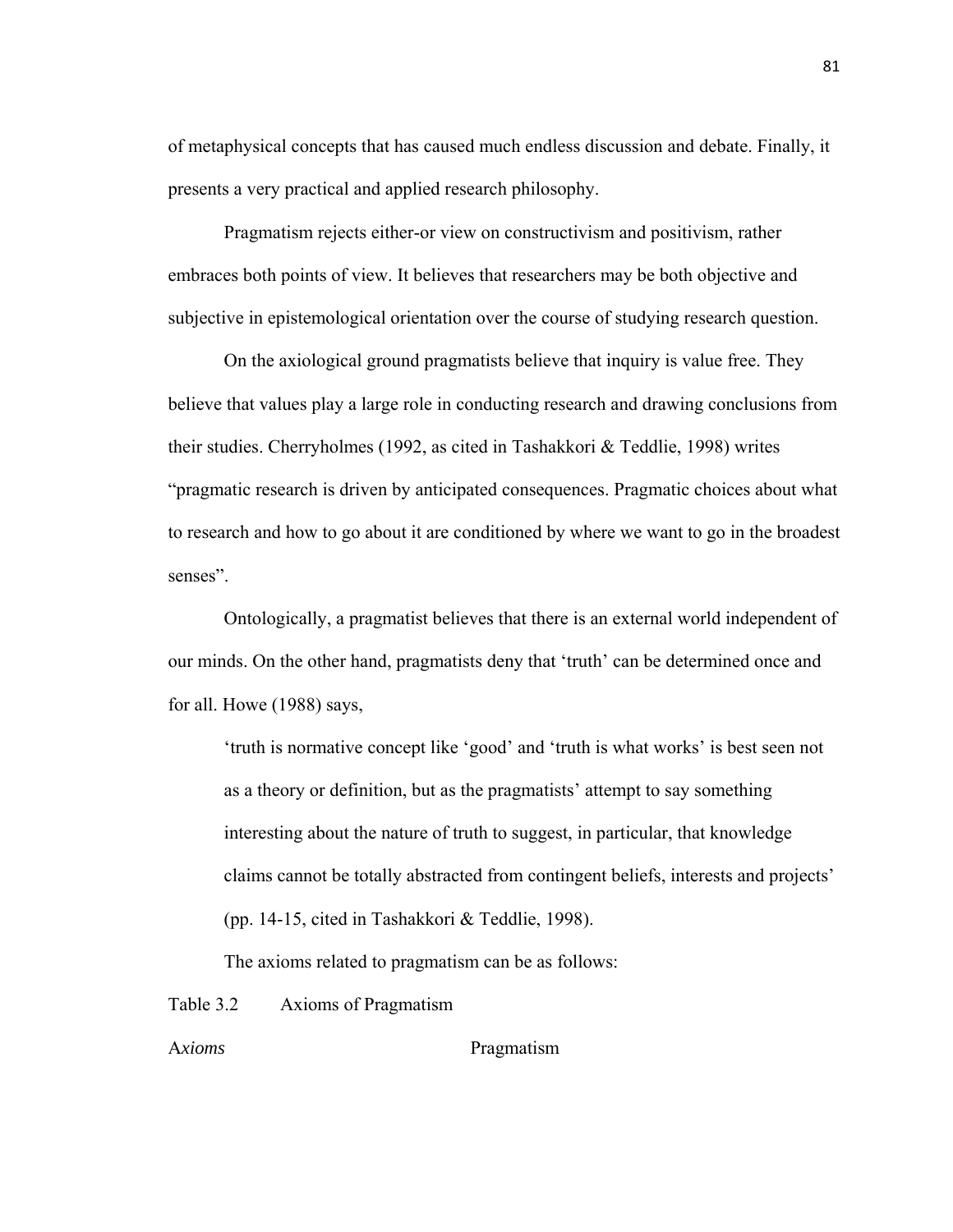| Ontology (nature of reality)          | Accept external realities. Choose explanations   |
|---------------------------------------|--------------------------------------------------|
|                                       | that best produce desired outcomes               |
| Epistemology (the relationship of the | Both subjective and objective points of view     |
| knower to the known)                  |                                                  |
| Axiology (role of values in inquiry)  | Values play a large role in interpreting results |
| Generalizations                       | Time and context free generalizations are not    |
|                                       | possible                                         |
| Causal linkages                       | There may be casual relationships, but we will   |
|                                       | never be able to pin them down                   |
| Logic                                 | Inductive $+$ Deductive                          |
|                                       |                                                  |

(Tashakkori & Teddlie, 1998)

Though the mixed method paradigm in social science research seems to be new, the concept of mixing different methods probably originated in 1959 (Creswell, 2003, p. 15). Any methods can be mixed up to draw a valid and reliable conclusion from the research; nevertheless most of the mixed method includes "both qualitative and quantitative methods" (Wiersma & Jurs, 2005, p. 274). Different terminologies are used to refer the concept of mixed method paradigm. For example, Tashakkori and Teddlie (1998) call it mixed model studies, Brewer and Hunter (1989) call it composite method design, Creswell (1995) and Pattan (1980) call it mixed-methodology design, Bryman (1988) calls it methodological hybrids, etc.

Mixed method is also known as triangulation method. The term triangulation refers to a surveying/nautical process in which two points are used to determine the unknown distance to a third point (Tashakkori & Teddlie, 1998). Denzin (1978), who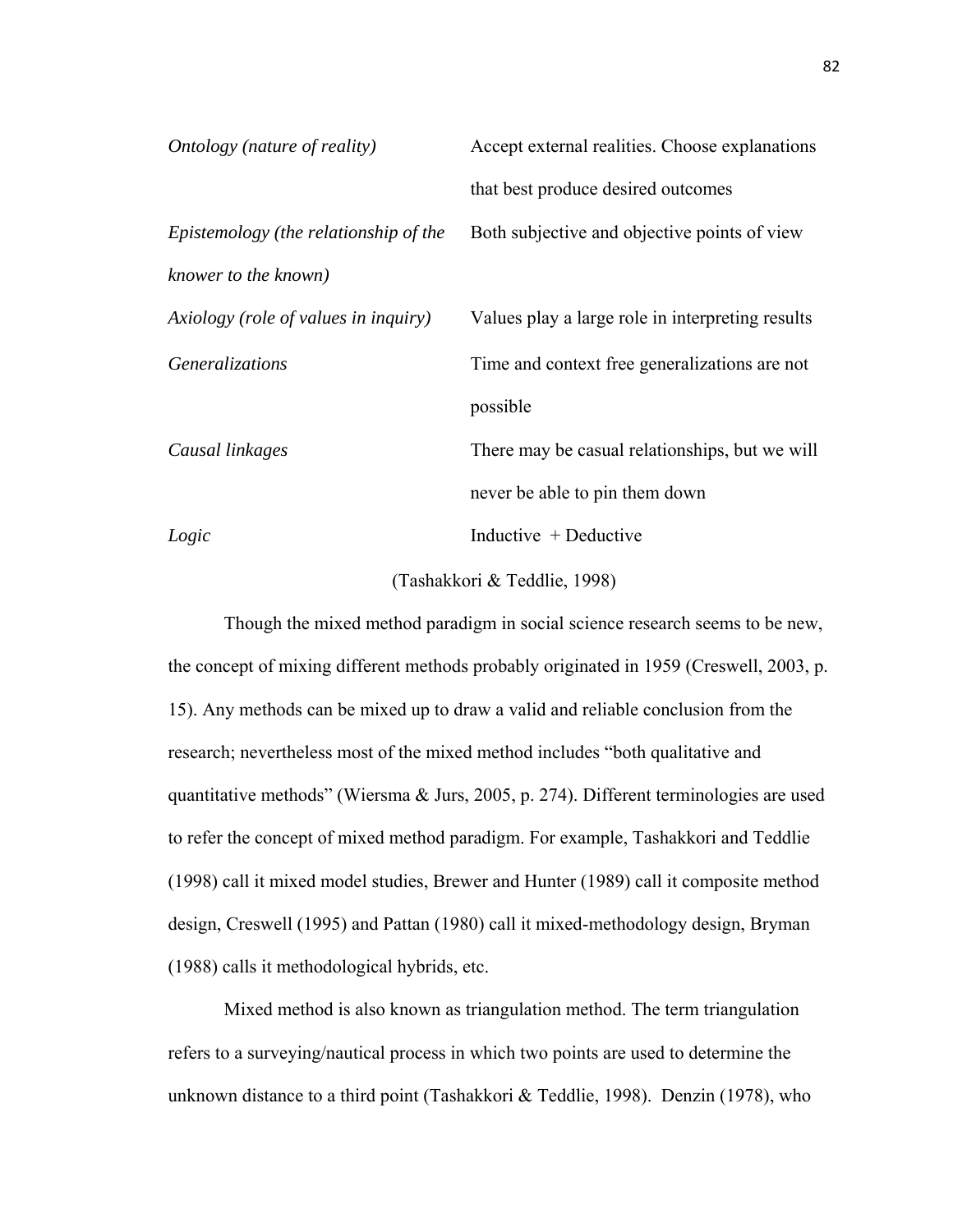used the concept for the first time, discussed four types of triangulation: data triangulation, investigator triangulation, theory triangulation and methodology triangulation. The mixed method refers to the last one.

# Selection of Mixed Method Research

The researchers in the field of social science have been interested in adopting Mixed Method (MM) in order to expand the scope of their findings and to avoid methodological bias. "Yet there is still relatively little direction and much confusion about how to continue qualitative and quantitative techniques" (Sandelowski, 2000).

I reviewed many books in research methodology. I also browsed different websites related to the philosophical foundation of various research methodologies. I read different philosophical orientations of research. I didn't know which the best methodology for my research was. I was looking for a book that could satiate my curiosity. When I was reading the book of Creswell (2003) I found that Tashakkori and Teddlie have discussed the mixed methodology. I thoroughly read their book 'Mixed Methodology' published in 1998 that gave me a new insight on the philosophical orientations of mixed methodology.

 This research is based on the pragmatic knowledge claim as discussed above. I was wondering on which two methods would be mixed up so that my research would become more valid and reliable. According to the research questions I decided to apply two methods: survey and phenomenology. The former comes under quantitative research paradigm whereas the latter one comes under qualitative one.

There are several rationales behind the selection of mixed method for my research. The most important one is to "avoid possible mono-method bias (Tashakkori &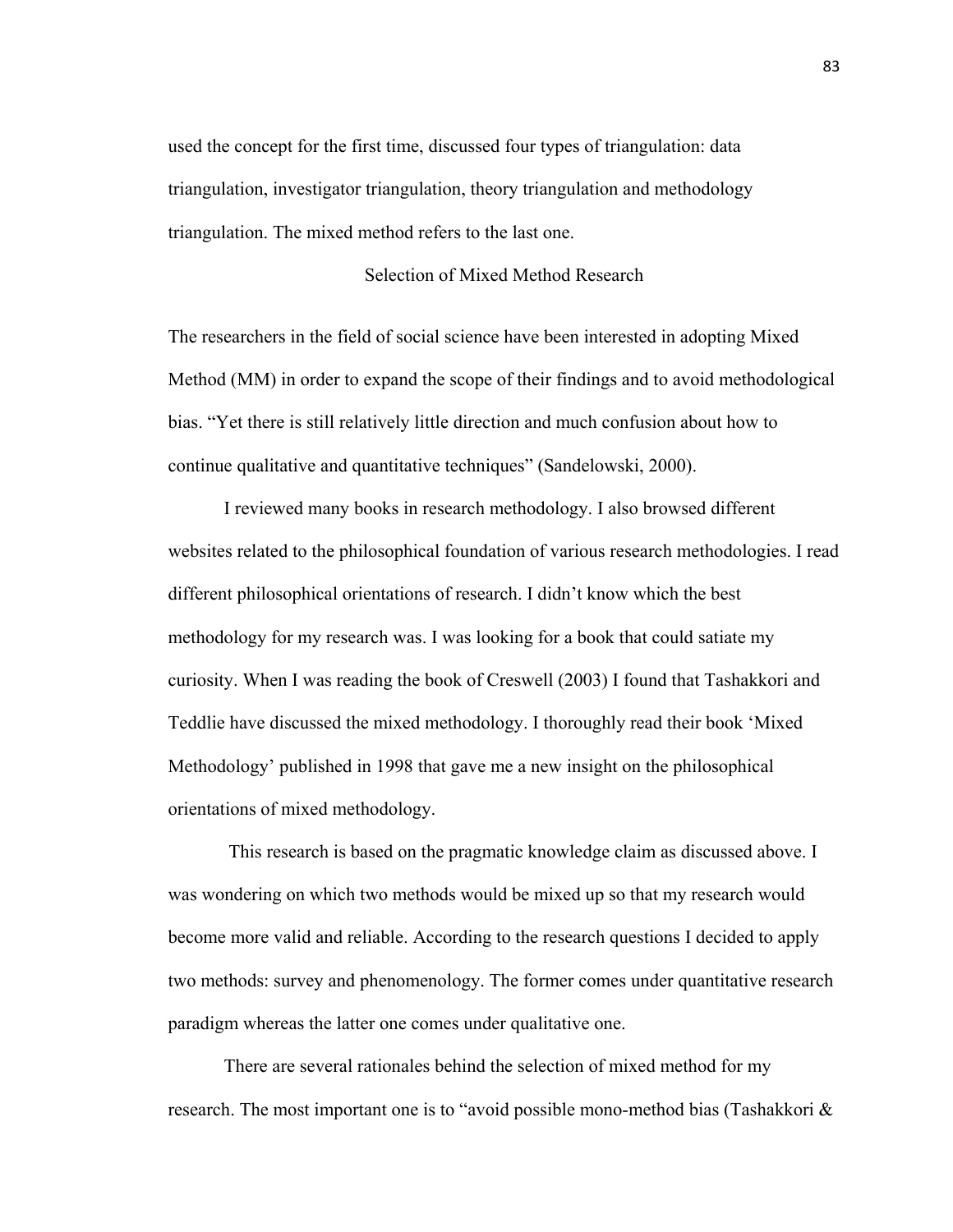Teddlie, 1998, p. 276). This sort of bias can be avoided only by the reciprocal triangulation between qualitative and quantitative designs. "Triangulation means combining qualitative and quantitative methods" (Flick, 2006).

Obviously, there is not any method so far propounded without weaknesses. In some context qualitative method is regarded better than quantitative one and vice versa. So they are not in binary position rather complementary to each other. "Qualitative and quantitative methods should be viewed as complementary rather than the rival camps" (Jick 1983, p. 135, as cited in Flick 2006, p. 37). According to Brewer and Hunter (1989) multi-method approach allows investigators to attack a research problem with an arsenal of methods that have non-overlapping weakness in addition to their complementary strengths (p. 17, as cited in Tashakkori & Teddlie, 1998, p 21). So, as a complementary compensation of the weaknesses for both of the methods I selected mixed method. Furthermore, mixed method allowed me to see the phenomenon under investigation through multiple perspectives.

## Research Design

 Going through different philosophical orientations of research paradigm I came to know that mixed method, which is called pragmatism in its philosophical level, comes from two paradigms: positivism and constructivism. The methods and techniques for a mixed approach come directly from these two paradigms. The research findings came from both of the sides and have merged into one.

 Tashakkori and Teddlie (1998) have discussed three types of mixed methodology. They are equivalent status designs, dominant-less dominant designs, and design with multilevel use of approaches.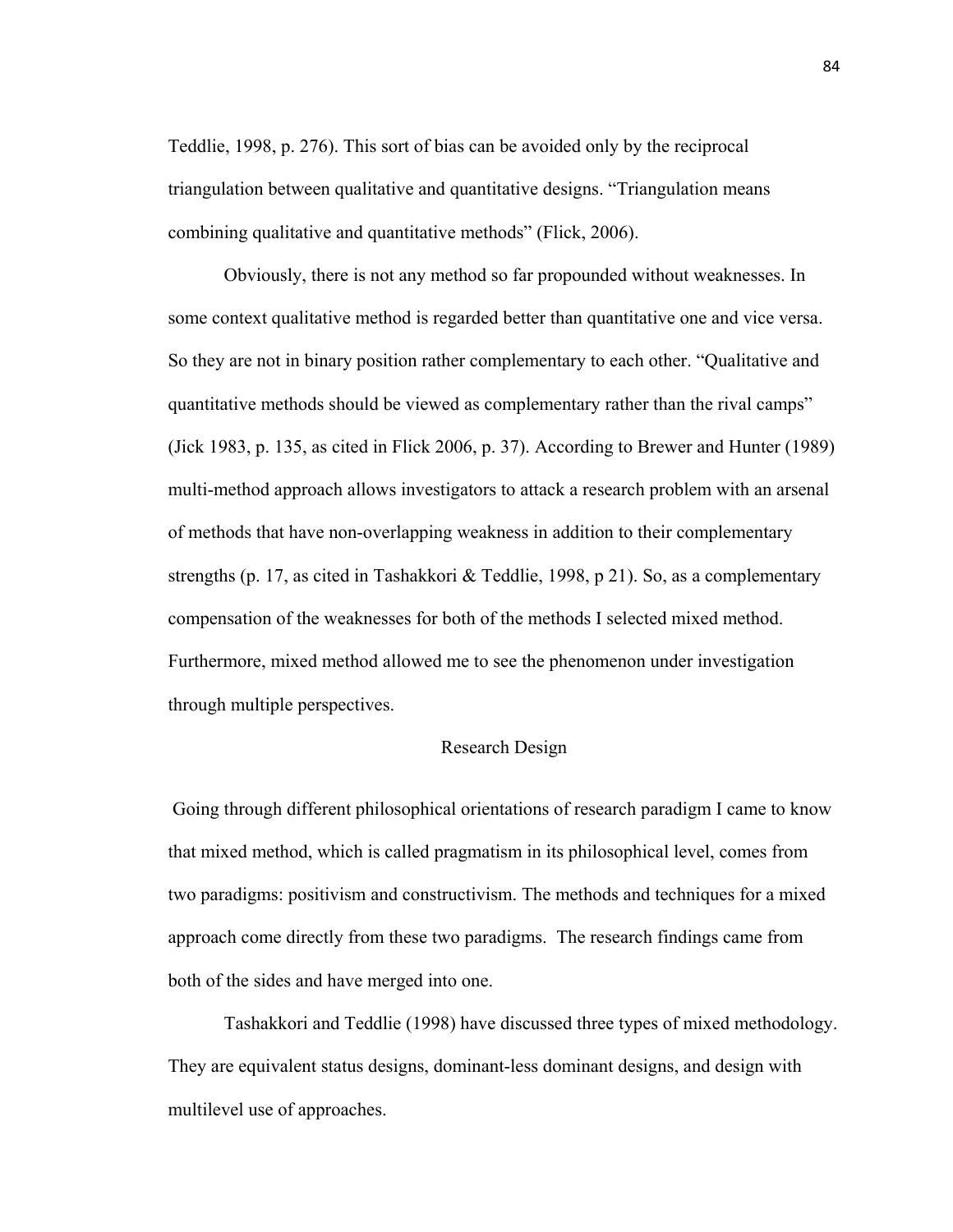The equivalent status design is one in which both qualitative and quantitative parts of research have almost equal weight. There can be two possible options when we follow the equivalent status design. They are: sequential design and parallel/simultaneous design. In sequential design either quantitative or qualitative parts of mixed method come first. In simultaneous or parallel design both of the strands come together.

Creswell (2006) discussed four major types of mixed method designs. They are the Triangulation Design, the Embedded Design, the Explanatory Design, and the Exploratory Design.

The explanatory design is similar to the sequential design as discussed by Tashakkori and Teddlie (1998). "The explanatory design (also known as explanatory sequential design) is a two-phase mixed methods design. This design starts with the collection and analysis of quantitative data and this phase is followed by the subsequent collection and analysis of qualitative data" (Creswell, 2006, p. 72).

According to him there are two variants of the explanatory design. They are follow-up explanations model and the participant selection model. Both model have quantitative strand as the first phase, nonetheless they differ in connection with two facets of research. The first variant focuses more on results to be examined in more detail and the second one focuses on the appropriate participant to be selected for the next phase. Creswell writes,

The follow-up explanations model is used when a researcher needs qualitative data to explain or expand on quantitative results (Creswell, Plano Clark, et al, 2003). In this model, the researcher identifies specific quantitative findings that need additional explanation, such as statistical differences among groups,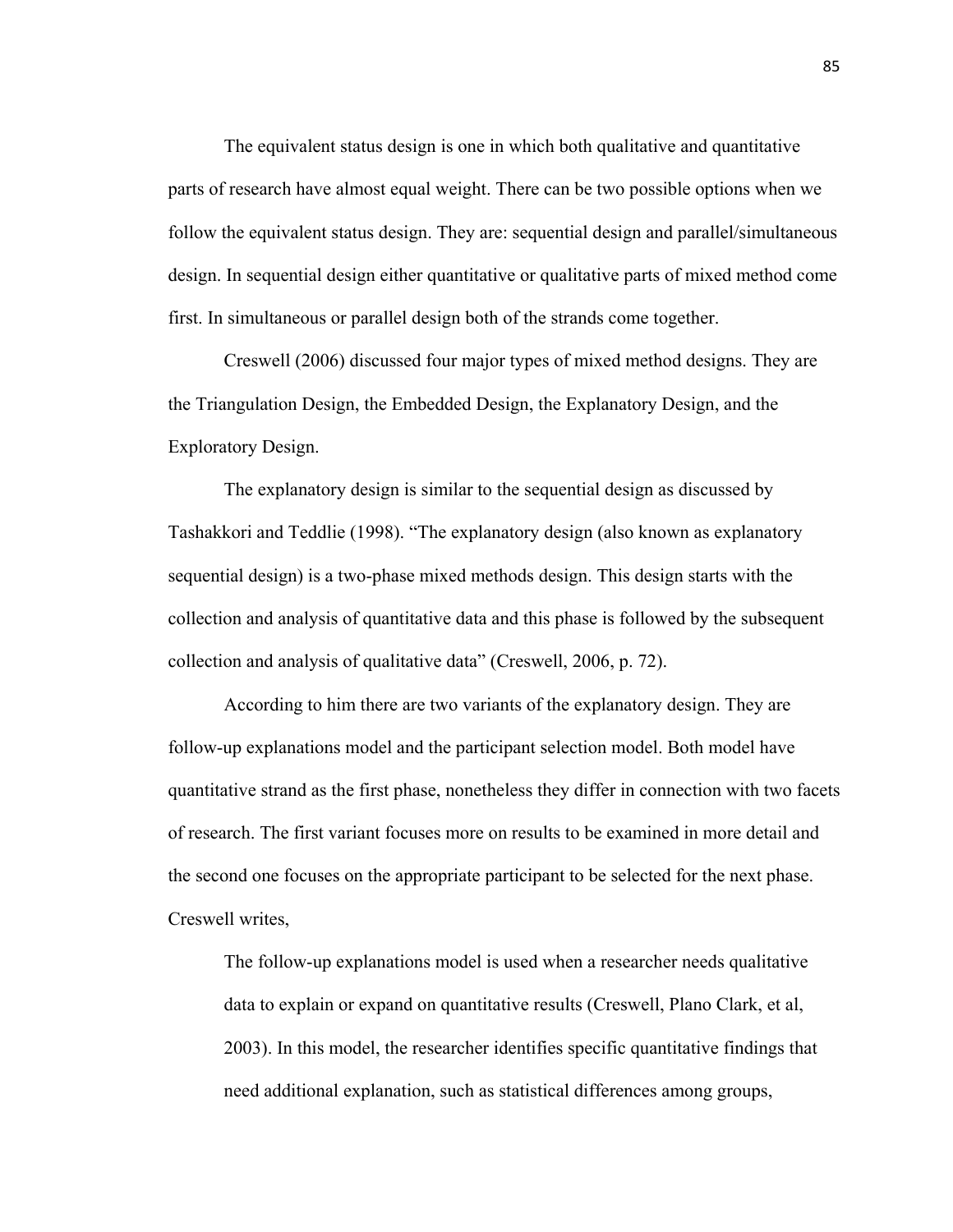individuals who scored at extreme levels, or unexpected results. The researcher then collects qualitative data from participants who can best help explain these findings (p. 74).

On the other hand, the participant selection model is used when a researcher needs quantitative information to identify and purposefully select participants for a follow-up. The follow up is an in-depth qualitative study. In this study, the emphasis of the study is usually on the qualitative strand of the mixed method research.

These two variants of the explanatory sequential mixed method design can be shown in the figure as follows. The second figure is used in this research so new shapes have been added in order to add survey and phenomenology methods as quantitative and qualitative strands of my research design respectively.

Figure 3.1 Explanatory Design: Follow-up Explanation Model



Figure 3.2 Explanatory Design: Participant Selection Model



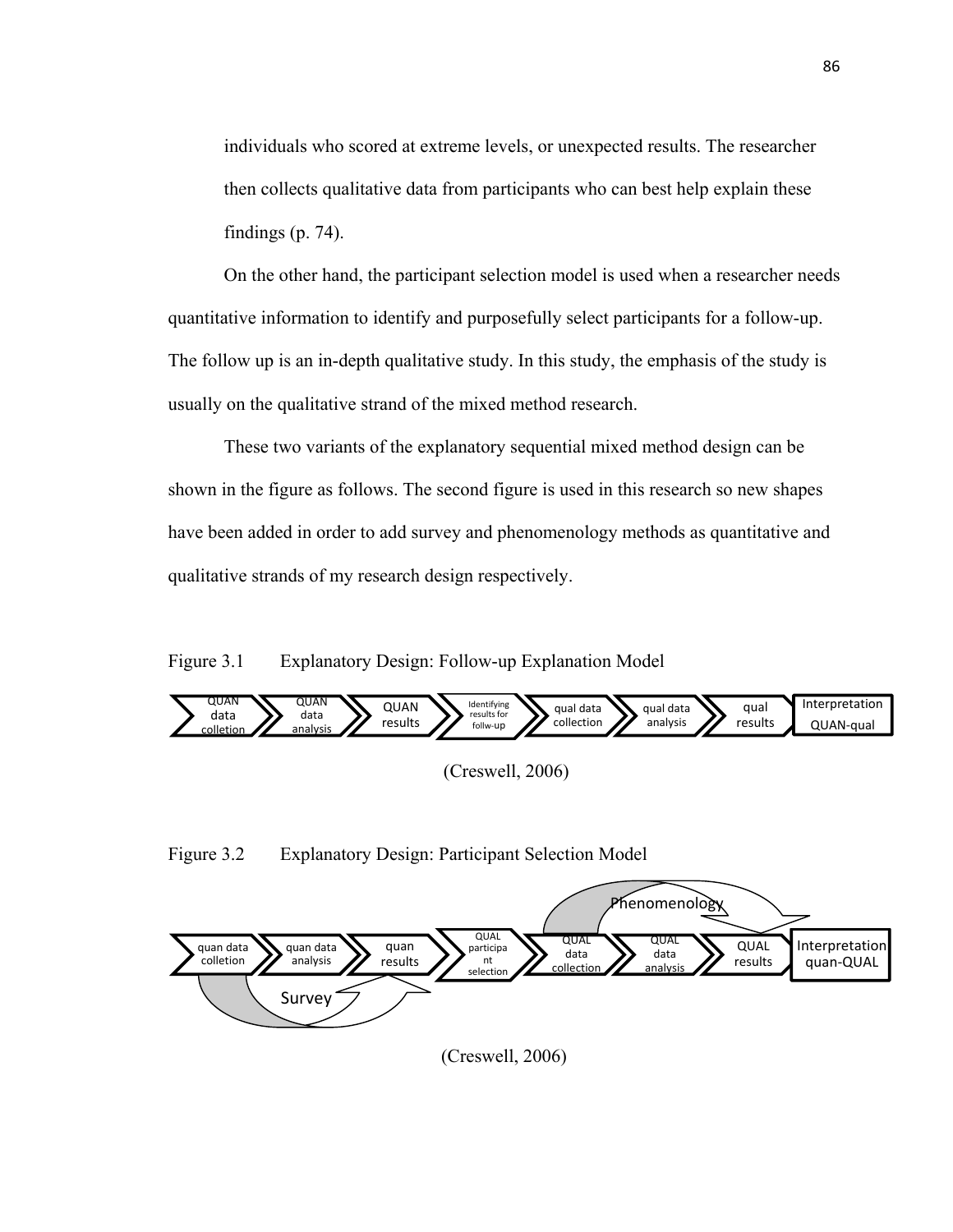The second variant of explanatory design comes from equal (equivalent) status mixed method designs in which "an investigator conducts a study using both the quantitative approaches about equally to understand the phenomenon under study" (Tashakkori & Teddlie), however I decided to give more emphasis on qualitative part as advocated by Creswell (2006). Out of the two domains of equal status of mixed method design I selected sequential one which is also supported by Tashakkori and Teddlie as they claim "in sequential mixed method designs the researcher conducts a qualitative phase of study and then separate quantitative phase, or vice versa" (1998, p. 46). In this research the quantitative (QUAN) part would come first followed by qualitative part (QUAL). "In the QUAN/QUAL sequence, the investigator starts with a quantitative method and then proceeds with a follow up qualitative study. Hence the survey part of my research that is QUAN strand comes first followed by phenomenology i.e. QUAL strand of the mixed method design.

As shown in above figure the designs of my research are based in pragmatism as a knowledge claim which comes from the combination of positivism and constructivism. On the basis of knowledge claim I drew a mixed method that comes from two methods survey and phenomenology that are related to two distinctive paradigms of research i.e. quantitative and qualitative respectively. On the basis of methods two separate techniques – questionnaire and semi-structured interview were used for collecting data. The data of these two types were analyzed and interpreted using appropriate techniques of interpretation. Finally, findings of the research were gauged out of interpretation.

 For the interpretation of the data from the questionnaire I used statistical techniques such as descriptive statistics, correlation, ANOVA, etc. For the interpretation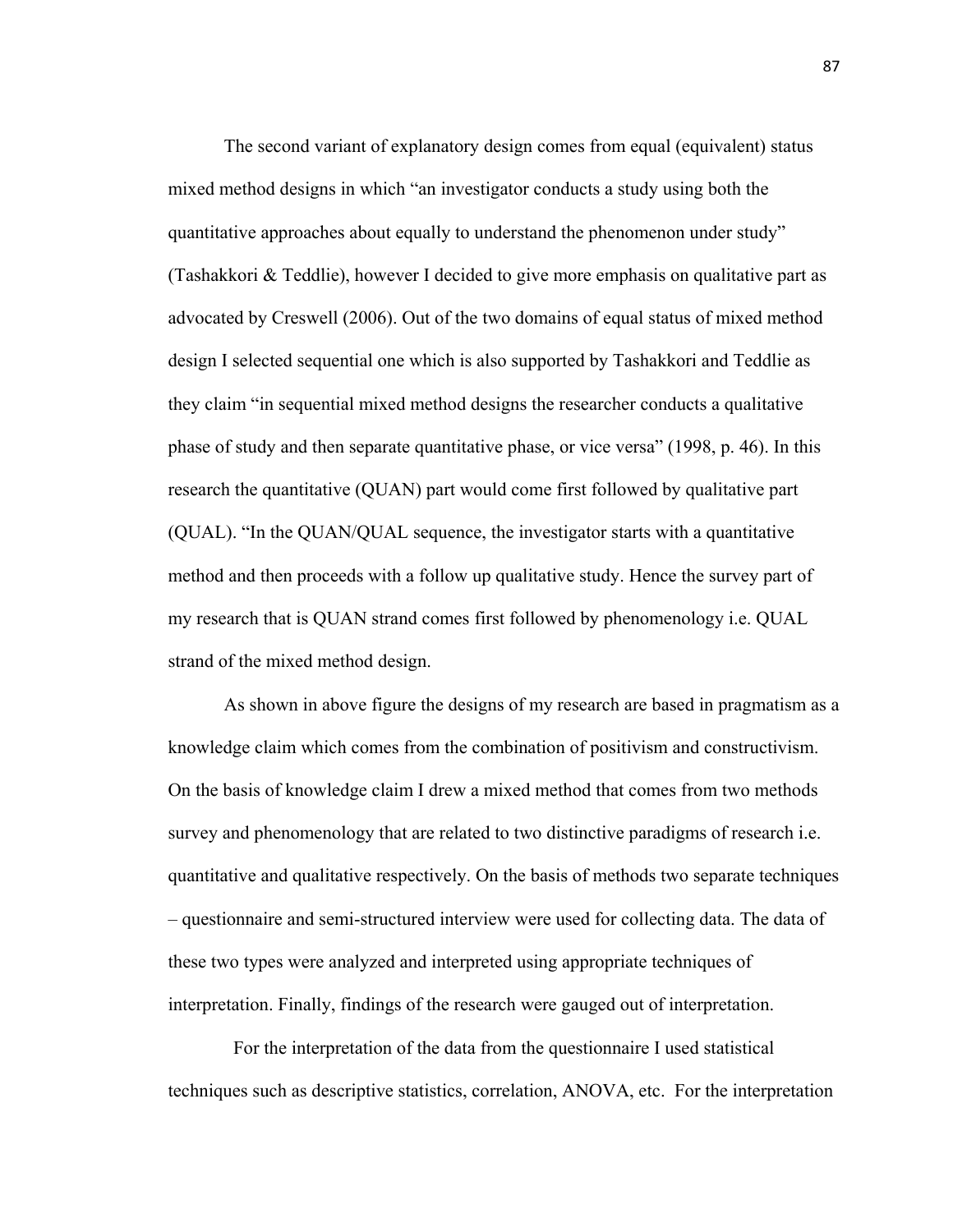of the data obtained from the interview, I followed the method thematic analysis based on hermeneutics.

## *Quantitative Part of Research-Survey*

As another facet of my mixed method research design I have selected survey design. A survey design provides a quantitative or numeric description of trends, attitudes, or opinions of a population by studying a sample of that population (Creswell, 2003, p. 151). There are two types of survey research: longitudinal and cross-sectional study. The former needs the collection of data over time and at specified points in time whereas the second one "involves the collection of data at one point in time from a random sample representing some given population at that time" (Wiersma  $& Jurs, 2005, p. 162$ ). I have used the cross-sectional survey research design because of my time limitation and the purpose of the research.

There are a number of reasons behind selecting survey research as a suitable quantitative research paradigm. Firstly, I wanted to know the opinion of Nepalese educational stakeholders on the prospects of validating non-formal and informal learning. For this, public opinion survey (Best  $& Kahn, 2002$ ) is the best way of getting their opinions. Hence other methods except survey may not yield needed numeric data for my research.

Secondly, survey design is quick and short for the collection of data and interpretation. Some of the features of survey design such as "the economy and the rapid turnaround in data collection" (Creswell, 2003, p. 154) also motivated me to use this method.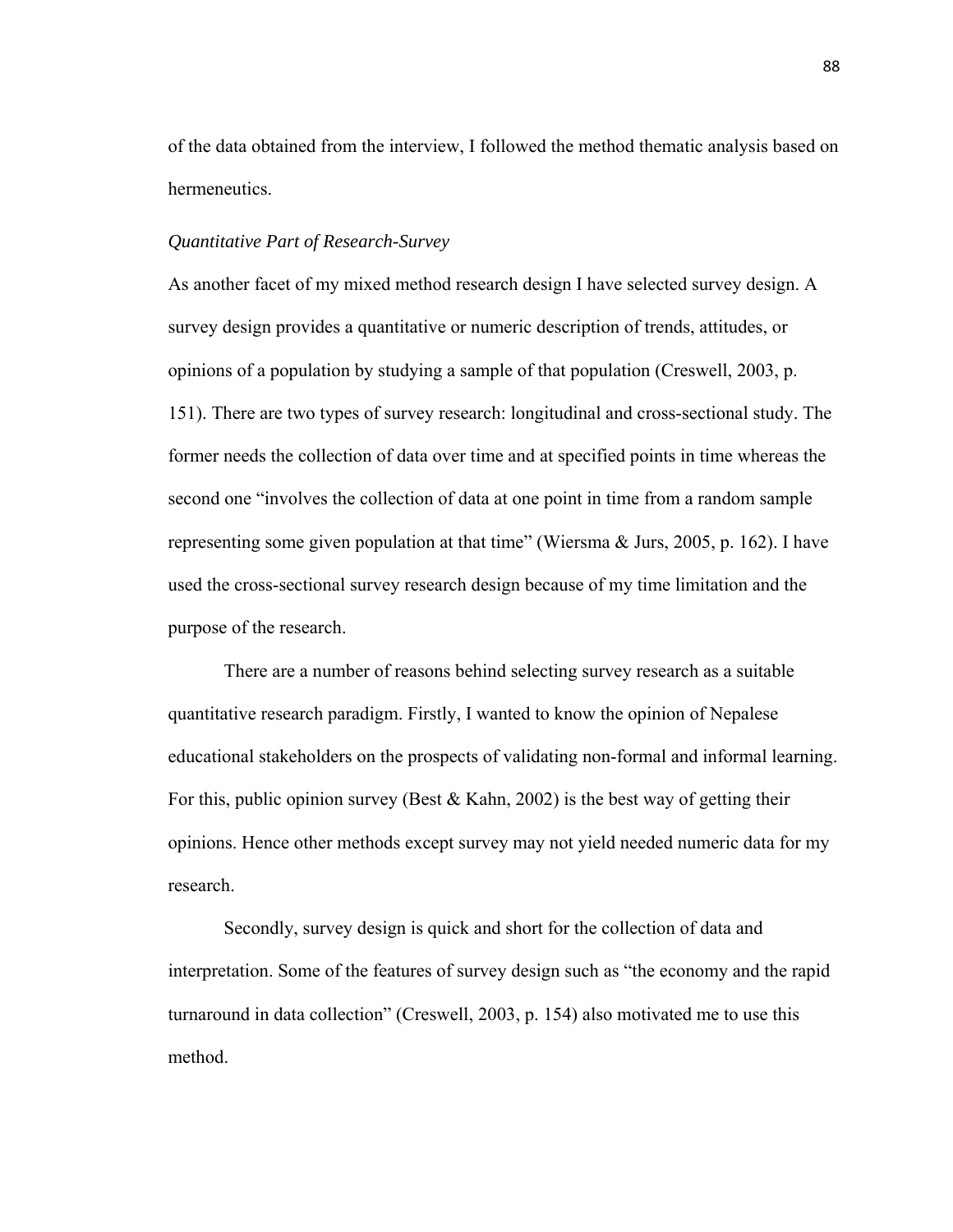Thirdly, survey data play "an important role in education policy research" (Dismone, 2006, p. 641). As this research tried to explore the possibility of validating non-formal and informal learning it aims to bring instrumental changes in the educational policy of Nepal. The subjects of this study were policy makers that consisted of scholars and educational administrators. For this, survey data became important for "policy development and improvement" (p. 642).

Fourthly, "surveys are the most cost effective means of collecting representative data on important policy issues, and to that extent are valuable in providing information about education reforms" (p. 642).

And finally, another constituent part of my mixed method study was phenomenology which intends to find the perceptions of the research participants. Survey method could be a best constituent as it intends to find the opinions of the respondents on a particular phenomenon.

## *Qualitative Part of Research-Phenomenology*

The term phenomenology was inducted in the field of social science by German Philosopher Edmund Husserl. He discussed phenomenology in his famous book 'A General Introduction to Pure Phenomenology' that was published in 1931. He believed that subjective information should be important to scientists seeking to understand human motivation because human actions are influenced by what people perceive to be real (Lopez  $&$  Willis, 2004).

It is the  $20<sup>th</sup>$  century philosophical movement dedicated to describing the structures of experience as they present themselves to consciousness, without recourse to theory, deduction, or assumptions from other disciplines such as the natural sciences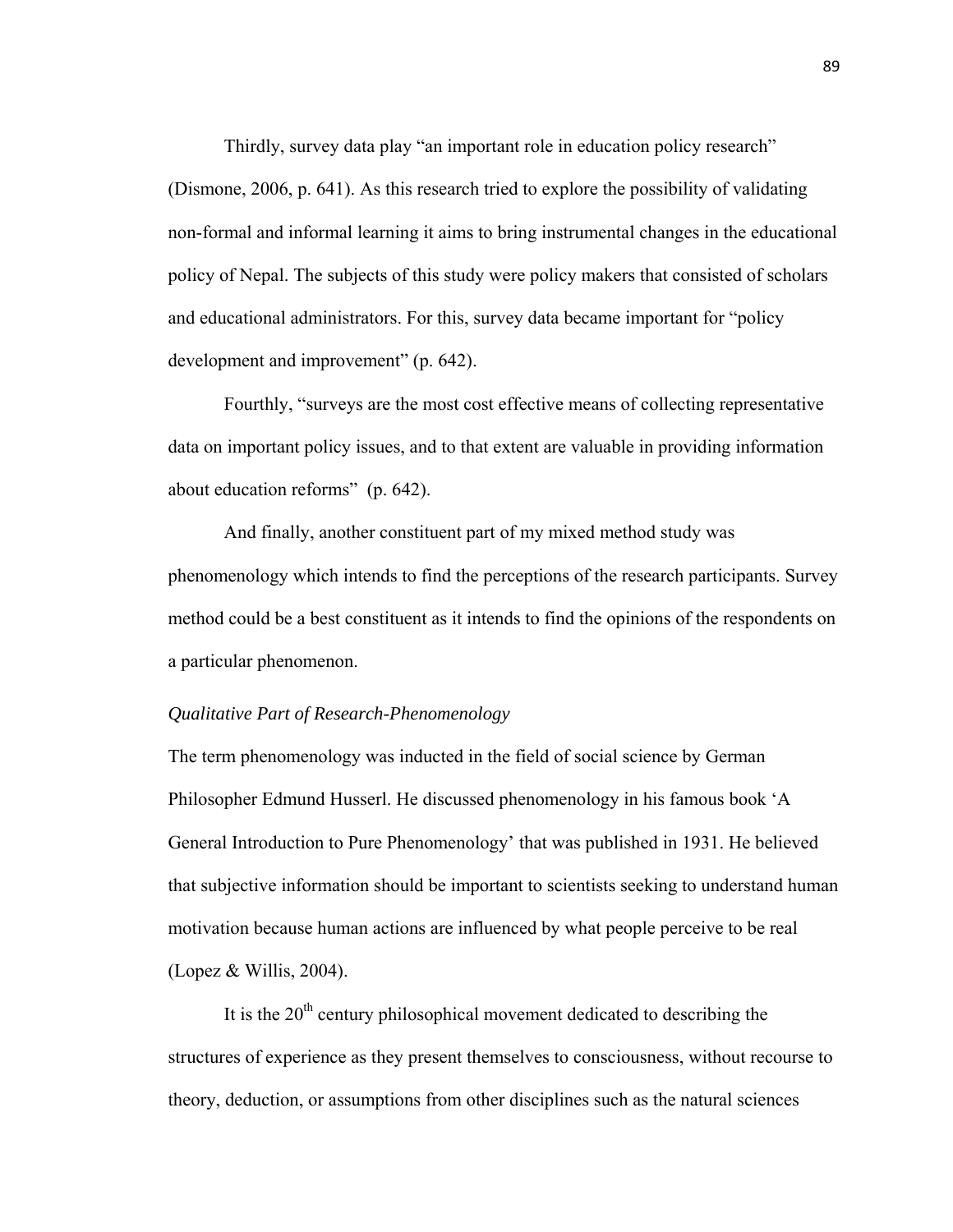(Dreyfus, 2006). This theory or philosophy believes that producing factual data is impossible all the time in social science. The most the sociologist [social science researchers] can hope to do is to understand meaning that individuals give to particular phenomena (Haralombos & Holborn, 1995, p. 15).

In Husserl's term the goal of researcher is to achieve transcendental subjectivity. Transcendental subjectivity means that the impact of the researcher on the inquiry is constantly assessed and biases and perceptions neutralized, so that they do not influence the object of study (Lopez & Willis, 2004).

 Since the time of Husserl the term phenomenology has been viewed through different perspectives and has many variants. The Encyclopedia of phenomenology (Embree, 1997) identifies seven unique perspectives. According to Wojnar & Swanson (2007) they are: descriptive (or transcendental) phenomenology, naturalistic constitutive phenomenology, existential phenomenology, generative historicist phenomenology, genetic phenomenology, hermeneutic (or interpretive) phenomenology, and realistic phenomenology.

 Among the types of phenomenology the descriptive and hermeneutic approaches of phenomenology are most widely used in the field of social science. The inventor of the former was Husserl himself whereas the later was propounded by his student Heidegger.

*Descriptive phenomenology*. Husserlian or transcendental or descriptive phenomenology is "a complex philosophical tradition and a method of inquiry. It calls for exploration of phenomena through direct interaction between the researcher and the objects of the study" (Wojnar & Swanson, 2007).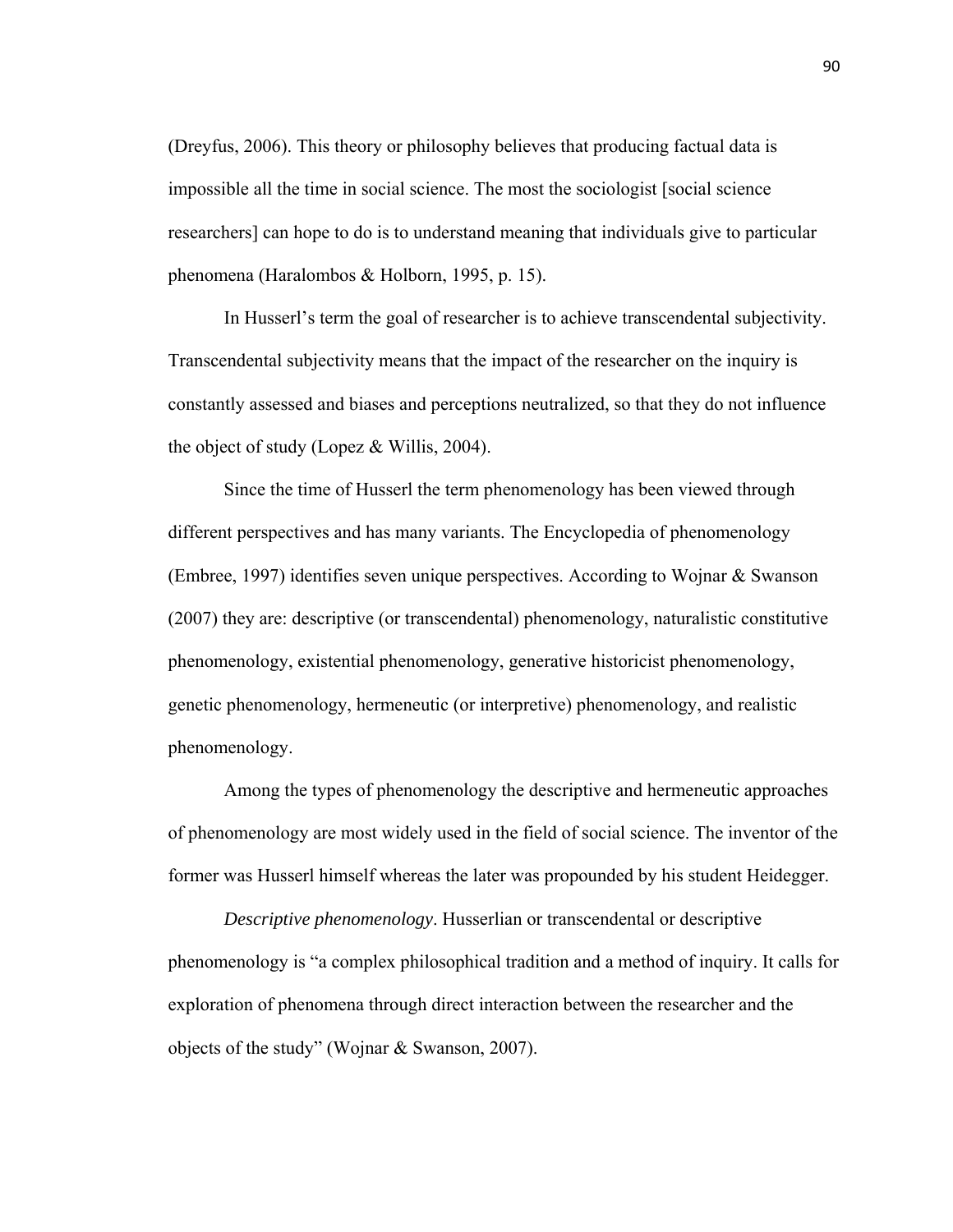Descriptive phenomenology gives less emphasis to the subjective judgment of the researcher to a phenomenon being studied. Personal biases and perceptions of the researchers are neutralized. For this the proponents of this approach have proposed specific techniques to maintain such neutralization known as bracketing. Bracketing involves the researcher holding in abeyance ideas, preconceptions and personal knowledge when listening to and reflecting on the lived experiences of participants (Drew, 1991 as cited in Lopez & Willis, 2004).

*Interpretive phenomenology.* The word hermeneutic is derived from the name Hermes, a Greek god, who was responsible for making clear, or interpreting, messages between gods (Thompson, 1990 as cited in Lopez & Willis, 2004). As advocated by its prime proponent Heidegger, Spielgeberg (1976) has identified hermeneutics as a process and method for bringing out and making manifest what is normally hidden in human experience and human relations (Lopez & Willis, 2004).

 In Heidegger's term the relation to the individual to his life world should be the focus of phenomenological inquiry. He asserted that humans are embedded in their world to such an extent that subjective experiences are inextricably linked with social, cultural, and political contexts. This concept is called situated freedom (Leonard, 1999, as cited in Lopez  $\&$  Willis, 2004). This approach gives considerable importance to the expert knowledge on the part of the researcher over the phenomenon being studied. Personal knowledge of the researcher is both useful and necessary to phenomenological research. The meanings that the researchers arrive at in interpretive research are "a blend of the meanings articulated by both participant and researcher within the focus of the study"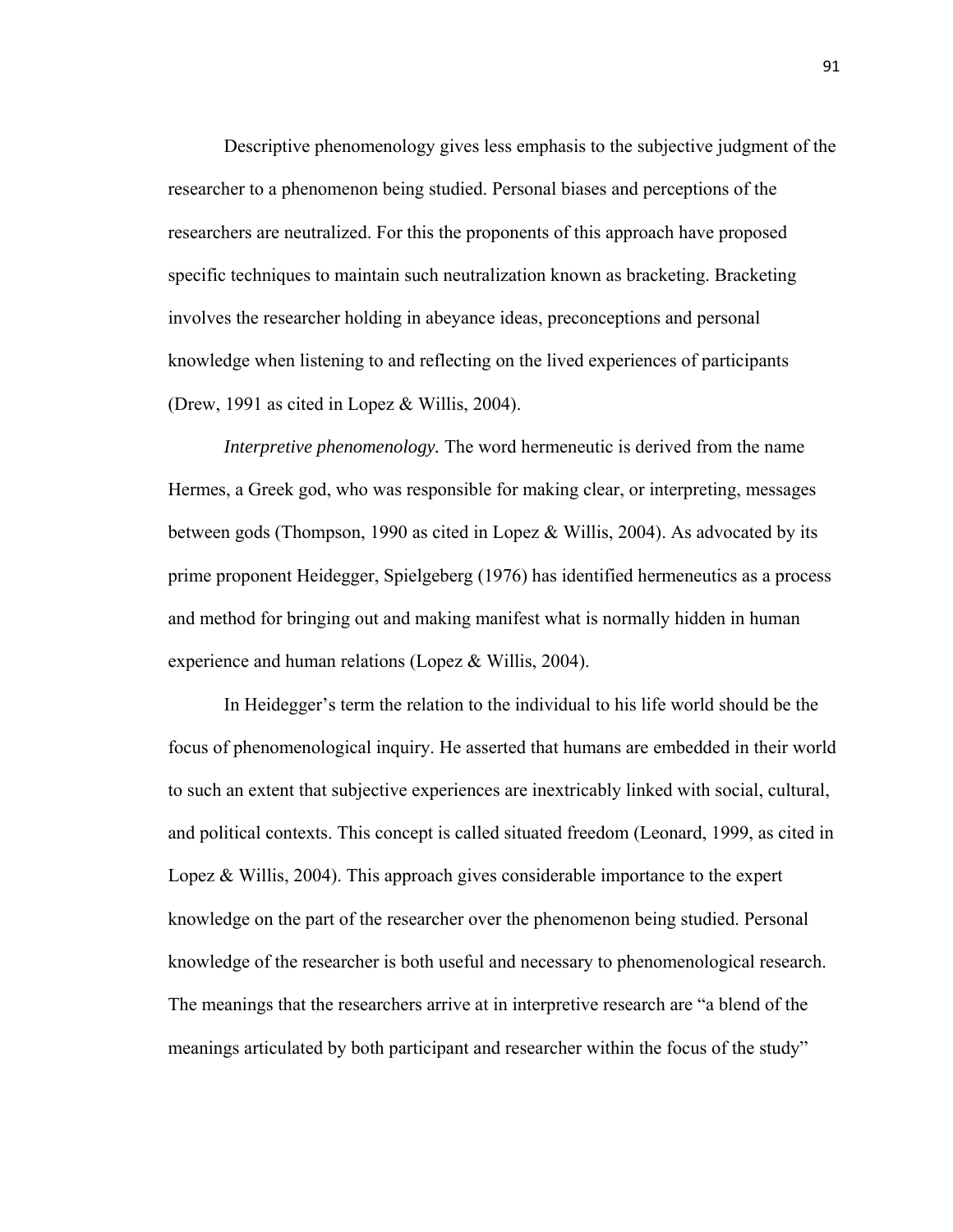(Lopez & Willis, 2004). Gaclamer (1976) used the metaphor 'fusion of horizons' to explain the act of inter-subjectivity, understanding and interpretation' (Lopez & Willis).

 These two approaches of phenomenology are different in many respects. Wojnar & Swanson (2007) have listed the following differences between these approaches:

Table 3.3

Key Distinctions between the Descriptive and Interpretive Approach

Descriptive Approach Interpretive Approach

- 1. The emphasis is on describing universal essences
- 2. Viewing a person as one representative of the world in which he or she lives
- 3. A belief that the consciousness is what humans share
- 4. Self-reflection and conscious "stripping" of previous knowledge help to present an investigator-free description of the phenomenon
- 5. Adherence to established scientific rigor ensures description of universal essences or eidetic structures
- 6. Bracketing ensures that interpretation is free of bias

- 1. The emphasis is on understanding the phenomena in context
- 2. Viewing a person as a self-interpretive being
- 3. A belief that the contexts of culture, practice, and language are what humans share
- 4. As pre-reflexive beings, researchers actively co-create interpretations of phenomenon
- 5. One needs to establish contextual criteria for trustworthiness of cocreated interpretations
- 6. Understanding and co-creation by the researcher and the participants are what makes interpretations meaningful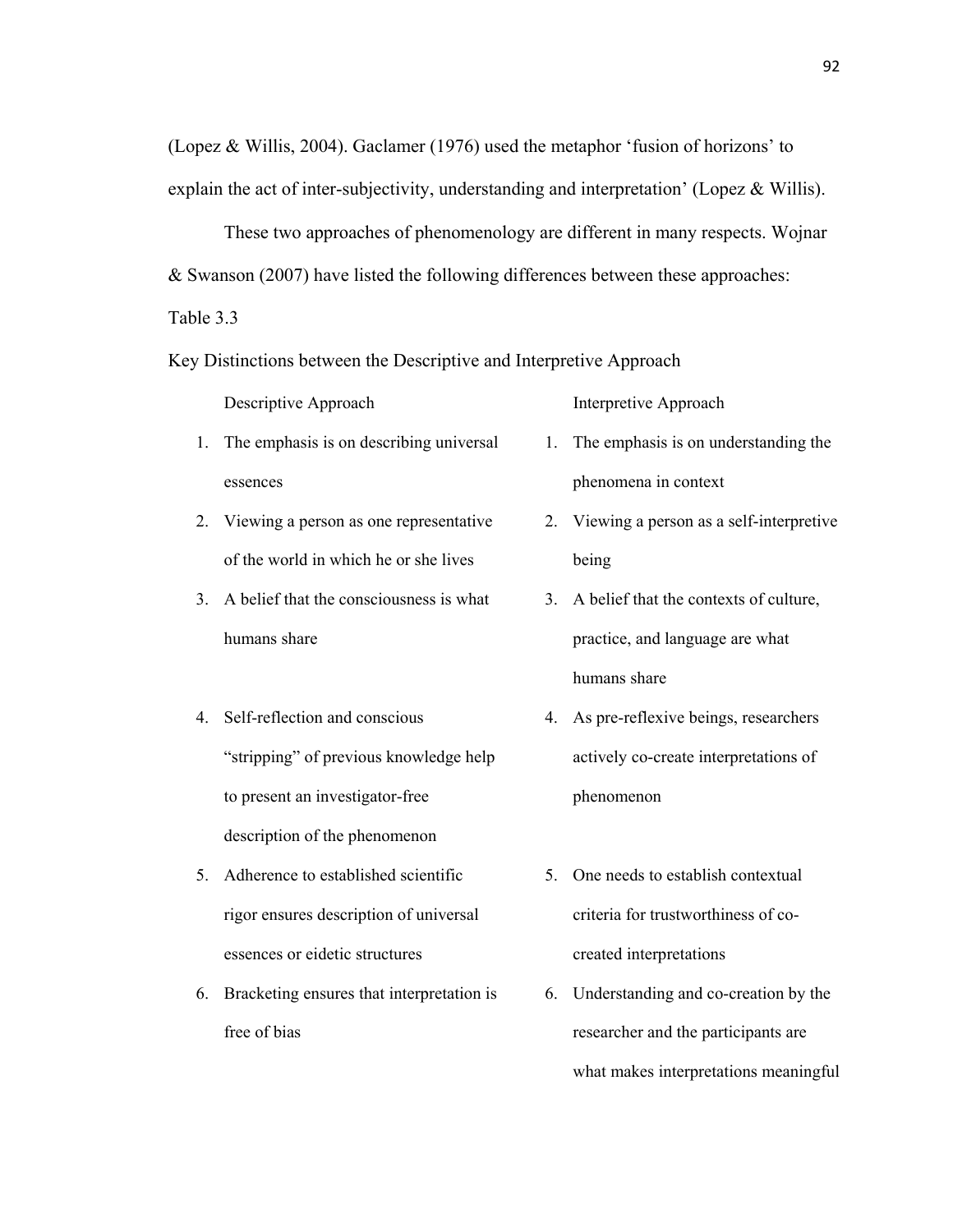## (Wojnar & Swanson, 2007)

I applied interpretive or hermeneutic phenomenology for the interpretation of the data obtained from semi-structured interview. Not only I showed my active participation during the time of interview with my respondents, but I also used my conscience to interpret the meaning of their utterances in relation to the context of my overall research.

# Nature and Sources of Data

In order to carry out this study the researcher used both primary and secondary sources of data. The data were of both qualitative and quantitative nature.

#### *Primary Sources*

As per the selected design i.e. mixed method design, I needed to collect both qualitative and quantitative data. The primary sources of both types of data for the study were the responses from the educationists and educational stakeholders who were involved directly or indirectly for formulating the policy of validating non-formal and informal learning in Nepal. To be more specific the respondents of this research were those people who work in the policy level in NCED, CTEVT, DEOL, DOE, MOE, and university professors. The responses were collected by conducting interviews for qualitative and by conducting a survey for quantitative data.

## *Secondary Sources of Data*

I used the secondary sources of data that especially consist of books, journals, research reports, policy documents of GON etc. The Internet and e-resources were massively utilized for the collection of secondary data. The secondary sources of data were used for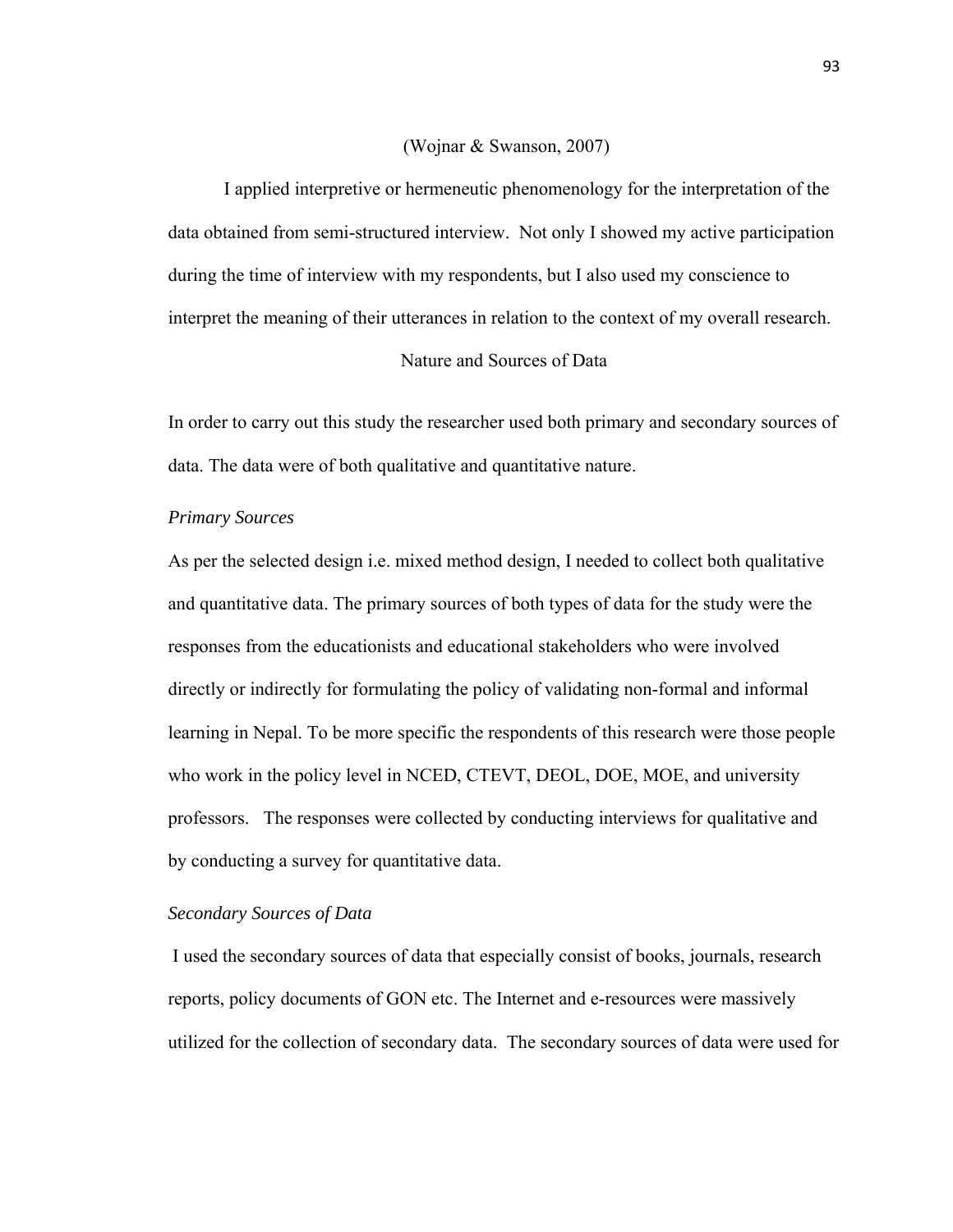the preparation of interview tools and for the refreshment of my knowledge and better understanding in the field of study.

# Sampling

## *Sequential MM Sampling*

"A sample is a set of elements selected in some way from a population" (Schofield, 2006, p. 26). Teddlie and Yu (2007) have made four taxonomy of sampling techniques for the social and behavioral sciences. They are probability sampling, purposive sampling, convenience sampling, and mixed methods (MM) sampling. "MM sampling strategies involve the selection of units or cases for a research study using both probability sampling (to increase external validity) and purposive sampling strategies (to increase transferability)" (Teddlie & Yu, 2007, p. 79).

As the MM research design intends to have both breadth and depth of the information both probability and purposive sampling techniques should sequentially or simultaneously be utilized. Teddlie and Yu (2007) have called the combined designed as purposive-mixed-probability sampling design as the sampling design of MM research moves within the periphery of purposive and probability sampling.

Teddlie and Yu (2007) have given five provisional typologies of MM sampling strategies. They are basic MM sampling strategy, sequential MM sampling strategy, concurrent MM sampling strategy, multilevel MM sampling strategy, and sampling using multiple MM sampling strategies.

The sequential MM sampling, which I thought is suitable for this research, "involves the selection of units of analysis for an MM study through the sequential use of probability and purposive sampling strategies (QUAN-QUAL) and vice versa" (Teddlie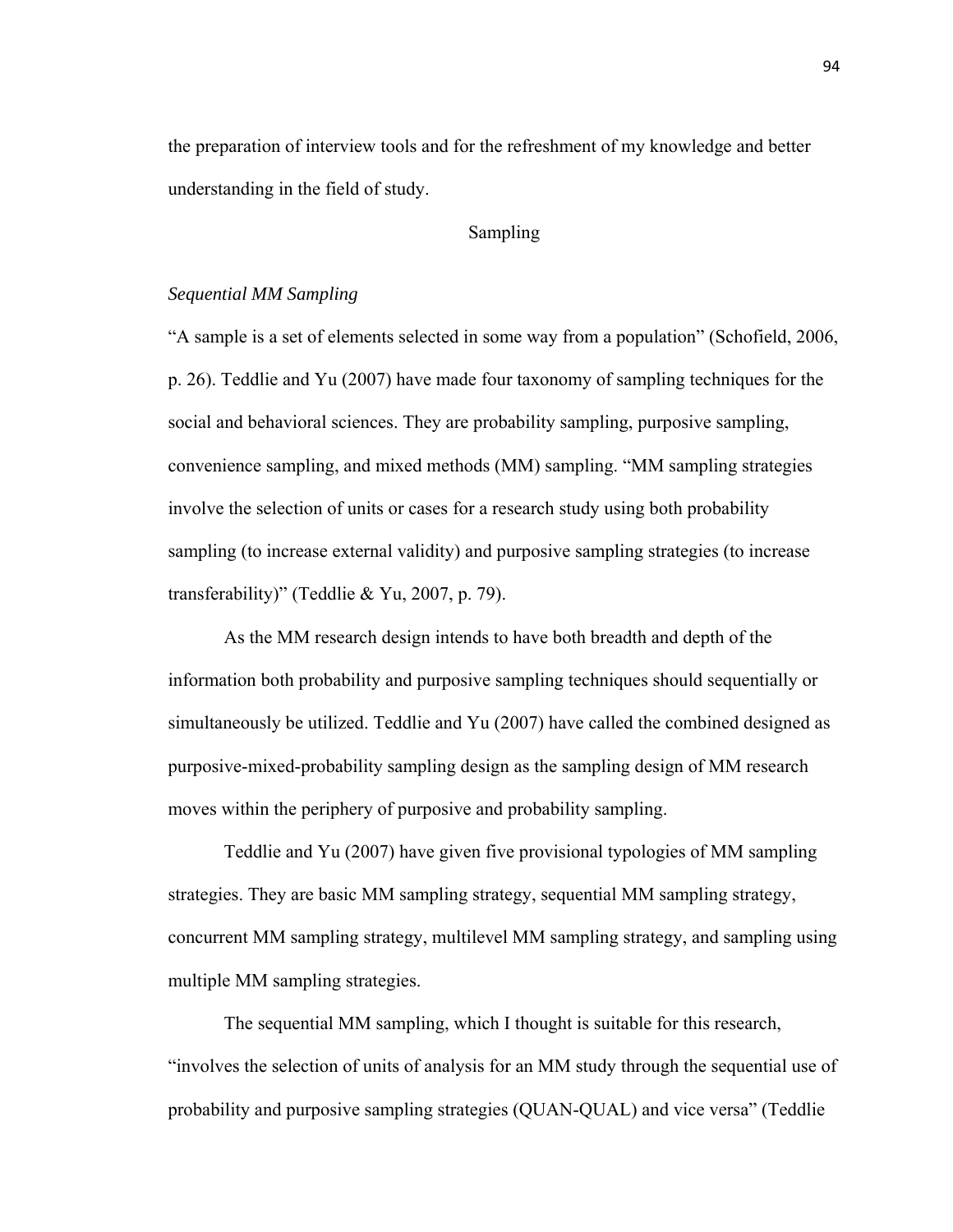$& Yu, 2007, p. 284$ ). In this type of study, information from the first sample (probability) is often required to draw the second sample (purposive). Hence the sample from the quantitative strand influences the sample of the qualitative strand. The instrument scores that were obtained from survey directed me towards selection of the participants for qualitative data collection (Sandelowski, 2000).

*Stratified random sampling.* As one of the facets (quantitative one) of my mixed method is survey research sampling was an important part of the research. "A major development in the process of making surveys useful was [is] learning how to sample: to select a small subset of a population representative of the whole population" (Fowler, 1993, p. 4).

The population out of which a sample is drawn needs to be well defined. The first step in sampling is to "define the population of interest clearly and accurately" (Schofield, 2006, p. 27). So far as the population of this study is concerned there were mainly four types of people: development activists, educational administrators, policy actors and university professors. The total number of people was not found; hence the universe of my population became unknown.

According to Kothari (2004), when the universe of population is unknown we have to select "sample haphazardly without aim or purpose and should treat the samples as random sample for study purposes" (Kothari, 2004, p. 61). As per the budgetary constraint, time constraint and methodological constraint (because MM study is obviously a lengthy procedure) I selected 40 respondents as sample population using the stratified random sampling method for the quantitative part i.e. survey part of the research. The total population was grouped into four strata: development activists,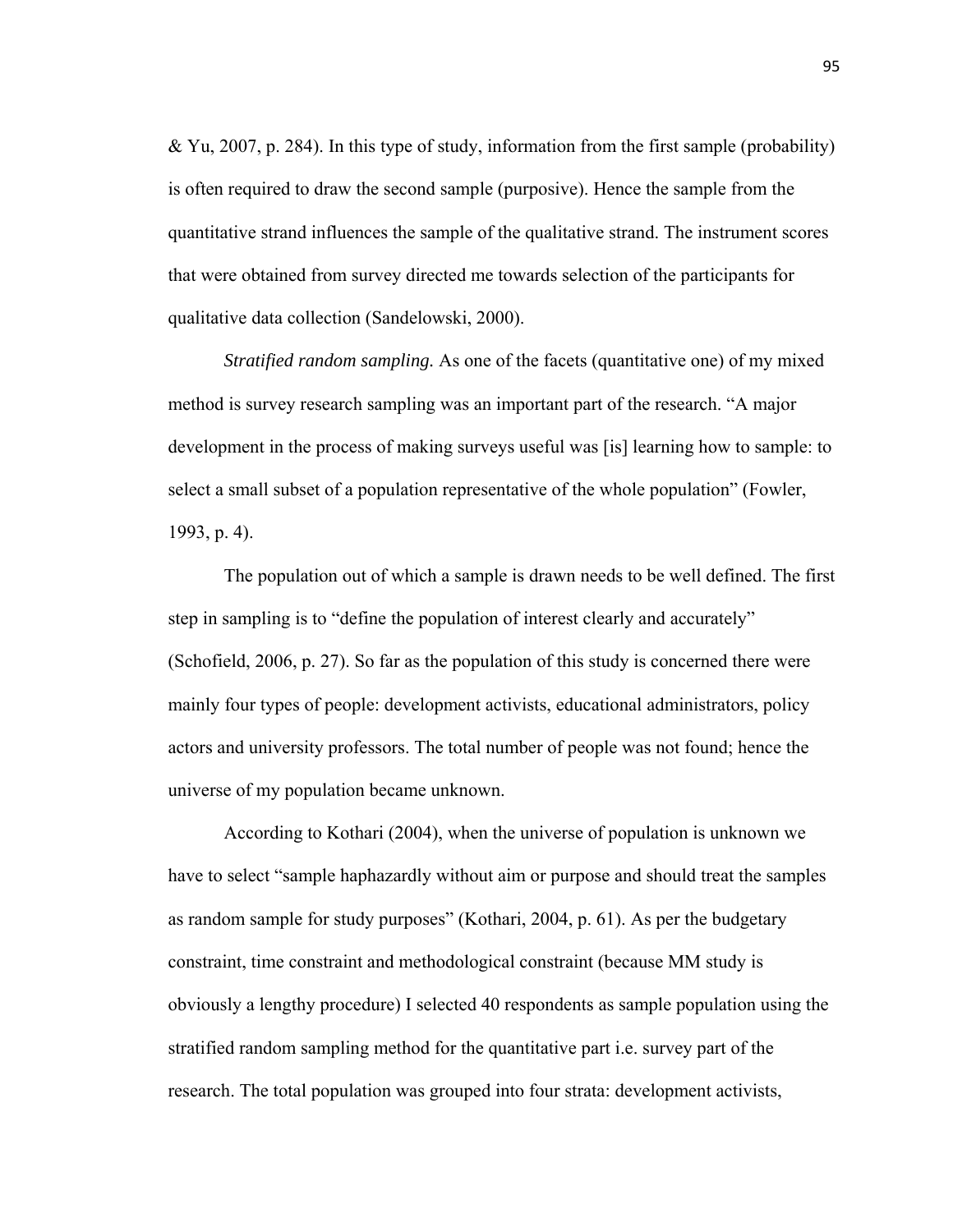educational administrators, policy actors and university professors. From each stratum 10/10 people were selected randomly. Thus, there were 40 respondents altogether in the sample for the survey part of the research. These people are directly or indirectly involved in formulating educational policies and devising educational plans in Nepal.

*Purposive sampling.* The purposive sampling is also called non-probability sampling or qualitative sampling. This sampling is typically designed to pick up "a small number of cases that will yield the most important information about a particular phenomenon" (Teddlie & Yu, p. 83). It leads to greater depth of information from a smaller number of cases. The ones who could "provide best information to achieve the objectives of the study" (Kumar, 1999, p. 162) have to be selected as the sample population.

I selected 8 key informants purposively for interview from the 40 respondents to whom the questionnaire had been administered (Flick, 2006) during the survey. The key informants certainly included renowned educationists and topmost level educational stakeholders of Nepal. To get the consent of key informants for semi-structured interview necessary steps were taken. They were requested by phone and email and were visited for a number of times (for detail see Chapter 5).

## *Sequential MM Sampling Frame*

The frame given below depicts that educational stakeholders of Nepal were my population of study. They were divided into four strata and 10 people were selected randomly from each stratum constituting 40 people altogether. After administering questionnaire to them for the survey part of the research 8 research participants were purposively selected on the basis of sequential MM sampling procedure (Creswell 2006).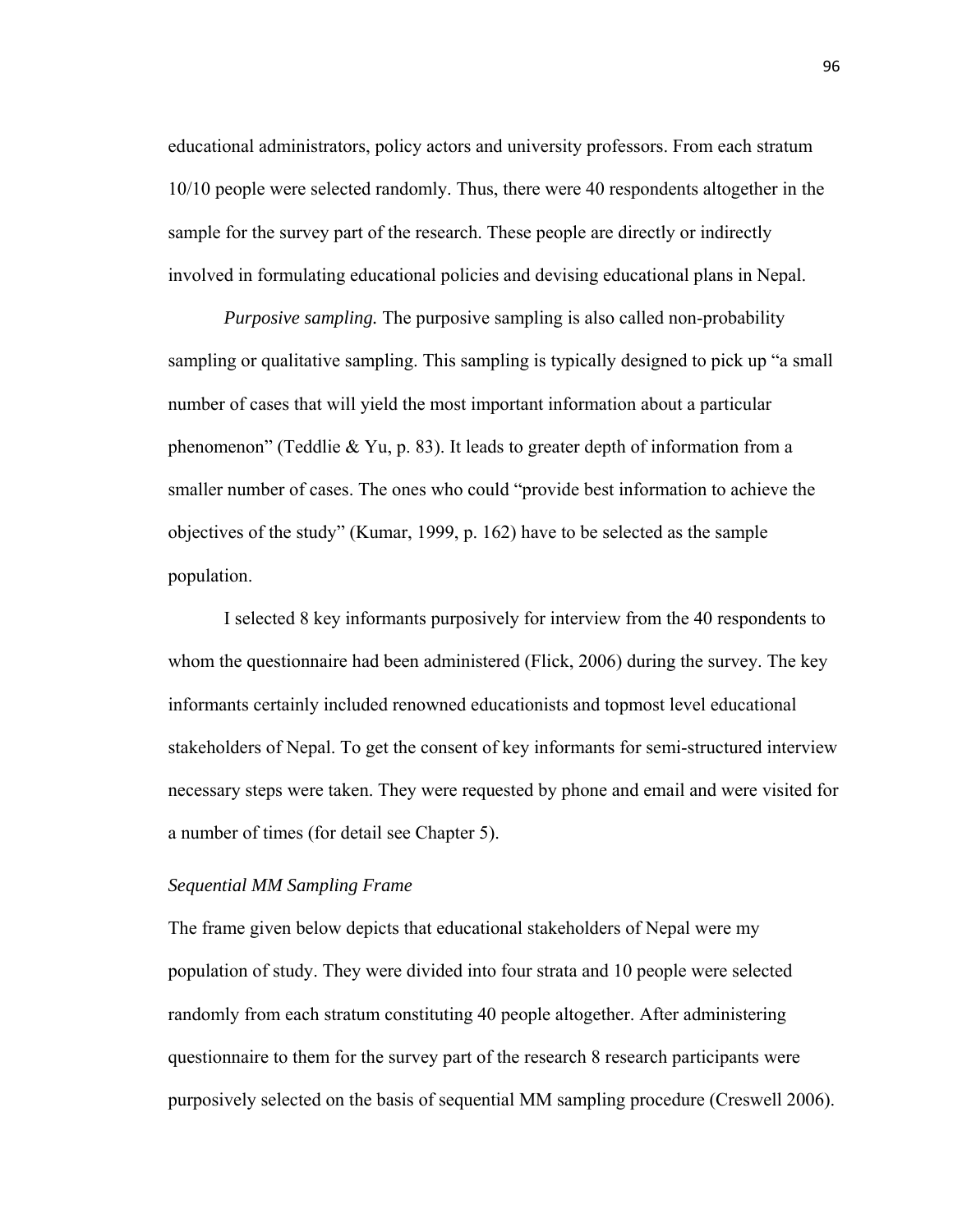# Table 3.6

## Sampling Frame



## Tools and Techniques

 There are several strategies or techniques for collecting data. Tashakkori and Teddlie (1998) have discussed four main strategies. They are:

- 1. Asking individuals for information and/or experiences (or self report technique)
- 2. Seeing what people do, recording what they do, or making inferences
- 3. Asking individuals about their relationship with others
- 4. Using data collected or documented by others

Self-reports, which I used in this research, are measures in which individuals are asked to report on their feelings, beliefs, attitudes, and other attributes that generally consists of "interview and questionnaire" (Tashakkori & Teddlie, 1998, p. 100).

I used two tools and their corresponding techniques to collect data. Obviously, I used mixed methodology for the completion of this research. Thus I needed both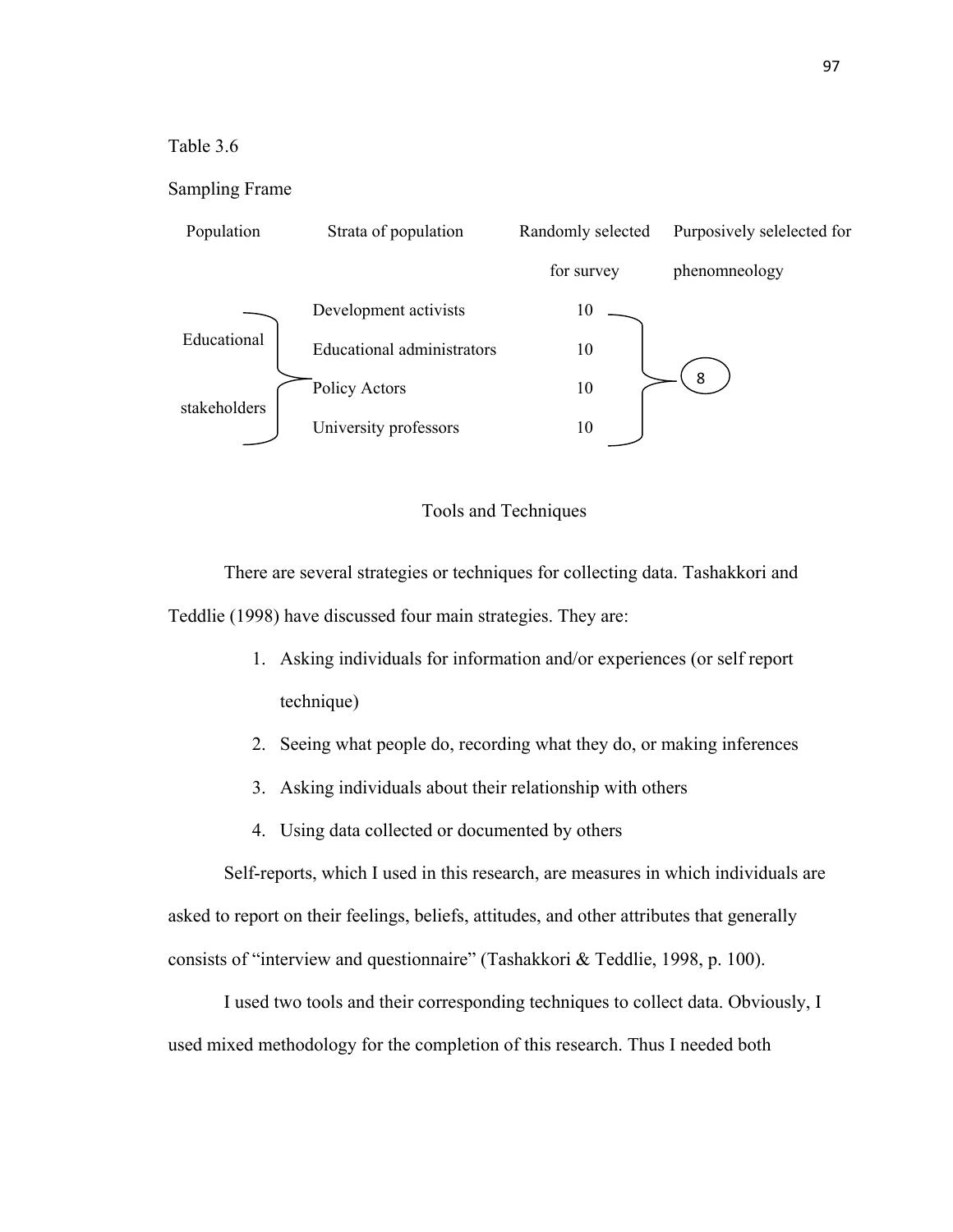quantitative and qualitative data. For the collection of qualitative data I conducted interview (Corbetta, 2003, p. 269) and for quantitative data I used questionnaire.

## *Validity of Research Tools*

The validity of the research tools (both questionnaire and interview guide) were ensured by adopting two strategies: expert judgment and pre-test. After the preparation of these tools I asked four experts (Research Committee members) of School of Education, Kathmandu University to evaluate the tools. Necessary corrections were made by incorporating their suggestions.

 The questionnaire was pretested to 5 educational stakeholders. From the feedback of pretest some of the ambiguous statements were made clear and understandable. Some of the alternative questions of the multiple-choice question set were removed and some additions were made. Similarly, two people were interviewed to pretest the interview guide and as a rehearsal of the real interview. The issues to be probed in the interview guide were made more flexible to deal with in order to elicit the real perceptions and opinions of the educational stakeholders.

#### *Questionnaire*

 For the collection of quantitative data I had prepared a questionnaire. In simple words "a questionnaire is a written list of questions" (Kumar, 1996, p. 110). It consisted of a number of "structured set of questions containing all necessary instructions" (Wilson & Sapsford, 2006, p. 121). It is used when "factual information is desired" (Best & Kahn, 2002, p. 230).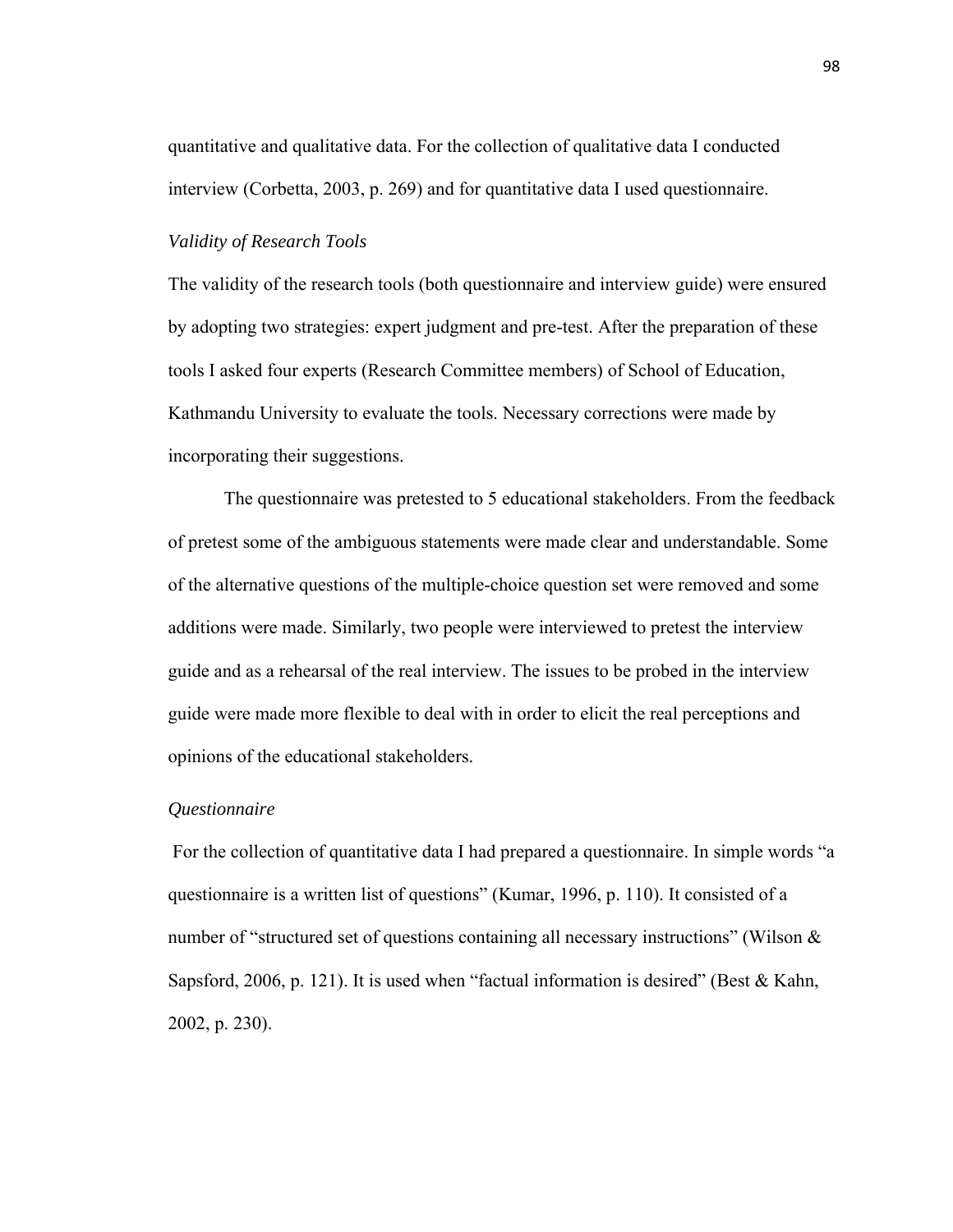As I used survey research methods as a first or quantitative strand of my MM study I used two types of questions in the survey questionnaire. The first was attitude scale and the second was multiple-choice questions.

*Likert scale statements.* Attitude scales – one of the types of Likert scales are "questionnaires commonly used in survey research" (Tashakkori & Teddlie, 1998, p. 104). The scales include measures of attitudes, beliefs, self-perceptions, intentions, aspirations, and a variety of related constructs (Tashakkori & Teddlie). There are various types of scales to test the attitudes and similar constructs. I used Likert scale. Describing this scale Tashakkori and Teddlie (1998) write,

Likert-type scales ask the respondents to express their degree of agreements/disagreements with issues (or presence/absence of an attribute) on response scales consisting of 4 or 5 options (strongly agree, agree, disagree, or strongly disagree). A number is assigned to each response (e.g.  $+2$ ,  $+1$ ,  $-1$ ,  $-2$ ) according to the direction and magnitude of agreement (p. 104).

The Likert scale is also known as summated rating scale. The name was taken from psychometrician Rensis Likert, "who first proposed it at the beginning of the 1930s" (Corbetta, 2003, p. 170). "The scale is based on the assumption that each statement/item on the scale has equal attitudinal value, importance, or weight in terms of reflection as attitude towards the issue in question" (Kumar, 1996, p. 129). Though it is assumed that this scale is used to measure the attitude of respondents it doesn't measure per se rather it "does help to place different respondents in relation to each other in terms of the intensity of their attitude towards an issue" (Kumar, p. 130).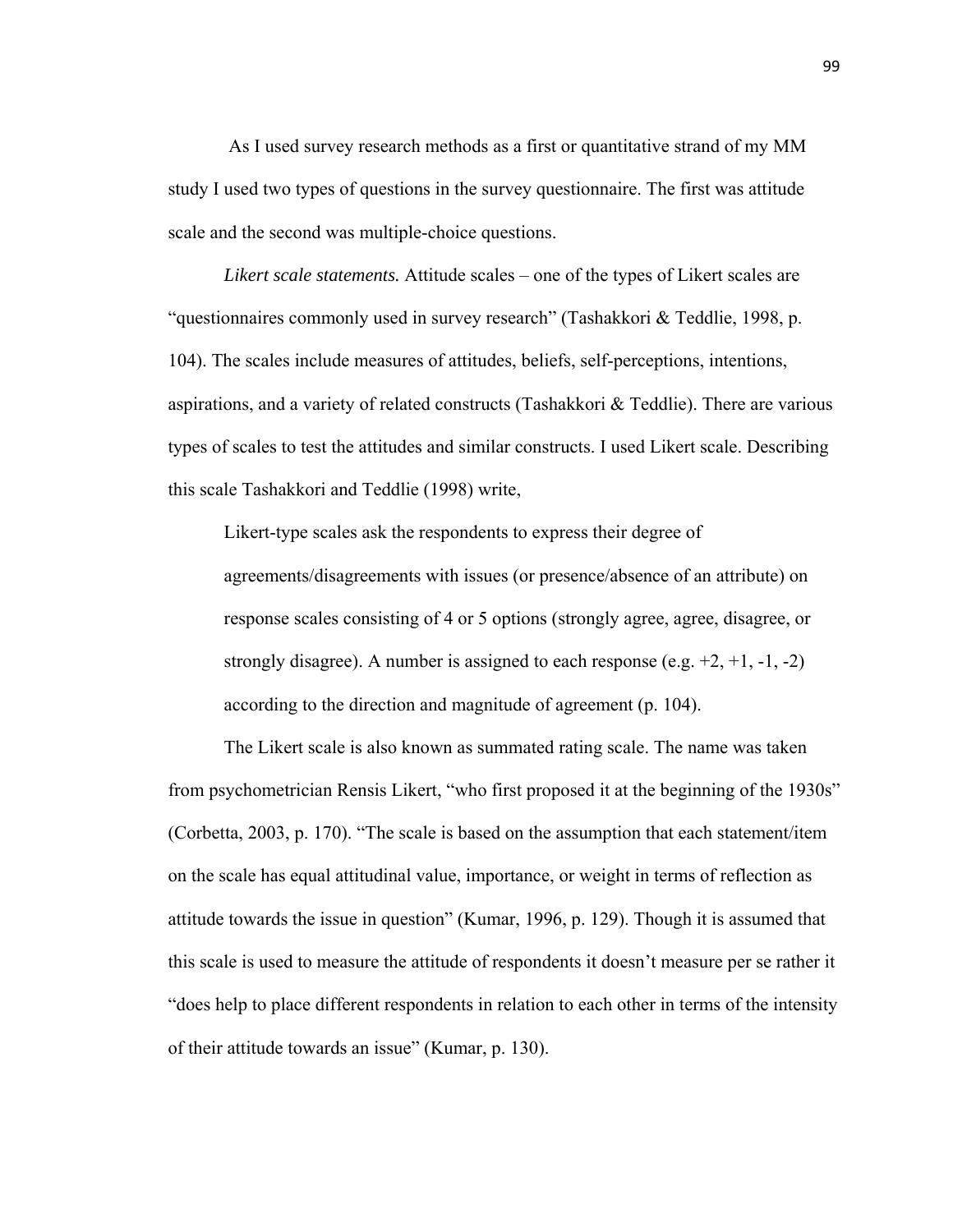I used five point Likert scale (strongly agree, agree, uncertain, disagree, and strongly disagree). There were 12 statements each relating to my research questions. There were six statements giving positive meanings and six questions giving negative meaning.

As there are three themes (research sub questions) in my research. There were four questions for each theme. The three themes are providing Options for Learning (OFL), bringing Parity of Esteem (POE) among FL, NFL and IL and developing a National Qualifications Framework (NQF).

*Multiple-choice questions.* Besides these Likert scale, I used nine multiple-choice questions. Three themes included three questions/statements with a number of options to be selected. For questionnaire, see the Appendix of this dissertation.

After preparing questionnaire, I sent them to the respondents requesting them to complete and return to desired destination. Some of the questionnaires were sent through e-mail, some of them through mail (Kumar, 1996, p. 113) and for few of them I gave them in hand.

## *Interview*

Kvale (1996) claims "the qualitative research interview attempts to understand the world from the subjects' points of view, to unfold the meaning of peoples' experiences, to uncover their lived world prior to scientific explanation" (p. 1). He argues that knowledge comes from talks or conversation. Through interactions we know other people, get to learn about other people, learn their experiences, feelings and hopes. A researcher can find the world where they live in through conversation.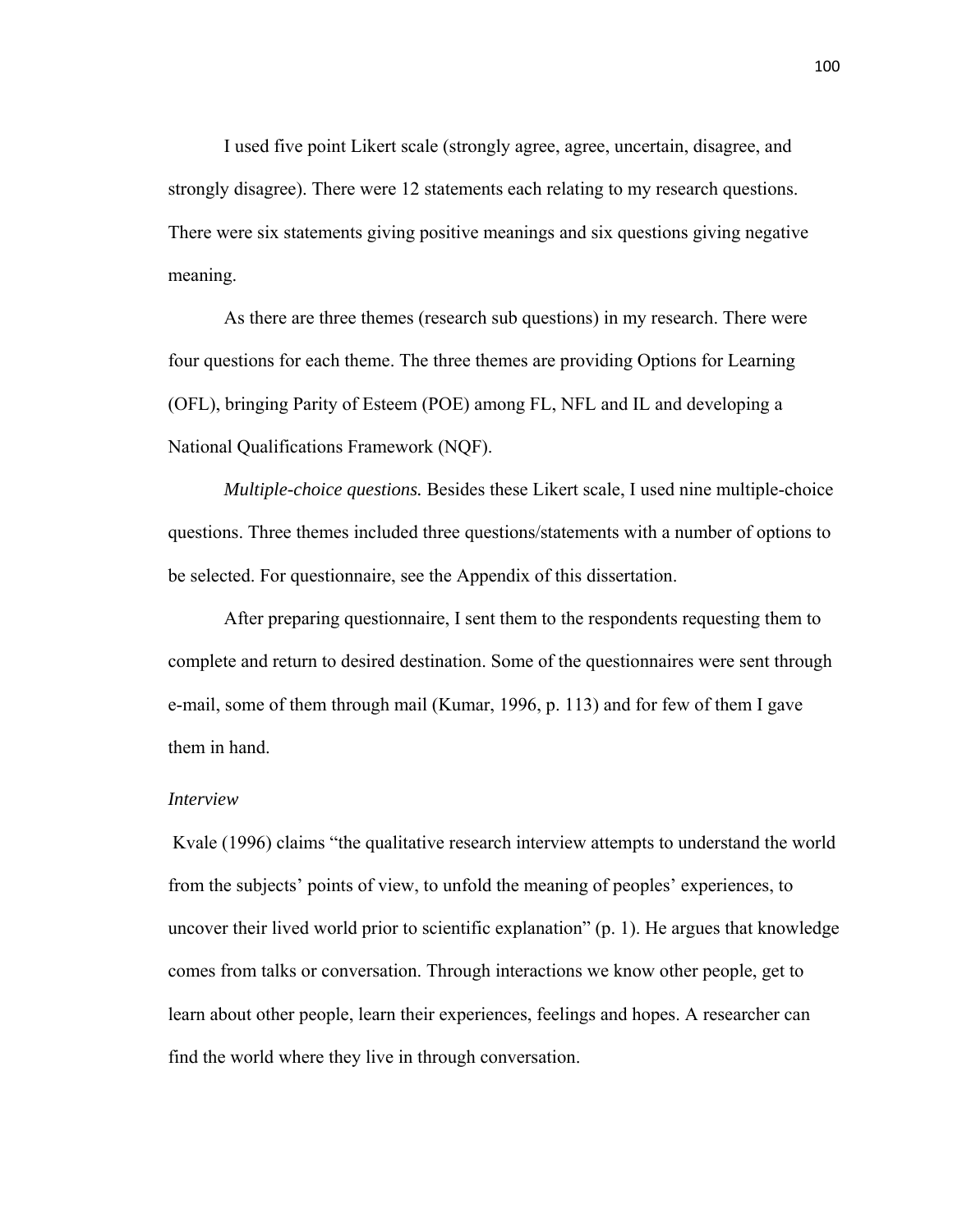Interview can be defined as a "type of conversational face-to-face interaction" (Wengraf, 2001, p. 4). Etymologically, the word 'interview' is made up of two morphemes (parts of a word): 'inter' and 'view'. These morphemes suggest that it is the interchange of views or opinions between two or more interlocutors.

The word 'views' that is a part of the word 'interview' literally suggests that it is a qualitative phenomenon. It shuns scientific approach. "The qualitative interview based on interpersonal interaction must appear unscientific" (Kvale, 1996, p. 62). Hence it also goes beyond the limitation of positivist paradigm of research.

Different types of interviews can be used to collect required data as per the objectives of research. Flick (2006) talks about five different types of interview. They are the focused interview, the semi-standardized interview, the problem center interview, the expert interview, and ethnographic interview. The semi-structured interview that has been extensively discussed in Kvale (1996) was used for this research.

In this research I followed the seven stage of an interview investigation as identified by Kvale (1996). The table which I extracted from (Kvale, 1996, p. 88) gives the seven stages in an abridged form.

Table 3.4 Stages of Interview

Stages Name Activities

 $1<sup>st</sup>$  Thematizing Formulate the purpose of an investigation and describe the concept of the topic to be investigated before the interviews start  $2^{nd}$ Designing Plan the design of the study taking into consideration all seven

stages of the investigation, before the interview starts.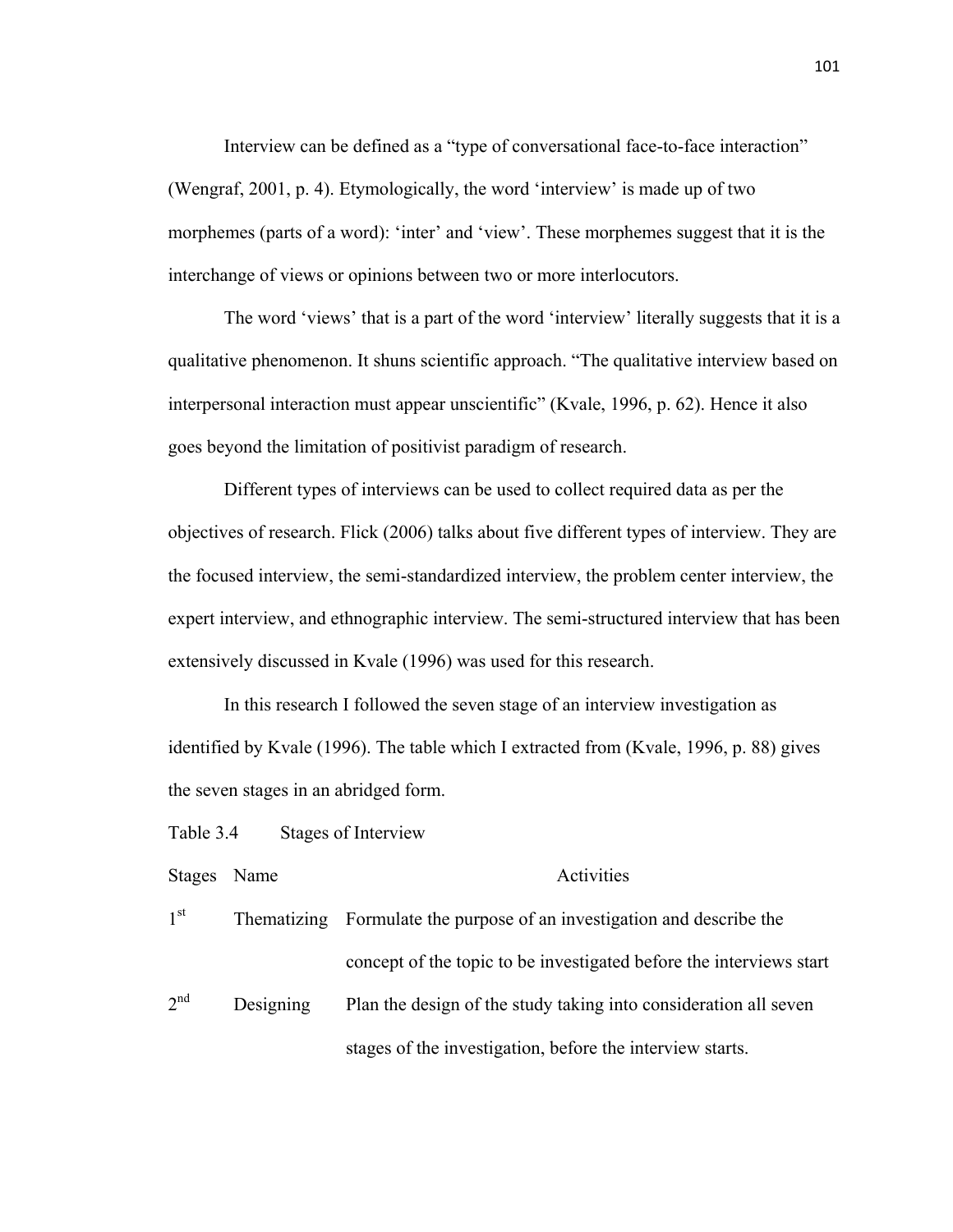- $3<sup>rd</sup>$  Interviewing Conduct the interviews based on an investigation guide with a reflective approach to the knowledge sought and the interpersonal relation of the interview situation
- $4^{\text{th}}$  Transcribing Prepare the interview material for analysis, which commonly includes a transcription from oral speech or written text
- $5<sup>th</sup>$  Analyzing Decide on the basis of the purpose and topic of the investigation, and on the nature of interview material, which methods of analysis are appropriate for the interviews
- $6<sup>th</sup>$  Verifying Ascertain the generalizability, reliability, and validity of the interview findings
- $7<sup>th</sup>$  Reporting Communicate the findings of the study and the methods applied in a form that lives up to scientific criteria, takes the ethical aspects of the investigation into consideration, and that results in a readable product.

## (Kvale, 1996)

*Interview guide.* I used an interview guide as a tool for collecting data for the phenomenological part of this research. An outline of topics to be covered were included in the guide. For the semi-structured type of interview the guide contained "an outline of topics to be covered with suggested questions" (Kvale, 1996, p. 130). The questions were made relevant both thematically and dynamically. To ensure thematic dimension each question were made relevant to the topic or the theme of the research as a whole. Similarly, to ensure dynamic dimension the questions were prepared in such a way that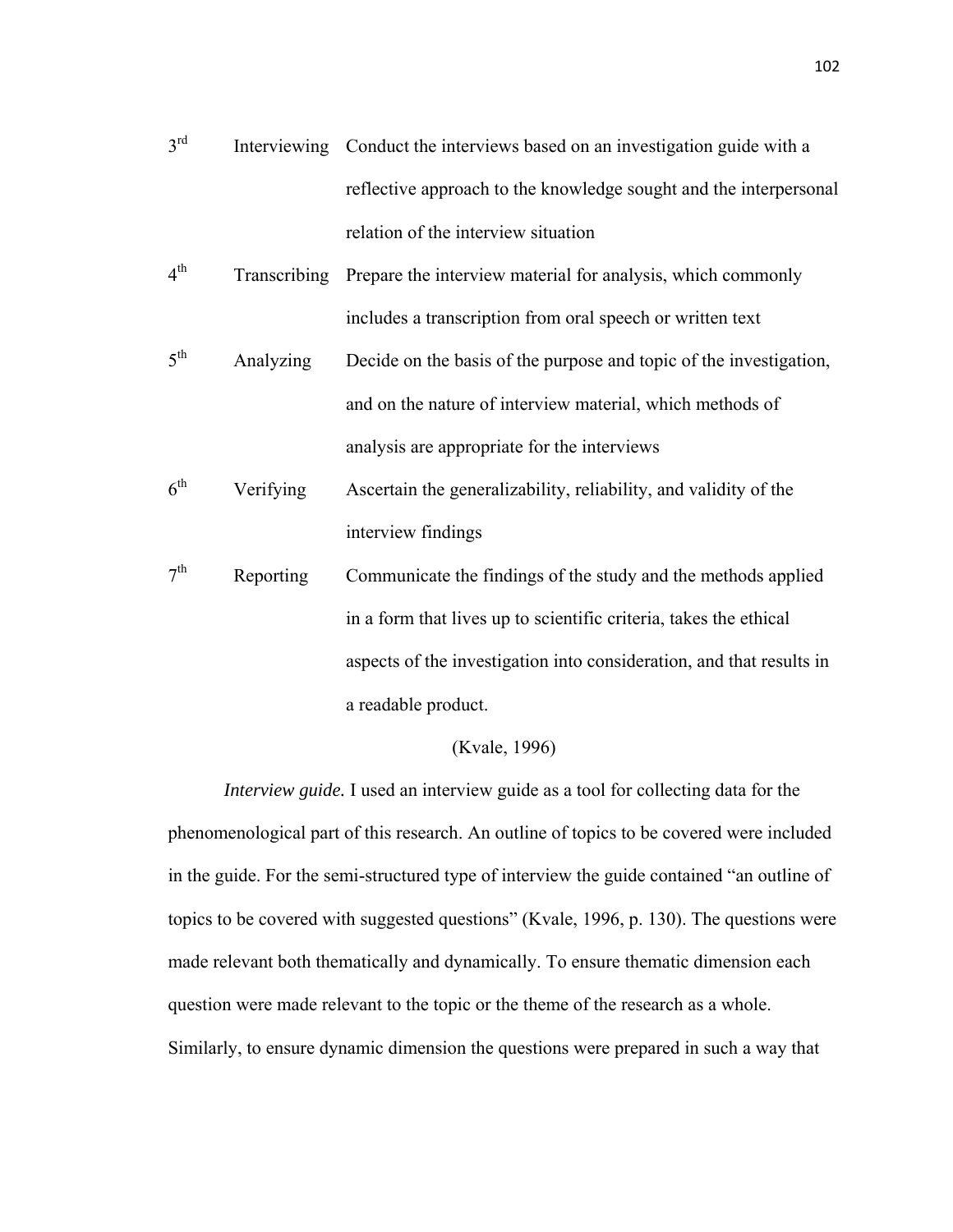they "promoted a positive interactions; kept the flow of the conversation going and motivated the subjects to talk about their experiences and feelings" (p. 130)

*Interview questions*. Kvale (1996) talks about nine types of questions for qualitative interviewing. They are as follows:

Table 3.5 Types of Interview Questions

- S. Types Description
- N.
- 1 Introducing questions They are the opening questions that aim to yield spontaneous, rich descriptions where the subjects themselves provide what they experience as the main dimension of the phenomenon investigated.
- 2 Follow up questions They are the questions prepared to get answer of the persistent curiosity and critical questions of the interviewer.
- 3 Probing questions These questions are asked to probe the content of the conversation under discussion.
- 4 Specifying questions These questions are used to get specific information that has not been elicited from general questions during the interview
- 5 Direct questions The interviewee directly introduces topics and dimensions to get straightforward response from subjects.
- 6. Indirect questions They are projective questions useful for getting the attitudes, feelings and experiences of the subjects that they don't flash directly. `
- 7. Structuring These types of questions will be useful when the interviewer feels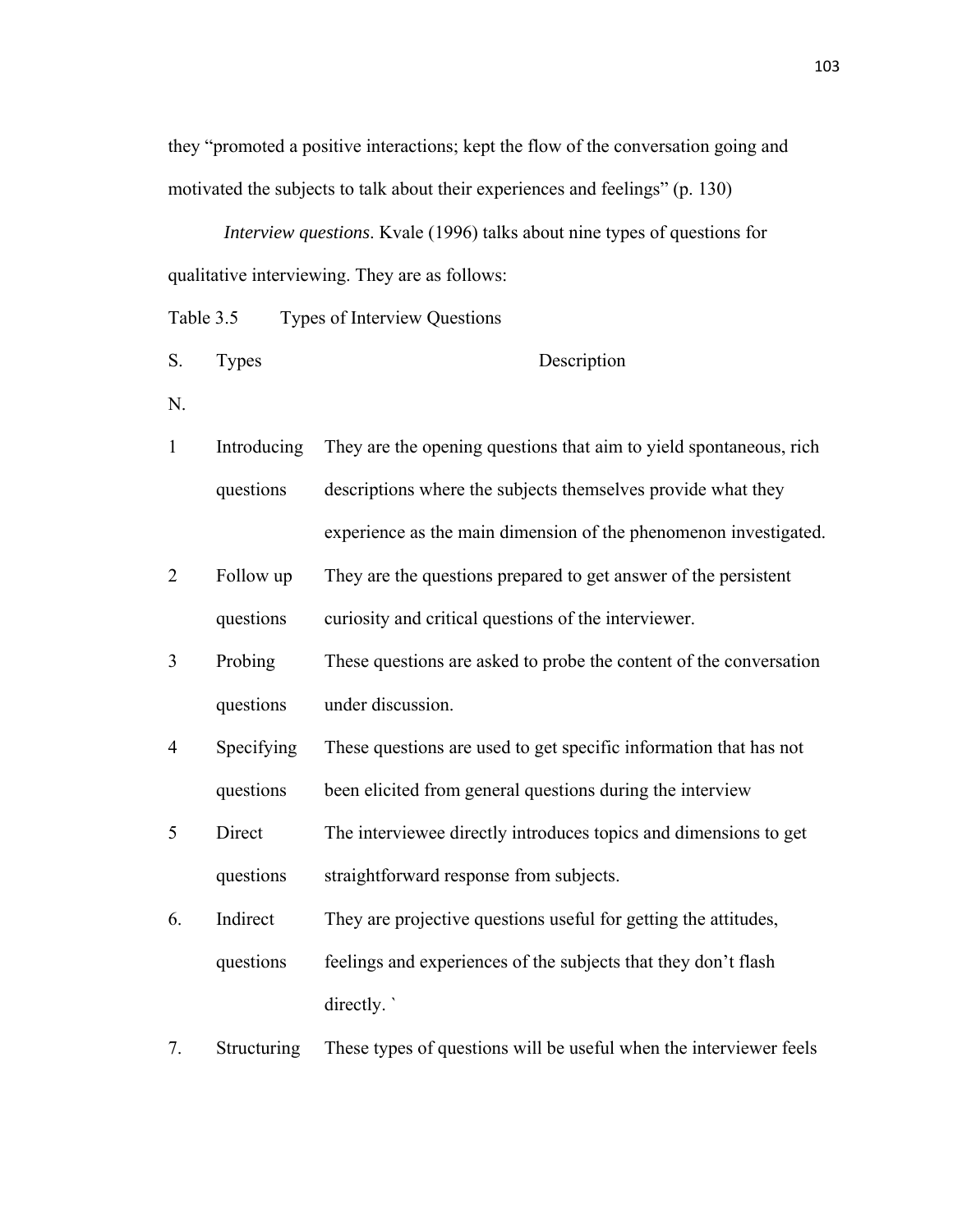- questions that the discussion is exhausted and wants to break off long answers by bringing slight changes in the matter of discussion.
- 8. Silence By allowing pauses in conversation the researcher can give time to his/her subject for reflection
- 9. Interpreting questions These sorts of questions are asked to rephrase the statement of interviewee to bring better clarity.

## (Kvale, 1996)

In this research the questions that were used comprised almost of all these nine types of questions according to the situation of the interview.

# Ethical Considerations

The question of ethics is not a separate part of any research. It "arises throughout the entire research process" (Kvale, 1996, p. 110). As stated by Creswell (2003) the following ethical considerations were made.

- a. The research respondents for administering questionnaire and research participants for conducting interviews were made well aware about the purpose of the research and procedure of the research.
- b. The samples of the population were selected voluntarily. It was their right whether to give information or not to give. They were also allowed to terminate from the interview even in the middle of the interview sessions.
- c. Consents were taken from the participants of the research, especially from the interviewees. "The subjects were informed about the overall purpose of investigation and the main features of design" (Kvale, 1996, p. 112)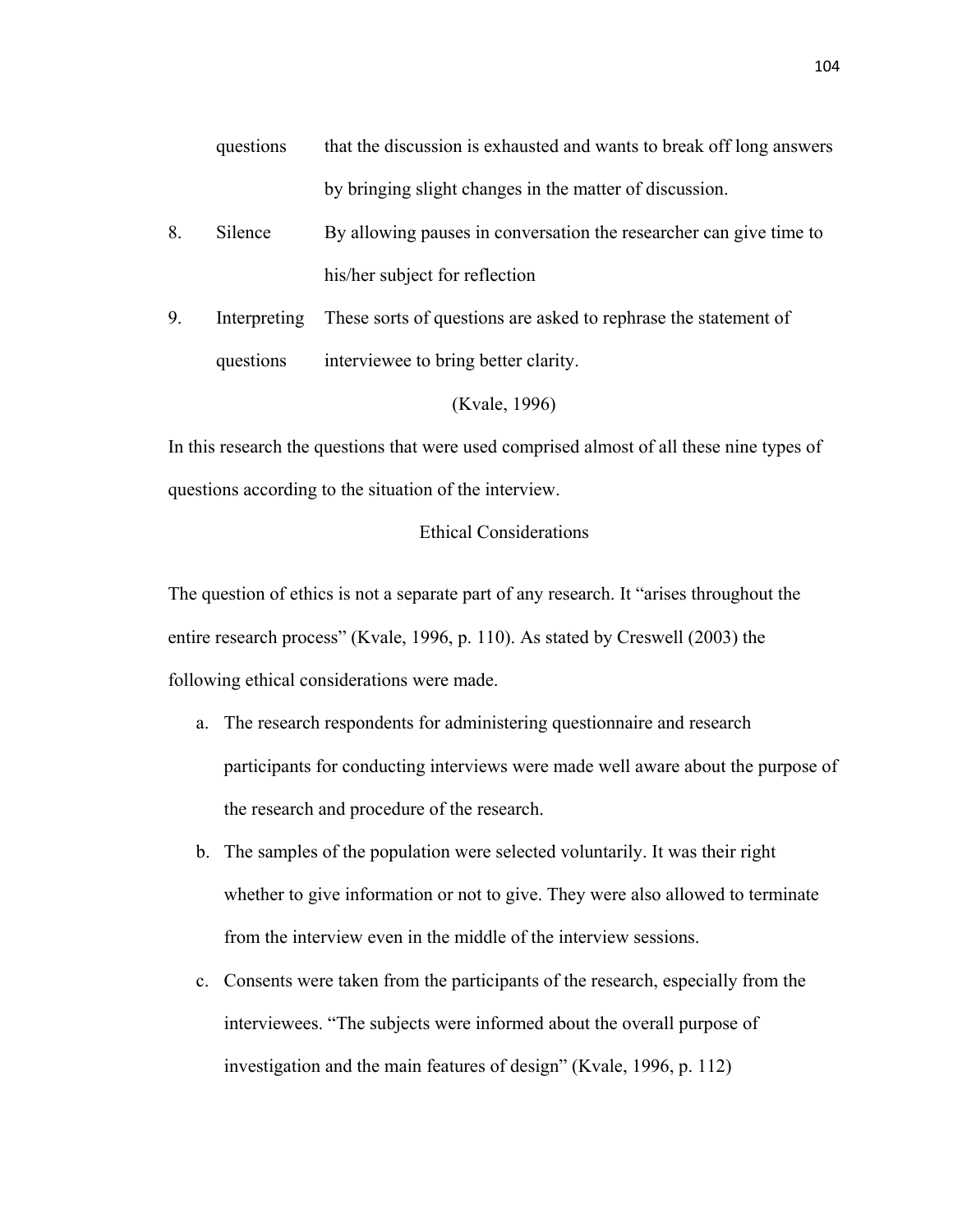- d. The privacy of the participants was protected by making signatures in agreement papers before sitting for the first round of interview. The "confidentiality of the data" (Kvale, 1996, p. 114) was ensured.
- e. While analyzing the data to protect the anonymity of the respondents instead of using their real names aliases and pseudonyms were used.
- f. While writing the dissertation the researcher didn't use language or words that are biased against persons because of gender, sexual orientation, racial or ethnic group, disability, and age.
- g. The chances of suppressing, falsifying, or inventing findings to meet researcher's need were completely eliminated by applying proper validation measures of the research. The transcribed and translated copies of their interview scripts were sent them for necessary corrections and modifications.

# Chapter Summary

Paradigms are the worldviews or belief systems that guide researchers. Paradigms decide ontology, epistemology, axiology, and methodology of researches. Positivism and constructivism are the rival paradigms of the past. Now they have shown a kind of coexistence in the form of pragmatism. Pragmatism comes from the assumption that research problem is more important than methods of research. This philosophical doctrine has given birth to mixed methodology. Several methods are mixed up to find the answers of research questions in more reliable and valid way.

 As a researcher under pragmatic paradigm, ontologically I have accepted external realities that can be obtained from research participants. Epistemologically, I have explored the phenomenon from both objective and subjective points of view. Similarly,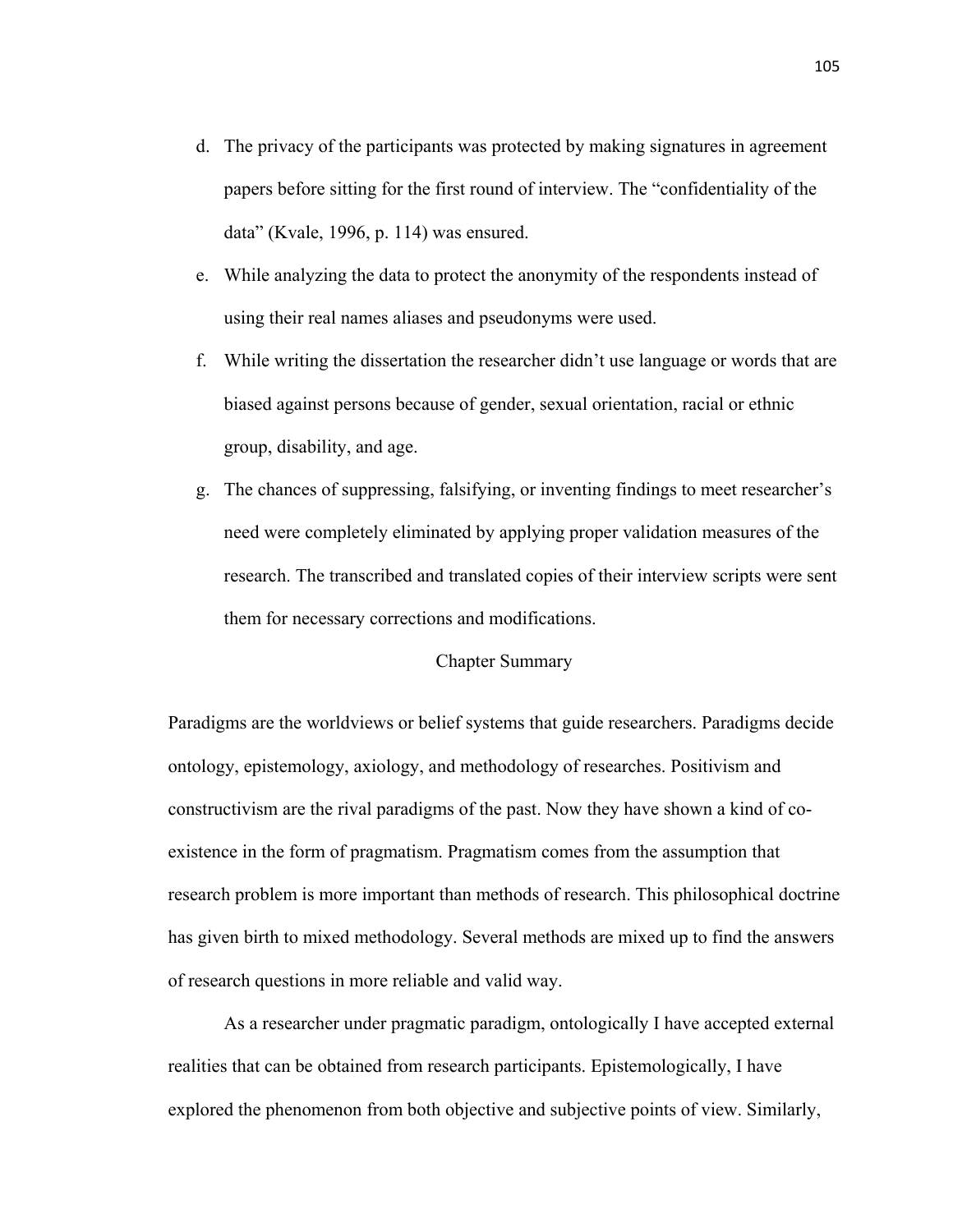on the axiological ground my values and beliefs have played significant roles in interpreting results.

 Obviously, mixed methodology gave birth to mixed method in which two or more than two method can be used. I have used survey from quantitative strand and phenomenology from qualitative strand and they were applied subsequently to find the answers of my research questions. Among the various designs of mixed method the Explanatory Participant Selection Design was selected.

 Questionnaire for survey and interview for phenomenology were the tools used to collect primary data for the research. Mixed Method Sampling procedure was used to frame the sample size. Among the educational stakeholders 40 experts were selected using stratified random sampling procedure and requested to fill up the questionnaire set. Among the 40 educational experts 8 people were selected purposively to take part in the interview.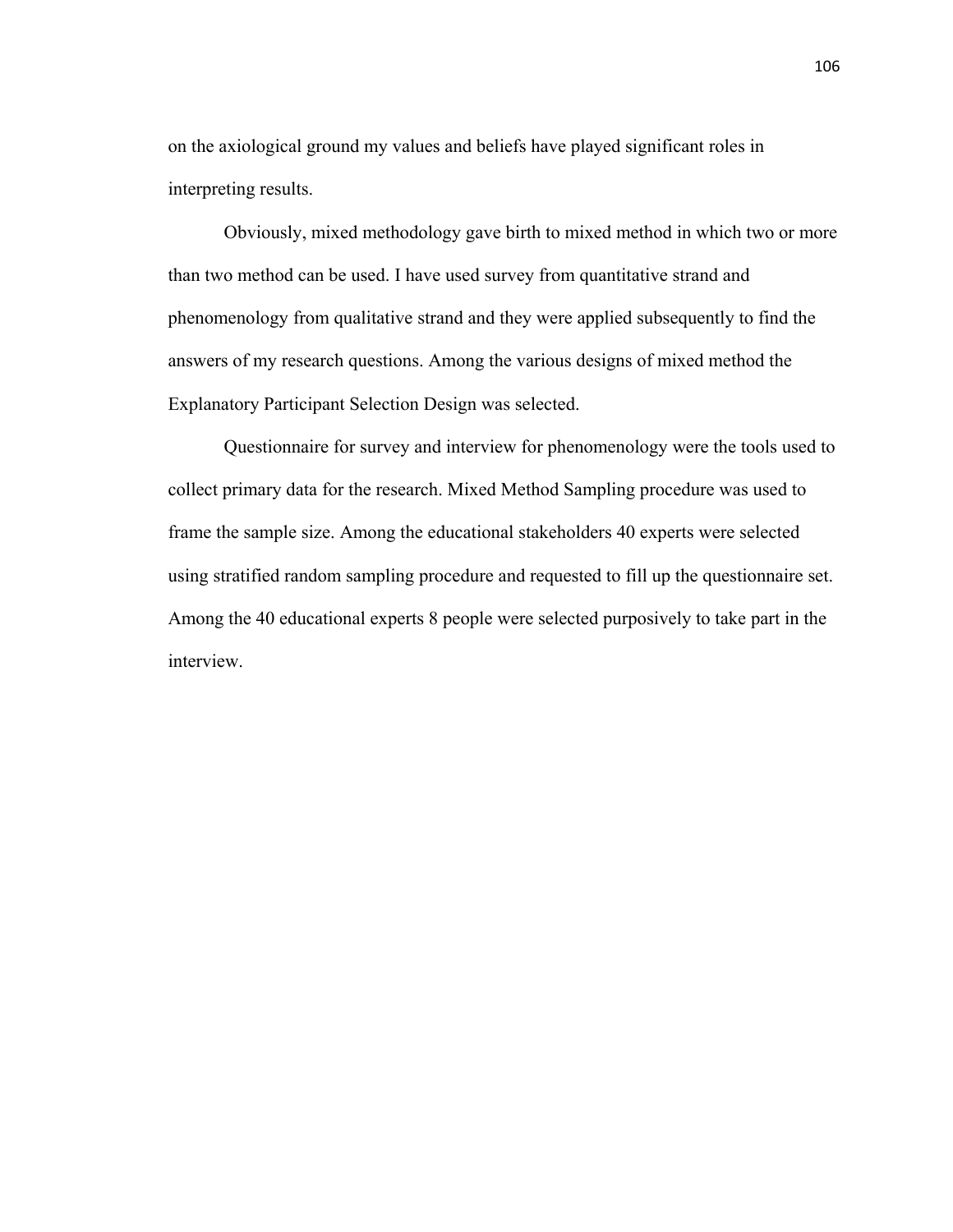## CHAPTER IV

## QUANTITATIVE DATA ANALYSIS AND INTERPRETATION

After preparing the questionnaire and getting it judged from experts for its validity the sets of questionnaires were administered to the required number of respondents. Although only 40 respondents were expected nearly one hundred sets of questionnaires were prepared. Some of the questionnaires were sent through email, some of them through friends and some of them were given in hand by me. When required number of questionnaire sets were returned the data collection process was stopped.

 After the data were collected they were sorted out by category (in terms of respondents). They were arranged in four separate files. Then the process of coding the responses was started. The statements for the Likert Scale questionnaire and multiplechoice questions were based on three themes of the research. The main research question was 'How do educational stakeholders perceive the possibility of identifying, recognizing and validating non-formal and informal learning to open up avenues for lifelong learning and continuing education?' The three themes were coded as follows:

# Themes for Quantitative Data Analysis

The themes for quantitative data analysis and interpretation were generated directly from the research sub-questions. The themes and the codes used for the themes throughout this research are given below.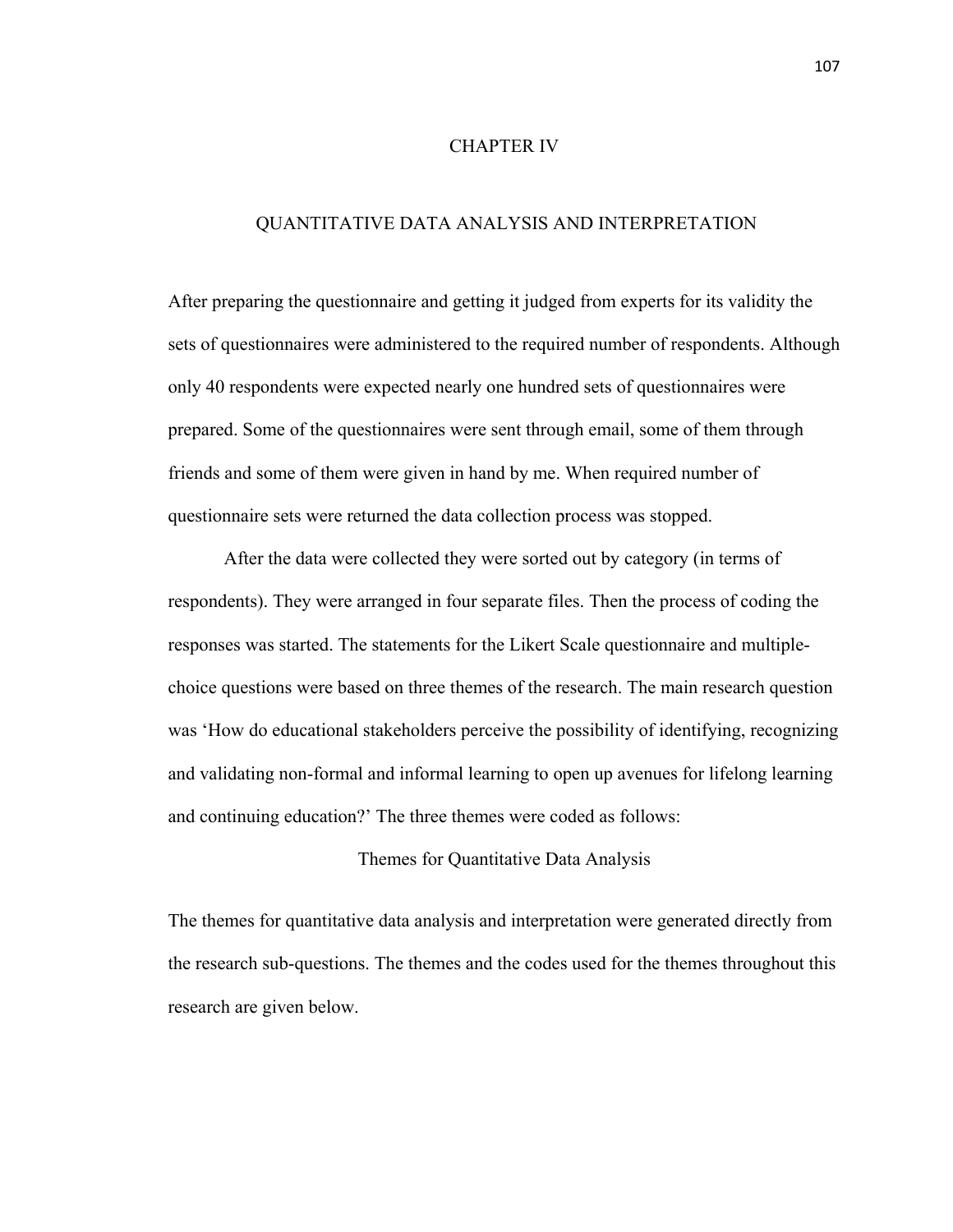Table 4.1 Themes and Codes for Quantitative Data

| S <sub>N</sub> | <b>Research Sub-Questions</b>                          | Themes                          | Codes      |
|----------------|--------------------------------------------------------|---------------------------------|------------|
| $\mathbf{1}$   | How do educational stakeholders perceive the           | Providing Options for           | OFL        |
|                | significance of providing options for learning through | Learning                        |            |
|                | formal, non-formal and informal means?                 |                                 |            |
| 2              | How do educational stakeholders perceive the           | Bringing Parity of Esteem       | <b>POE</b> |
|                | possibility of bringing parity of esteem among formal  |                                 |            |
|                | learning, non-formal learning and informal learning?   |                                 |            |
|                |                                                        |                                 |            |
| 3              | How do educational stakeholders perceive the           | Developing National             | <b>NQF</b> |
|                | importance of developing a National Qualifications     | <b>Qualifications Framework</b> |            |

Framework for providing eligibility for further learning for those who have been through the process of nonformal and informal education?

# *Likert Scale Statements*

There were two types of Likert Scale statements: statements giving positive meaning and the statements giving negative meaning. There were six questions for each. Arrangement was made in such a way that each positive statement had corresponding negative statements. The statements were arranged as per the themes of the research and on the basis of the positivity and negativity in their meanings.

The 12 statements used in the Liker Scale Questionnaire were related to three themes of the research. The first theme included 4 statements (Statement No. 1, 4, 7 and 10) where there were 2 positive (1 and 7) and 2 negative (4 and 10). The second theme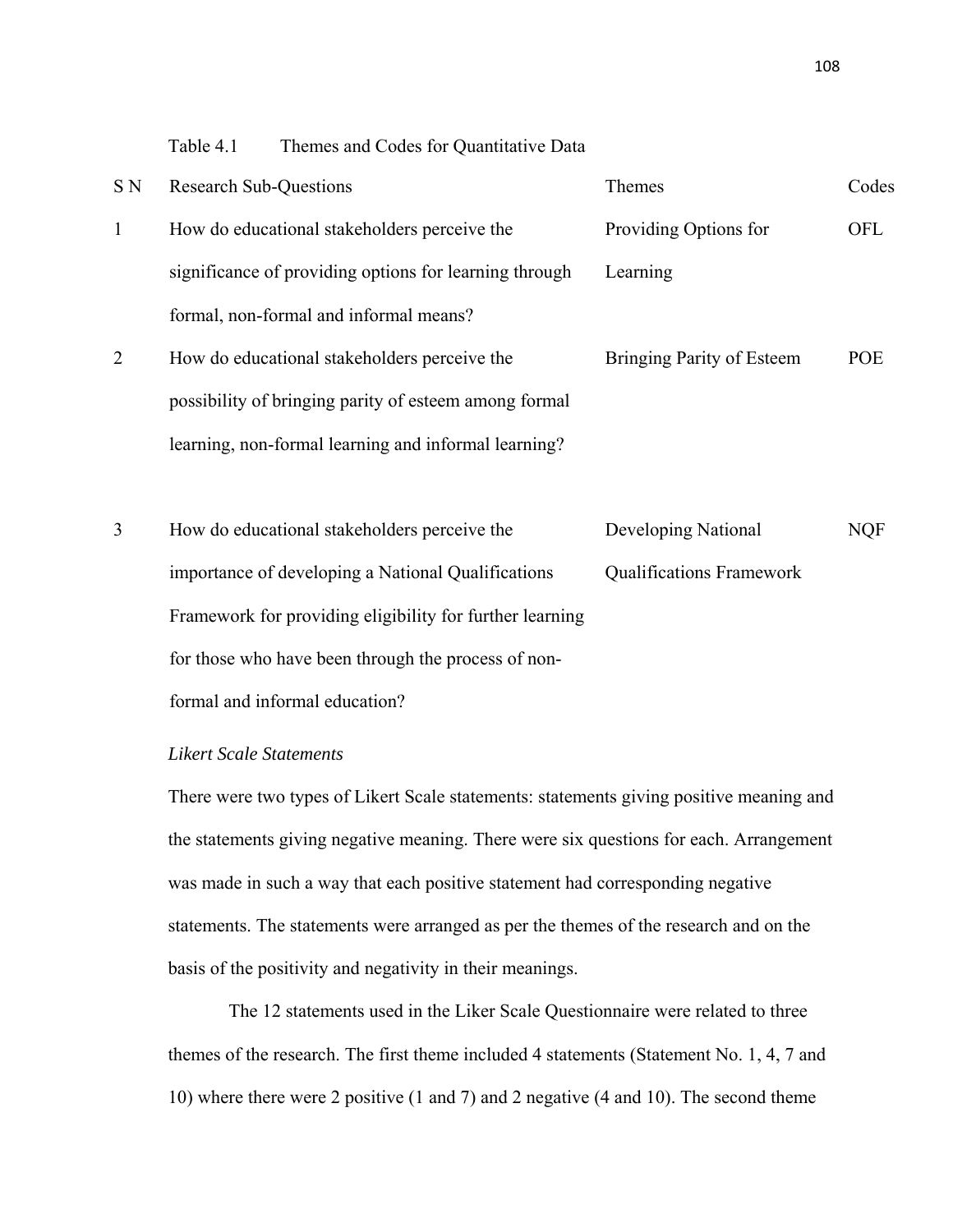included 4 statements (Statement No. 2, 5, 8 and 11) where there were 2 positive (5 and 11) and 2 negative (2 and 8). The third theme included 4 statements (Statement No. 3, 6, 9, 12) where there were 2 positive (3 and 9) and 2 negative (6 and 12). The statements are analyzed in terms of the themes.

| Table 4.2 |  | Themes and Likert Scale Statements |
|-----------|--|------------------------------------|
|           |  |                                    |

| S <sub>N</sub> | Themes     | <b>Statements</b> | Positive | Negative | Total          |
|----------------|------------|-------------------|----------|----------|----------------|
|                | <b>OFL</b> | 1, 4, 7, 10       | 1,4      | 7, 10    | 4              |
| 2              | POE        | 2, 5, 8, 11       | 5, 11    | 2,8      | 4              |
| 3              | <b>NQF</b> | 3, 6, 9, 12       | 3, 9,    | 6, 12    | $\overline{4}$ |
| Total          |            | 12                | 6        | 6        | 12             |

# *Multiple-Choice Questions*

There were 10 multiple-choice questions having 3 to 4 options to be selected. Question number 4 was cancelled in order to bring uniformity in the number of questions in three themes. Hence there were three questions for one theme of the research.

 The respondents were made free to tick more than one option. The arrangement of the questions was not according to the theme. To make data processing analysis comfortable the questions were rearranged in the following ways.

Table 4.3

Themes and Multiple Choice Questions

| Original | Arranged | Rearranged | Themes     |
|----------|----------|------------|------------|
|          |          |            | OFL        |
|          |          |            | <b>OFL</b> |
|          |          |            | OFI        |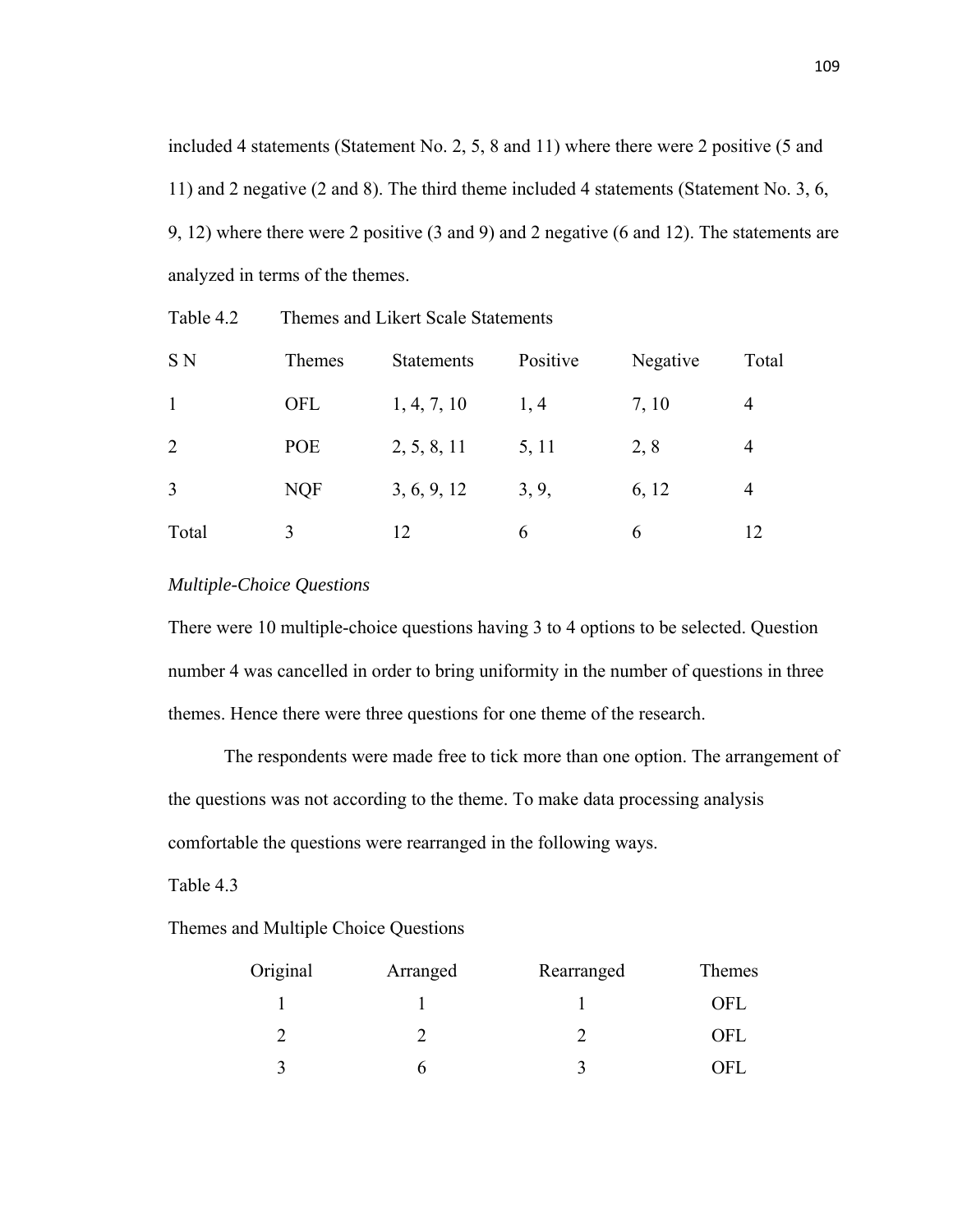| 4  | Cancelled |   |            |
|----|-----------|---|------------|
| 5  | 3         | 4 | POE        |
| 6  | 5         | 5 | POE        |
| 7  | 7         | 6 | POE        |
| 8  | 8         | 7 | <b>NQF</b> |
| 9  | 9         | 8 | <b>NQF</b> |
| 10 | 10        | 9 | <b>NQF</b> |

 *Precisions and codes.* After rearranging the questions/statements according to the themes precision and codes for each of them were made in the following ways.

Table 4.4 Precisions and Codes

| S N            | Questions                                          | Precision                   | Codes      |
|----------------|----------------------------------------------------|-----------------------------|------------|
| $\mathbf{1}$   | The most important approach/approaches to          | Approaches to Learning      | <b>ATL</b> |
|                | learning is/are                                    |                             |            |
| $\overline{2}$ | Knowledge and skills relevant to one's life can    | Acquisition of Knowledge    | AOK        |
|                | best be acquired by                                |                             |            |
| 3              | How does/do learning take place?                   | Judging Quality of Learning | QOL        |
| 4              | How should one's competence be determined for      | Selecting as Employee       | <b>SAE</b> |
|                | selecting him/her as an employee?                  |                             |            |
| 5              | The best means for enhancing lifelong learning and | Enhancing Lifelong          | <b>ELL</b> |
|                | continuing education is/are                        | Learning                    |            |
| 6              | How does/do learning take place?                   | Ways of Learning            | <b>WOL</b> |
| $\overline{7}$ | What is/are important while one's competence is    | Assessment of Competency    | <b>AOC</b> |
|                | assessed?                                          |                             |            |
| 8              | What is true about lifelong learning?              | Truth about Lifelong        | TLL        |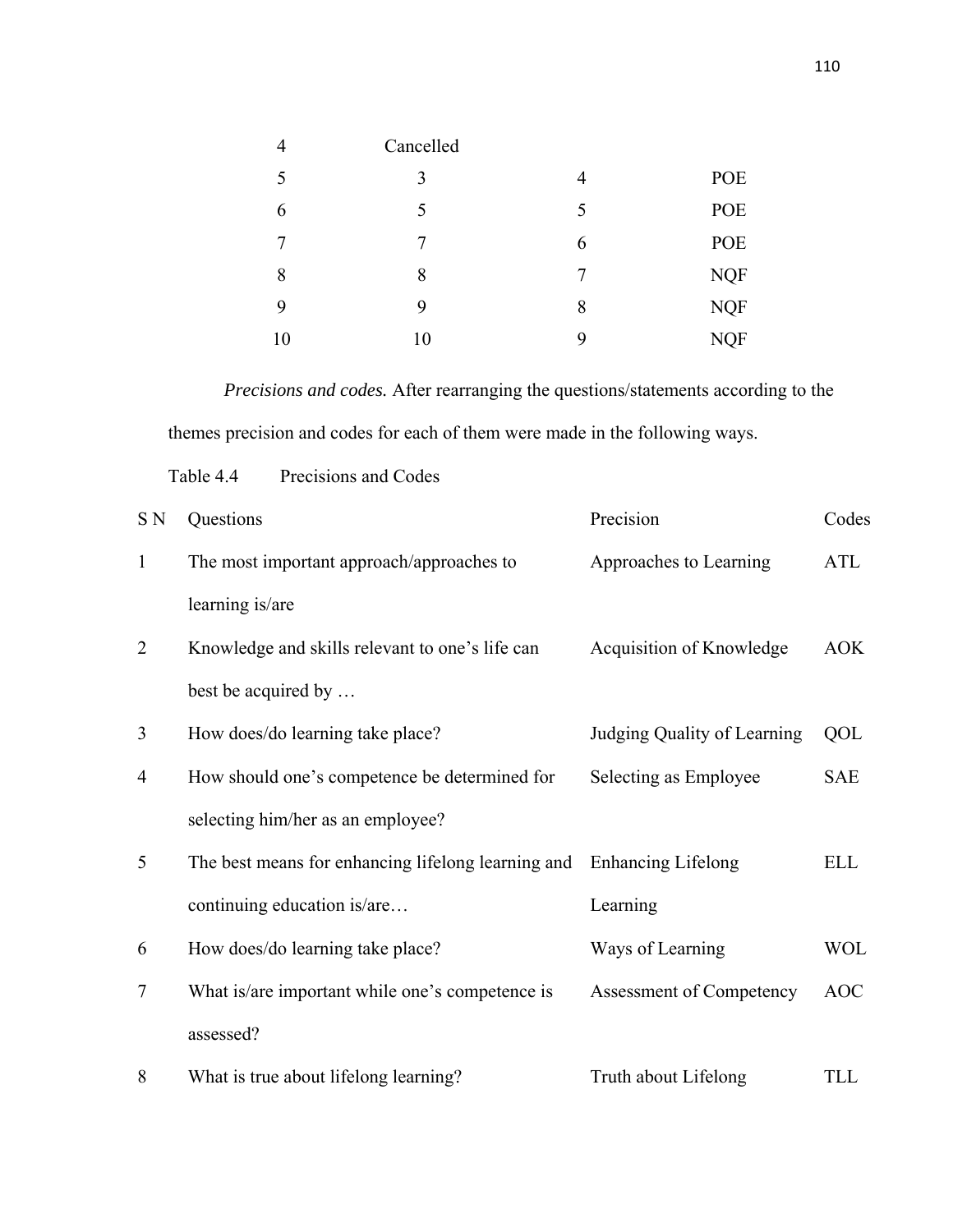## Learning

9 To maintain complementary and supplementary relationships between formal, non-formal and informal learning, which of the followings should be done? Complementary and Supplementary Relationship CSR

*Options for multiple choice-questions.* After having codes for each statement/question the options given for each were analyzed. The positive and negative statements were finalized. According to the nature of the research there were more positive options than negative ones. The negative options were given only for cross checking otherwise the 'any other' option given at the end of each statement/question would work for the alternative views of the respondents regarding validating non-formal and informal learning as a whole. The respondents were requested to add any other options if they thought relevant regarding the statements/questions.

## Analysis of Likert Scale Data

There were two types of statements in the Likert Scale: statements supporting the research questions; and statements opposing the research questions. The score for the statements were assigned as follows:

Table 4.5 Score Value of Likert Scale Options

| Scale                 | Score assigned to positive | Score assigned to negative |  |  |
|-----------------------|----------------------------|----------------------------|--|--|
|                       | statements                 | statements                 |  |  |
| <b>Strongly Agree</b> |                            |                            |  |  |
| Agree                 |                            |                            |  |  |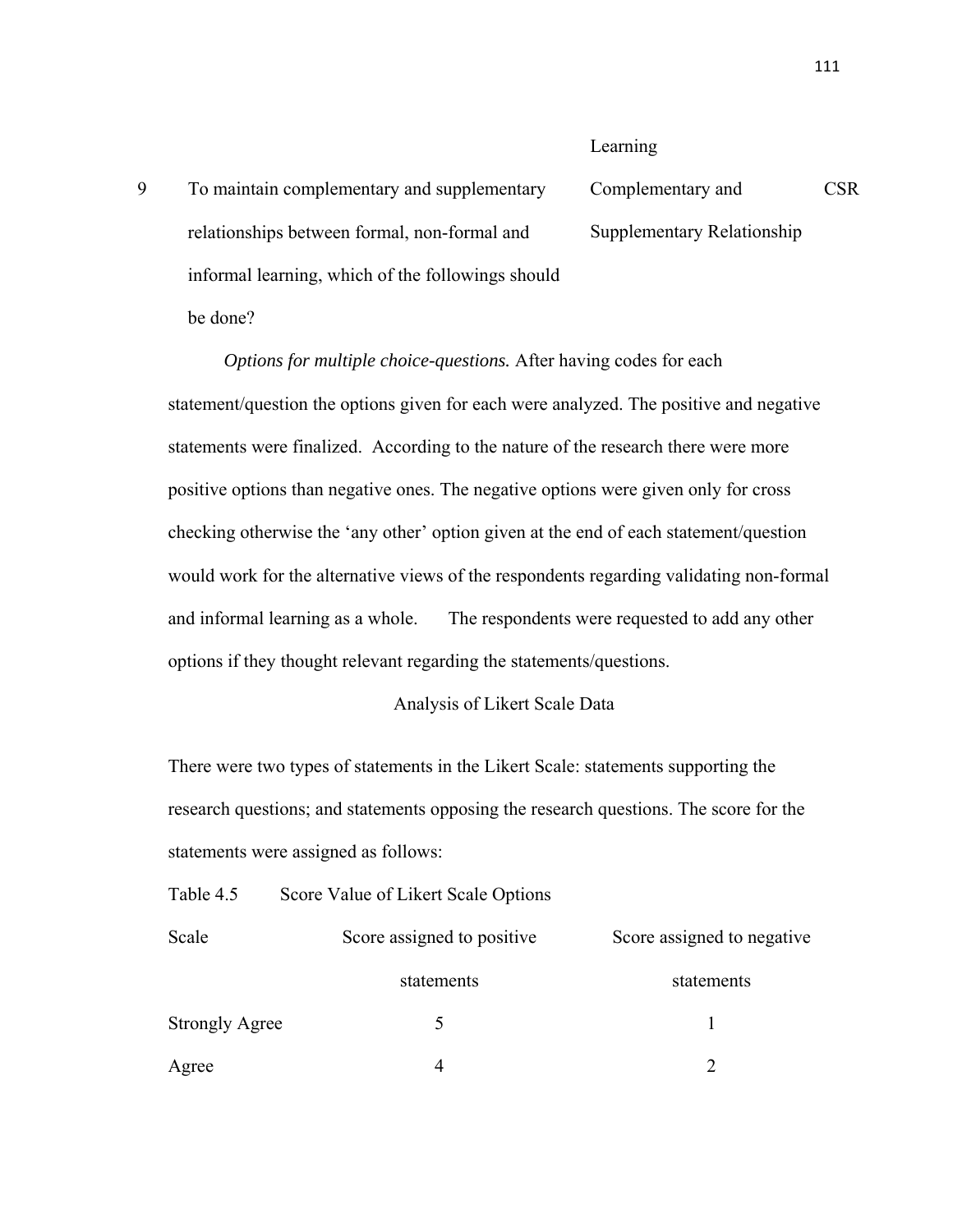| Uncertain |  |
|-----------|--|
| Disagree  |  |
| Strongly  |  |

Disagree

 According to Best and Kahn (2002, p. 250) the score values were analyzed. As there were 12 statements the following analyses were made:

Table 4.6 Total Score Value for Likert Scale Statements

|  |  | $12 \quad X \quad 5 = 60$ Most favorable response possible |
|--|--|------------------------------------------------------------|
|  |  | $12 \quad X \quad 3 = 36$ A neutral attitude               |
|  |  | $12 \quad X \quad 1 = 12$ Most unfavorable attitude        |

 On the basis of the assigned scale value the total scores were calculated using descriptive statistics. Among the 40 respondents the maximum score was 58 and the minimum was 36 with the range of 22. It shows that the Educational Stakeholders are positive to validate non-formal and informal learning to open up avenue for lifelong learning and continuing education in Nepal. The result has been further clarified with the average score 44 which is more than the average score 36 for neutral attitude.

Table 4.7 Descriptive Statistics of Total Likert Scale Data

| Score obtained N Range Minimum Maximum |    |       |       |        | Mean    | Std. Dev. | Variance |
|----------------------------------------|----|-------|-------|--------|---------|-----------|----------|
| in Likert Scale                        | 40 | 22 OO | 36.00 | -58.00 | 44.8000 | 5.48284   | 30.062   |

#### *Statement-Wise Analysis of Likert Scale Data*

 For statement wise analysis the data were entered into SPSS Package. The values were assigned as 1, 2, 3, 4, and 5 for the options Strongly Agree, Agree, Uncertain, Disagree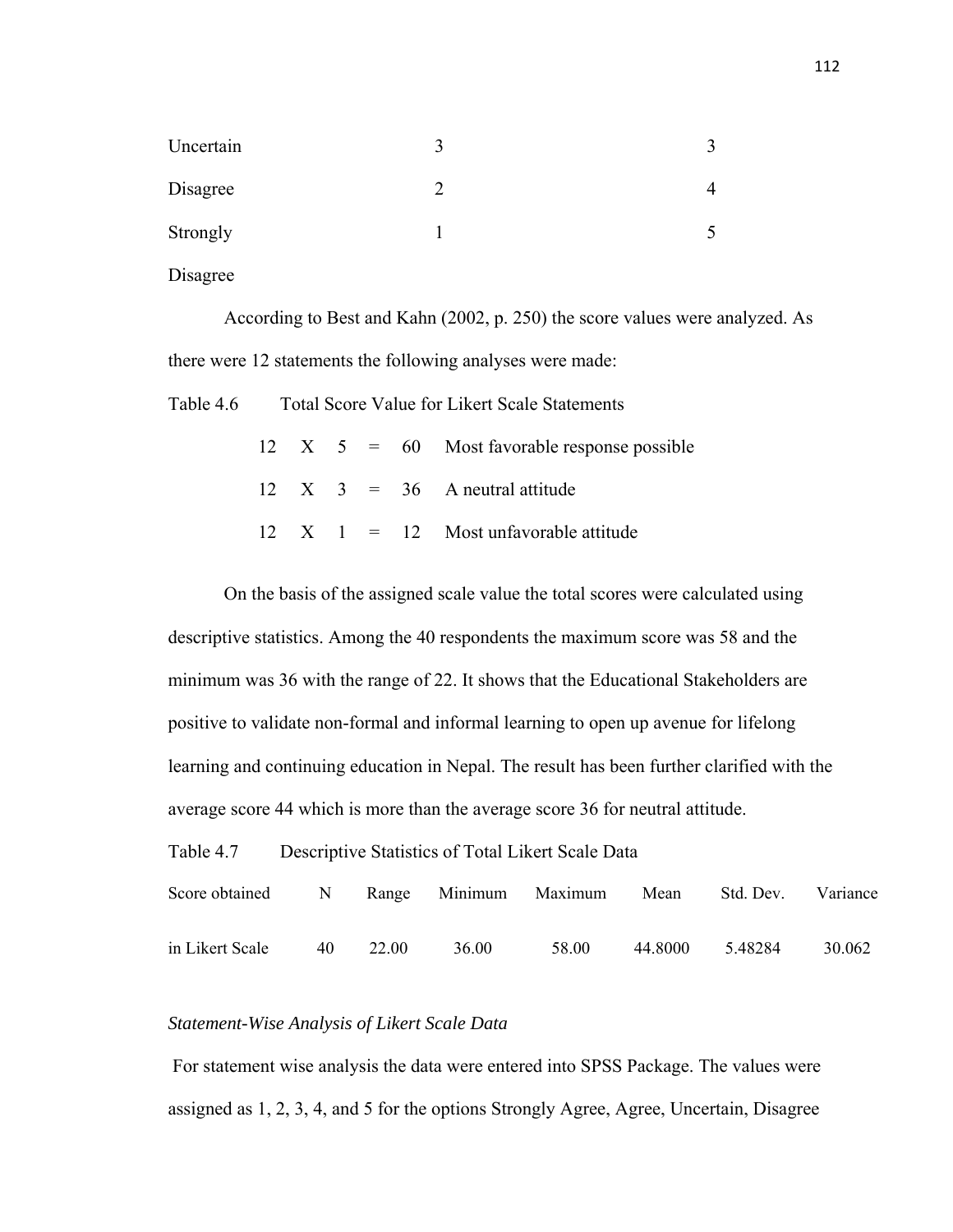and Strongly Disagree respectively. The frequency and percentage of each type of respondents were calculated through Cross Tabulation.

 Similarly, mean, minimum and maximum frequencies for each option (Strongly Agree, Agree, Uncertain, Disagree, and Strongly Disagree) were calculated using the statistical tool Compare Means. The mean score were interpreted in terms of the approximate value for each option. For example, the mean value near to 1 (i.e. 0 -1.4) means Strongly Disagree, the mean value near to 2 (i.e. 1.5-2.4) means Disagree and in the same way the mean value near to 4 (i.e. 3.5-4.4) means Agree for the positive statements and just opposite of the respective values for the negative statements. The finding of each statement was drawn on the basis of all calculated values from the Cross Tabulation and Descriptive Statistics.

# *Theme 1- Providing Options for Learning*

Among the three themes of the research the statement numbers 1, 4, 7, and 10 belong to the first theme i.e. providing options for learners.

*Statement No. 1.* The statement was written as 'People should be made free to acquire knowledge through formal, non-formal and informal means.' This is the statement with positive meaning. Among the 40 respondents 67.5% (27) people ticked the option 'Strongly agree' 27.1% (11) persons ticked the option 'Agree', 2.5% (1) person remained 'Uncertain' and one person ticked 'Disagree' (see Table A1).

 The mean scores of Development Activists, Educational Stakeholders, Policy Actor and University Professors were 4.7, 4.5, 4.7 and 4.5 respectively (see Table A2). It shows that Development Activists and Policy Actors were found more positive than others. The average of total mean was 4.6 which indicate that Educational Stakeholders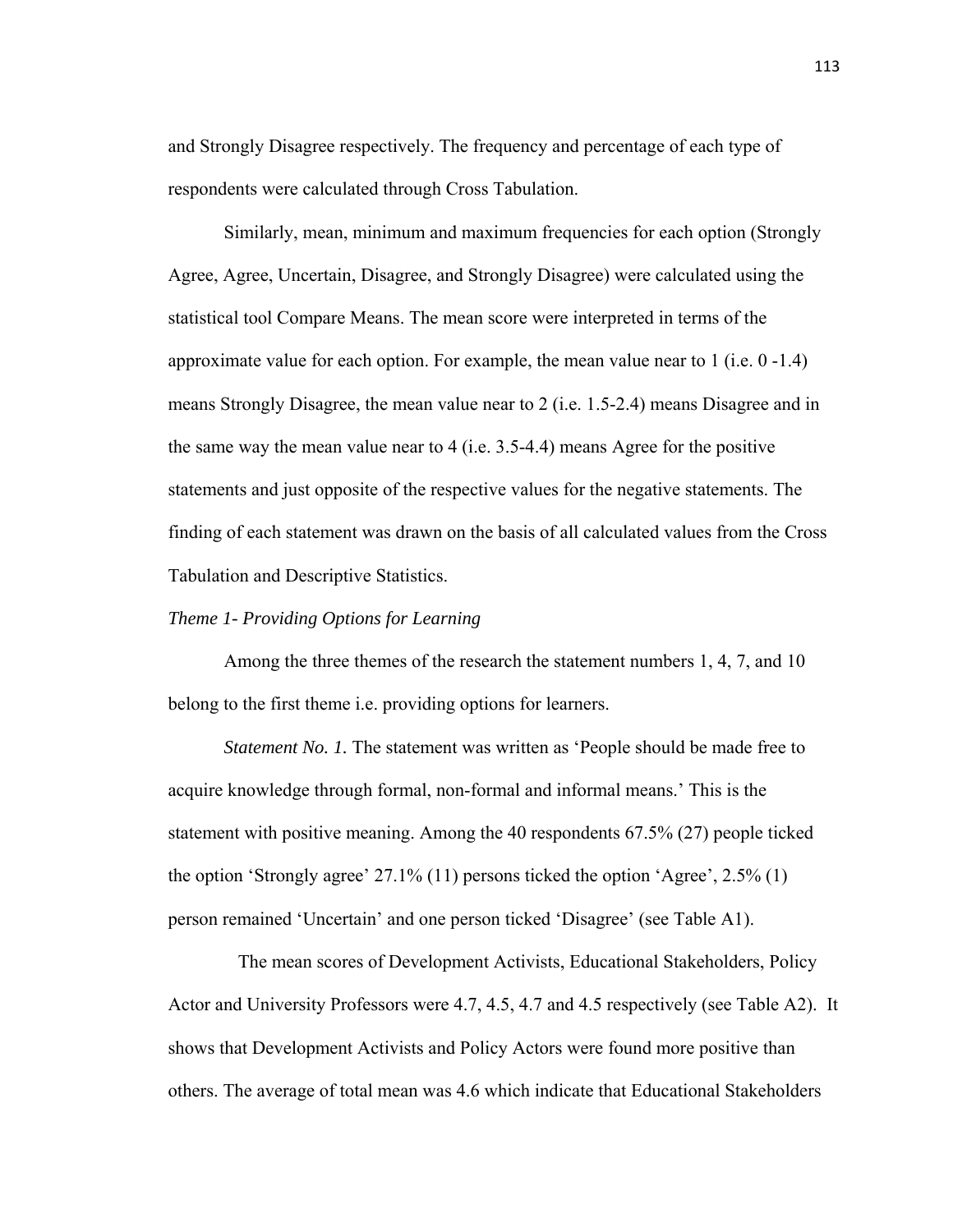agreed that people should be made free to acquire knowledge through formal, non-formal and informal means.

*Statement No. 4.* The statement was written as 'People from less formal background are unable to adjust with the formal education system.' It is negative statement whose corresponding positive statement was Statement No. 1. Among the 40 respondents 12.5% people ticked the option 'Strongly agree' 50% persons ticked the option 'Agree', 12.5% person remained 'Uncertain', 22.5% people ticked the option 'Disagree', and 2.5% ticked the option' Strongly Disagree" (see Table A3).

 The mean scores of Development Activists, Educational Stakeholders, Policy Actor and University Professors were 2.6%, 2.4%, 2.4%, and 2.7% respectively (see Table A4). It shows that University Professor and Development Activists were found more positive than others to the statements. The average of total mean was 2.5 which indicated that Educational Stakeholders agreed people from less formal background are unable to adjust with the formal education system. The respondents as a whole are either agree or uncertain to the statement as the mean value 2.5 comes between the scale value of Uncertain (3) and Agree (2). This statement gave me a typical result which I have explored in my qualitative part of the research and discussed extensively under Theme 5 of the qualitative data analysis.

 *Statement No. 7.* The statement was written as 'Students from non-formal and informal background should be allowed to enter into formal schooling after an equivalency test.' The Educational Stakeholders were found much positive regarding this statement. Out of the total respondents 47.5% agreed it strongly and 47.5% chose the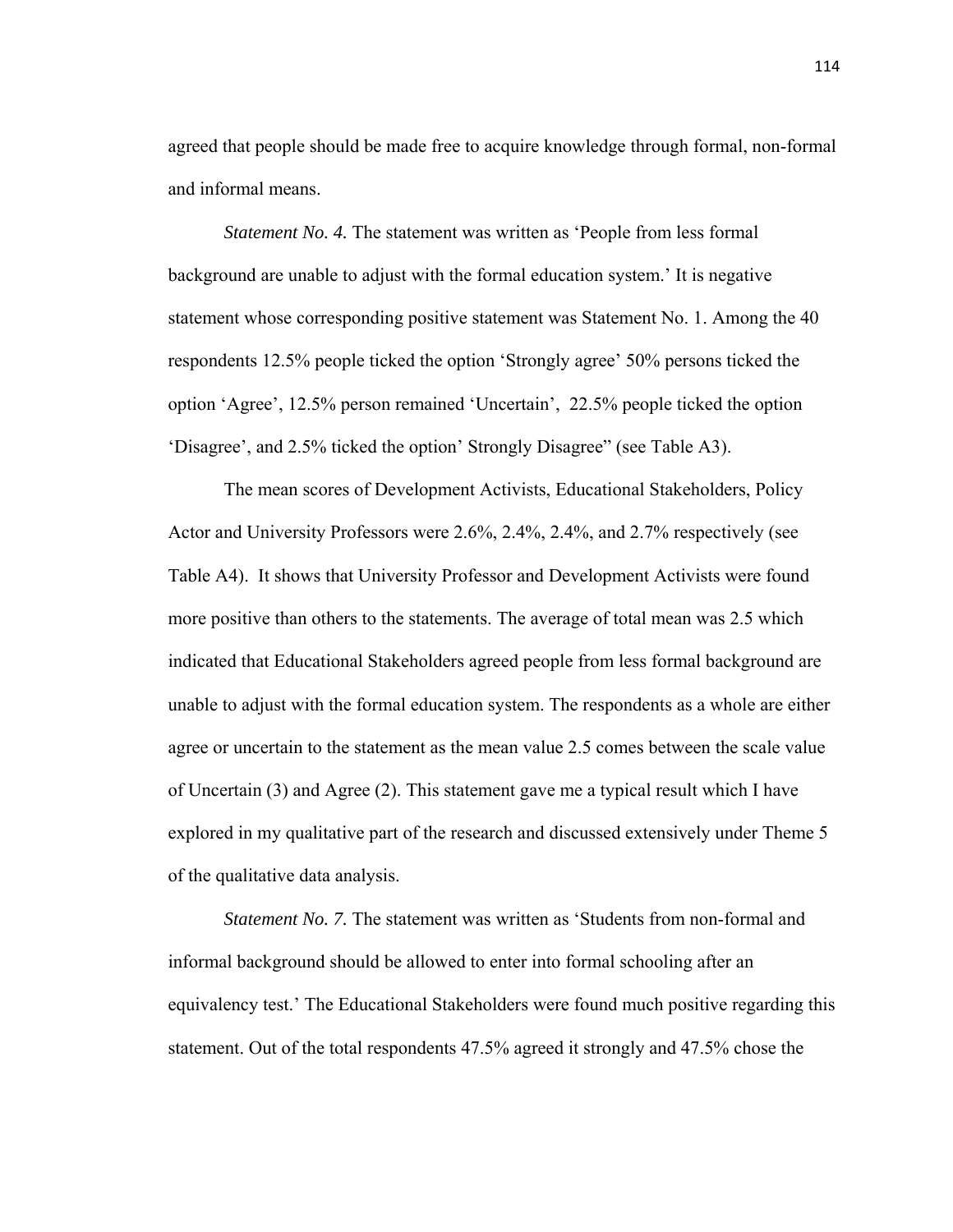option 'Agree'. There were 5% uncertain and none of them who disagreed (see Table A5).

 The mean score of DA, EA, PA and UP were 4.7, 4.4, 4.4 and 4.2 respectively (see Table A6). It shows that Development Activist seemed to be much more positive and University Professors were less positive than other two groups. The average of the total mean score was 4.2 which indicate that Educational Stakeholders were very much favorable on allowing learners from non-formal and informal background to enter into formal education after an equivalency test.

*Statement No. 10.* The statement was written as 'Learning outcomes from formal, non-formal and informal means cannot be equated.' In this statement the respondents have mixed responses. It was one of the negative statement related to the first theme of my research that tries to explore the opinion of the educational stakeholders on providing different options (i.e. formal, non-formal, and informal) for learning. Majority i.e. 30% of the respondents disagreed with the statements. The percentages for the options Strongly Disagree, Disagree, Uncertain, Agree and Strongly Agree were 15%, 30%, 15%, 27.5% and 12.5% respectively (see Table A7). Maximum selections were made in the options Agree and Strongly Agree.

 The mean scores were 2.2, 3.4, 3.5, and 2.6 of the respondents DA, EA, PA and UP respectively (see Table A8). It shows that Policy Actors are more favorable than others. The average of the total mean score is 2.9 which were too near to the scale value assigned to the option 'Uncertain'. From this data I have claimed that the educational stakeholders are uncertain on whether learning outcomes from non-formal and informal means could be equated with the learning outcomes acquired from formal schooling. This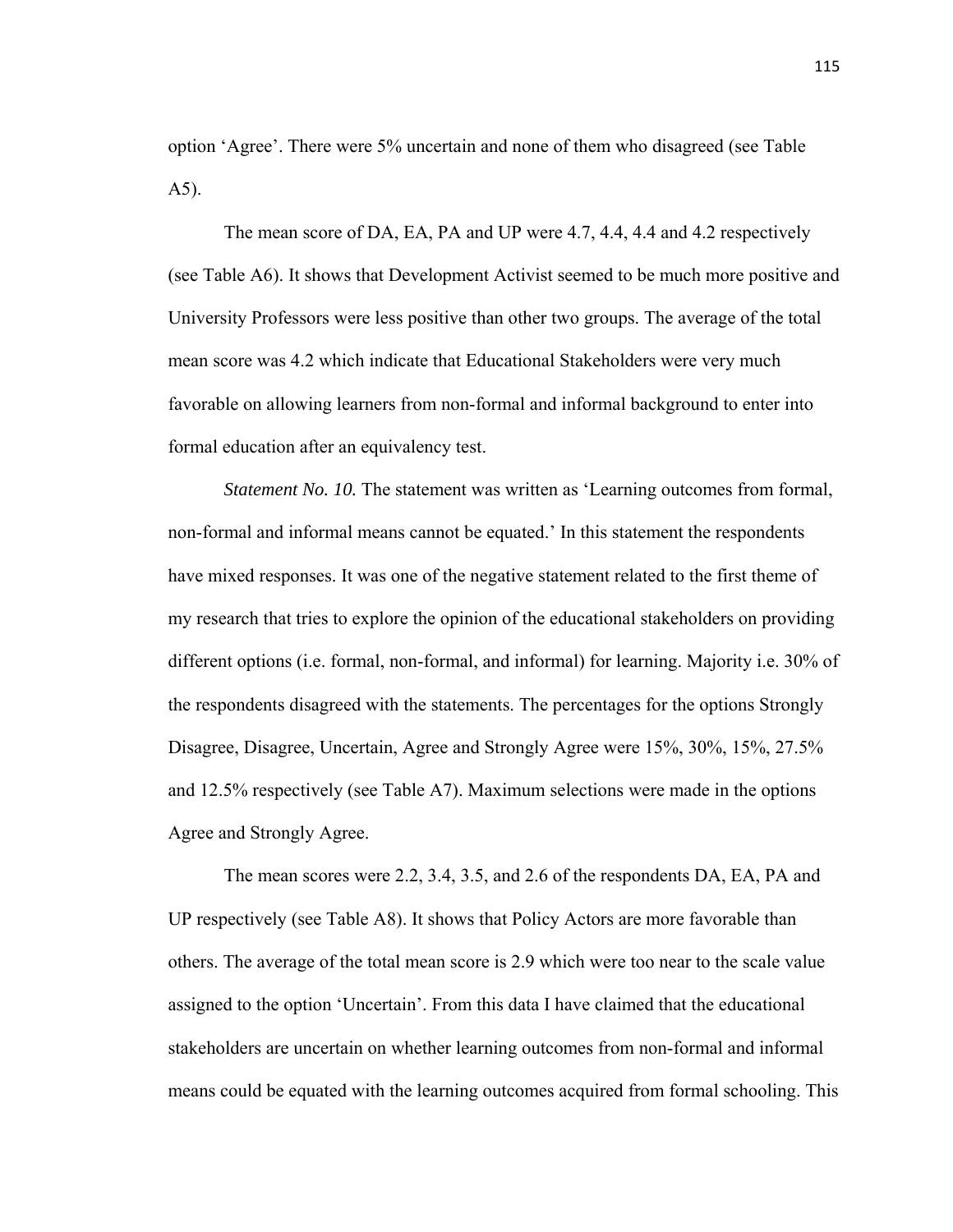issue was raised during the interview in the qualitative part of the research and was extensively discussed under Theme 2 of the qualitative data analysis.

# *Theme 2- Bringing parity of esteem*

This theme relates to the second research question i.e. 'How do educational stakeholders perceive the possibility of bringing parity of esteem among formal learning, non-formal learning and informal learning?' There were 4 statements under this theme. They were Statement No. 2, 5, 8, and 11. Statement No. 2 and 8 were negative where as 5 and 11 were positive ones.

*Statement No. 2.* In the questionnaire the statement was written as 'Work based learning, experiential learning, and accidental learning cannot be equated with formal learning. This statement was negative one. There were 15%, 45%, 5%, 27.5%, and 7.5% of the total respondents who ticked the options Strongly Agree, Agree, Uncertain, Disagree and Strongly Disagree respectively (see Table A9). About 45% of the respondents agreed with the statement. Among them Educational Administrators were higher in number. The mean scores of four types of educational stakeholders DA, EA, PA and UP were 2.6, 2.6, 2.4, and 3.1 respectively (see Table A10).

 From these quantitative results it was decided that educational stakeholders were not in favor of making formal learning, informal learning and non-formal learning equal or giving equal parity as the mean score is 2.6 which is between Disagree and Uncertain in the score value. This result is against the overall result of the quantitative data hence it was further probed in qualitative enquiry. It has been discussed under the second Theme of the qualitative data analysis part in Chapter 5.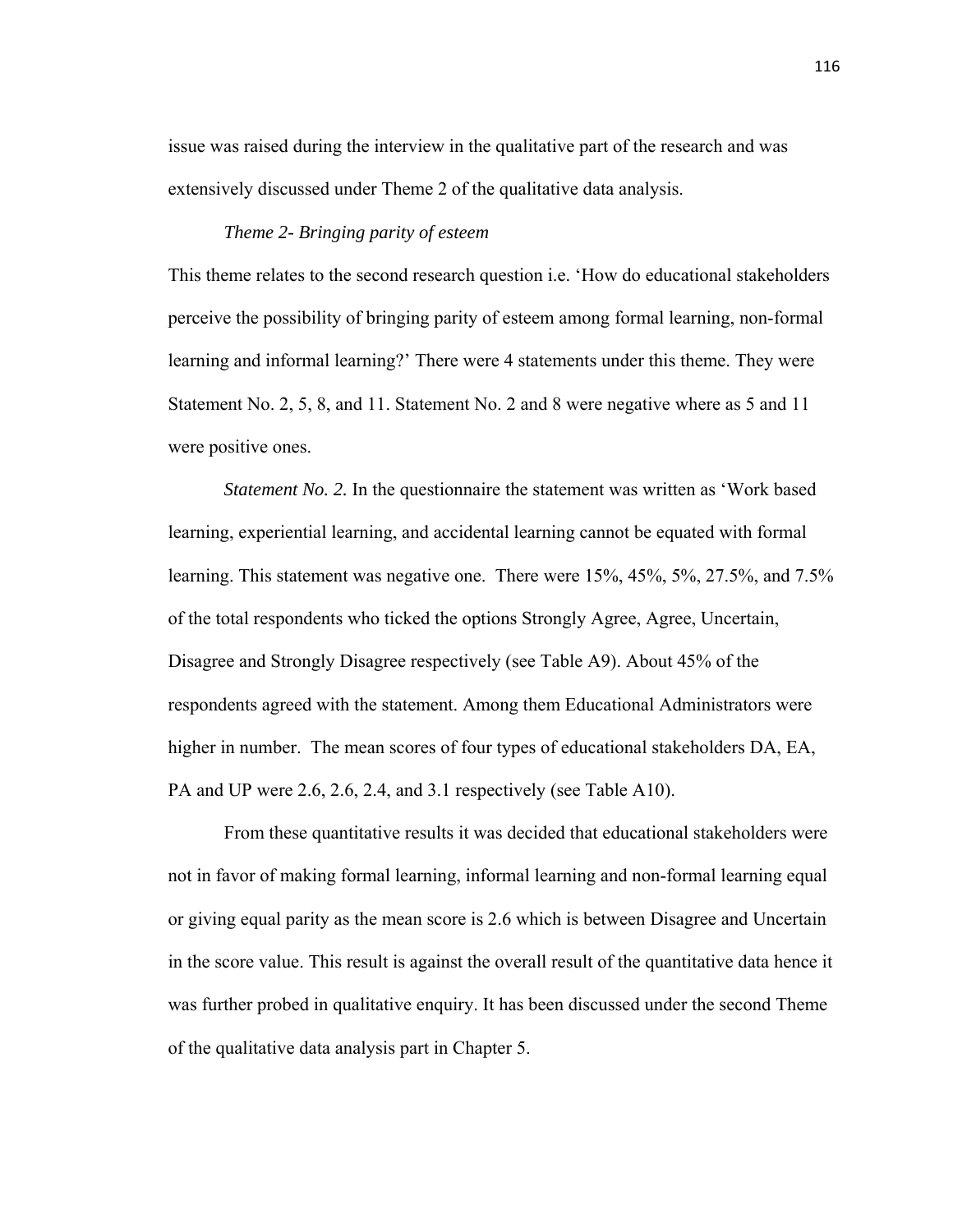*Statement No. 5.* The statement was written as 'Non-formal and informal learning has to be given same degree of recognition, validation, and certification as formal learning.' This question is directly related to the main research question. As 35.0% of the total respondents ticked the option 'Agree' and the same percentage ticked the option 'Strongly Agree' the educational stakeholders were found much more favorable on giving same degree of recognition, validation and certification to non-formal, formal learning and informal learning. There were only 20% of the total respondents who ticked the option 'Disagree' (see Table A11).

 Among the four types of educational stakeholders the Development Activists were found more positive than others as the mean sore were found 4.3 for DA, 3.9 for EA, 3.7 for PA and 3.5 for UP (see Table A12). Majority of the respondents of each group ticked the option 'Strongly Agree'.

*Statement No. 8.* The statement was written as 'Nepalese education system should focus more on formal learning than on non-formal and informal learning'. Out of the total respondents 47.5% didn't agree that Nepalese education system should put more emphasis on formal education than on non- formal and informal learning. Those who agreed with the statement were 15% and who strongly agreed were just 7.5%. There are also a significant number of respondents who strongly disagreed (17.5%) the statement (see Table A13).

 A majority of the respondents who supported the statement was Educational Administrators with the mean score 3.1; however it is near to Uncertain in the scale value. The total mean was calculated as 2.4 (see Table A14). Hence I came to the conclusion that educational stakeholders disagreed with the statement means they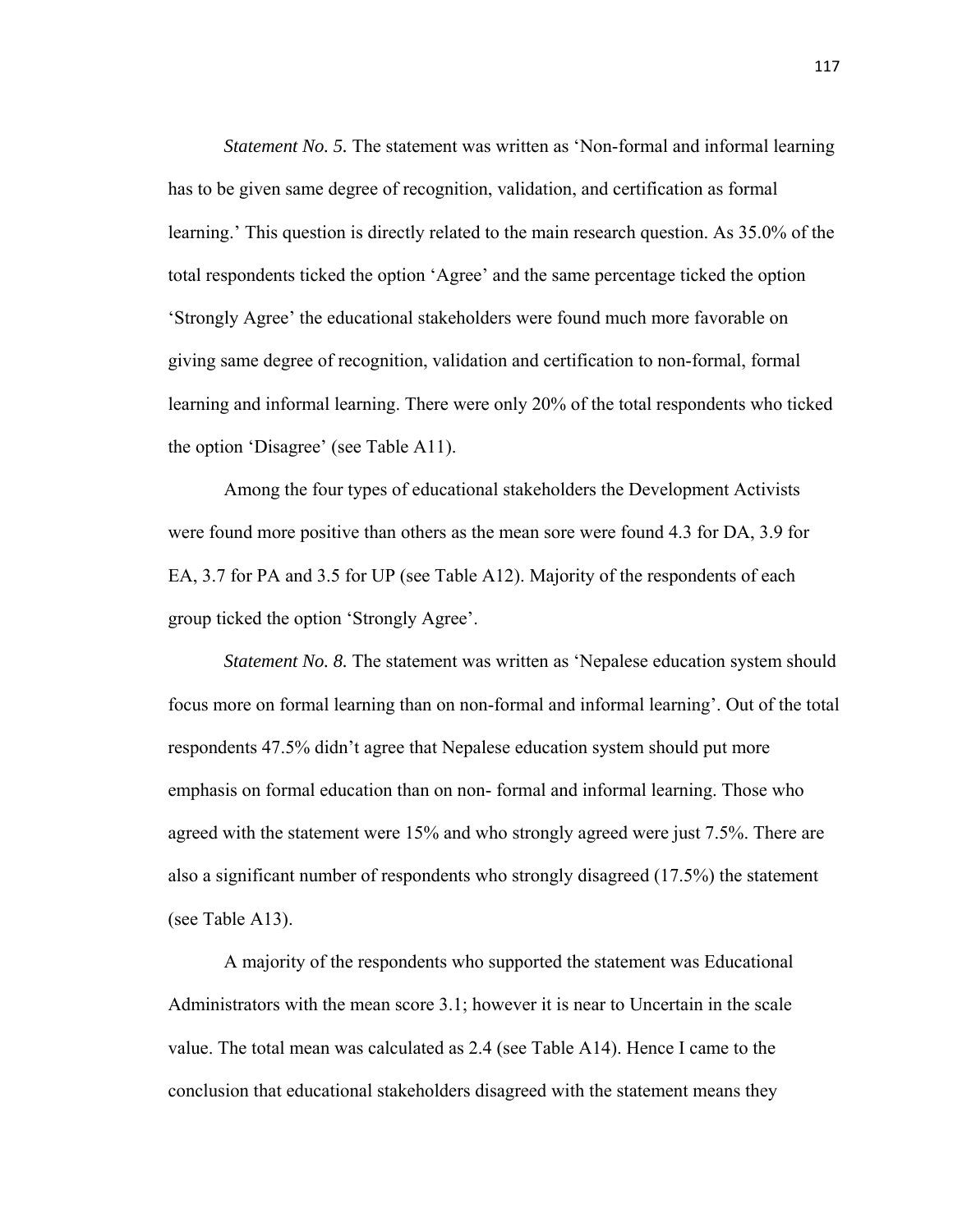perceive that Nepalese Education system should give more emphasis on formal education than it has given to non-formal and informal education.

*Statement No. 11.* The statement was written as 'A country has to give equal emphasis to formal, non-formal and informal education.' It was a statement giving positive connotation. Agree this statement means to support the proposition that three forms of learning should have equal esteem and hence non-formal and informal learning to be validated to enhance lifelong learning and continuing education in Nepal.

 Majority of the respondents i.e. 22% of the total educational stakeholders sampled ticked the option 'Strongly Agree'. The antipodal option i.e. 'Strongly Disagree' received just 3% of the total preferences (see Table A15).

 Among the four types of answerers policy actors made their strong choice in favor of this statement. The means score of the overall response was calculated as 4.17 which was slightly more than the score value of the option 'Agree' (see Table A16). Hence it can be concluded that the educational stakeholders accepted that Nepal has to give equal emphasis to formal, non-formal and informal learning modalities. The development activists acquiesced with the statement securing slightly less score i.e. 3.6 than the score assigned to the option 'Agree'.

## *Theme 3 - Developing a National Qualifications Framework*

This theme was related to the second research question i.e. 'How do educational stakeholders perceive the importance of developing a structure that provides eligibility for further learning for those who have been through the process of non-formal and informal education?' There were four statements under this theme. They were Statement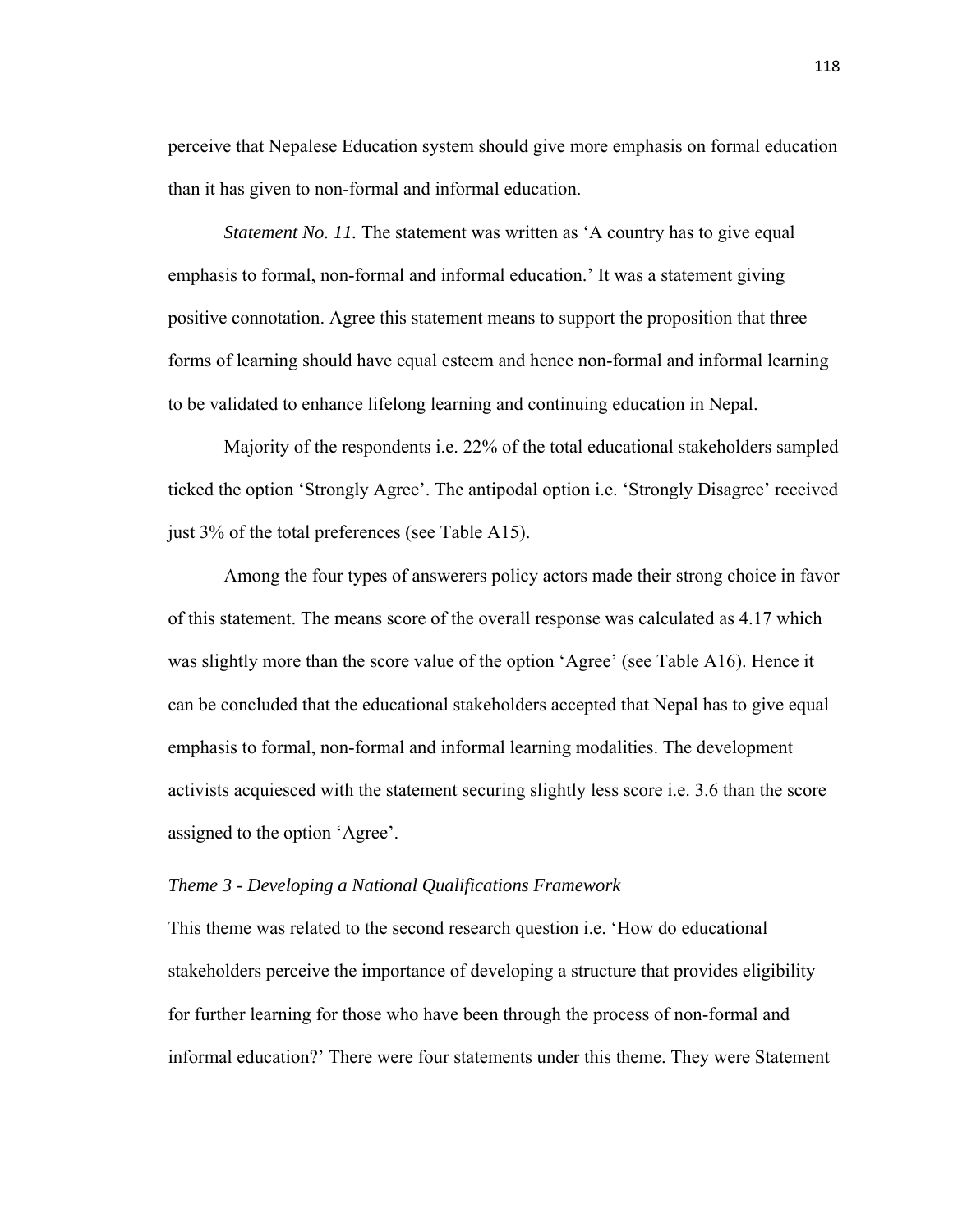No. 3, 6, 9 and 12. Statement No. 3 and 5 were positive whereas 6 and 12 were negative ones.

*Statement No. 3.* The statement was written as 'Formal education, non-formal education and informal education should be kept under a single National Qualifications Framework.' This statement was the first one related with the third theme i.e. exploration of the perceptions of educational stakeholders on developing a national qualifications framework. About 40% of the total respondents embraced the option 'Agree' against only 17.5% embracing 'Disagree' (see Table A17).

 The mean score of DA, EA, PA and UP were 3.6, 3.9, 3.4 and 3.8 computing 3.67 total mean score which approximates with the scale vale assigned for the option 'Agree' (see Table A18). Hence I concluded that educational stakeholders have a preference to bring all three forms of learning into a single national qualifications framework. Educational Administrators were found more inclined and the Policy Actor less inclined among the four types of respondents, however majority of them falling into one of the four groups opted for the 'Strongly Agree'.

*Statement No. 6.* This statement was written as 'Non-formal and informal learning outcomes can't be brought under a single National Qualifications Framework'. This statement stood as an antithesis of the previous statement. Thinking this as a true statement meant giving an antipodal assertion with bringing all forms of learning into an NQF. Out of total respondents, 16% opted for the option 'Disagree', which is followed by 13% that is for 'Agree' (see Table A19). There were more people to 'Disagree' than to 'Agree' with the statement.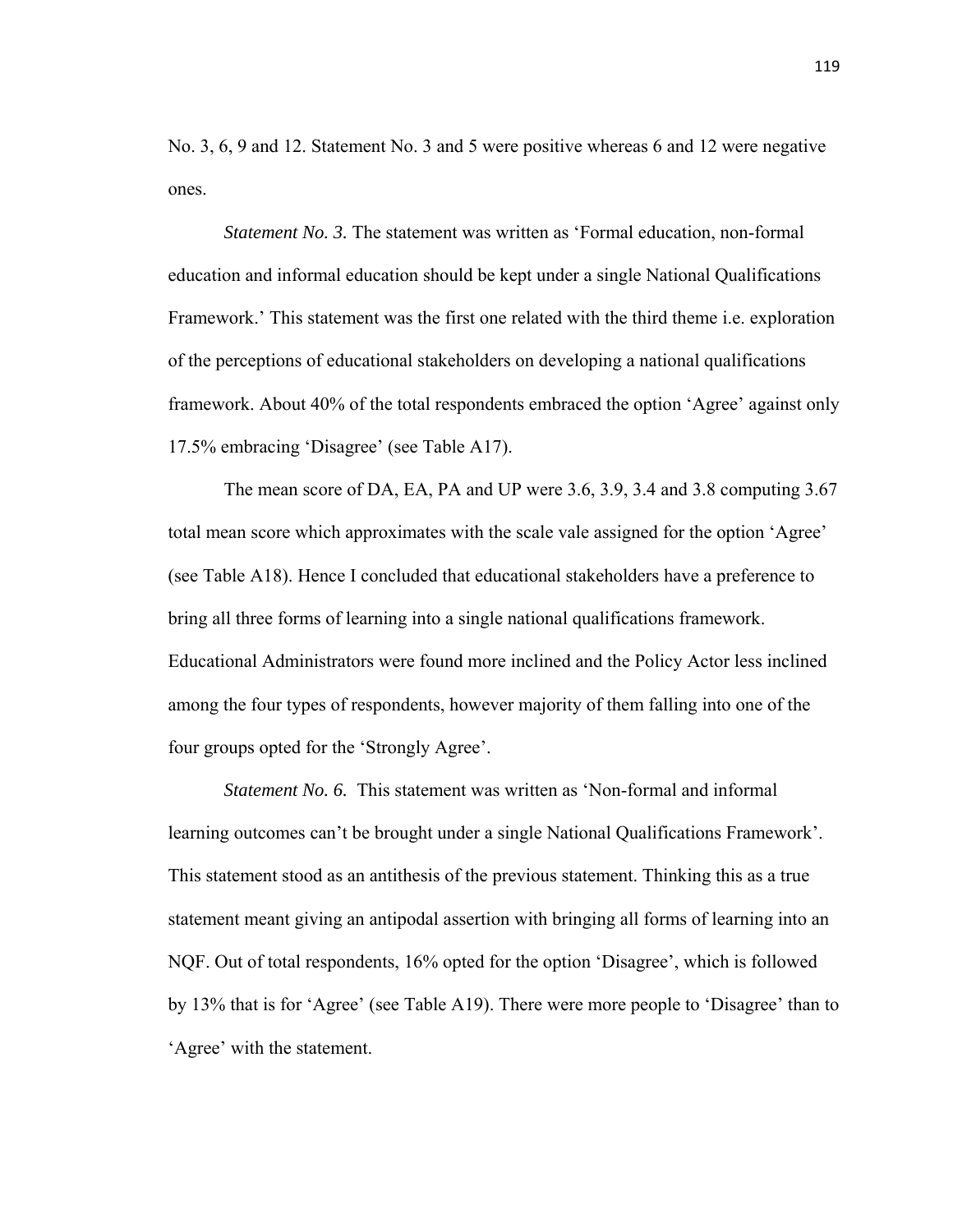The total mean score was measured 2.7 which approximates with the scale value assigned to the option 'Uncertain' (see Table A20). In this way I concluded that educational stakeholders were found uncertain on putting the learning outcomes from non-formal and informal modalities. More Policy actor seemed negative towards this view than other three groups.

*Statement No. 9.* This statement was written as 'People from less formal means should be made eligible for entering into formal education system for further learning'. The opinions of the educational stakeholders on allowing people from non-formal and informal learning backgrounds to enter into formal education system were very positive. There were no respondents who have preferences to either for 'Agree' or for 'Disagree'. Out of the 40 respondents 62.5% went in for the option 'Agree' 25% went in for 'Strongly Agree'.

 Development Activists and Policy Actors came out as the confident advocates of the proposition with the mean score 4.3 for each, which is near to the Likert Scale value 4 and can be interpreted as Agree. The maximum tick was put on the option 'Strongly Agree' and minimum tick on the option 'Uncertain'. It showed that there should be the system of ventilation from one mode of learning to another mode.

*Statement No. 12.* This statement was the last statement in the Likert Scale Questionnaire. The statement was written as 'People from less formal means can't achieve equivalent standard with the people who come from formal education.' It tried to get the opinion of the educational stakeholders on whether the people who come from alternative mode of education, especially from non-formal and informal background are able or unable to achieve the standard equivalent to the one who come from regular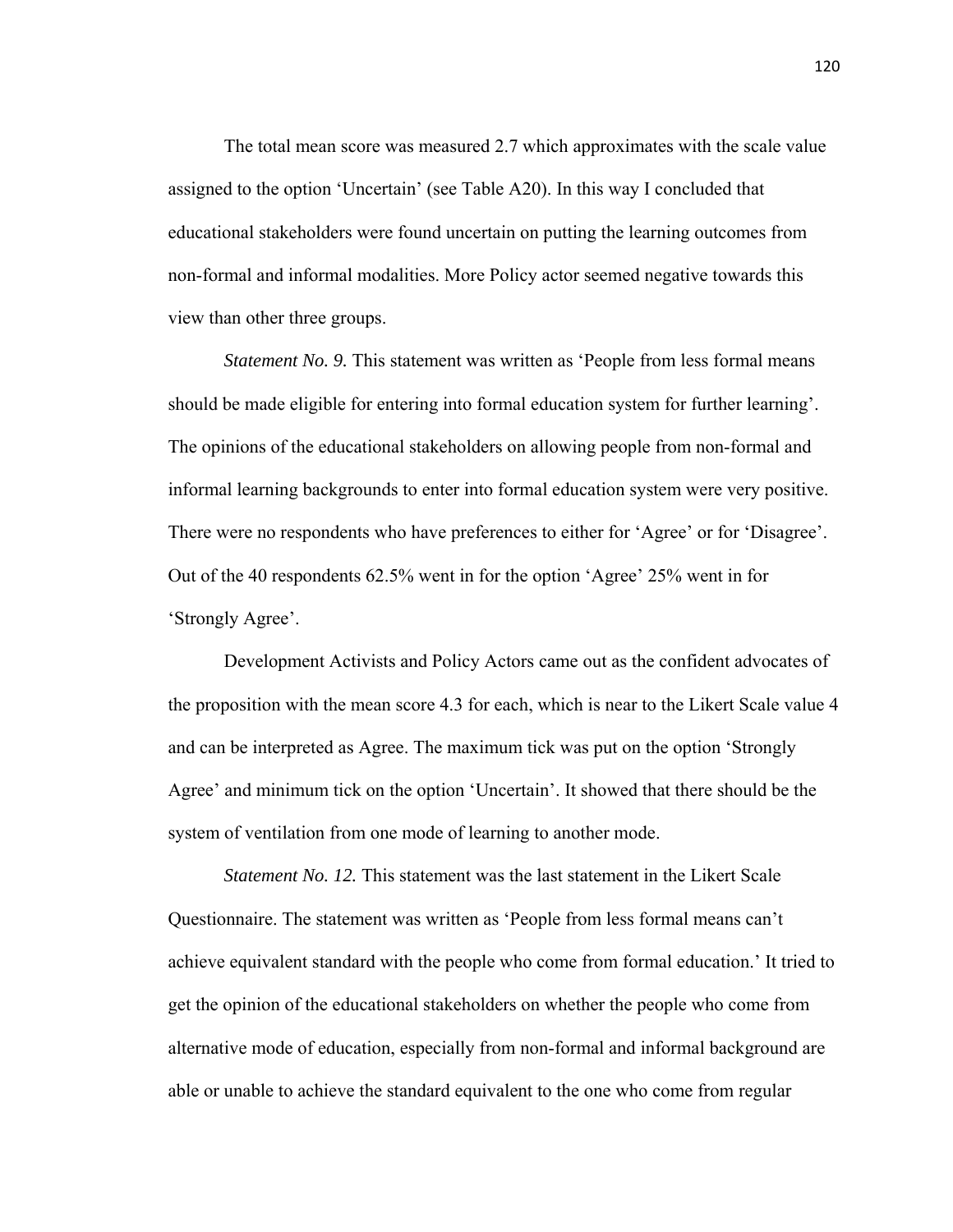formal schooling. The frequency percentage calculated from cross tabulation gave a mixed result. Majority of the respondents i.e. 45% of the total respondents agreed with the statement (see Table A21). The people who fancied for the option 'Disagree' were only 27.5%. The mean score was calculated 2, 2.9, 3, and 2.4 of the respondents DA, EA, PA, and UP respectively (see Table A22).

 While comparing means it seemed that Policy Actor and Educational Administrator were found uncertain. The total mean score is 2.5 which approximates to the option 'Uncertain' from which I can conclude that the educational stakeholders are uncertain on whether the people from less formal background are unable to achieve equivalent standard of the people from less formal background.

Theme-wise Analysis of Likert Scale Data

# *Descriptive Statistics for Themes*

The three themes of the research were regarded as the three variables of the research. Descriptive statistics were calculated using the SPSS software. The calculations were made for Minimum, Maximum, Mean values. To see the variance of the data Standard Deviation was also calculated. The table below is the output of the calculation.

Table 4.8 Descriptive Statistics of the Themes

|                                                   | N  | Minimum | Maximum | Mean    | Std. Deviation |
|---------------------------------------------------|----|---------|---------|---------|----------------|
| Providing options for<br>learning                 | 40 | 9.00    | 19.00   | 15.2750 | 2.28695        |
| Bringing parity of esteem                         | 40 | 10.00   | 19.00   | 14.9250 | 2.62520        |
| Developing a national<br>qualifications framework | 40 | 9.00    | 20.00   | 14.6000 | 2.46826        |
| Valid N (listwise)                                | 40 |         |         |         |                |

#### **Descriptive Statistics**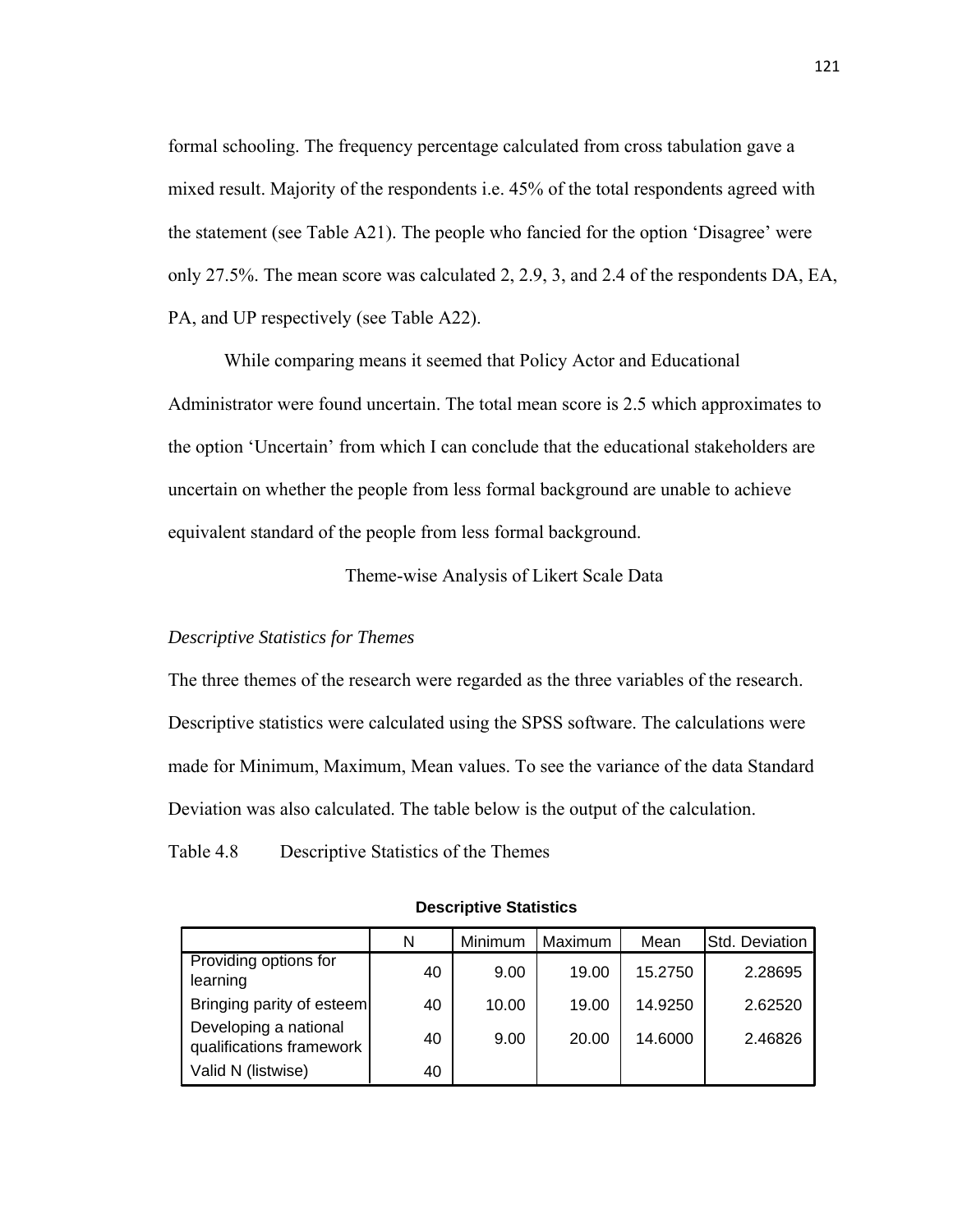The maximum score was found for developing an NQF (20) followed by providing different options for learning (19) and bringing parity of esteem (19) for validating non-formal and informal learning in Nepal. The mean score was found higher for providing options for learning (15.28) followed by parity of esteem (14.92) and NQF (14.60). The result showed that educational stakeholders seemed to be more positive to provide different options for learning than developing the national qualifications framework and bringing parity of esteem of three forms of learning. The standard deviation of the second theme was found higher (2.6). It showed that educational stakeholders have variance in perception of bringing parity of esteem than in providing options for learning (2.28) and developing a national qualifications framework (2.46).

*Checking the normality of data.* To run the ANOVA test checking the normality of the distribution of variables is very important (The Library, 2007). I used Shapiro-Wilk test as the sample size was less than 50. The significant values for all the variables were found more than 0.05 except for Policy Actor in the case of bringing parity of esteem in the three forms of learning, which is negligible. The distribution was normal when the Shapiro-Wilk significant value is more than 0.05 (The Library, 2007). See the table below.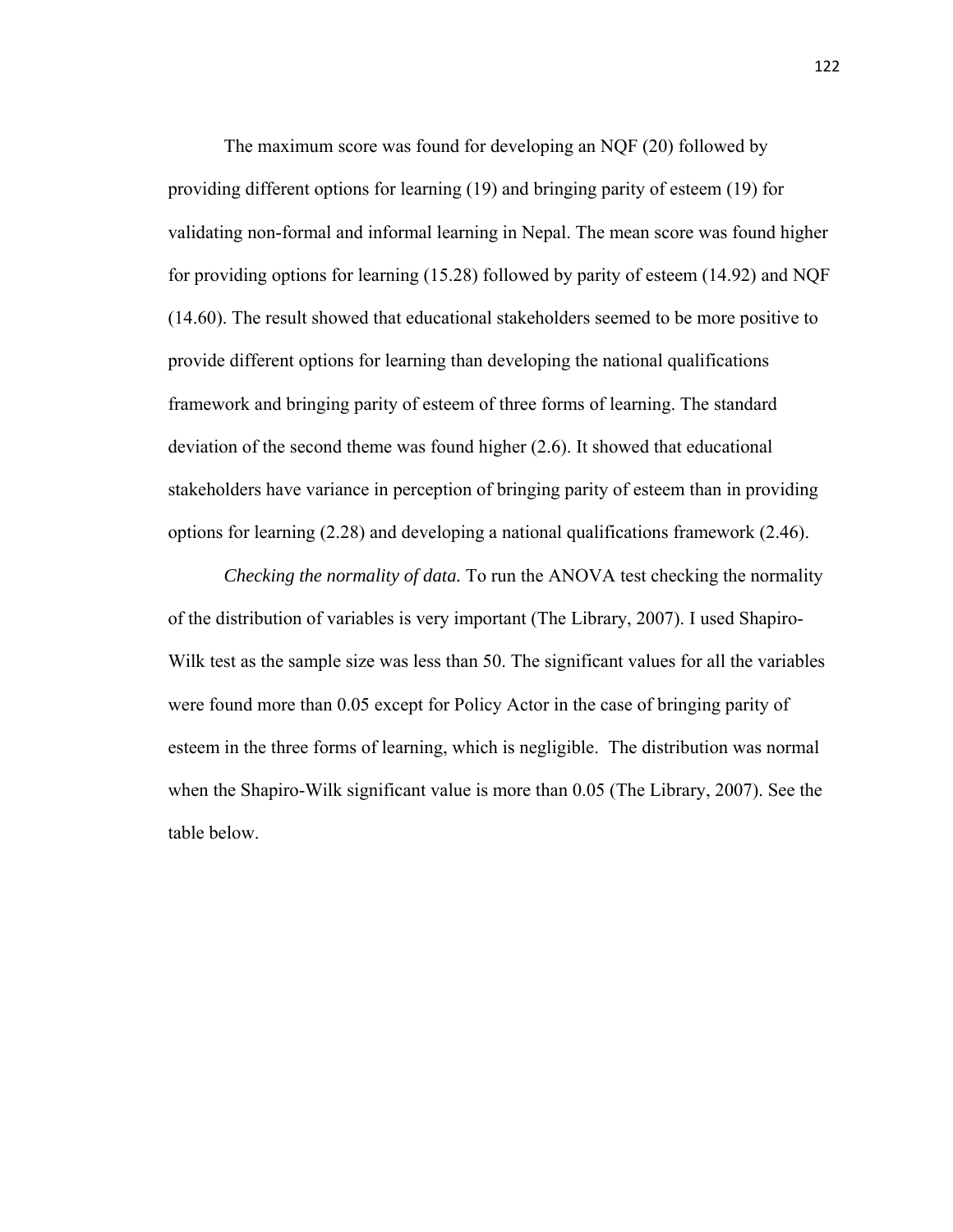# Table 4.9 Tests of Normality

| <b>Tests of Normality</b> |                                  |           |                    |         |           |              |      |
|---------------------------|----------------------------------|-----------|--------------------|---------|-----------|--------------|------|
|                           |                                  |           | Kolmogorov-Smirnov | a       |           | Shapiro-Wilk |      |
|                           | Type of respondents              | Statistic | df                 | Sig.    | Statistic | df           | Sig. |
| Providing options for     | <b>Development Activist</b>      | .230      | 10                 | .143    | .927      | 10           | .421 |
| learning                  | <b>Educational Administrator</b> | .204      | 10                 | $.200*$ | .909      | 10           | .272 |
|                           | Policy Actor                     | .224      | 10                 | .169    | .899      | 10           | .213 |
|                           | University Professor             | .244      | 10                 | .094    | .926      | 10           | .414 |
| Bringing parity of esteem | Development Activist             | .154      | 10                 | $.200*$ | .898      | 10           | .209 |
|                           | <b>Educational Administrator</b> | .260      | 10                 | .055    | .919      | 10           | .351 |
|                           | Policy Actor                     | .361      | 10                 | .001    | .747      | 10           | .003 |
|                           | University Professor             | .179      | 10                 | $.200*$ | .950      | 10           | .672 |
| Developing a national     | Development Activist             | .210      | 10                 | $.200*$ | .955      | 10           | .732 |
| qualifications framework  | <b>Educational Administrator</b> | .253      | 10                 | .070    | .876      | 10           | .118 |
|                           | Policy Actor                     | .213      | 10                 | $.200*$ | .860      | 10           | .076 |
|                           | University Professor             | .266      | 10                 | .044    | .877      | 10           | .121 |

\* This is a lower bound of the true significance. a. Lilliefors Significance Correction

# *Setting Hypotheses and Running the ANOVA*

 Generally, in a quantitative research we have to formulate hypotheses and test them. A hypothesis is a proposition or a set of propositions set forth as an explanation for the occurrence of some specified group of phenomena either asserted merely as a provisional conjecture to guide some investigation or accepted as highly probable in the light of established facts (Kothari, 2004). So for the quantitative findings of this research I have formulated a number of hypotheses based upon the research questions listed above in Chapter 1.

 *Level of significance for testing hypothesis.* It is always some percentage (usually 5%) which should be chosen with great care, thought and reason (Kothari, 2004). In case we take the significance level at five percent, then this implies that Null Hypothesis (Ho) will be rejected when sampling result has a less than 0.05 probability of occurring. The five percent level of significance means that researcher is willing to take as much as 5 percent risk of rejecting the Null Hypothesis (Ho) when it happens to be true. In this research, I have taken the significance level at 5 percent.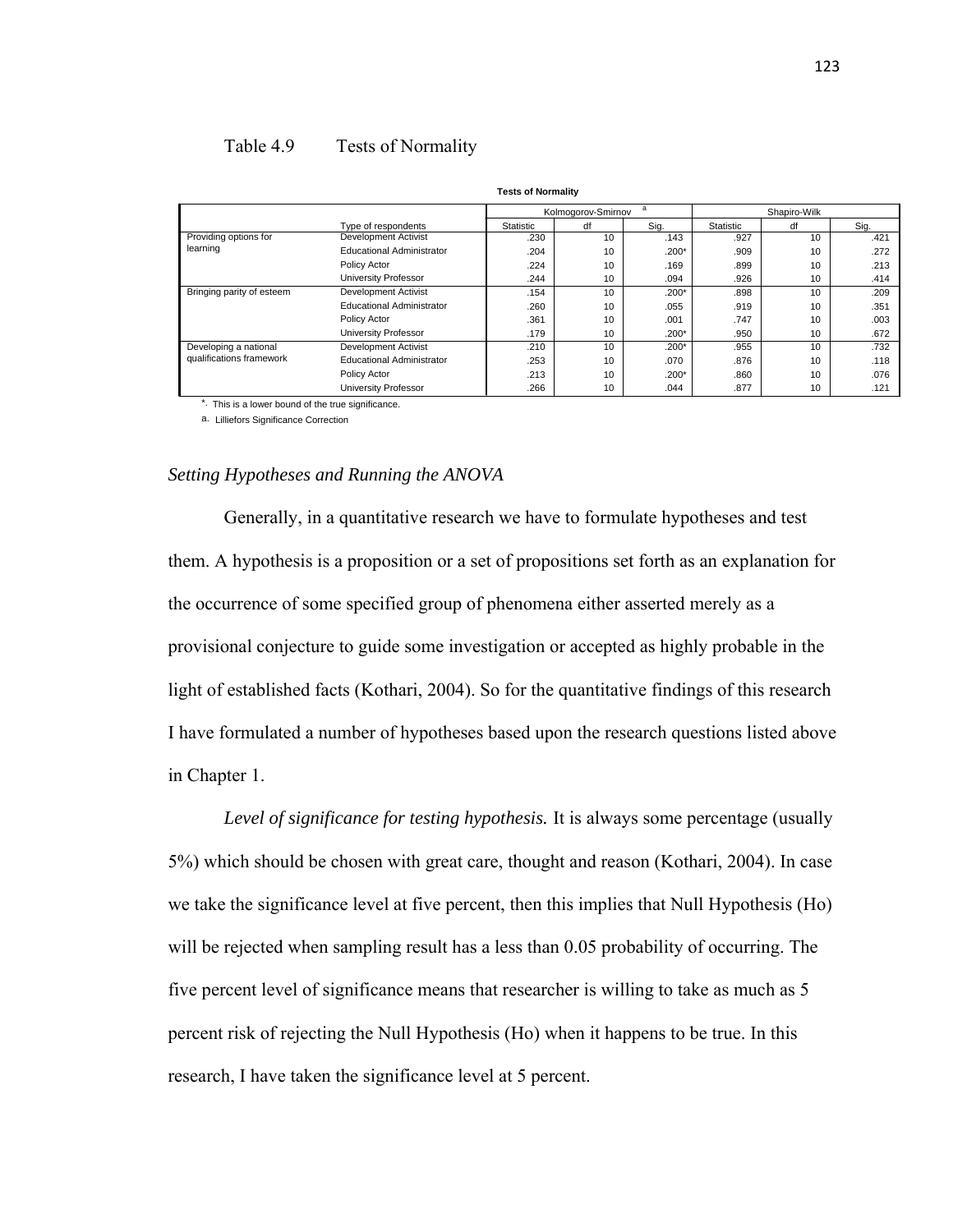*Hypothesis 1.* According to the main research question of the research the opinions of educational stakeholders on validating non-formal and informal learning to open up avenues for lifelong learning and continuing education were explored. Hence, it was necessary to calculate whether there is significant difference on the opinion in three themes of the research: OFL, POE and NQF. For this the null hypothesis (Ho) and alternative hypothesis (Ha) were set in the following ways:

Hypothesis 1

Ho: There is no significant difference among the opinion of DA, EA, PA and UP regarding OFL, POE and NQF.

Ha: There is a significant difference among the opinion of DA, EA, PA and UP regarding OFL, POE and NQF.

 The four types of respondents were kept under independent variable list whereas the three themes were kept under dependent variable list. The One-Way ANOVA was run to see the significance differences among the variables. The output of the ANOVA test is given below.

Table 4.10 ANOVA for the Themes

|                           |                       | Sum of<br>Squares | df | Mean Square | F     | Sig. |
|---------------------------|-----------------------|-------------------|----|-------------|-------|------|
| Providing options for     | <b>Between Groups</b> | 15.875            | 3  | 5.292       | 1.013 | .398 |
| learning                  | <b>Within Groups</b>  | 188.100           | 36 | 5.225       |       |      |
|                           | Total                 | 203.975           | 39 |             |       |      |
| Bringing parity of esteem | <b>Between Groups</b> | 20.075            | 3  | 6.692       | .969  | .418 |
|                           | <b>Within Groups</b>  | 248.700           | 36 | 6.908       |       |      |
|                           | Total                 | 268.775           | 39 |             |       |      |
| Developing a national     | <b>Between Groups</b> | 29,000            | 3  | 9.667       | 1.668 | .191 |
| qualifications framework  | <b>Within Groups</b>  | 208.600           | 36 | 5.794       |       |      |
|                           | Total                 | 237.600           | 39 |             |       |      |

**ANOVA**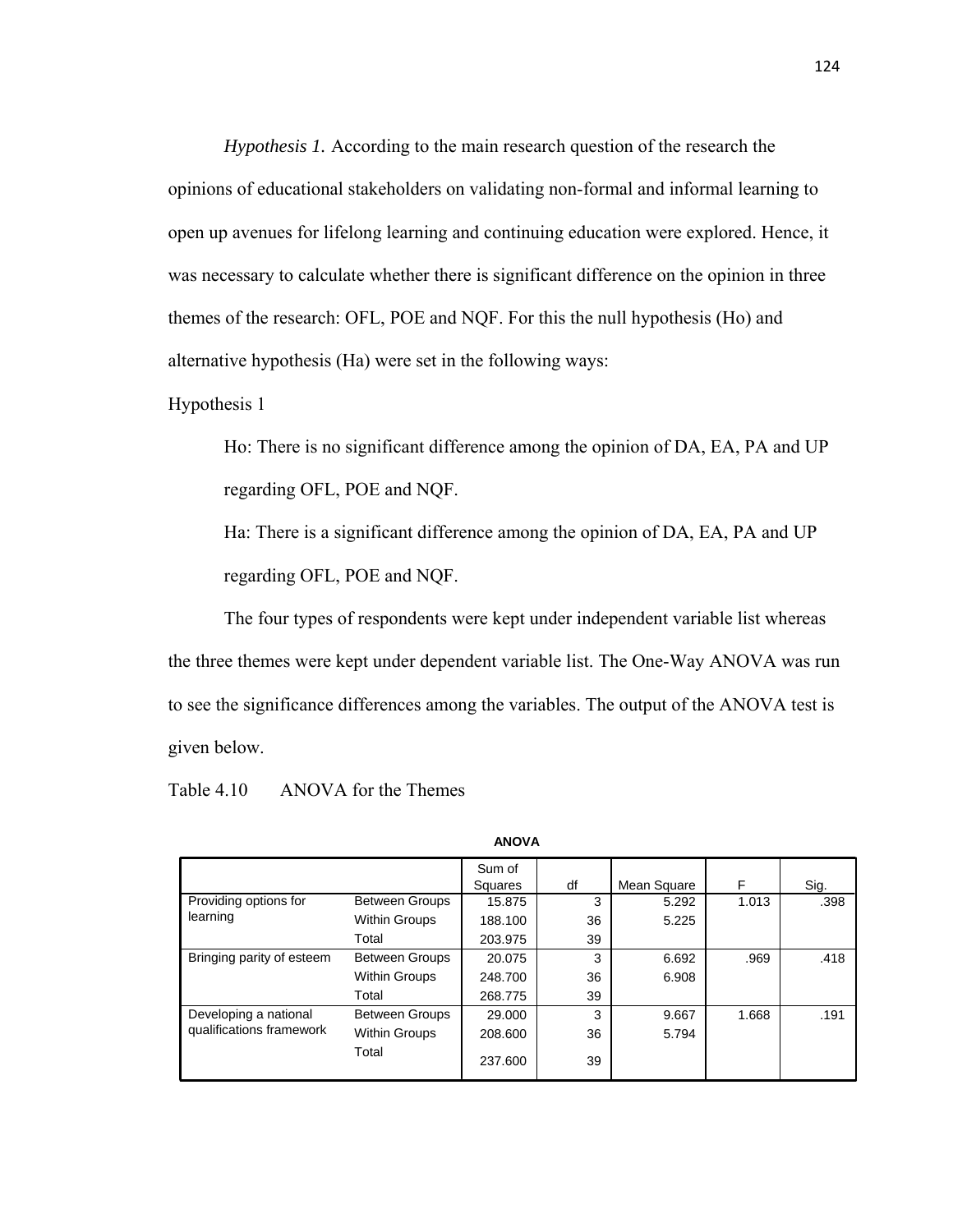When the calculated value that is P Value or Significance (Sig.) Value is less than 0.05 than we have to conclude that there is a significant difference among the variables being tested (Kothari, 2004). Here the P Value for the first theme was calculated as 0.398, P Value for the second theme was calculated as 0.418 and for the third theme it was 0.191. Hence none of the values were less than the tabulated value i.e. 0.05. Hence the null hypothesis was accepted and concluded that there was no significant difference in the opinion of four types of respondents on the three themes of the research.

*Hypothesis 2.* The three themes of the research were generated out of three research sub-questions. Though they are the constituents of the main research question it was necessary to compare whether there is any significant difference among the three themes. For this second hypotheses and their sub-hypotheses are set. To calculate the significant difference the statistical tool Paired Sample T-Test at 95% Confidence Interval of the Difference was used. The precondition for running a Paired Sample T Test is that the data should be normally distributed. The Shapiro-Wilk value was found more than 0.05 for all the variables. Hence it was concluded that the data were appropriate for Paired Sample T Test. The hypotheses were as follows:

# Hypotheses 2a

Ho: There is no significant difference between the means of the theme OFL and the theme POE

Ha: There is a significant difference between the means of the theme OFL and the theme POE

# Hypothesis 2b

125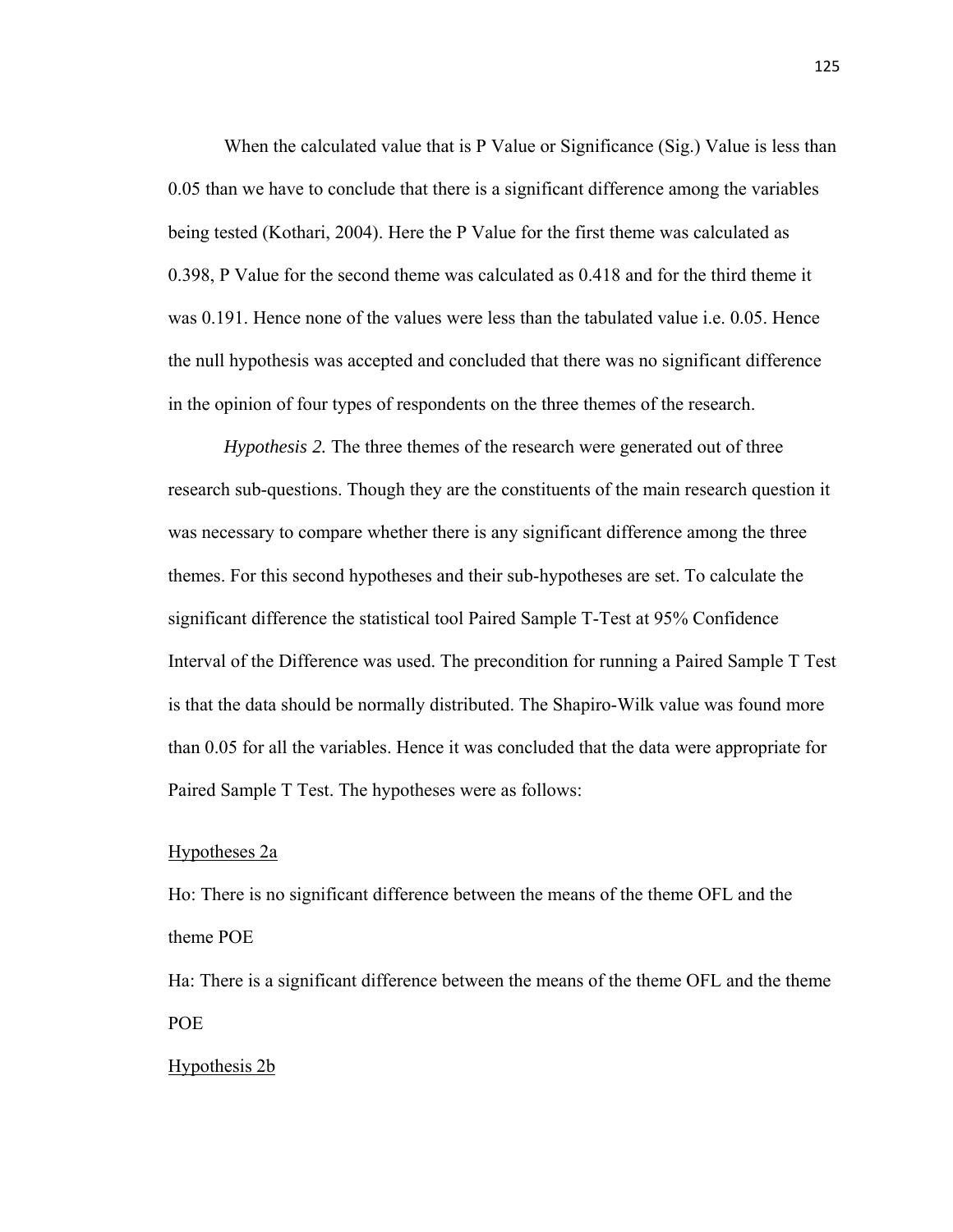Ho: There is no significant difference between the means of the theme OFL and the theme NQF

Ha: There is a significant difference between the means of the theme OFL and the theme NQF

Hypothesis 2c

Ho: There is no significant difference between the means of the theme POE and the theme NQF

Ha: There is a significant difference between the means of the theme POE and the theme NQF

 In this way the three themes while compared with each other three pairs were made and paired differences were calculated using Paired Sample T Test. The output of the calculation was found as follows.

Table 4.11 Paired Samples Test for the Themes

|           |                                                                                          |        |                | <b>Paired Differences</b> |                                                        |         |       |    |                 |
|-----------|------------------------------------------------------------------------------------------|--------|----------------|---------------------------|--------------------------------------------------------|---------|-------|----|-----------------|
|           |                                                                                          |        |                | Std. Error                | 95% Confidence<br>Interval of the<br><b>Difference</b> |         |       |    |                 |
|           |                                                                                          | Mean   | Std. Deviation | Mean                      | Lower                                                  | Upper   |       | df | Sig. (2-tailed) |
| Pair      | Providing options for<br>learning - Bringing parity<br>of esteem                         | .35000 | 2.68471        | .42449                    | $-0.50861$                                             | 1.20861 | .825  | 39 | .415            |
| Pair<br>2 | Providing options for<br>learning - Developing a<br>national qualifications<br>framework | .67500 | 2.37926        | .37619                    | $-0.08593$                                             | 1.43593 | 1.794 | 39 | .081            |
| Pair<br>3 | Bringing parity of esteem<br>Developing a national<br>qualifications framework           | .32500 | 3.42231        | .54111                    | $-76951$                                               | 1.41951 | .601  | 39 | .552            |

**Paired Samples Test**

 To interpret the calculated values we have to compare them with the tabulated value. "If the significance value is less than 0.05, there is a significant difference"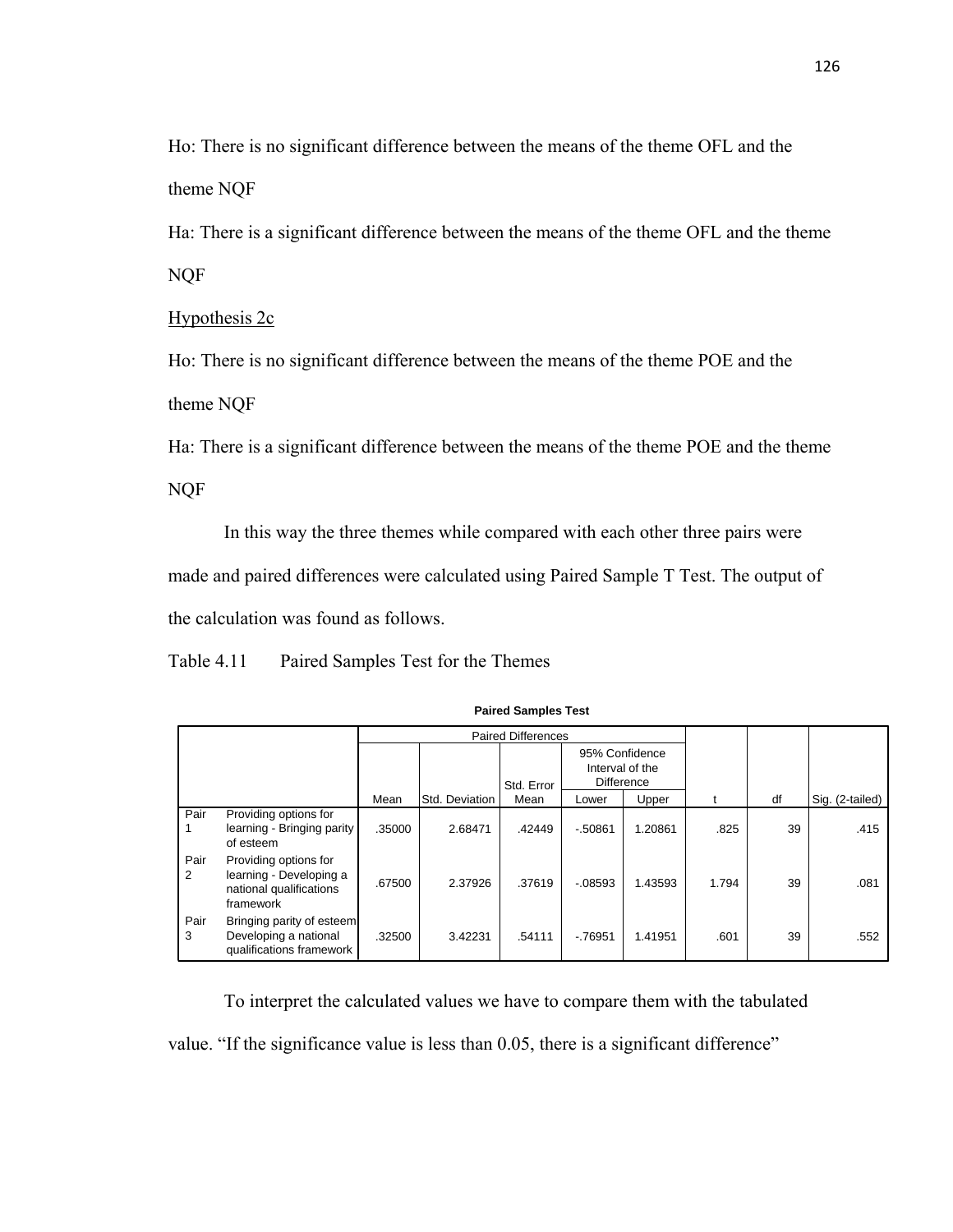(Archambault, 2000) between two variables and "if the significant value is greater than 0.05, there is no significant difference" (Archambault) between the variables.

 The significance value for Hypothesis 2a, 2b and 2c were found as 0.415, 0.81 and 0.552 which are greater than the tabulated value i.e. 0.05. Thus the null hypotheses of all three sets to compare the three pairs of variables were accepted and it was concluded that there was no significant differences on the score obtained for the three themes of the research. It means that the three themes are equally important to validate non-formal and informal learning to open up avenues for lifelong learning in Nepal.

# *Correlation among the Three Themes of the Research*

Correlation is a statistical measure of the relationship, or association, between two or more variables (Shapiro, 2008). The Pearson Correlation of the three variables was calculated using the statistical tool Bivarite Correlation in the SPSS. The output was found as follows.

| Table 4.12 | Correlations among the themes |
|------------|-------------------------------|
|------------|-------------------------------|

|                           |                            | Providing<br>options for<br>learning | Bringing parity<br>of esteem | Developing a<br>national<br>qualifications<br>framework |
|---------------------------|----------------------------|--------------------------------------|------------------------------|---------------------------------------------------------|
| Providing options for     | <b>Pearson Correlation</b> |                                      | $.409**$                     | $.501**$                                                |
| learning                  | Sig. (1-tailed)            |                                      | .004                         | .000                                                    |
|                           | N                          | 40                                   | 40                           | 40                                                      |
| Bringing parity of esteem | <b>Pearson Correlation</b> | $.409**$                             | 1                            | .098                                                    |
|                           | Sig. (1-tailed)            | .004                                 |                              | .273                                                    |
|                           | N                          | 40                                   | 40                           | 40                                                      |
| Developing a national     | Pearson Correlation        | $.501**$                             | .098                         |                                                         |
| qualifications framework  | Sig. (1-tailed)            | .000                                 | .273                         |                                                         |
|                           | N                          | 40                                   | 40                           | 40                                                      |

**Correlations**

\*\*. Correlation is significant at the 0.01 level (1-tailed).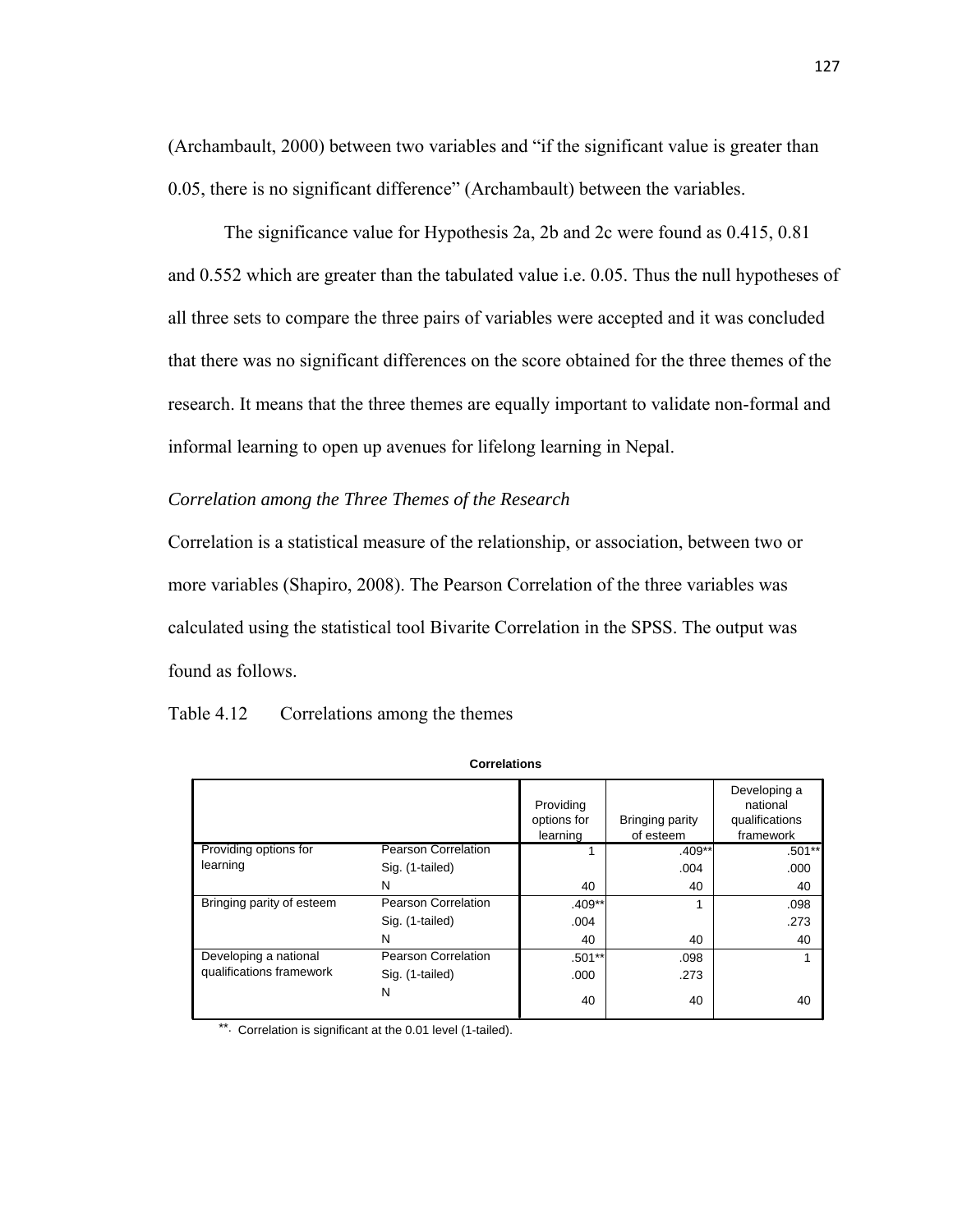The value of the correlation between any two variables is typically given by a correlation coefficient (Shapiro, 2008), which can take on any value between and including 1.00 (indicating a perfect negative relationship) up to and including +1.00 (indicating a perfect positive relationship). Among the three themes of the research significant correlation was found between the themes 'Providing options for learning' and 'Bringing parity of esteem'.

 A positive correlation between two variables means that as the value of one variable increases, the value of the second variable tends to increase. A negative correlation means that as the value of one variable increases, the value of the second variable tends to decrease (Shapiro, 2008). The correlation of the three variables was found positive between the themes 'Providing options for learning' and 'Developing a national qualification framework' i.e. 0.501 and between the themes 'Providing options for learning' and the theme 'Bringing parity of esteem'. In this research these correlations strongly suggested me that providing different learning options (formal, non-formal and informal) for people can be ensured when these forms of learning are kept in equal parity i.e. giving equal status in the society and when type of skills, learnt either formally, nonformally or informally are kept in a single National Qualifications Framework (NQF).

Analysis of Multiple-Choice Questions Data

# *Data Entry Procedure*

A separate file was created in SPSS to enter the data obtained from Multiple-Choice Question. There were 9 questions consisting of 3 to 4 options to be ticked. There were 31 options altogether. As the respondents were made free to tick more than one option there was the probability of ticking all of the options and not ticking any of them at all. Hence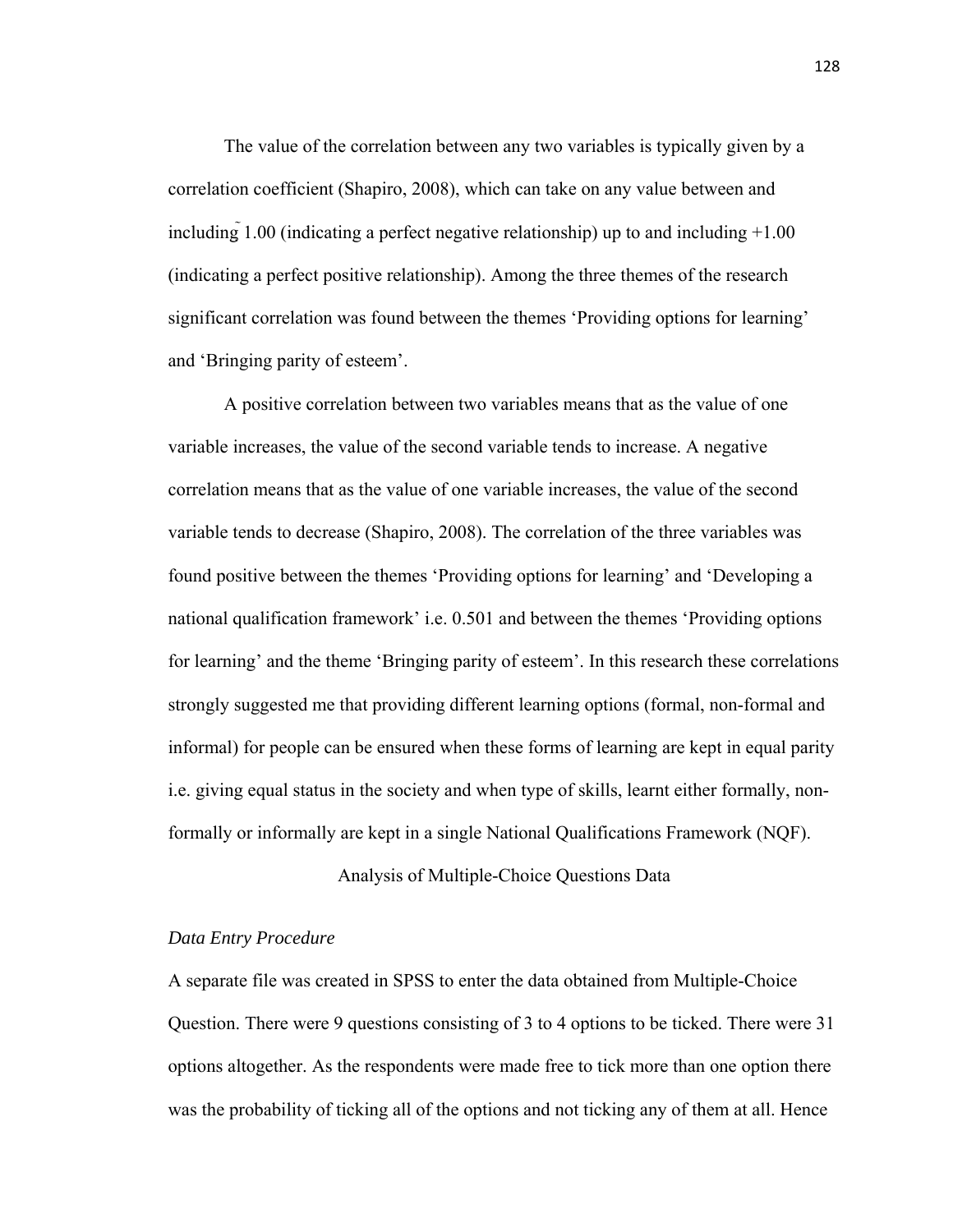all of these 31 options were treated as 31 different variables. The options that were ticked were given value '1' that means 'Yes' and the options which were not ticked were given value '2' that means 'No'. Then through the 'Analyze' menu of the 'Multiple Response' button was selected to define sets. The options that belonged to a particular question were kept under a single set. For example, the first question i.e. 'What is/are the most important approach/approaches to learning?' had 4 options (variable) –formal schooling, self-learning, non-formal education modality and work based learning – were kept under the Set 'Important approach to learning'. In this way all other 9 sets of variables were defined.

# *Statistical Tools Used for Calculation*

 For each set or question three different types of calculations were made using three types of statistical tools. The statistical tools and their roles to calculate desired values are given below.

*Frequency Percentage.* To calculate the frequency percentages of each of the options (variables) of a set (questions) from the Multiple Response button of the SPSS window 'Frequency' was selected. As shown in the tables below frequency (N), percent and percent of the cases were calculated, where 'N' refers to the number of times the corresponding response ticked.

*Analysis of variance.* Analysis of Variance (ANOVA) refers to a family of statistical procedures that use the *F* test to test the overall fit of a linear model to the observed data (Field, 2006). The resulting *F* test is, therefore, an overall test of whether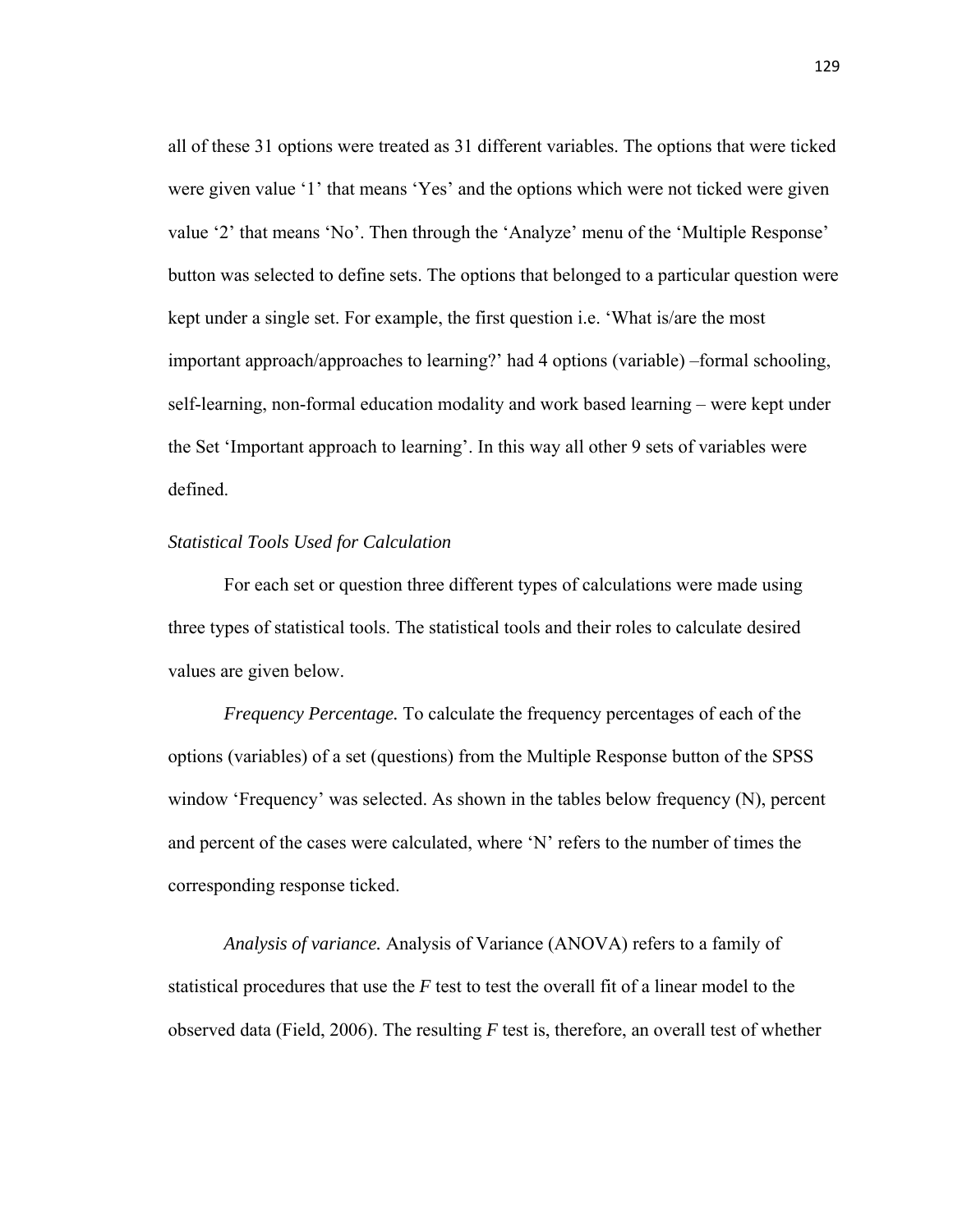group means differ across levels of the categorical independent variable or variables. The value calculated along with *F* Value is Significance Value which is also called *P* Value.

 In practice, 0.01, 0.05, and 0.1 are the most commonly used values for alpha. If the *p-value* of a test is equal to or less than the chosen level i.e. alpha value, then it is deemed statistically significant; otherwise it is not (Noymer, 2008).

 While analyzing the variables of each set were kept under Dependent Variable List and Types of Respondents under Factor list or Independent Variable list. The types of respondent represent a single variable.

 The alpha value was virtually chosen at 0.05 level and it was decided that if the calculated Significance Value or the P Value is equal to or less than 0.05 then it was concluded that the variance among the variables were significant (Stockburger, 2009). That is to say if the calculated values were found equal to or less than 0.05 then it was concluded that the four types of educational stakeholders have statistically significant differences in their opinions on validating non-formal and informal learning to open up avenues for lifelong learning and continuing education.

*Correlations.* The Pearson Correlation of the variables was calculated using the statistical tool Bivarite Correlation in the SPSS (Shapiro, 2008). As stated above the Correlation Coefficient from  $-1$  to  $+1$  referred to strong positive correlation and strong negative correlation respectively. The Coefficient value '0' means no significant relationship exists between the variables.

 The nine sets of variable each corresponding with nine research questions were analyzed using the above-discussed three statistical tools: frequency percentage, One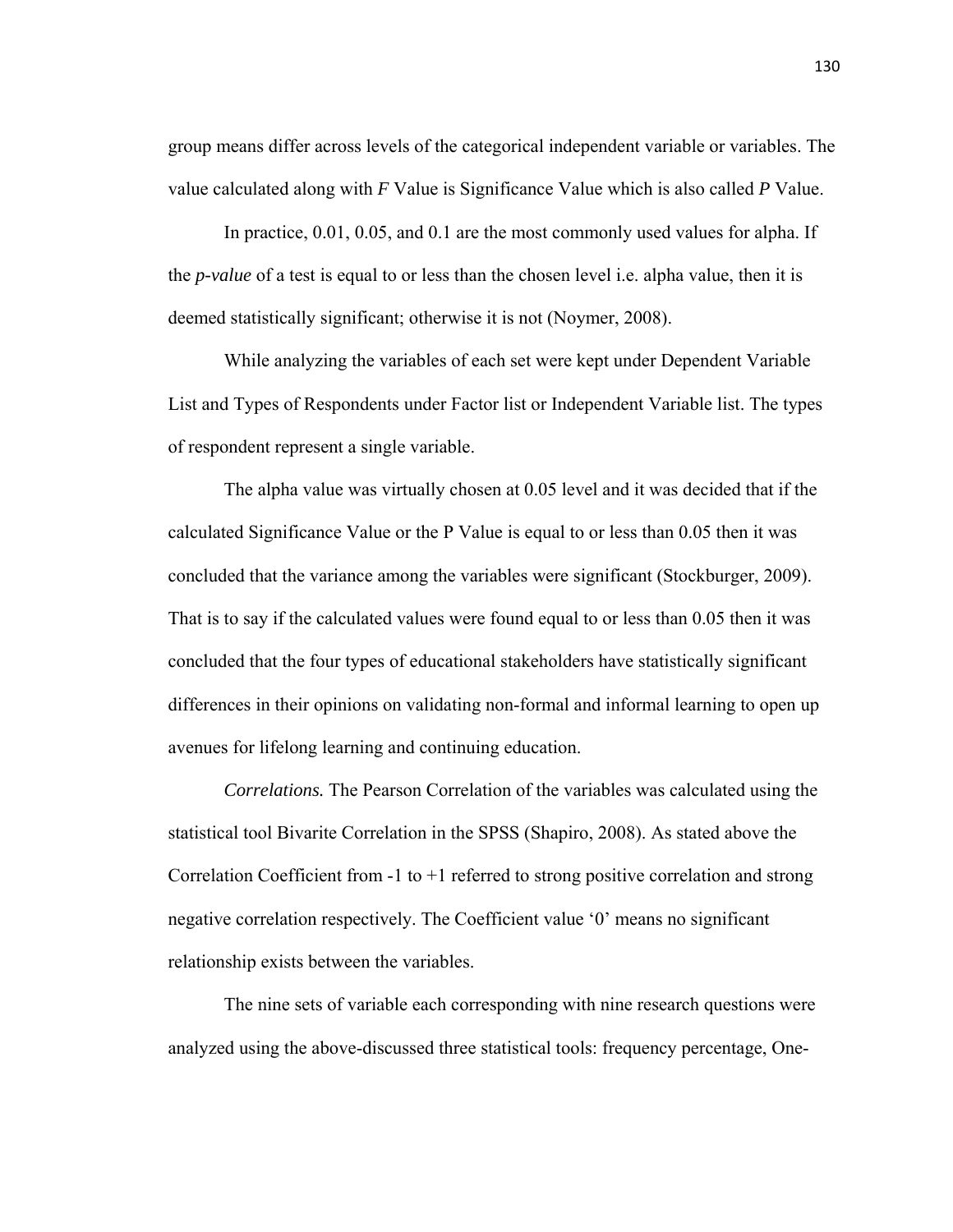Way ANOVA and Correlations. The nine questions belonged to the three themes of the research.

# *Theme 1-Providing Options for Learning*

This theme was related to the first research question i.e. 'How do educational stakeholders perceive the significance of providing options for learning through formal, non-formal and informal means?' The multiple choice questions designed under this theme were Question Nos. 1, 2 and 6 which were rearranged as 1, 2 and 3 at the time of data processing (See, Arrangement of question numbers at the beginning of this Chapter).

*Question No. 1.* In the multiple choice questionnaire the first question was written as 'What is/are the most important approach/approaches to learning?' The tables consisting outputs are given below.

 Out of 40 respondents 33 persons (82.5% of the total respondents) chose formal schooling as the most important approaches to learning, which was followed by 'work based learning' (60%) and 'non-formal education modality' (45%) and 'self learning' (42.5%) respectively (see Table A25). This finding indicated that the educational stakeholders of Nepal perceived formal schooling as the most important means of learning where as non-formal and informal (self-learning) is of the least preference.

 A One-Way ANOVA test was administered to see the significance difference among the different types of educational stakeholders. There was no significant difference among the four types of respondents (DA, EA, PA, and UP) on the different approaches of learning as the significant values were more than 0.05 for 'Formal Schooling' (0.619), and 'Self-learning' (0.165), 'Non-formal education modality' (0.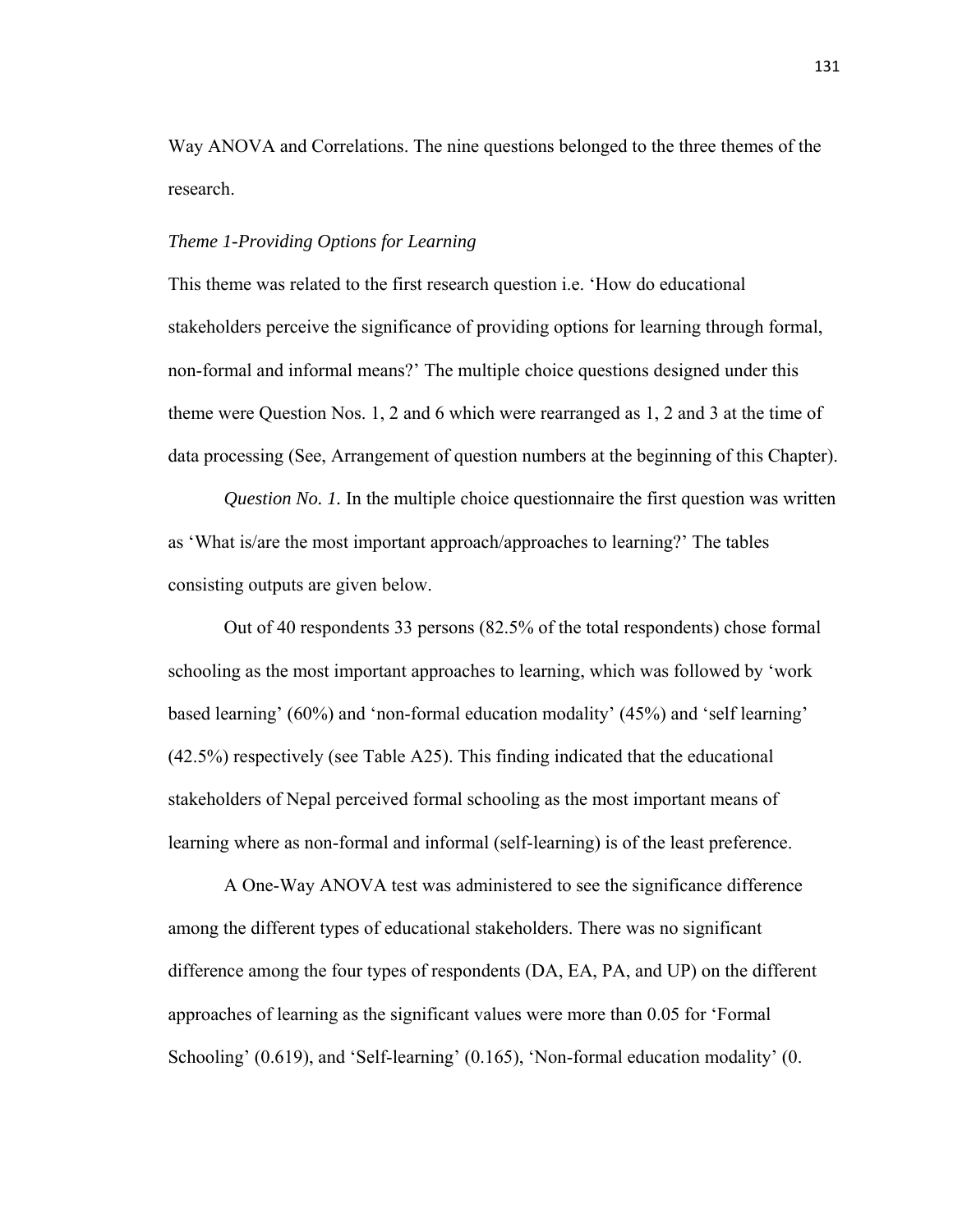595). There is a significant difference in the case of work-based learning as the P Value is only 0.023 (see Table 26).

 The variable 'self learning' has a strong positive correlation with 'Non-formal education modality' (0.422) and 'Work based learning' (0.599). Similarly, a negative correlation was found between 'formal schooling' and 'work-based' learning (see Table A27).

*Question No. 2.* The question was written as 'How knowledge and skills relevant to one's life can can be acquired?' The question was abridged like 'Best way of acquiring knowledge' or 'aok' in short. The findings are given below.

 This question was also based on the first theme, i.e. providing different learning options for learners, of my research. With this question I wanted to get Educational Stakeholders' perceptions on the best way of acquiring knowledge. Out of four variables majority of the respondents (72.5%) opted for the second one i.e. 'Involving oneself in learning activities at home, community, religious venues, etc (see Table A28). It clearly indicated that the best means of acquiring knowledge in informal and non-formal (72.5% and 67.5%) rather than formal ones (57.5%).

 From the One-Way ANOVA test it was found that there were no significant differences among the different types of educational stakeholders on the best way of acquiring knowledge. The significant value or the P Values were found as 0.611 for 'Attending good schools and colleges, and securing good scores in the exams', 0.951 for 'Involving oneself in learning activities at home, community, with peers, religious venues, workplaces, media, libraries, education and cultural centers', 0.762 for 'Getting involved in learning through occupational experiences and reflecting real life situations',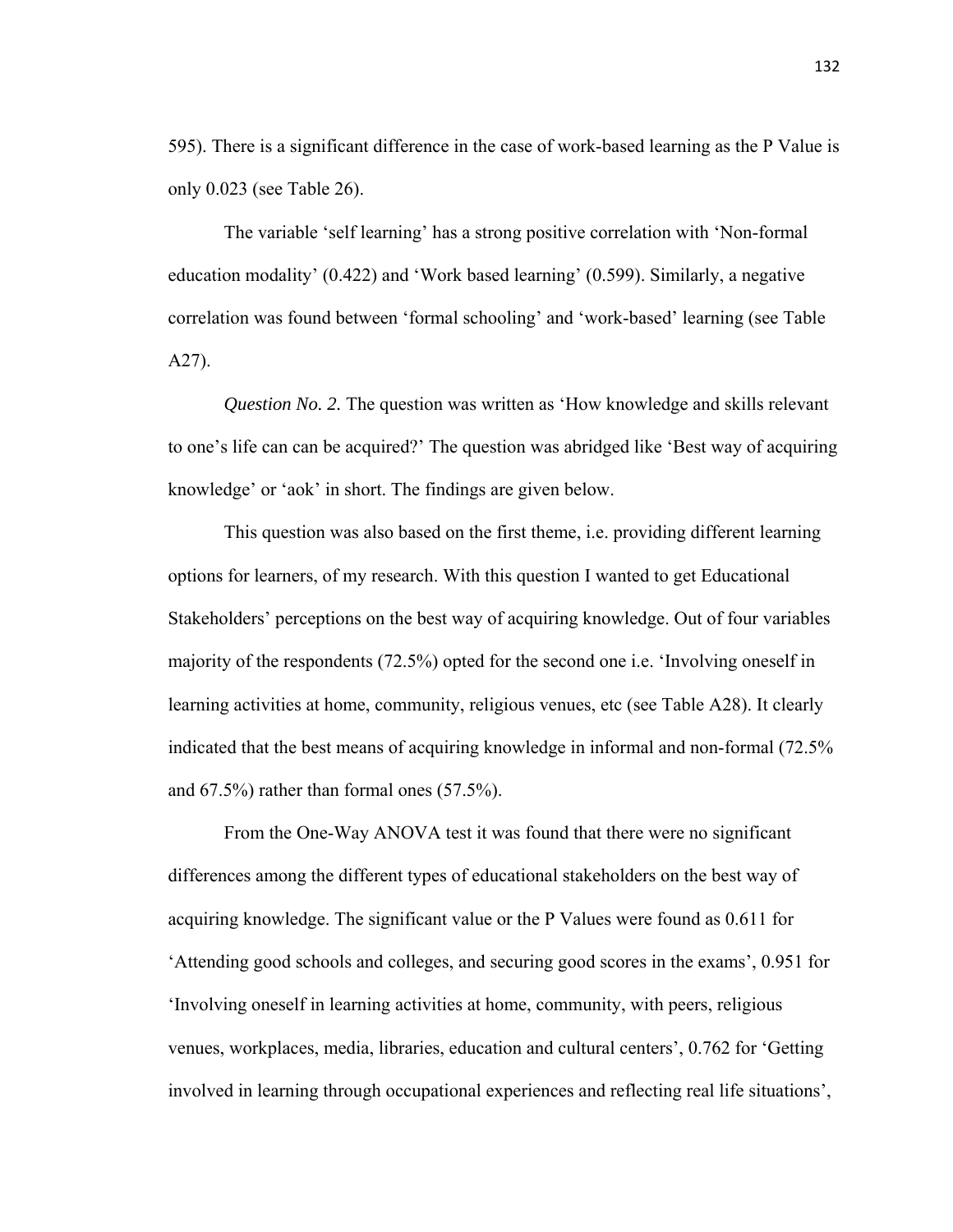and 0.864 for 'Acquiring knowledge and skills relevant for his/her life with the help of ICTs'. In this way, none of the significance value was more than 0.05 (see Table 29).

None of the variables have strong correlation (i.e.  $>$  -0.4 or +0.4). A significant (moderate) correlation (0.280) was found between 'Involving oneself in learning activities at home, community, with peers, religious venues, workplaces, media, libraries, education and cultural centers' and 'Acquiring knowledge and skills relevant for his/her life with the help of ICTs.' A negative correlation (-0.57) was found between 'Attending good schools and colleges, and securing good scores in the exams' and 'Getting involved in learning through occupational experiences and reflecting real life situations' (see Table A30).

*Question No. 3.* The question was written as 'How can we judge the quality of learning outcomes?' in the questionnaire set. For SPSS data entry the precision was made as 'Judging quality of learning'. The output and their interpretations are as follows.

 This question was related to the first theme i.e. 'Providing different options for learning'. From the frequency percentage I found that Educational Stakeholders are positive towards providing freedom for learning i.e. through formal, non-formal and informal modes of learning. The option supporting this view got highest percentage i.e. 48.6% against the options opposite to this view that is only 2.7% (see Table A31). The respondents also favored to ensure freedom for learning through any of the means by validating the knowledge and skills acquired through non-formal and informal means.

 No significant differences were found among the four types of respondents on judging the quality of learning outcomes. None of the variables have the significance value more than 0.05. The respondents seemed to be more consistent in the option 'By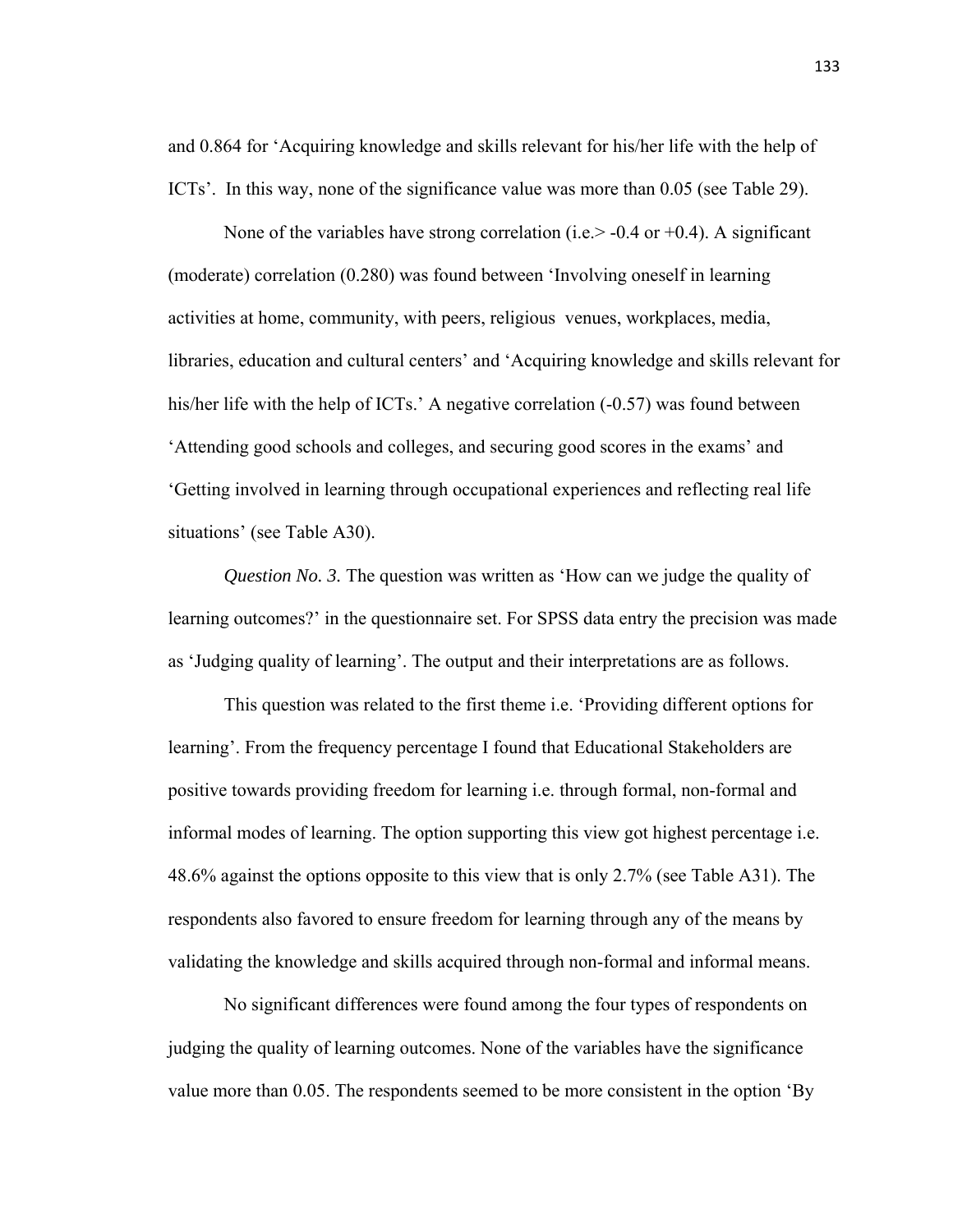providing freedom for learners to learn as per their capacity and interests' (0.595) followed by the option 'By focusing on contents offered in the curriculum' (0. 472). The significance value for the option 'By placing more emphasis on formal education' was 0.404 and for the option 'By validating learning outcomes acquired through non-formal and informal means' was 0.076 (see Table A32).

 Among the four options given as the ways of judging the quality of learning outcomes some significant correlations were found. A strong negative correlation (i.e. - 0.522) was found between the option 'By focusing on the contents offered in the curriculum' and the option by 'By providing freedom for learners to learn as per their capacity and interests'. Another negative correlation (i.e. -0.406) was found between the option 'By focusing on contents offered in the curriculum' and the option 'By validating learning outcomes acquired through non-formal and informal means' (see Table A33). These negative correlations infers that those who opted formal ways of assessing learning outcomes do not opt for the non-formal and informal ones. A positive correlation was found between the options that favor formal ways of judging the learning outcomes.

# *Theme 2 – Bringing Parity of Esteem*

This theme was related to the research sub-question 'How do educational stakeholders perceive the possibility of bringing parity of esteem among formal learning, non-formal learning and informal learning?' The three questions designed under this theme were Question Nos. 3, 5, and 7 in the questionnaire which was rearranged as 4, 5 and 6 respectively during the time of data processing.

*Question No. 4.* This question was written as 'How should one's competence be determined for selecting him/her as an employee?' It was related to the second theme i.e.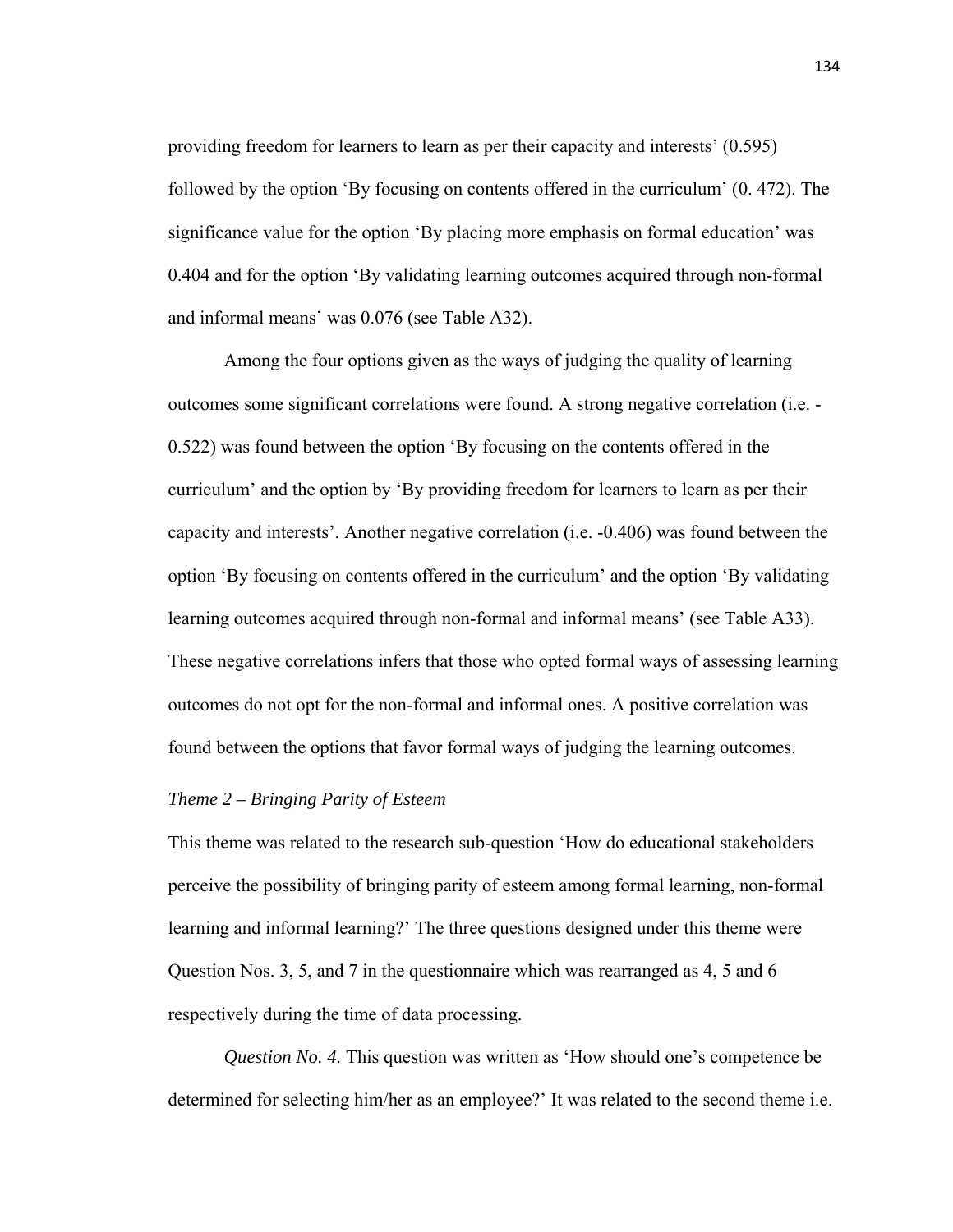bringing parity of esteem of the research. The question was précised as 'Selecting as an employee'. The findings are as follows.

 Among the three options given as the ways of assessing people as an employee, the respondents have similar kind of preferences. The first option that supported formal/traditional way of assessment i.e. 'Evaluating learning achievements secured in the formal education structures: school, college, training institutions etc.' got 62.2% which is equal to the option 'Administering tests to ascertain equivalency of learning achievements obtained through NFE Modality (for example CLC)'. The third option in favor of assessing the learning outcomes through informal means got slightly less percentage i.e. 59.5% (see Table A34). These data tell me that Educational Stakeholders perceived the three forms of learning in equal esteems. Actually, this is one of the important quantitative results that clearly addressed my second theme on the perception of Educational Stakeholders on bringing parity among formal, non-formal and informal means of learning.

 By conducting an ANOVA test I came to know that there is no significant difference among the four types of educational stakeholders on the ways of selecting an individual as an employee. All the options have the P Values more than 0.05 (see Table A35).

 Among the three options given as the ways of selecting an individual as an employee, none of the options had any significant correlation with other options because none of the Pearson Correlation Coefficients were found more than 0.2 (see Table A36). It shows that the three ways of assessments are equally important for selecting an

135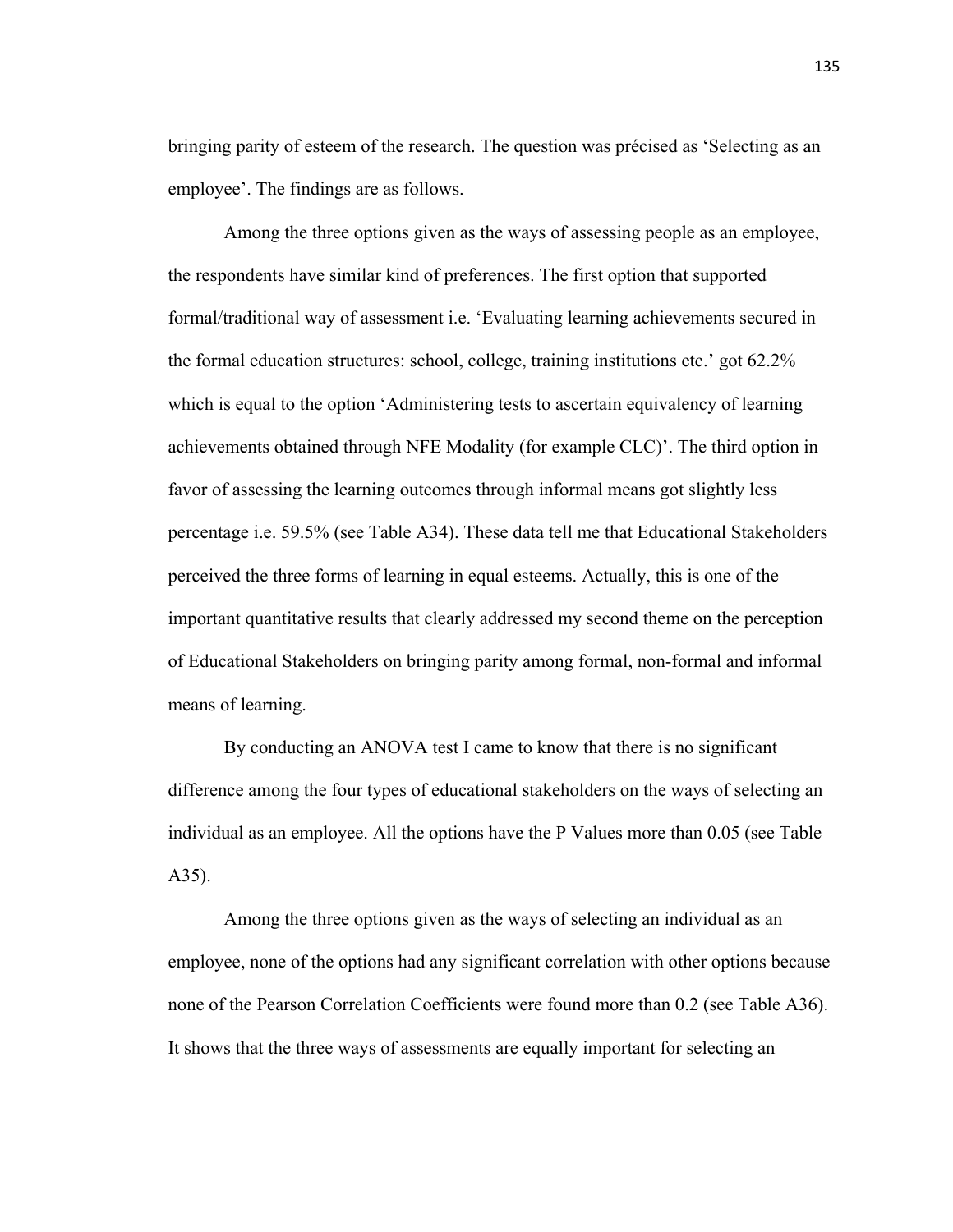individual for a job. None of which can replace another. The options are mutually inclusive.

*Question No. 5.* This question was written as 'What is/are the best means for enhancing lifelong learning and continuing education?' The shortened form for the SPSS entry was 'Enhancing lifelong learning'. The findings are as follows:

 The first option i.e. 'Recognizing and validating self-learning, prior learning, work-based learning and experiential learning' got the highest percentage (65.0%) followed by the option 'Establishing parity among formal, non –formal and informal learning' (55.0%) and the option 'Providing learning options such as through formal, non-formal and informal means' (50.0%) (See Table A37). From these statistical data I made a claim that the best means of enhancing lifelong and continuing education is by recognizing and validating the skills and knowledge acquired by both formal and informal modes of learning.

 There is no significant difference in the opinion of the four types of Educational Stakeholders i.e. DA, EA, PA, and UP on the best means of enhancing lifelong learning and continuing education as non of variable have the significance value more than 0.05. The P Values were 0.560, 0.162, 0.521, and 0.311 for the options 1, 2, 3 and 4 respectively (see Table A38).

 A strong positive correlation (i.e. 0.465) was found between the option 'Providing learning options such as through formal, non-formal and informal means' and the option 'Developing a National Qualification Framework (NQF)' (see Table A39). It is a clear indication for me to claim that the Educational Stakeholders who opted for providing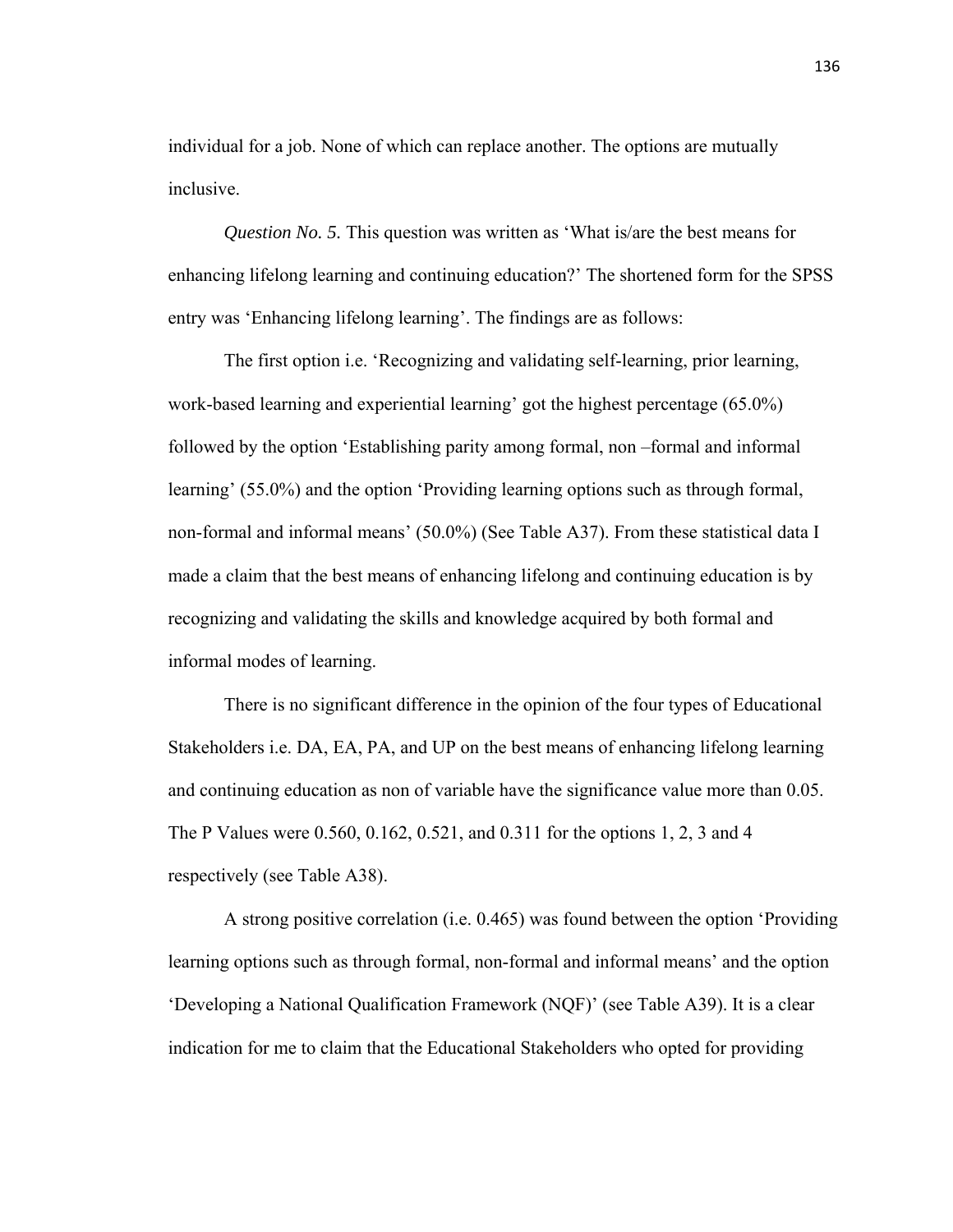different options for learning also opted for developing a NQF to ensure lifelong learning and continuing education by validating non-formal and informal learning.

*Question No. 6.* The question was written as 'How does/do learning take place?' The precision used for the SPSS entry was 'Ways of learning'. The frequency percentages, ANOVA and Correlation outputs of the variables of this question were found as follows.

 This question was related to the second theme of my research i.e. "bringing parity among the three forms of learning'. Among the three options there were 2 options supporting non-formal and informal learning and the 1 option supporting the formal learning as the important ways of learning. Majority of the respondents opt for the option 'Through one's reflection of his/her day-to-day activities' (72.5%) followed by the option 'through individual initiative and group sharing' (70%) (see Table A40). The option supporting formal learning received only 67.5% of total choice which is less than options supporting non-formal and informal learning. These data are ample proof for concluding that the Educational Stakeholders put non-formal and informal learning in the equivalent esteem as formal learning.

 A Significant Difference test administered using a statistical tool One-Way ANOVA yielded that all of the educational stakeholders had homogeneous opinions on the best ways of learning. That is to say the P Value of the first option i.e. 'Through individual initiative and group sharing' was 0.084 which is greater than 0.05 i.e. the tabulated value of P. Similarly, the P Value of the second option i.e. 'Through interactive process among teachers and students at school and colleges' was 0.762 and the third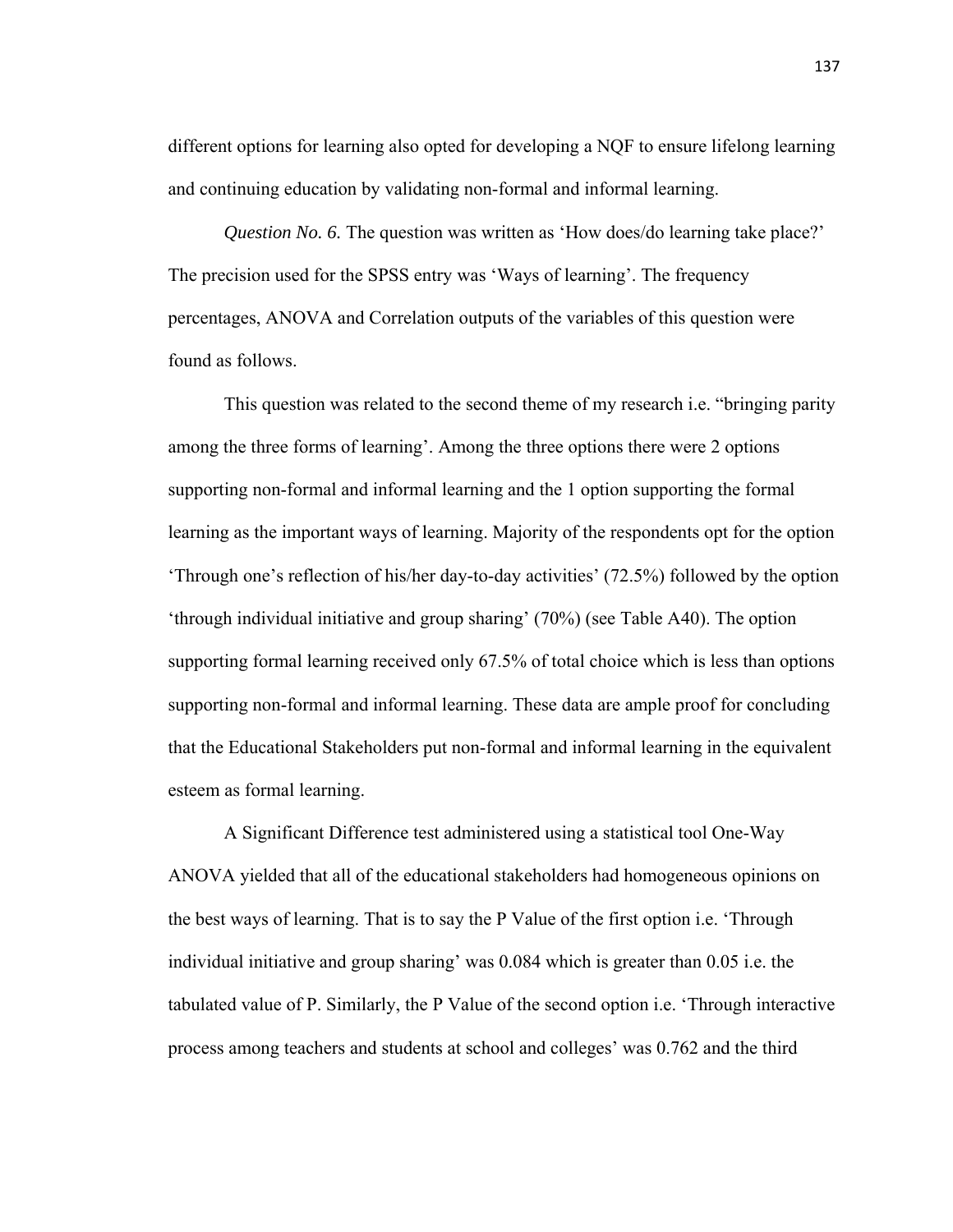option i.e. 'Through one's reflection of his/her day to day activities' was 0.734 (see Table A41).

 A significant correlation (i.e. 0.290) was found between the option 'Through interactive process among teachers and students at school and colleges' and the option 'Through one's reflection of his/her day to day activities', however the correlation is weak as it is less than 0.3 to make an assertion that the one who opted for formal learning also opted for the non-formal and informal learning. These Pearson Correlation Coefficients indicated that Educational Stakeholders had homogeneous opinion regarding the second theme of my research that is bringing parity among the three ways of learning (see Table A42).

# *Theme 3 – Developing a National Qualification Framework*

This theme was related to the research sub-question 'How do educational stakeholders perceive the importance of developing a structure that provides eligibility for further learning for those who have been through the process of non-formal and informal education?' The three questions designed under this theme were Question Nos. 8, 9, and 10 in the questionnaire which was rearranged as 7, 8 and 9 respectively during the time of data processing.

*Question No. 7.* This question was written as 'What is/are important while one's competence is assessed?' The question doesn't seem directly related to a National Qualifications Framework, however, if an NQF is developed it is comfortable to assess the competence of an individual, no matter however and wherever he/she has acquired skill and knowledge. So, it was kept under the third theme of the research. The précised form of the question was 'Assessment of competence'.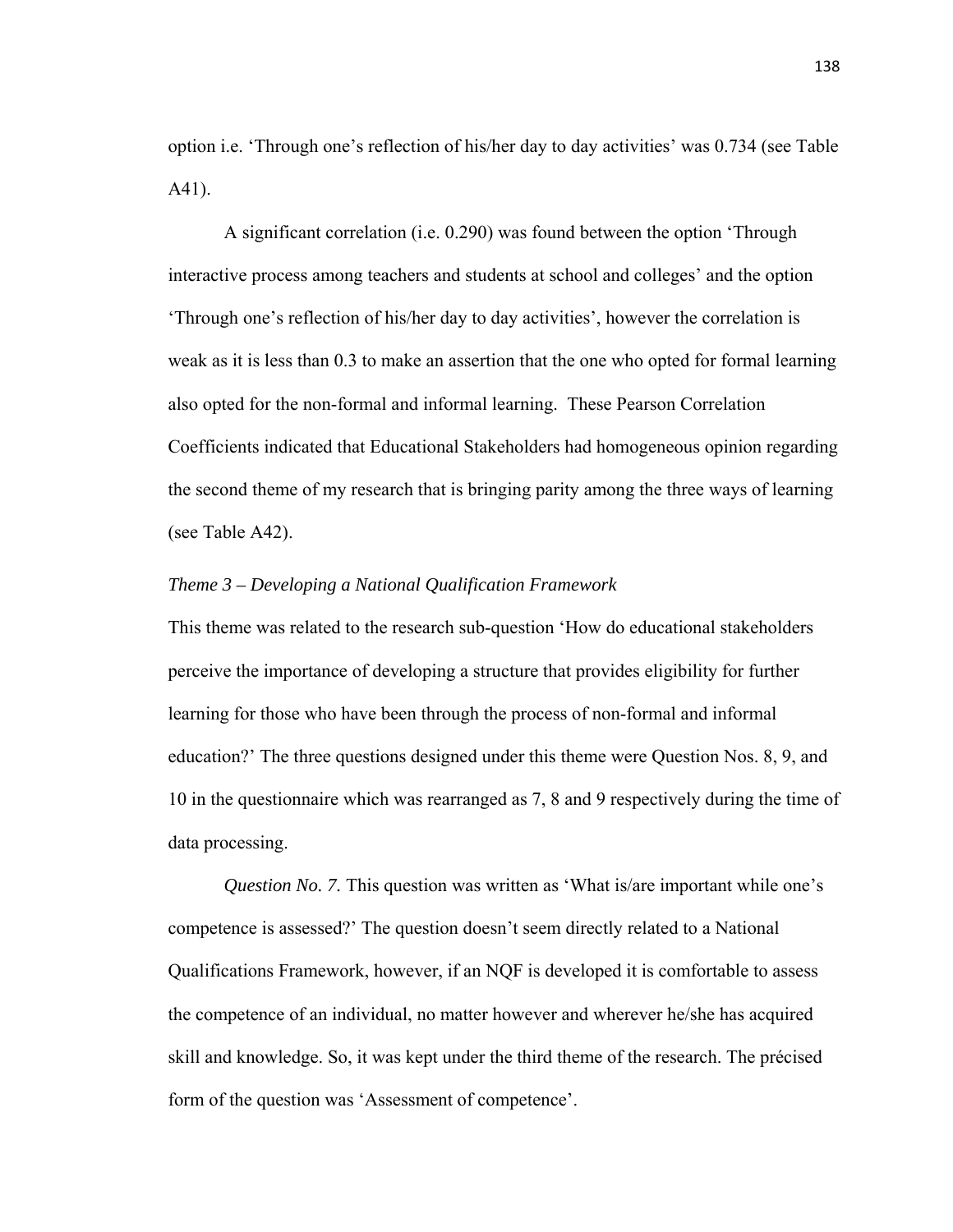There are different types of abilities that could be taken into consideration while making an assessment of an individual's competence. The abilities were grouped into four categories: ability to perform in exams; ability to solve life problems; ability to get job in the market and ability to adjust oneself in the competitive modern world. Out of four options the last one got the highest percentage (74.4%) followed by ability to solve the life problems (69.2%). Both of these options cover the skills and knowledge that should be delineated while preparing an NQF. The first option which has been used traditionally as the only means of assessing one's competence got the lowest percentage i.e. 17.9% (see Table A43). These quantitative results clearly indicate that an NQF is mandatory for ensuring lifelong learning and continuing education by validating all sorts of learning skills and knowledge acquired irrespective of time, place and process.

 Through an ANOVA test it was found that there was no significant difference in the opinion of different educational stakeholders regarding the important ability to be taken into account while once competency is assessed. None of the Significance Value is less than 0.05 i.e. the tabulated Value of P. The P values for options 1, 2, 3, and 4 are 0.112, 0.566, 0.560 and 0.951 respectively (see Table A44).

 Among the four variables (options) significant correlations were found among four variables. A strong correlation (0.490) was found between the option 'Ability to get the job in the market' and 'Ability to perform in the exam'. It indicates that one who secure high score in traditional exams are likely to get job in the market. A moderate correlation (0.320) was found between the options 'Ability to solve life problems' and 'Ability to get job in the market' (see Table 45). These data do not have any noteworthy significance; however it can be inferred that while developing a National Qualifications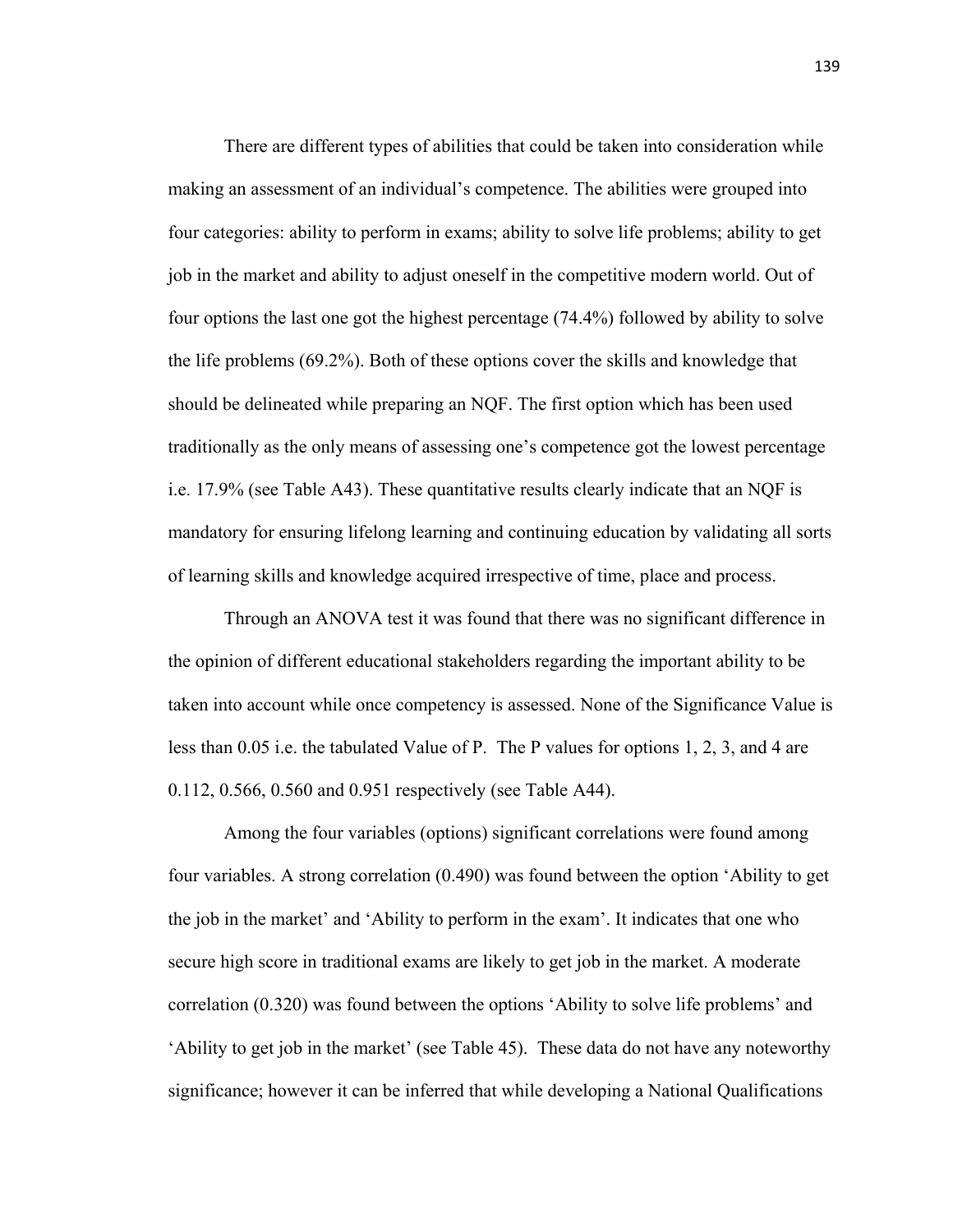Framework all sorts of these activities should be focused as per their need and importance so as to enhance lifelong learning and continuing education.

*Question No. 8.* This question was written as 'What is true about lifelong learning?'This question was designed to get the opinion of educational stakeholders on enhancing lifelong learning through the development of an NQF.

 This is the second question that comes under the third theme i.e. developing an NQF for enhancing lifelong learning and continuing education by validating non-formal and informal learning. It looked for the opinion of the educational stakeholders regarding the importance of formal, non-formal and informal learning for lifelong learning. Majority of the respondents opined that the three forms of the learning are the constituents of lifelong learning and continuing education. Statistically, this option got 66.7% followed by the second option that stated that non-formal and informal learning are more important than formal learning (38.5%) (see Table A46).

 The first option stating the three forms of learning provide equal credible for lifelong learning and continuing education got 30.3%. From this data I can claim that the educational stakeholders perceive non-formal and informal learning are more important than formal learning. Hence the skills and knowledge that could be acquired through less formal means should be delineated in the NQF.

 So far as the differences in the opinion of the different types of educational stakeholders regarding the importance of three forms of learning due to their professional affiliations, no significant differences were noticed among them. The Significance values to each of the variable were found more than 0.05. The P Values were 0.619, 0.594, and 0.560 for the options 1, 2 and 3 respectively (see Table A47).

140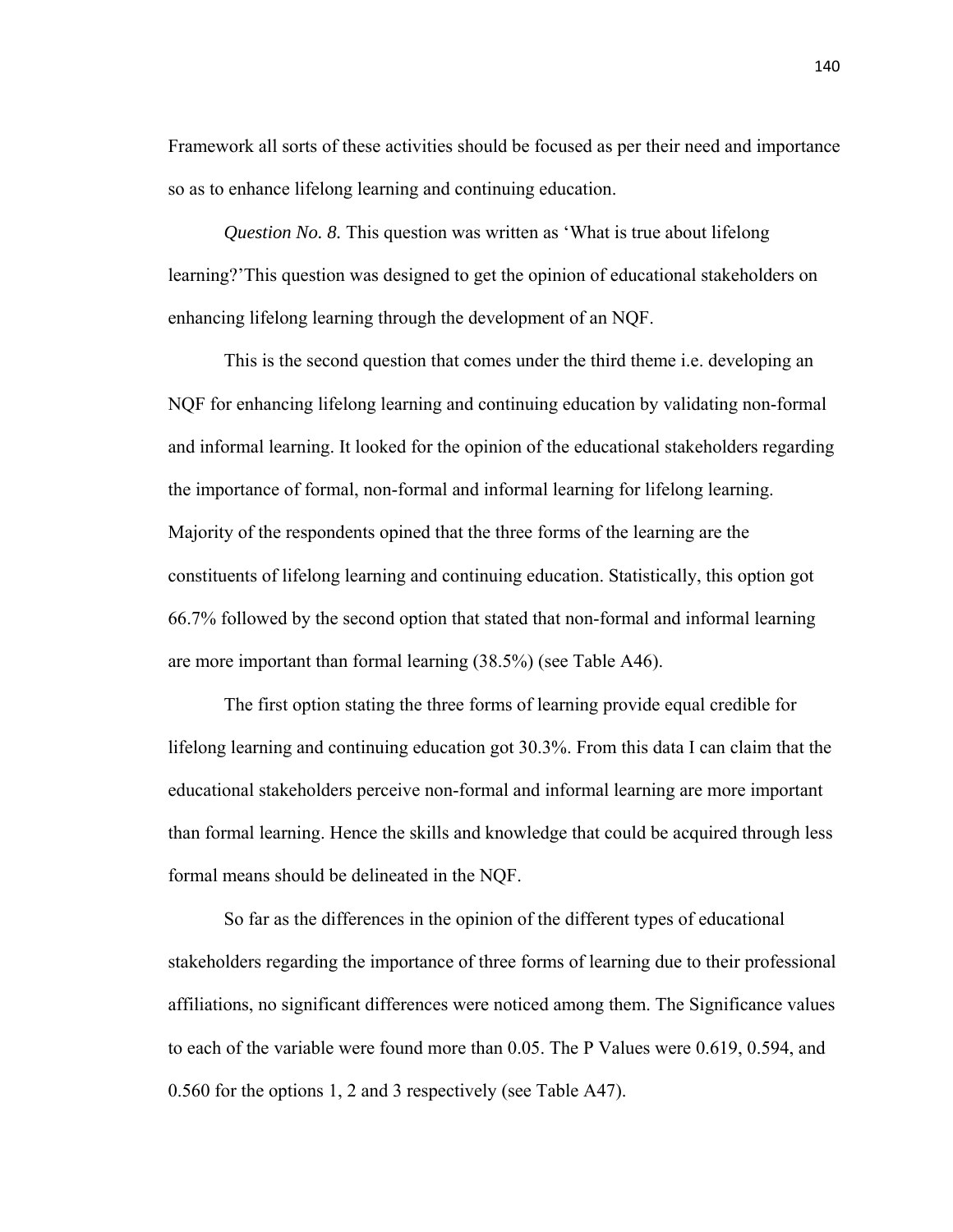A significant negative correlation (-0.320) was found between the first and the third variables (see Table A48). It shows that these two variables are in inverse proportion. In a sense it gives me an indication that while developing an NQF the three forms of learning should be taken as obligatory constituents of lifelong learning and continuing education rather than taking them as providing equal credible for lifelong learning.

*Question No. 9.* This question was written as 'To maintain complementary and supplementary relationships between formal, non-formal and informal learning, which of the followings should be done?' The precision for data entry was made as 'Maintaining complementarily and supplementary relationships'. The SPSS outputs were as follows.

 This question was listed in the questionnaire in order to elicit the opinion of the educational stakeholders regarding the provision to be made in order to maintain a complementary and supplementary relationship among formal, non-formal and informal modes of learning. The third option that is 'developing a national qualifications framework' got the highest percentage i.e. 68.4% followed by the first option that stated that there should be a single board at national level for accreditation and certification of the three forms of learning (42.1%) (see Table A49). This quantitative finding indicated that an NQF should be developed in order to enhance lifelong learning and continuing education. The NQF would provide a framework for validating knowledge and skills acquired through non-formal and informal modes.

 From the ANOVA test administered putting the types of respondents as independent variable it was found that there is no significant differences in the opinions of different types of educational stakeholders regarding the provision for maintaining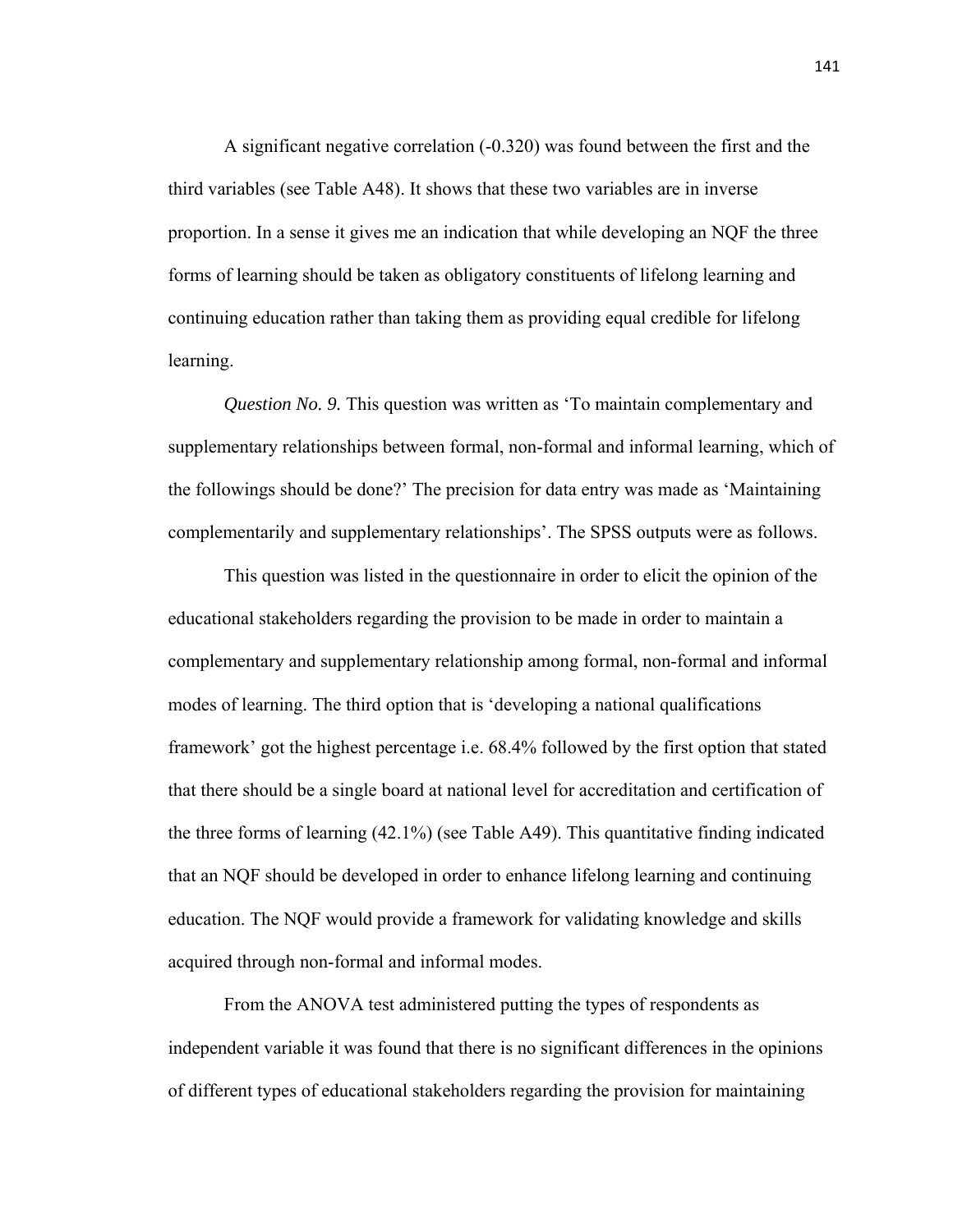complementary and supplementary relationship among formal learning, non-formal learning and informal learning because none of the significance values exceeded the tabulated value of P i.e. 0.05. The P values of the  $1<sup>st</sup>$ ,  $2<sup>nd</sup>$  and  $3<sup>rd</sup>$  Variables were 1.000, 0.951, and 0.285 respectively (see Table A50).

 A significant correlation i.e. -0.370 was found between the second and the third variable (option). The correlation is moderate and negative (see Table A51). It indicates that when a separate authority for providing validation for non-formal and informal learning is made it is less likely that the NQF to be developed, however there is not enough evidence that the authority is not related with the NQF to be developed.

# Summary of Quantitative Data Analysis

Three themes - providing options for learning, bringing parity of esteem and developing a National Qualifications Framework – were generated from the three research subquestions. The Likert scale data and Multiple-choice question data were arranged and processed for analyzing comfortably and coherently using proper precisions and codes.

 Each statement and question was analyzed under the themes of the research to which they were associated with. Cross tabulation, descriptive statistics, ANOVA, Paired Samples Test, Correlation, frequency, etc. were used as significant statistical tools for the data analysis.

 Statement-wise analysis of Likert scale data revealed that Educational Stakeholders were in favor of making people free to acquire knowledge through the three modes of learning. They strongly agreed to allow people from less formal means to enter into formal education system after equivalency tests. They were also found very positive on providing equivalent degree of recognition, accreditation, and validation to non-formal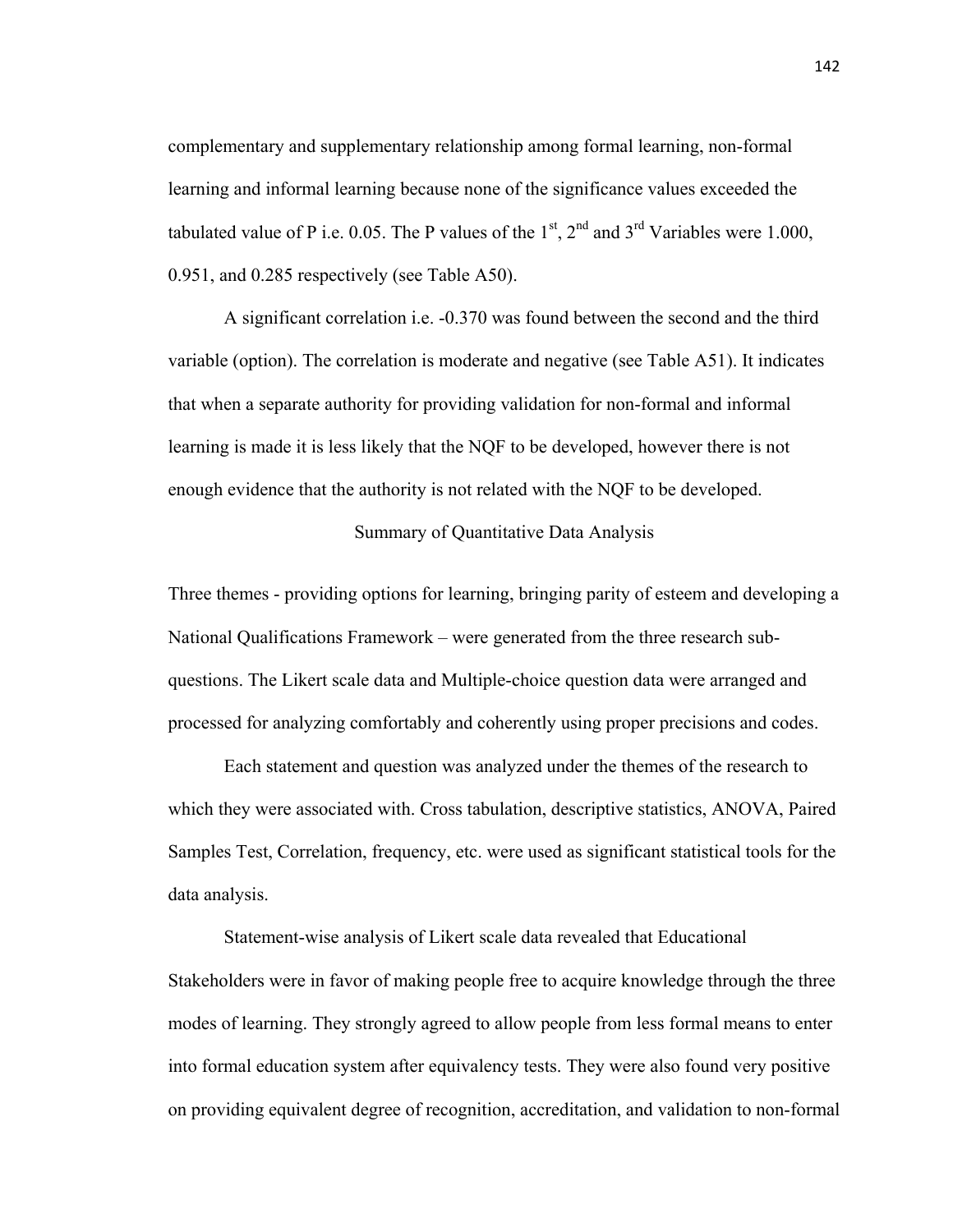and informal learning. They also showed agreement on focusing non-formal and informal learning as equally as formal learning to enhance lifelong learning in Nepal.

 Some significant results were obtained from the theme-wise analysis of Likert scale data. The overall result of the thematic analysis showed that Educational Stakeholders were positive on providing options for learning, bringing parity in three modes of learning and developing an NQF. The ANOVA result of thematic analysis showed that there were no significant differences among the opinions of four types of Educational Stakeholders on the three themes of the research. Similarly, the correlation analysis of the three themes showed that there was a significant positive correlation between the themes OFL and POE; and the themes NQF and OFL.

 From the analysis of multiple-choice question data, it was found that knowledge and skills relevant to one's life can be acquired by involving oneself in learning activities at home, community, religious venues, etc. There were no significant differences in the opinions of four types of Educational Stakeholders on this regard. The analysis also revealed that quality in learning can be achieved by providing freedom for learners and by validating their learning outcomes learnt non-formally and informally. The best means of enhancing lifelong learning was found as recognition and validation of self-learning and experiential learning, prior learning, and work based learning. From the correlation analysis it was found that for validating non-formal and informal learning development of a National Qualifications Framework is crucial. On the basis of NQF the competence of an individual should be assessed. While assessing his/her ability the knowledge, skill, and competence necessary for making him/her fit in the competitive modern world should be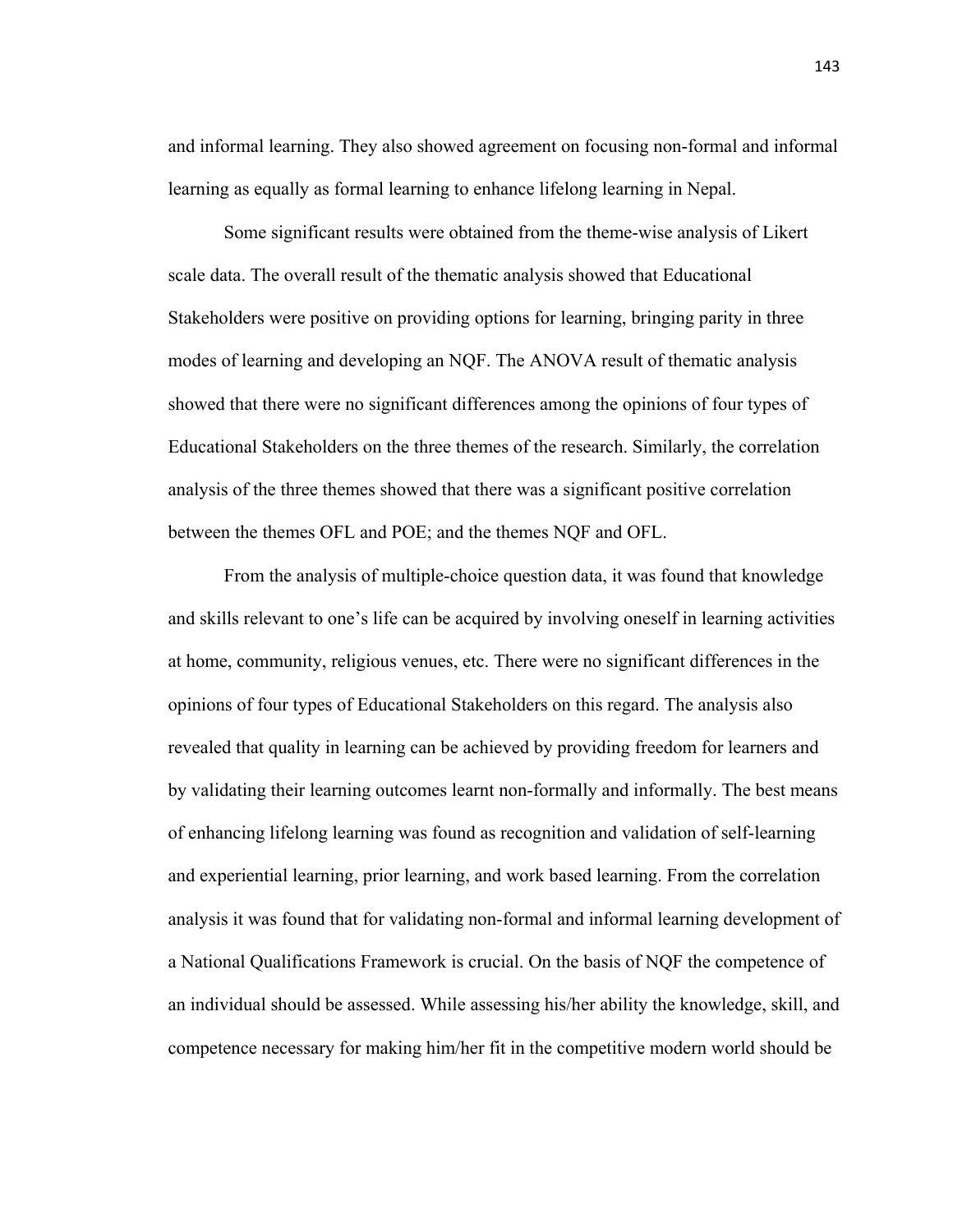prioritized. The educational stakeholders also opined that to enhance lifelong learning the three modes of learning should be enhanced equally well.

 However, in some of the issues the Educational Stakeholders were found uncertain. They were not certain on whether people from less formal background would be able to adjust with the formal education system even if they agreed to allow them to enter into the system for further study. Similarly, they were also uncertain on whether the learning outcomes obtained from the three modes of learning would be equal. These issues were taken seriously and further probing was made on the qualitative part of this research (see Chapter 5).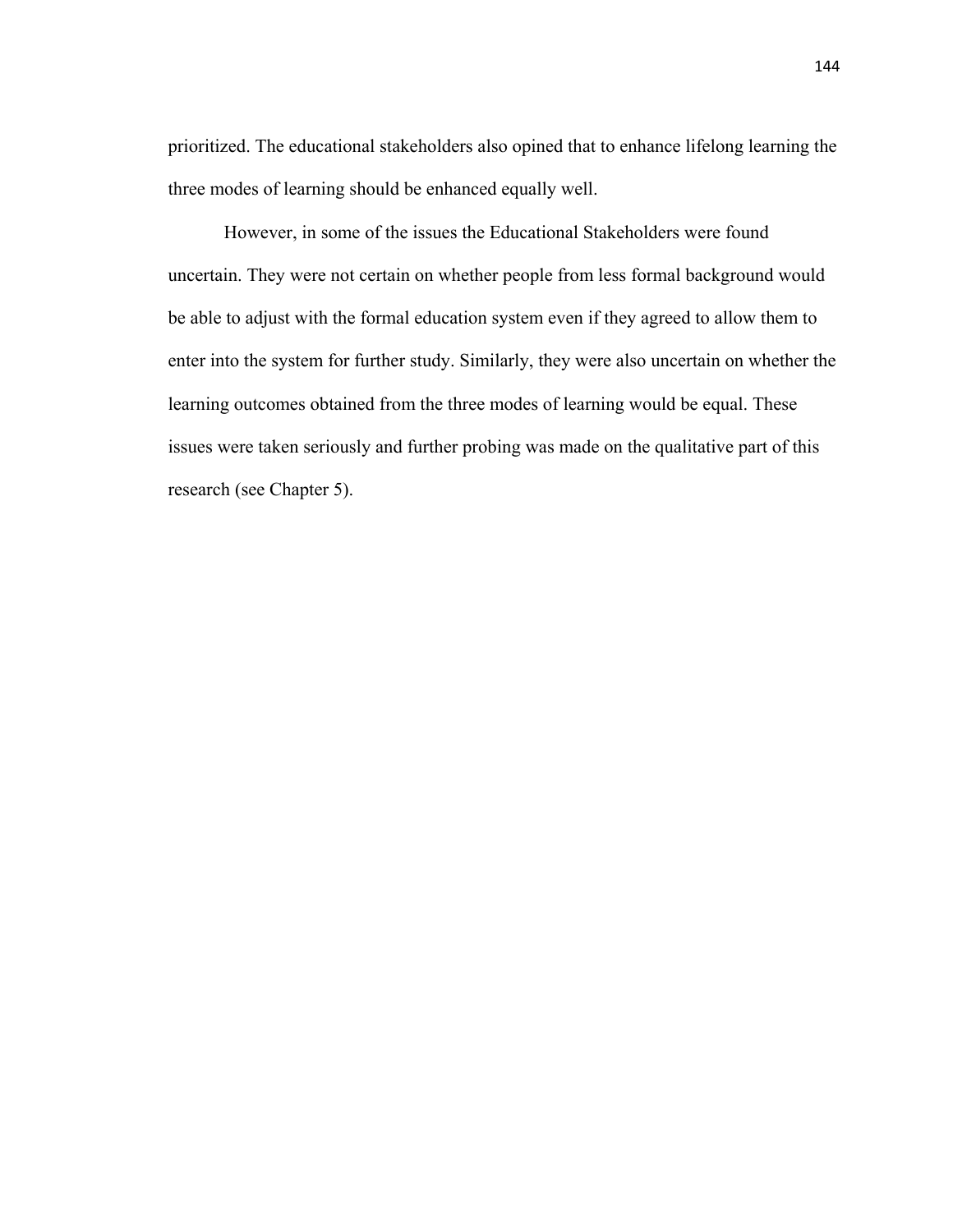# CHAPTER V

# QUALITATIVE DATA ANALYSIS AND INTERPRETATION

This research was a two phased mixed method study, which explored the perception of educational stakeholders on validating non-formal and informal learning to strengthen lifelong learning and continuing education in the context of Nepal. In the first phase of the research I administered a set of questionnaire to four different types of educational stakeholders (Development Activists, Educational Administrators, Policy Actors and University Professors). The quantitative data elicited from the questionnaire sets were analyzed and presented in the preceding Chapter. This Chapter includes how I carried out the qualitative phase of the research and the findings that came out of it.

Revisiting the MM Research Design

 As discussed in Chapter 3 (Methodology) of this dissertation I had discussed about "Mixed Methods Sequential Explanatory Design" (Creswell, 2006, p. 72). According to this design an MM researcher selects participants on the basis of the findings of the quantitative results. Creswell (2006) writes,

If one phase is followed by another phase, the first phase is quantitative, the qualitative phase is emphasized, the second phase is connected to the results of the first phase, and the intent is to purposefully select participants to best address the qualitative research question, then the choice of design is the Explanatory Design–participant selection model (pp. 85-86).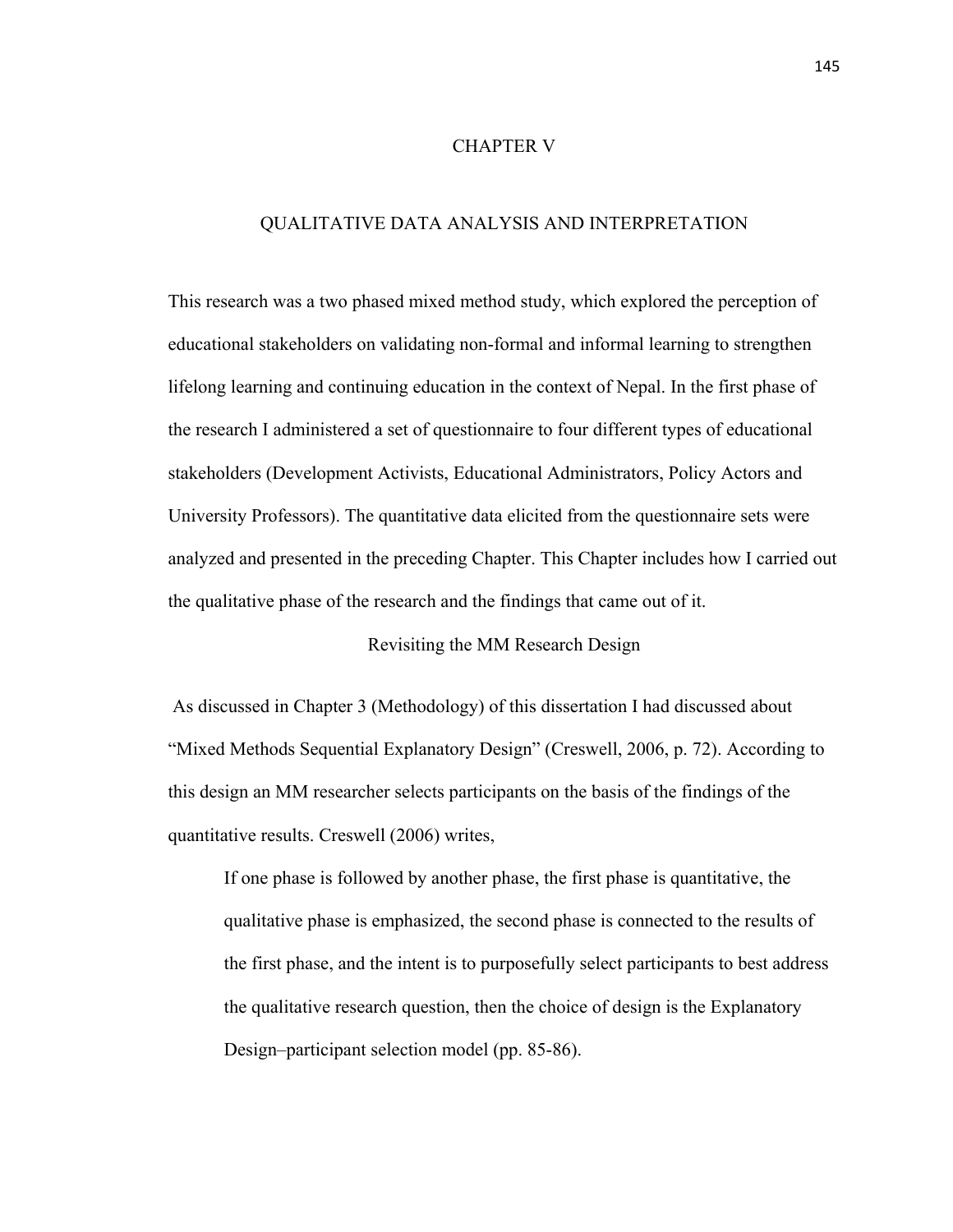According to Creswell (2006) the rationale behind the first phase and second phase sequencing is that "the quantitative data and their subsequent analysis provide a general understanding of the research problem" (p. 87). The quantitative data obtained from selected participants and their analysis "refine and explain those statistical results by exploring participants' view in more depth" (p. 87).

 The following results of the first phase (quantitative survey) were taken as the most significant measurements for selecting participants for the second phase of the study (hermeneutic phenomenology).

- a. The educational stakeholders perceived the possibility of identifying, recognizing and validating non-formal and informal learning positively to open up avenues for lifelong learning and continuing education in Nepal.
- b. There was no significance difference in the opinion of four types of educational stakeholders (DA, EA, PA and UP) on validating non-formal and informal learning to open up avenues for lifelong learning and continuing education in Nepal.
- c. There was no significant difference in the opinion of educational stakeholders on the three themes of the research i.e. providing options for learning through formal, non-formal and informal means, bringing parity of esteem among the three forms of learning and developing a National Qualifications Framework.

# Shifting to Qualitative Inquiry

As discussed in the Methodology part (Chapter 3) of this dissertation it was the time situating myself in the hermeneutic background and venturing into the world of qualitative inquiry and constructing meaning out of the lived experiences of research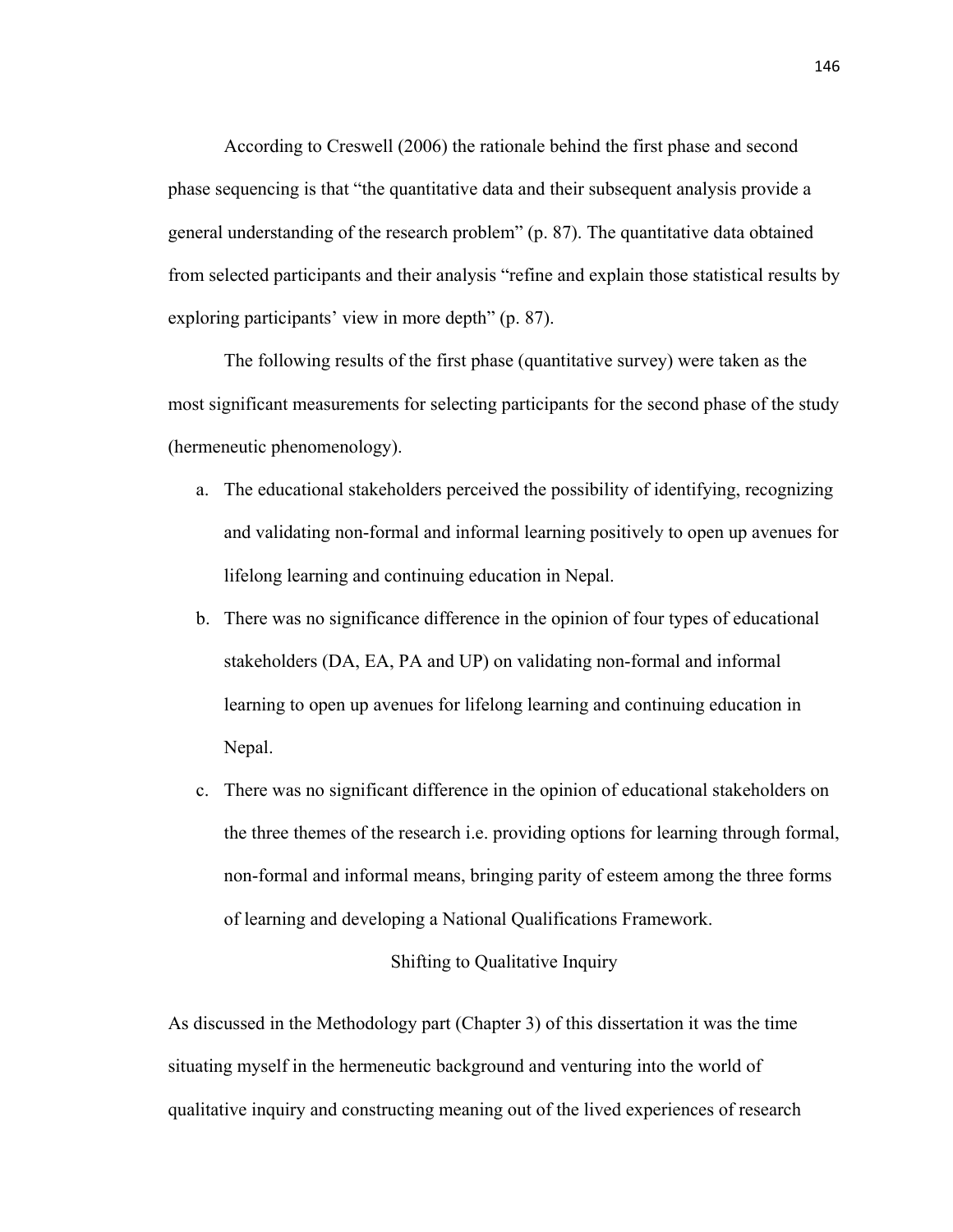participants and my interaction with them in a long discourse. Sifting my practices from browsing the Internet for better pages for literature review and distributing questionnaire I had to make myself ready for "direct interaction with individuals" (Hancock, 2002, p. 9). My quest was adventurous and thirst needing "richness of data giving deeper insight into the phenomenon" (Hancock, p. 9) that comes through experiences accumulated by the people involved and to be involved either directly or indirectly in the field of validating non-formal and informal learning to ensure lifelong learning and continuing education.

 Furthermore I had to prepare myself not as a barrage - questioner but an active interlocutor full of knowledge not only to elicit information but also to share practices and prospectuses of validating non-formal and informal learning in the world and in Nepal. I had to "probe the interviewee to elaborate on the original response or to follow a line of inquiry introduced" (Hancock, p. 9) for further exploration. For this I not only plunged myself into reading oceanic literature in the field of inquiry but machinated my schedules into systematic stages for well preparation.

## Conducting Interviews

## *Pre-Interviewing Stage*

*Taking consent.* The selected participants' backgrounds were explored via the Internet and discussion with friends and teachers. I especially focused on their experiences and fields of study while exploring their background. Their publication, if found any by whatever means, were perused and necessary notes were made so as to make the interview comfortable and successful. Their telephone numbers and email addresses were collected from friends and visiting their respective offices. Some of them

147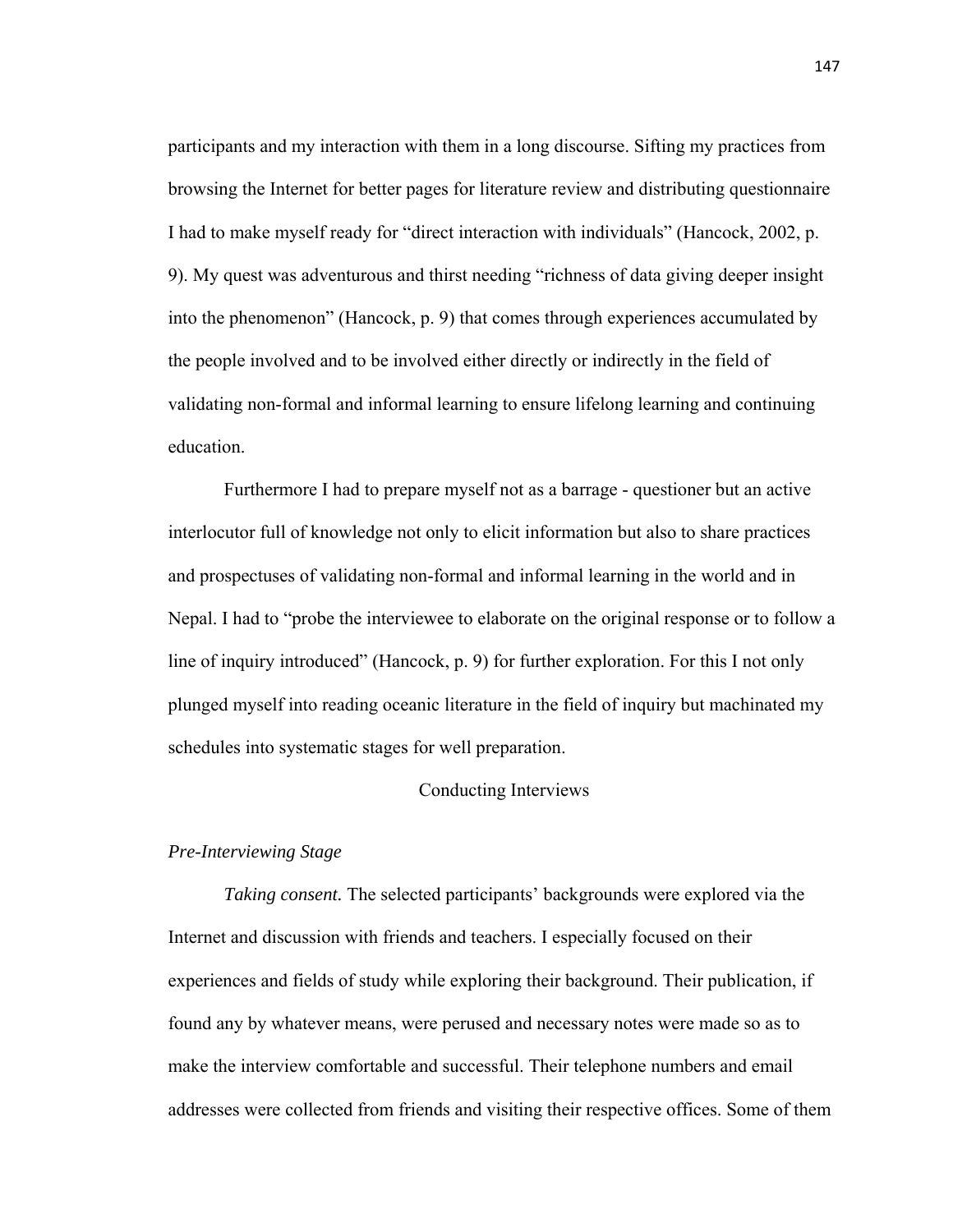were contacted through telephone and some of them through email for the first time. I vividly narrated my research interest and my study background and the purpose of the inquiry. Their convenient times for first visit were asked and noted down. Then I went to visit them ate the scheduled times.

 With proper greeting I further elaborated my area of research and their contribution for its accomplishment. I asked them about their willingness to participate in the research. Those who showed their approval were asked to sign two sets of consent forms and one was given to them. The date, time and venue for the interview were fixed. Then I returned to my residence. Some of them who wanted to know more about my research were sent an email with an attachment consisting of the purpose of the research, research questions, procedures of the research and the provision of confidentiality (Groenewald, 2004).

*Building rapport.* To elicit desired information from the participant it was a very important thing. I was well alert for this and acted accordingly. While I met face to face, online in the Internet and on the telephone I addressed them with honorific terms 'Sir' for males and 'Madam' for female. To express my due respect I showed common courtesies, introduced myself with full name, etc. I didn't share my knowledge and experiences much in the phenomenon being investigated, nevertheless, whenever I felt necessary for probing the issues more profoundly I gave some examples of validation of non-formal and informal knowledge and skill at international level. To touch the ground reality of the phenomenon under investigation I acted according to the need of the interviews and the interests if the interviewees. During the interview I tried to maintain proper balance in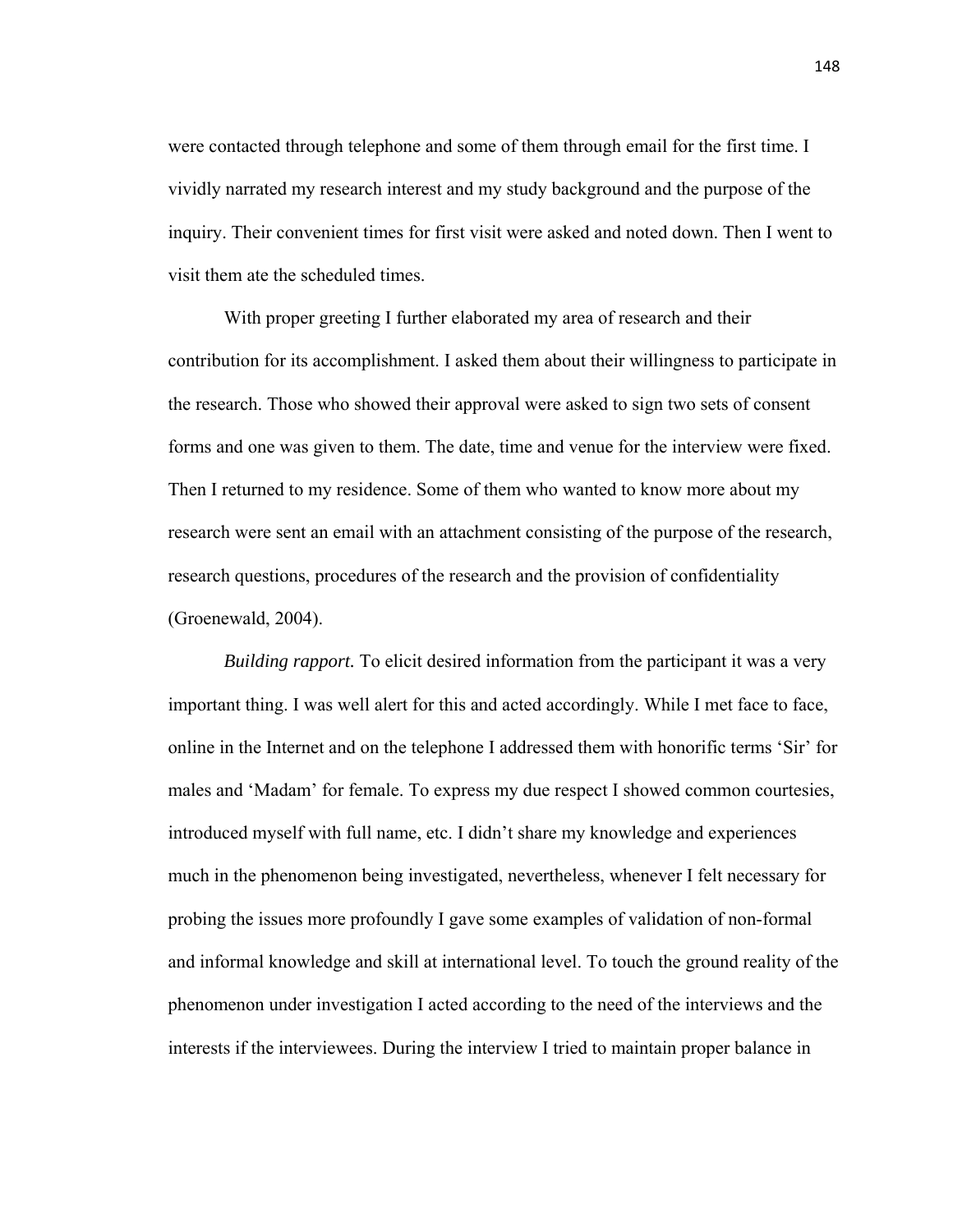turn - taking. The presuppositions and shared world knowledge were inculcated in the interview.

#### *Interviewing Stage*

After asking some of the throw way questions and replying some of curiosities of the participants I asked for their consent to record the speech. The recorder was on and the first issue was raised with brief background and supporting examples so as to make the issue crystal clear. The first open-ended question, which is called as "grand tour question" (McCaslin & Scott, 2003) included the true essence of phenomenological research. I got an interesting experience during the interviews that the first speech acts were virtually long and covered the overall impressions of the participants over the issues that were going to be raised. Some of them went on speaking for 5 to 15 minutes and I went on encouraging and co-operating them to share their experience and opinion, however, due to the time limitation and sometimes too much deviation from the mainstream discussion I had to make polite and mild interruptions to probe another issue. Fortunately, some of the issues were made redundant by their opinion on the first issue. Some participants were found more elaborative whereas a few of them just gave brisk reactions to the issues and I acted accordingly.

#### *Post-Interviewing Stage*

*Translating and transcribing.* What left now was a time consuming task of translating and transcribing the interviews. The respondents were, undoubtedly, all Nepalese educational stakeholders. Though they could talk in English they preferred the Nepali language as the medium of interview. I also realized that they could express their opinions and experiences more fluently in their mother tongue than in the foreign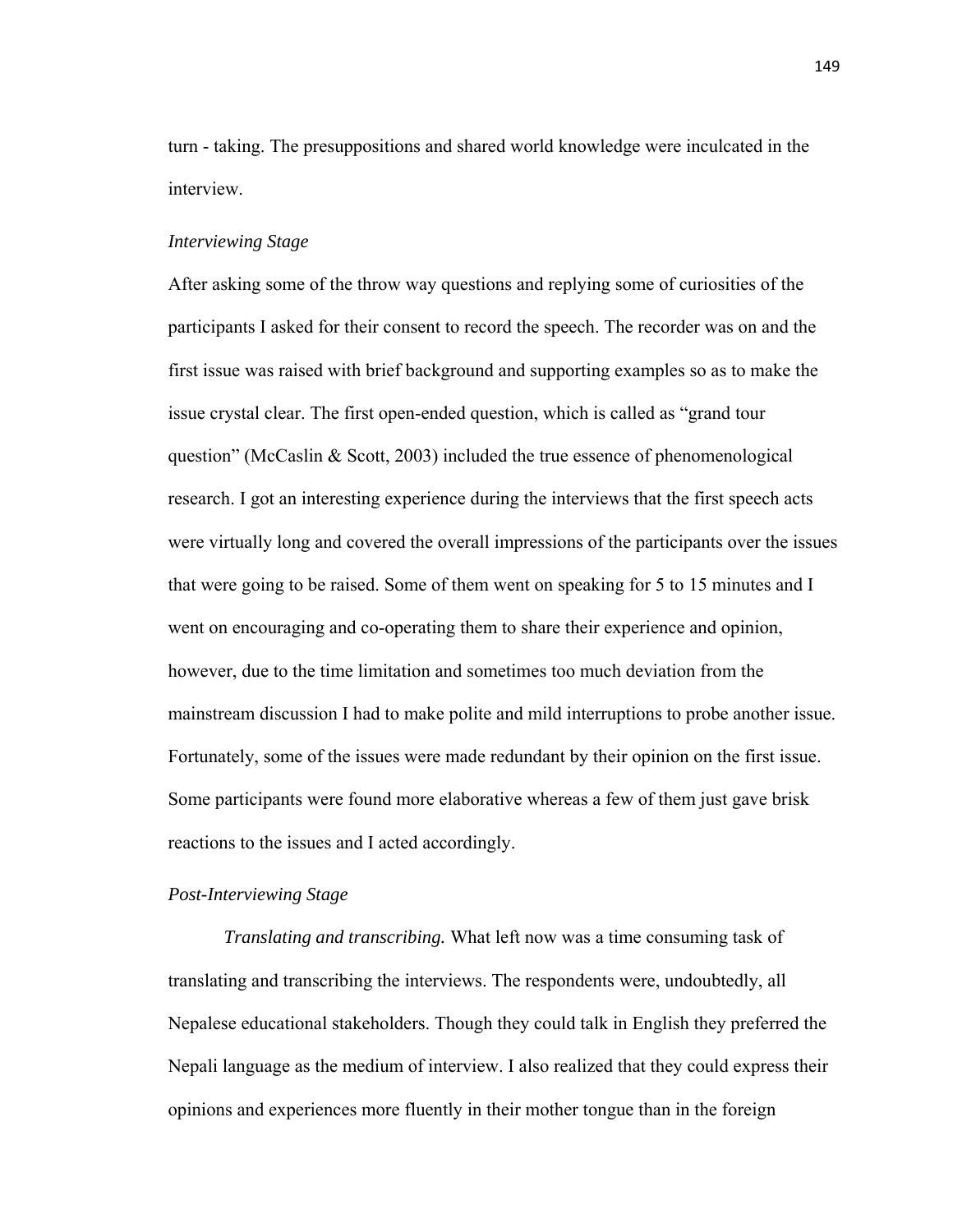language i.e. English (Lyons, 2008). So, the first work after interview was to translate all Nepali utterances into English. However, I translated them mentally and only the transcribed versions of the interviews were made ready for analysis. Transcription is "the procedure for producing a written version of the interview" (Hancock, 2002, p. 14). Some of the interviews which were about 60 minutes long in speech took me a whole day to transcribe. Transcribing doesn't mean that rendering individual words into written script only. Mere juxtaposition of words may not carry the intended meaning of the interlocutors. During the time of transcribing considerations were made on how the meanings of oral discourses can be "communicated on papers by using punctuations" (Hancock, 2002, p. 14).

All the excerpts of the interview were not transcribed as they were not essential. The "tape analysis technique" (Hancock, 2002, p. 14) was used to sort out the parts of the recorded interview.

# Selection of Research Participants

 There are different types of sampling strategies for a qualitative research. The snowball, purposeful and criterion sampling methods are believed to be particularly suited to phenomenological inquiry (Kleiman, 2004 as cited in Park, 2006). Obviously, it was a Mixed Method study. Now in the second phase of the study what I had to consider was how I could collect a rich amount of data. When addressing a QUAL strand of a study, the MM researcher typically utilizes sampling techniques that yield information rich cases (Teddlie & Yu, 2007). The educational stakeholders to whom the questionnaire sets were administered had to be selected in such a way that there wouldn't be selection bias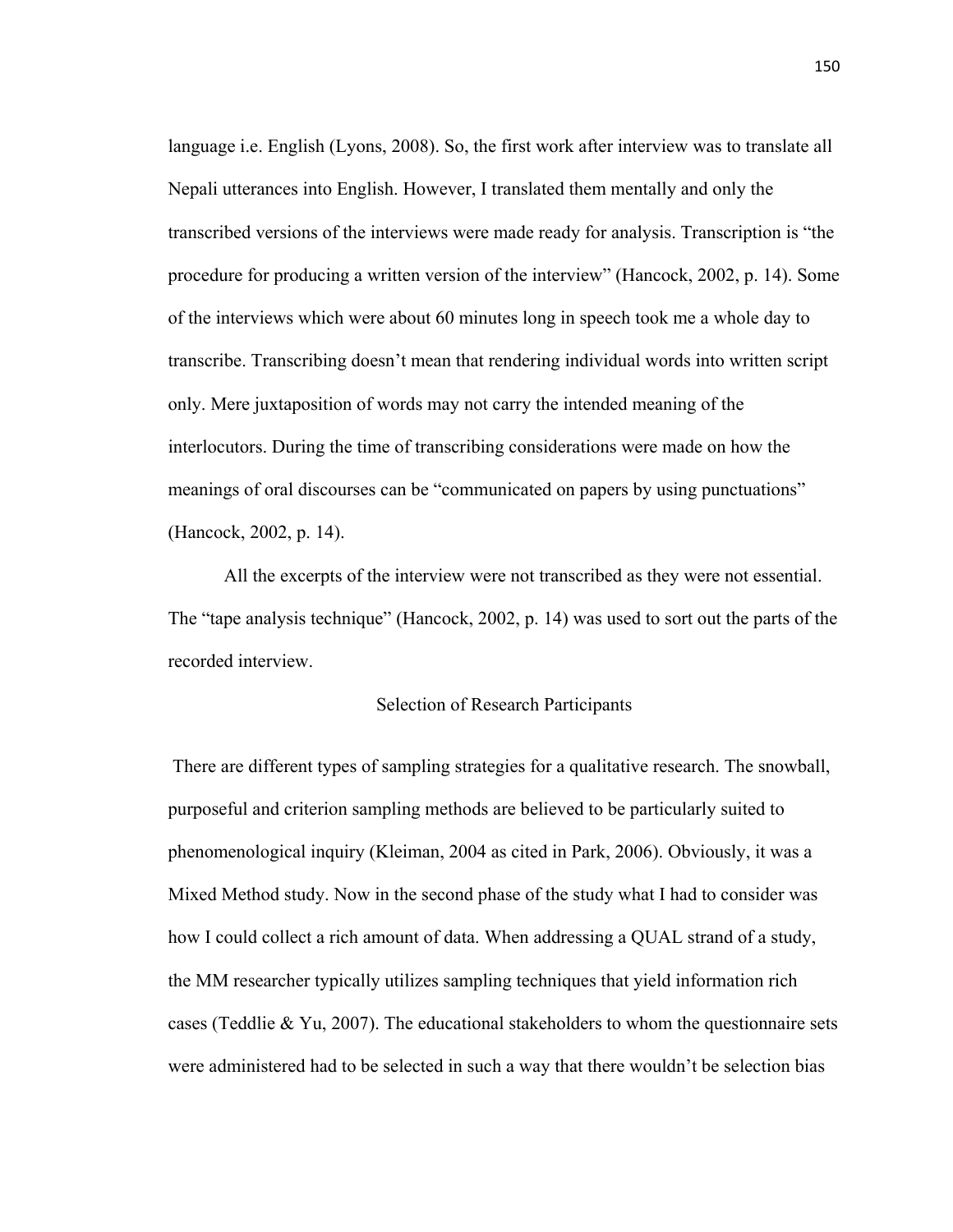on the one hand and the participants should give the best information required for the study being investigated (Flick, 2006).

 As it was an MM study I needed to do the double task if I compared myself with the one who conducts a unimethod study (Creswell, 2003). Thus I have to make sampling decisions accordingly "on the basis of time and resources available" (Teddlie & Yu, 2007, p. 86). Though it would have been better if I had been able to interview to all the educational stakeholders who provided me with quantitavie data but I had to make a compromise between the requirement of the QUAN and QUAL samples in their study which is known as "representativeness/saturation trade-off" (Teddlie & Yu, 2007, p. 86). Following this principle I reducaed the number of respondents to an adequate number.

 For a phenomenological study "a sample of six to a maximum ten in optimal" (Creswell, 1998; Giorgi, 2003; Spiegeberg, 1994 as cited in Park, 2006, p. 45) is enough. Because Boyd (2001) regards two to 10 participants or research subjects as sufficient to reach saturation and Creswell (1998, pp. 65 & 113) recommends "long interviews with up to 10 people" for a phenomenological study (Groenewald, 2004). Selections of interviewees were made on the basis of the following criteria:

1. The educational stakeholders who participated in the quantitative phase (Flick, 2006) of the inquiry by returning the completed survey questionnaire.

2. The development activists who held topmost positions in INGOs that worked in the field of education, especially to enhance non-formal and informal education at the time of research undertaken.

3. The educational administrators who held the position above than section officer (joint secretary, under secretary or secretary) and working under MOE and have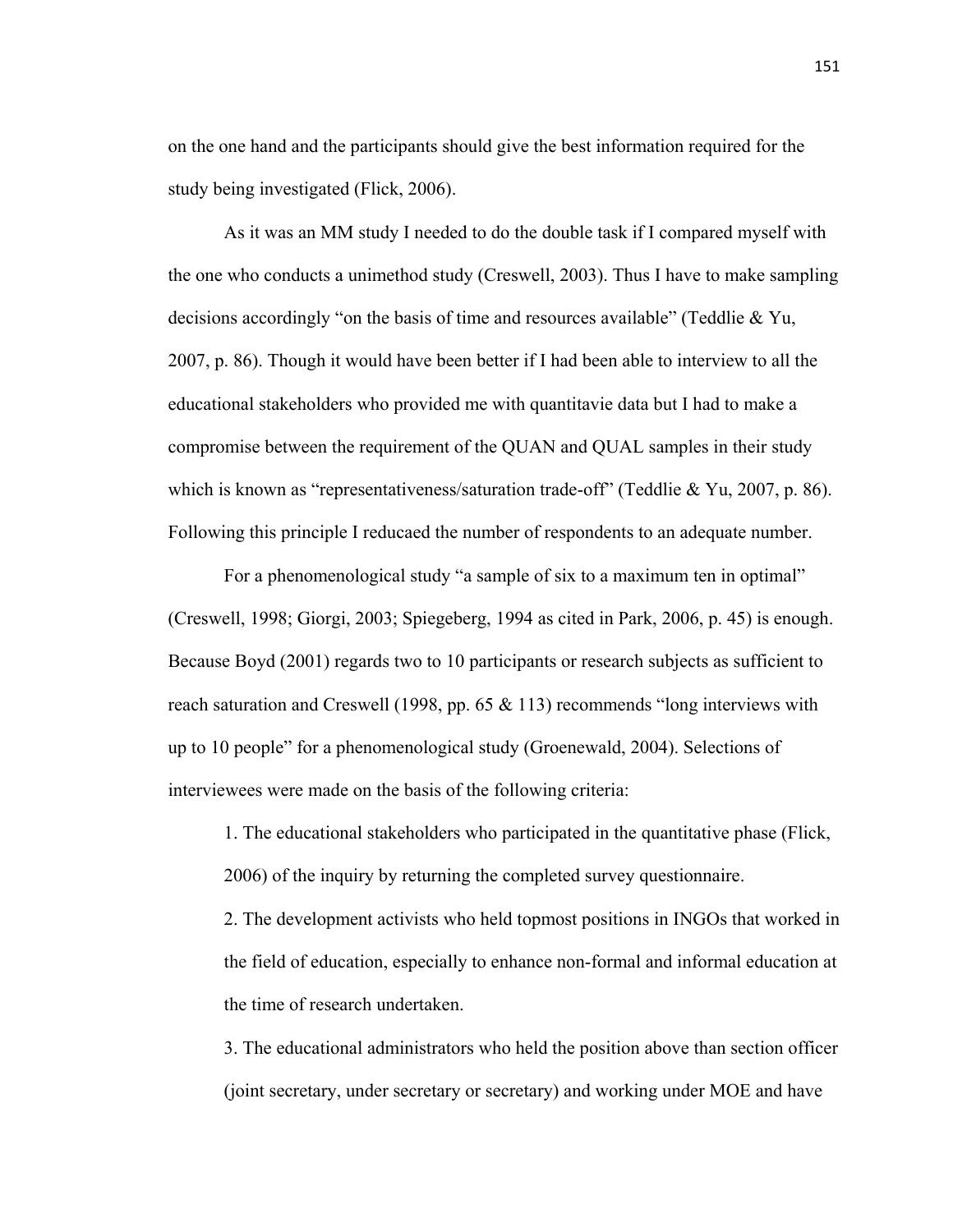expertise and experience in the field of non-formal and informal education in Nepal.

4. The policy actors who held senior positions in formulating educational, especially non-formal and informal learning policies in Nepal and who held special positions in the line agencies of GON at the time of this research. 5. The university professors who have great deal of experience in formal

education and have been involved in research activities in the field of non-formal and informal education in Nepal.

# *Description of participant*

In order to "protect the privacy of the participants" (Willing & Rogers, 2007, p. 268) their real names are not given but in order to keep the scientific spirit of the research (Willing & Rogers) they are given pseudonyms along with the following descriptions.

# Table 5.1 Description of Research Participants

| S. N. | Participants  | Pseudonyms    | Short Description of the Research Participants |
|-------|---------------|---------------|------------------------------------------------|
| 1     | Participant 1 | Shyam         | University Professor, KU, Nepal                |
| 2     | Participant 2 | Nayan         | Under Secretary, MOE, Nepal                    |
| 3     | Participant 3 | Chandra       | University Professor, TU, Nepal                |
| 4     | Participant 4 | Lokendra      | University Professor, KU, Nepal                |
| 5     | Participant 5 | <b>Bhopal</b> | Director of an INGO working in Nepal           |
| 6     | Participant 6 | Samira        | A Nepali scholar doing Ed D in the US          |
| 8     | Participant 7 | Dev           | Joint Secretary, MOE, Nepal                    |
| 8     | Participant 8 | Badri         | University Professor, TU, Nepal                |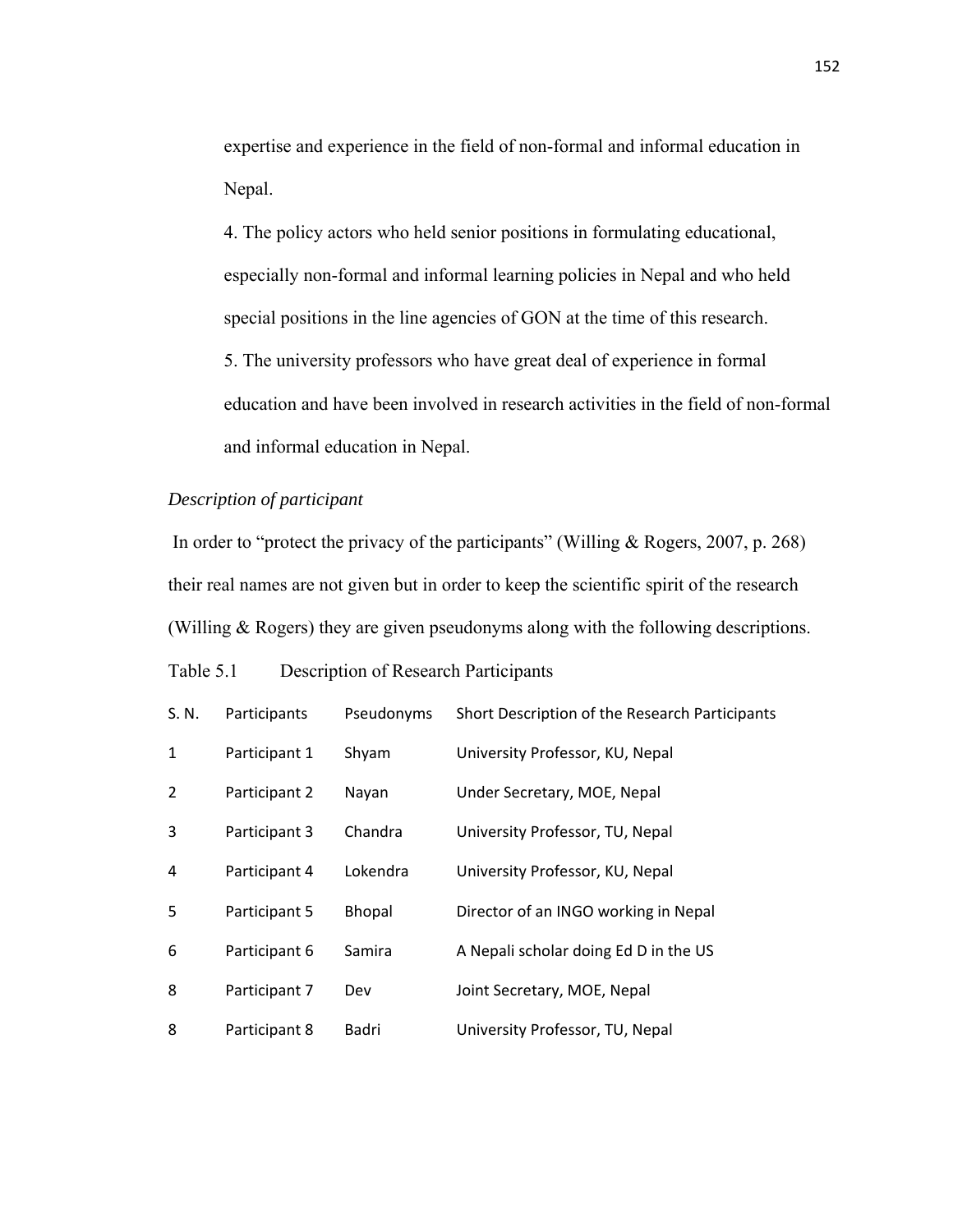## Validity of the Qualitative Study

Different scholars talk about different types of validity; however, there is "a general consensus that qualitative inquirers need to demonstrate that their studies are credible" (Creswell & Miller, 2000, p. 124). There are four criteria to establish validity in qualitative research (Lincoln and Guba, 1985 as cited in Park, 2006). They are credibility, dependability, confirmability and transferability. Given the nature of qualitative study, credibility and confirmability are deemed suitable criteria to determine methodological rigor of the study (Park, 2006). According to Creswell and Miller (2000) qualitative researchers routinely "employ member checking, triangulation, thick description, peer reviews and external audits" (p. 124) as important tools for establishing validity.

 The qualitative paradigm of a research assumes that reality is socially constructed and it is what participants perceive it to be (Creswell  $\&$  Miller, 2000). I used member checking and external audits as suitable and feasible tools for establishing credibility in the study. The depiction of a participants' experience of reality must be credibly represented (Park, 2006). The copies of translated and transcribed version of the interview were sent back to the respective interviewees for "member checking" (Lincoln and Guba, 1985, p. 314 as cited in Creswell and Miller, 2000) requesting to review whether the discourse could capture their opinion and experiences. Minor modifications such as deletion and addition were made by them. It confirmed me that the transcripts of the interviews really captured what they felt, realized and experienced regarding the phenomenon under investigation.

 Another tool that I used to establish the validity of the research was "audit trial" (Creswell & Miller, 2000, p. 129). I provided clear documentation of all research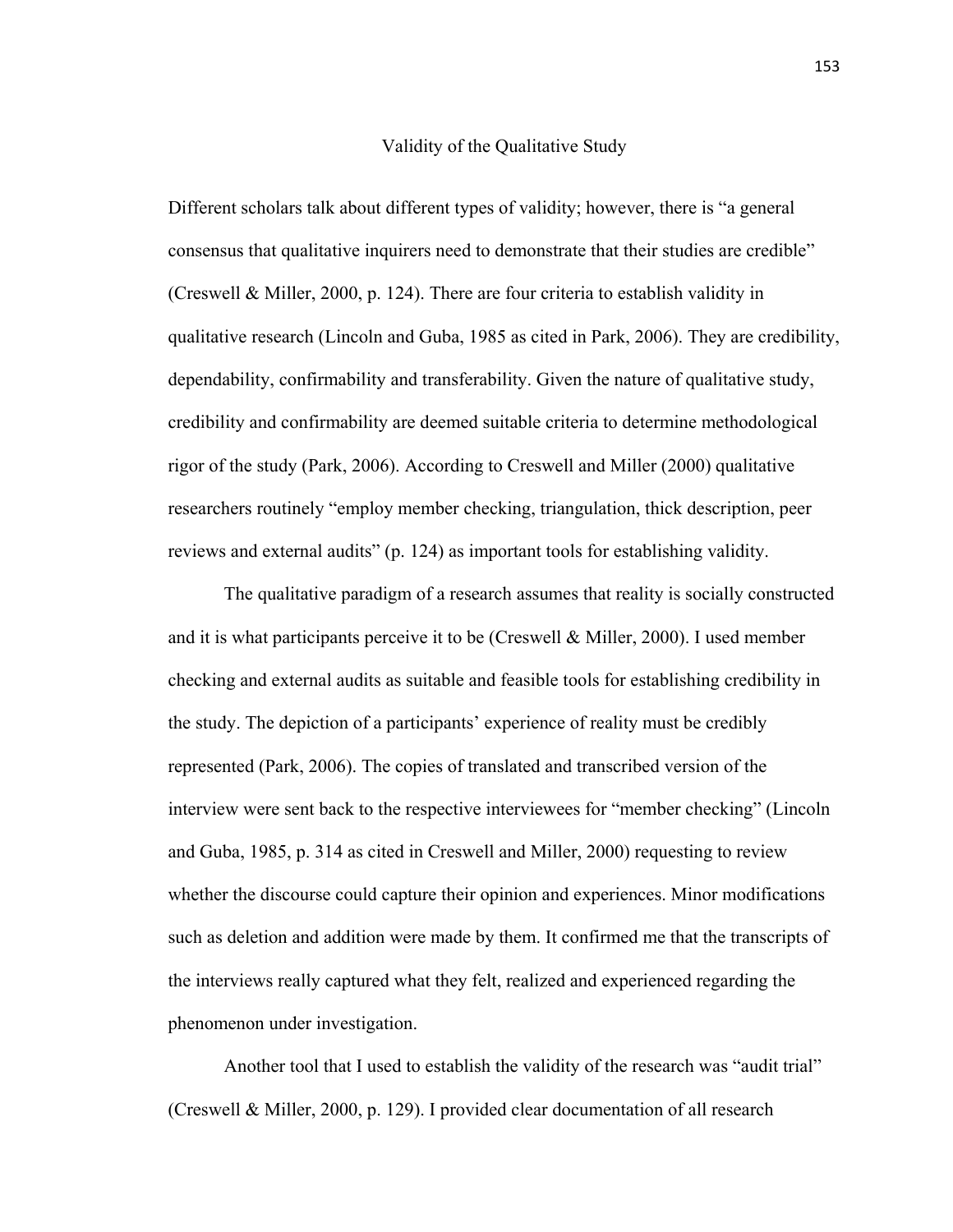decisions and activities such as interview transcripts, description of the participant etc. to the research committee that evaluated my research.

# Data Analysis Procedure

Obviously, analyzing qualitative data was a difficult and tiresome task. It became further complicated to me as I had begun this Herculean task as a fledgling of qualitative research. In order to convert my naivety into connoisseurship I read some dissertation carried out qualitatively, reviewed a number of journal articles and perused a few books that dealt with various ways of analyzing qualitative data. Denzin and Lincoln (2005 b, p. 4) refer to QUAL researchers as bricoleurs, who employ a wide range of available data collection methodologies and analysis strategies. I was in a condition as stated by Teddlie and Tashakkori: "the choice of which analytical tools to use is not set in advance but depends on what is available within a particular research context" (Teddlie & Tashakkori, 2009, p. 252).

 Among various methods of phenomenological analyses I found thematic analysis as a suitable method. Thematic analysis is "a search for themes that emerge as being important to the description of the phenomenon" (Daly, Kellenhear & Gliksman, 1997 as cited in Fereday and Cochrane, 2006, p. 3) under investigation.

 Thematic analysis follows some systematic processes. The process "involves the identification of themes through careful reading and re-reading of the data" (Fereday  $\&$ Cochrane, 2006, p. 4). It is a form of pattern recognition within the data, where emerging themes become the categories for analysis. I had interview transcript of about 30 pages. In order to find the pattern of the data or the themes it was difficult at first. Different people have different perspectives to see the same phenomena. Sweeping all of these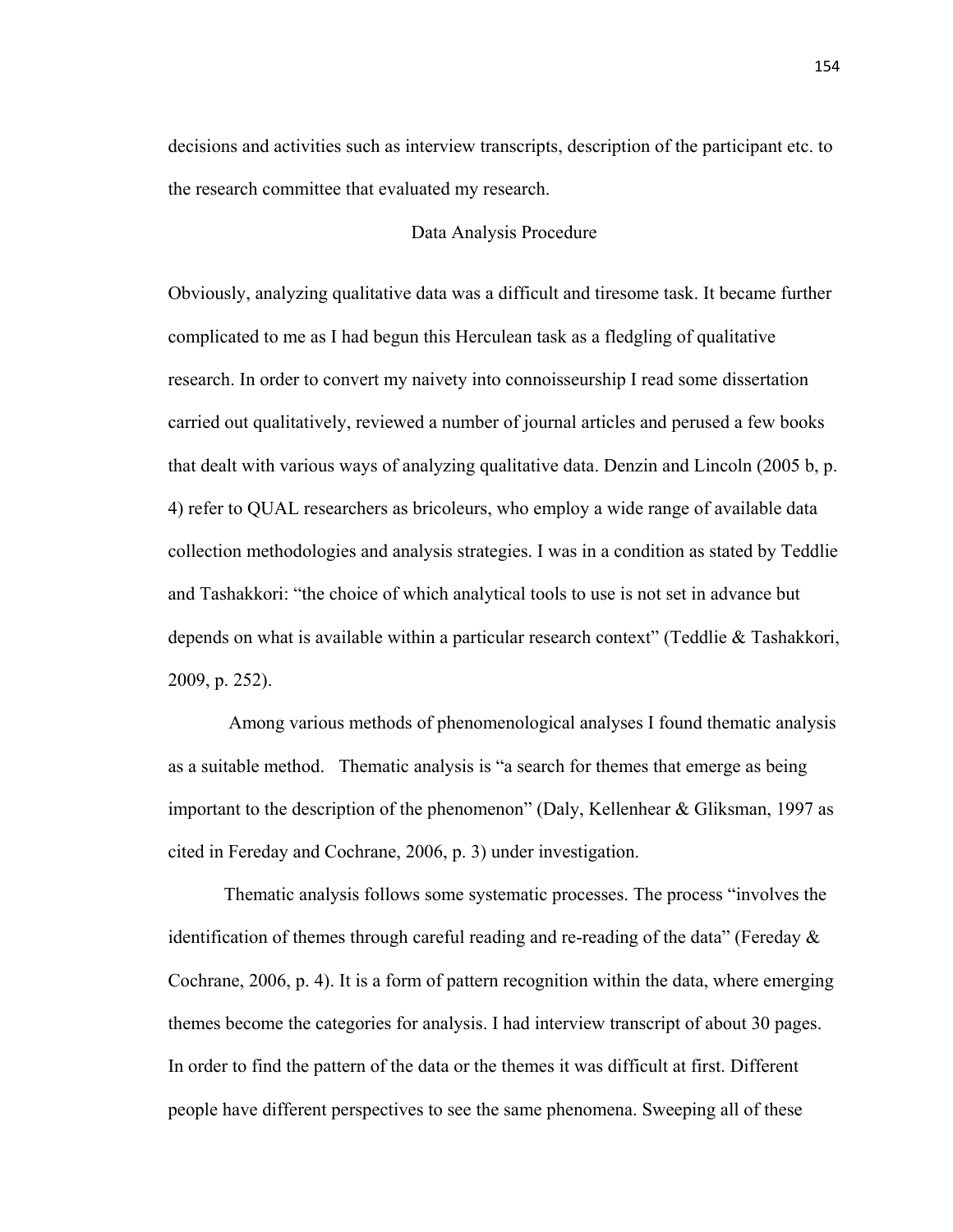perspectives into some specific categorical themes became really chaotic at first. But after perusing several times I found some common grounds in their views and I thought they would be the themes of the qualitative data analysis. However, the problem still remained unsolved when I came to realize that the opinion that were different from each other were more important than the ones included in the common themes. Then I decided to add several other themes that represented distinguished opinion of the interviewees.

 Most QUAL analytic techniques involve generating emergent themes that evolve from the study of specific pieces of information that the investigator has collected (Teddlie & Tashakkori, 2009, p. 252). The quantitative finding of my research helped me a lot to categorize themes of the qualitative data because the interview guide was prepared based completely on the quantitative result of this mixed method research. As delineated by Teddlie and Tashakkori some QUAL data analyses use "deductive data analysis and a priori themes based on theory or extensive research findings" (p. 252). In this respect the processes generating themes of my qualitative data became neither completely inductive nor completely deductive but a pragmatic application of both strategies.

 On the process of finding a best procedural way to analyze qualitative data I found several models. However, as the nature of qualitative research and the nature of qualitative data are not uniform the models so far developed may not be useful for another research. I found the same scenario in the case of my research too. The table below that I found in Braun & Clarke (2006) helped me to decide the systematic process to analyze the data elicitated by conducting interview.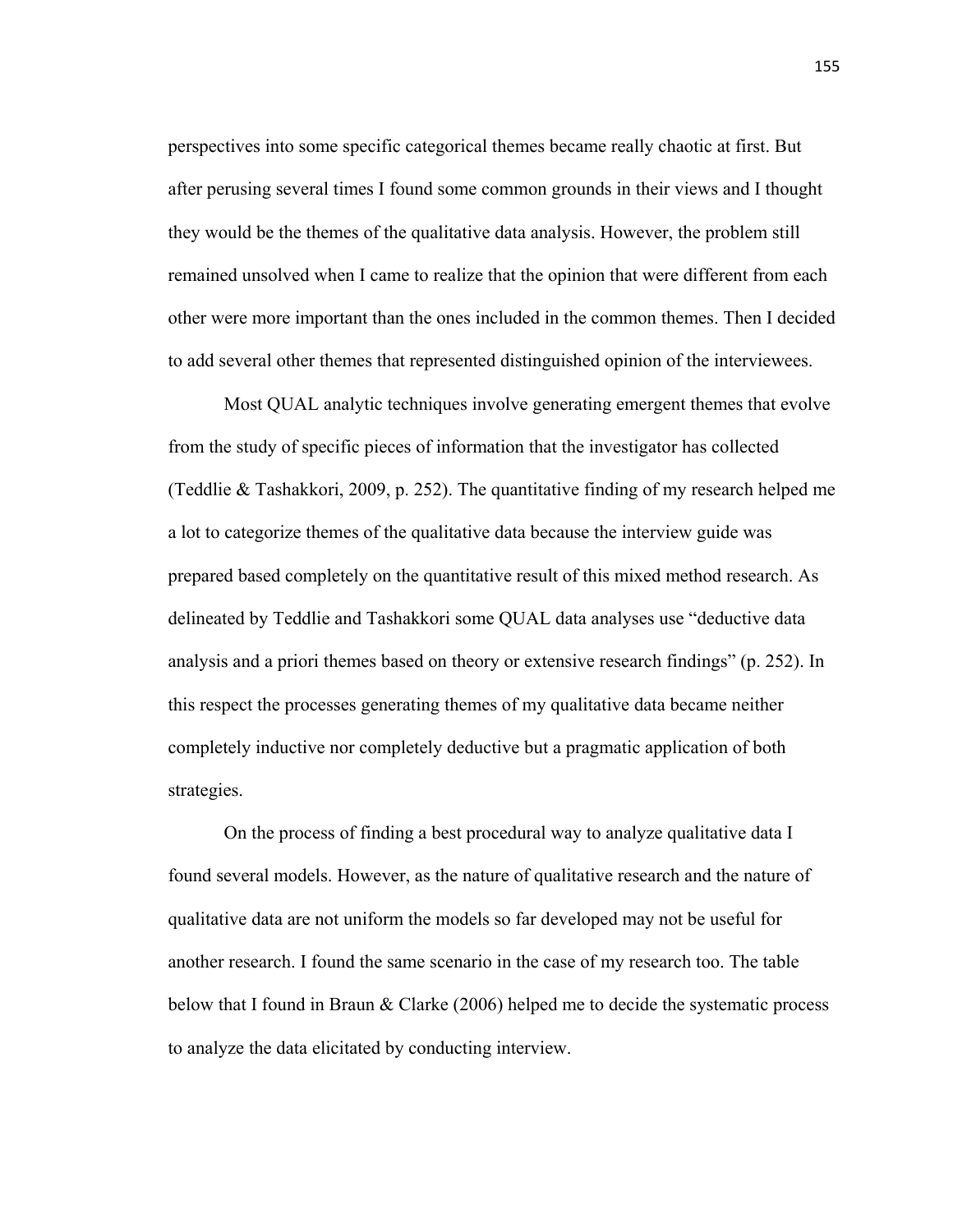| Table 5.2 | Phases of thematic analysis |  |
|-----------|-----------------------------|--|

| S. N.        | Phases                   | Description of the process                                                                                                                                                                                                                                 |  |  |  |
|--------------|--------------------------|------------------------------------------------------------------------------------------------------------------------------------------------------------------------------------------------------------------------------------------------------------|--|--|--|
| $\mathbf{1}$ | Familiarizing yourself   | Transcribing data (if necessary), reading and re-reading the                                                                                                                                                                                               |  |  |  |
|              | with your data           | data, noting down initial ideas.                                                                                                                                                                                                                           |  |  |  |
| 2            | Generating initial codes | Coding interesting features of the data in a systematic<br>fashion across the entire data set, collating data relevant<br>to each code.                                                                                                                    |  |  |  |
| 3            | Searching for themes     | Collating codes into potential themes, gathering all data<br>relevant to each potential theme.                                                                                                                                                             |  |  |  |
| 4            | Reviewing themes         | Checking if the themes work in relation to the coded<br>extracts (Level 1) and the entire data set (Level 2),<br>generating a thematic 'map' of the analysis.                                                                                              |  |  |  |
| 5            | Defining and naming      | Ongoing analysis to refine the specifics of each theme, and<br>the overall story the analysis tells, generating clear                                                                                                                                      |  |  |  |
|              | themes                   | definitions and names for each theme.                                                                                                                                                                                                                      |  |  |  |
| 6            | Producing the report     | The final opportunity for analysis. Selection of vivid,<br>compelling extract examples, final analysis of selected<br>extracts, relating back of the analysis to the research<br>question and literature, producing a scholarly report of the<br>analysis. |  |  |  |

(Braun & Clarke, 2006, p. 87)

 However, I have manipulated the process according to my need and obligations. For an instance the steps  $1<sup>st</sup>$  and  $2<sup>nd</sup>$  are merged into one in my analsysis as I didn't generate any codes for finding the themes. The themes were generated after reading and rereading the interview transcripts by keeping the issues I probed into during the interview in my mind. As I conducted semi-structured interview the Interview Guide I used during the interview helped me to generate the themes out of the qualitative data.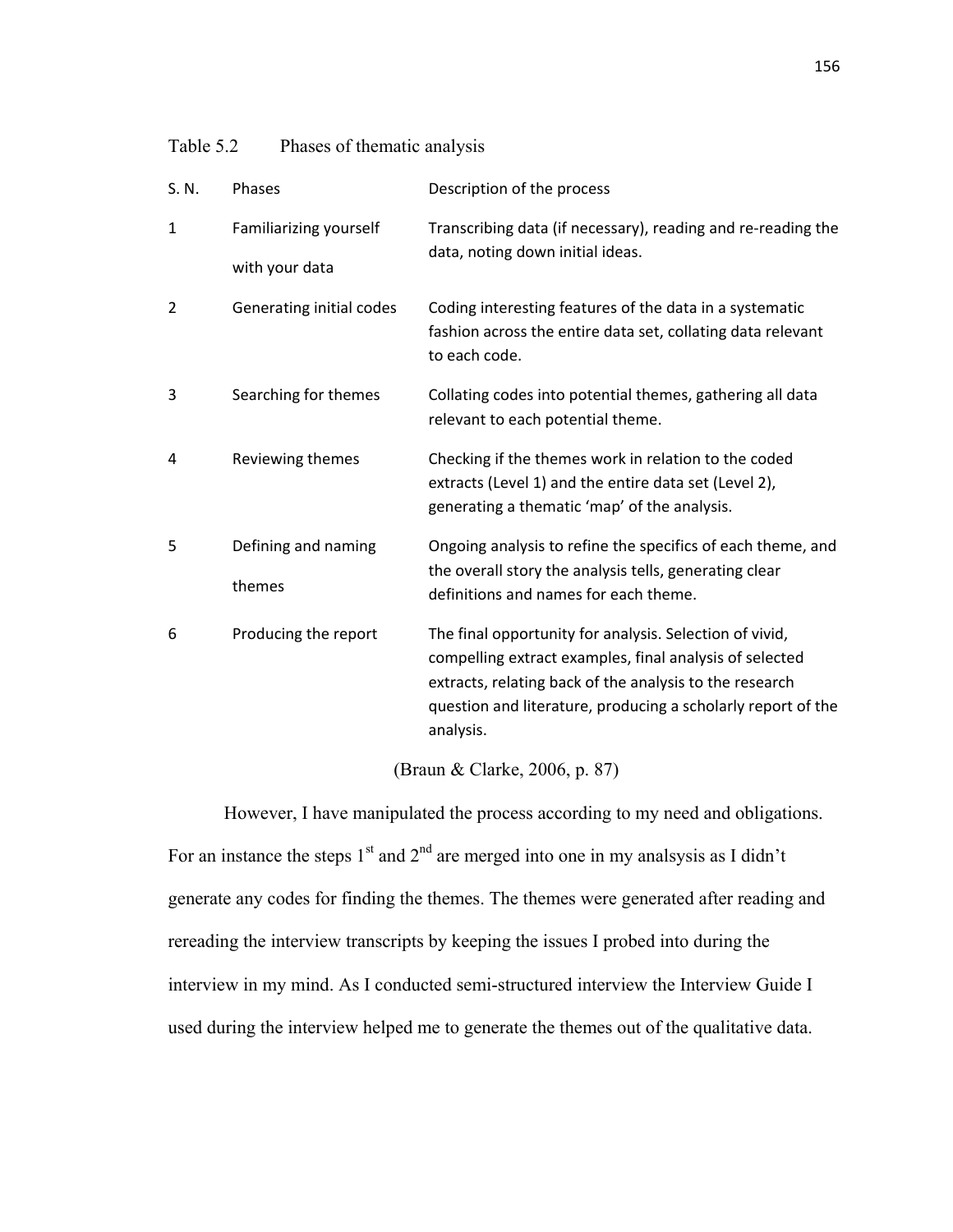## Thematic Analysis of the Qualitative Data

The experts whom I interviewed pinpointed various challenges, opportunities and raised a number of issues that made me realize that the approach of validating non-formal and informal learning is a complex but a crucial task. Their perceptions, opinions and experiences were analyzed through the hermeneutic perspective (Wojnar & Swanson, 2007). Themes were generated out of qualitative data using phenomenological data analysis technique (Park, 2006). The themes are given below;

Table 5.3 Themes of Qualitative Data

| S. N.        | Theme No. | Themes of qualitative data                                         |
|--------------|-----------|--------------------------------------------------------------------|
| $\mathbf{1}$ | Theme 1   | Making people free to acquire knowledge                            |
| 2            | Theme 2   | Making FL, NFL and IL equal                                        |
| 3            | Theme 3   | Recognition, accreditation and certification NFL and IL            |
| 4            | Theme 4   | Recognizing, accrediting and certifying indigenous knowledge       |
| 5            | Theme 5   | Assessing NFL and IL                                               |
| 6            | Theme 6   | Adaptability and employability of non-formal and informal learners |
| 7            | Theme 7   | Developing a National Qualifications Framework                     |
| 8            | Theme 8   | Enhancing lifelong learning and continuing education               |

 While presenting the themes and explaining them in detail important quotations from the interview transcripts were used to illustrate the themes and making the analysis lively and fresh. The overview of each theme is described briefly. All quotes are direct from the verbatim transcripts. To make them distinguished from the rest of the texts they are single-spaced, and indented within the text. The quotations from different participants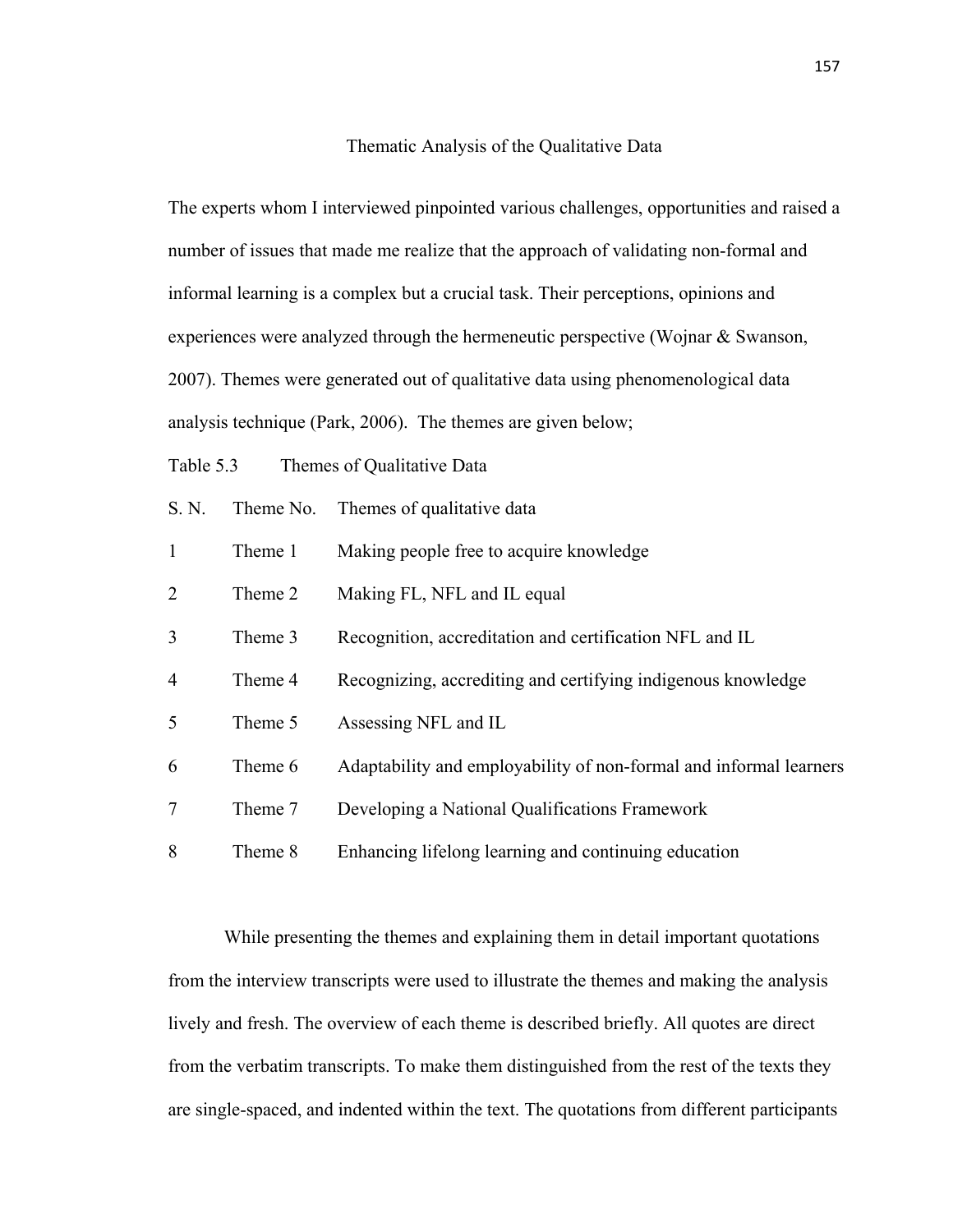are separated by a space. All identifying information of participants was deleted or changed to ensure confidentiality. Grammatical errors were found in most transcripts, and the participants' speech is corrected so as to make their meaning clear as they expressed during the interview. The pseudonyms of the participants are given at the beginning of each quote with the use of parenthesis.

### *Theme 1: Making People Free to Acquire Knowledge*

The educational stakeholders perceived that people should be made free to acquire knowledge through the three forms of learning. These learning modes have their unique importance and people shouldn't be denied with the proper utilization of all of them for making their learning process whole-hearted. Among the educational stakeholders I interviewed Shyam described as:

(Shyam) Promoting equal opportunity to learn through all these means will be a maximum benefit to the learners. The charm and value of each of these forms of education cannot be complemented by others.

 Obviously, there are more schools and colleges in Nepal. They all impart formal education. Everyone who is concerned with uplifting educational status of Nepali people is worried how they could improve formal education system. Though much of human learning comes informally the concerned authorities, especially the government, seems indifferent to promote informal learning system. The participants whom I consulted during my data collection expressed their thought in a rather bitter tone that government or the national education system couldn't reach to the grass-root level of the rural communities where informal and non-formal knowledge and skill, in the form of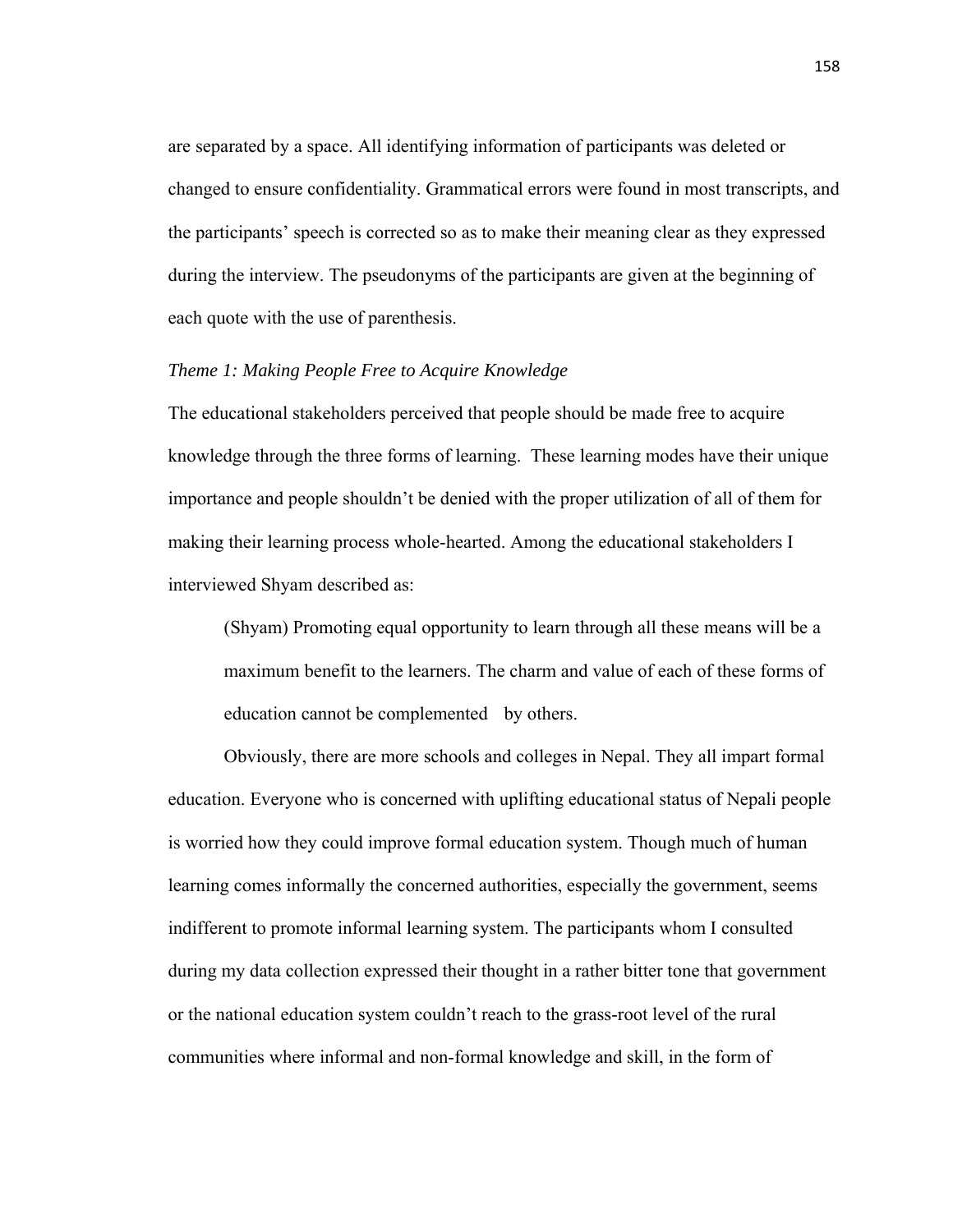indigenous and cultural knowledge and skill, are in practice. The version of Nayan was like this:

(Nayan) Conflict is mounting in our country because the nation couldn't identify …it couldn't reach to the grass-root level and encompass the indigenous skills and knowledge. The state applied blanket approach in this diversified nation in the name of formal schooling that killed indigenous skills and knowledge. Even formal schooling couldn't provide indigenous security.

 There is an unspoken agreement among the authorities of the nation to make people free to acquire knowledge through the three forms of learning. Non-formal education has not been neglected completely. However, the efforts so far we have made have not been adequate so that there is a feeling of incompleteness among the stakeholders. Lokendra expressed his opinion on this regard in the following ways:

(Lokendra) Though there is more investment in formal learning non-formal learning has also got little investment. So far as the case of making the three modes of learning equivalent is concerned, there is no doubt that they have to be made equal but the question of how to make them so is still not completely answered. Some documents have spoken on this regard. MOE has worked on this to some extent, for example, the School Sector Reform Plan. However, it is not enough. It needs to be discussed extensively in order to find its opportunities and challenges at level wise and discipline wise and some sort of qualification standard has to be maintained.

 Samira also viewed the issue of providing options for learners by making them free to acquire through their best feasible mode of learning positively. She also claimed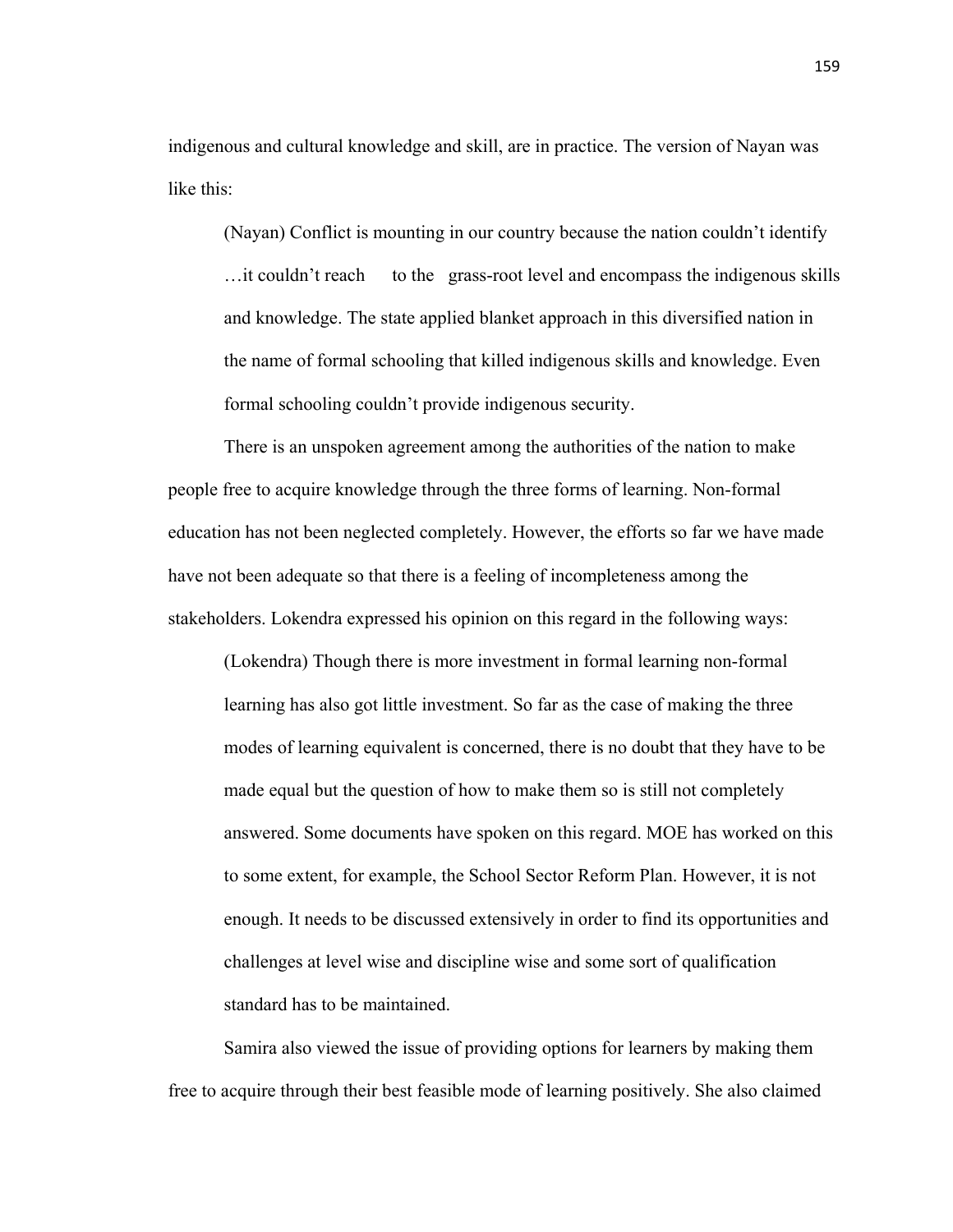that the attention of the nation is more on formal education. Even though there have been some attempts to facilitate non-formal and informal learners these have been inadequate. She shared her perception in the following ways:

(Samira) The nation should have clear policy, resources and other essential things. Though the nation's attention is on formal education basically however, they have non-formal education program too. They should make it more effective that provides more choices.

 The educational stakeholders gave some constructive suggestions to create an educational environment conducive to provide freedom for the learners to learn as per their need, interest and compulsion. Shyam focused on sorting out the national population on the basis of their need for formal mode of learning, non-formal mode of learning and informal mode of learning and making interventions accordingly. He also hoped that it would enhance unnoticed informal knowledge and skills. He urged that the nation shouldn't depend on other foreign nations support. He also hinted that NGOs and INGOs that have been working in Nepal have become obsolete as they couldn't influence the deteriorated educational status of Nepal. He said:

(Shyam) At first the education system as a whole should focus on target groups of formal, informal, and non-formal education. Then based on mapping of these target groups, the education policy should be made on "how the out of school children, less or non educated adults and olds (senior citizens) be engaged in learning through their daily life activities, motivate them for meaningful learning and bring their skill into account". Their need should be heard, their ideas should be appreciated and their way to learn should be valued. For that first of all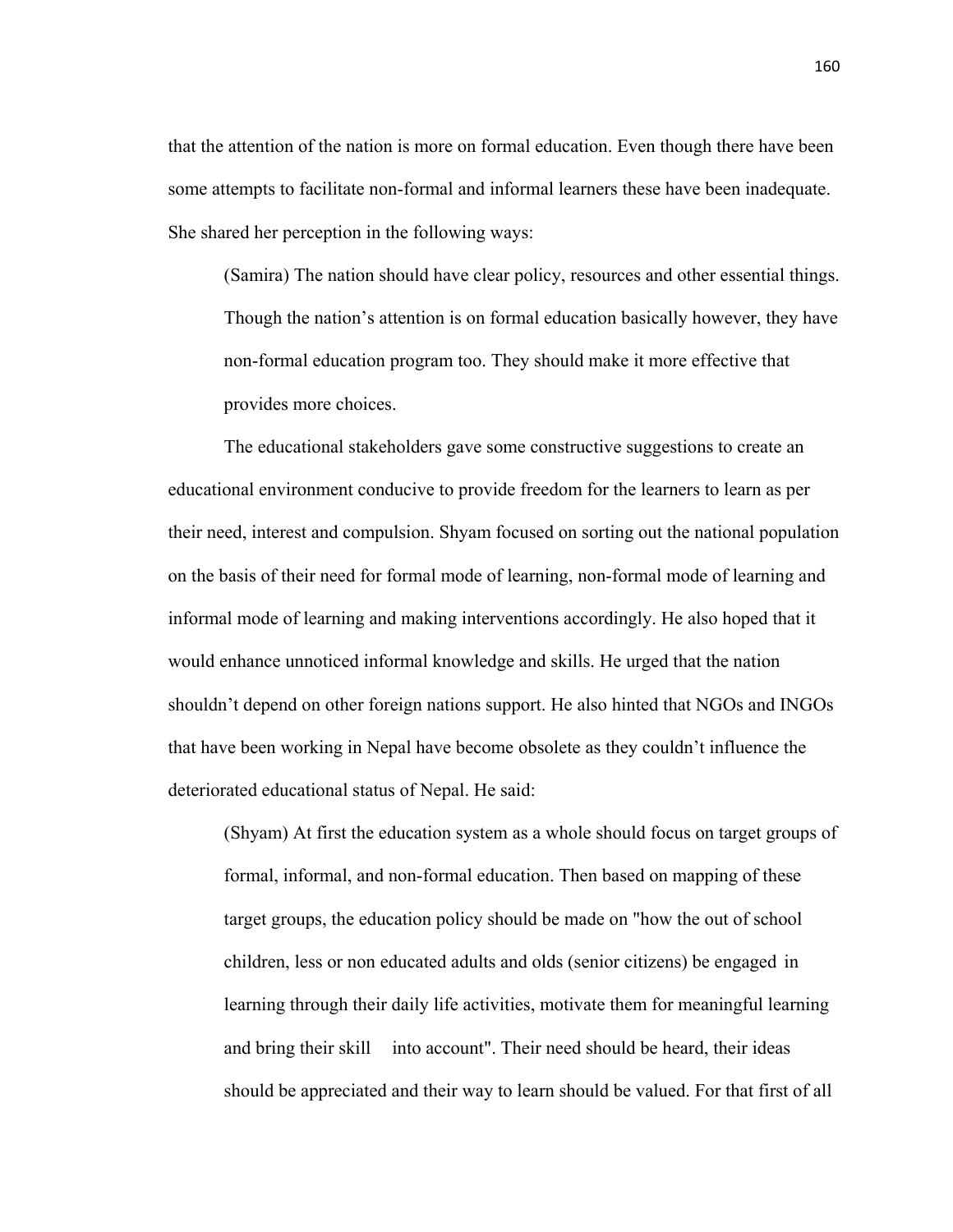non-formal and informal media or methods of learning should be promoted in the society by the national and local government, not totally depending on foreign supported NGOs/INGOs.

 Badri asserts that if we see the relation between formal, non-formal and informal learning from complementary perspective all of them should be taken equally well. The people who are unable to go to school should be provided some alternative mode of learning that could compensate the formal learning.

(Badri) If I study in Grade 1 and can't go to school today because I have to graze cow, then I need to have something that compensates my today's class such as self-module package, radio, peers' facilitation design, cassette, etc.

# *Theme 2: Making FL, NFL and IL Equal*

All of the research participants highlighted this issue very much during the interview. They narrated their perceptions and understandings through retrospective aspect of the development of education system as a whole. According to Dev in order to understand the issue of making the three forms of learning equal we have to see it through historical perspective. He averred that the three forms of learning are not the rival paradigms competing to each other; rather they emerged when one was not able to fulfill the need of transferring knowledge and skills to the new generation. For him the foundation of hitherto existing education system is informal education; when it became unable to fulfill the need of education formal mode of delivery came into being. He said the following on this regard:

(Dev) Informal learning is the beginning of education. Gradually, people realized that informal education couldn't deliver knowledge completely. To compensate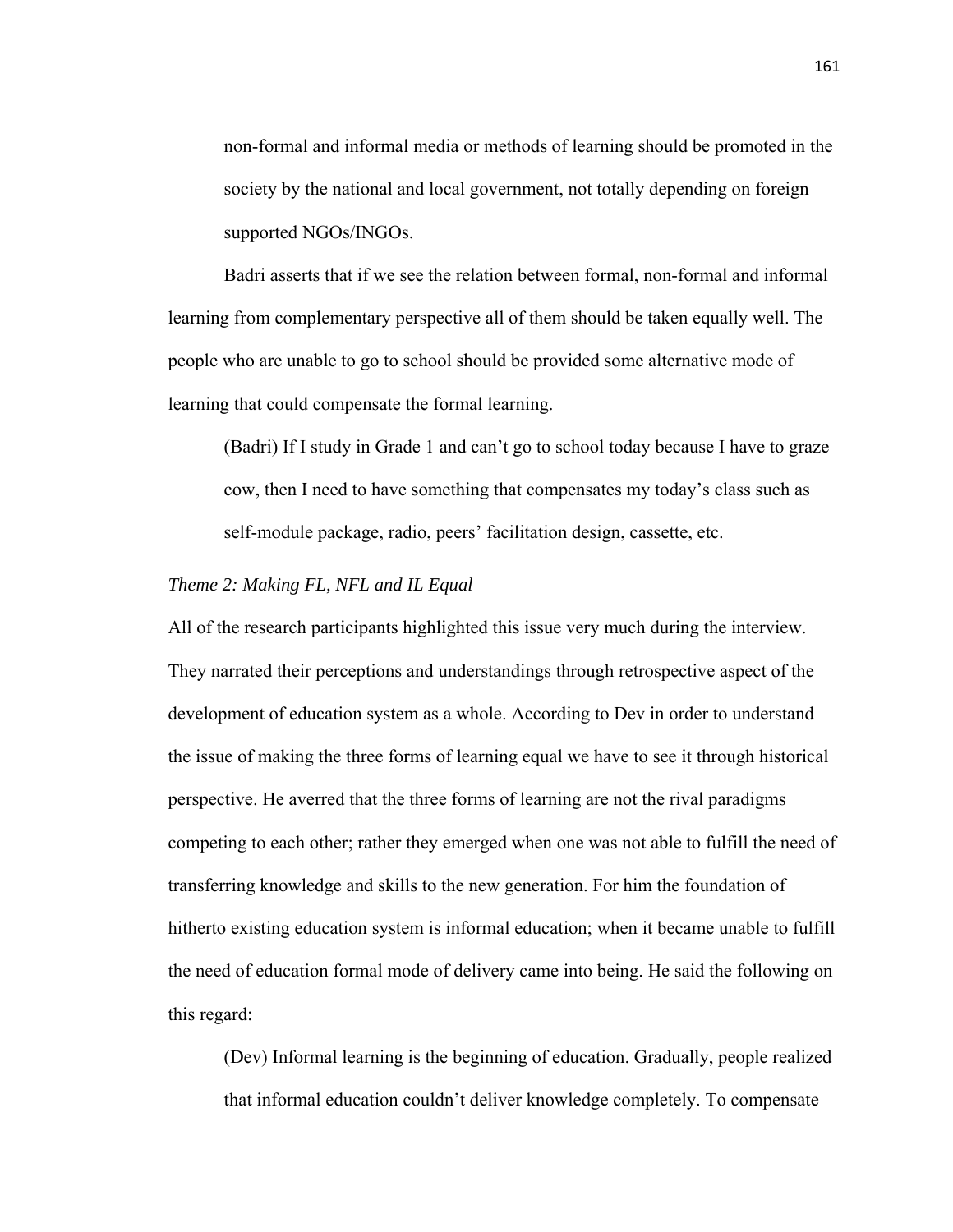this formal education came into practice. The foundation of our knowledge or education is informal education.

 He further highlighted the importance of informal learning in the life of an individual. He claimed that more than 80% of human learning comes informally. It leads our life and it is enhanced by formal and non-formal learning. The basics of our knowledge are informal where formal education developed to add values to these basics. But sometimes the formal education became unable to provide appropriate delivery and we adopted non-formal education as an alternative to formal education. Thus the concept of giving importance to either one or the other modes of learning is not so important. The three modes of learning take place in the life of all individuals.

 Some of the experts whom I conducted interview tried to see the upbringings of the three modes of learning through state-relation perspective. They claimed that formal education is the state business where as informal education is the societal business. In Nayan's opinion formal schooling fulfils the interests and need of the state. There is a direct correlation between the state and the formal schooling. Unraveling the mystery shrouded on this regard he said:

(Nayan) Formal schooling protects the state. Whatever the state wants the formal schools fulfill. If you weaken formal schools it weakens the state. So, the state has given the responsibility of protecting it to formal schooling.

 Dev too has similar opinion on the issue of making the three forms of learning in state-relation perspective. He gave a clear historical scenario of the development of three modes of learning as per the interest of the state. He said: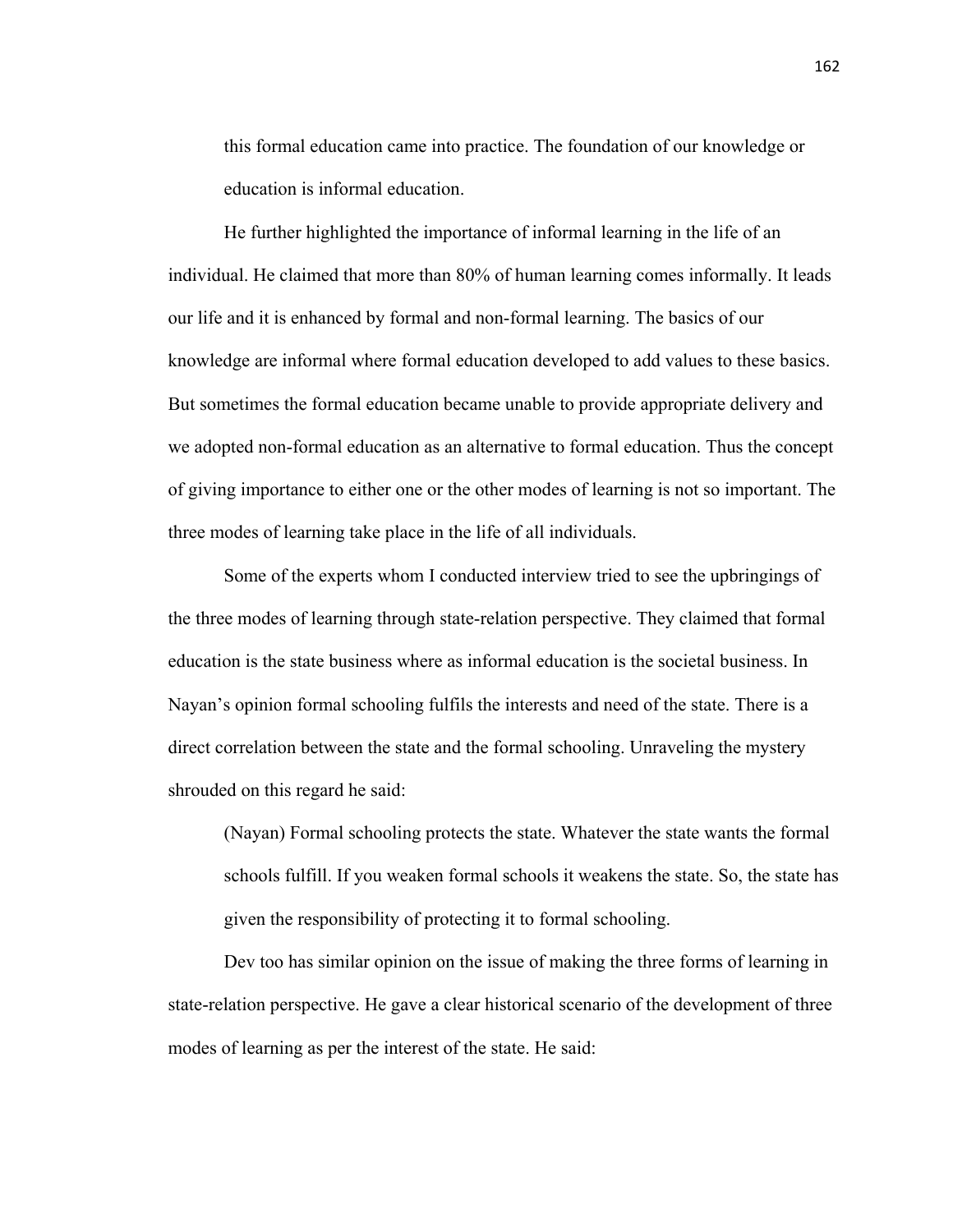(Dev) Informal education grows as per the interest of a family or a society. Schooling is organized by a state. So school is a state agency, it's a state business because it quenches the thirst of the state. The state uses it to fulfill its objectives. Hence informal is societal business and formal is state business. Non-formal overlaps to them. Sometimes it is societal business and sometimes state-business. Broadly, non-formal and formal are in state-territory whereas informal education is in non-state territory.

 For Nayan making the three forms of learning equal will be an advantageous work but to make them equal the government has to make contextual interventions. He put-forth his optimistic vision like this:

(Nayan) To overcome with this problem the state should make intervention on the basis of context, content and culture. The three forms of learning should go in equal footing, I mean in a triangular approach so that it will be easier to ventilate from one form of learning to another. It will have multiple advantages. There will be the possibility of bubble economy. People will be self-sustained leading to the development of micro economy. People will be self-employed that will engender the feeling of recognition and respect in the society. If we became able to do so there would be true respect of all three forms of learning. It will not denounce the one and appreciate the other. The approach of appreciative enquiry would work on this regard.

 Some of the participants gave some fruitful means to make the three forms of learning equal. Bhopal claims that making the three forms of learning is a nice reform in our education system. He seemed to be profoundly concerned with the politics of Nepal.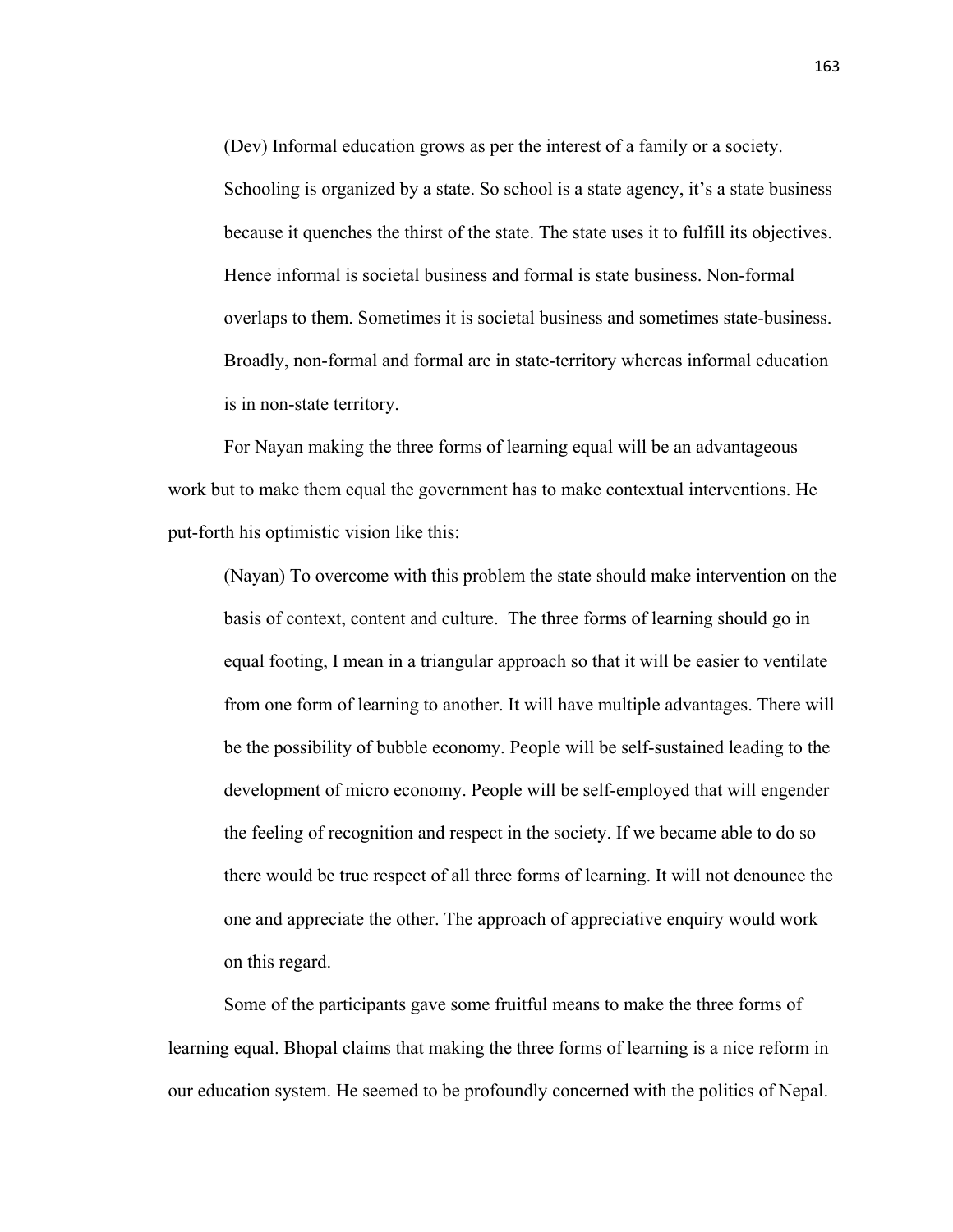He opined that the commencement should be made from political level. Asserting this he said the followings:

(Bhopal) Making the three forms of learning is a reform in education. It has to be started from political level. It needs a political commitment. In our country political parties are strong in the sense that they have good and unified cadres. They should be trained for educational purpose. Educational reforms should be the agenda of political parties. Including political leaders and their cadres all the citizens of this country have to improve their attitude. The best means of improving one's attitude is informal education. So, a firm political commitment for education reform is obligatory.

 In Badri's view, to promote informal learning and make it equivalent with formal learning teachers have to be made more accountable. Informal learning and formal learning can go side by side if teachers provide opportunities for the informal learners to come up with their own understanding. Metaphorically, he said that a cow grazer learns science, sociology, mathematics, and economics of cow which when assessed by the teacher he can be a scientists, sociologists, mathematician and economist of cows. If teachers give their assignment on them who are learning by grazing cows in those areas then there will be an apt link between formal learning and informal learning.

(Badri) A person who grazes cow can be scientist, sociologist, economist, etc. on grazing cows. The student thinks on how he could link his knowledge with the knowledge imparted by the teacher. The teacher has to ask to complete the project on the science of cow grazing, sociology of cow grazing and economics of cow crazing.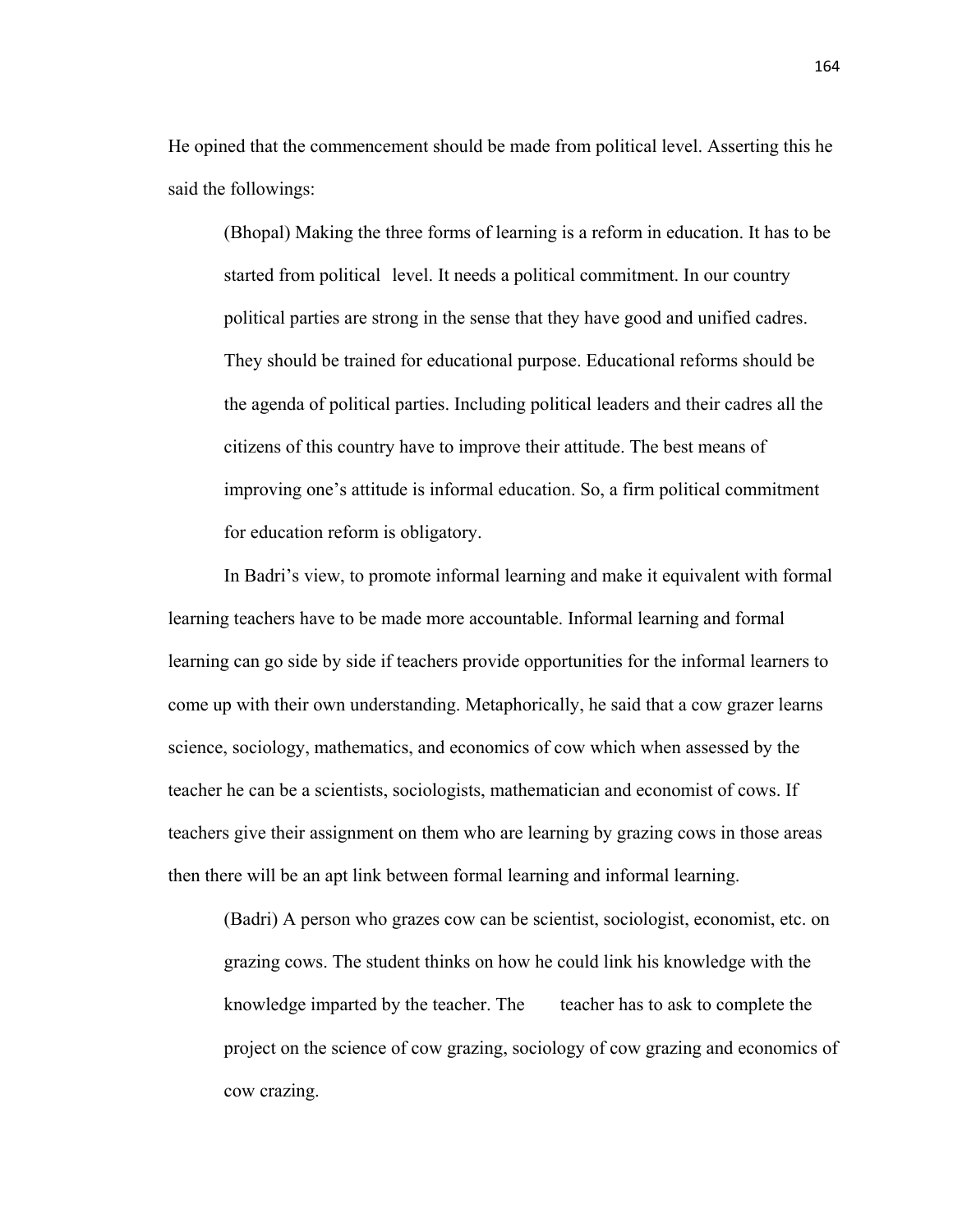Badri further said that our teachers have to understand that lesson learnt at home (informally) and the lesson learnt at school are the same. The only difference is that the value given to them.

#### *Theme 3: Recognition, Accreditation and Certification NFL and IL*

The experts of education have different perspectives to see the phenomena related to recognition, accreditation and certification of non-formal and informal learning. Some of them took non-formal and informal learning as totally different things in terms of recognition, accreditation and certification. According to Dev formal education has worldwide recognition because it deserves credit and it is compatible and comparable. But the credit system of non-formal education is not so concretized and recognized. In different parts of the world the requirement of non-formal education is more different than formal education. He is positive that non-formal and informal learning can also be recognized and accreditation can be provided. He claimed that some initiations have been taken to recognize non-formal learning even in Nepal. For an instance non-formal participants have got chance to enter into formal education system. Attempts have been made to make non-formal and formal education comparable. But to do it in a full-fledged manner a number of things have to be considered.

(Dev) The credit system has to be concretized. The value of education that has been attached to formal education has also to be given to non-formal education. We have to go in a comparable credit system which is called accreditation. For accreditation we have to consider some of the important things for example content load, mode of delivery, authenticity of assessment, etc. For making nonformal education creditable like formal education it must adopt some of the vital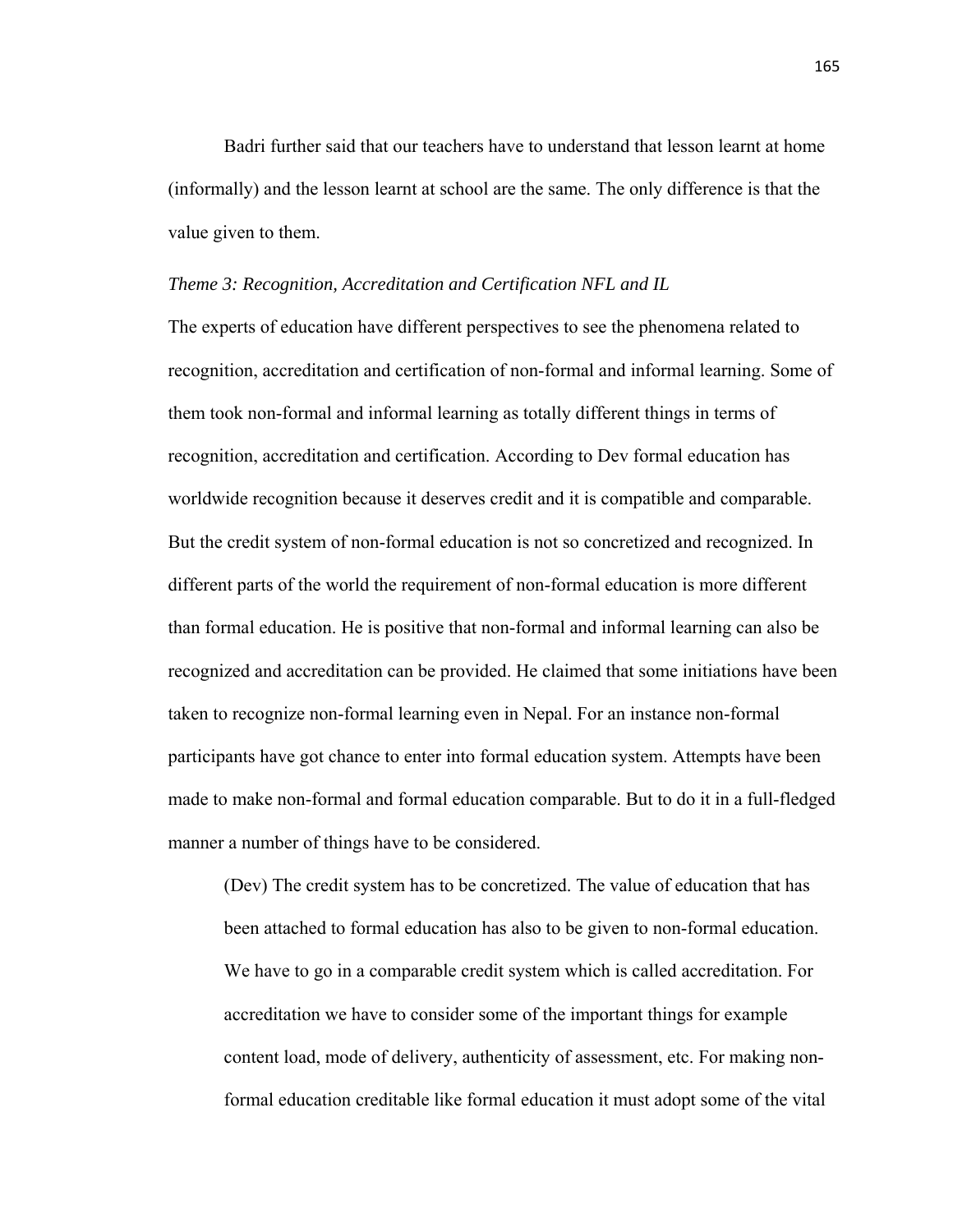features of formal education such as examination, curriculum, etc. If they are not made so they can't be made comparable. Without making them comparable one can't replace another.

 So far as the issue of certifying informal and non-formal learning is concerned, the research participants have mixed reactions. Some of them supported it whereas some of them stood against the certification system itself; no matter whether it is the case of formal, non-formal or informal learning. The opponents of this system claimed that the totality of one's knowledge and skills can't be represented in certificates. Moreover, some of the knowledge and skills are not certifiable and the strategy of converting them into certification system by hook or by crook would be a counterproductive endeavor. According to Dev if we use certificate to value knowledge, then the certificate can undermine knowledge itself. What is considered important is certificate, not the wisdom and skill one deserves. He asserted in the following ways:

(Dev) What I have seen is that the most fundamental part is knowledge and experience of an individual. Just to make it representative it has been converted into certificate. Moreover, in order to recognize traditional value and norms we don't need to certify it. Certificate itself is a testimony; nonetheless, it can sometime give misrepresentation. It has many flaws. It can't represent the total knowledge of an individual.

 However, he accepted the certification system at least for artificial arrangement. For him the absolute truth is knowledge itself. The certificates have been used because we don't have other alternative to see the absolute truth. Though it is not a reliable

166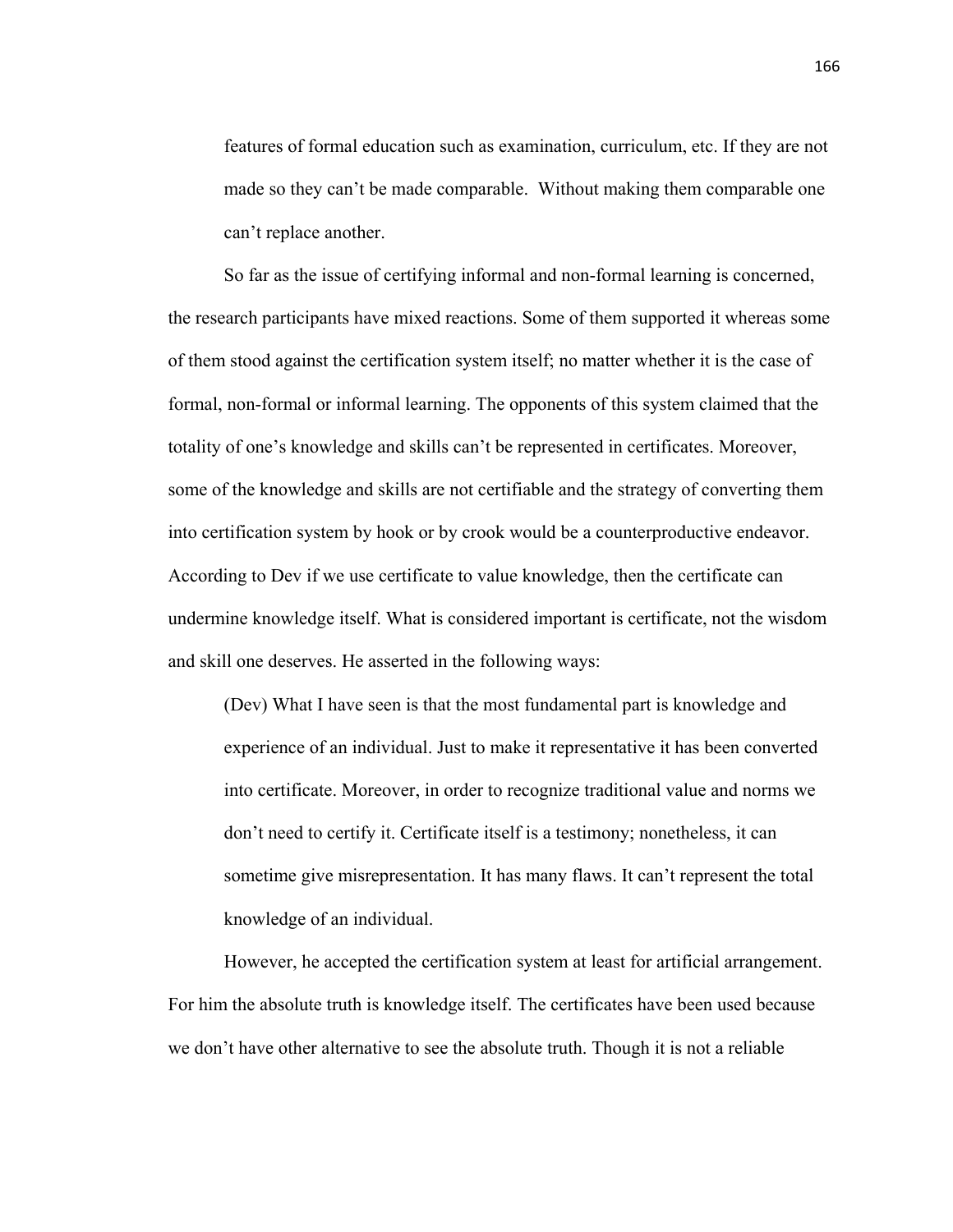representation of knowledge we are compelled to use it. However, he doesn't mean to destabilize the existing system of certification.

 Shyam didn't oppose the certification system totally but he has a profound reservation on giving overemphasis on certification. Neither had he supported the view of equivalent certification to formal, non-formal and informal learning outcomes. He said;

(Shyam) Certification is a process of grading the level of skill the person has but it is not to equalize as formal education degree. I mean, formal education degree and non-formal education or informal education certification cannot be same. In terms of value, it depends upon what specialized areas they have and can perform in their areas of skill.

 Shyam supported that some sort of recognition and accreditation have been done in Nepal. He cited some of the examples such as the skill-test system carried out by CTEVT, voice-test system of Radio Nepal etc. With the realization of certificate as an inferior representation of knowledge and skill he said,

(Shyam) Radio Nepal takes "voice test" to be a singer. CTEVT takes skill tests to certify the skills learned by an individual in an informal or non-formal ways. A cook gives cooking test in a hotel and can be a good chef (professional cook) without formal degree in cooking, a carpenter can appear in a test to certify his/her skill but more the employer will require is skill at last, not the certificate.

 According to Nayan, a nation has to develop a mechanism in order to provide certificates to non-formal and informal learners. In order to do this appropriate testing system has to be developed. Observing some of the good international practices we have to develop a system to recognize and certify non-formal knowledge and skill. It would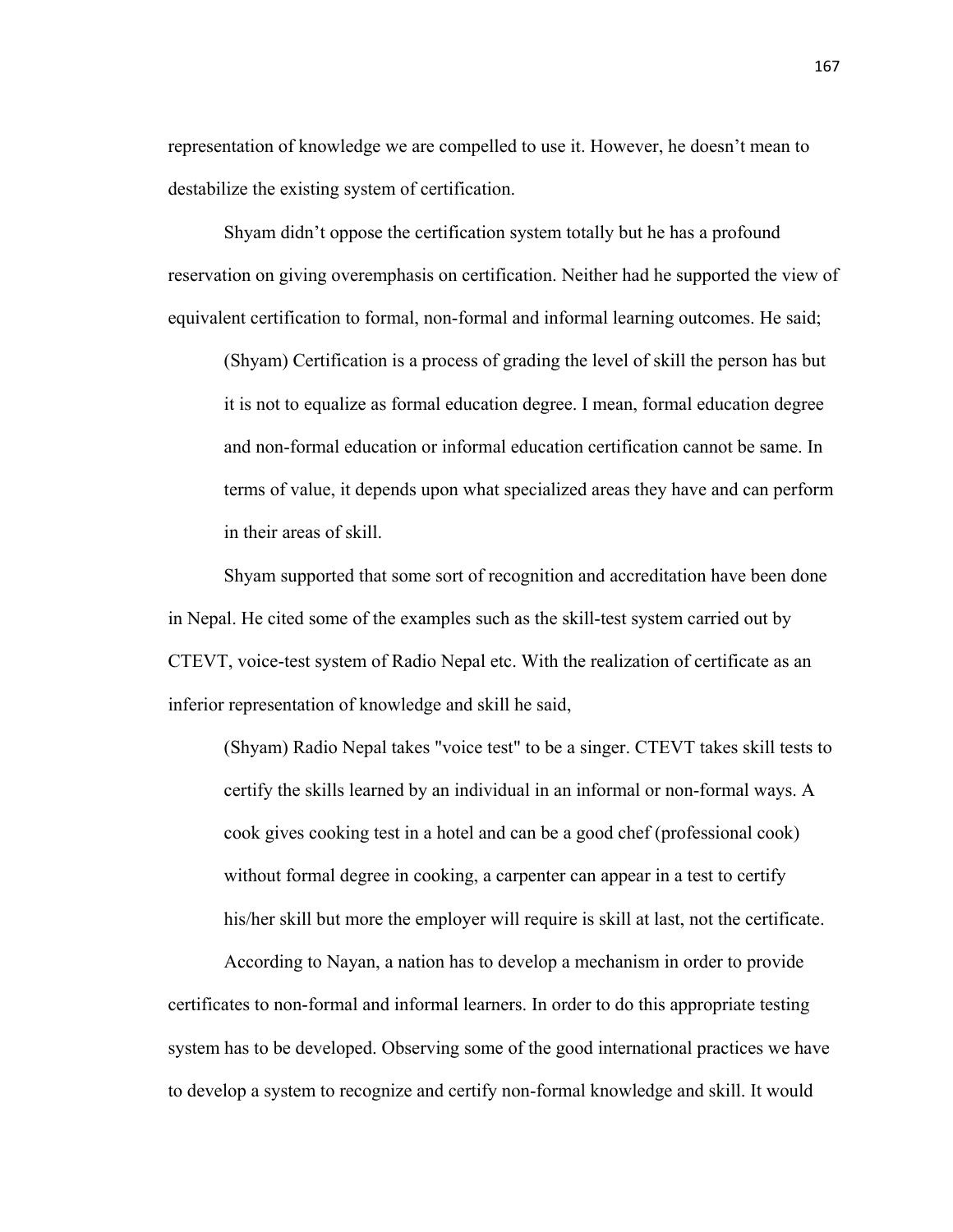have multiple advantages such as the increment in the rate of return of education, reduction in education cost and increase in employability. He also claimed that certificate equivalent to formal learning certificate can be provided to non-formal and informal learners but it should be done level-wise. He said;

(Nayan) In order to develop a mechanism we need to do piloting from the parameter of equity-in-diversity. I think the result of piloting will be good. Observing the international practices I can claim that it is possible and will have multiple advantages. It will increase rate of return and employability. Furthermore it will reduce the cost drastically.

 In his view while making the provision of allowing informal and non-formal learners to enter into formal education system we have to take some philosophical consideration into account. He referred to the philosophies of Piaget and Vygotsky where the former talks about individual constructivism and the later talks about social constructivism. On the basis of check and balance between cognitive development of an individual and acceptability of his/her society a non-formal or informal learner can be allowed to enter into formal education system directly. He verbalized his philosophical opinion on the matter as follows;

(Nayan) You need to use the theory of Piaget's and Vygotsky to deal with this. Piaget talks about individual constructivism whereas Vygotsky talks about social constructivism. If one has constructed knowledge individually it's ok but society has to recognize it. Taking both of these philosophies into account this issue has to be addressed. Social constructivism is also important.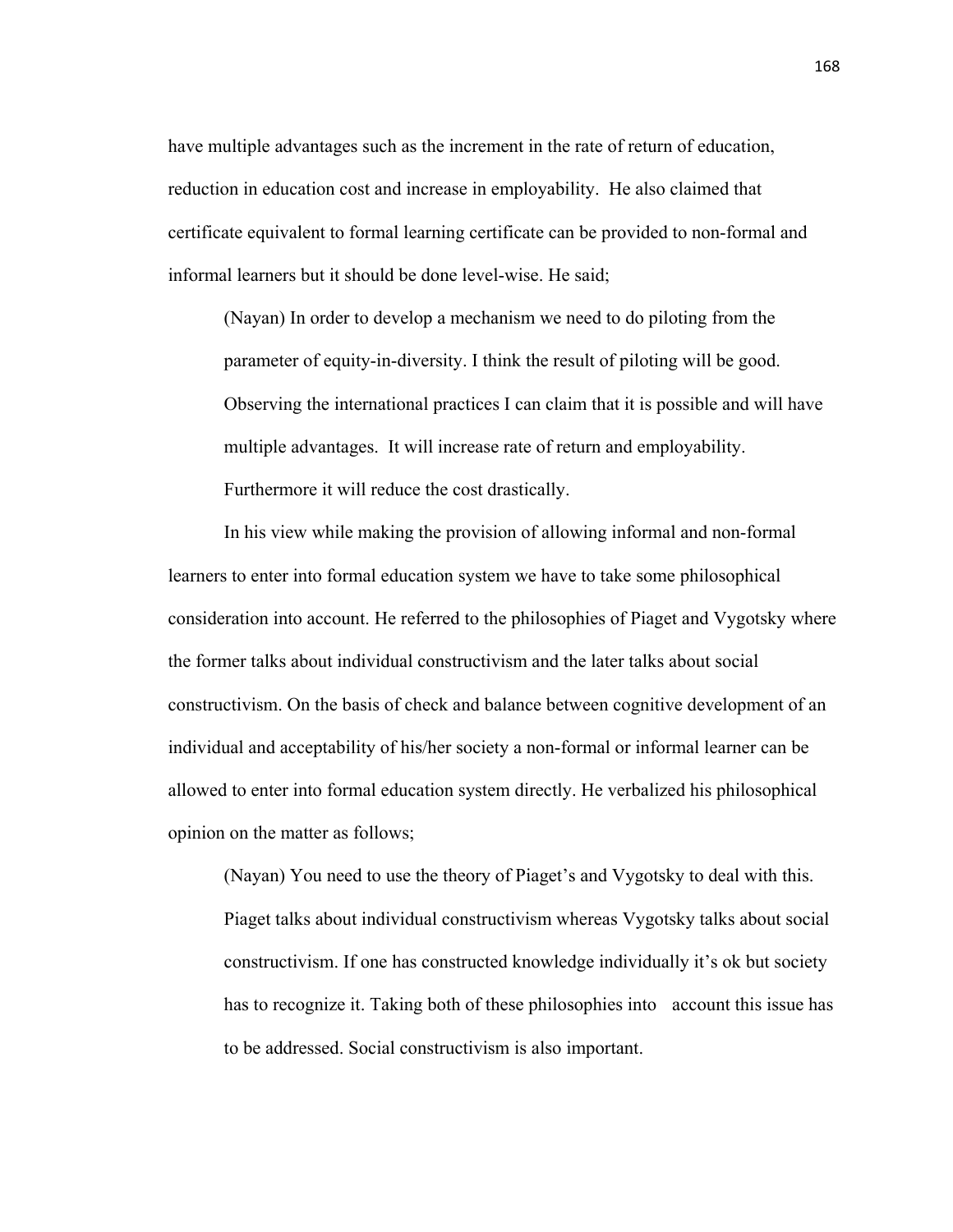For Lokendra certifying non-formal and informal learning is not a problem, rather it's a good attempt. He cited some of the examples such as Private Study mode of education of Tribhuvan University, the concept of Open University where non-formal and informal learning of such types are being tested and certified. But he avowed that certificates given to all types of non-formal and informal learners be made eligible everywhere. He said;

(Lokendra) We can certify the ones who have come informally and non-formally as has been done by CTEVT. But certificate doesn't necessarily mean that he/she is eligible everywhere. But on the basis of knowledge and skills acquired s/he should be allowed to go for higher education.

 Bhopal has a similar opinion in this regard. But he sees our culture as a big hurdle to recognize and certify all sorts of non-formal and informal learning. He also cautioned that it couldn't be done through a single standardized test because of wider scope and horizon of non-formal and informal education.

 He also cited some examples where some informal learners have shown outstanding performance which the formal education degree holders are unable to do. So besides certification the people need environment to enhance their knowledge and skill. He verbalized his opinion in the following ways;

(Bhopal) Certification is ok but main thing is enhancement of knowledge and skills. There are examples where people with higher qualification are unemployed or less employed or holding inferior position than the one who has relatively lower qualification. It is because they are more efficient than the so-called higher degree holders.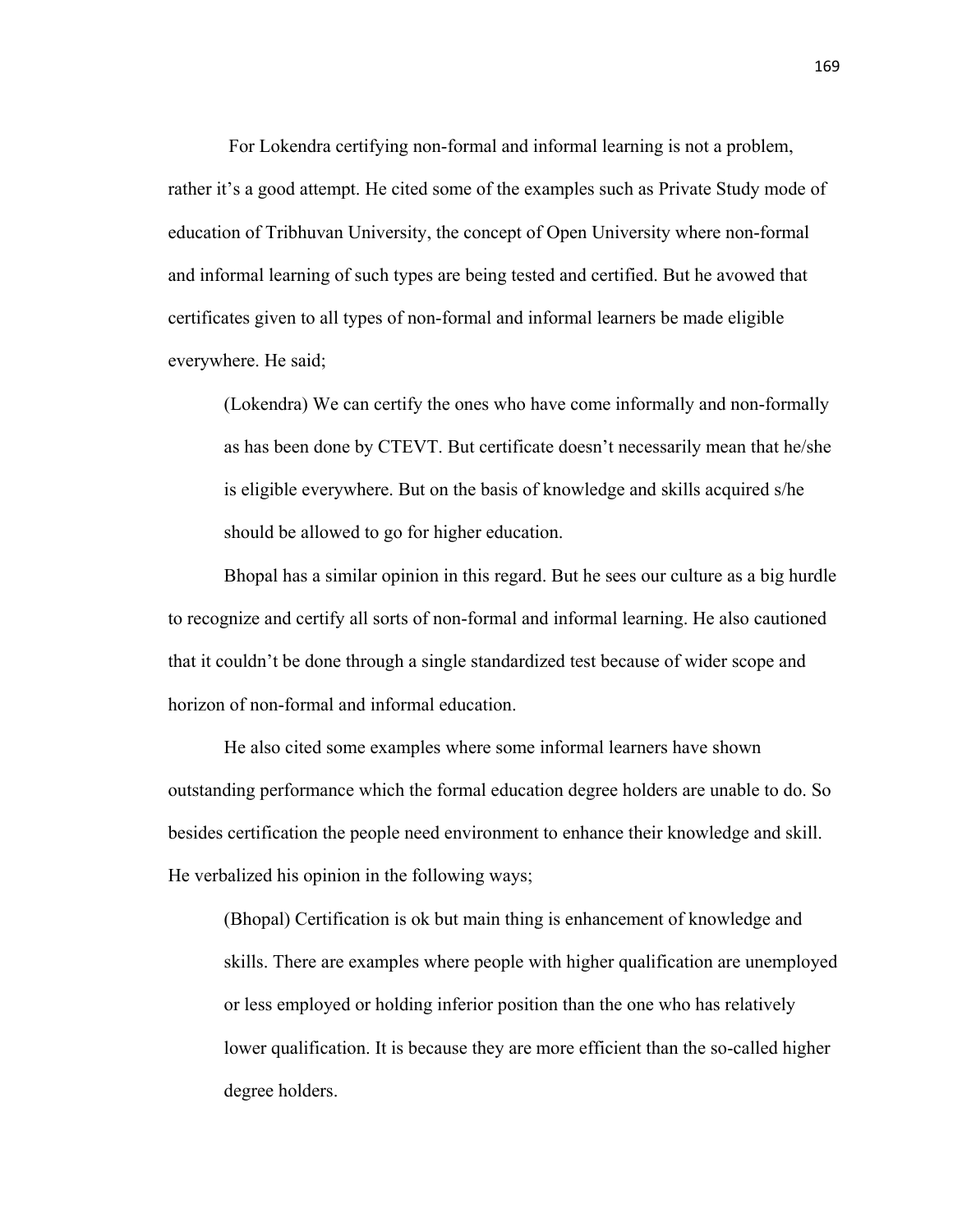For Samira, recognition, accreditation and certification of non-formal and informal learning is very essential thing. She urged to see good international practices and localize them to yield better result in Nepal. She also highlighted the efforts of higher education institutions of other countries to give chances to non-formal and informal learners to enter into formal education system. She said;

(Samira) This is the very important question and most essential thing too. In Nepal that kind of provision is rare. The state has to think it seriously. To make it more relevant they have to find out the practices of other countries and make the policy. For example, in the US the community colleges provide that kind of knowledge and skills. Besides this the universities also conduct adult education.... and continuing education programs on regular basis....

 In her opinion an individual who has come through non-formally and informally should be provided with an opportunity to be tested, certified and allowed to continue his/her education through formal means. Because of the lack of such system our society has been at loss. Citing some examples of informal learners with extraordinary performance she expressed her feelings;

(Samira) This is the most important and relevant issue. If a nation can do this it will be very good asset for its overall development. Because of the lack of such system a person who has skill and knowledge is deprived of opportunity because of the lack of certificate, as a consequence an individual, his/her society and as a whole nation is in loss... There should be a platform so as to provide opportunity for an individual to assess his/her knowledge and skill. A kind of placement test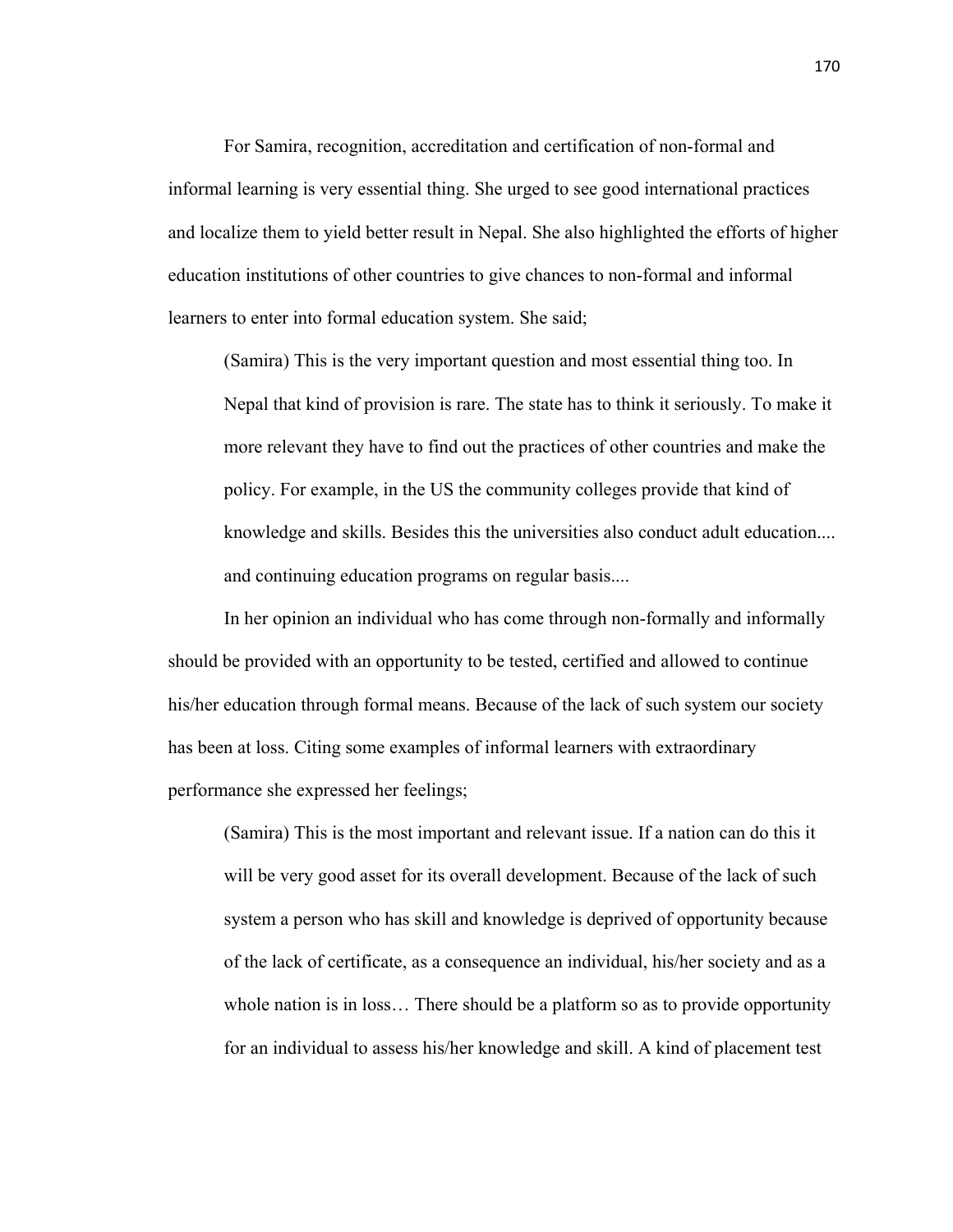can be administered and on the basis of his/her performance he/she should be given an equivalent certificate.

 Pointing out the accountability of teachers in the case of enhancing informal and non-formal learning Badri said that the teachers shouldn't care where and how the students acquired knowledge but consider what and how much knowledge they have acquired. He thinks that informal and non-formal learners should be provided with certificates, however, they can't be equal but certainly they are equivalent because the products from these two modes can't be equal but they can be equivalent.

### *Theme 4: Recognition, Accreditation and Certification of Indigenous Knowledge*

Obviously, Nepal is a garden adorned with varieties of castes, cultures and languages. This diversity has been further beautified by hundreds of precious indigenous wisdom and skills. They have been transferred from older generations to their siblings informally. The experts whom I put this issue highlighted the importance of such knowledge embedded in different types of cultural doctrines. Some of them didn't agree that such knowledge and skills to be certified. For Bhopal recognition of such knowledge and skill is inevitable, however, certification is an artificial thing. Neither all of such knowledge could be certified. He said;

(Bhopal) I don't think all the knowledge of this type should be certified. Certification is an artificial thing. The main thing is recognition of such indigenous knowledge and skills. Government should bring some schemes for recognition and the local government should promote such knowledge and skills. And, I am not in the position to say that all types of informal learning can be formalized. All types of knowledge can't be assessed and certified. Through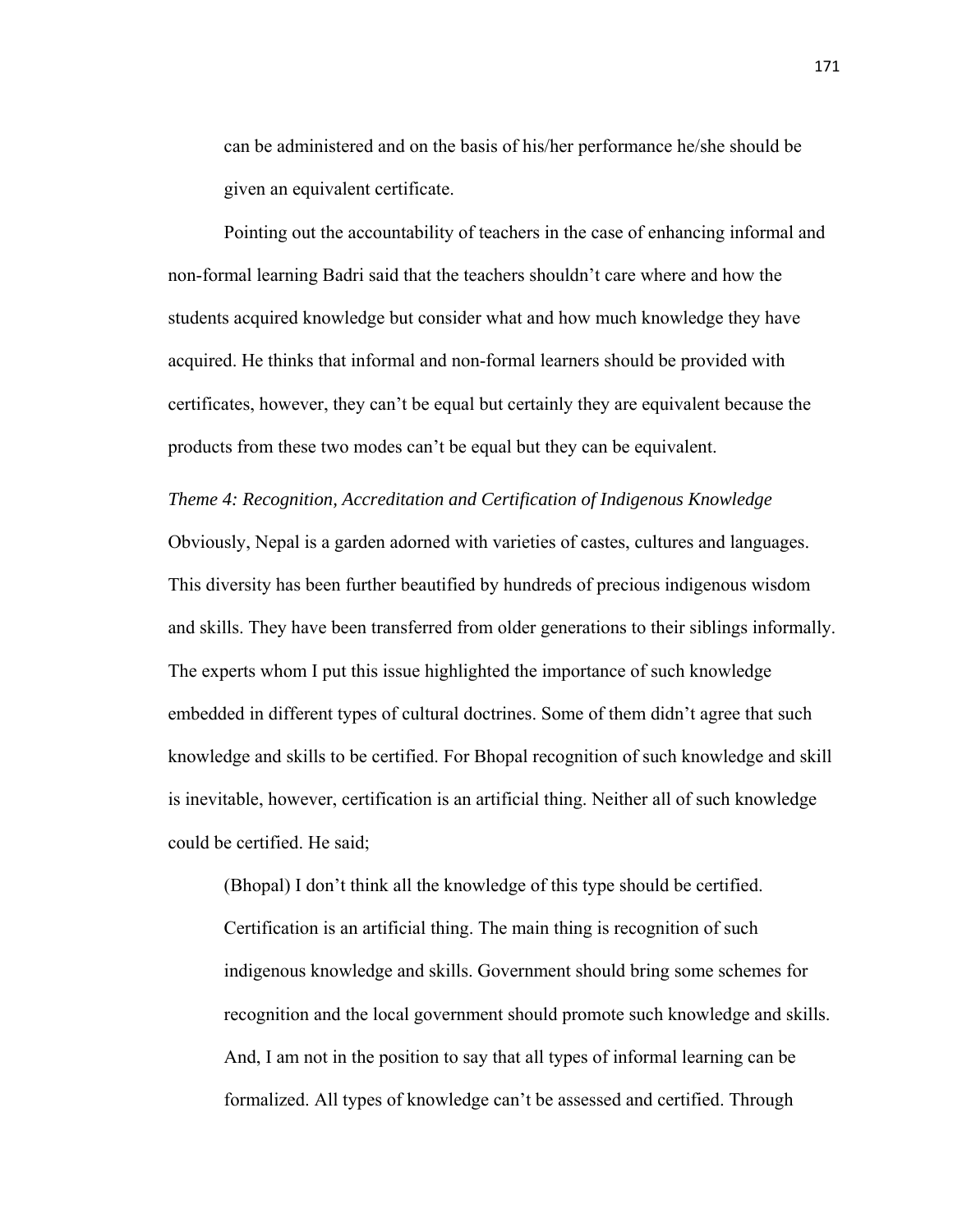informal learning we need to change the entire social system of our country. So, it is impossible to achieve this goal by forcefully certifying all types of informal knowledge and skills.

 Some of the cultural knowledge and skills are typical to certain caste and the caste system has been deeply rooted in the mindsets of Nepali people. Providing recognition, accreditation and certification to indigenous knowledge and skill means categorizing them on the basis of their complexity to learn. This approach may face some social hurdles in our context. For example the skill of a Brahmin to perform a religious ritual and the skill of a cobbler to mend shoes may fall on the same level. When I raised this issue Lokendra addressed in the following ways;

(Lokendra) I think if the skills of such types are made equal it will reduce social inequality and discrimination. All types of works/labor are equal so the workers/labors of all kinds should be treated equally. I don't think that literate people should instruct others and others should work. If he/she has skills he/she can work independently and the society should create environment for this. I don't think such provision of leveling the skills of all types will create conflict. In a sense such era of discrimination has ended. The oppressed group will resist if the member of such group are discriminated.

 Going through the version of Badri I found similar type of indications. According to him there is no harm in certifying the skills of a blacksmith and an angler. It will increase the value of such indigenous knowledge and skill. Comparing the angler of the US and of Nepal he said,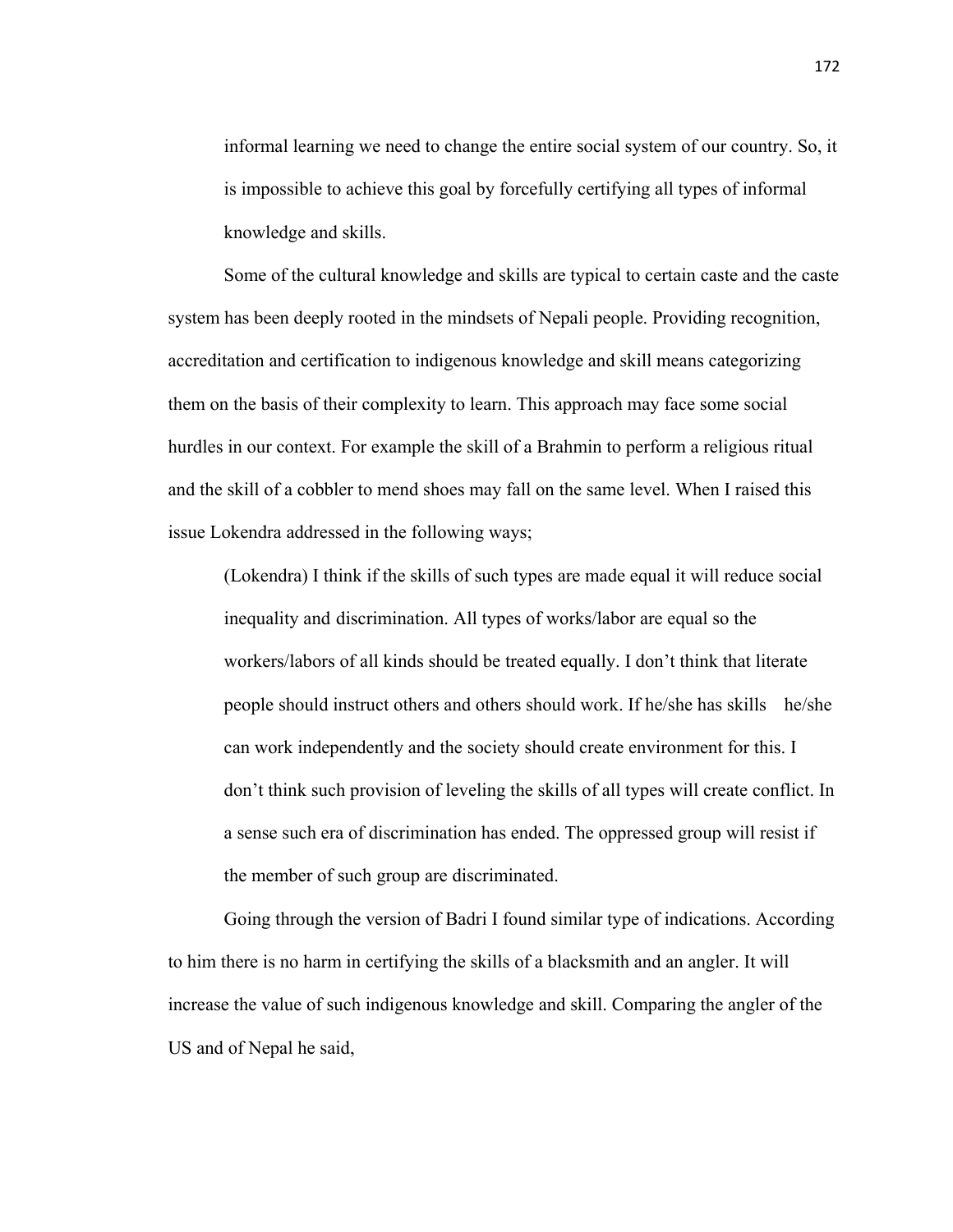(Badri) in America, an angler acquires PhD in fishing, what I claim is that the anglers in Nepal are already PhD; only what they need is new technology and ability to write. There is no harm in accrediting his/her skill.

 He thinks that our variety of indigenous knowledge and skill are not the problem, the hurdle is social stigma attached with these traditional skills. He said that our blacksmiths know in what temperature he should hammer on the anvil, what he needs is what degree of temperature is the hotness that makes him feel that that was the right temperature for pouring water on the sickle being prepared.

(Badri) If we can fit in his knowledge with the technology he can be better product than the university graduate. If we have universities of this type he can be the expert in the Department of Ironware We have been shouting for that but the problem is social stigma that has attached with us. Knowledge is not a threat but the stigma.

 Above all Badri is proud of having such diversity and cultural knowledge of our Eastern civilization which had already found that Mars is red and made the priest worship with red flower and red vermilion powder before NASA had discovered that. The only problem here is that our education system couldn't make the priest realize that his knowledge is superior to NASA.

(Badri) Our education system has not been able to make the priests believe that their knowledge is superior to the knowledge discovered by NASA. We are wealthier that Europe, we have been lagging behind because we are trying to carry on the Western knowledge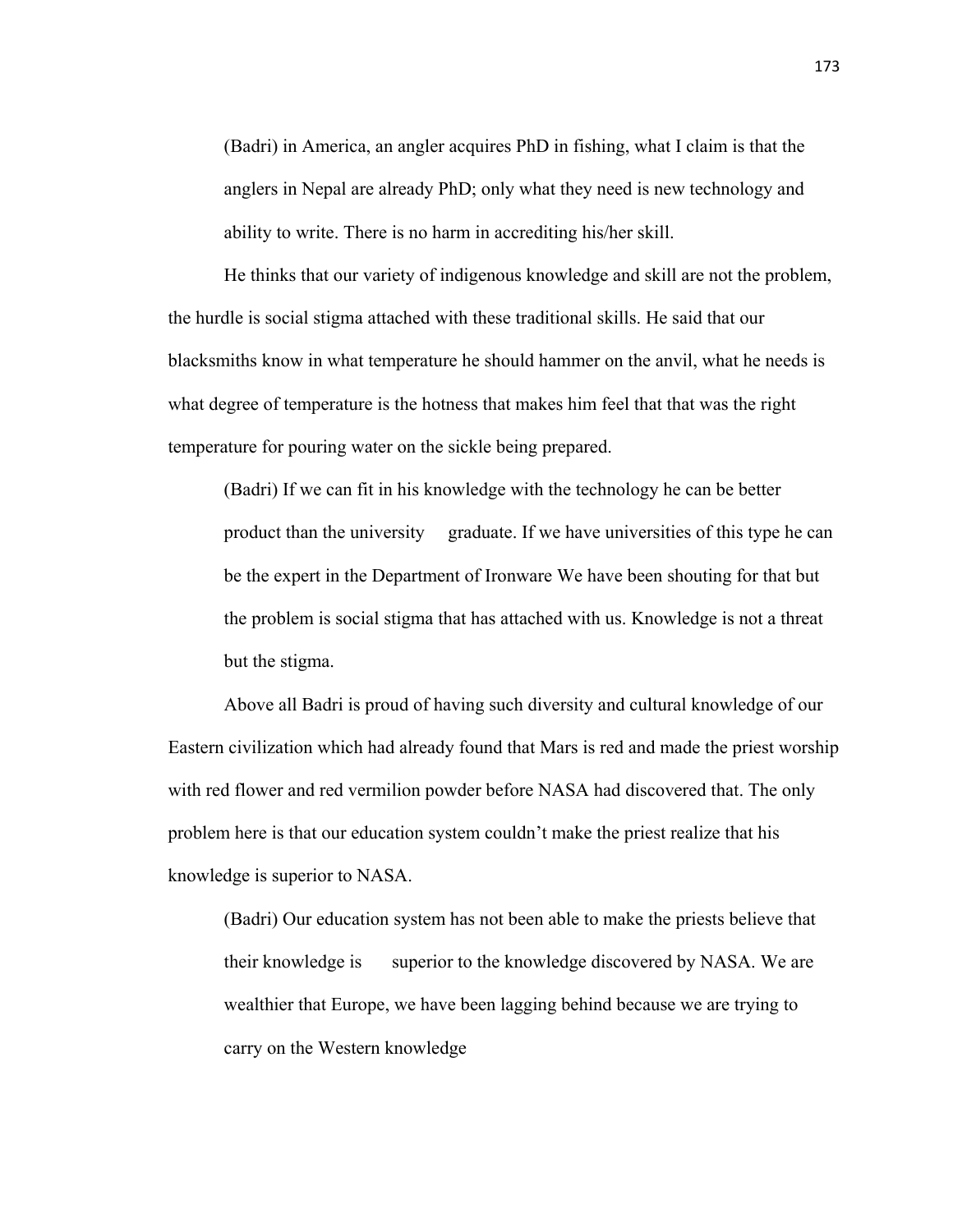Dev has entirely a different perspective on treating indigenous and traditional knowledge. He wants this diversity keep uninterrupted. Our traditional knowledge, wisdom and skill have to go on getting values as it has been getting since past. They have values without certificates. Supporting this statement he avowed;

(Dev) Indigenous knowledge may be commercialized. It is potential rather than commercial. It is a non-commercial asset. I don't think it should be treated as a commodity. If we use it as a commodity it may lose its ground. If we start treating indigenous knowledge in such fashion it won't posses its wisdom and preciousness. Indigenous knowledge has been preserved in the form of religion, culture and the faith of an individual. If we start certifying them it may lose it value. If we give monetary value to indigenous knowledge it may develop a negative tradition.

 According to him we have to preserve and promote indigenous knowledge and skill in terms of trust on the basis of faith system. Certification can't replace trust and faith. If we try to certify such knowledge and wisdom people may use some artificiality to get certificate neglecting the precious cultural wisdom. His version was like this;

(Dev) If we respect indigenous knowledge in its own status it gets value but when we try to certify them some artificial knowledge may outwit such precious wisdom. I mean to say the artificial knowledge of an individual that s/he uses to get certificate may replace his/her real knowledge.

 But Samira is positive towards providing recognition, accreditation and certification to indigenous knowledge and skill. She thinks our education policy has to be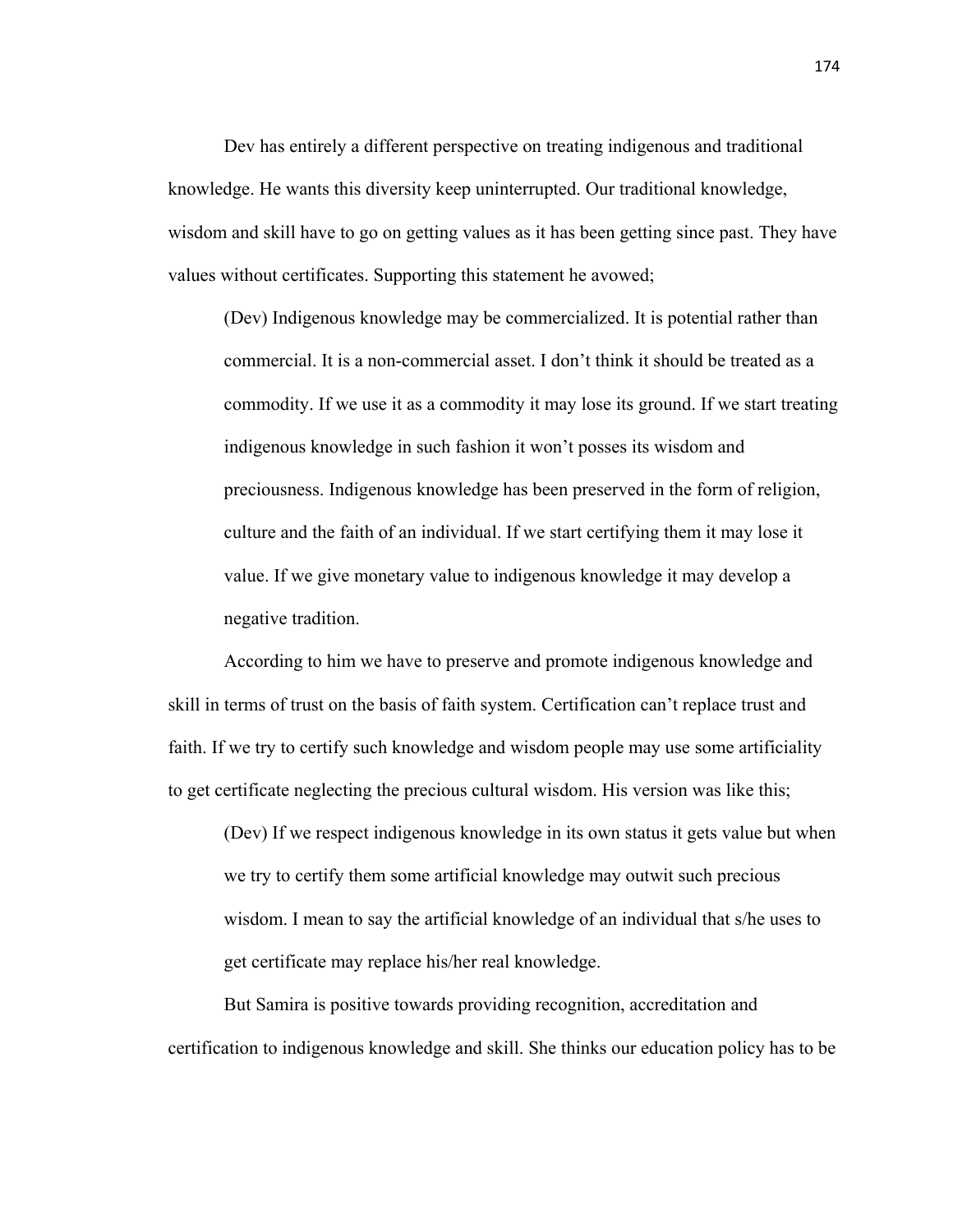changed to do so and government should make a long-term plan to achieve this goal. She opined in this way;

(Samira) I think the concept of recognizing indigenous knowledge and skills as formal learning will be a new paradigm for the country like Nepal. If the government is preplanned and aware people in advance the problems can be solved. Change cannot happen at once, it may take time. Therefore, the proposed plan for recognition and validation of indigenous knowledge and skill should work in such way that it will minimize the chances of social conflict by changing our educational policy.

 According to Lokendra an umbrella body should be formed with many branches in order to provide recognition, accreditation and certification to different types of nonformal and informal learning including indigenous knowledge and skill. He hinted for the National Qualifications Framework to encompass all sorts of knowledge and skill.

(Lokendra) An umbrella body can be there according to disciplined and there can be many branches – one office only can't do it. For example, there may be many aspects that have to be inculcated such as technical skill, vocational skill, general skill and other indigenous knowledge. So, separate branches have to be developed to include all types of knowledge and skill. The umbrella body can develop framework to identify national qualifications.

# *Theme 5: Assessing NFL and IL*

In order to recognize, accredit, and certify informal knowledge and skill of non-formal and informal learners a country must have to develop a mechanism to assess their knowledge, skill and competence. The respondents were requested to give their opinion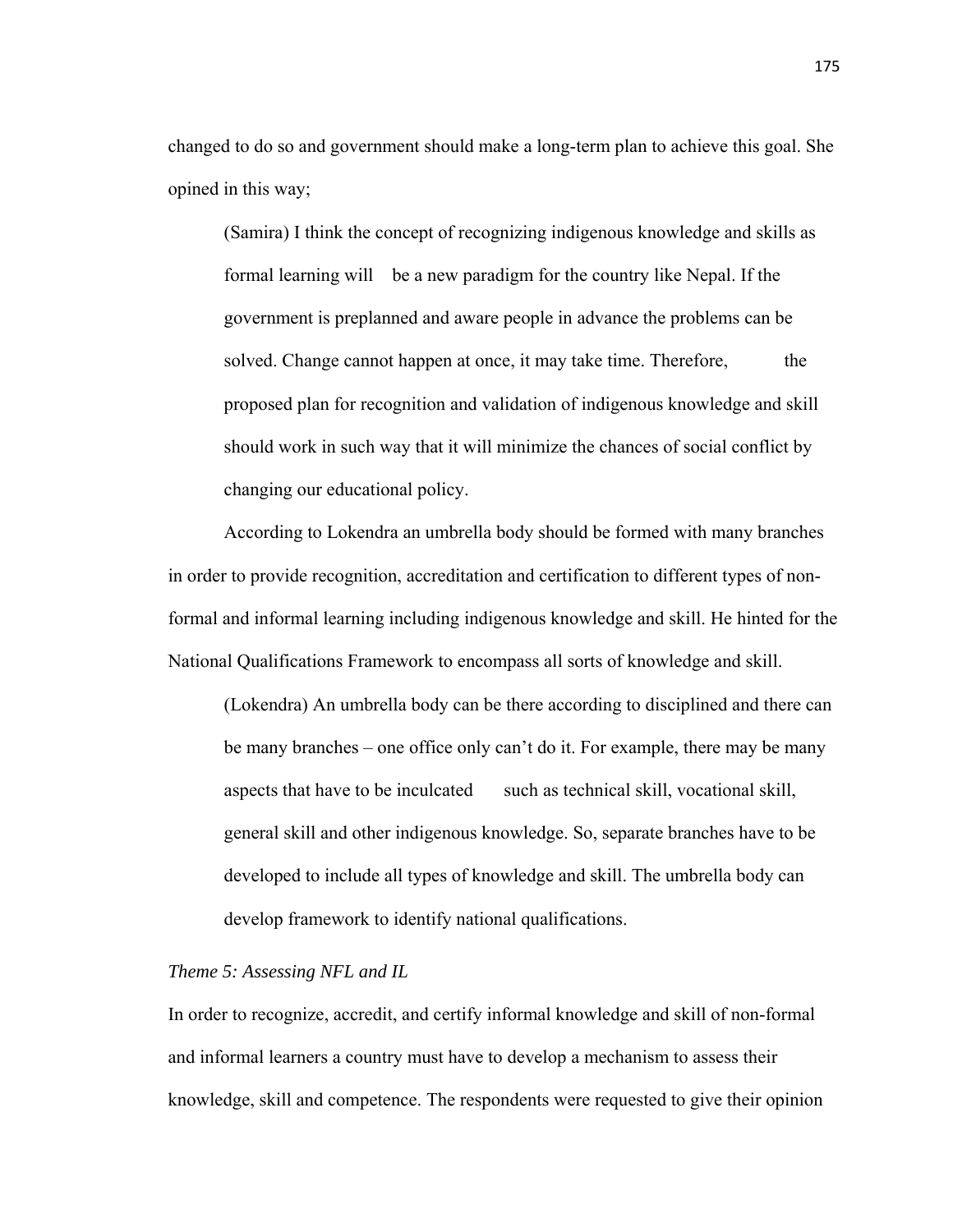on how the assessment should be done and what institutional arrangements have to be made for this. They have different opinions.

 According to Shyam, testing is not an ultimate solution for enhancing non-formal and informal education. Testing and ranking people on the basis of scores are not good because labeling the people and their performance are different things. Everyone has the potentiality of getting good score; however, all of them do not get such opportunity to convert their potentiality to performance. He further said that testing is not the work of academic or training institutions; rather it's the work of employer. His original version was like this;

(Shyam) I think the national education system should clearly define the skills not the tests scores. Tests, if need should be conducted as per need to evaluate performance but not to certify it but to guarantee that person has that skill. Testing should be a responsibility of an agency which needs it, not the educating agency. Educating agencies especially non-formal and informal are not for grading but motivating people to perform better.

 Badri has the similar type of opinion. Certification is for one's self-satisfaction. The determiner of the performance of an individual is the market. Market makes them lifelong learners as it changes faster and an individual has to update his/her knowledge to fit with the market.

(Badri) the market will assess them. The case of certification and taking it equivalent with formal learning certificate it is a psychological aspect. For selfsatisfaction the certificate can be used, otherwise it's the market to decide whether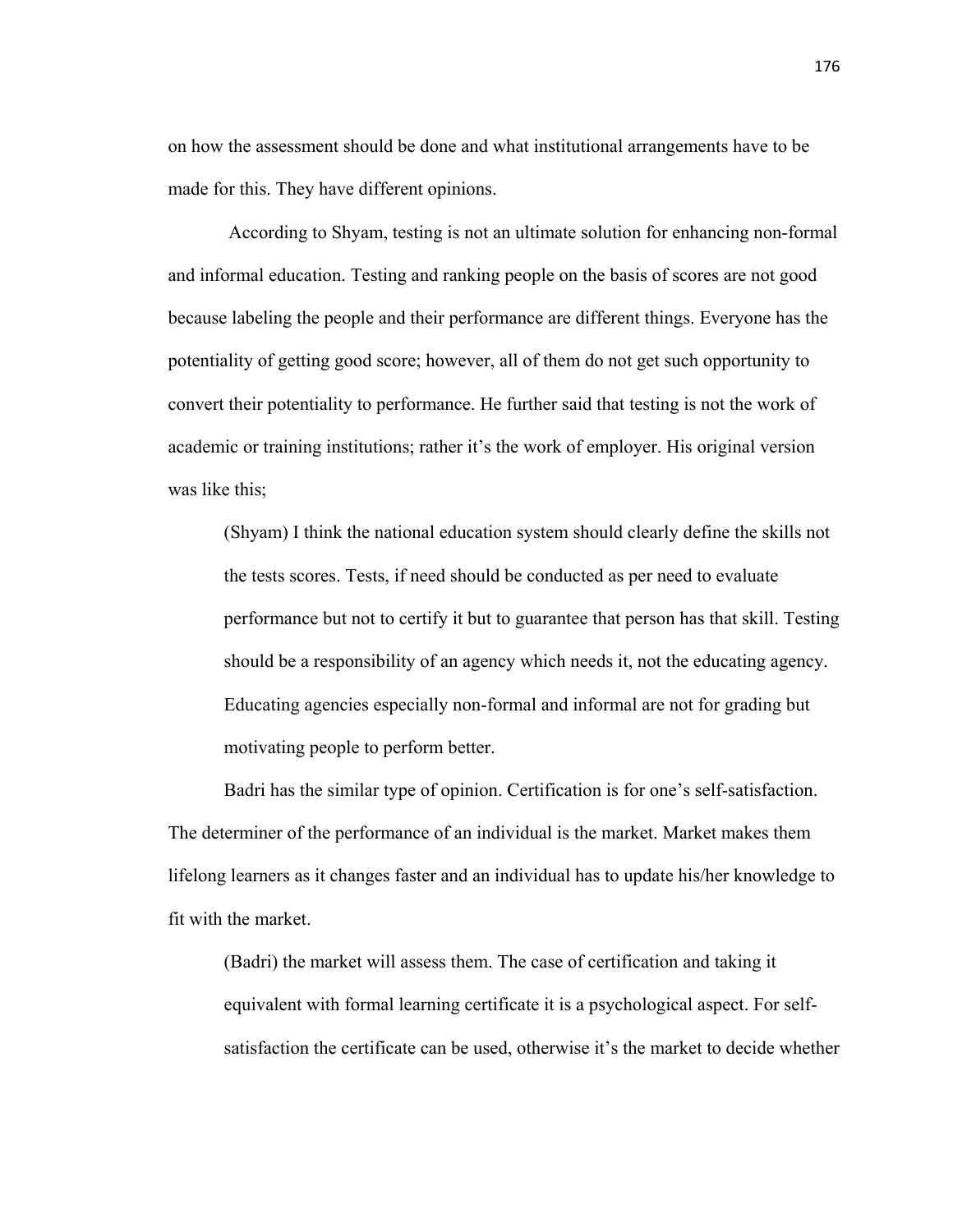they are viable or not, useful or not for the market. Market makes them update knowledge.

 Lokendra suggested that there should be an umbrella body (a central institution) and their branch offices to do the work of assessing non-formal and informal skills and knowledge. Chandra has the similar opinion as Lokendra. He further said that the model for assessment mechanism has to be implemented in phase wise in different districts of the country.

 According to Bhopal the process of assessment depends on the type of knowledge and skill to be tested. He thinks CTEVT has to be made further effective for testing skills of such type. He thinks that institutions in Nepal have potentiality but they have become worthless due to the lack of culture of utilizing them. He feared that selfish politics has contaminated the potentiality of such institutions.

(Bhopal) If it is skill then there is already an institution for skill-test that is CTEVT. Our institutions have potentiality but the culture of using such potentiality has not been developed. If such environment is created and the people are committed the existing institutions can perform this task. The existing institutions have to be promoted and kept beyond the influence of selfish politics.

 But Chandra has slightly a different opinion on this regard. He acclaimed for an institution and a uniform procedure for assessing the knowledge and competence of nonformal and informal learners. He said;

(Chandra) Specifically we can set up an institution or modus operandi to recognize, certify and provide accreditation the learners through informal and

177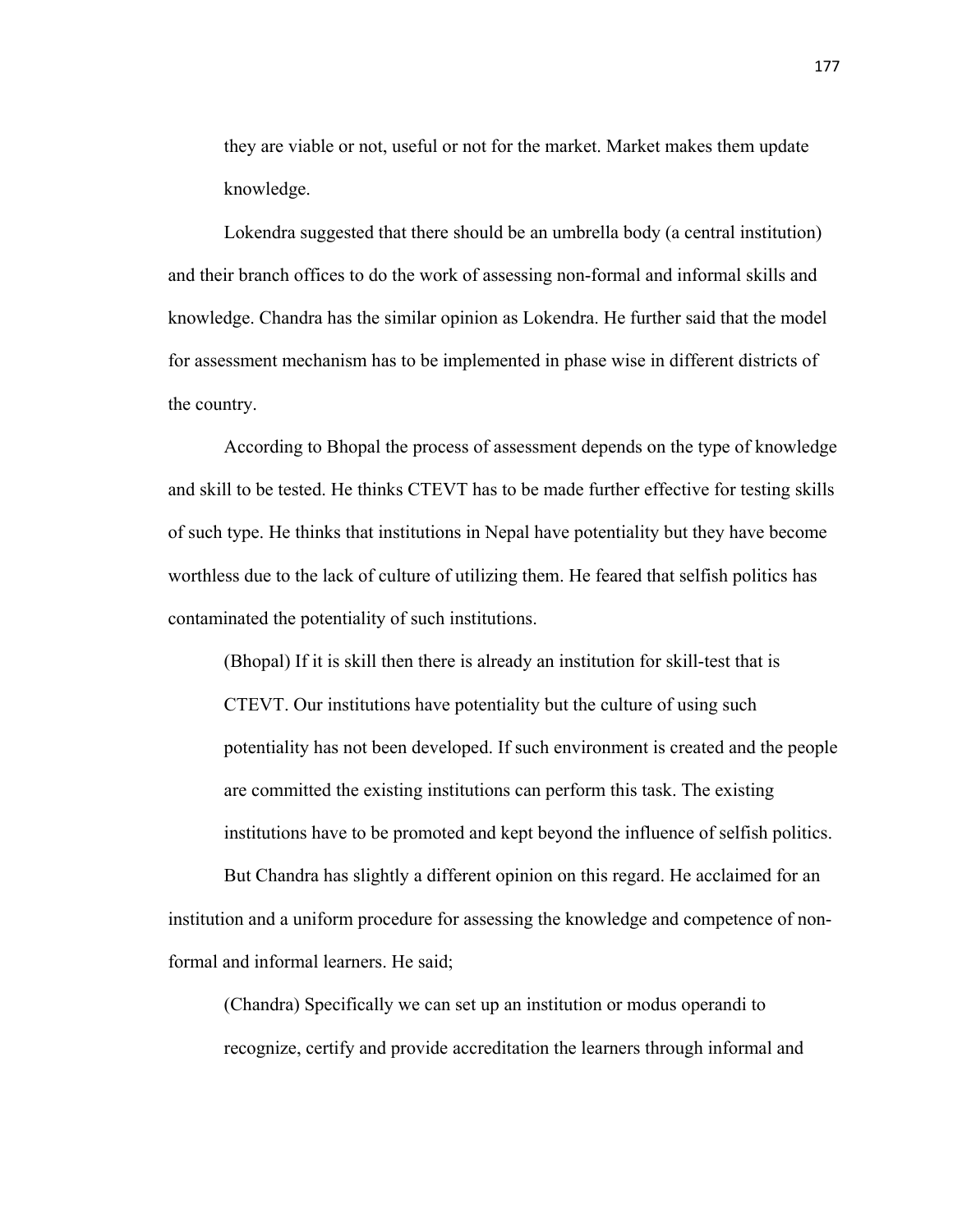non-formal modes. It would be better to provide options to the learners to take part in exam for their certification.

#### *Theme 6: Adaptability and Employability of Non-formal and Informal Learners*

It was realized by all the educational stakeholders that the nation has to ensure freedom for its citizens to acquire knowledge and skill either formally, non-formally or informally. Even if they are free to adopt their suitable and feasible mode of learning the problem remains the same if the learners from these three backgrounds have similar level of competence. An obvious fear would be that the ones who came from informal and nonformal background are unable to adjust or compete with the ones who came formally. When this issue was raised during the interview the research participants gave some optimistic opinions.

 According to Shyam, if we take the three forms of learning as mutually exclusive phenomena i.e. taking them as non-complementary entities they will become selfautonomous. Hence competent products can be engendered through non-formal and informal modes too. Giving some examples of people who with the help of their informal knowledge and skill could even outwit the products of formal education he made the thing clear that people have become better adjusted in the society with the help of informal knowledge. He expressed his experience in the following ways:

(Shyam) It should be clear that formal, informal and non-formal are not complement to each other. The one who comes from non-formal and informal education can be equal or even better than the one who come from formal schooling.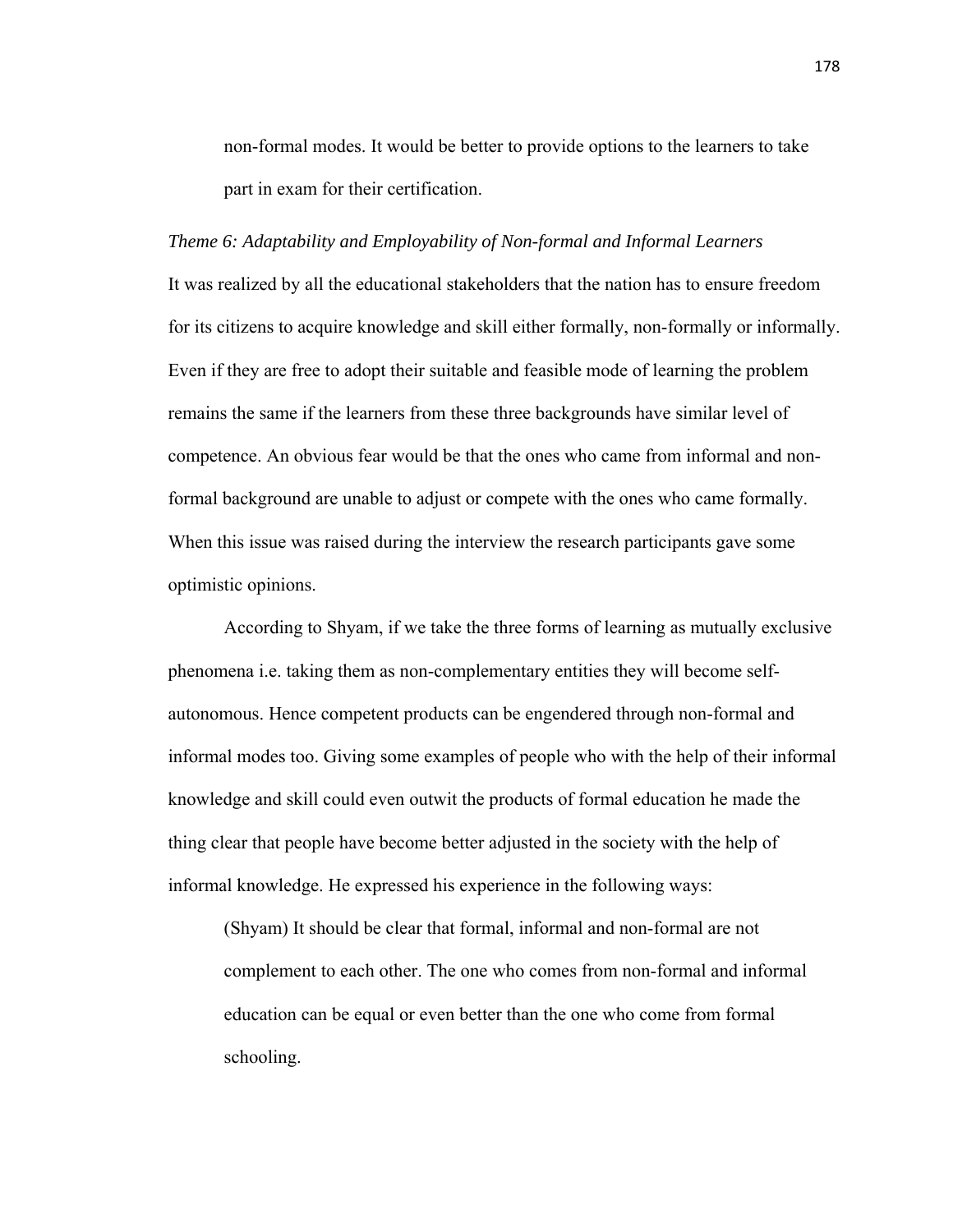Chandra opined that the people from non-formal and informal modes of learning can compete with the people from formal background in the job market as well. He also related his experience with the provision brought by National Education System Plan (1971). He also shed some lights on the importance of certification and accreditation of non-formal and informal learning in order to increase the adjustability of them. He opined in the following ways:

(Chandra) I think they [non-formal and informal learners] can also compete with the people with formal background. Some people having educated in engineering and natural sciences have switched to other sectors. Some of the people having informal education have done well. Due to expansion of the formal education, people have been hopeless. If we start certification and accreditation process, we can enkindle their hope again. NESP had also started the process and some farmers, carpenters and mechanics have been professors.

 Samira too doesn't see any noticeable problem in making non-formal and informal learners adjustable with their formal compatriots. She focused on the equivalent certification system for making them equally adjustable with the formal certification holders to get job in the market. However, she acclaimed for the standardized testing system to make the three types of learners as competitive rivalries. She expressed her opinion with some reservations in the following ways:

(Samira) I don't think it will be a problem. When one has an equivalent certificate s/he can easily compete with others. Equivalent certificate means equivalent knowledge, skill and competence. But effective criteria such as standardized tests have to be developed to assess such knowledge, skills and competence. If a valid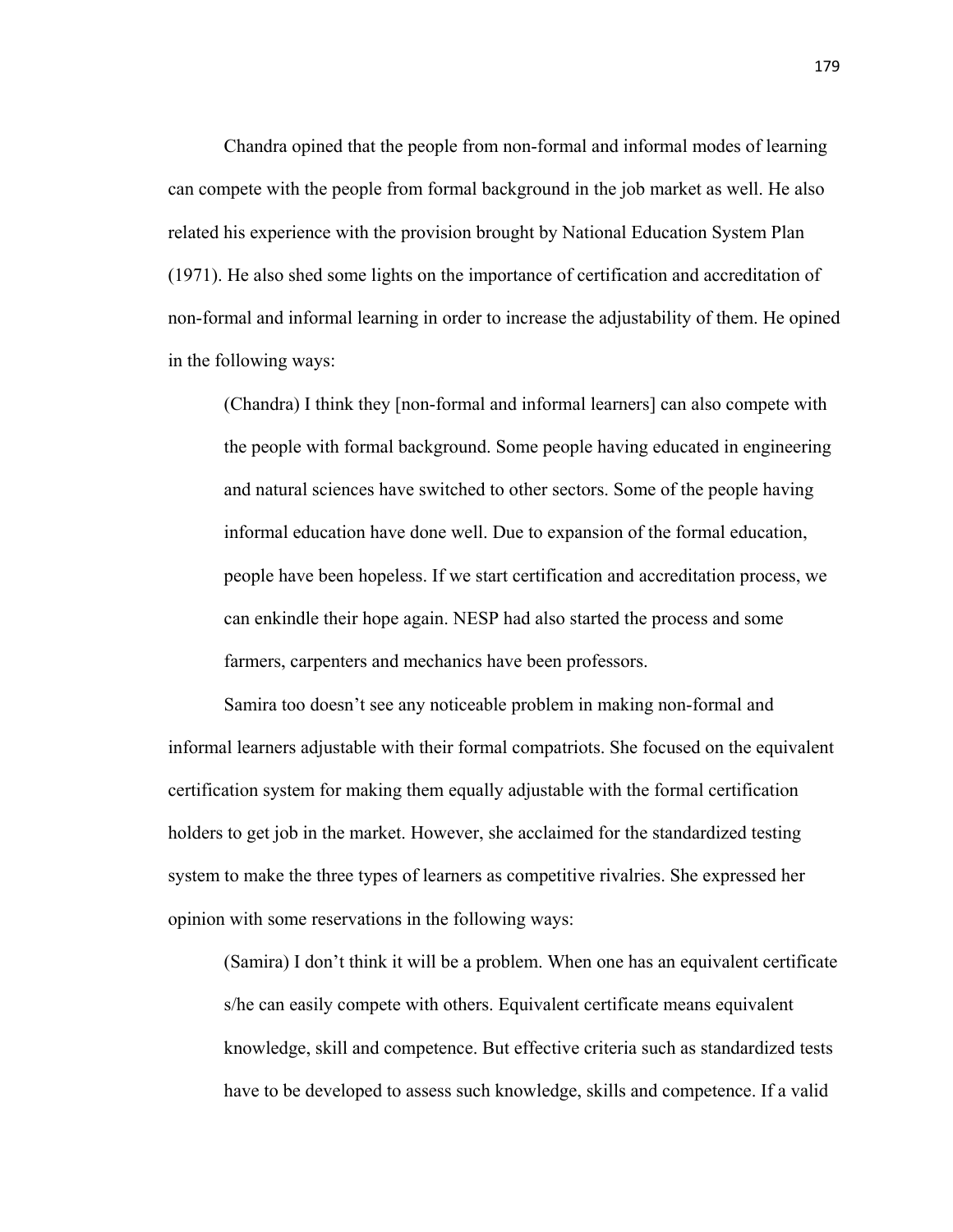institution assess in a fair manner all types of learners who are certified equally well. If we develop such type of culture, I think this will not be a problem.

 Nayan seemed to be a bit dissatisfied with the government for not making proper provisions for bolstering adjustability of non-formal and informal learners with the formal learners. He averred that the government has to ensure employability to nonformal and informal learners too. He also blamed to the political parties for their inability to forge consensus to make the three forms of learning equal. Recounting the government's incomplete and inadequate efforts to uplift the employability of non-formal and informal learners he said:

(Nayan) In our Three-Year Interim Plan a little is talked on this regard. But it hasn't taken the three forms of learning in an equal footing as we have been taking it now. The state has given less emphasis to less formal learning. This year's government policy and budge didn't give required importance. It will certainly increase conflict. For solving this, employability has to be ensured for non-formal and informal learning. Political parties do not have consensus in the type of education system.

 While raising the issue of employability of non-formal and informal learners Shyam deemphasized the inevitability of certification to their knowledge and skill. But he too advocated the importance of government's efforts to ensure employment opportunities to them as per their knowledge and skill they acquired through less formal means.

(Shyam) If a person has skill in his area of work or profession, that should be valued, how he/she learnt is not important in a society that values knowledge. It is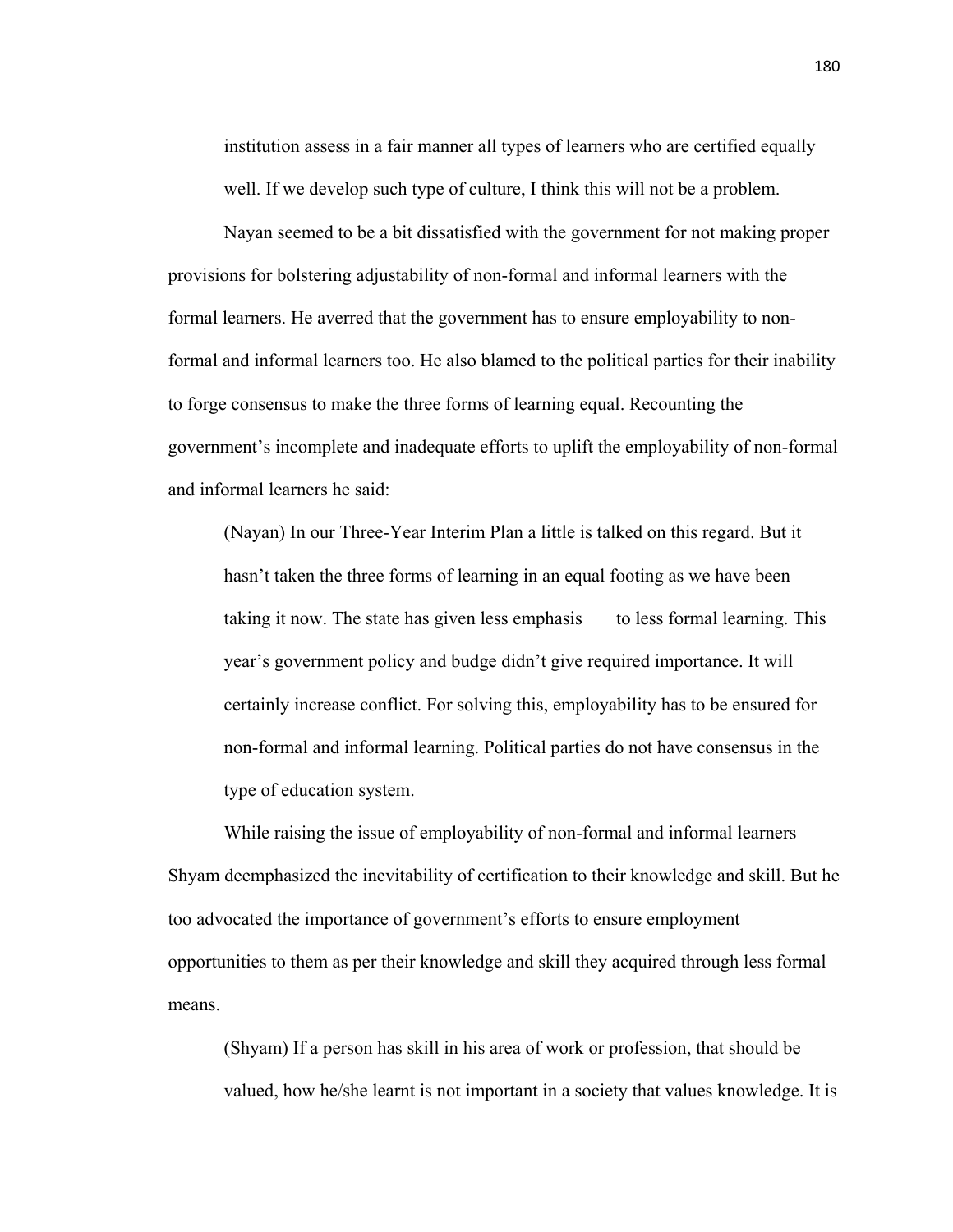a problem to the society where certificate is valued more than actual skill from very beginning. Formal degree is valued only when the job needs formal training or education, otherwise skill-based job don't need degrees. Informal and nonformal education should be valued based on skills the person has or learns or can perform and jobs should be emphasized in those areas. Limitations of each form of education should be understood and therefore, their areas of job market should be developed accordingly.

 According to Lokendra non-formal and informal learners can compete with the products of formal education if the former are provided with certificates according to the desired ability and competence. He claimed there are many things besides the knowledge and skill acquired through formal schooling. He said;

(Lokendra) If he she has ability and the certification is given according to such ability then, I think he or she is able to compete with the ones who come from formal schooling. I see no problem there. The people who have learned through their lives are able to get success. There are many things beside qualifications that help them solve their life problems. Academic qualifications that we accumulate through formal schooling are not only the major things for getting success.

 According to Badri, learners should be made capable to such an extent that they will be able to haunt the market, become able to create employment on their own, create their demand in the market; rather than making them fit with existing market. He further says that formal education even can't make its graduates fit for the market as market runs faster that education system can accommodate such changes.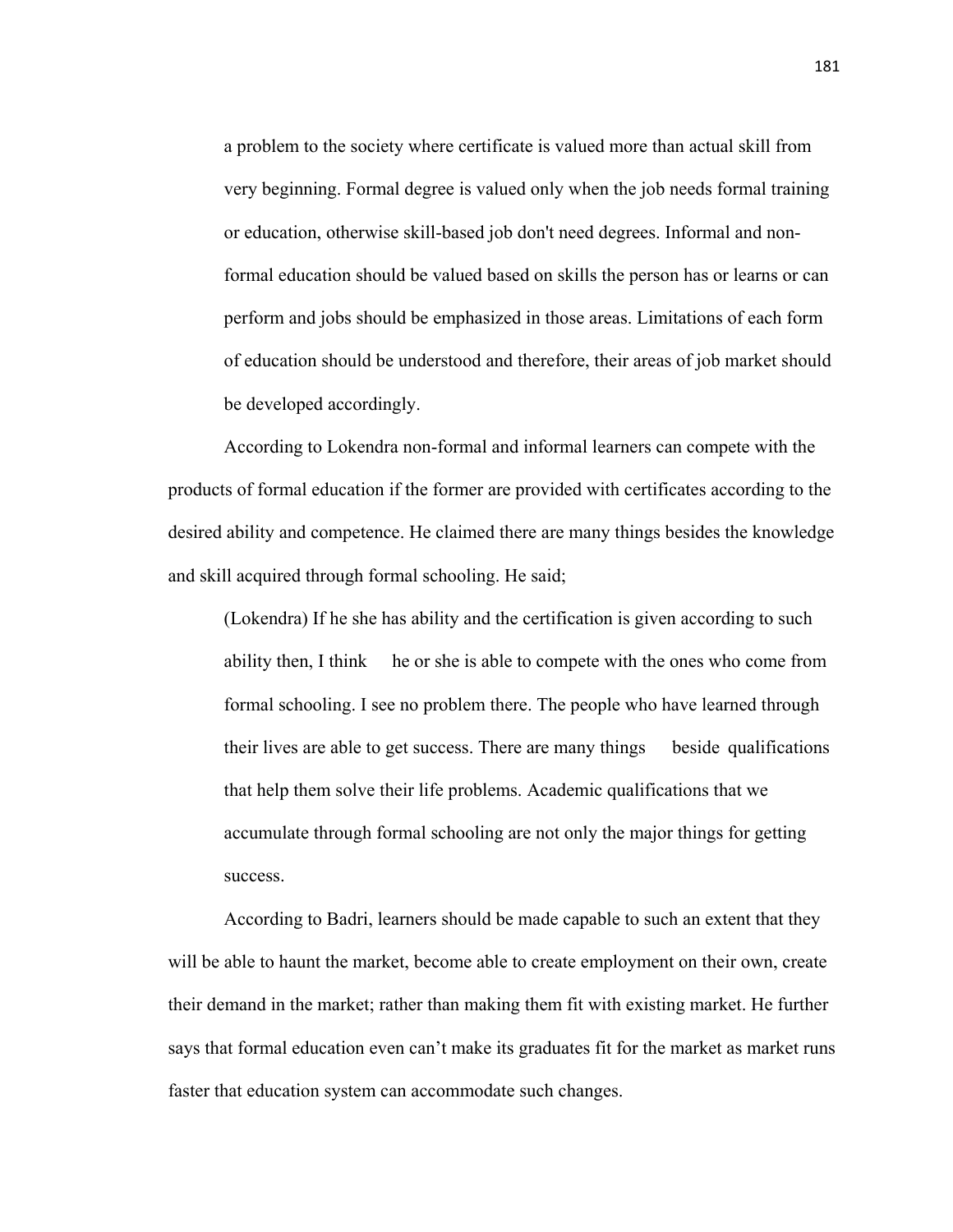(Badri) We can't accommodate changes in educational structure. It makes curriculum, it can't be new. Formal school has such rigidity. I am at the side of teaching learner to haunt the market not to fit in the market. What I believe is that market runs faster than school. The idea of updating them by colleges and schools is a traditional concept.

## *Theme 7: Developing a National Qualifications Framework*

Similar to other themes generated during the analysis of qualitative data the theme of developing a National Qualifications Framework too received both positive and negative reactions. Shyam and Dev stood against this provision, whereas Samira and other experts took this attempt positively.

 According to Shyam an NQF is a tool to divide people on different classes based on their skills. He strongly claimed that it can't gauge an individual's complete skill and knowledge. He further claimed that it is a way to deprive of the people to develop their originality. Advocating the situational ability of individuals to perform their skill and competence he averred the following;

(Shyam) NQF is a way to deprive people to develop their originality and value their ideas from each other. People will look at each other from the frame of level of qualifications they have acquired and those who perform better in one situation cannot perform better in other situation and how can we develop a single framework to measure the skill of people.

 Bhopal is positive on developing a National Qualifications Framework, nevertheless, he casted several doubts on developing and implementing it effectively. Though it is difficult to do it has to be done. He avowed in the following ways;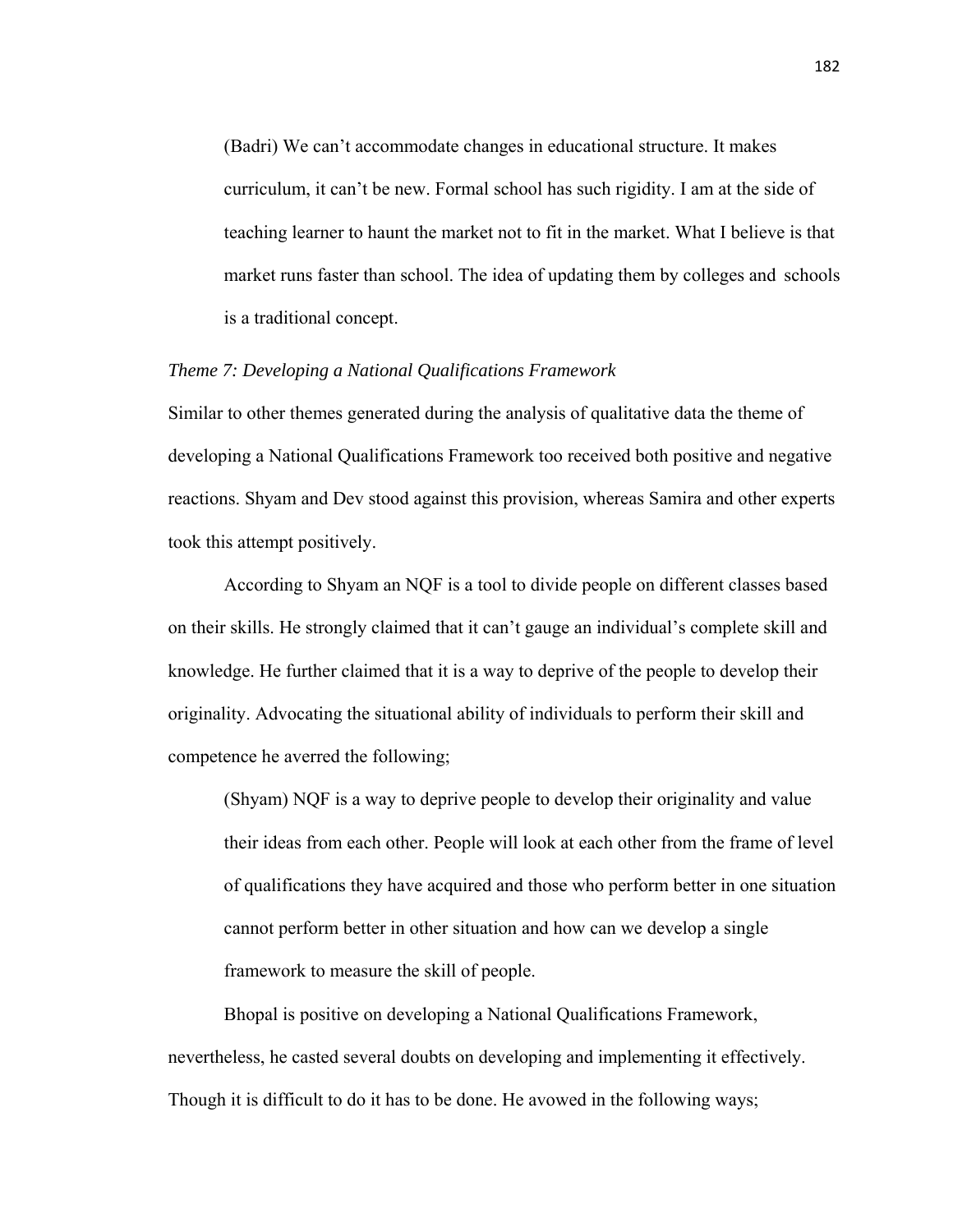(Bhopal) Certainly, it will bring a lot of difficulties and problems. Different variable may emerge. There may be much variation. Some undefined skills may come. They need time to be defined. There may be many problems but what I believe is that we have to do it. It's possible. There are some hopes too because general people have been aware. Some of them are energetic and enthusiastic but we need to have commitment.

 Samira has the opinion similar to Bhopal but her emphasis was on the courses of universities of Nepal to make them compatible with international universities. She seemed to be influenced with the European approach of developing the proposed European Qualifications Framework. She also asserted that NQF to be developed with appropriate and clear indicators.

(Samira) I think universities in Nepal have to design courses by analyzing the course of international universities so as to provide recognition and accreditation. Knowledge and skills should be made universally acceptable both inside and outside Nepal, otherwise it will bring problem. National Qualifications Framework should be developed with the help of proper indicators and it should also include the ways of assessing one's knowledge, skills and competence.

 For Lokendra, encompassing the scattered indigenous knowledge and skill would be a challenge while developing an NQF. But he thinks it is possible by starting the process from local level. He suggested that all types of knowledge and skills shouldn't compulsorily be brought under the single framework; rather a national standard has to be set to inculcate them. His version was like this;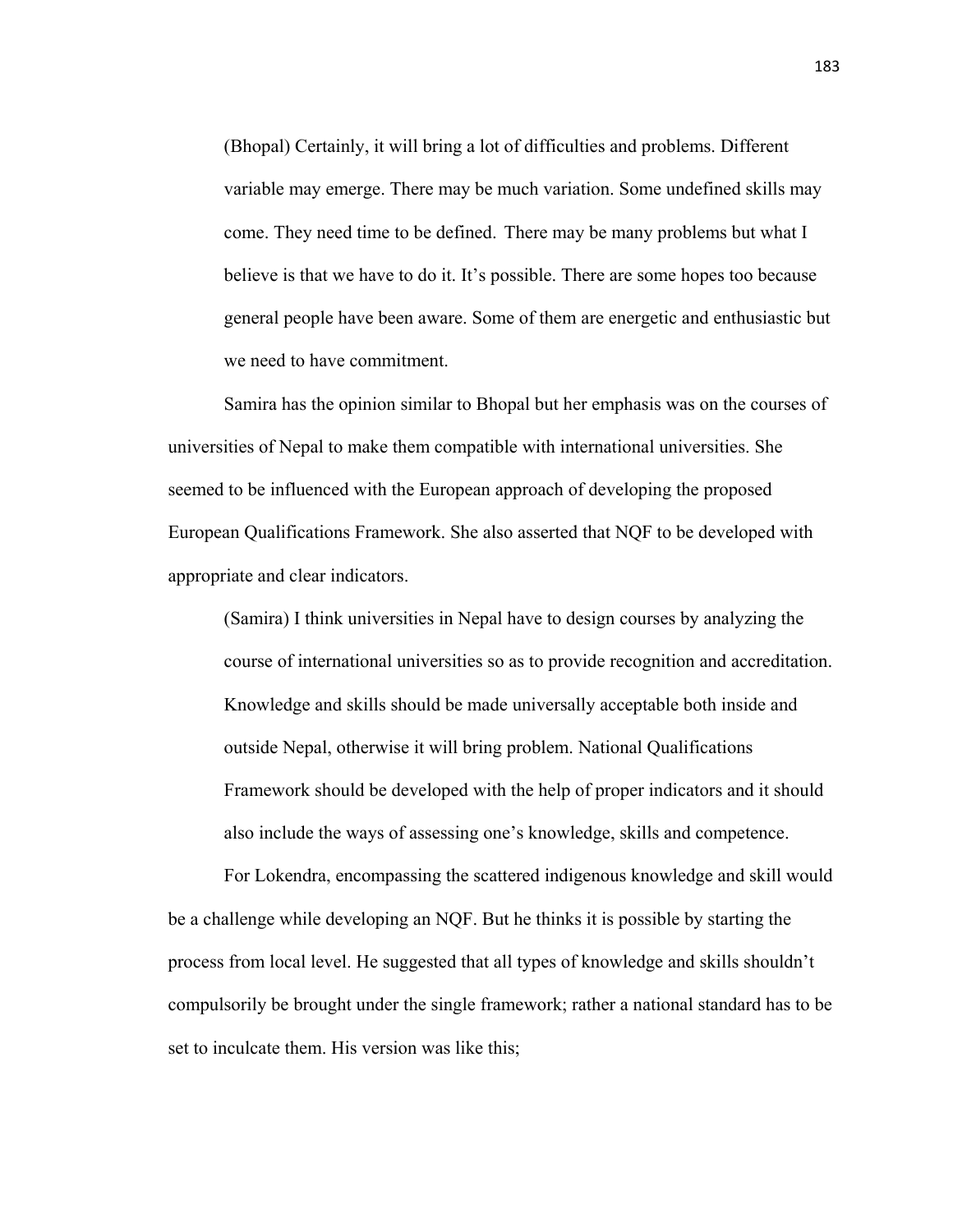(Lokendra) So far as including the diversified indigenous skills and knowledge into a National Qualifications Framework is concerned I think the works has to done at local level first. I don't think all knowledge and skills should be brought at the same place. National standard has to be made and implemented in a local context. I don't think there will be unsolvable problems but enough endeavors have to be made. Different counties of the world have worked for this. I think we must do this ultimately.

 According to Badri in order to bring standardization in our education system through development of an NQF, a culture of accountability has to be developed. While I raised the issue of EQF and the European inventory on validating non-formal and informal learning he said the following:

(Badri) Because of cultural difference I can't say that we can do as it is being done in Europe but what I hope is that if the people of our kind can make this voice heard it can be done. If teachers are made accountable for quality control we can certainly establish a standard as it has been done by the Europeans.

# *Theme 8: Enhancing Lifelong Learning and Continuing Education*

This is one of the common themes appreciated by almost all of the research participants. Though all the prompts that I used in the interview were directly or indirectly related to the enhancement of lifelong learning and continuing education this issue in particular was raised to know what other things could be done besides validating non-formal and informal learning as per the opinions and experiences of educational stakeholders. Their opinions were different, nevertheless, the gist of their opinions were more or less the same. Only the difference was that they used different lens to see the phenomenon.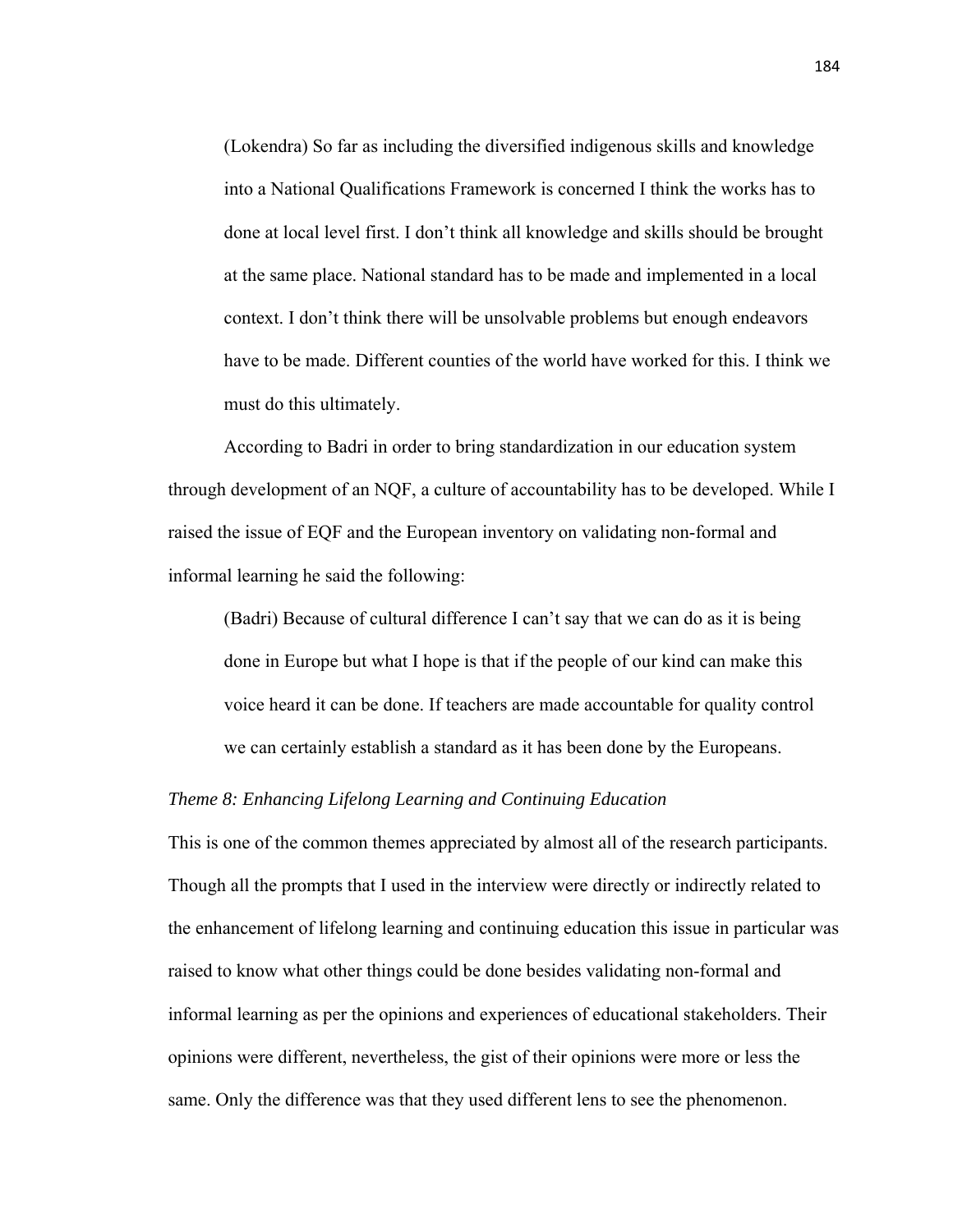Dev opined that in order to enhance lifelong learning and continuing education the knowledge has to be made functional. There are many ways to make knowledge functional. Some of them are creating a system of knowledge sharing, updating knowledge to make it contemporaneous, etc. He said;

(Dev) The main thing is how to make knowledge functional. If there is a positive relation between knowledge and its function it will enhance lifelong learning and continuing education but if it is not knowledge can deteriorate … we have to create a system of knowledge sharing and cross breading in order to make our knowledge and skill contemporaneous.

 Samira thinks that the three forms of learning (formal, non-formal and informal) have to be promoted side-by-side to enhance lifelong learning and continuing education. She also highlighted the importance of developing a National Qualifications Framework for this.

(Samira) I don't think formal learning alone can work. To enrich formal education both non-formal and informal learning have to be focused. All of these three forms have to be promoted simultaneously to enhance lifelong learning. Social organizations have to aware people of the importance of informal learning.

 Lokendra, on the other hand, perceived that enhancement of lifelong learning and continuing education depends largely on the effort of government to provide opportunity for learning throughout the life of its citizens and public readiness to grab this opportunity.

(Lokendra) The main thing for this is that the nation has to provide venue and opportunity for lifelong learning. Whoever can do should be provided with a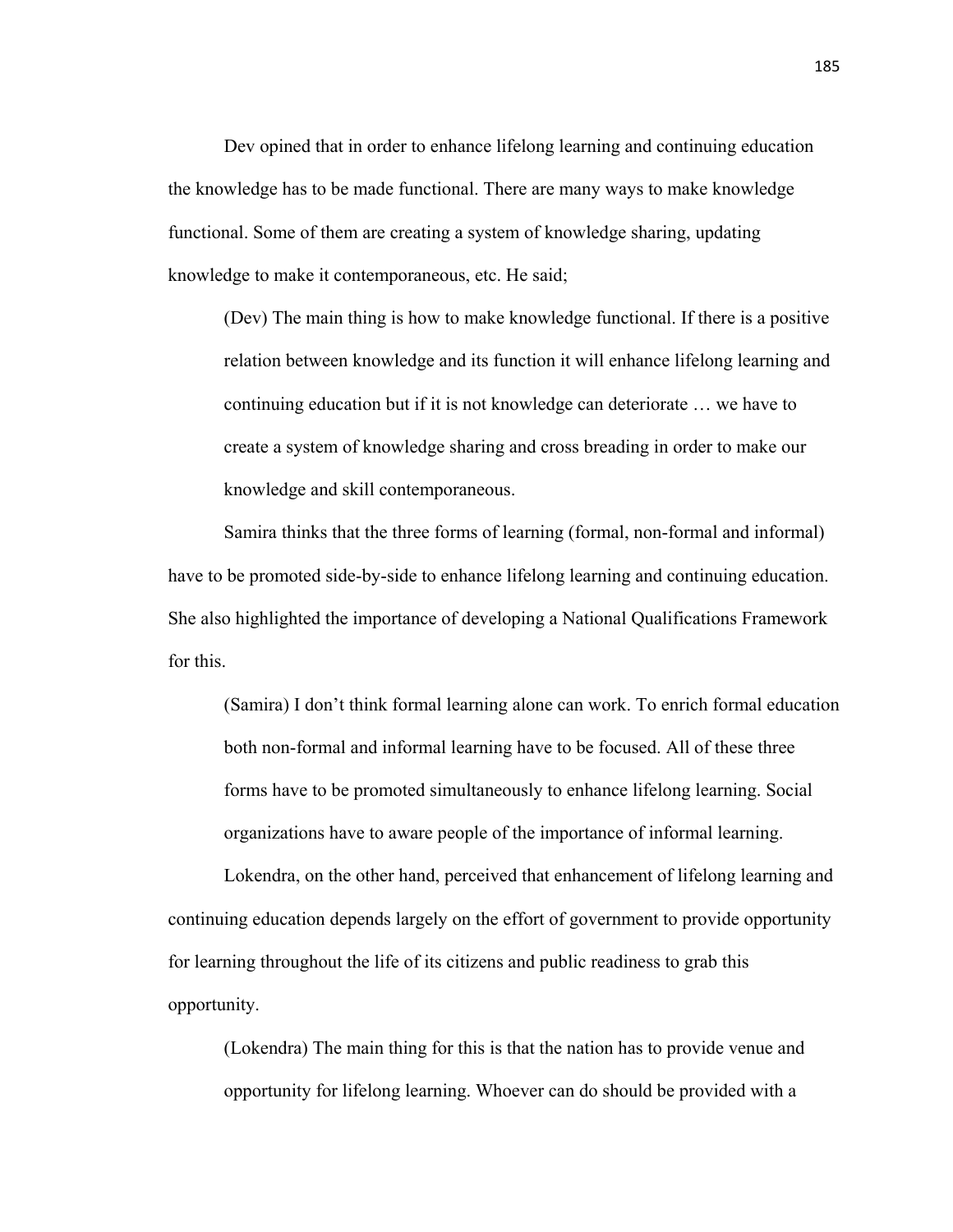minimum condition to flourish it. Lifelong learning opportunities should be created at the local level. At the central level resource centers have to be established. Opportunities have to be grabbed by the people so that awareness has to be created.

 According to Bhopal and Chandra commitment of all stakeholders concerned with this phenomenon is crucial for enhancing lifelong learning and continuing education. They said;

(Bhopal) We have to realize that we need to update our knowledge and continue to throughout our lives. I don't think all of us are ready for this. Both government and public have some weaknesses. These weaknesses have to be overcome, especially by the political parties. Politicians have to realize it and fulfill their commitment.

(Chandra) People think formal education is only education. When they pass certain degree, it will end. Majority of the people have no concept of lifelong education. First of all government and other stakeholders need to clear the confusion.

 In the opinion of Nayan recognition of knowledge and skill is a fundamental thing to enhance lifelong learning and continuing education. He blamed the existing educational system for not providing proper environment for this. He also hinted that the Nepalese education system including bureaucracy is full of sycophancy, nepotism and favoritism that are working as hurdles for learning more and more throughout the life of an individual.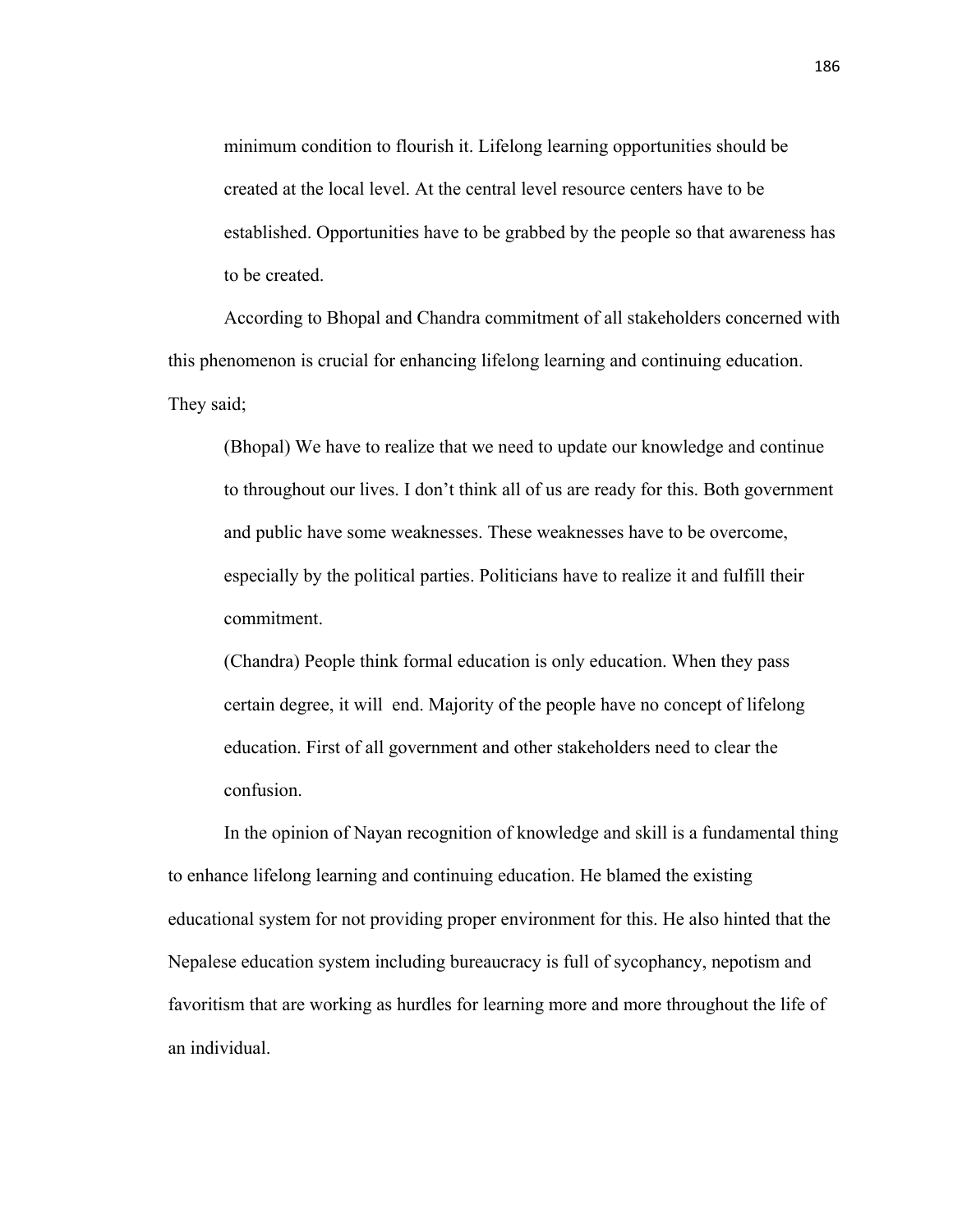(Nayan) We have to recognize skills and knowledge at first. The state and the immediate colleague have to recognize it. The tendency of recognizing and putting right man in right place has not been established in Nepal so far. There is nepotism, favoritism and sycophancy in the country. People's knowledge should be recognized and given them choice for proper job placement.

 According to Badri learning becomes lifelong process when we let students think. We shouldn't give material; rather we should give questions to them. They need to have access with materials to find the answers of the questions. He claims to make them lifelong learner they should give an opportunity to learn and chance make their learning visible. One of the ways to do so is to publish what they have written after they have explored on the areas of their need and interests.

(Badri) If we say to the people that if you do some kind of research and write on that then I will publish your writing then they will be learning for that.

### Summary of Qualitative Data Analysis

This study is based on Sequential MM research. On the basis of the findings obtained from the quantitative part of the research 8 participants for interview were selected purposively for the phenomenological inquiry. By striking necessary rapport and getting proper consent the semi-structured interviews were conducted with the help of an interview guide.

 The participants were given pseudonyms for ethical considerations, however, a short description of each participants were given to claim the authenticity of the research throughout the dissertation. The data were analyzed using the qualitative data analysis tool 'thematic analyses'.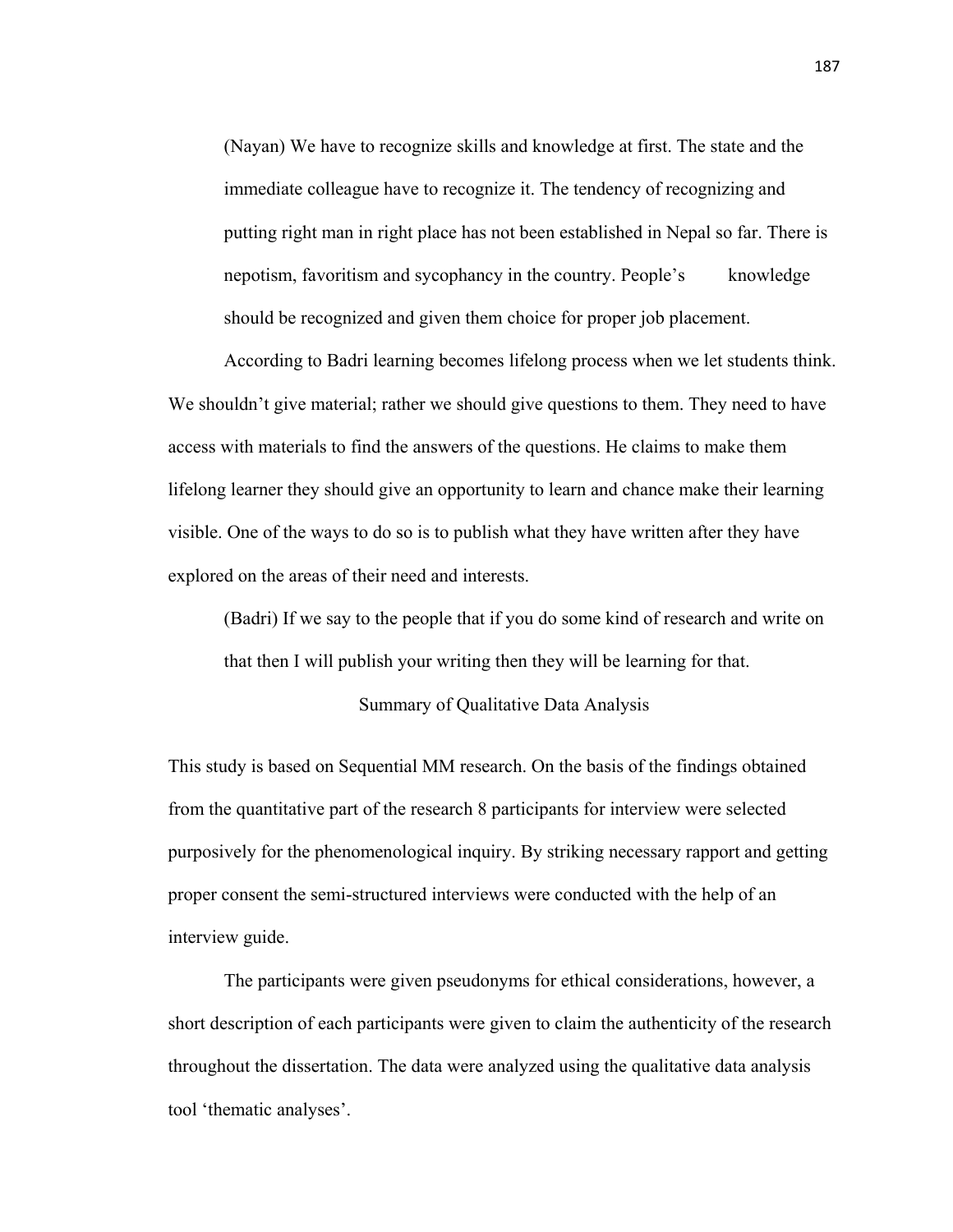The interviews were transcribed and translated into English. After the rigorous study of the interview transcripts, 8 different but related themes were identified. They were (a) making people free to acquire knowledge, (b) making the three modes of learning equal, (c) recognizing, accrediting and certifying NFL and IL, (d) recognizing, accrediting and certifying indigenous knowledge, (e) assessing NFL and IL, (f) adaptability and employability of NF and IF learners, (g) developing an NQF, and (h) enhancing lifelong learning. The opinions of participants were analyzed under the themes identified. The analyses were supported with appropriate extracts of the interview transcripts.

 From the analysis of qualitative data it was found that despite the need of validating non-formal and informal learning the education system of Nepal was not able to make adequate interventions. The system focused only on formal education; consequently, a large part of population was deprived of education. One of the best means to eliminate illiteracy would be providing people with opportunities to learn through non-formal and informal modes. Besides this, and the most importantly, their learning achievement in the form of local indigenous knowledge and skill should be recognized, accredited, and validated.

 The nation has to develop a systematic mechanism to assess the knowledge and skill of non-formal and informal learners and the qualified candidates should be provided with opportunities to compete in the job market. For encompassing all types of learning and qualifications an NQF has to be developed as soon as possible.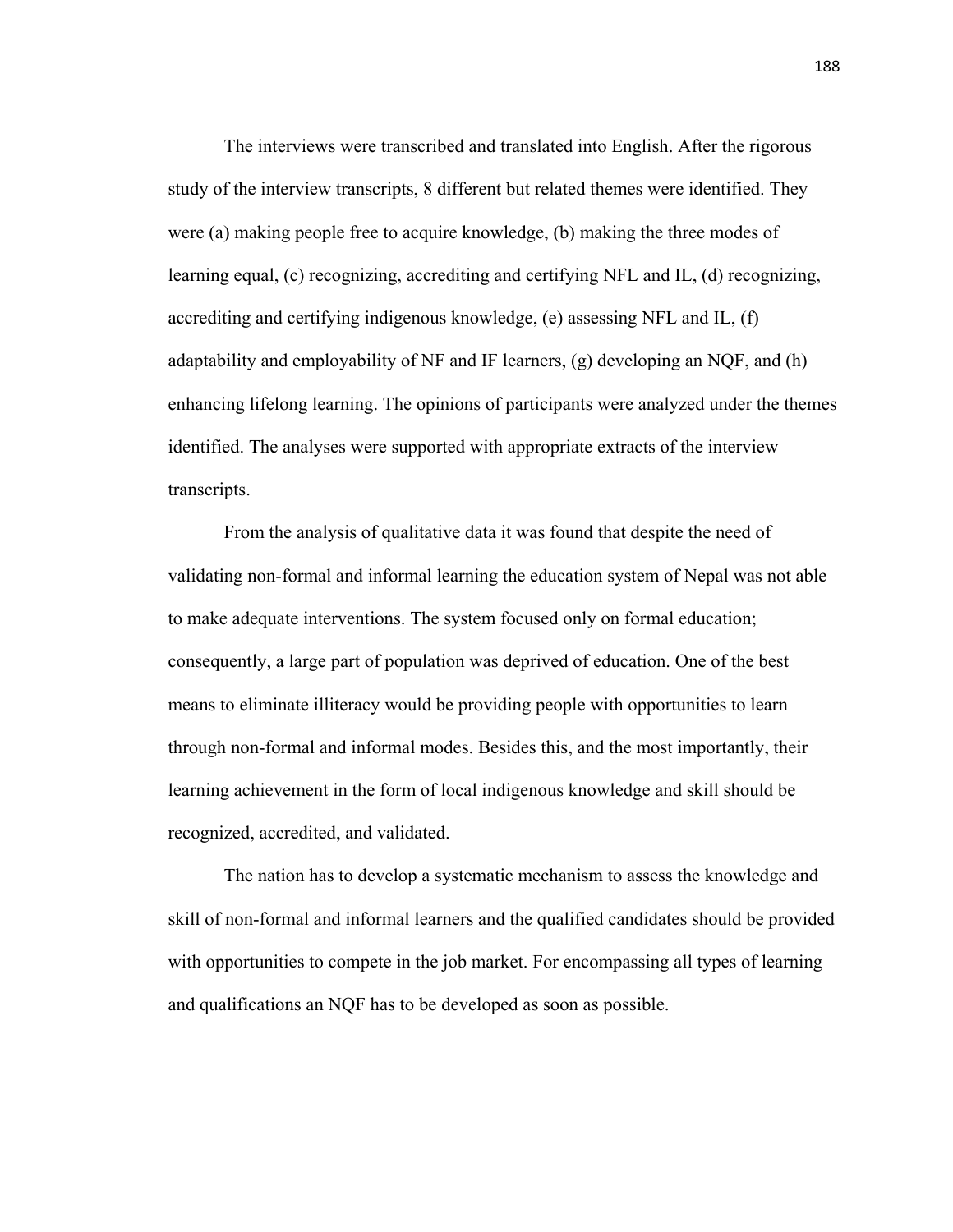# CHAPTER VI

# FINDINGS AND DISCUSSIONS

According to Creswell (2006), it is not enough to simply collect and analyze quantitative and qualitative data, "they need to be mixed in some ways so that together they form a more complete picture of the problem than they do when studying alone" (p. 7) to draw the finding in a mixed method research.

 There are various ways of mixing quantitative and qualitative data set in MM research. One of the processes of mixing data is triangulation. It is "a step taken by researchers employing only the researcher's lens, and it is a systematic process of sorting through the data to find common themes or categories by eliminating overlapping areas" (Creswell & Miller, 2000, p. 127).

 Greene (2007) has discussed more than ten types of data mixing strategies in her book entitled 'Mixed Method in Social Science'. Among them I found Data Importation strategy as a suitable strategy for this study. Simply, data importation strategy refers to "the importation of midstream results from the analysis of one data types into the analysis of different data types" (Greene, 2007, p. 148). She has called it a type of comparative analysis in which major parts of quantitative data analysis are compared with the major parts of qualitative data analysis or vice versa.

 In this way, the findings of the research were drawn from the themes generated in qualitative part of the research with appropriate comparison, importation and triangulation of the quantitative results drawn in the quantitative part of the research.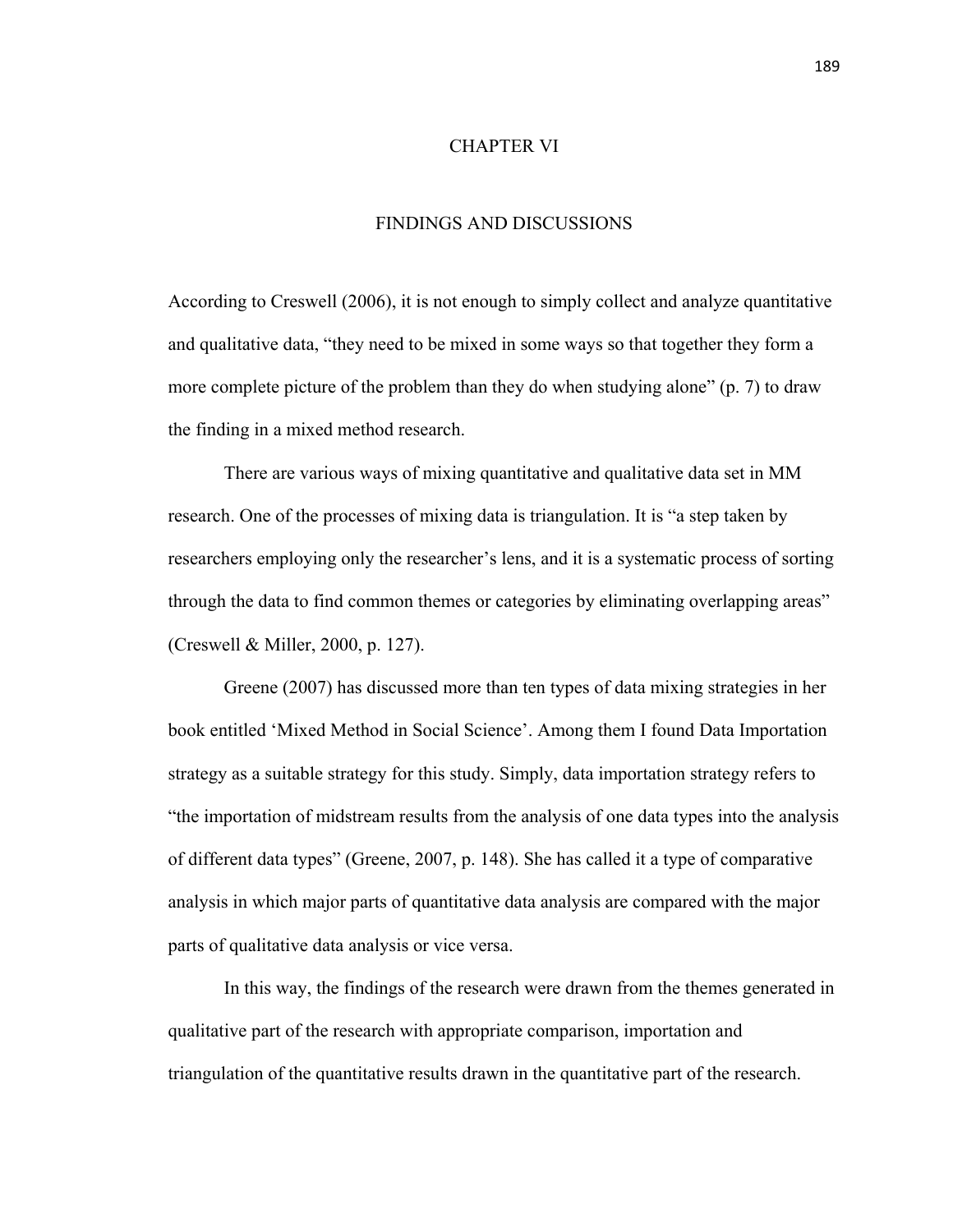After the presentations of findings I have made an extensive discussion on the basis of literature related to the findings. The findings are discussed immediately after each of the findings presented.

# Finding 1: Making People Free to Acquire Knowledge

The educational experts who were consulted as the research participants of this study opined almost in the similar spirit that people should be provided with multiple options of learning. In the quantitative part of the research 67.5% (see Table A1) of the sample population strongly agreed that people should be made free to acquire knowledge through formal, non-formal and informal means. Moreover, in first theme of the quantitative part of this research i.e. 'providing options for learning' (OFL) they got 15.27 mean score out of 20 total score (see Table 4.8). Likewise, the option given in Multiple-choice question set under the question received 50% (see Table A37) of the total ticks.

 During interview, in a more suggestive language, some of the participants told that formal, non-formal and informal learning options should be provided to the learners after indentifying their need and compulsion in order to provide Education for All. For this, the nation shouldn't depend on INGOs and NGOs and other types of international donor agencies as they couldn't cater the real need of the people.

#### *Discussion on Finding 1*

It can't be denied that the credit that the formal educaton system has got is, to a large extent, the outcome of people's motivation and compulsion to learning non-formally and informally. The literacy percentage of Nepal was found as 4.3% in the cessus of 2054. In 2001, it reached to 53.74 percentage. One of the reasons behind this progress was "an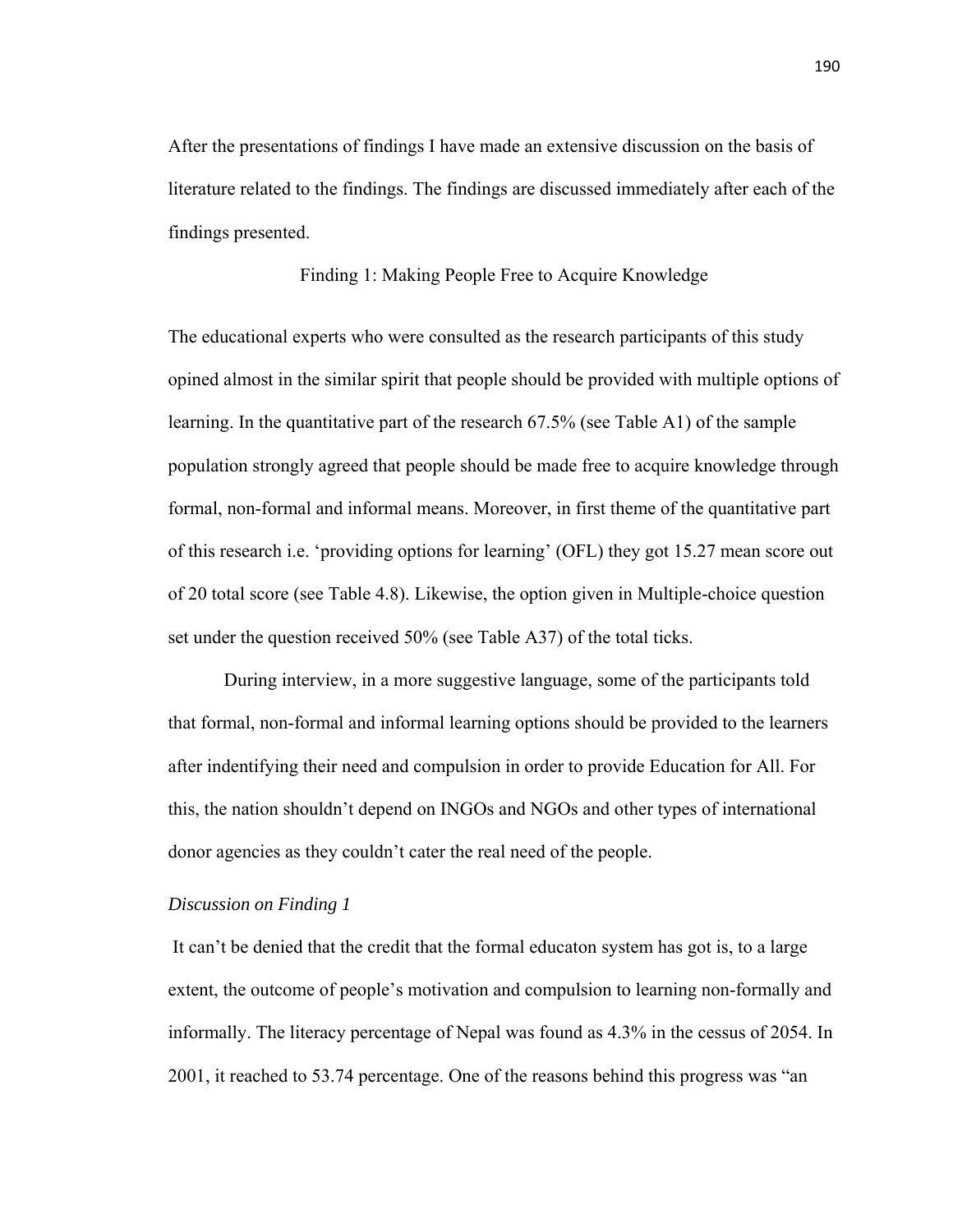increase in self-learning activities and opportunities for informal education" (UNESCO, 1981, p. 161); however, this percentage is too low in comparison to other developed countries.

 One of the reasons behind such low literacy rate in Nepal is the inability of national education system to reach to the grass-root level to preserve and promote all types of informal learning such as indigenous knowledge and skill.

 Some initiatives have been taken to provide non-formal mode of learning as an alternate of formal learning to the people who are deprived of formal education, nonetheless, the initiatives have been inadequate. Undoubtedly, large parts of Nepalese population who are deprived of formal education and are illiterate are willing to participate in learning processes but no adequate options have been provided to them. Furthermore, the formal degree holders are not made enthusiastic and encouraged to update their knowledge and skills through whatever non-formal and informal means possible because there is no appropriate provision for recognizing, accrediting and validating such knowledge and skills.

 Some erudite scholars have talked on the issue of making people free to acquire knowledge through all three modes of learning: formal mode, non-formal mode and informal mode. For example, in De-schooling Society*,* Ivan Illich argued that a good education system should have the purpose to provide opportunities to all who want to learn with access to resources at any time in their lives (Illich, 1973a p. 78 as cited in Smith, 2004).

 If our educational system has to engender lifelong opportunity to everyone, they should be made accessible to learn whatever means of learning is suitable for them. The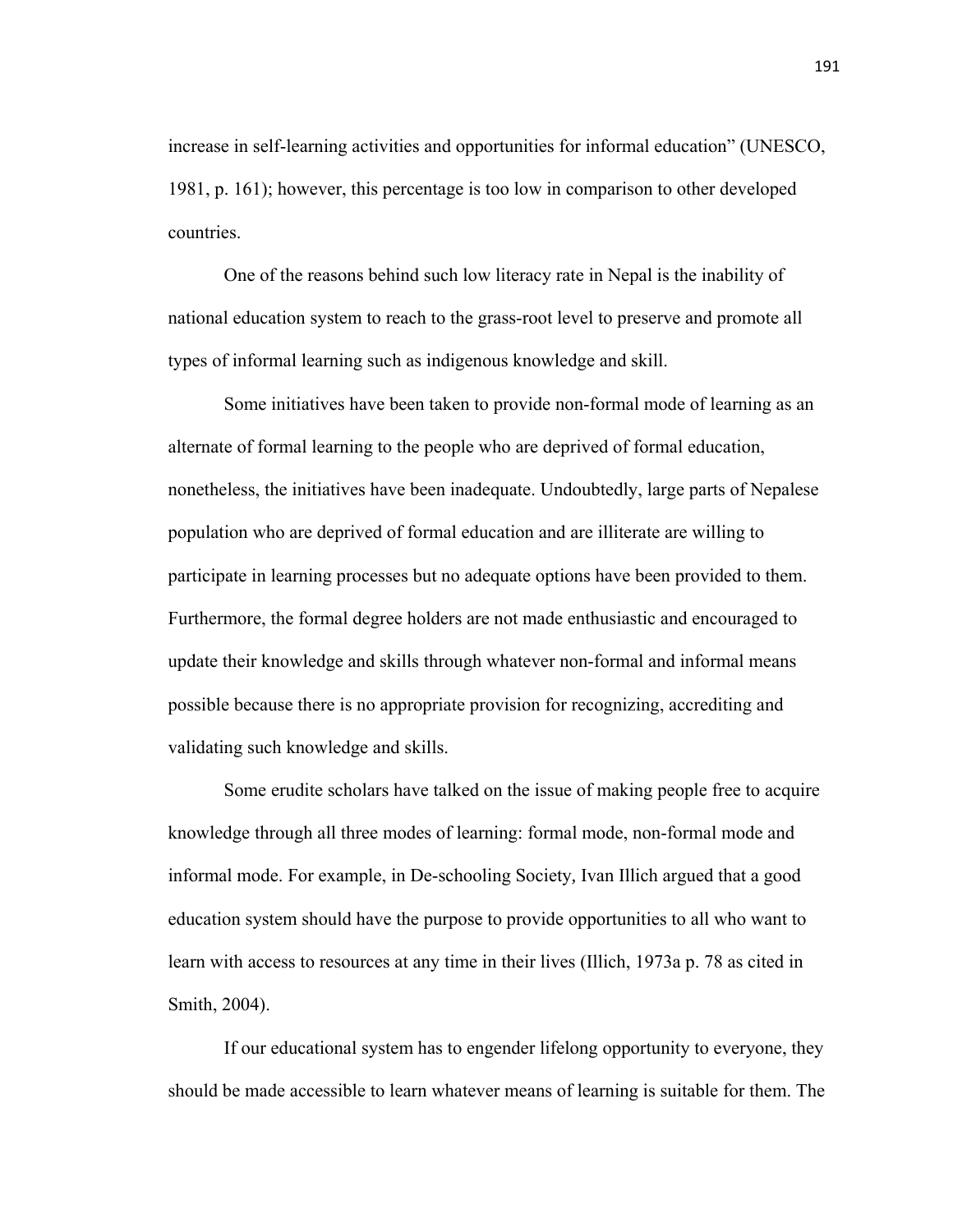education system should garuntee that every citizen of a country are getting opportunities for the furtherance of their knowledge and skill in the fields of their need and desires. Furthermore, in order to provide options for learners they must be able to move more freely between different education providers, formal or non-formal, self-study and flexible learning modes (EAEA, n. d.).

Finding 2: Making FL, NFL and IL Equal

In the quantitative phase of the research above 50% (see Table A15) of the total respondents agreed that Nepal has to give equal emphasis to formal, non-formal and informal education'. The second theme of this phase i.e. 'bringing parity of esteem among formal, non-formal and informal learning' 14.9 total Mean Score out of 20 (see Table 4.8).

 During the interactions I made with the participants during the qualitative stage of the research they stated that formal education is the state business as it fulfills the desires of the state whereas informal education is the societal business because it fulfills the learning needs of an individual. From the analysis of their overall message it was found that they want to develop non-formal and informal learning in such a standard that these modes also become equally accountable for the state and responsible for the individuals. Some of them also showed their demands for the contextual interventions from the side of the state.

 Some the research participants argued that non-formal learning in nearer to formal education than informal education. Thus non-formal education can be better validated than informal ones as the former is more structured, compatible and comparable. However, in totality it was found that in the context of enhancing lifelong learning they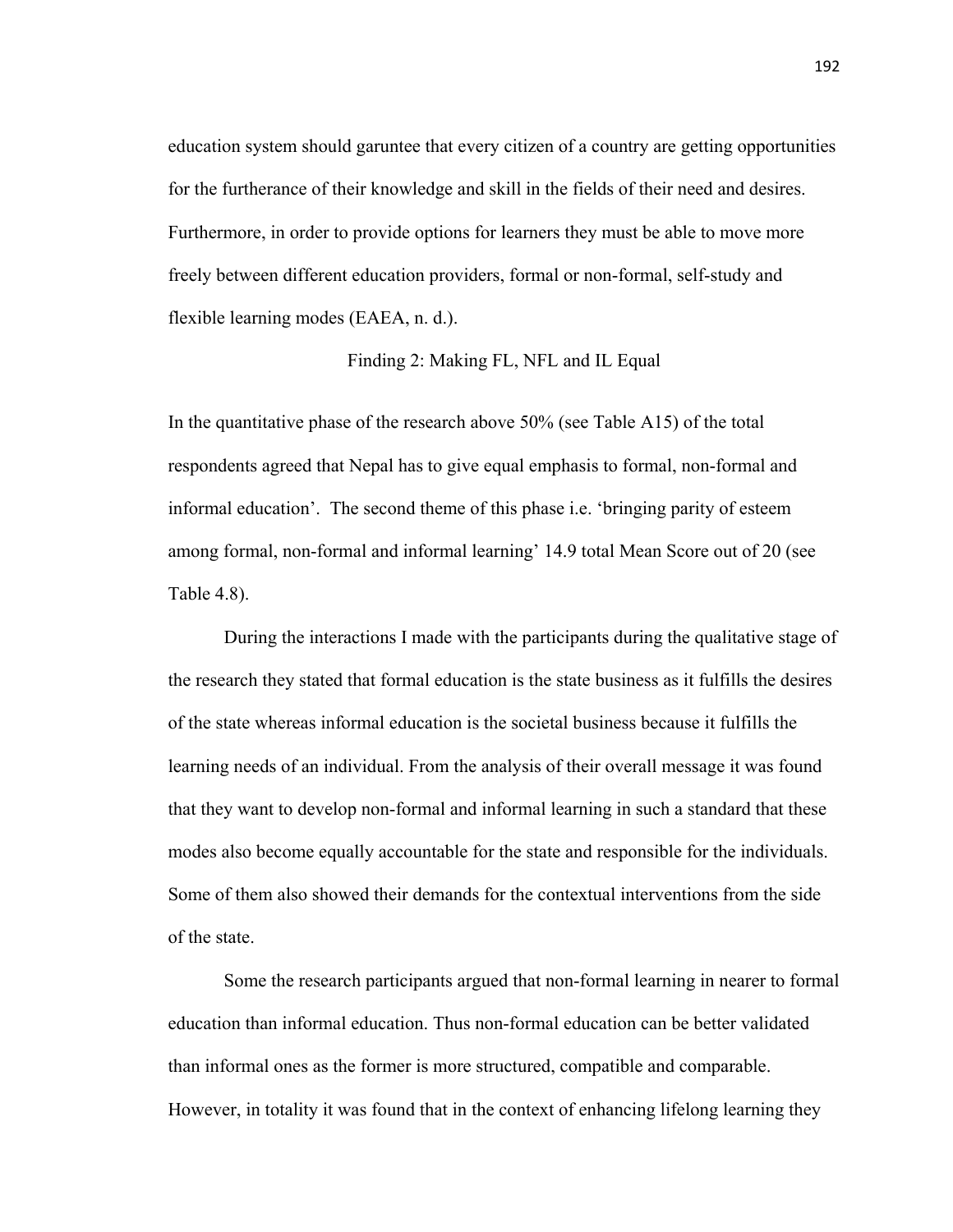denied that informal is inferior to non-formal learning for the purpose of recognition, accreditation and validation.

### *Discussion on Finding 2*

Many scholars have argued that the distance among the three modes of learning are not the same. The distance between formal and informal modes is greater than the distance between formal and non-formal modes. So, NFE has got more support to be validated and made equivalent counterpart of formal learning than informal learning. NFE can be looked upon as an alternative or complement to formal education (Lamichhane & Wagley, 2006).

 Carron and Carr-Hill (1991) distinguished four types of non-formal education in terms of their relationship with formal school or college education. They are (a) paranormal education, (b) popular education, (c) personal development activities, and (d) professional training.

 The paranormal non-formal education consists of all kinds of educational programs that provide a substitute for regular fulltime schooling. It includes various types of evening classes, official literacy programs, distance education programs, etc. These types of non-formal programs deserve equivalencies with formal education degrees (Carron & Carr-Hill, 1991).

 The second type of non-formal education i.e. popular education is explicitly directed towards the marginal groups of the population and includes adult literacy projects, co-operative training, political mobilization, and community development activities. These programs are least institutionalized so are less likely to deserve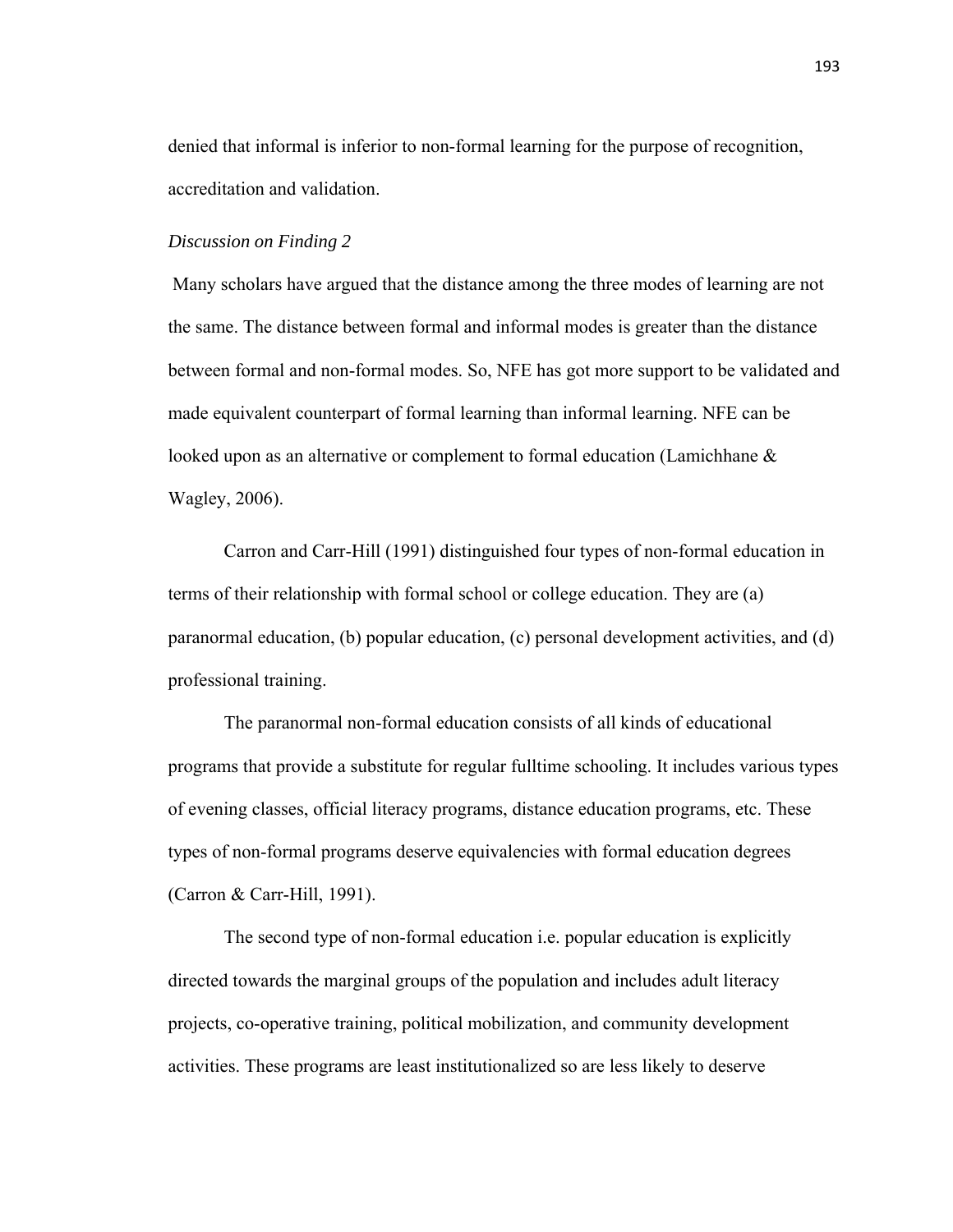equivalency like paranormal type with formal degrees, however they can be made equivalent by strengthening and systematizing the institutional arrangements.

 The third type of non-formal education i.e. personal development activities covers the whole range of learning practices organized by cultural institutions such as museums, libraries, cultural centers, etc.; by associations promoting leisure time activities such as astronomy, observation of natural environment, playing music, etc.; and finally, by sports centers such as physical and mental health etc. (Carron & Carr-Hill, 1991).

 The fourth types of non-formal education is professional training which comprises programs such as professional and vocational training organized by firms, trade unions, private agencies, etc. The learning outcomes that come from these programs deserve equivalent status with formal degrees.

 Whatever may be the type of non-formal education, to bridge the gap between the formal and non-formal education the latter must be strengthened so it doesn't continue to be a weak partner of formal education but instead functions as its equal (Anonuevo, 2001).

 As far as the issue of the validation of informal learning is concerned, though it has no structures, curriculums and delivery mechanisms nobody can deny its importance and obligation for the harmonious development of an individual's professional and social life. It is the one that covers the longest lifespan of an individual. Furthermore, the freedom it provides to learners is a boon that increases its significance for validation.

 One of the initiatives to make the three forms of learning equal is to make substantial budgetary provision for them. Education sector in Nepal receive very less portion of national budget in each fiscal year, furthermore the budget for NFE and other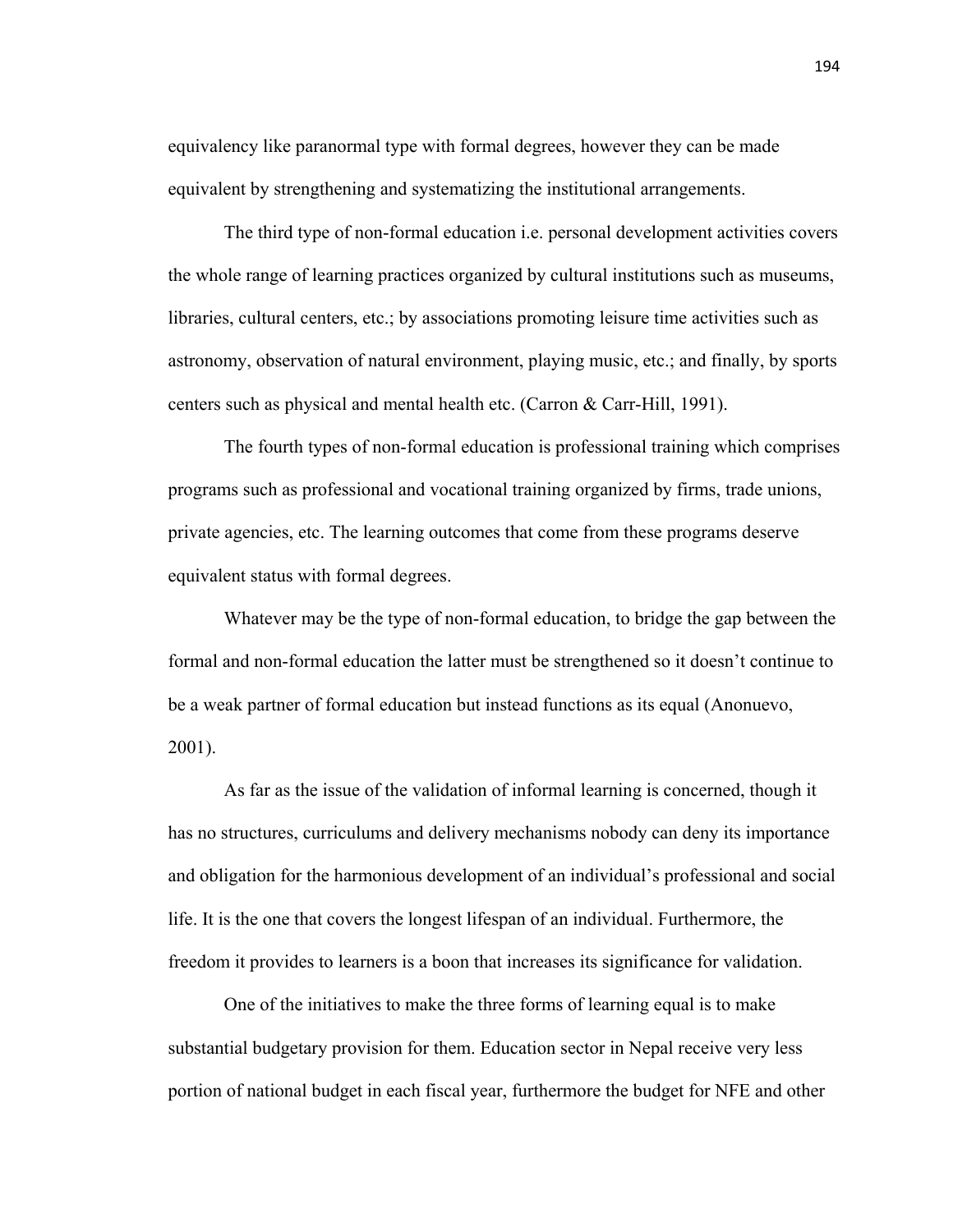literacy programs is very less. According to Acharya and Koirala (2006) the budget for NFE and literacy was 0.64%, 0.50% and 0.67% in the fiscal years 2059/60, 60/61 and 61/62 BS respectively. The trend has shown that there are very tiny amount of budget for the programs such as FSP, SOP, Women Literacy, Income Generating Program, Out of School Children Program, and Block grant for CLCs. These insufficient budgetary provisions are major factors that impede the enhancement of Non-formal and informal education in Nepal. If societies are to shift to a truly lifelong learning perspective in education, there must be recognition that other sectors equally matter and therefore should be allocated appropriate resources (Anonuevo, 2001).

 As suggested by the report of UNESCO-Bangkok (2006) our overall strategies should ensure synergies between formal and non-formal education and informal, rather than foster competition for available human and material resources. It needs proper policy support, delivery mechanism, etc.

 The provision of making the three forms of learning equal would have multiple advantages such as increase in literacy percentage, feeling of self-recognition, preservation and promotion of all types of local and traditional knowledge. But for doing so, political commitment is obligatory in the context of our nation.

 From all these facts it seems that all three forms of learning need equitable monetary, human capital, physical and intellectual investments besides making them equally recognized, accredited and validated.

Finding 3: Recognition, Accreditation and Certification NFL and IL

In the Likert scale data analysis out of 40 people sampled 35% agreed strongly (see Table A11) that non-formal and informal learning has to be given same degree of recognition,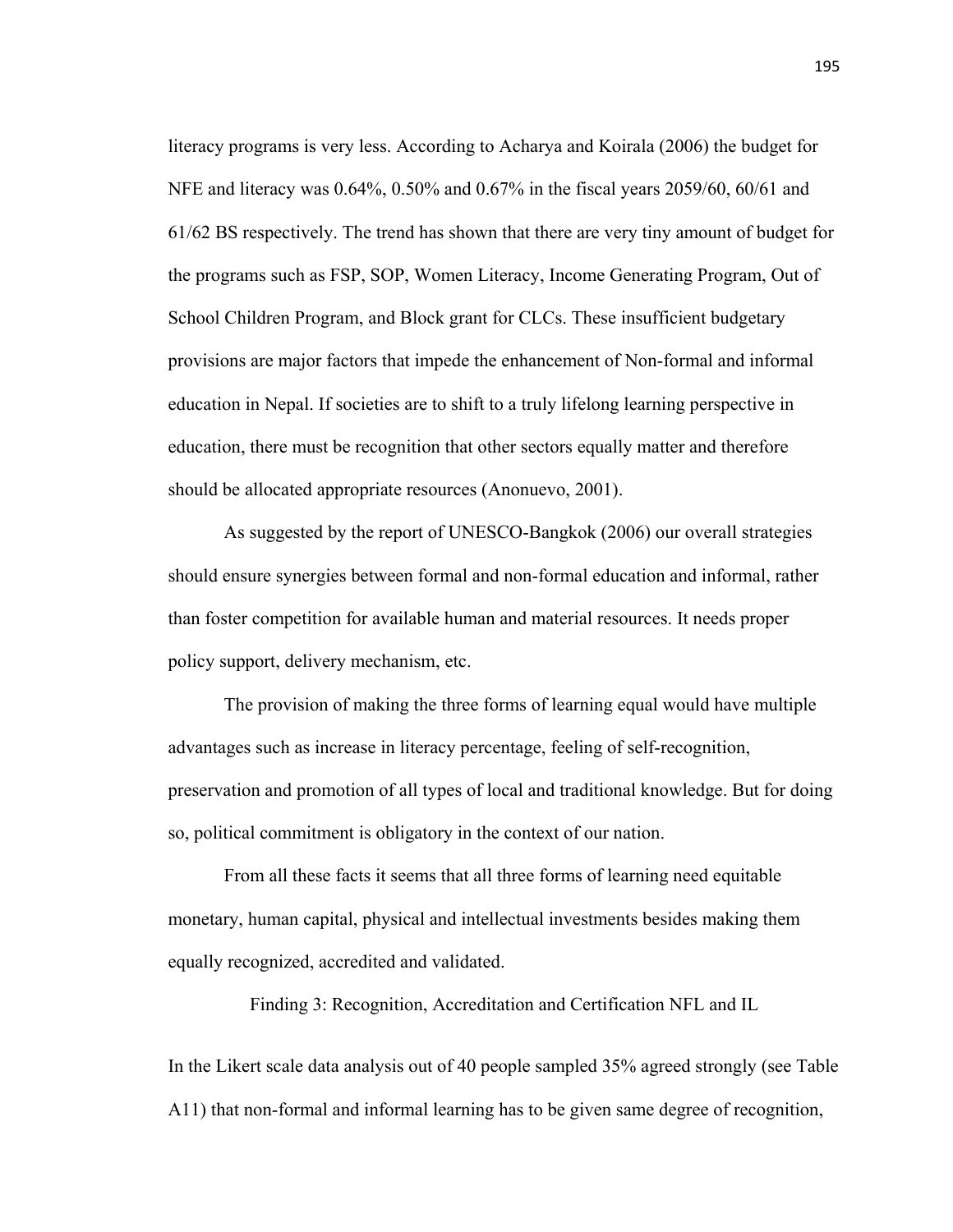accreditation and certification as formal learning. The mean score was calculated as 3.8 (see Table A12) which meant 'Agree' in the Scale value. Similarly, in the multiplechoice question set 65% (see Table A37) of the total population agreed that recognizing and validating self-learning, prior learning, work-based learning and experiential learning is an important and inevitable precondition for enhancing lifelong learning and no significant difference was found in the opinions of the four types of educational stakeholders.

 In the qualitative part of the research, while analyzing the interview data I found similar types of perceptions. For example, Samira (one of the interviewees) suggested that individuals who have come through non-formally and informally should be provided with opportunities to be tested and certified.

 But some of the interviewees seemed against the certification system. However, they were found positive on providing recognition to informal and non-formal learning as equally as formal learning. It was also found from the analysis that non-formal and informal learning can be provided with certification equivalent to formal education even if the provision of equal certification is not feasible. Some of them also hinted for the formalization of non-formal and informal education, however, in the context of lifelong learning they should be considered as equivalent counterpart.

#### *Discussion on Finding 3*

If we see the history of education we can find a lot of evidences how the mode of knowledge delivery has been receiving significant metamorphosis time to time. Undoubtedly, the ancient mode of knowledge delivery was informal. According to Newman (1988), civilization cannot take place unless cross-generational learning is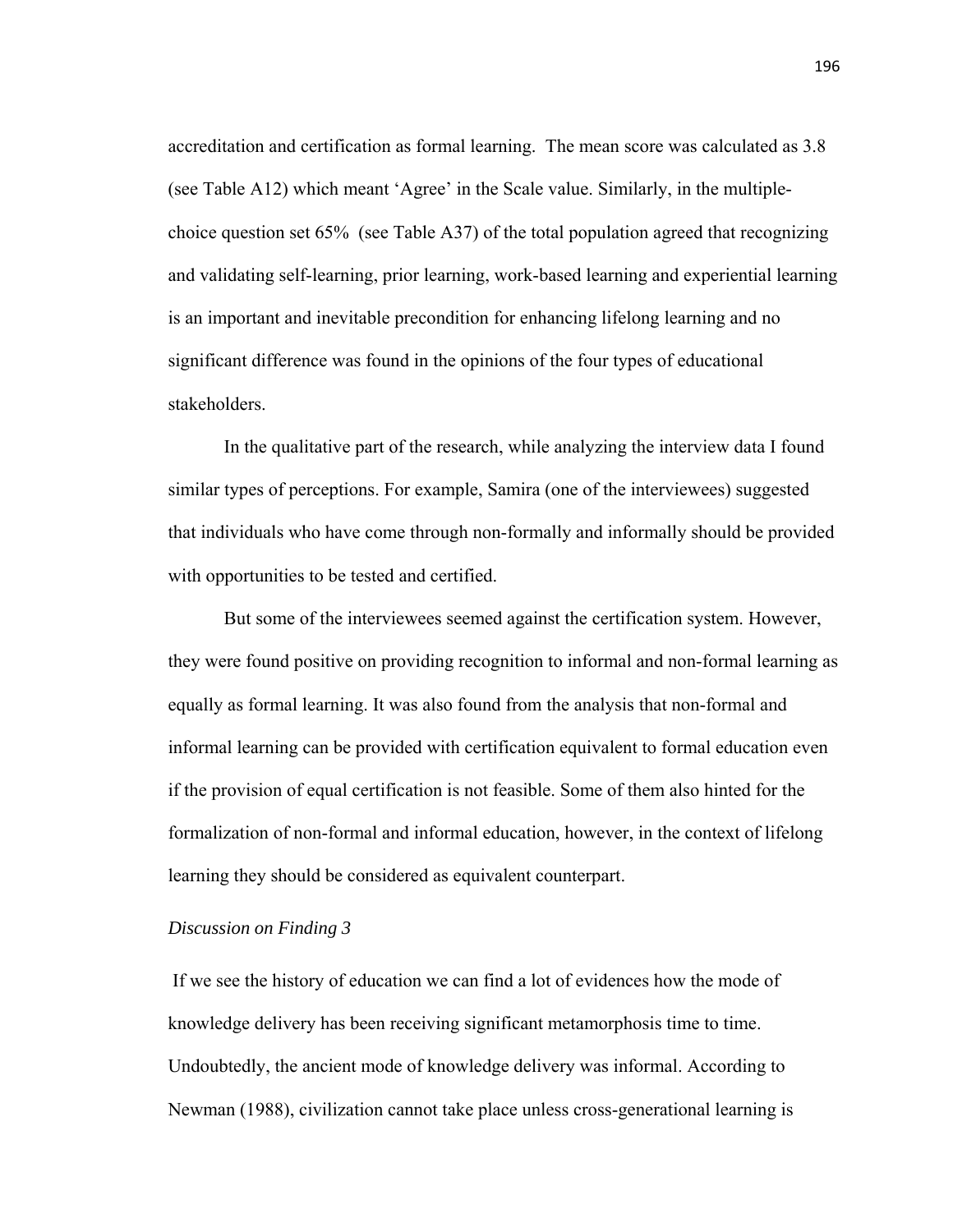present. The tendency of skill learning by children from their parents and other contacts is the basis of education. Civilization has progressed because of the learning process of the new generation from the old generation. The knowledge is then expounded upon, learned and added to by subsequent generations (Newman, 1998).

 Burgeoned complexity of the human civilization needed more reforms in knowledge delivery system. The formal education and non-formal education system emerged to cater this need as inter and intra generational learning and all forms of informal learning such as group sharing, interaction in communities, etc became inadequate. The system of mass schooling came to complement it. From this diachronic point view we can say that the three forms of learning are not different completely distinct but differ in mode of delivery. Thus the issue of recognition, accreditation and validation of informal learning not so problematic neither it is a new thing but just a provision of legitimizing them.

 Many countries in the world have been trying for the legislative provision in recognizing, providing accreditation and certification or validation for non-formal and informal learning as formal learning. Validation of non-formal and informal learning has been defined as "the process of identifying (making visible) and valuing (assessing and recognizing) the results and outcomes of learning taking place outside formal education and training institutions" (Leonardo da Vinchi Thematic Group, 2007, p. 13). In these changed contexts, it can be said confidently that the approach of recognizing, accrediting and certifying non-formal and informal learning is possible and obligatory too but needs a lot of mental, physical, economical and political exhaustion.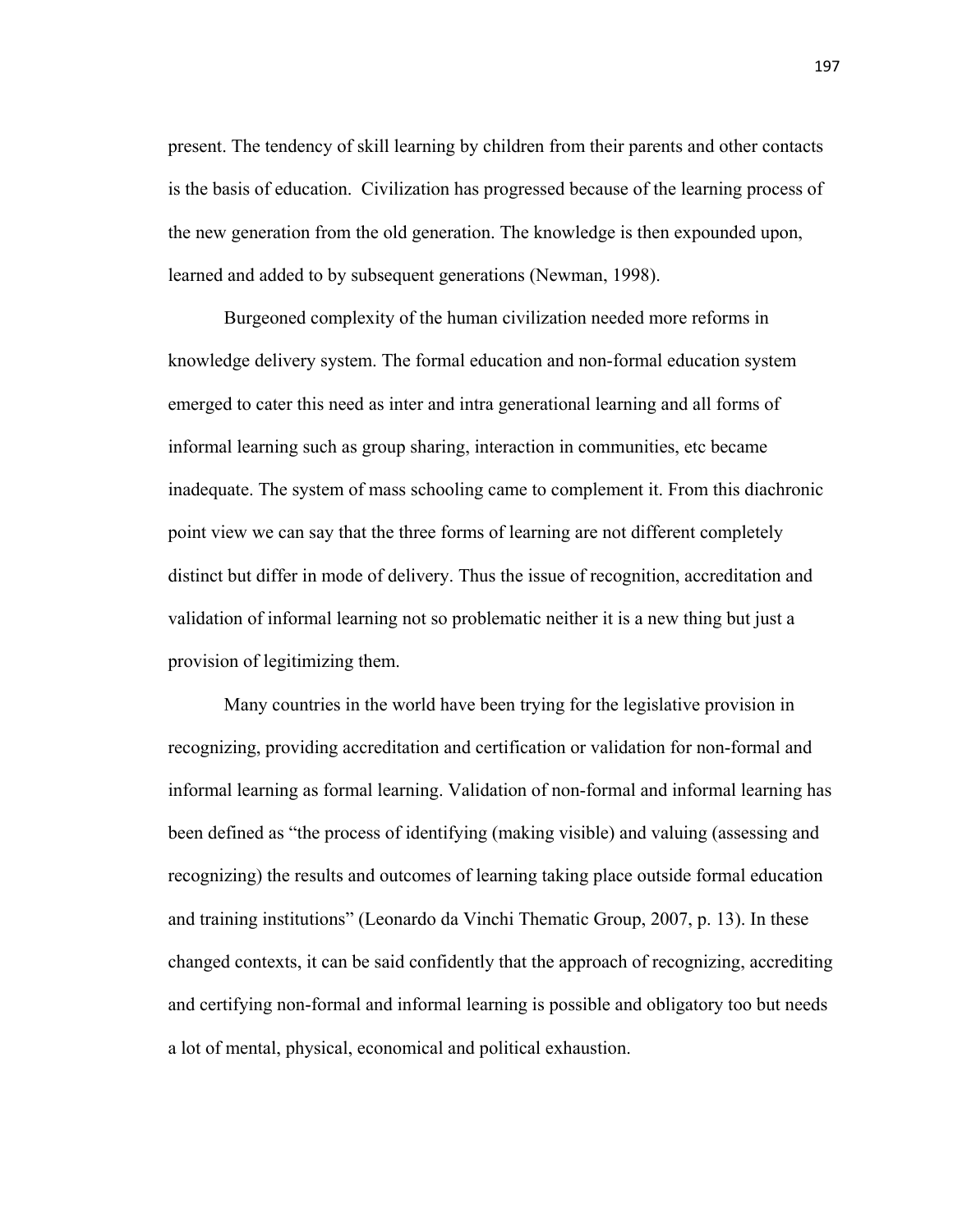Observing some good international practices a mechanism for validation of NFL and IL has to be developed in our country. For this, along with our cultural aspects, some philosophical, methodological, and political considerations have to be taken into account.

Finding 4: Recognizing, Accrediting and Certifying Indigenous Knowledge

As stated in Chapter 5 this theme was not, particularly, the part of quantitative research. It emerged as an important theme of the research in the qualitative part as most of the research participants took it as crucial for the validation of non-formal and informal learning. However, there was question related to it in the Multiple-choice question set. From analysis it was found that 67.5% (see Table A28) respondents were positive towards providing recognition to the learners who have a great deal of knowledge and skills traditionally from their senior generations.

From the qualitative data related to this theme, it was found that all forms of indigenous knowledge and skill are not likely to get certification unless they need some sort of commercial value; nevertheless, it has been inevitable to recognize them so as to ensure their promotion and preservation. The recognition has to be made in terms of complexity to learn them. But the stigma attached to Nepali culture and tradition would be a hurdle to provide equitable recognition to the knowledge and skill irrespective of caste and culture of the people living in different spheres of Nepali society.

 From the appreciation the respondents made to our indigenous and cultural knowledge it was deduced that our wisdom is more precious and superior than Western knowledge and skill but our education system has been unable to make our people realize so. These knowledge and skills are in extreme need of getting institutionalized.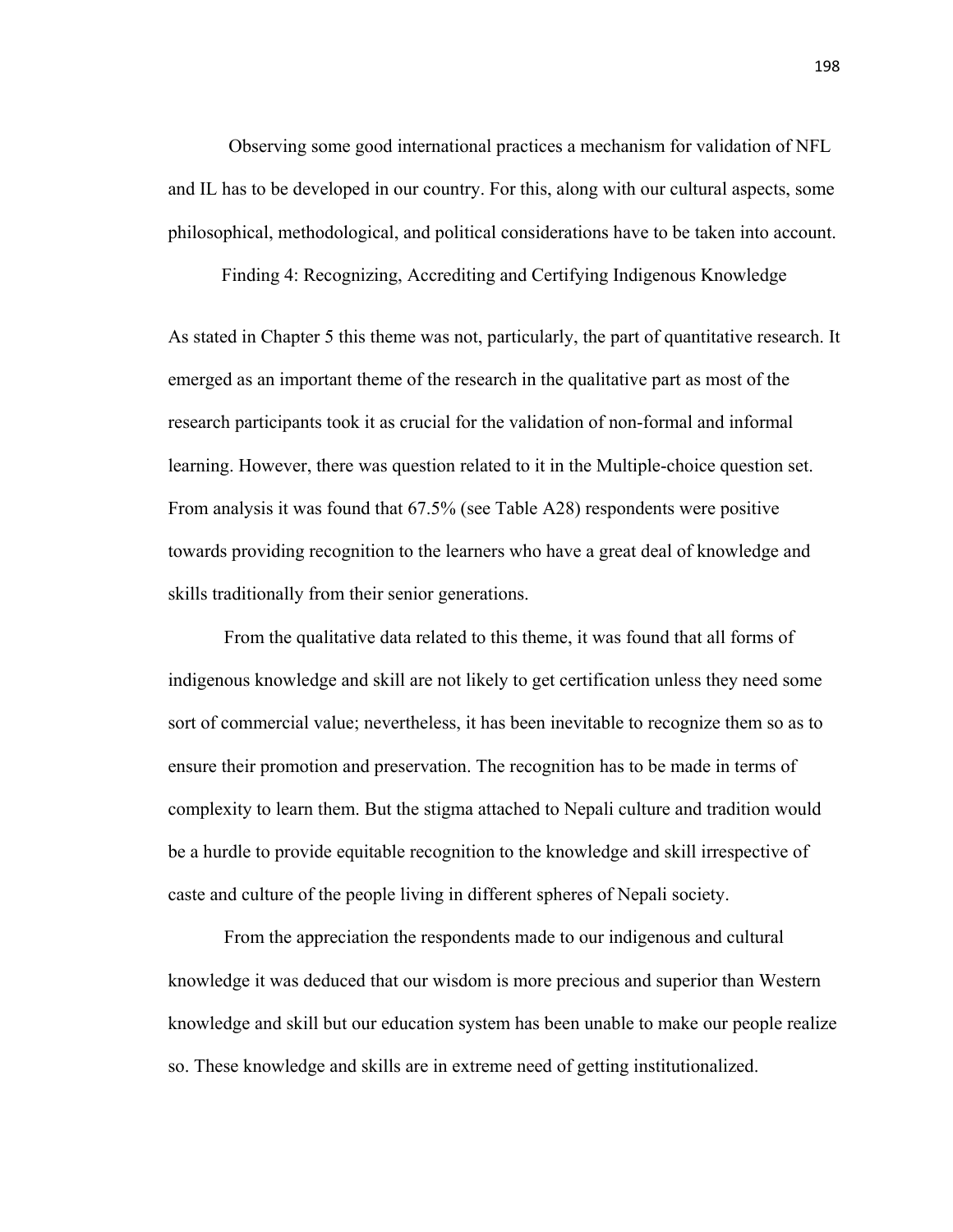#### *Discussion on Finding 4*

The knowledge and skills acquired at homes, communities, religious centers, cultural venues, etc. can be considered as indigenous knowledge and skills that are depicted in traditional occupations of the local people.

 The importance of indigenous knowledge and skills was realized at the time when Nepalese education system was beginning to take place at international discussion during 1970s. UNESCO carried out a research in 1980 to find the educational status of some countries including Nepal, especially in the case of adult learning and continuing education. The contributor from Nepal N. Belbase reported on the basis of the research carried out by New Educational Reform Associates (New ERA) that in 1974, there were thirty programs of non-formal skill training, nine organizations involved in materials development, eleven in various extension activities and, additionally, four districts had adult literacy programs. It should also be realized that craft training, religious instruction and home-taught literacy were only a few instances of indigenous forms of non-formal education which existed for some time during the decades of 1970s and 1980s (UNESCO, 1981).

 According to UNESCO (1981) the then Ministry of Education and Culture had implemented some programs that showed some crucial initiatives to enhance indigenous knowledge, technical knowledge, and other forms of traditional knowledge. Some of the major programs were Small Farmers Development Program (SFDP), Integrated Rural Development Program (IRDP), Radio Education, Functional Literacy Program (FLP), and Occupational Training Program (OTP) which included Technical Education Program and Skill-Training Program (UNESCO, 1981).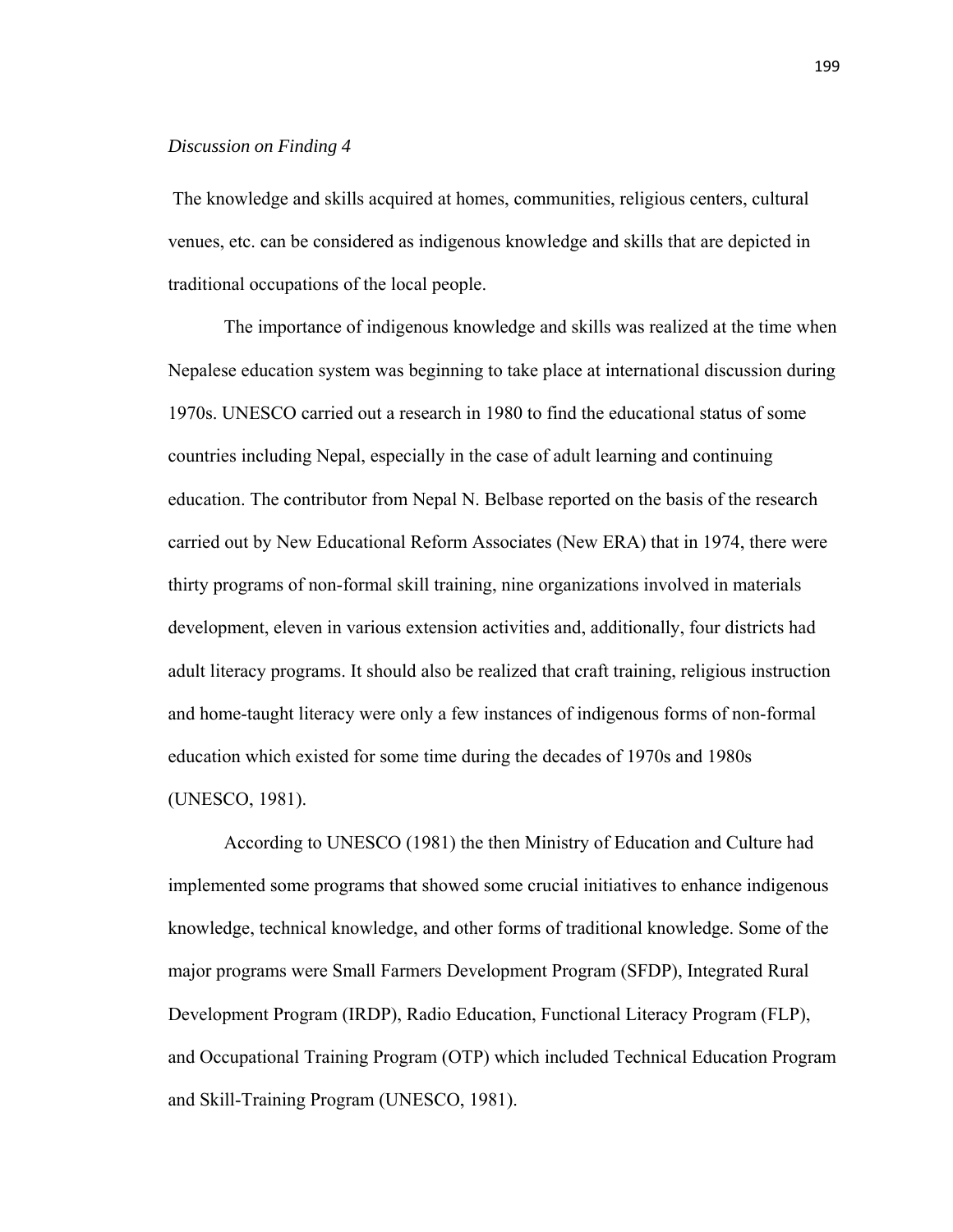In 1981 the Ministry of Labor and Social Welfare was established. Under the ministry there was a Department of Labor that conducted various subprograms under Occupational Training Program. Actually that was an outstanding achievement. Labor Supply Centers were established in Hetauda, Nepalgunj and Butwal. These centers provided some short term and some long-term trainings on carpentry, masonry, soil cutting, earth leveling, Gabiyan knitting, typesetting, Bindi manufacturing, making bamboo goods, weaving etc. (UNESCO, 1981).

 Nevertheless, in recent years, such programs have not been running. The initiatives made in the past atrophied because of the lack of the focus of the governments that were formed in the succeeding years. Another vital reason is that the people were less motivated to strengthen them because the knowledge gained and the skills strengthened from such programs were not supported with proper validation mechanism. That is to say, the education system couldn't support the graduates of such programs for recognition, accreditation and certification of their knowledge and skills. Now the time has come to reevaluate the past practices and move ahead with the changing global need for enhancing lifelong learning by the means of validation of non-formal and informal learning.

#### Finding 5: Assessing NFL and IL

So far as the quantitative data analysis on this issue is concerned, out of the total options selected 74.4% (see Table A44) of the selection was on the option 'Ability to adjust oneself in the competitive modern world' while the respondents were asked to tick for the best criteria to assess the competence of non-formal and informal learners. The option 'Ability to perform in exams' received the least number of ticks i.e. 17.9% only (see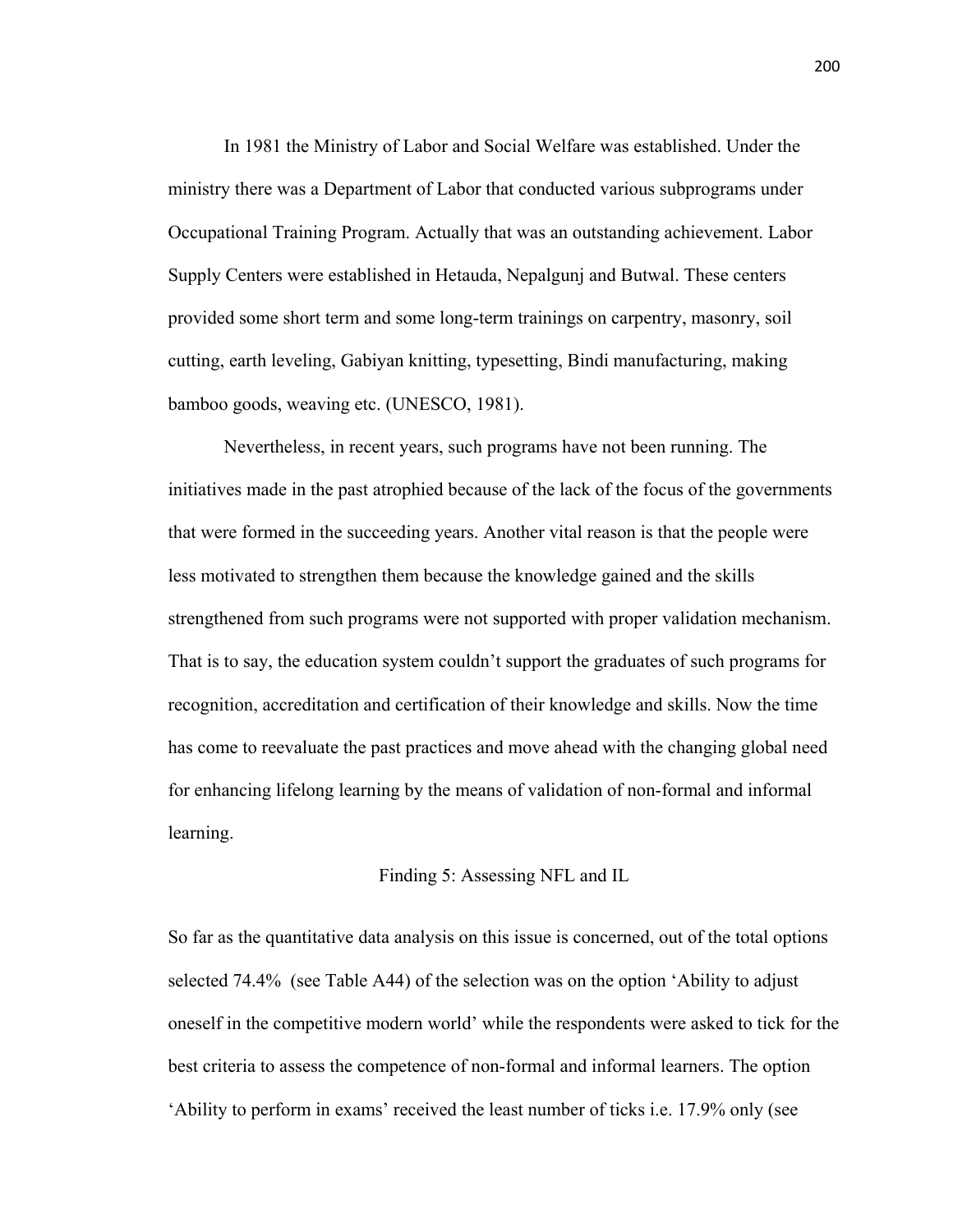Table A44). Thus it was found that while assessing non-formal and informal learners to validate their learning achievements, the traditional exam system is less practical. The ANOVA result of the options showed that the four types of educational stakeholder had no significant differences in their opinion.

 In the qualitative part of the research, the research participants' views on this regard can be interpreted as positive ones as they focused on the role of market to get the knowledge and skill of learners assessed because the better learners are those who can adjust with the changing need of the market.

#### *Discussion on Finding 5*

 There are various methods and techniques used in different parts of the world to assess the knowledge and skill acquired through less formal means. As I have described in Chapter 2 of this dissertation Colardyn and Bjornavold (2005) have found five different types of methods for collecting learning outcomes for validation. They are (a) traditional tests and examination, (b) declarative method, (c) methods based on observation, (d) simulation methods, and (e) evidence by work practices.

 No single method of assessment provides a complete overview of skills and competences held by an individual. It does not make sense to say that one assessment approach is 'better' than another. The question is rather when to refer to the one and when to refer to another (Colardyn & Bjornavold, 2005). Whatever may be the method used when an academic sits down to assess s/he will need to take into account a number of criteria. According to Evans (2006b, p.209) the major criteria are authenticity, directness, breadth, quality, relevance, and currency.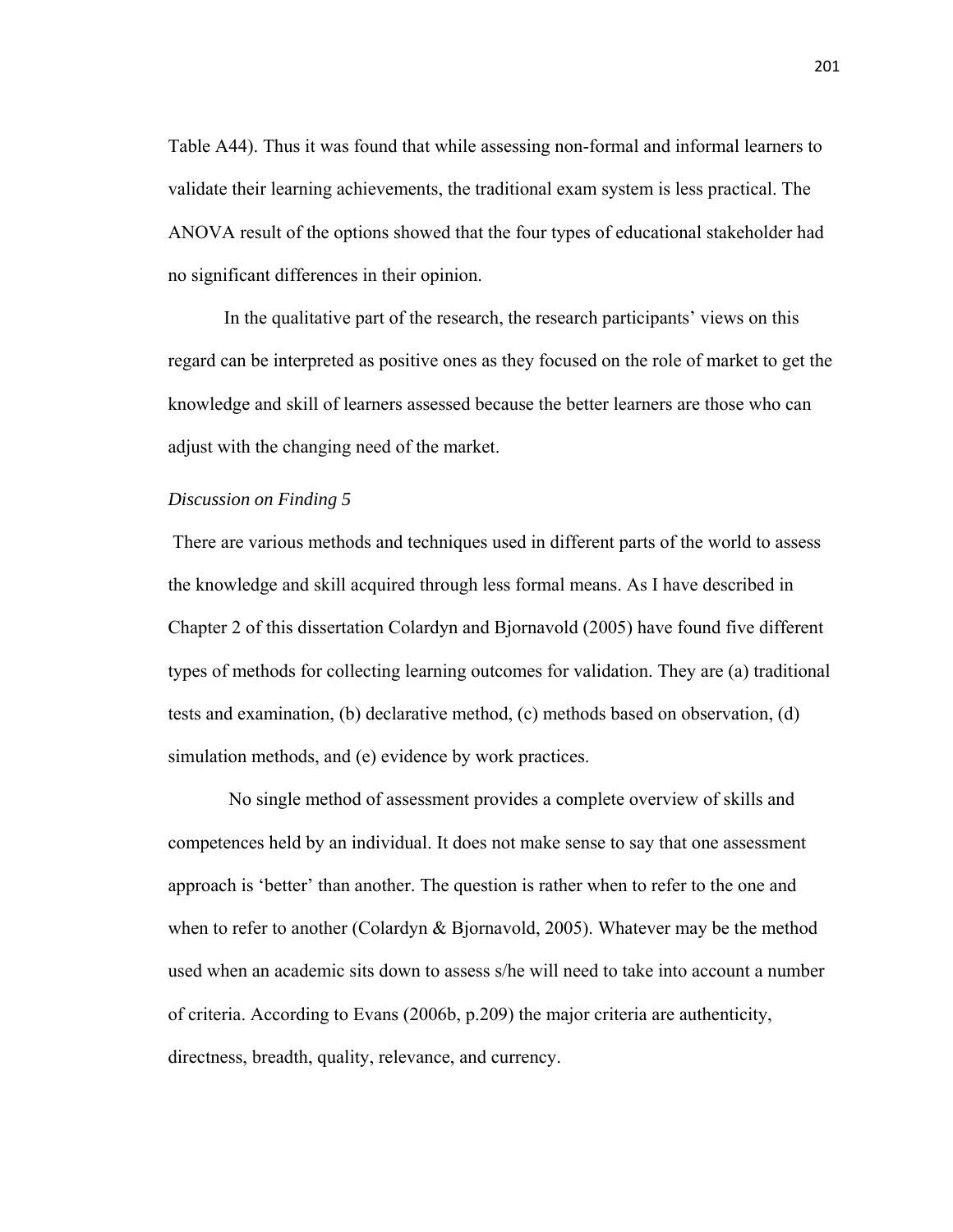Though the participants were asked how to assess the non-formal and informal learning achievements, they were not particularly asked which methods to be used in the context of Nepal. In the qualitative part of the research too while raising the issue of assessment they focused for the standardization and fairness of judgment. So what I would like to say here is that to decide suitable methods for assessing the learning outcomes for validation, an extensive discussion is needed at national level and the methods decided has to be piloted and if found reliable and valid should be declared as the method for assessment.

Finding 6: Adaptability and Employability of Non-formal and Informal Learners

So far as the quantitative findings regarding this theme is concerned, out of total respondents 45% (see Table A23) did agreed that people from less formal means can achieve equivalent standard as the people who come from formal education. The statement got 2.57 (see Table A24) average Mean score which fall on the level 'Disagree' in the scale value of the 5 point Likert scale. From this it can be said that the educational stakeholders perceived that non-formal and informal learners can achieve equivalent degree of adaptability and employability as the people from formal education.

 Similarly, 62.2% (see Table A34) of the total selection was made on the option 'Administering tests to ascertain equivalency of learning achievements obtained through NFE modality' while they were asked to select better option to determine one's competence while he/she is selected as an employee. The ANOVA result showed that there was no significant difference among the opinions of four types of educational stakeholders on the issue (see Table A35).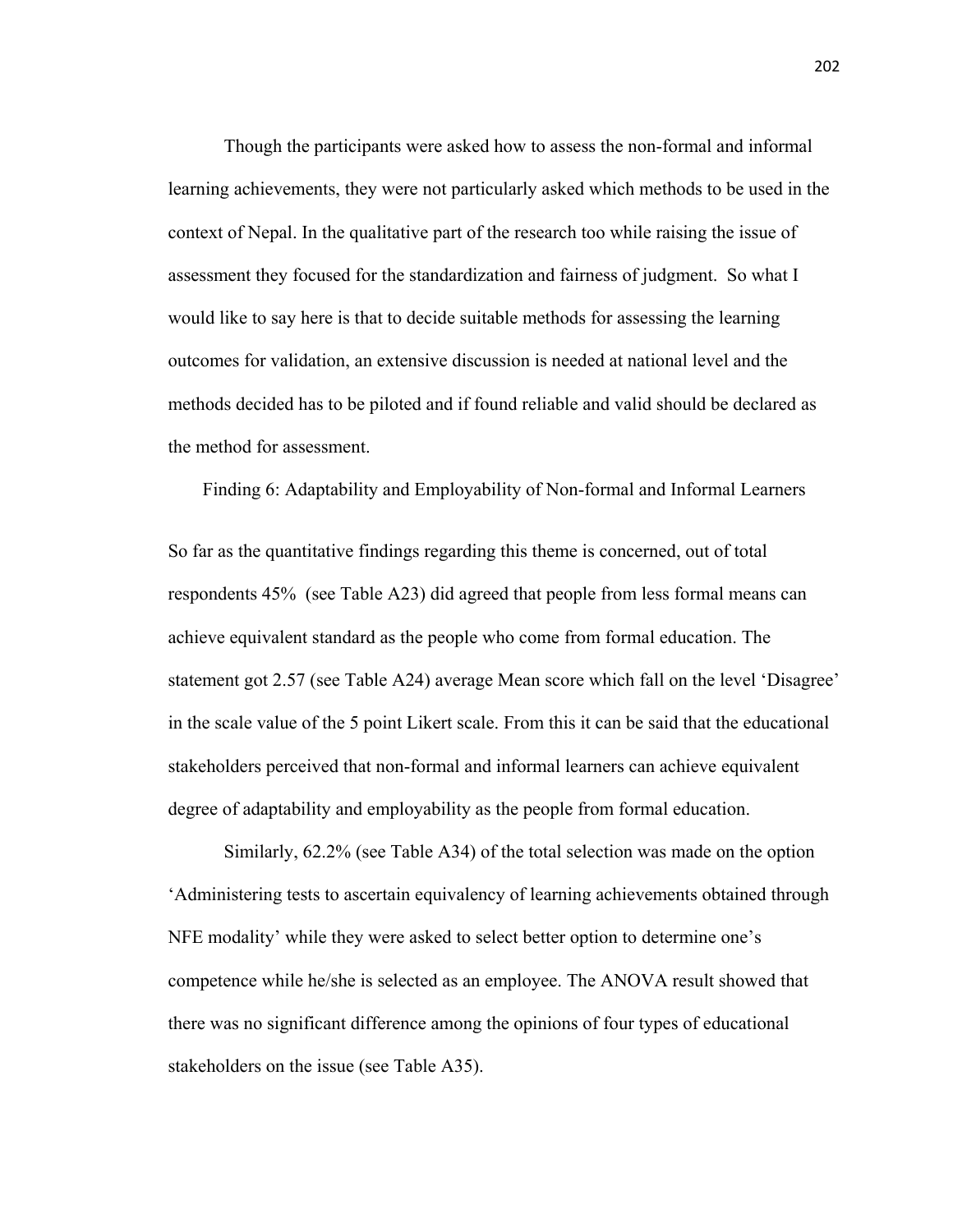The quantitative findings were aptly substantiated by the analyzed results of qualitative data. The research participants supported that the less formal learners can be adjustable, adaptable and employable in the job market. Some of the participants claimed that if an environment conducive for fostering non-formal and informal learning is created, then the informal and non-formal learners can even haunt the job market or create their demand on their own rather than being fit in the existing market.

 From the opinion accumulated from the research participants related to adaptability, adjustability and employability of informal and non-formal learners it can be concluded that recognition and validation of the learning outcomes gained through less formal means is obligatory. The research participants claimed that if their knowledge and skills are assessed in a fair and standard manner, there would be no problem for their adjustability with the formal education holders.

## *Discussion on Finding 6*

 Validation of non-formal and informal learning can be seen as a benefit for both the employers (evaluation of the skills of their work force) and of the employees (improvement in employability and self-esteem through validation of knowledge). Many countries implementing the provision of validation have found it very important for increasing the adaptability and employability of their citizens. For example, Slovenia has recognized validation as a new important tool to manage human resources through increased employability, adaptability and flexibility of the work force (ECOTEC, n. d.).

 The Leonardo da Vinchi program of European Commission has also identified that validation of non-formal and informal learning can "increase the employability and mobility" (Leonardo da Vinchi Thematic Group, 2007, p. 14) of the people who have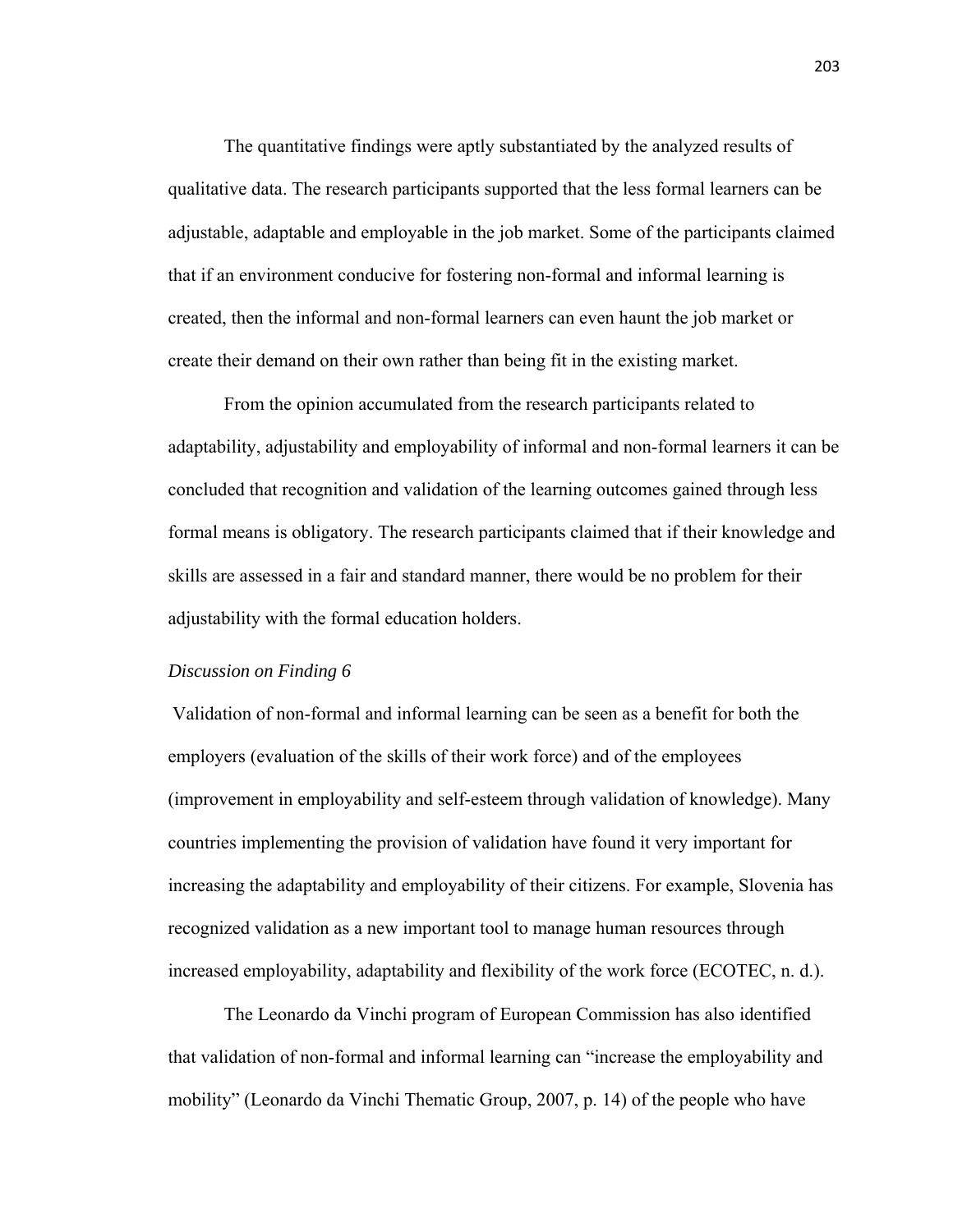knowledge and skills acquired non-formally and informally. The employees who change their jobs have to be able to transform their knowledge and skills into new departments, companies or countries. In such cases the need for the "recognition of non-formal and informal education arises" (Omerzel & Širca, p. 106).

 Validation of non-formal and informal learning can be viewed as an asset to increase social capital. Systems supporting the validation of learning, such as the collaborative use of portfolios, could facilitate the documentation of learning outcomes and "increase community confidence and employability" (Shrestha, Wilson, & Singh, 2008, p. 140). In this way it can rightly be said that non-formal and informal learners are capable of holding their respective positions, however, they need to have some preservice training according to the need and demand of their jobs. They should be encouraged to apply for the job and necessary provision has to be made to retain them in the job. The employers should be motivated to recruit more and more people from nonformal and informal background.

Finding 7: Developing a National Qualifications Framework

This theme directly relates with the third theme of the quantitative phase of this research. From the analysis of the total Likert scale data it was found that developing a National Qualifications Framework was an important precondition validating non-formal and informal learning as the respondents secured 14.60 total Mean score in the total score of 20 (see Table 4.8). Similarly, from the statement-wise analysis it was found that 40% (see Table A17) if the total respondents were in favor to the development of an NQF with the Mean score 3.67 (see A18) which means "Agree" in the Scale value.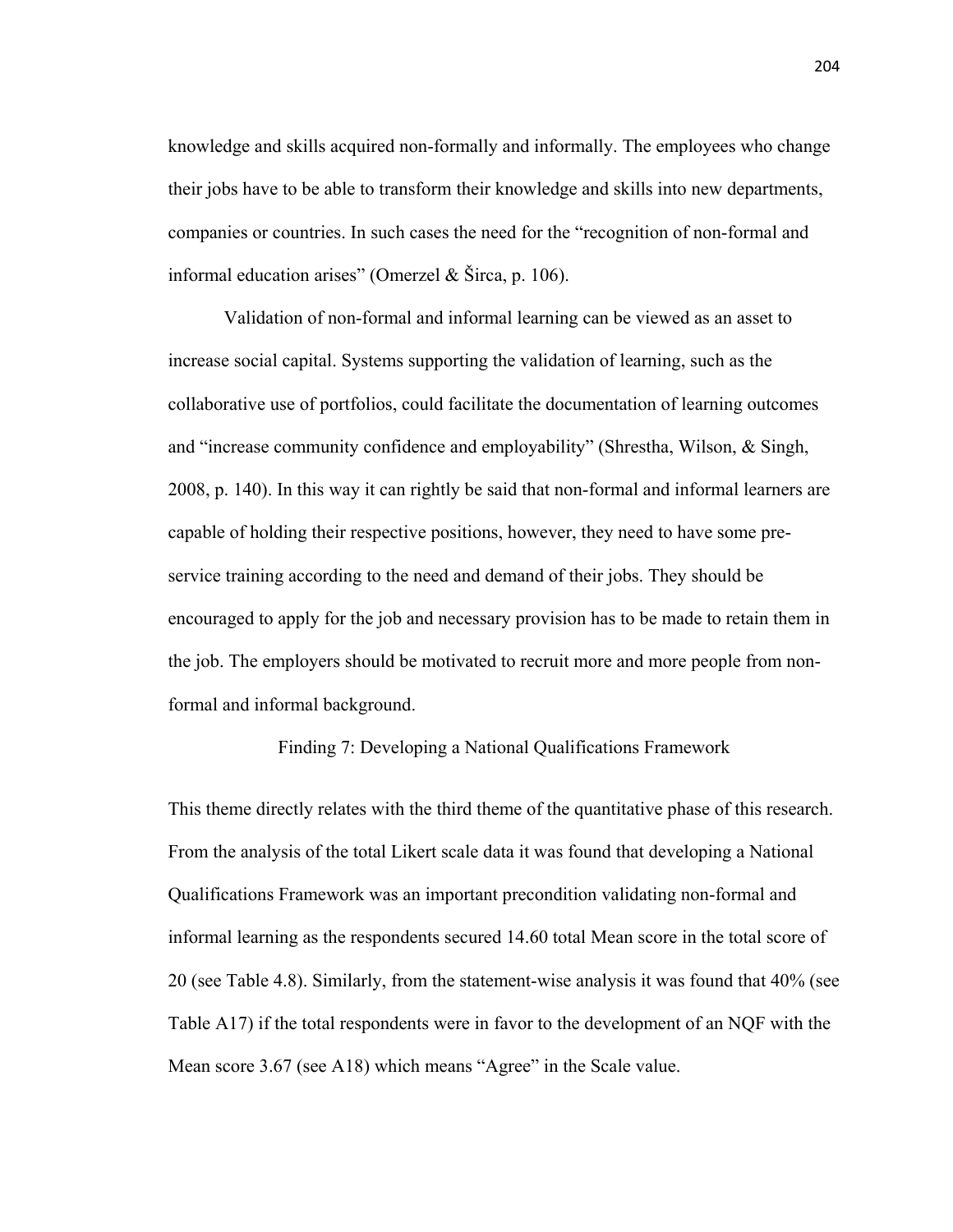In the same way, 68.4% (see Table A49) of the selections were made for the option 'developing a national qualifications framework' to maintain supplementary and complementary relationship among FL, NFL and IL. The ANOVA result showed (see Table A50) that there were no significant differences in the opinions of the four types of educational stakeholders on this issue.

 The analysis of qualitative data regarding this theme has given a mixed interpretation. Some of the participants claimed that NQF couldn't gauge an individual's complete skills and knowledge. Some casted doubts on its effective development and implementation; and some feared that all types of our indigenous knowledge and skills can't be incorporated in an NQF. However, it can't said that the qualitative findings are not totally substantiated by the quantitative ones as all of the research participants either directly or indirectly opined that all the types of qualifications including informal and non-formal learning should be brought in a standard forms so as to ensure accreditation from one mode to another mode of learning.

 In this way the findings on this theme can be concluded as development of a framework of qualification of this type is very crucial in order to recognize, accredit and validate all types of non-formal and informal learning and making the provision of lifelong learning possible.

# *Discussion on Finding 7*

 National Qualifications Framework has been regarded as a tool for enhancing lifelong learning within a nation as it "yields a pattern of learning that is not bounded by time or location but which can better support learning across different learning pathways" (ILO, 2004). It is a framework that makes a classification of qualifications according to a set of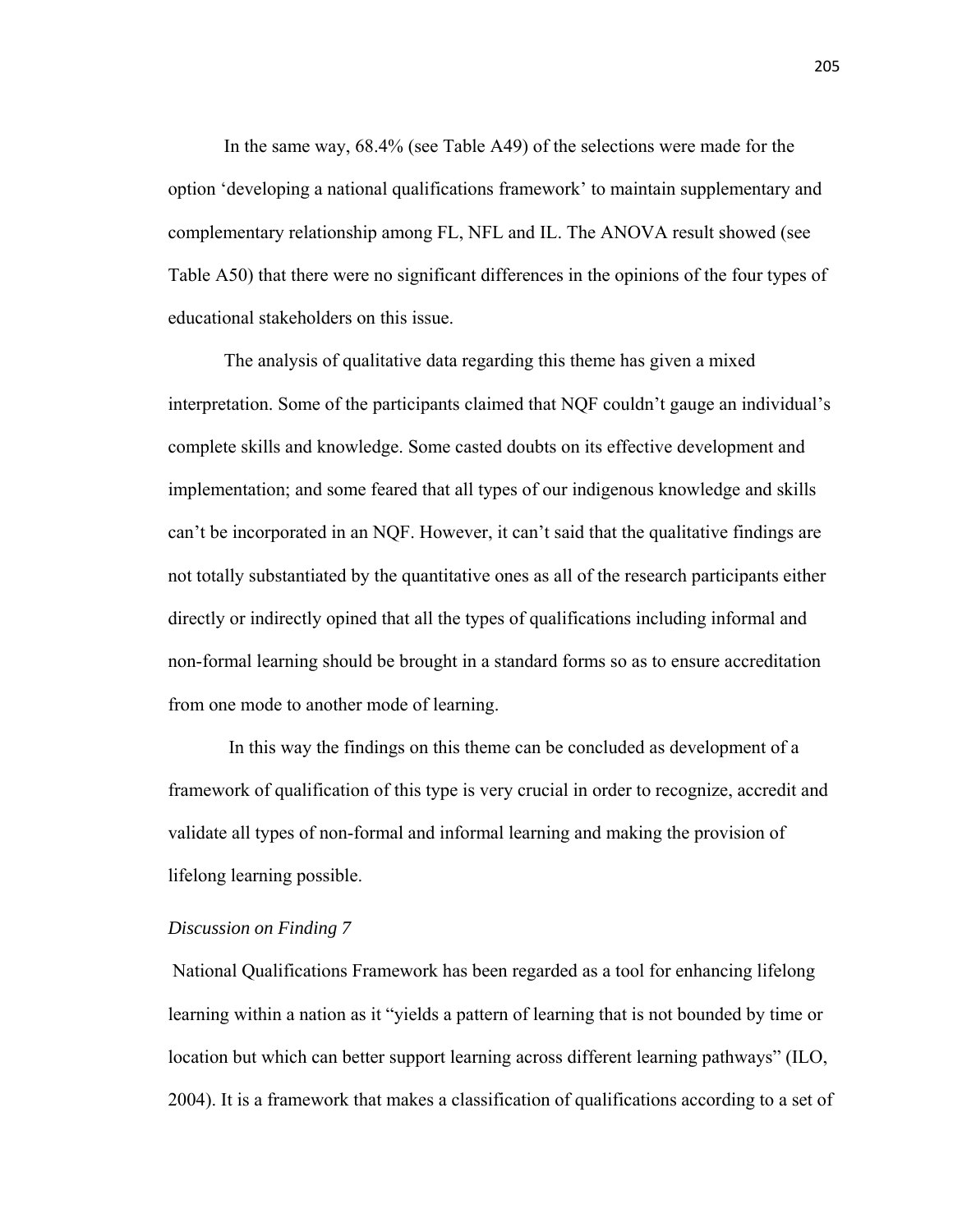criteria for levels of learning achieved. There can be different types of qualifications such as higher education qualifications, school qualifications, work-based qualifications, etc. An NQF shows how qualifications of various types relate to one another.

 According to Bjornavold and Coles (2007) an NQF has various forms and functions and the aims of it can be summarized into four: (a) establishing national standards for learning outcomes, (b) promoting through regulation the quality of education and training provision, (c) acting as a way of relating qualifications to one another, and (d) promoting access to learning and transfer of learning (Bjornavold  $\&$ Coles, 2007).

 The research of Bjornavold and Coles (2007) found that 31 European Countries including Denmark, France, Germany, Ireland, The Netherlands, Norway, Sweden, The UK etc. have NQF of some sort. Among them Ireland, France, Malta and the UK have actually adopted and or implemented NQFs; however, "the number of European Countries having implemented national qualifications framework is still very low" (Bjornavold  $& Coles, 2007, p. 8$ ).

 There are some countries that have got some bitter experiences during developing and implementing National Qualifications Framework. For example, South Africa introduced National Qualifications Framework in 1995 "as a key mechanism for overhauling the racially divided and unequal apartheid education system" (Allais, 2007, p. 523). The apartheid education system was characterized by extreme inequality, astonishing inefficiency, a lack of legitimacy in the eyes of both communities and industry, and highly authoritarian and ideologically loaded syllabuses (Allais, 2007). The state was in need of state reform through quality and inclusive education. The miracle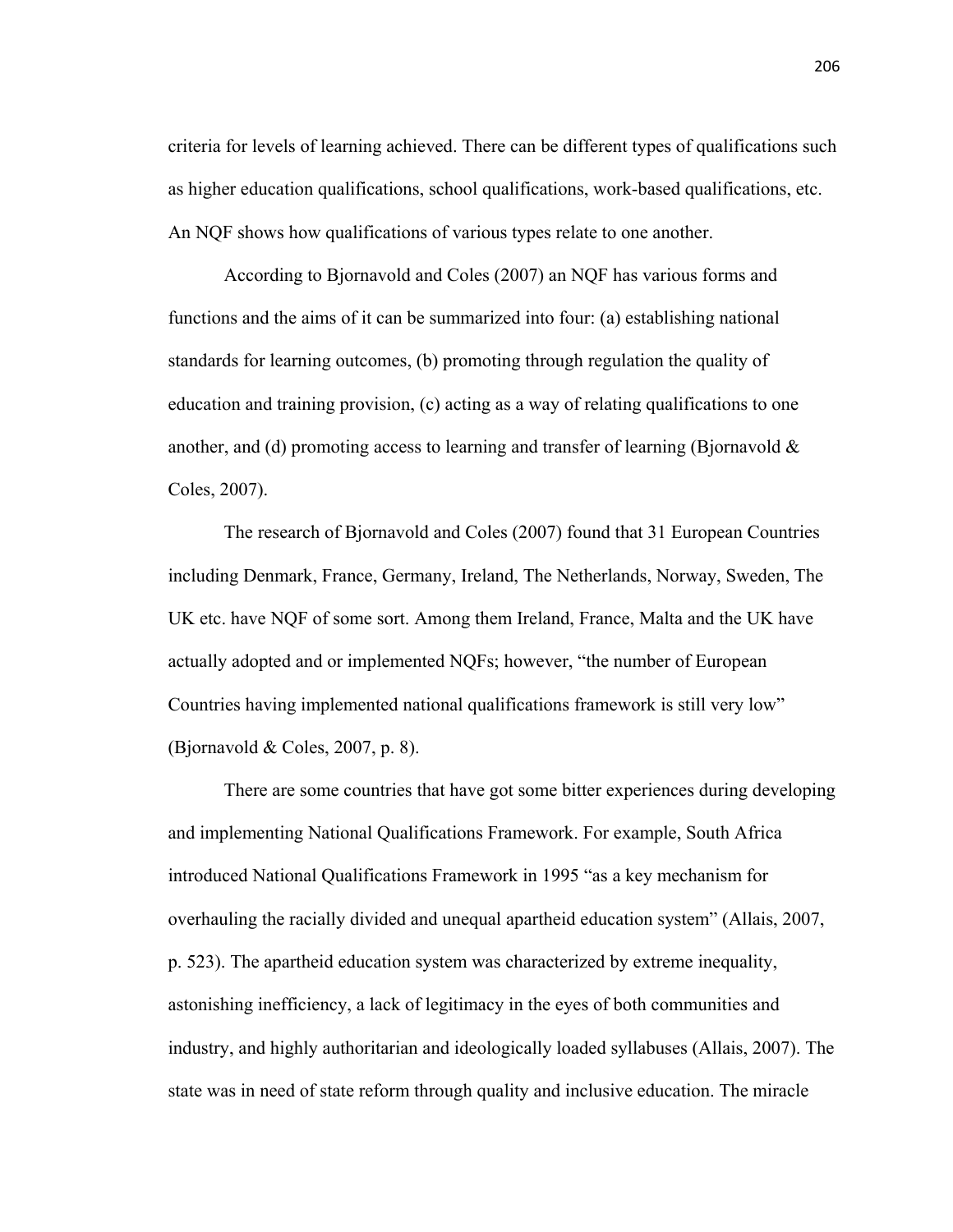transition needed a miracle education policy and "the NQF seemed to be that policy" (Allais, 2007, p. 528). Unfortunately, "the framework is deadlocked in unresolved policy reviews, and educational inequalities in South Africa remain stark" (Chisholm, 2004 as cited in Allais, 2007, p. 232). "The Mandela government faced the daunting problem of enfranchising huge numbers of Africans who had been denied adequate education" (Evans, 2006).

 From the experience of South Asian Nepal should also learn something. In a sense Nepal is also in a transitional phase after the introduction of Republican System in 2006. So there are many similarities between South Africa and Nepal. It has a great challenge in identifying the type of non-formal and informal learning to be incorporated in the proposed NQF and leveling the knowledge and skills to provide certification and accreditation.

 Unlike the case of South Africa there are some good news regarding the development and implementation of NQF. For example, in European Union NQFs are being developed in each country of the EU to make them compatible with EQF. And for the higher education there is a initiative in the name of Bologna Process. It was initiated in 1999, which aims for restructuring of higher education programs and changes to the qualifications among the 46 countries that are involved in the Process. The ministers of all countries in the Bologna process have committed to having national frameworks in place by 2010. The common and compatible framework has been called as Bologna Framework. The rationale for the Bologna Framework is to provide a mechanism to relate national frameworks to each other so as to enable international transparency,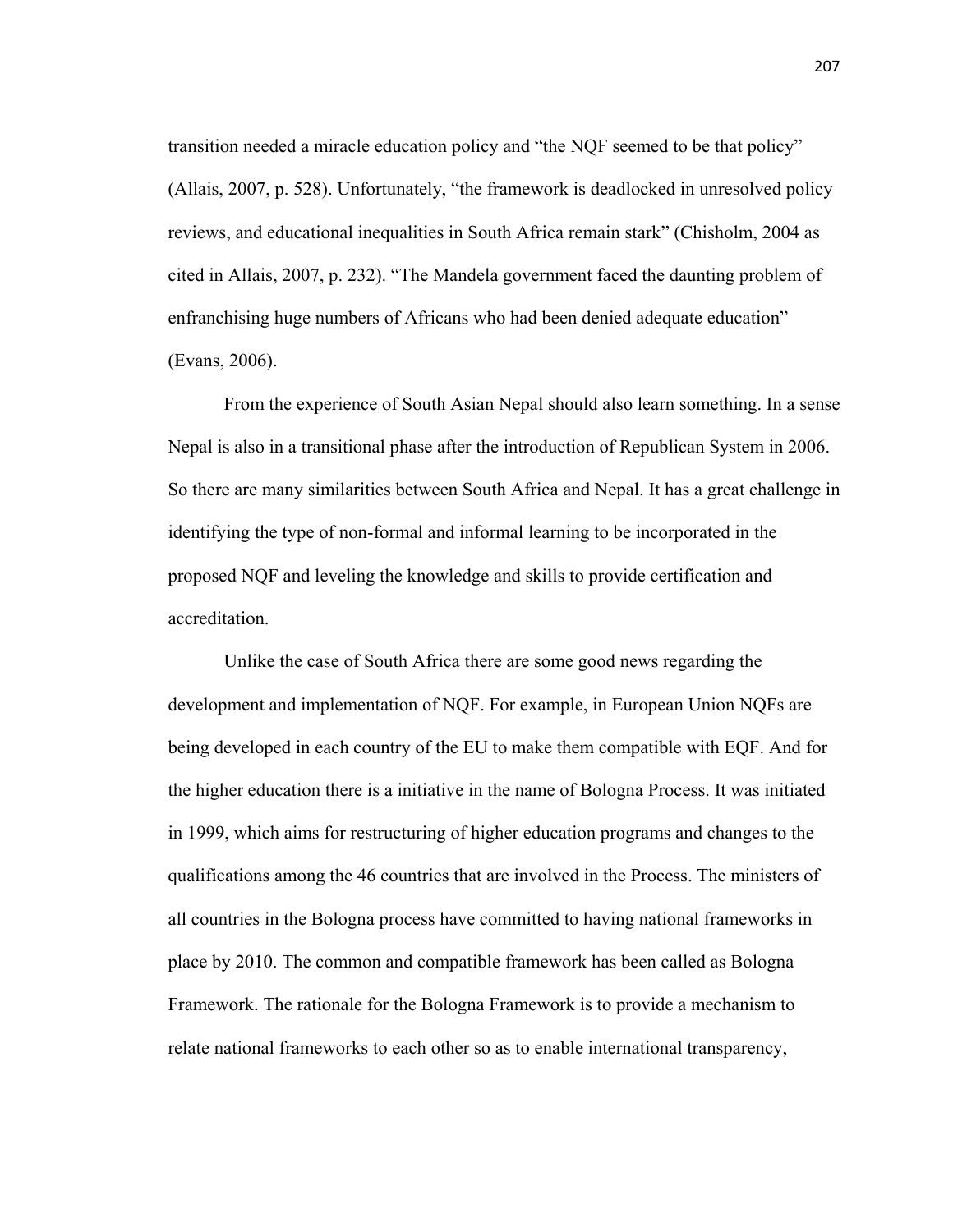international recognition of qualifications and international mobility of learners and graduates (Bologna Working Group, 2005).

 Going through the international literature on NQF and analyzing the responses of research participants it can be said that developing an NQF in Nepal is both an opportunity and a challenge. One the one hand it difficult to gauge all the indigenous knowledge and skills of Nepal in NQF and on the other hand there would be a great challenge in implementing it effectively.

Finding 8: Enhancing Lifelong Learning and Continuing Education

The central theme of this research was enhancing lifelong learning by recognizing, accrediting and validating non-formal and informal learning. Therefore, this theme remained the most significant one. Fortunately, the theme also generated out of the qualitative data. There are many quantitative results that could be triangulated with the qualitative findings.

 From the analysis of qualitative data it was found that the three forms of learning should be taken side-by-side, recognition of knowledge and skills learnt informally and non-formally, creating environment for learning, making the learning functional, etc. for the enhancement of lifelong learning. These themes are well substantiated with quantitative findings.

 The quantitative phase of the research as a whole was carried out to explore the perceptions of educational stakeholders on the three sub-themes based on the main research question. Analysis of the total score value of the Likert scale data gave a very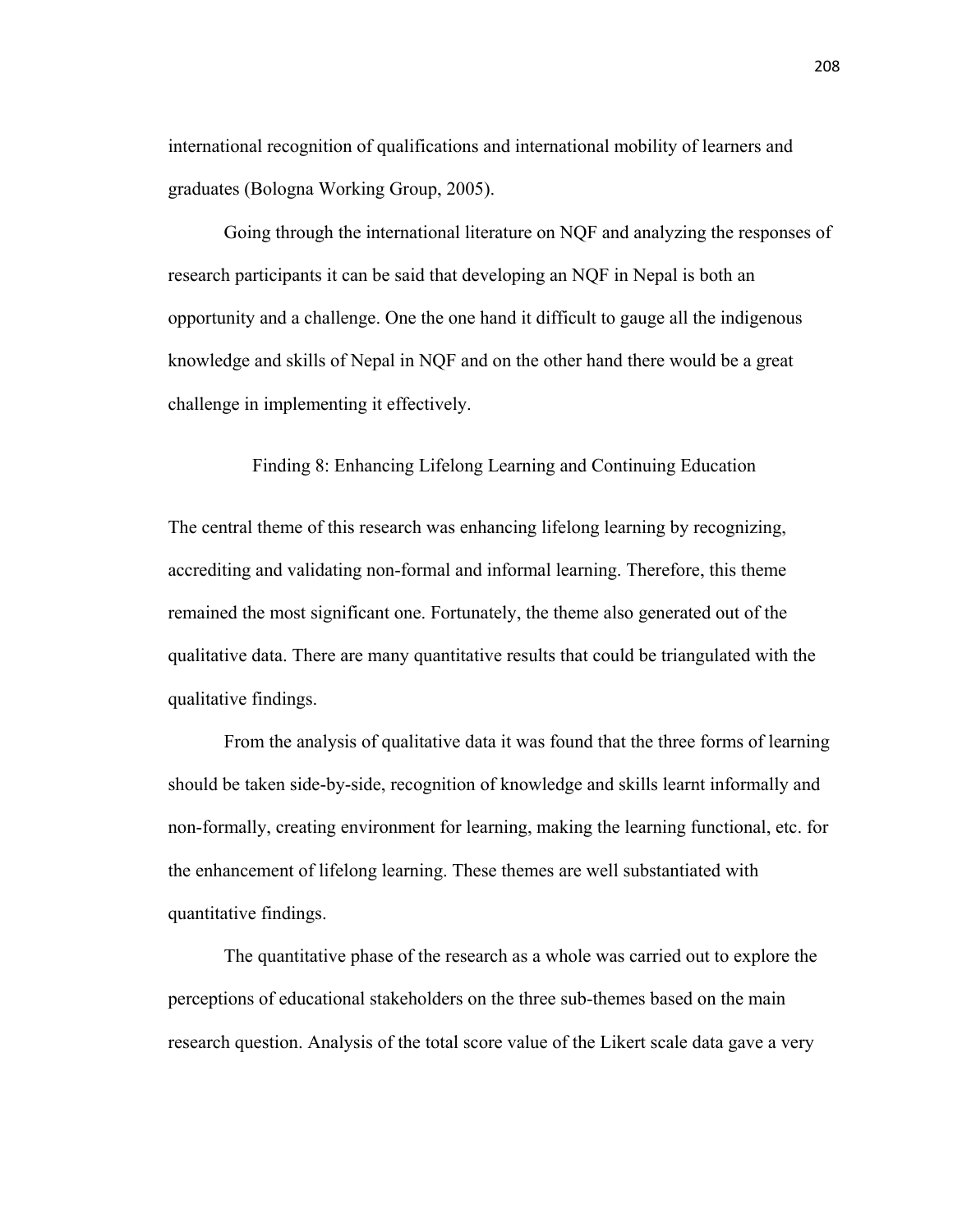positive result. The maximum, minimum and average scores were calculated as 58, 36 and 44 respectively in the full marks of 60 (see Table 4.7).

 According to Best and Kahn (2002), in the 5 point Likert scale questionnaire set with 12 statements, 60 is the most favorable, 36 is neutral and 12 is the most unfavorable attitude (see Table 4.6). From the calculation using Excel it was found that only 2.5% of the total respondents were of neutral attitude. There were no respondents with unfavorable attitude towards validating NFL and IL.

 Similarly, from the analysis of Multiple-choice responses, it was found that recognizing and validating non-formal and informal learning is the best means of enhancing lifelong learning which was supported by 65% (see Table A37) of the total selection. There was no significant difference found between the opinions of four types of educational stakeholders on the issue (see Table A38). Similarly, in another question, majority of the selections (66.7%) were made for the option 'The three forms of learning are the constituents of LLL' while they were asked to give their opinion on the issue 'what is true about LLL?' (See Table A46)'.

## *Discussion on Finding 8*

Validation of non-formal and informal learning has direct benefit for enhancing lifelong learning and continuing education as it provides a vantage ground for combining learning outcomes from different settings and contexts (Leonardo da Vinchi Thematic Group, 2007).

Richard Edwards and Robin Usher (2001) argued that "lifelong learning as a postmodern condition of education" (p. 277). The epistemology of education has crossed boundaries and has become a limitless phenomenon because of the development in the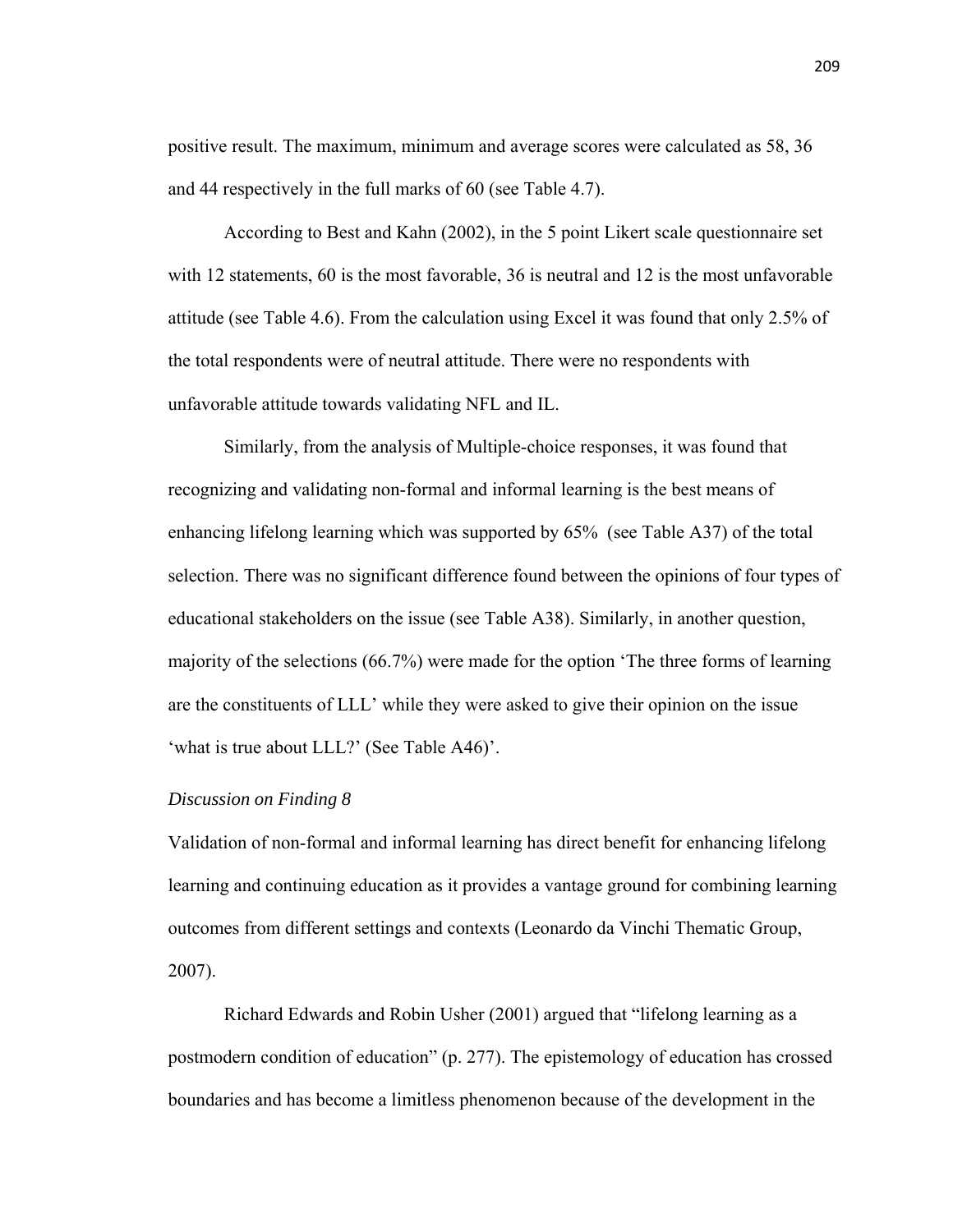field science and technology, especially in the field of ICTs. As a consequence "lifelong learning has emerged as a potent way of framing policy and practice in many countries around the globe" (Edwards & Usher, 2001, p. 275).

 UNESCO, Asia and Pacific Regional Bureau for Education and Japan International Cooperation Agency jointly organized a UNESCO-JICA International Symposium (13 - 14 October 2004) on non-formal education to promote EFA and lifelong learning. After some elaborated discussions they published a report highlighting the importance of non-formal learning to enhance lifelong learning in the region.

 From the review of these literatures and the analysis of the opinions of the educational experts of Nepal it can be said that for the overall success of an individual he/she should keep on learning throughout his/her life. To make people a lifelong learner recognition, accreditation and validation of their knowledge should be ensured irrespective of time, place and process. The research participants suggested for making the learning functional by providing them with opportunities to learn and creating challenges for updating their knowledge. For this, in the context of Nepal all educational stakeholders including political institutions should be committed.

## Chapter Summary

Actually, this Chapter was the combination of Chapter 4 and Chapter 5. The analysis and findings of qualitative data obtained in Chapter 5 were triangulated with appropriate numerical findings that came from the analysis of quantitative data analysis in Chapter 4.

 The themes generated out of qualitative interview transcripts were kept intact as the focus of the research was on qualitative (QUAL) findings rather than on quantitative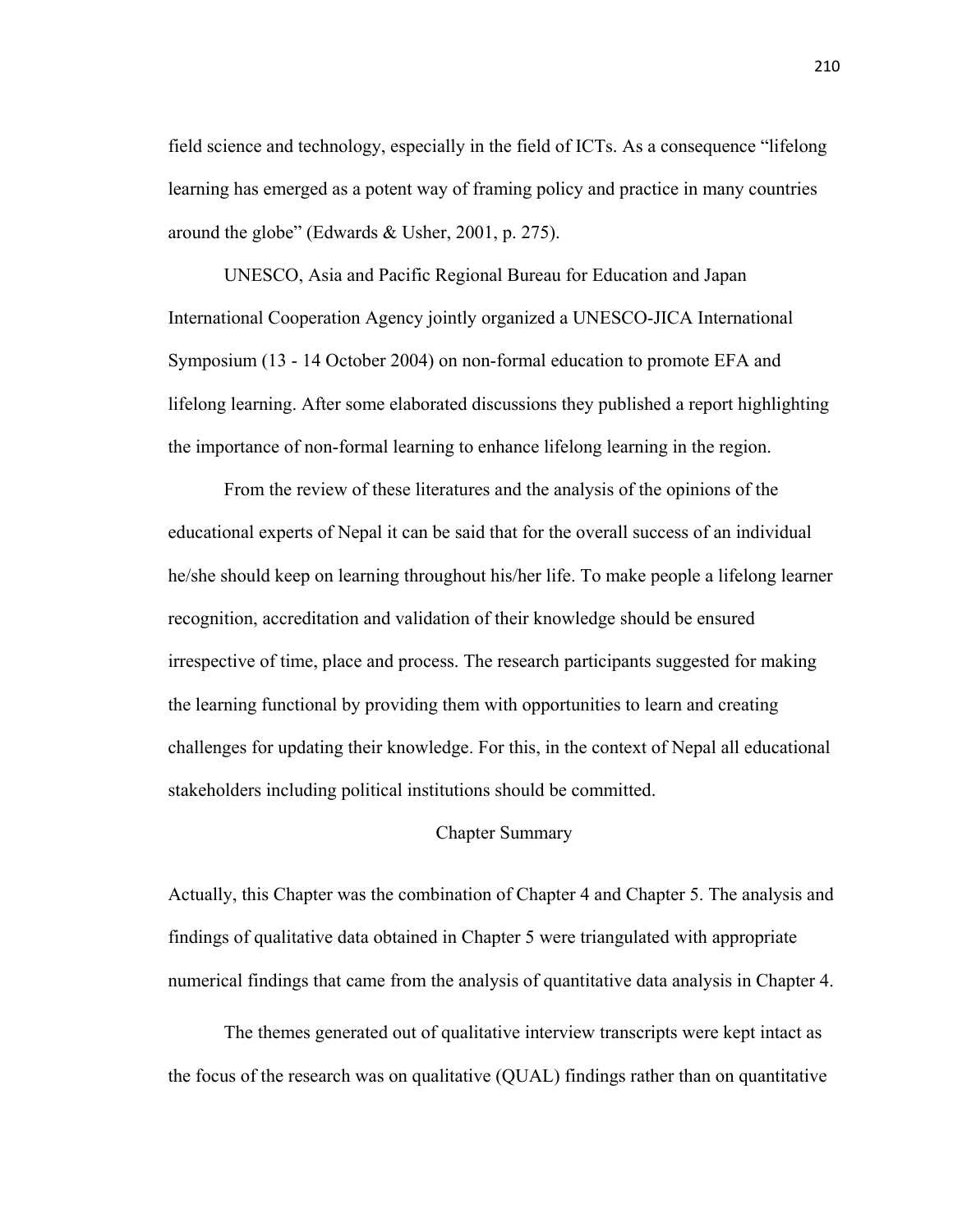findings. These 8 themes were discussed by the triangulation and substantiation from three sources: qualitative findings, quantitative findings and review of literatures related to the respective themes. The literature to substantiate the QUAL- quan findings included the efforts so far made to recognize, accredit, and validate non-formal and informal learning in Nepal and the literature related to some of the international practices for enhancing lifelong learning through validation. The opportunities, risks and challenges experienced by other nations on this regard were contextualized in the case of Nepal.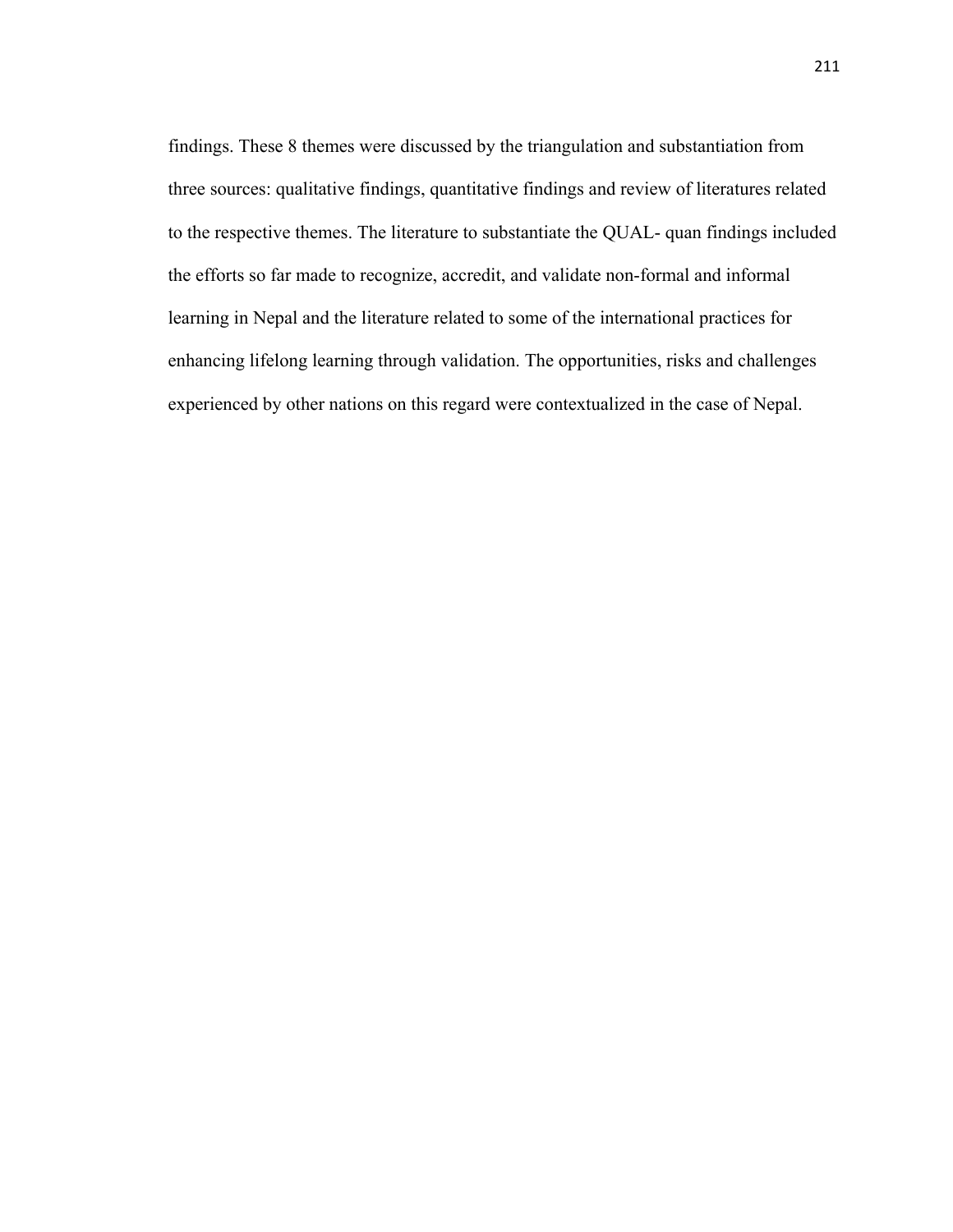## CHAPTER VII

## SUMMARY, CONCLUSIONS AND IMPLICATIONS

#### Summary

The main research question of this study was 'How do educational stakeholders perceive the possibility of identifying, recognizing, and validating non-formal and informal learning to open up avenues for lifelong learning and continuing education in Nepal?'

 The main research question was divided into three sub-questions so as to make this study clear and to the point. The premise of the first research sub-question was to explore the perceptions of educational stakeholders on the relevance and necessity of providing multiple options for learning through formal, non-formal and informal means.

 Similarly, the premise of the second research sub-question was to explore the perceptions of educational stakeholders on bringing parity among the three modes of learning by providing some equivalency measures.

 Finally, the crux of the third research sub-question was to explore the perceptions of educational stakeholders on developing a National Qualifications Framework by incorporating all types of qualifications and all forms of learning so as to make them visible and compatible.

 On the process of reviewing the literature related to the research question, I realized that the perceptions of educational stakeholders alone would be incomplete to find the answers of these research questions. One of the reasons behind this was that validation of non-formal and informal learning by developing an NQF was a new concept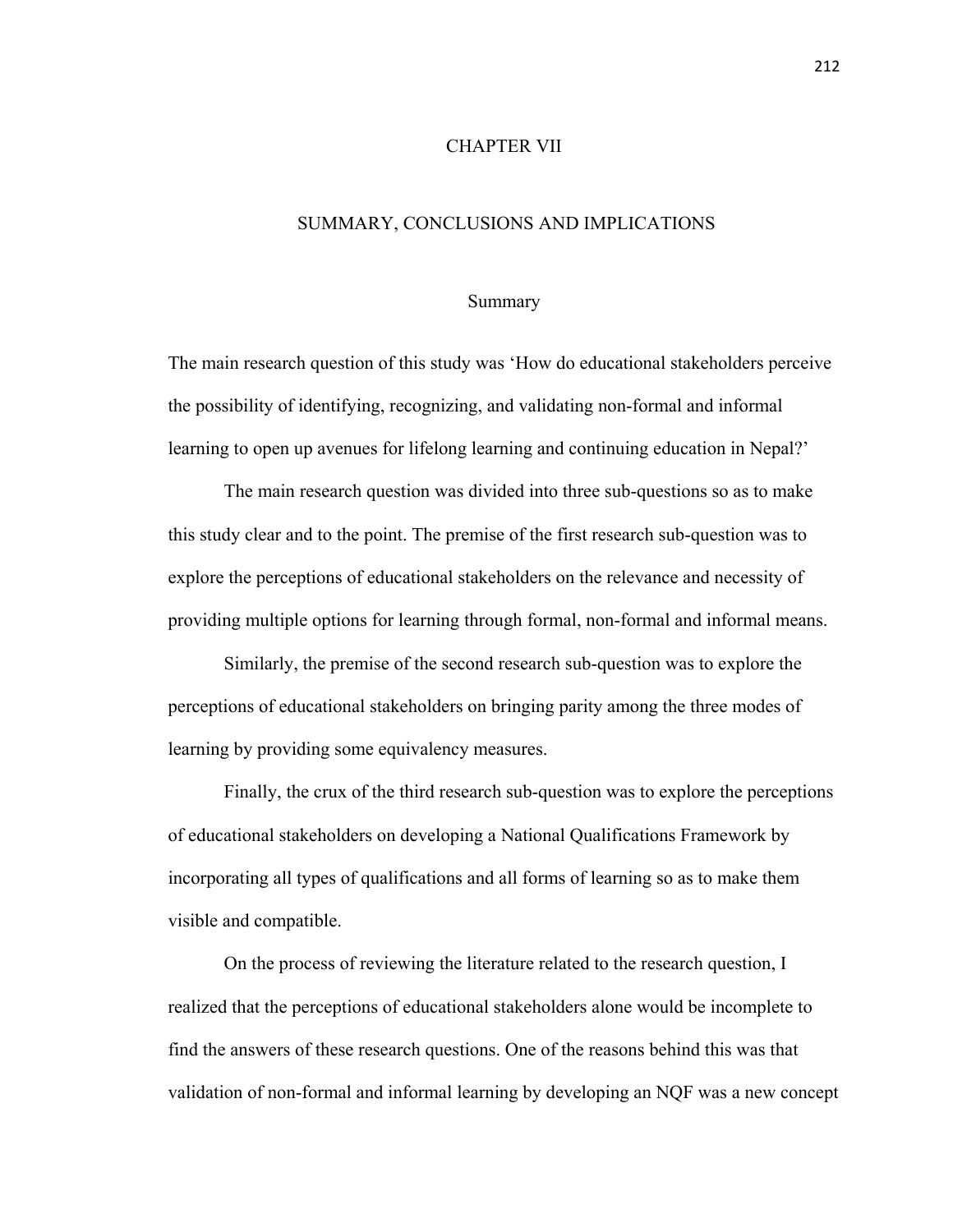for Nepal. Thus, I thought that the international experiences and practices on this regard would be an inevitable organ of my research to draw the findings.

 Going through the literatures of research methodologies, I came to know that there are no methods so far developed without weaknesses. The two approaches of research methodology - quantitative and qualitative – are criticized much due to their inherent weaknesses. The rivalry paradigms through which they are guided have made them weaker on their ontological, epistemological, axiological, and methodological grounds. But fortunately, it is agreed by almost all social science research scholars that when both of them are applied in a research their weaknesses can be eliminated, if not at least reduced to a required level. Thus I had decided to use both of the methodologies in my research, which is now popularly known as mixed methodology.

 As delineated heretofore in this dissertation, this study was a two-phased Sequential MM research. Out of two models of this research method as described by Creswell (2006) I followed the Explanatory Participant Selection Model.

 In the first part of this research a survey was conducted and the quantitative data obtained from the survey were analyzed using some statistical tools. The analysis of the first part created the foundation for carrying out the second part of the research. The cases that were found unique and crucial for further exploration were picked up and included in the interview guide.

 The second part of the research was phenomenology for which data were collected by conducting semi-structured interviews with the selected experts. From the transcribed verbatim data eight themes were identified. The three themes of the quantitative part generated out of research sub-questions were submerged, embedded and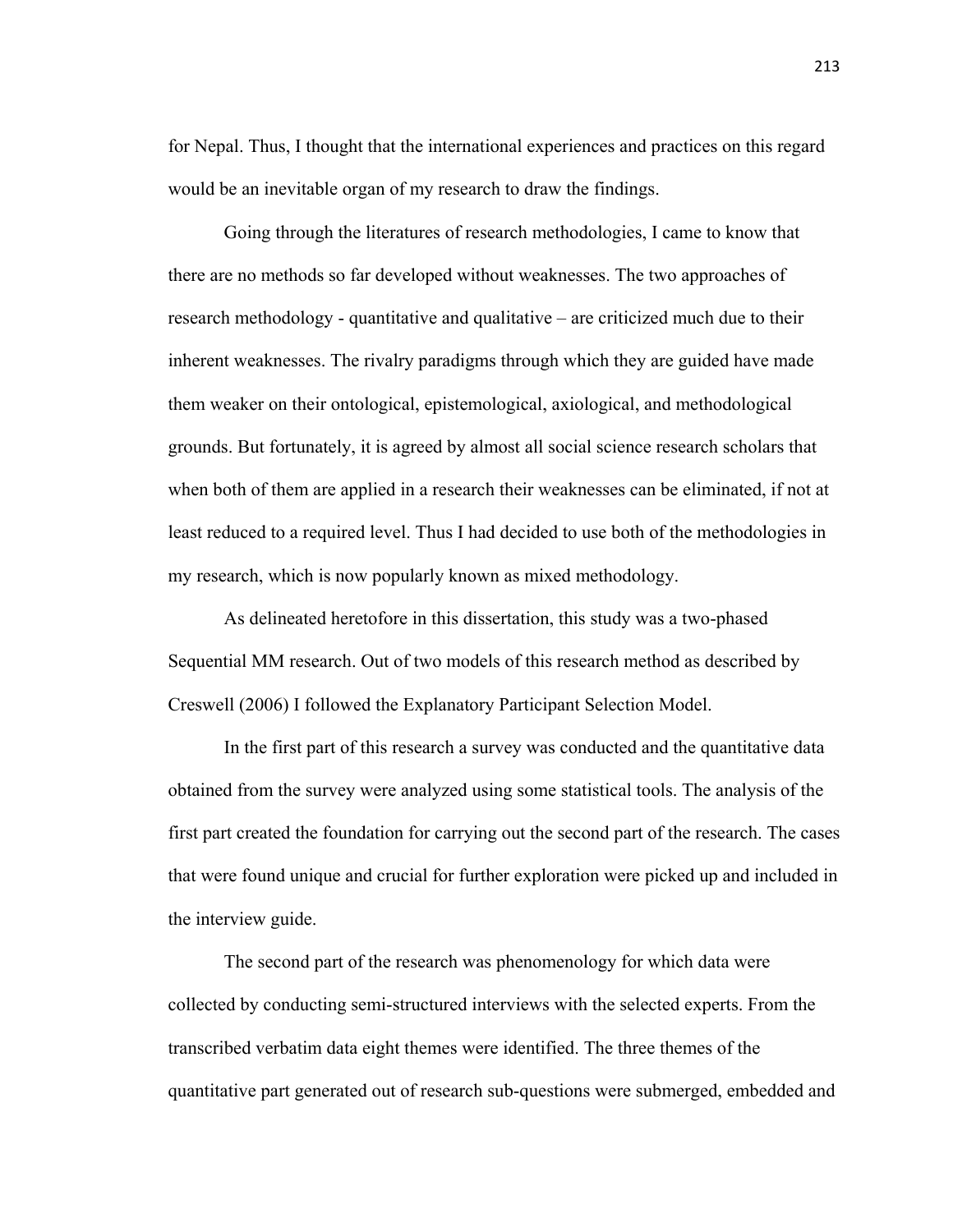more often branched into these eight themes of the qualitative part. As described in the Research Design of this dissertation it was a quan-QUAL research in which the findings were drawn largely from qualitative data with proper triangulation of quantitative findings.

## *Summary of Key Findings*

Nepalese educational stakeholders are positive towards making people free to acquire knowledge through formal, non-formal and informal means (Strongly Agree – 67.5%). They favored to ensure freedom for learning through any of the means by validating the knowledge and skills acquired through non-formal and informal means. They opined that in order to provide feasible and accessible options for learning people should be made able to move freely between formal, non-formal and informal mode of learning.

 The educational stakeholders suggested that Nepal has to give equal emphasis to formal, non-formal and informal education (50% Strongly Agree) in terms of the investment of money, time and human power. They also opined that the best means for enhancing lifelong learning is by establishing parity among formal, non-formal and informal modes of learning (55% Total ticks). Non-formal and informal modes of learning should also be made equally standard so as to increase its accountability to the society and the nation.

 The educational stakeholders suggested that non-formal learning and informal learning should be provided with equitable degree of recognition, accreditation, and certification as formal learning (65% of Total ticks). There were no significant differences in the opinions of Development Activists, Educational Administrators, Policy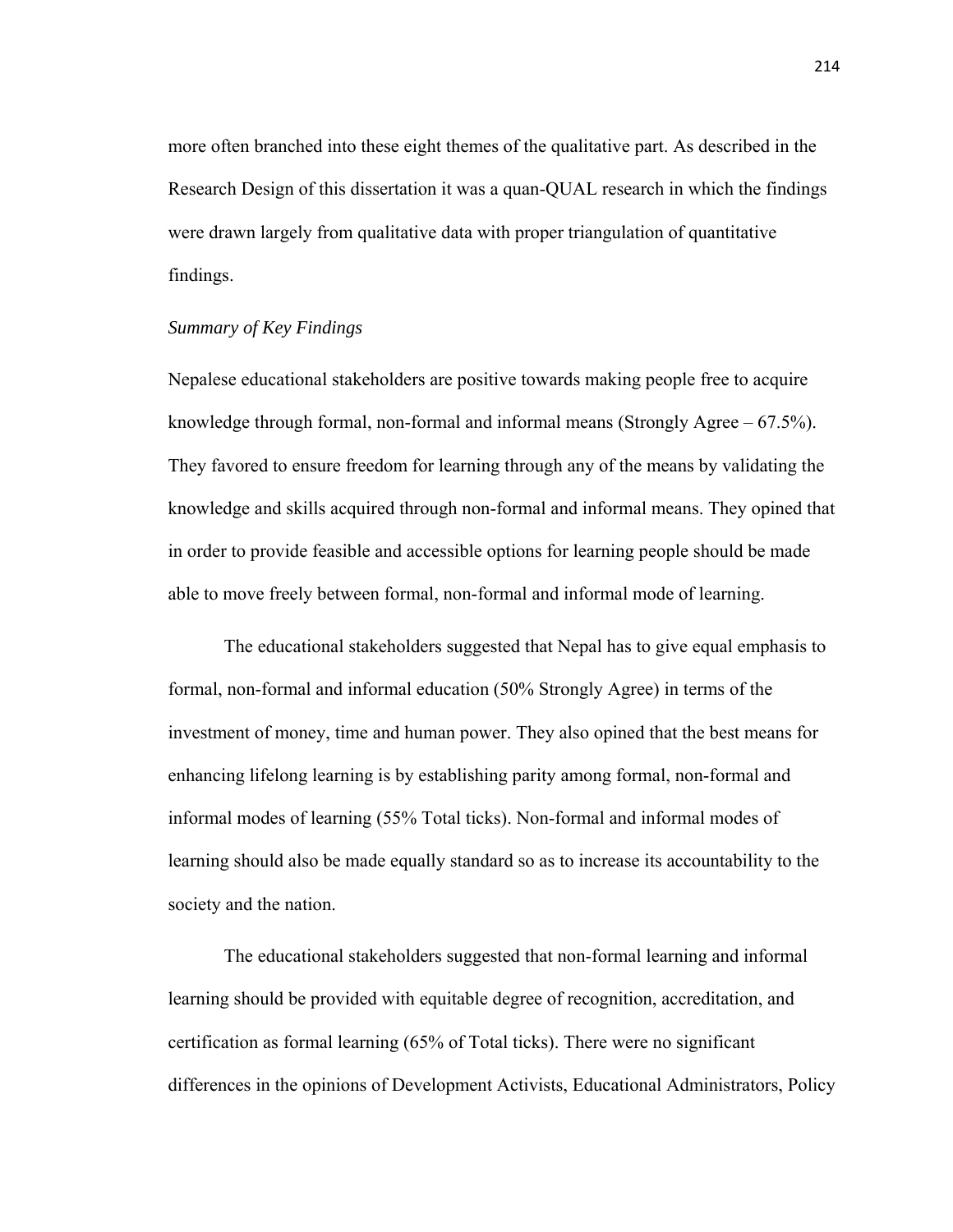Actors and University Professors on this regard. Some of the research participants passively agreed the idea of certification for non-formal and informal learning lest it will devalue the preciousness of indigenous knowledge and skills. They all agreed to develop a mechanism for validating non-formal and informal learning.

 The educational stakeholders perceived that the best criterion to assess the competence of non-formal and informal learners is judging the ability to adjust them in the competitive modern world (74.4%). They claimed that while assessing non-formal and an informal learner to validate their learning achievements, the traditional exam system is less practical. The knowledge, competence and skills should be compatible with the job market.

 The educational stakeholders perceived that non-formal and informal learners can achieve equivalent degree of adaptability and employability as the people from formal education (55% Agree). While selecting people as employees proper affirmative action should be taken to ensure equitable chances for non-formal and informal learners to be selected. No significant differences were found on the opinions of four types of educational stakeholders on this regard. Some of the research interviewees claimed that if an environment conducive for fostering non-formal and informal learning is created, then non-formal and informal learners can even haunt the job market or create their demand on their own rather than being fit in the existing market.

 Majority of the respondents agreed for the development of a National Qualifications Framework (68.4% of Total ticks) to maintain supplementary and complementary relationship among formal, non-formal and informal modes of learning.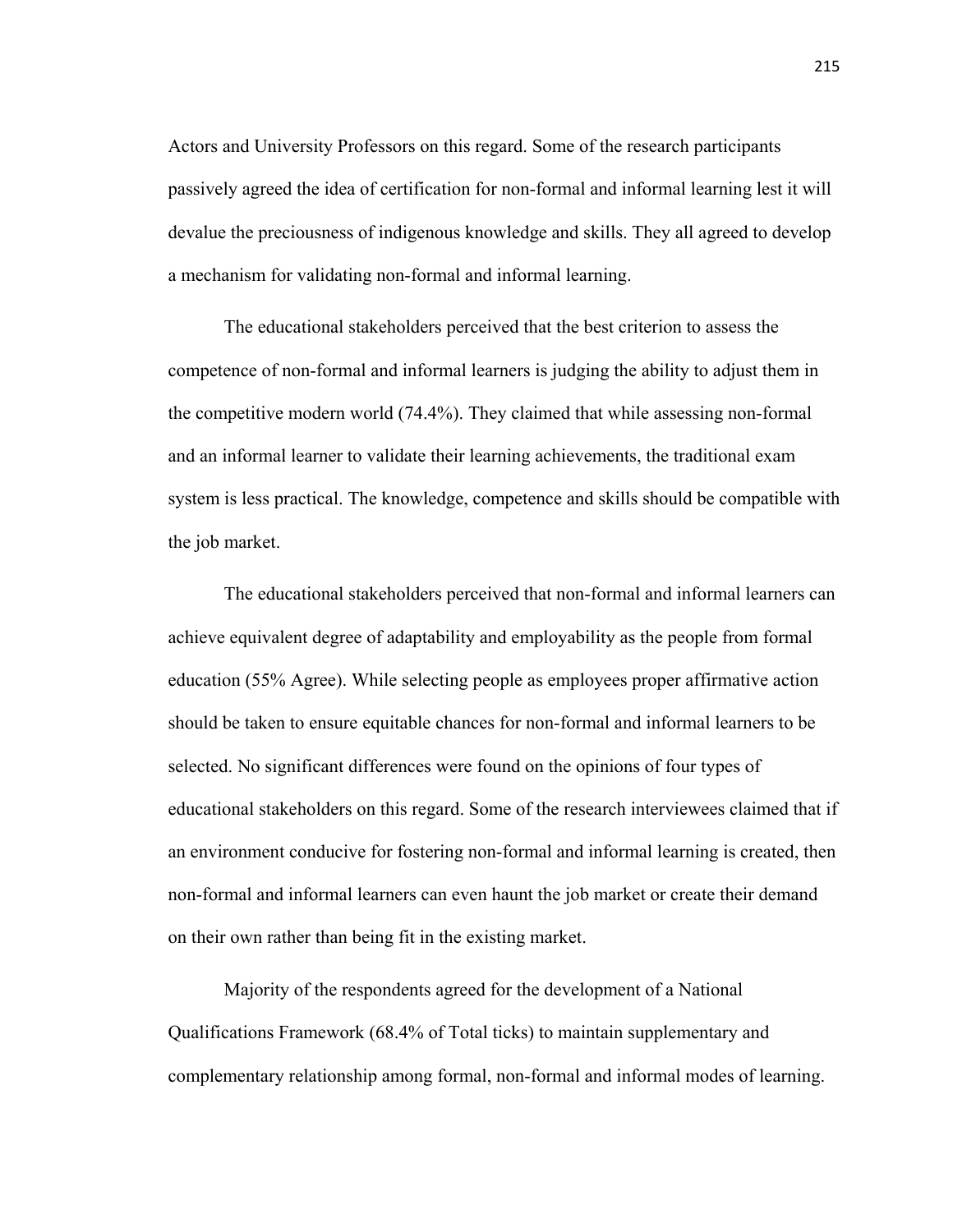Some of the interviewees claimed that an NQF couldn't gauge an individual's entire competence and skills; neither could it incorporate all forms of indigenous knowledge and skills. However, all of the opined that all types of qualifications including informal and non-formal learning should be brought in a standard forms so as to ensure accreditation to each other.

 The research participants opined that the three forms of learning should be taken side-by-side by the state. Recognition, accreditation and validation to non-formal and informal learning should be provided and a sound learning environment should be provided for the enhancement of lifelong learning. Out of 60 total score the respondents secured 44 average score that means they were found much more positive towards validating non-formal and informal learning to open up avenues for lifelong learning and continuing education. They perceived that the three modes of learning are the constituents of lifelong learning (66.7%).

## Conclusions

From the findings drawn from the qualitative data analysis and quantitative data analysis the followings conclusions were made. The conclusions are associated with the research question, research sub-questions and the themes generated during the qualitative data analysis of this research.

- a. To open up avenues for lifelong learning and continuing education we need to identify, recognize and validate non-formal and informal learning.
- b. In order to make people lifelong learners they need to be made free to acquire knowledge through formal, non-formal and informal modes of learning.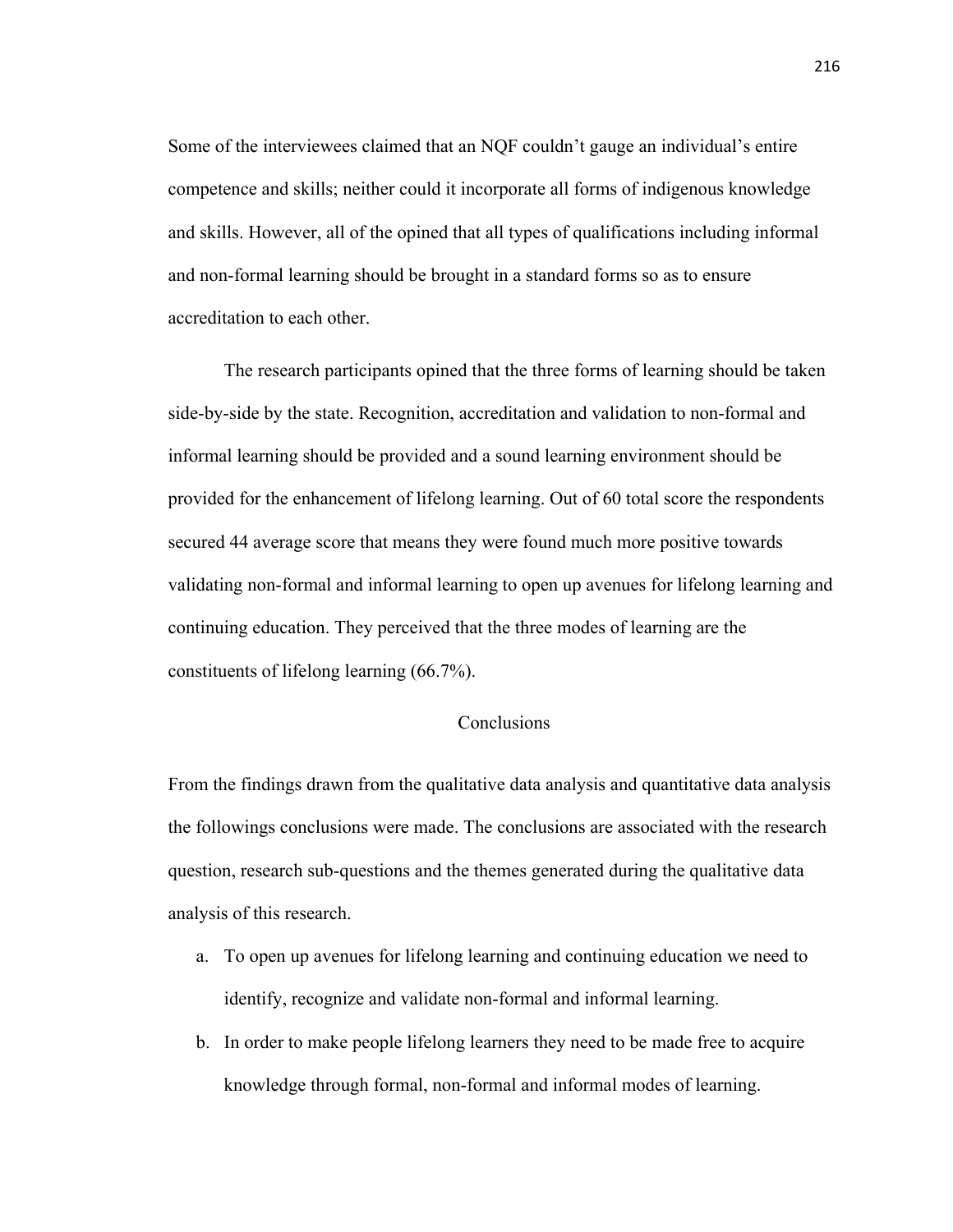- c. The three modes of learning are equal in terms of recognition, accreditation and validation so a mechanism for identifying, recognizing, certifying, and accrediting the non-formal and informal knowledge and skill is necessary.
- d. All types of indigenous, traditional and occupational knowledge and skills are the various forms of non-formal and informal learning. These knowledge and skills deserve equal degree of recognition, accreditation and validation.
- e. The non-formal and informal learners are equally adjustable, adaptable and employable as formal degree holders so they will have no problems to compete in the job market on condition that their knowledge and skills are assessed in fair and standard manner.
- f. Development of a National Qualifications Framework is an inevitable tool for enhancing lifelong learning by bringing parity among three forms of learning. A properly developed National Qualifications Framework includes all types of nonformal and informal learning and gives way forward for level-wise ventilation among three modes of learning.

 Learning occurs in diverse educational settings which can be classified into three: formal, non-formal and informal settings. It is a universal trend that the learning achievement acquired in the formal setting are taken as valid and awarded with certificates and employment opportunities are provided. But it has been realized that humans learn in non-formal and informal setting more than they do in the formal because the latter occupies relatively short time in one's life. Thus the importance of non-formal and informal learning is burgeoning to make people lifelong learners. In the context of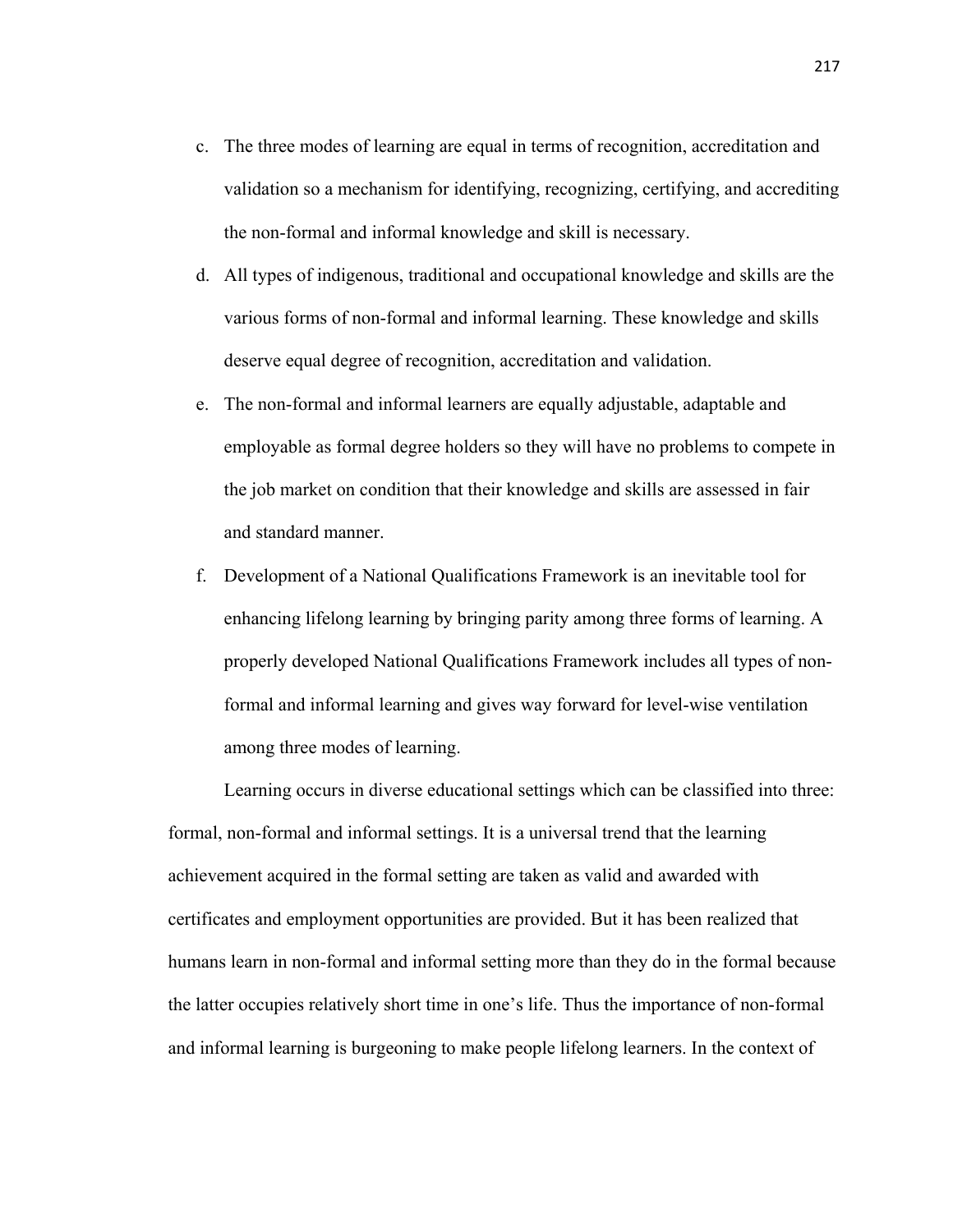lifelong learning, many provisions related to educational system of a country have changed.

 The role of a state is not to establish schools only and compel its citizen to enroll and make them pursue education by hook or crook whatever is included in the curriculum with a given period of time, rather the role of state is to provide each individual with opportunities to learn by whatever means is feasible, accessible and suitable for its citizens irrespective of curriculum, methods of acquiring knowledge, and the boundary of school buildings. The quality education is the one that is depicted in the score obtained from the paper-pencil test; rather it is the ability to solve life problems that an individual faces and get success in the global competition.

 The knowledge, skills and competencies that are acquired by self-reflection, interactions in pair/group, in the work places, religious/cultural centers, etc. are equally important as the learning that takes place in the classroom. These knowledge and skills should be identified, listed out and kept in a National Qualifications Framework so as to make them visible for providing recognition, accreditation and validation. Hence they can be compatible to each other and people become eligible to move from one mode to the other.

 An authority for validation of non-formal and informal learning can be established like controller of examinations for the formal educations. A mechanism has to be made to provide people with equal degree of recognition and accreditation after proper assessment. There are many ways of assessing the competence of an individual. It depends on the type of knowledge and skill (as delineated in NQF) and the type of award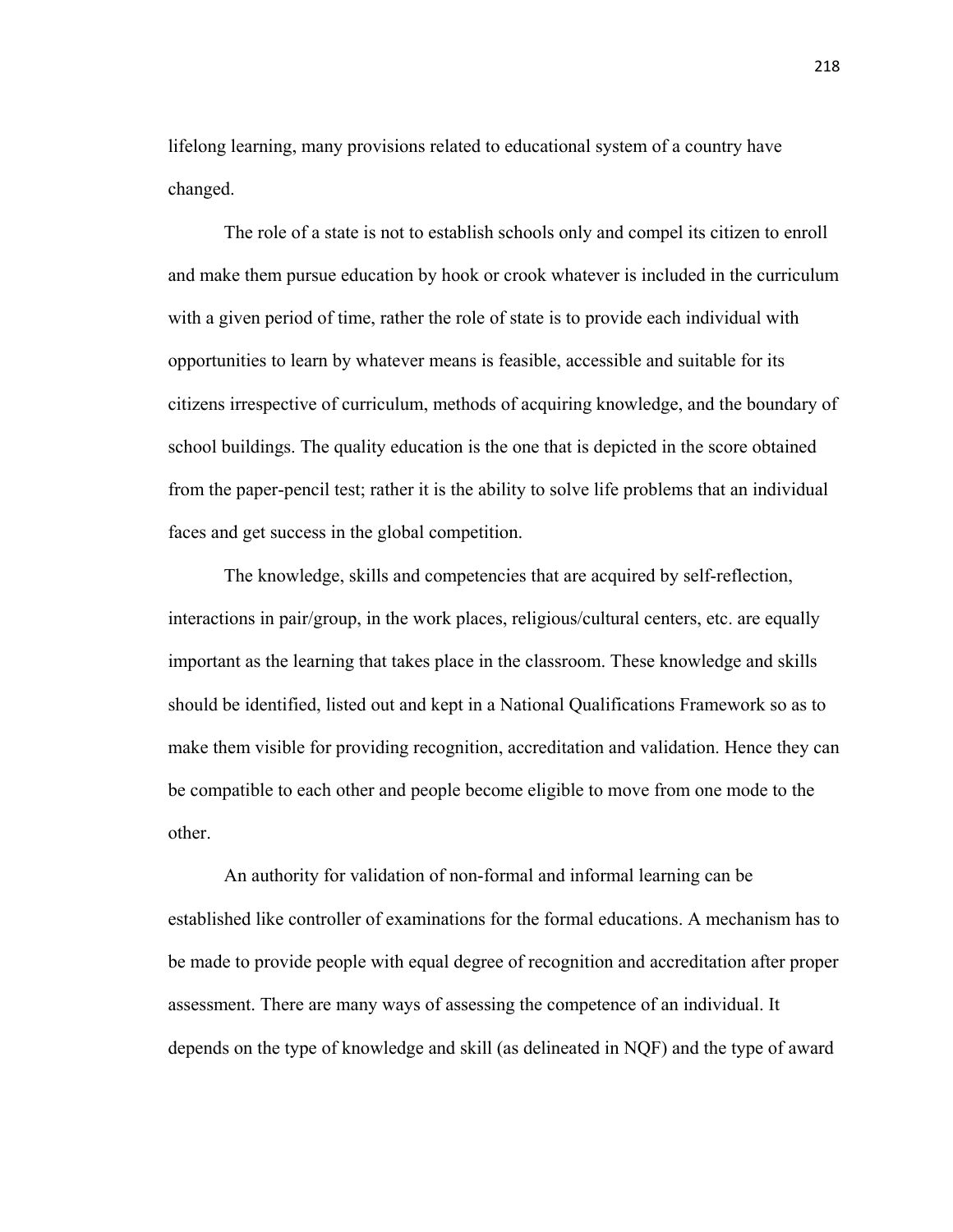an individual wants to get. The nation has to provide opportunities for learning informally and non-formally as much as possible.

 Above all, precisely there are three preconditions for the enhancement of lifelong learning. The first is providing multiple options for learning through formal, non-formal and informal modes of learning. The second is that these three forms of learning should be treated equally. That is to say, there should be parity among the three modes of learning and finally, development of National Qualifications Framework incorporating all types of formal, non-formal and informal learning. The three preconditions along with some necessary measures to be taken for bringing the dream of validating non-formal and informal learning to enhance lifelong learning has been presented in the Theoretical Mechanism for Validation below. This framework was drawn on the basis of conclusions described above.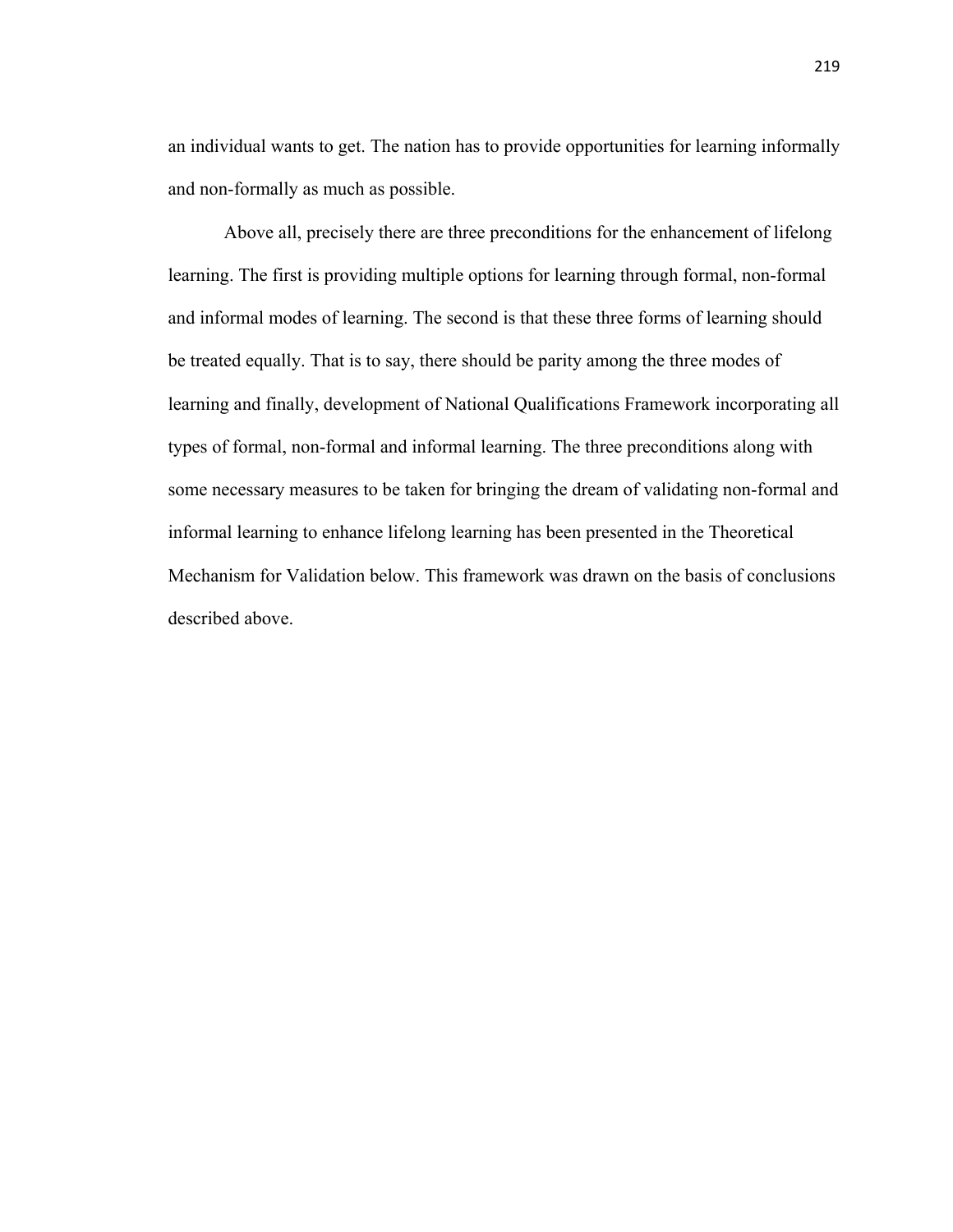#### Figure 7.1 l Mechanism for Valida tion

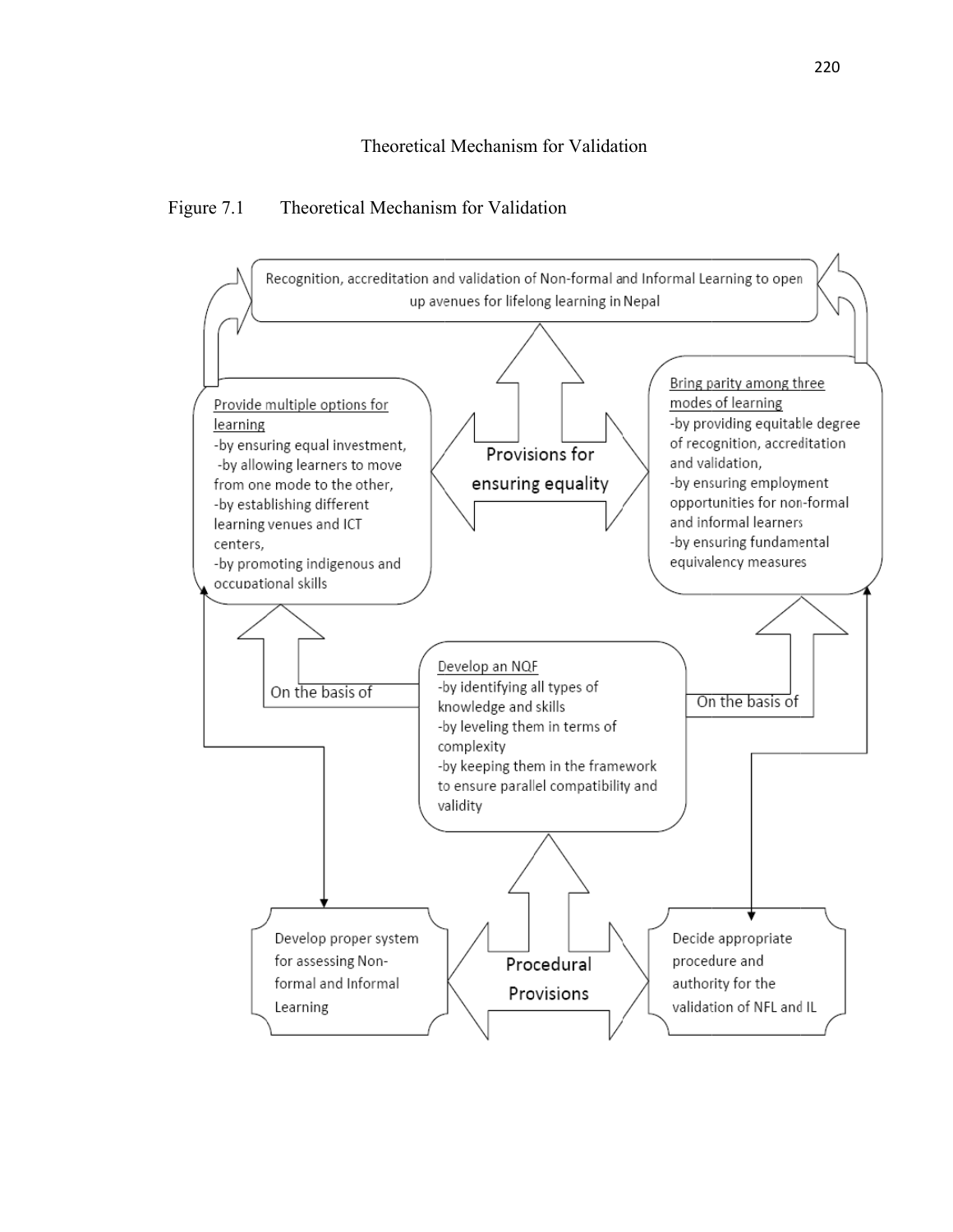Recognition, accreditation and validation of non-formal and informal learning are inevitable preconditions to open up avenues for lifelong learning and continuing education. The Theoretical Mechanism for Validation given above was drawn from the findings and conclusions of the research. According to the chart there are two provisions for ensuring equality among formal, non-formal and informal learning. They are providing multiple options for learning and bringing parity of esteem among the three modes of learning.

The two provisions for validating non-formal and informal learning have to be made on the basis of a National Qualifications Framework (NQF). The NQF has to be developed by identifying all types of knowledge and skills and leveling them in terms of complexity to learn. The NQF ensures compatibility among three modes of learning and opens up ways for providing recognition, accreditation and validation to non-formal and informal learning.

For validating non-formal and informal learning by providing multiple options for learning, brining parity of esteem and developing an NQF two procedural provisions have to be made. They are developing proper system for assessing non-formal and informal learning and deciding appropriate procedure and authority for validation of nonformal and informal learning.

#### Implications

The importance of non-formal and informal learning is increasing because the school systems are unable to cope with the current political, economic, and social realities of a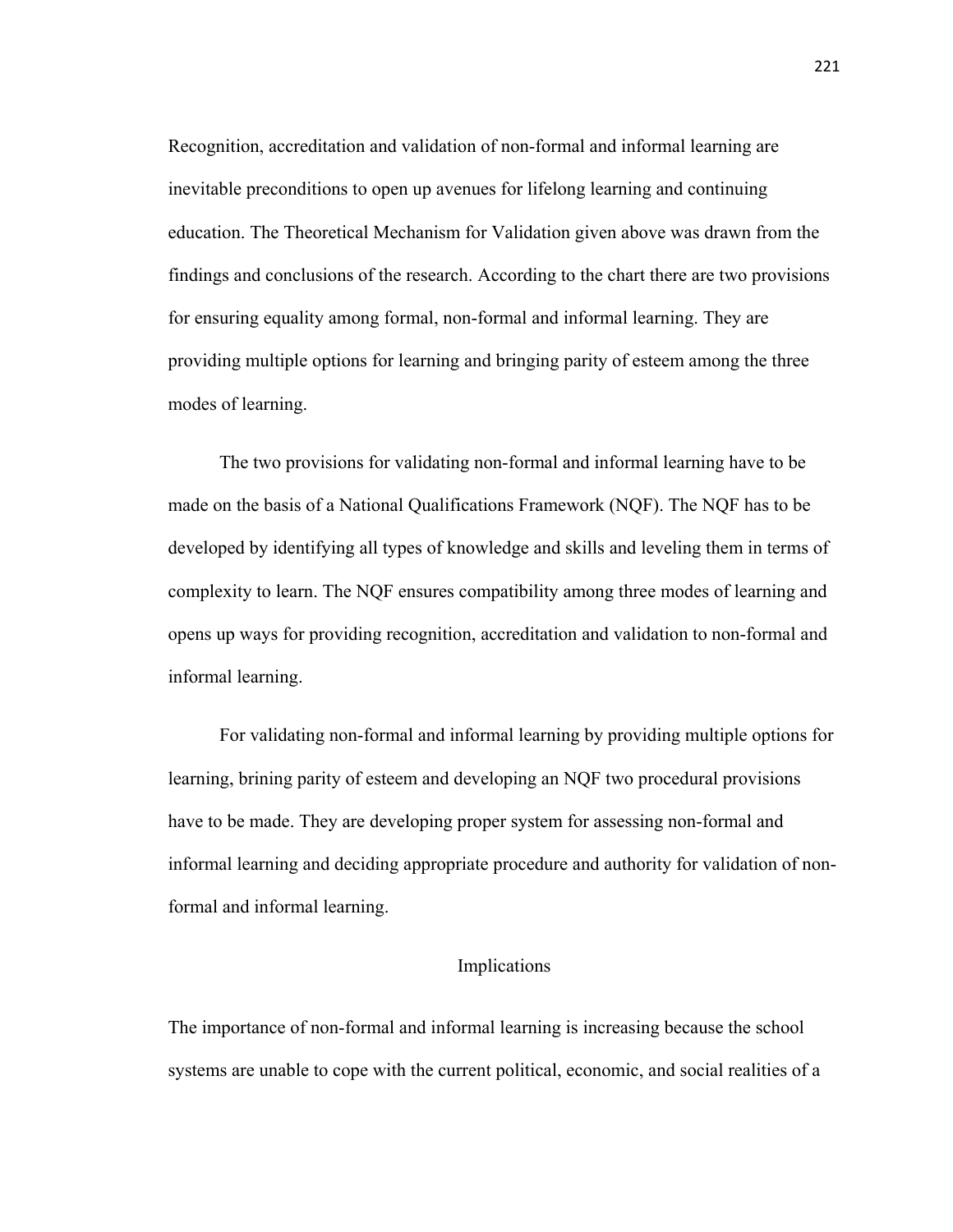nation as they have become unable to meet the basic learning needs of children, youth and adults. Moreover, the complexity in people's life due to the development in the field of science and technology, explosion of new knowledge, market competitiveness, etc. have compelled children, youths and adults to learn new things everyday and update their existing knowledge repertoire. The formal education system that assumes learning as a homogenous phenomenon could not provide education for all the disadvantaged, underprivileged and marginalized people; neither could it take noteworthy initiatives for the integration of these people of the country. Its blanket approach became unable to preserve and promote indigenous knowledge and skills. Hence, the time for a paradigm shift in education system has come.

 The new paradigm is not for dismantling existing structure of formal education because it can't be denied that the autonomy of formal education in today's knowledge world has put it in such a height that undermining it would lead towards systemic chaos in society as a whole. The possible solution is uplifting the status of non-formal learning and informal learning so as to make them equally responsible and accountable for individual, society and the nation.

 The indigenous, Janajati and Dalit people are deprived not only of formal education but also of preserving and promoting their traditional knowledge and skills. Indigenous societies of our nation bear precious ancient epistemology, wisdom, technologies, cosmological beliefs, folklores, customs and traditions associated with their nature, earth, biodiversity, and natural resources. Unfortunately, due to the influence of Western education, norms and values these precious knowledge and skills are on the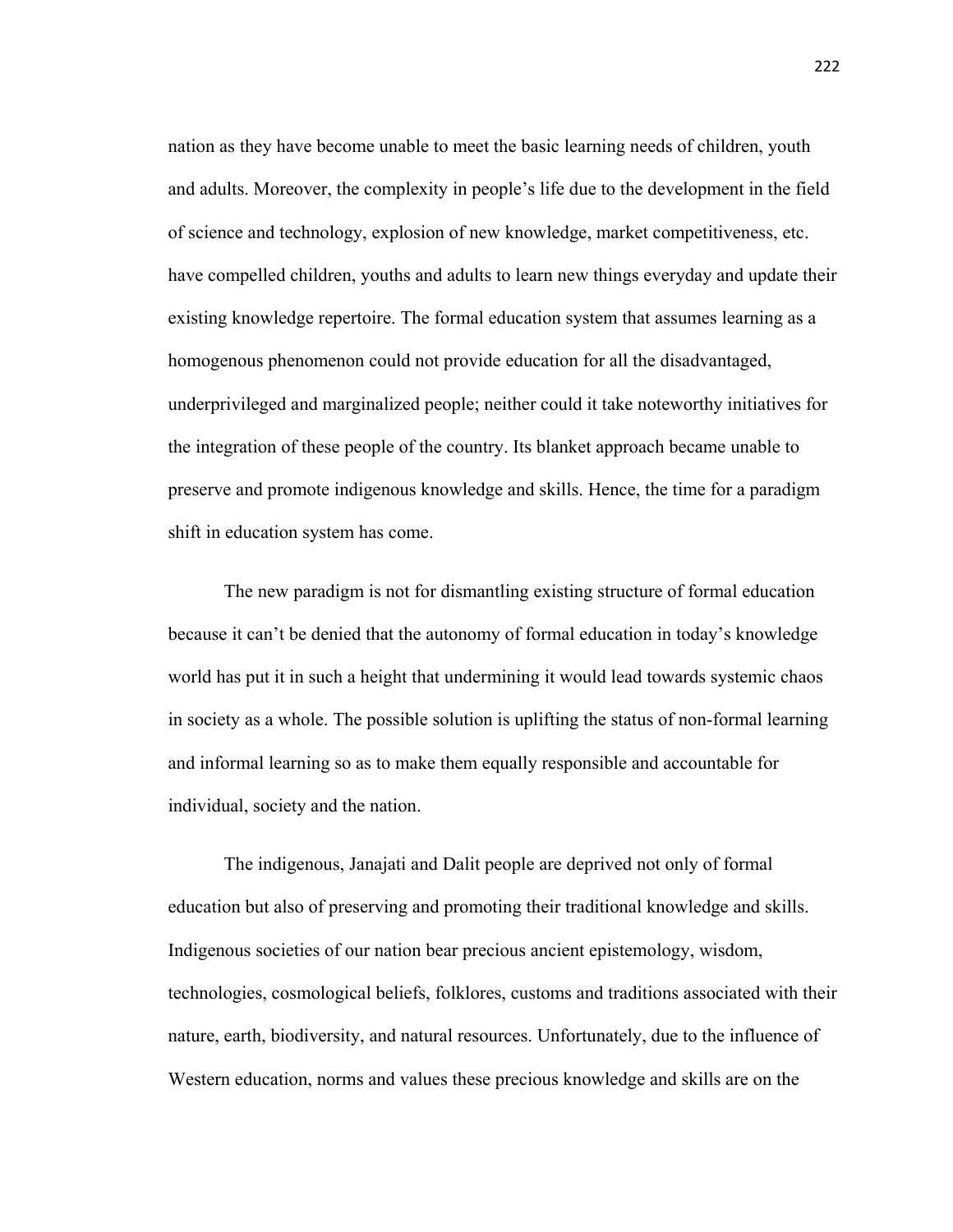verge of extinction. Now the time has come to dig out them, recognize them and promote them for global benefit. For this too, formal education alone can do nothing. We need to have a significant metamorphosis in our thinking and practice.

 The ultimate goal of education is to give each individual the motivation, the financial means and the physical access to learning at any time in his/her life, so that he/she can develop skills, upgrade or learn new skills for work or for his/her own satisfaction and personal development. Formal education has a very limited period of time to serve an individual. It starts from Grade 1 and end with university degree. It is limited within a fixed curriculum. But people need to learn and update their knowledge and skill of various fields from cradle to the grave. It is certain that people who have just formal education are at the side of losers because they lack the most important part of learning useful for their day-to-day lives.

 The solution of all these problems can be the enhancement of lifelong learning. It encompasses all learning activities undertaken throughout life with the aim of improving knowledge, skills and competencies within a personal, civic, social, and employment related perspectives. This new paradigm in the field of human learning intends no disorganization or dismantling of formal education system as in its broad framework formal education, non-formal education and informal learning appear interweaved in the learning itineraries of individuals, groups and societies.

 It seems that the responsibility of providing education to people is only of formal education as it has been a state-business since past. If the state wants to make its citizens lifelong learners it should develop non-formal and informal learning modes in such a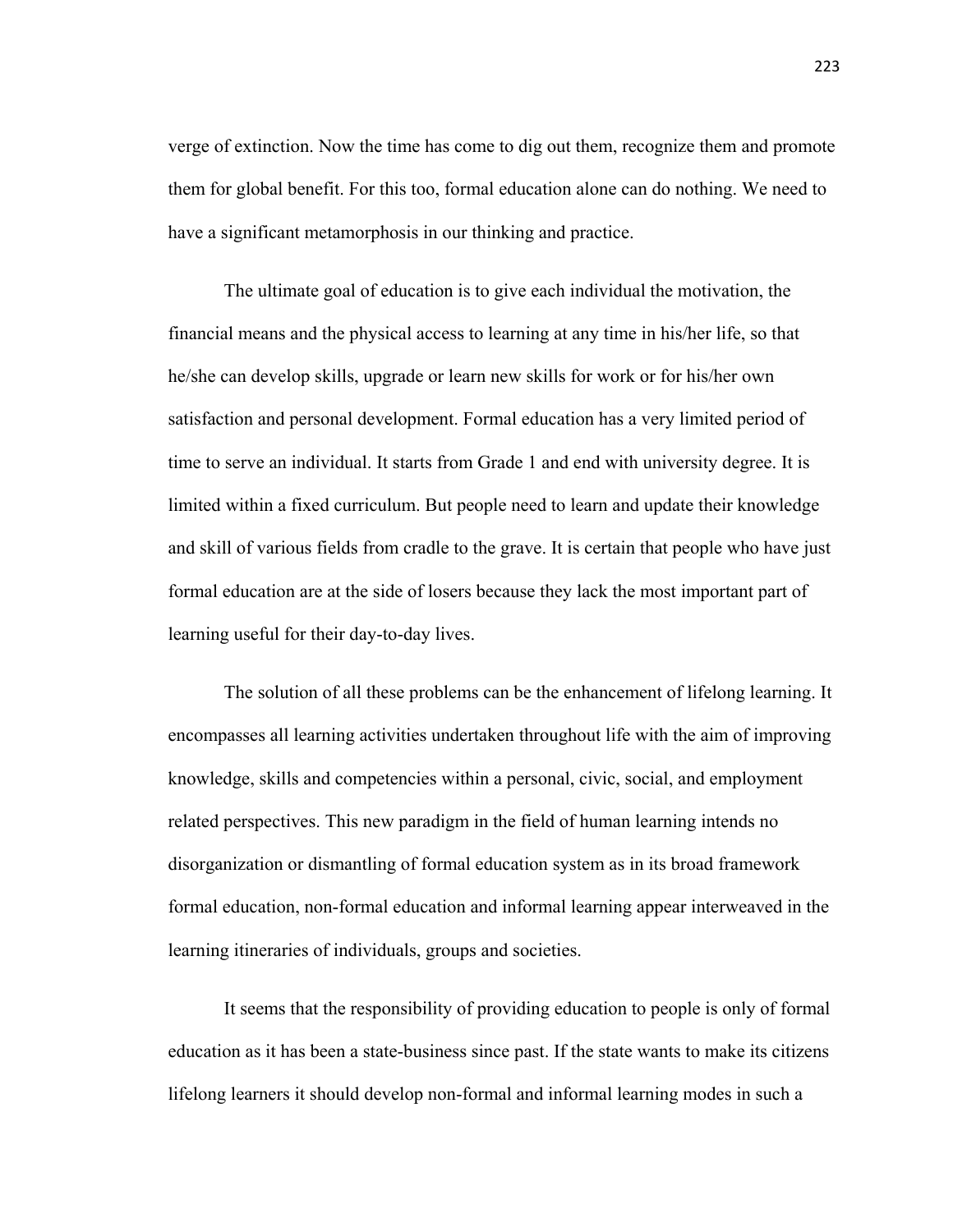standard that they also become equally accountable for its citizens. The state has to invest equitable amount of budget, time and human resources to all three forms of education, especially investment for informal learning should be increased drastically. People need to be provided with informal learning opportunities by making some institutional arrangements such as libraries, museums, science and technology centers, community learning centers, agricultural offices, health offices, cultural learning centers, etc.

 As non-formal and informal learning serve for a longer lifespan of an individual they are the heart of lifelong learning. In a sense, in this era of lifelong learning, informal learning has become more evident and valued than ever. Now the time has come for a historic amendment in educational polices to use the three modes of education to make one's learning, a lifelong endeavor. The agenda of lifelong learning has taken some spaces in the recent policy documents of even Nepal, however, it has not been enough and the most crucial task of implementation has remained uncertain. But from this research what I have found is that educational stakeholders, especially the policy actors of educational system of Nepal are positive, their perceptions and understandings are positive but they have not been in common forum to concretize their ideologies and make Nepal a place suitable for lifelong learning.

 The initiatives taken by some of the institutions such as CTEVT, NFEC, etc. are appreciative but they need to do much more at national, local and individual level to turn the dream of lifelong learning into reality. The non-formal education policies so far formulated need to be implemented. The concept of Open University needs to be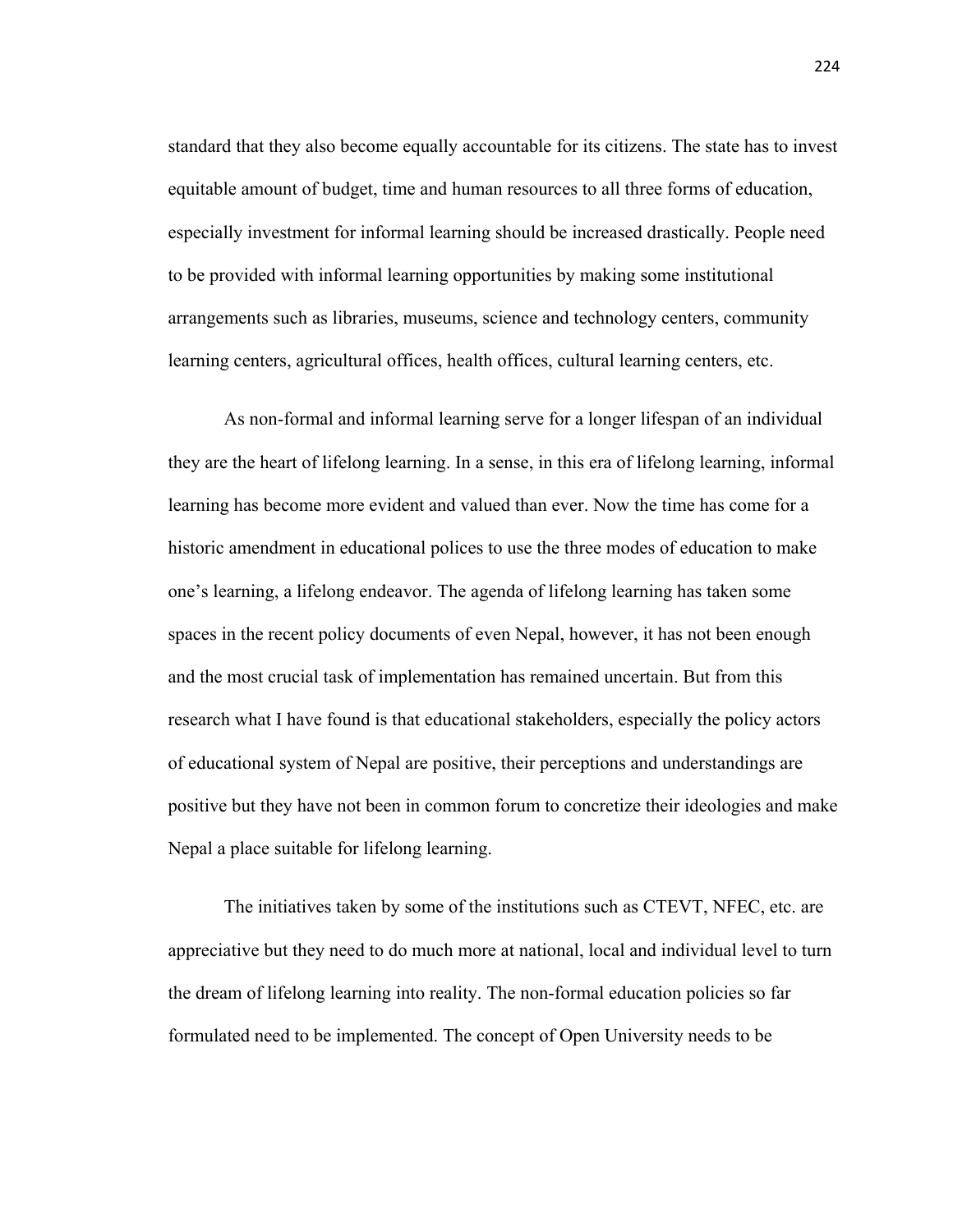materialized and The Certification and Accreditation Division of the Distance Education and Open Learning Council (DEOLC) have to be made more functional.

 Above all, all policies and their implementation become worthless when the learning outcomes of informal and non-formal learners are not made equivalent with formal learning outcomes. In the past, during the decade of 1970s and 1980s, attempts were made to provide knowledge and skills trainings in traditional occupations but they couldn't become effective because the products from such programs were not given proper recognition, accreditation and validation. From such retrospective analysis the approach of providing learners with multiple options for learning should be implemented.

 The purpose of recognition and validation, as far as it relates to non-formal and informal learning, is to make visible the entire scope of knowledge and experience held by an individual. When informal and non-formal learning outcomes are validated, it opens up the ways forward for encouraging people to be involved in making learning a lifelong process. Moreover, validation may have multilayer advantages: for employers it helps for human resource management, for individuals it helps for having the full range of skills and competences valued and for society it helps for making full use of existing knowledge and experiences. Furthermore, validation of NFL and IL may have some institutional advantages such as entrance into formal systems for further education, improving learners' employability in the labor market, and enhancement of universal basic education with the achievement of EFA and MDG goals.

 For effective recognition, accreditation and validation of non-formal and informal learning there must be a mechanism that decides what kind of skills, knowledge and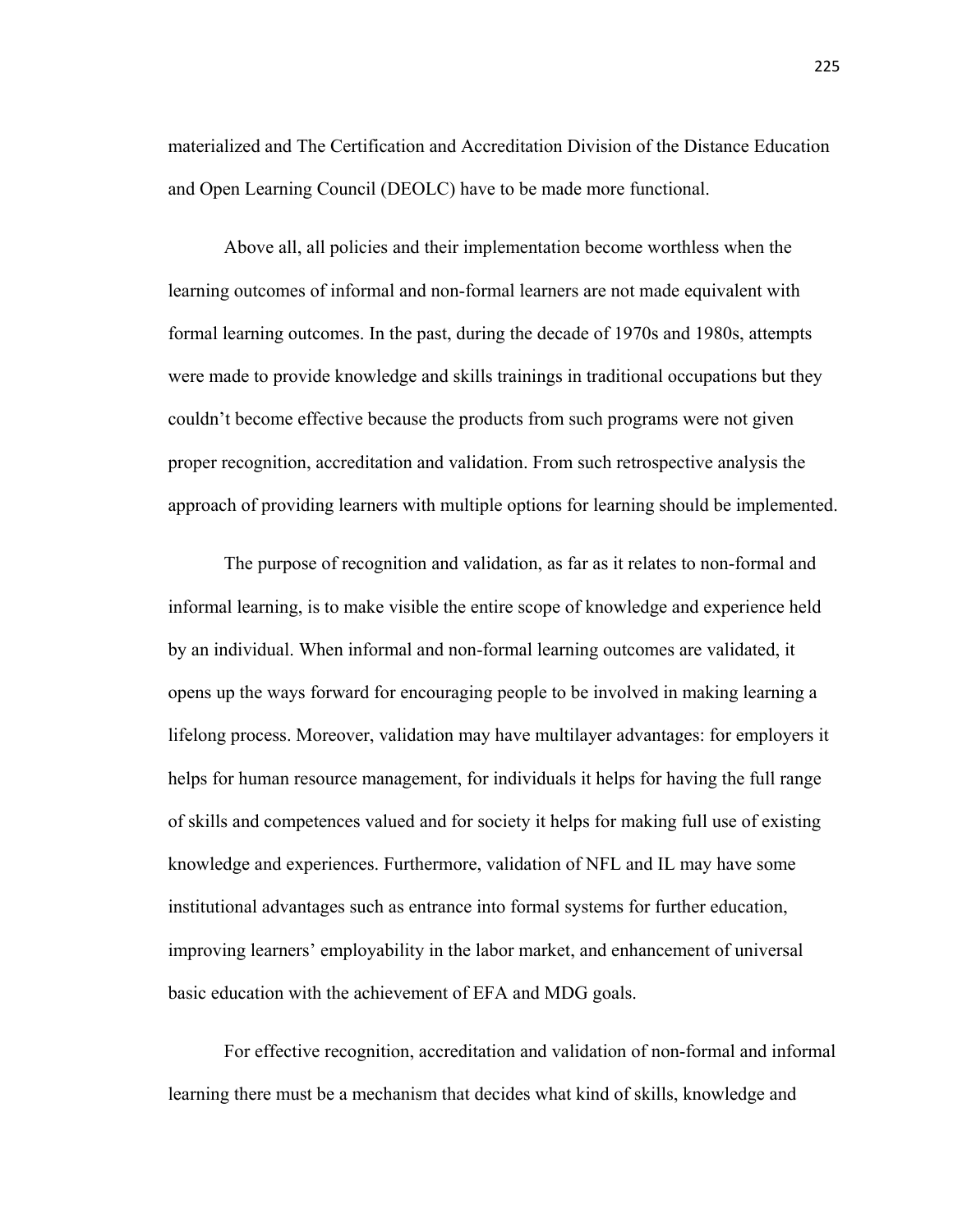experiences to be validated. An approach practiced internationally is the development of National Qualifications Framework. Many countries in the world have developed their NQFs and implemented them effectively that has enhanced lifelong learning by providing validation to non-formal and informal learning.

 Though it is inevitable, developing an NQF encompassing all types of qualifications, non-formal and informal learning including indigenous and knowledge and skills will face a number of challenges as our country developed in the culture of different types of discriminations such as caste, gender, religion, etc. The knowledge and skills that are tacit and cover are really difficult to make visible in NQF. But as it has become an obligatory tool for validation so as to enhance lifelong learning and continuing education must be ready to face all these challenges and take all possible risks.

 Beside the development of NQF, there is another crucial part behind the validation of NFL and IL. We must develop of validating system by selecting or setting up an authority for validation. Even in international level there is debate on which organization or institution should have the authority to provide validation. In some countries the Ministry of Education works as central authority for validation but in some countries some private organizations and Labor Office do this task. Further discussion at national level needs to be done on which authority can be suitable for providing validation in Nepal. The authority needs to decide which methods for validation to be applied and what type of certification system to be developed.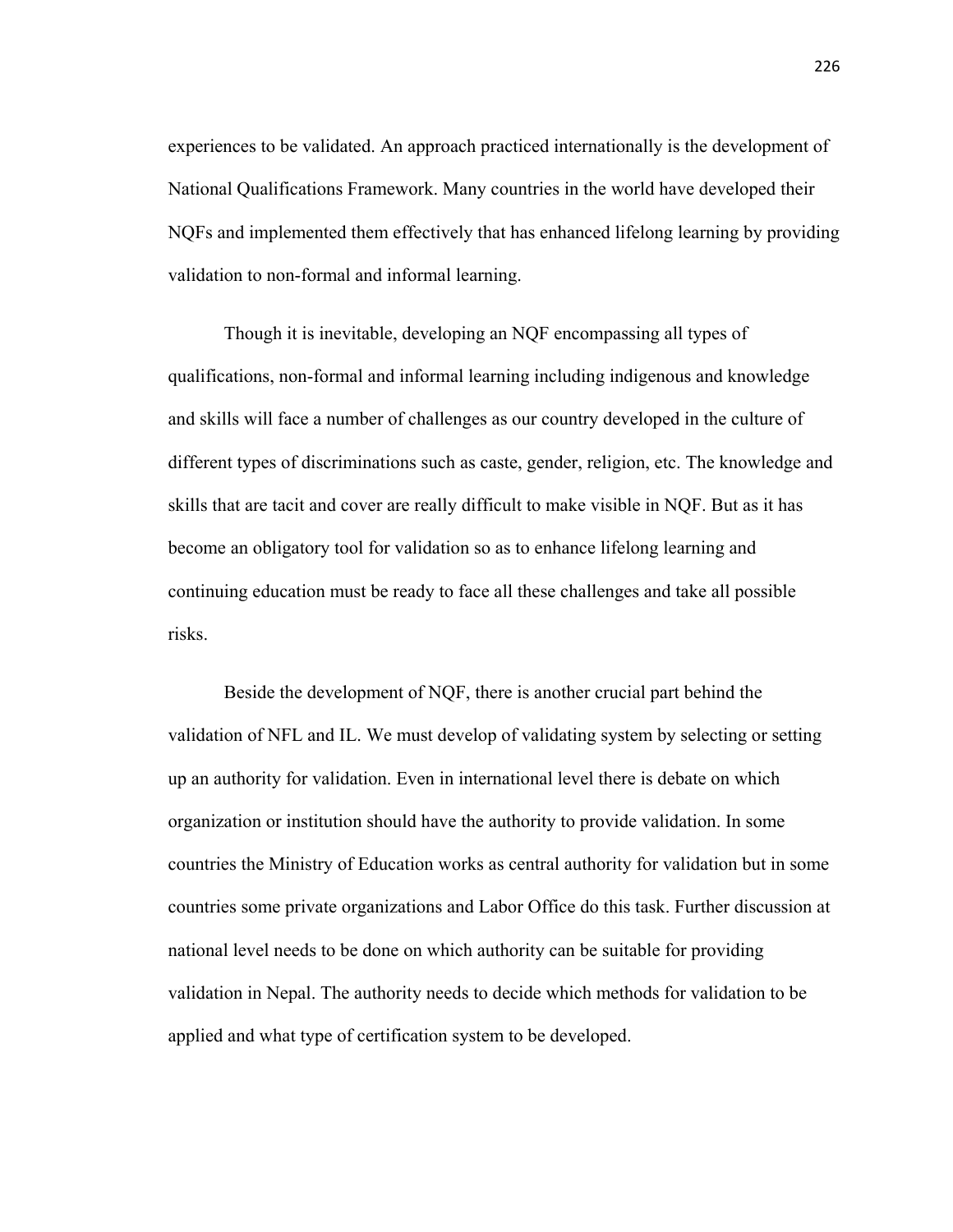There will be many things to be done after the implementation of validation mechanism, if our country has to be developed into a country with knowledge-based economy through the enhancement of lifelong learning. First of all, the products whose knowledge and skills are validated and certified should be provided with employment opportunities and favorable environment for self-employment. If an environment conducive for acquiring knowledge and skills is created and the platform is given to get them recognized and validated, people from less formal backgrounds can become equally, even more efficient, adaptable, adjustable and employable than formal degree holders in the modern societies.

 Similarly, children, youths, and adults should be permitted to enter into formal education system at any level they are found fit after their knowledge and skills learnt informally and non-formally recognized, validated and certified. Furthermore, the learning outcomes acquired through formal, non-formal and informal means are equal so equivalent degree of recognition, validation and certification should be provided on condition that the validation method is standard and fair.

 Nepal needs to learn from the practices of other countries, especially international organizations such as CEDEFOP, EC, OECD, UNESCO, UIL, ILO, Bologna Process, ECOTEC, etc. and take maximum advantage for enhancing lifelong learning by providing recognition, accreditation and validation to non-formal and informal learning. As UIL has been a most accessible international organization, Nepal has to go with an appropriate proposal and give it a place to work in order to achieve MDG and EFA goals.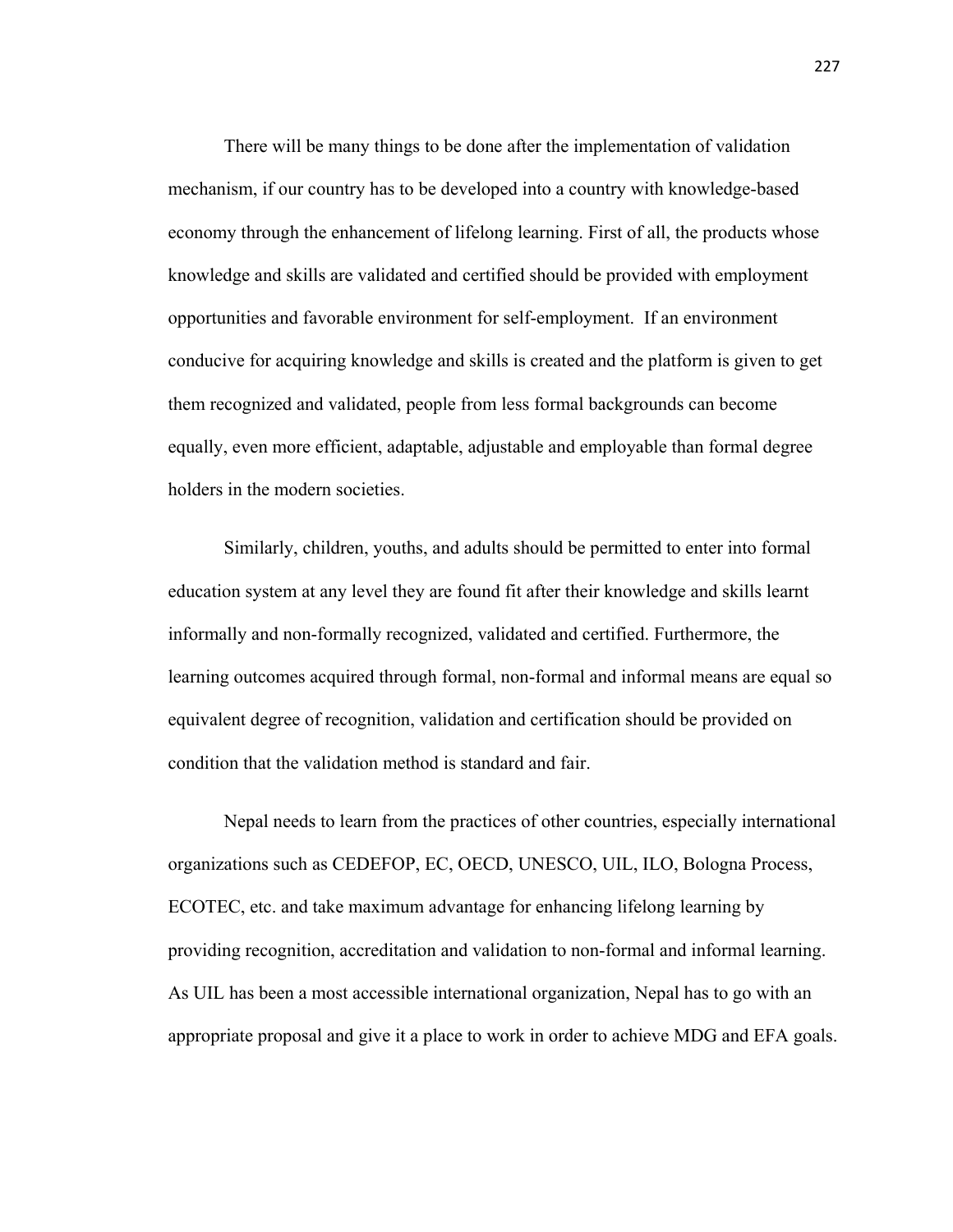#### *Recommendations for Future Research and Reflections*

Certainly, it was the first attempt that I made in my life to carry out a research of this type which in my experience is exhaustive not only because of mixed methodology that I applied but also the reviews of national and international literatures related to recognition, accreditation and validation of non-formal and informal learning; developing an NQF; and various aspects of lifelong learning and continuing education.

 I have accumulated a lot of experiences and understandings in this field. I underwent through lots of ups and downs, saddened many times and adorned with happiness many times. I would like to share such feelings and experiences with the readers of this dissertation thinking that my experiences would be useful for the researchers who would explore in this field.

 The first and the most important experience was that non-formal and informal learning are different in terms of their upbringings and orientations. These two modes of learning should have been treated differently from the very beginning of the research. I came to this conclusion when I started interacting with my research participants. Some of them viewed that non-formal education would be better validated and accredited like formal learning rather than informal learning. Had I divided them in the quantitative part of the research and treated them as separate variables I would have gotten a clear understanding on the compatibility of the three modes of learning.

 Secondly, I went on reading the vast treasure of downloaded international literatures indiscriminately that took a lot of time and made me tired too. When I wanted to systematize them there was a great difficulty that which part of the review to be made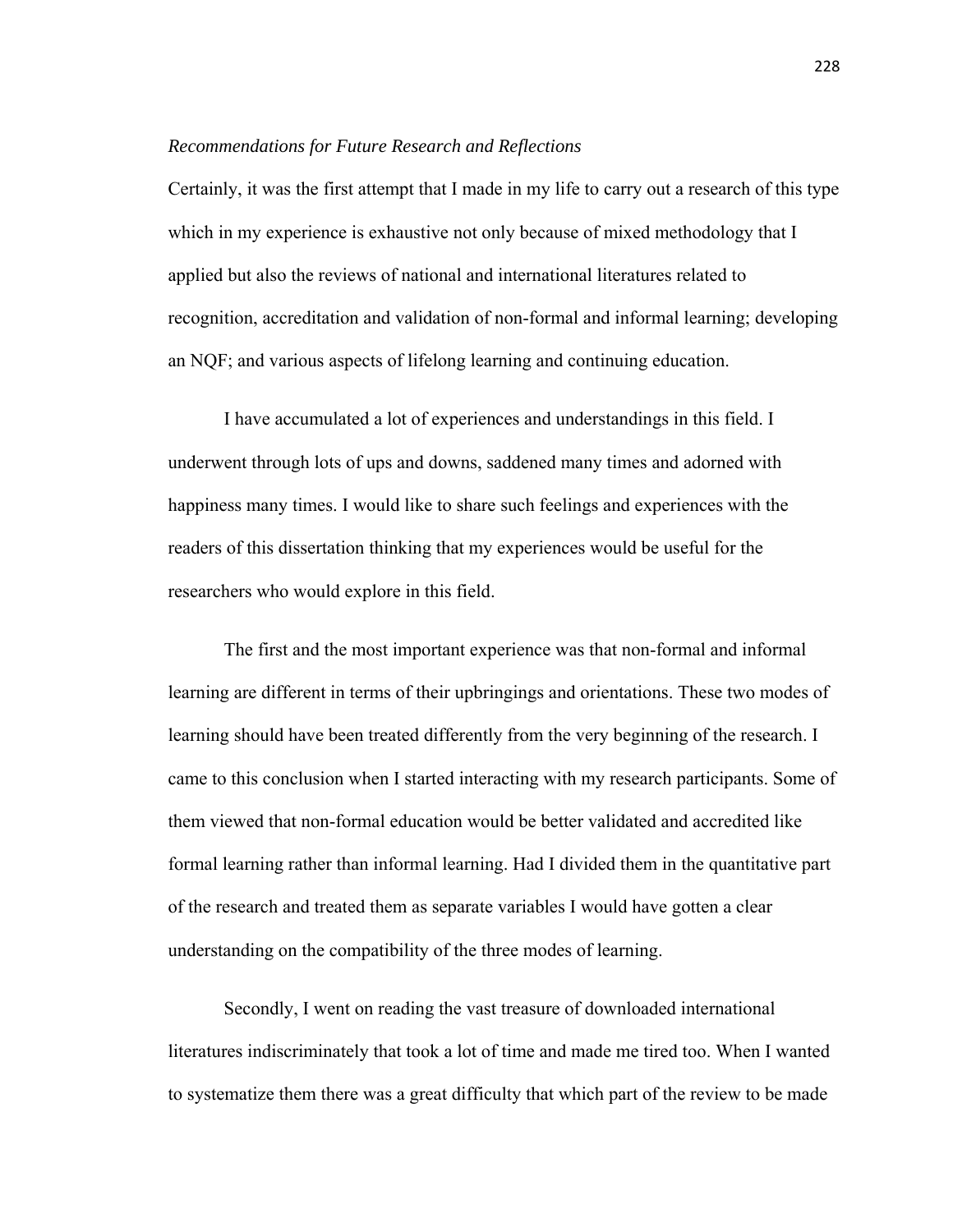fit for which part of the report. So, I would like to suggest future researchers to have clear understanding of what to seek in the literature; devise themes of the research; and look for the literatures related to the themes. Though it is a tiresome job as there are thousands of research reports and journal articles from many countries in the world, it is so adventurous and heart touching that you will feel never bored perusing and noting them down.

 There are some crucial researchable areas in this field such as explorations of the types of indigenous and traditional occupational knowledge and skills and their possibility of recognizing, and validating; opportunities and challenges in developing an NQF in Nepal; progresses Nepal has made so far towards validation of non-formal and informal learning; status of non-formal participants in terms of their employment and enrollment in formal education system; challenges in validating caste-based occupational skills and providing them equal degree of accreditation, etc. I think these areas need further researches so as to create the foundation for enhancing lifelong learning through validation.

 And finally, I had experienced that mixed methodology itself is in its infancy. In Nepal, it is praised much but practiced less. Thus, MM researchers have to face many challenges in sequencing them, triangulating one data set with another and striking a proper balance between the two to draw the findings and implications. Matching the findings drawn from quantitative paradigm and qualitative paradigm had become a real Herculean task for me. However, at the end I was dancing in the auspicious marriage of positivism and constructivism.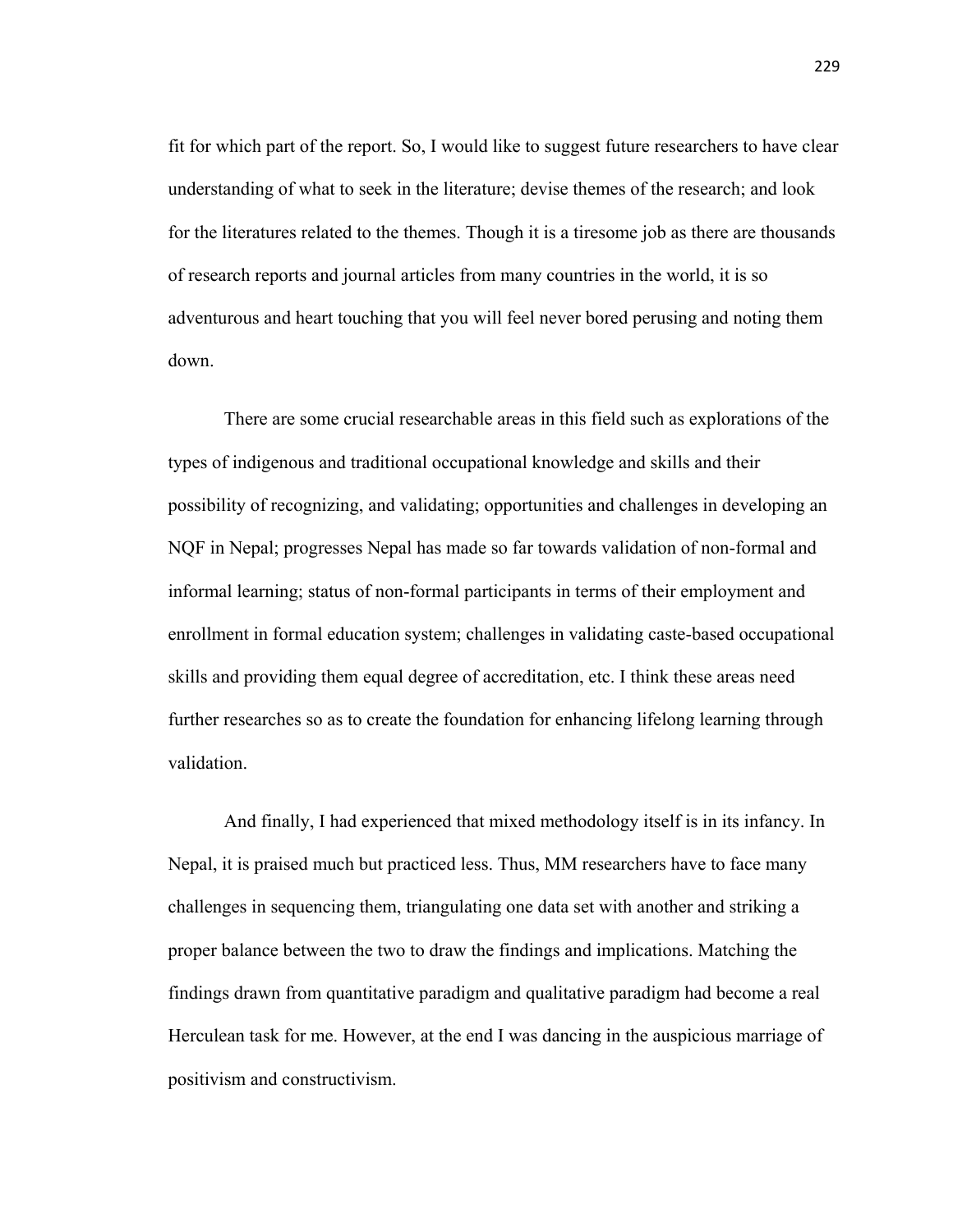#### Chapter Summary

In this Chapter the research question and sub-questions were presented along with the summary of literature review, a short synopsis of research methodology and a brief account of data analysis procedures to draw the findings. Then some of the key findings of the study were presented.

 On the basis of findings described in Chapter 6 some conclusions were made followed by a short discussion on the conclusions. On the basis of the key findings and conclusions a Theoretical Mechanism for Validation of non-formal and informal learning to open up avenues for lifelong learning has been sketched. After this some of the implications of the research were stated. I wrapped up this Chapter and the entire dissertation with recommendations for future researchers and my own reflection to this long journey of nearly two years to bring this dissertation into this shape.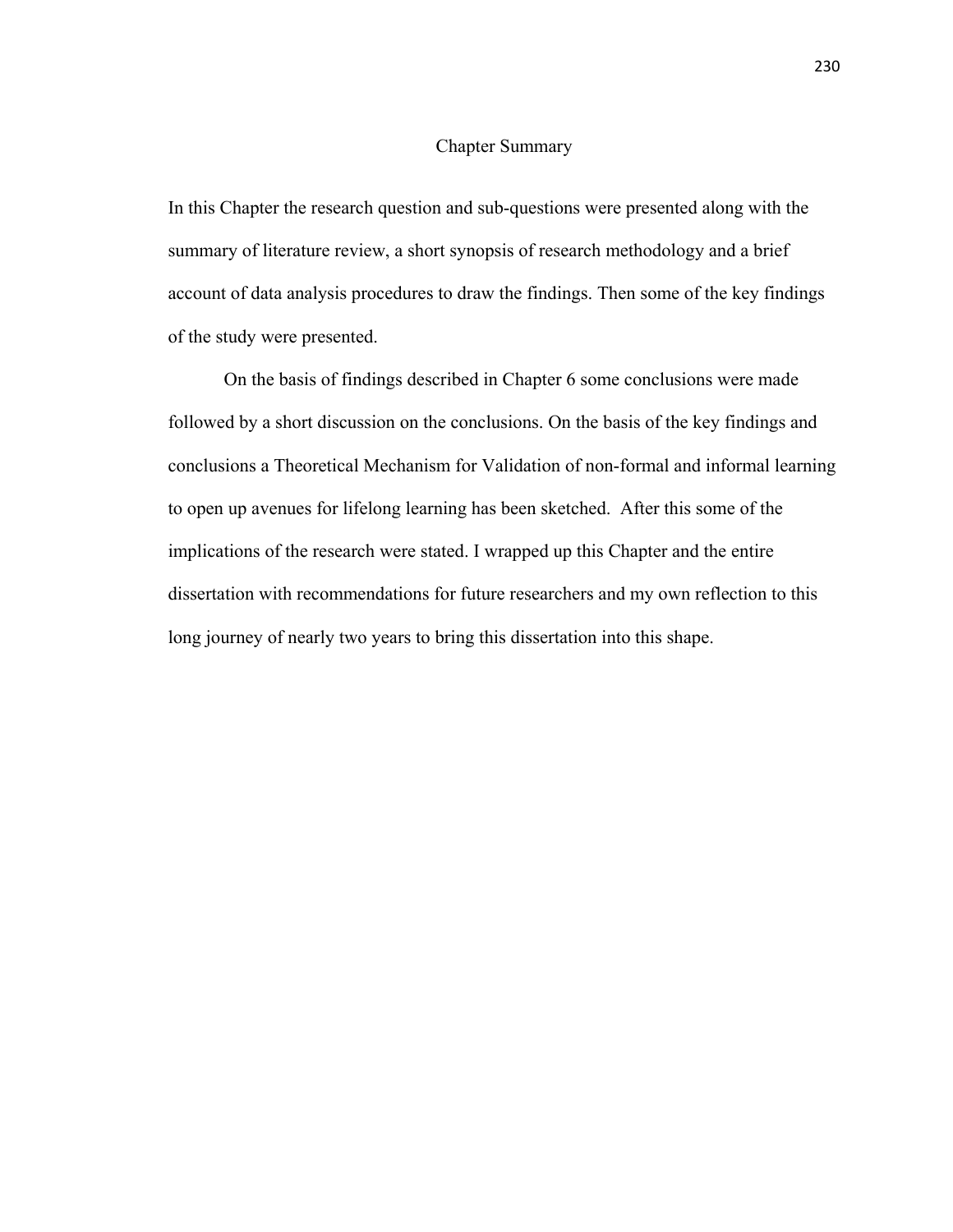#### REFERENCES

- Abukari, A. (2005). Conceptualizing lifelong learning: a reflection on lifelong learning at Lund University (Sweden) and Middlesex University (UK). *European Journal of Education , 40* (2), 143-154.
- Acharya, S., & Koirala, B. N. (2006). *A comprehensive review of the practices of literacy and non-formla education in Nepal.* Kathmandu: UNESCO Kathmandu.
- Adam, S. (2007). New challenges in recognition: the recognition of prior learning. *Official Bologna Process Seminar* (pp. 1-17). Riga, Latvia: University of Westminister.
- ADEA. (2008). *Creating Flexible and Inclusive Learning Paths in Post-Primary Education and Training in Africa:NQFs and Recognition of non-formal and informal learning The Key to Lifelong Learning.* Paris: Association for the Development of Education in Africa (ADEA).
- Advies, R., Hagens, K., Hout, T. v., & Kraaijvanger, H. (2007). *Recognition of nonformal and informal learning: Background report for the Netherlands.* Netherlands: Ministery of Education .
- Allais, S. M. (2007). Why the South African NQF Failed: lessons for countries wanting to introduce national qualifications frameworks. *European Journal of Education , 42* (4), 523-547.
- Anonuevo, C. M. (2001). *Practicing lifelong learning in Asia in the 21st century.* Germany: UNESCO Institute of Education.
- Apple, M. W., & Teitelbaum. (2004). John Dewey. In J. A. Palmer (Ed.), *Fifty great thinkers on education: from Confucious to Dewey* (pp. 177-182). London: Routledge.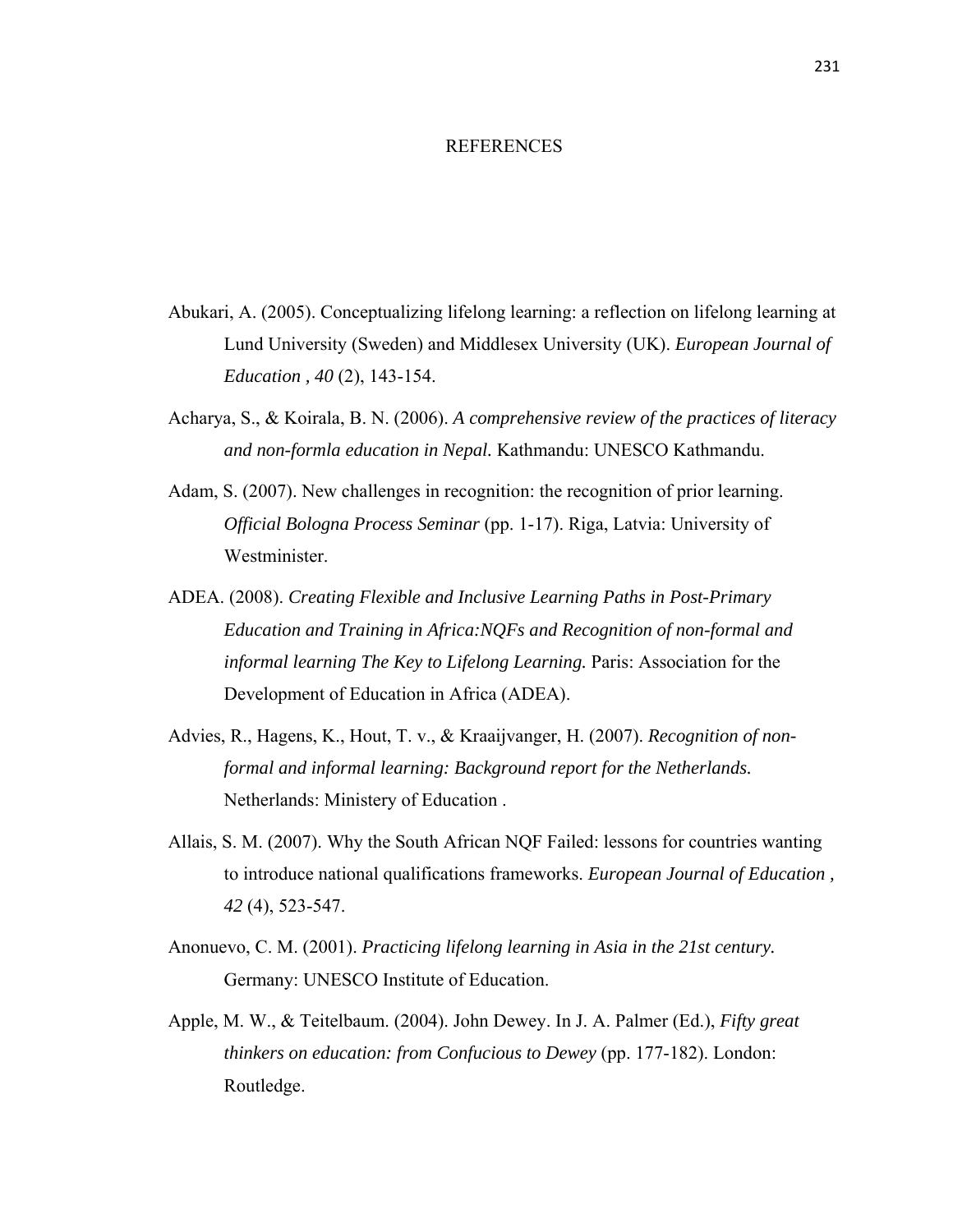- Archambault, S. ( 2000, July 30). *Paired Sample T Test*. Retrieved May 30, 2009, from Psychology Department, Wellesley College: http://www.wellesley.edu/Psychology/Psych205/pairttest.html
- Bazeley, P. (2002). Issues in mixing qualitative and quantitative approaches to research. In J. G. R. Buber, *Applying qualitative methods to marketing management research.* (pp. 141-156). UK: Palgrave Macmillan.
- Best, J. W., & Kahn, J. V. (2002). *Research in education* (7th Edition ed.). New Delhi: Prentice-Hall of India.
- Bjornavold, J. (1997). *Identification and validation of prior and informal learning. Experiences, innovations and dilemmas. Discussion Paper.* Greece: European center for the development of vocational training.
- Bjornavold, J., & Coles, M. (2007). Governing education and training: the case of qualifications frameworks. *European Journal of Vocational Training* , 203-235.
- Bologna Working Group. (2005). *A Framework for Qualifications of the European Higher Education Area.* Bredgade, Copenhagen: Ministry of Science, Technology and Innovation.
- Braun, V., & Clarke, V. (2006). Using thematic analysis in psychology. *Qualitative Research in Psychology 2006* , 77-101.
- Carron, G., & Carr-Hill, R. A. (1991). *Non-formal education: Information and planning issues.* Paris: International Institute of Educational Planning.
- CEDEFOP. (2007). *Recognition and validation of non-formal and informal learning for VET teachers and trainers in the EU Member States.* Belgium: European Centre for the Development of Vocational Training (CEDEFOP).
- CEDEFOP. (2008). *Validation of non-formal and informal learning in Europe: A snapshot 2007.* Luxembourg: Office for Official Publications of the European Communities.
- Child Welfare Scheme. (2005). *Education For All: Non-formal education among street children in Nepal.* Kathmandu: Child Welfare Scheme and UNESCO.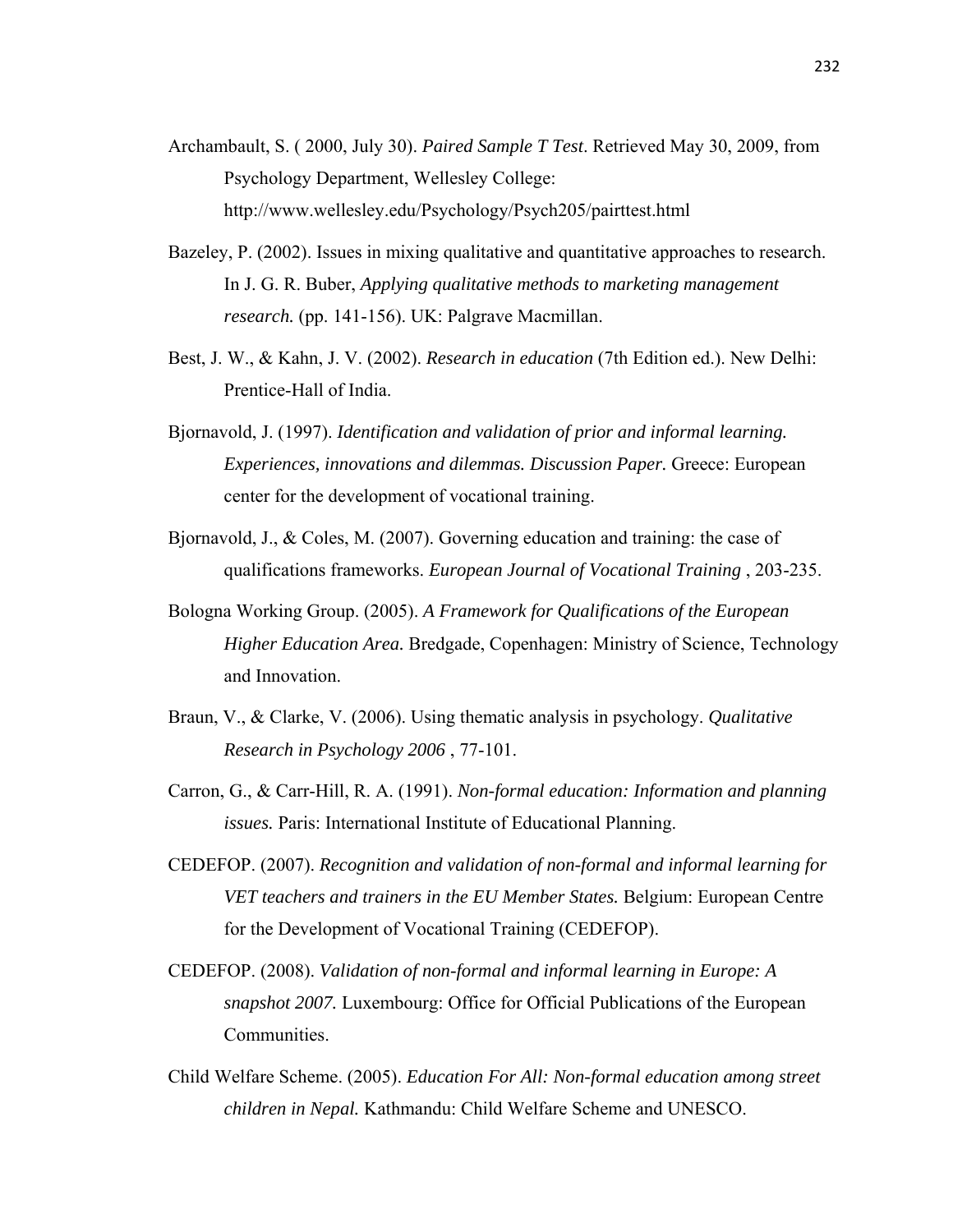- Colardyn, D., & Bjornavold, J. (2005). The learning continuity: European inventory on validating non-formal and informal learning - National polices and practices in validating non-formal and informal learning. (M. Beyer, & J. Bjornavold, Eds.)
- Colardyn, D., & Bjornavold, J. (2004). Validation of formal, non-formal, and informal learning: policy and practices in EU member states. *European Journal of Education , 39* (1), 70-89.
- Corbetta, P. (2003). *Social research.* London: SAGE.
- Creswell, J. W. (2006). Choosing a mixed methods design. In J. W. Creswell, *Designing and conducting mixed method research* (pp. 58-88). Sage Publications.
- Creswell, J. W. (2003). *Research design: qualitative, quantitative, and mixed methods approaches* (2nd ed.). New Delhi: SAGE.
- Creswell, J. W., & Miller, D. L. (2000). Determining Validity in Qualitative Inquiry. *Theory into Practice* , 124-130.
- Dismone, L. M. (2006). Consider the source: response differences among teachers, principals, and districts on survey questions about their education policy environment. *Education Policy , 20* (4), 640-676.
- Dreyfus, H. L. (2006). Phenomenology. *Student Encarta* . Redmond, WA: Microsoft Corporation.
- EAEA. (n. d.). *Assessment and accreditation of informal and non-formal learning in adult education: a summary of key issues.* Retrieved September 9, 2009, from Transfine: www.eucen.org/conferences/BRNO\_CZECH/EAEATransfine.pdf

ECOTEC. (n. d.). *A European inventory on validation of non-formal and informal learning.* Retrieved September 9, 2009, from ECOTEC Research and Consulting Limited: http://www.ecotec.com/europeaninventory/publications/inventory/chapters/euro\_i nv\_slovenia.pdf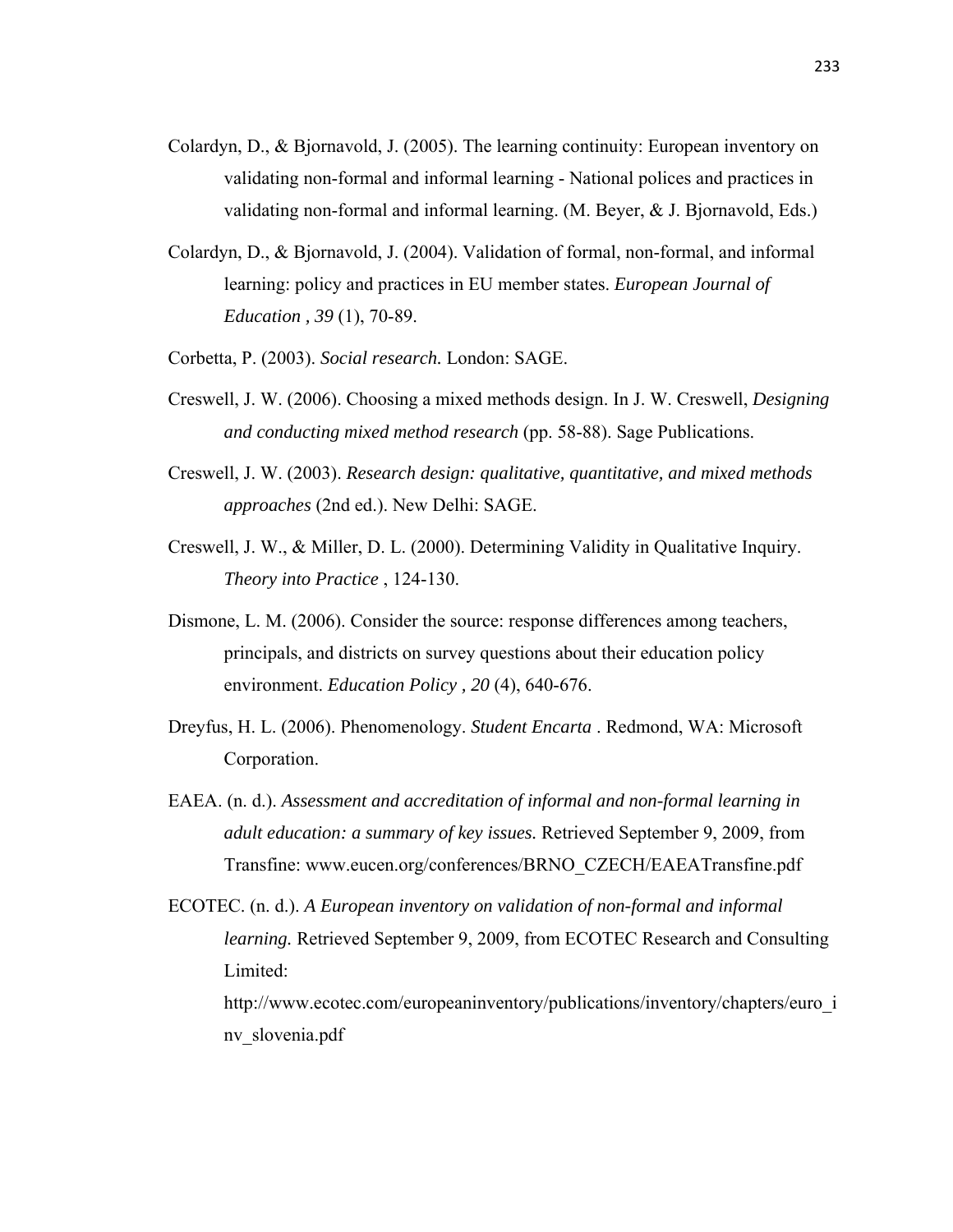- ECOTEC. (2005). *European inventory on validation of non-formal and informal learning: a final report to DG Education and Culture of the European Commission.* Birmingham: ECOTEC Research and Consulting Ltd.
- Edwards, R., & Usher, R. (2001). Lifelong Learning: A Postmodern Condition of Education. *Adult Education Quarterly* , 273-287.
- Encarta Dictionary. (2006). Microsoft Corporation. *Student Encarta* . Redmond, WA: Microsoft Corporation.
- European Commission. (2009, July 1). *Ireland links its national qualifications framework to the European Qualifications Framework for Lifelong Learning*. Retrieved September 7, 2009, from European Commission: Education and Training: http://ec.europa.eu/education/news/news1508\_en.htm
- European Communities. (2008). *European Qualifications Framework.* Retrieved August 24, 2009, from European Qulifications Framework for Lifelong Learning: http://ec.europa.eu/education/policies/educ/eqf/eqf08\_en.pdf
- European University Association. (2008). *European Universities' Charter on Lifelong Learning.* Belgium: European University Association.
- Evans, N. (2006b). Criteria and approaches to assessment of experiential learning. In C. Corradi, N. Evans, & A. Valk, *Recognition, assessment and accreditation of prior experiential learning: background and constituencies* (pp. 209-219). Lithuania: Tartur University Press.
- Evans, N. (2006). Recognition, assessment and accredition of prior experiential learning: background and constituencies. In C. Corradi, N. Evans, & A. Valk, *Recognising experiential learning: Practices in European Universities* (pp. 17-36). Estonia, Lithuania: Tartu University Press.
- Fereday, J., & Cochrane, E. M. (2006). Demonstrating Rigor Using Thematic Analysis: A Hybrid Approach of Inductive and Deductive Coding and Theme Development. *International Journal of Qualitative Methods , 1* (5).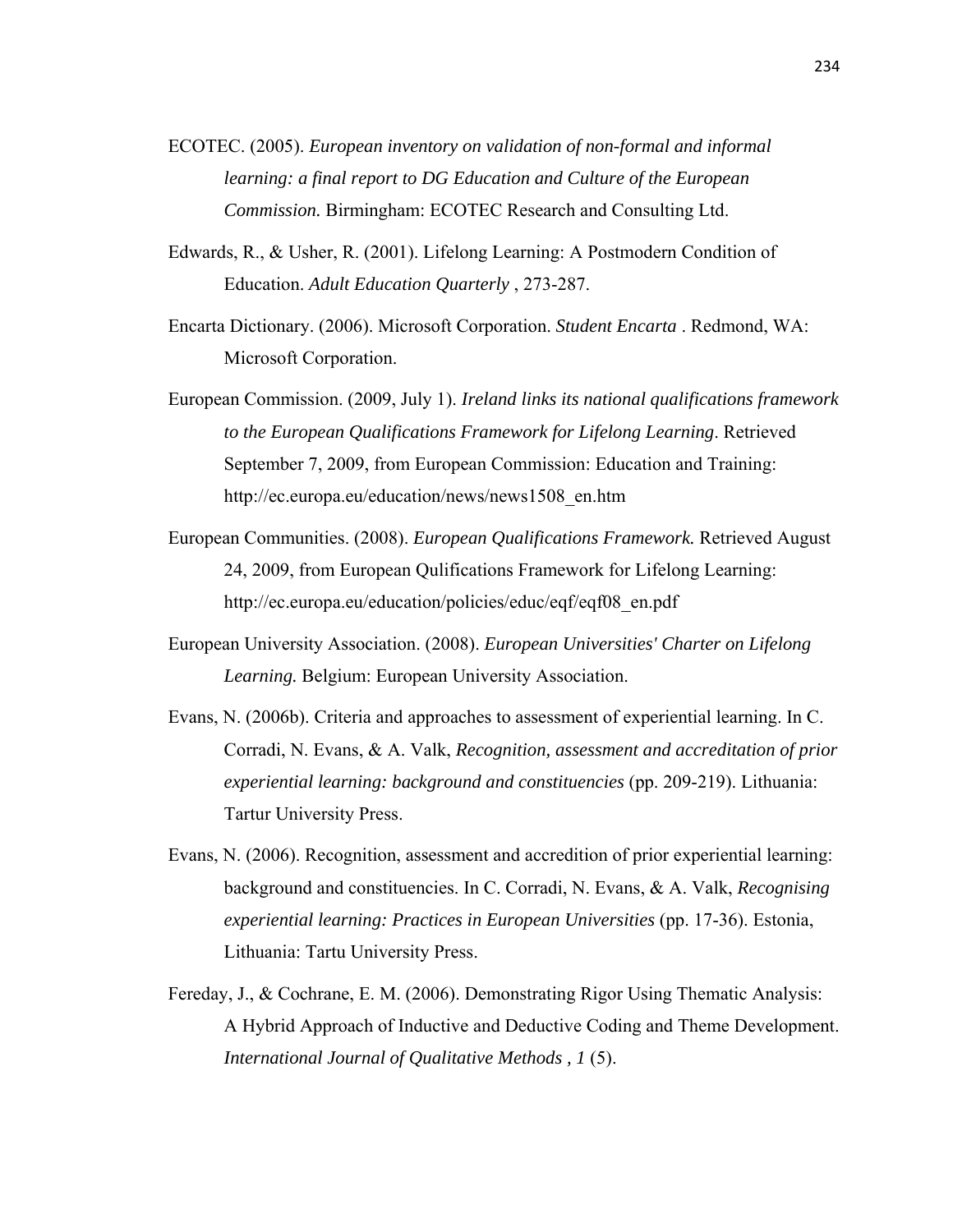- Field, A. P. (2006). *Analysis of Variance (ANOVA)*. Retrieved March 4, 2009, from Encyclopedia of Measurement and Statistics: http://sageereference.com/statistics/Article\_n19.htm
- Flick, U. (2006). *An introduction to qualitative research.* New Delhi: SAGE.
- Fowler, F. J. (1993). *Survey Research Methods* (2nd ed.). New Delhi: SAGE.
- Gajardo, M. (2000). *Ivan Illich*. Retrieved July 10, 2008, from http://www.ibe.unesco.org/fileadmin/user\_upload/archive/publications/ThinkersP df/illiche.PDF
- GON-MOES. (2006a, October 18). *Concept paper on school sector approach.* Retrieved May 24, 2008, from www.moes.org
- GON-MOES. (2007b). *Non-formal education policy.* Bhaktapur, Nepal: Government of Nepal- Ministery of Education and Sports: Non-formal Education Center.
- GON-MOES. (2006b, July). *Open and distance learning policy framework.* Retrieved May 6, 2008, from Government of Nepal, Ministry of Education and Sports: http://www.moe.gov.np/admin/upload\_pdf\_digital\_form/Open%20Learning%20P olicyframework.pdf
- GON-MOES. (September, 2007). *School sector reform; Core document: policies and strategies.* Kathmandu: Government of Nepal - Ministry of Education and Sports.
- GON-MOES. (2007a, February 15). *Three year interim education plan.* Retrieved May 6, 2008, from Government of Nepal, Ministry of Education and Sports: http://www.moe.gov.np/digital\_form.php
- Greene, J. C. (2007). *Mixed Methods in Social Inquiry.* San Francisco: John Wiley and Sons.
- Groenewald, T. (2004). A phenomenological research design illustrated. *International Journal of Qualitative Research* , 1-26.
- Groenewald, T. (2004). A Phenomenological Research Design Illustrated. *International Journal of Qualitative Methods , 3* (1), 1-26.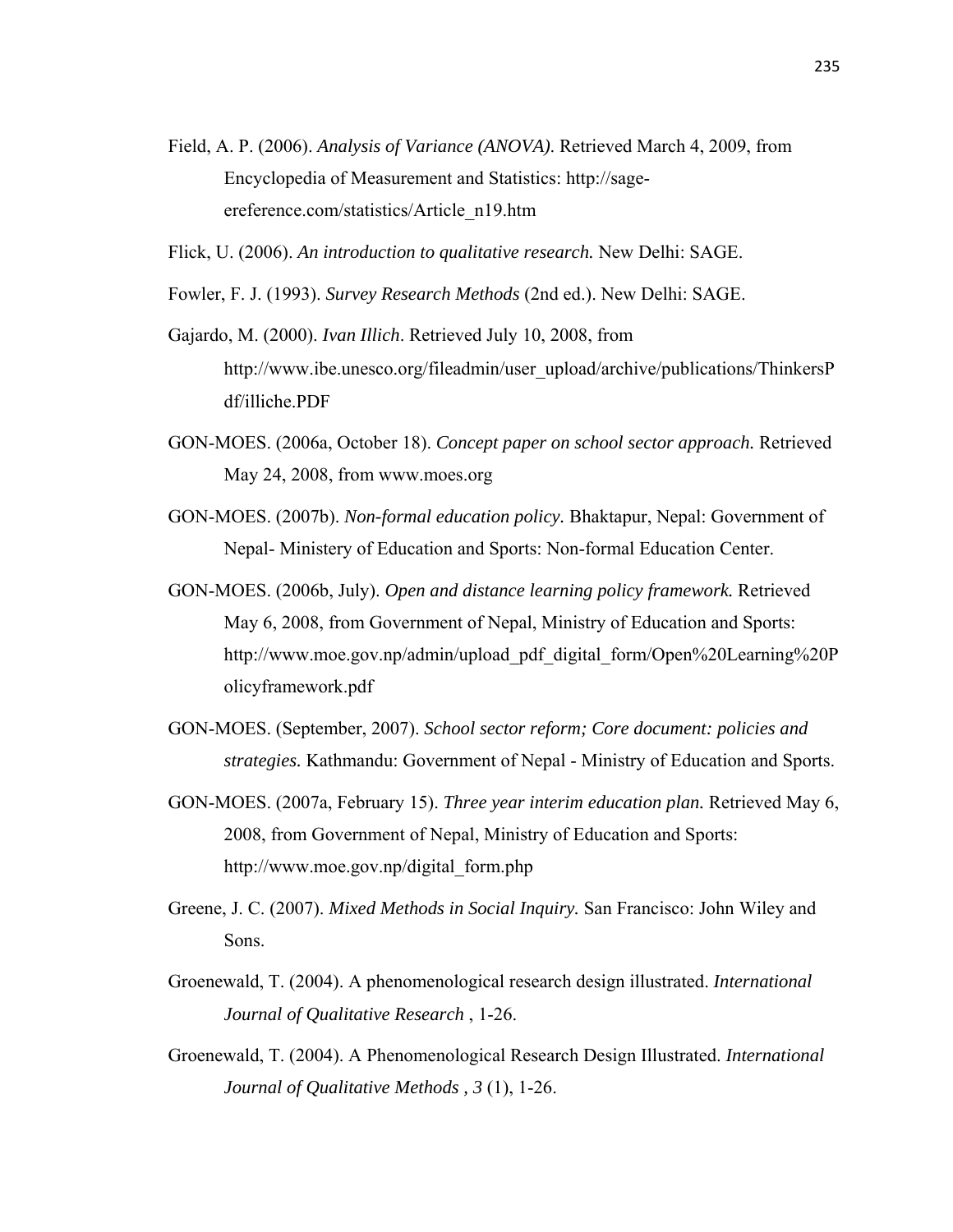- Gutek, G. L. (2006, Redmond, WA). History of education. *Encarta Encyclopaedia* . Microsoft Corporation.
- Haeringer, A. (2006). The French APEL: Ambitious procedures. In C. Corradi, N. Evans, & A. Valk, *Recognising experiential learning: Practices in European Universities* (pp. 83-93). Lithuania: Tartu University Press.
- Hancock, B. (2002). *Trent Focus for Research and Development in Primary Health Care: An Introduction to Qualitative Research.* Trent Focus.
- Haralombos, M., & Holborn, M. (1995). *Sociology: themes and perspectives* (4th Edition ed.). London: Collins Educational.
- ILO. (2004). *Lifelong learning in Asia and the Pacific.* Bangkok: International Labor Orgination.
- ILO. (2004). *Lifelong learning in Asia and the Pacific.* Bangkok: International Labor Office.
- Jalil, N. (2007, March 4). *Social research: paradigms, its componentsand implications for education research* . Paper presented in M. Phil Class of Kathmandu University. Kathmandu.
- Kamp, M. v. (2006). The contribution of APEL to lifelong . In C. Corradi, N. Evans, & A. Valk, *Recognising Experiential Learning: Practices in European Universities* (pp. 220-233). Lithuania: Tartu University Press.
- Kokosalakis, N. (2000). Editoral. *European Journal of Education , 35* (3), 253-256.
- Kothari, C. R. (2004). *Research methodology: methods and techniques* (2nd Edition ed.). New Delhi: New Age Intrnational (P) Limited.
- Kumar, R. (1996). *Research methodology: a step-by-step guide for beginners.* New Delhi: SAGE.
- Kvale, S. (1996). *An introction to qualitative research interviewing.* Thousands Oaks, California : SAGE.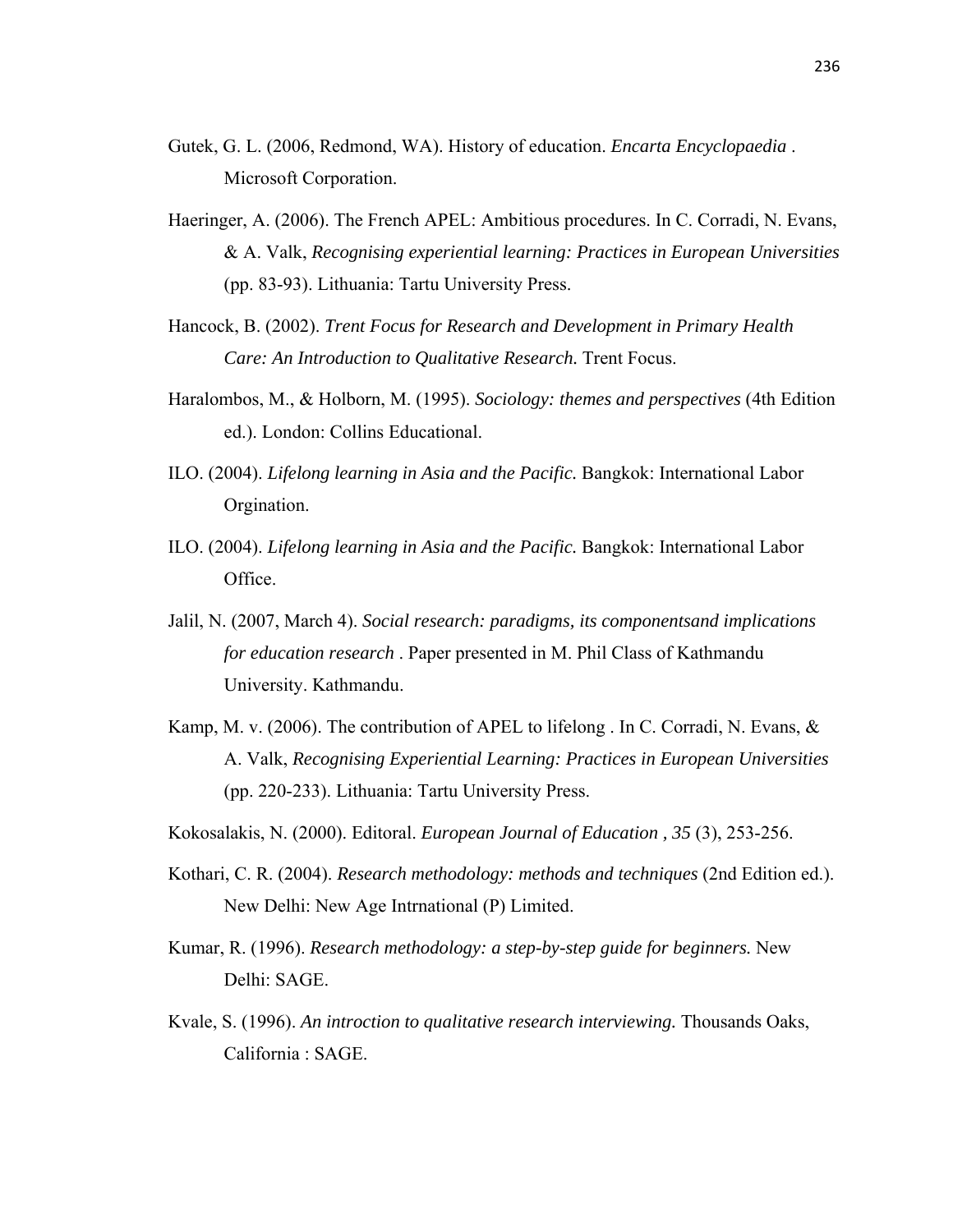- Lamichhane, S., & Wagley, M. P. (2006). *Consolidating national policies on equivalency towards accomplishing Univrsal Primary Education.* Kathmandu: UNESCO Kathmandu.
- Lengrand, P. (1975). *An introduction to lifelong education.* London: UNESCO.
- Leonardo da Vinchi Thematic Group. (2007, January). *Lifelong Learning Program (2007-2013).* Retrieved March 3, 2008, from Leonardo da Vinchi Program: http://www.tg4transparency.cpm
- Literary Watch Bulletin. (2001, January). Innovation in non-formal education. *Literary Watch Bulletin* .
- Lopez, K. A., & Willis, D. G. (2004). Descriptive versus interpretive phenomenology: their contributions to nursing knowledge. *Quality Health Research , 14* (726), 726-735.
- Lyons, J. (2008). *Language and linguistics.* Cambridge: Cambridge University Press.
- Mangal, S. K. (2007). *Essentials of educational psychology.* New Delhi: Printice-Hall of India Private Ltd.
- Mazur, J. E. (2006). Learning. *Encarta Encyclopaedia* . Redmond, WA: Microsoft Corporation.
- McCaslin, M. L., & Scott, K. W. (2003). *The five question method for framing a qualitative research study.* Retrieved August 3, 2009, from The Qualitative Report: http://www.nova.edu/ssss/QR/QR8-3/mccaslin.pdf
- Ministery of Health and Population Nepal. (2007). *Nepal Demographich and Helath Survey 2006.* Kathmandu: Ministry of Health and Population, New ERA, and Macro International Inc.
- MOE, Nepal. (2003). *Education for all: Nepal National Plan of Action (2001-2015).* Kathmandu: Ministery of Education, Nepal.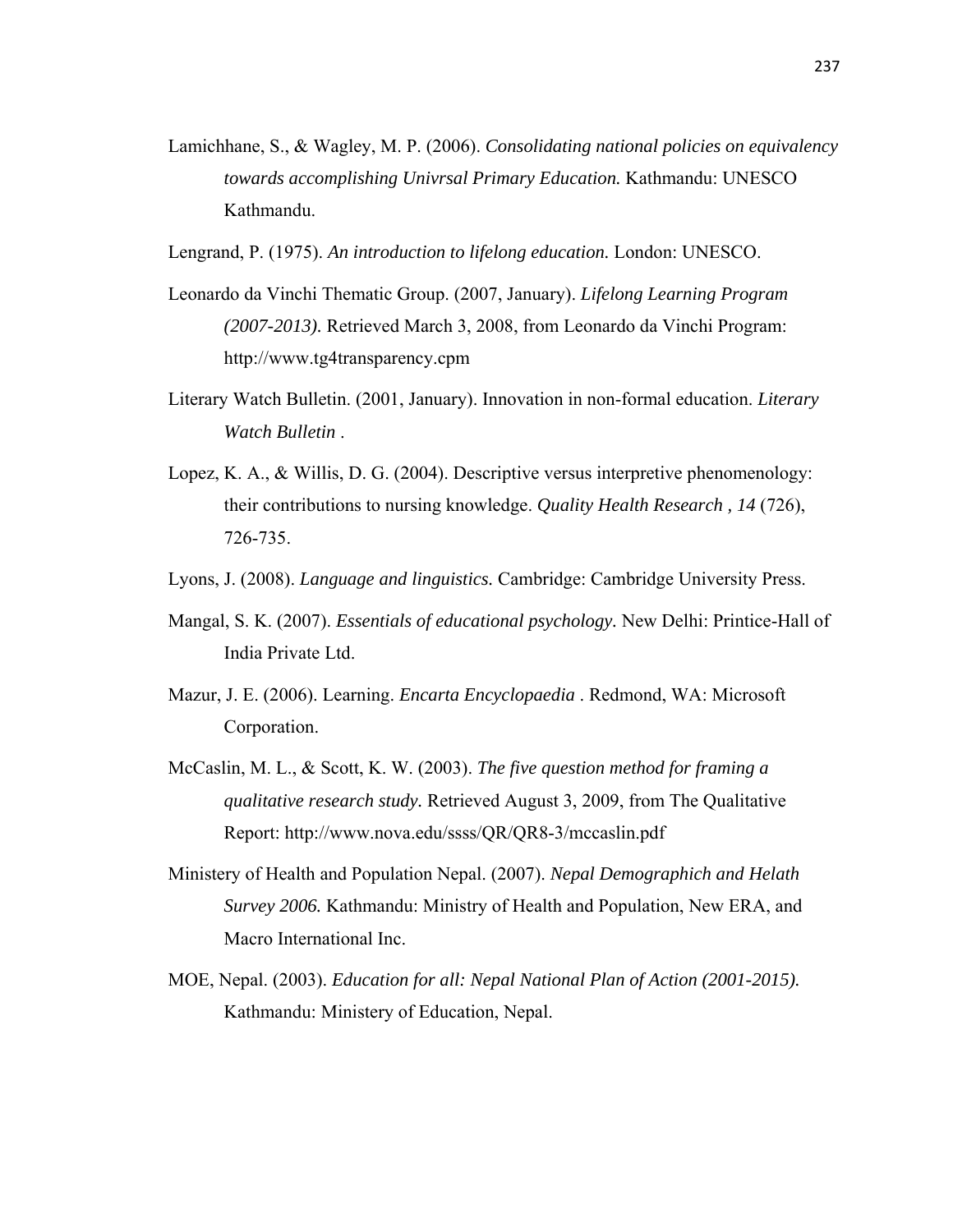- National Framework of Qualifications. (2009). *The Natioanl Framework of Qualifications*. Retrieved September 7, 2009, from National Qualifications Authority of Ireland: http://www.nfq.ie/nfq/en/
- Newman, R. M. (1998, March). *Henderson.* Retrieved December 24, 2008, from A History of Formal Education: http://www.shianet.org/~reneenew/HUM501.html
- Niglas, K. (2004). *The combined use of qulitative and quantitative methods in educational research.* Unpublished doctoral dissertation, Tallinn Pedagogical University, Estonia.
- Noymer, A. (2008). *SAGE Publications*. Retrieved March 4, 2009, from Encyclopedia of Survey Research Methods: http://sage-ereference.com/survey/Article\_n13.html
- NRC-NFE. (n. d.). *A case study on community learning center for development.* Retrieved May 6, 2008, from http:www.accu.or.jp/litbase/break/pdf/NPLf903A.pdf
- Omerzel, D. G., & Širca, N. T. (n.d.). *The motivation of educational institutions for validation of non-formal and informal learning.* Retrieved August 19, 2009, from Fakulteta za management Koper: http://www.fm-kp.si/zalozba/ISBN/978-961- 6573-65-8/105-116.pdf
- Panta, Y. R. (2006). *Historical foundation of education.* Kathmandu: Author.
- Park, M. K. (2006). *The lived experience of Asian international students in online learning environments in higher education.* University of Missouri-Columbia: An Unpublished PhD Dissertation.
- Qualifications and Curriculum Development Agency. (2009). *European Qualifications Framework*. Retrieved August 20, 2009, from Qualifications and Curriculum Development Agency: http://www.qcda.gov.uk/19302.aspx
- Sandelowski, M. (2000). Focus on research methods: combining qualitative and quantitative sampling, data collection, and analysis techniques in mixed-method studies. *Research on Nurshing and Health , 23*, 246-255.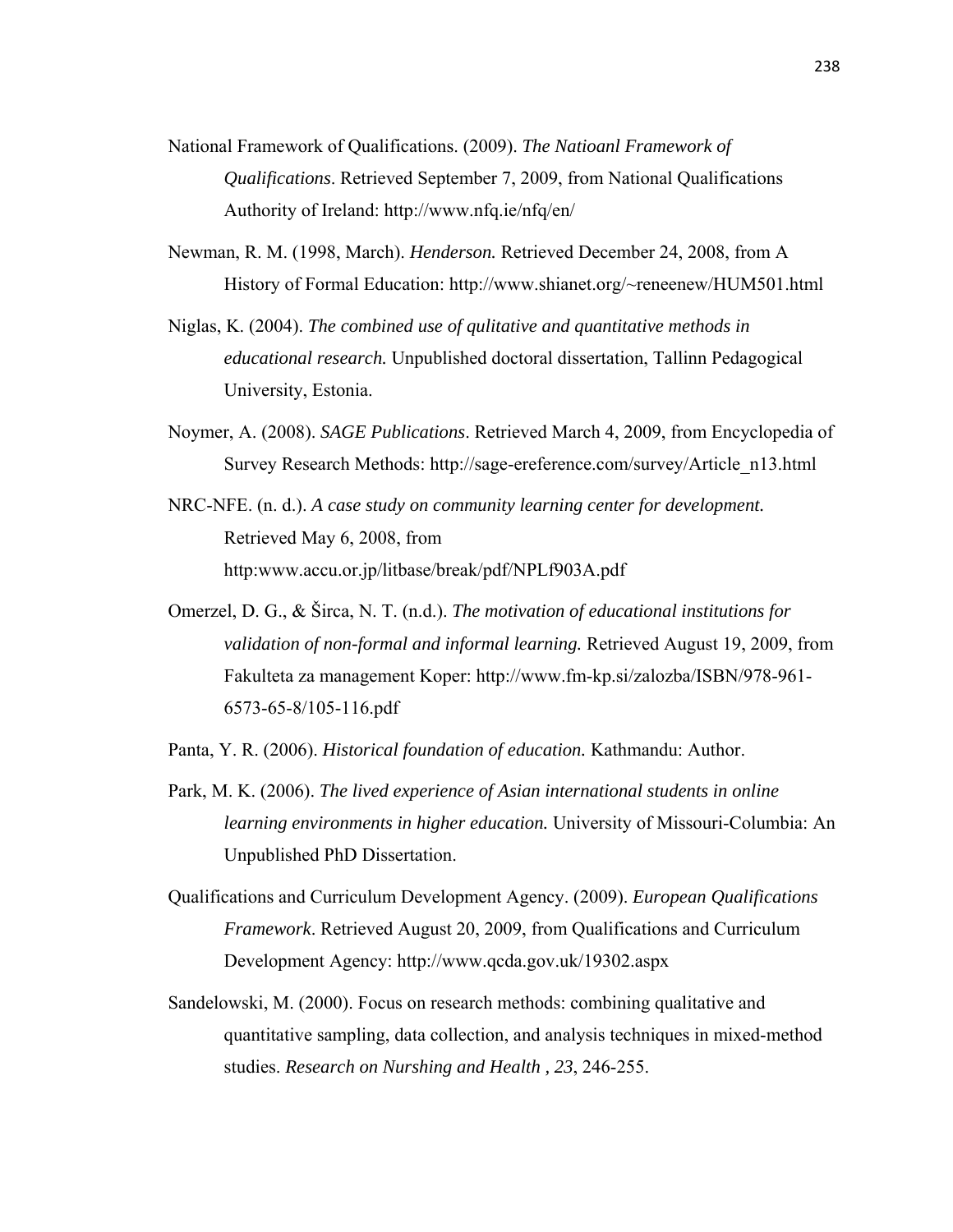- Schofield, W. (2006). Survey sampling. In R. Sapsford, V. Jupp, R. Sapsford, & V. Jupp (Eds.), *Data collection and sampling* (2nd ed., pp. 26-55). New Delhi: SAGE.
- SEEQUEL. (2004). *Quality guide to the non-formal and informal learning processes.* Sustainable Environment for the Evaluation of Quality in E-Learning [SEEQUEL]. MENON Network EEIG.
- Shapiro, J. K. (2008). *Correlation.* Retrieved March 4, 2009, from Encyclopaedia of Survey Research Method: http://sage-ereference.com/survey/Article\_n110.html
- Sherpa, N. S. (2005). *Indigenous peoples of Nepal and traditional knowledge.* Nepal Indigeneous Nationalities Preservation Association [NINPA], Department of Economics and Social Affairs, Pnama City.
- Shrestha, M., Wilson, S., & Singh, M. (2008). Knowledge Networking: a Dilemma in Building Social Capital Through Nonformal Education. *Adult Education Quarterly* , 129-150.
- Smith, M. K. (2004). *Ivan Illich: deschooling, conviviality and the possibilities for informal education and lifelong learning.* Retrieved August 19, 2009, from the encyclopedia of informal education: http://www.infed.org/thinkers/et-illic.htm
- Smith, M. K. (1996, 2001). *Lifelong learning.* Retrieved August 19, 2009, from The encyclopedia of informal education: http://www.infed.org/lifelonglearning/blife.htm
- Stockburger, D. W. (2009). *Introductory Statistics: Concepts, Models, and Applications*. Retrieved July 31, 2009, from Psychological Statistics at Missouri State: http://www.psychstat.missouristate.edu/introbook/SBK27.htm
- Sukarso, E. D. (2001). Equivalency and accreditation programme in Indonesia. *Lifelong Learning in Asia and the Pacific Region* (pp. 115-116). Bangkok: Asia-Pacific Regional Forum for Lifelong Learning.
- Tashakkori, A., & Teddlie, C. (1998). *Mixed methodology: combining qualitative and quantitative approaches.* New Delhi: SAGE.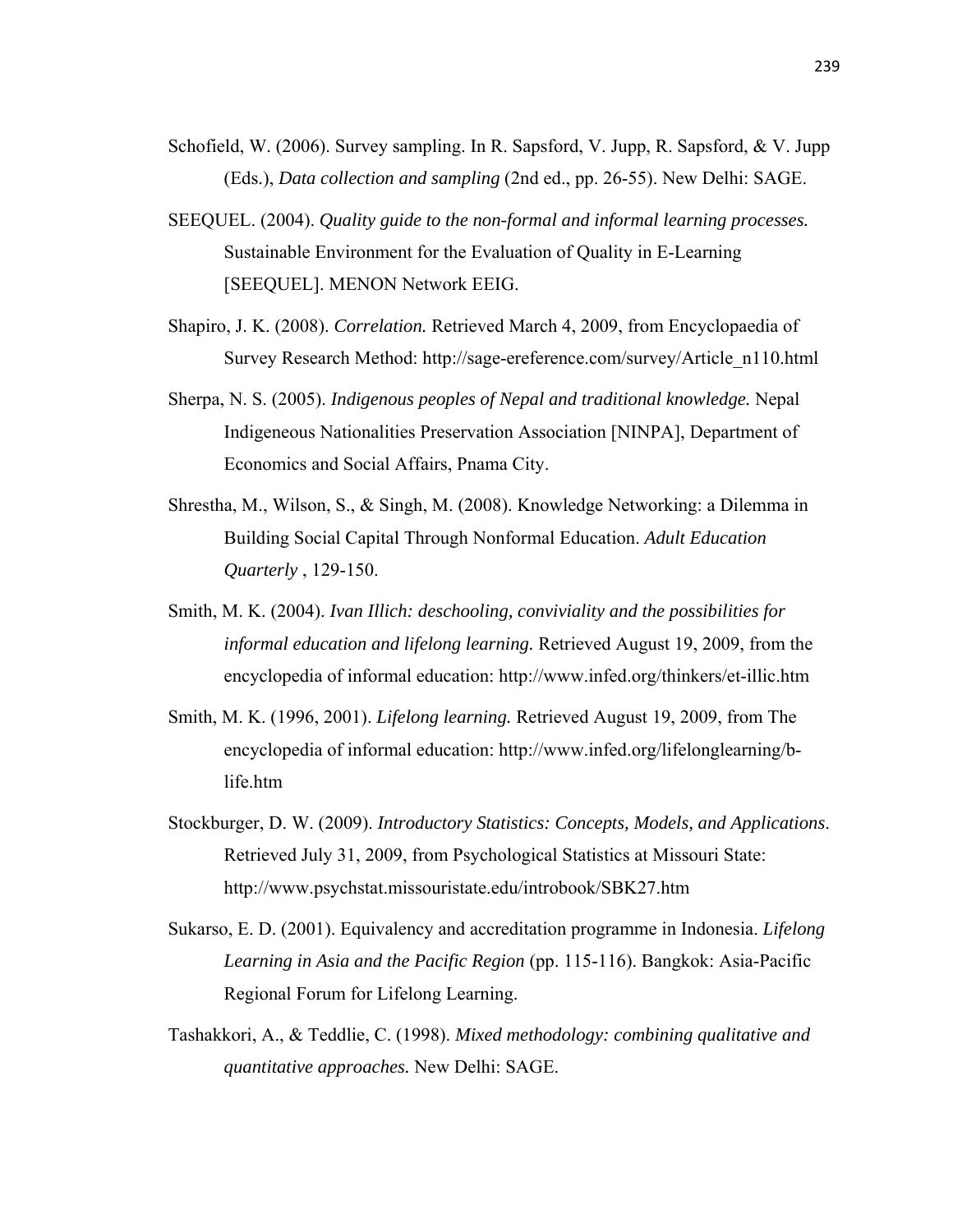- Teddlie, C., & Tashakkori, A. (2009). *Foundations of Mixed Method Research.* London: SAGE.
- Teddlie, C., & Yu, F. (2007). Mixed method sampling: a typology with examples. *Journal of Mixed Methods Research , 1* (1), 77-100.
- Tererseviciene, M., & Zuzeviciute, V. (2007). The need of validation and recognition of learning outcomes acquired non-formally and informally. *Baltic Journal of Management , 1* (3), 334-350.
- The Library. (2007, November). *Normality of Distribution*, 2. Retrieved June 15, 2009, from SPSS 14: Quick Guide.
- The Ministry of Education -Denmark. (2008). *The development and state of the art of adult learning and education (ALE).* Denmark: The Ministry of Education.
- Torres, R. M. (2001). *Amplifying and diversifying learning: formal, non-formal and informal education revisited.* Fronesis.
- Tuschling, A., & Engemann, C. (2006). From education to lifelong learning: the emerging regime of learning in the European Union. *Educational Philosophy and Theory , 38* (4), 451-469.
- UIL. (2007). *Annual Report 2007.* UNESCO Institute for Lifelong Learning.
- UIL. (2009). *Recognition, Validation and Accreditation of Non-formal and Informal Learning (RVA).* Retrieved 8 16, 2009, from UNESCO Institute for Lifelong Learning: www.unesco.org/uil
- UIS. (2008). *UIS statistics in brief: Education in Nepal.* UNESCO Institute of Statistics.
- UNESCO Bangkok. (2006). *Equivalency Programmes (EPs) for Promoting Lifelong Learning.* Bangkok: UNESCO Asia and Pacific Regional Bureau for Education.
- UNESCO Kathmandu. (2006a). *A 10-year literacy/NFE policy program framework.* Kathmandu: UNESCO Kathmandu.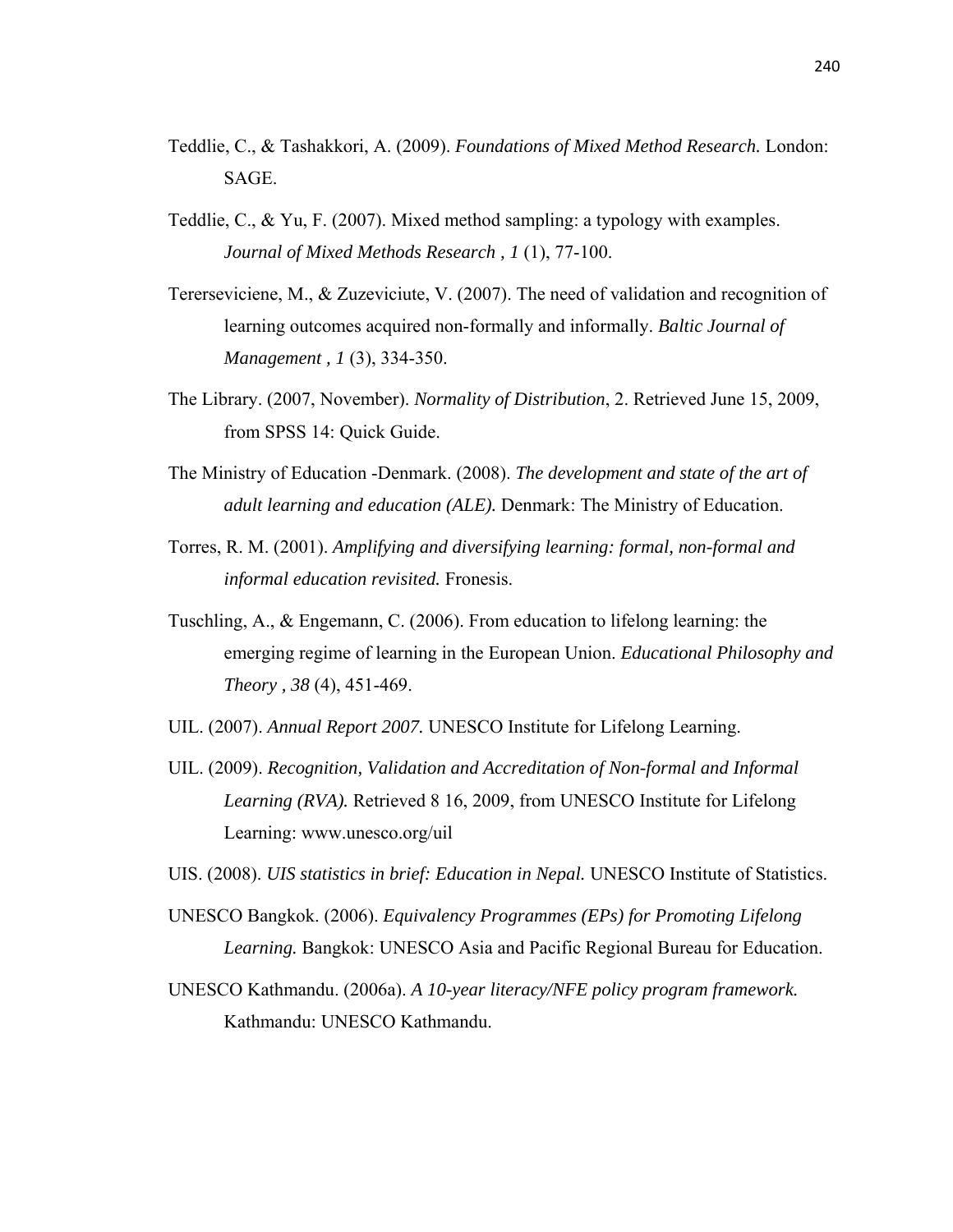- UNESCO. (1981). *Learning strategies for post-literacy and continuing education in China, India, Indonesia, Nepal Thailand and Vietnam.* Hamburg, Germany: UNESCO Institute of Education.
- UNESCO. (2005). *Recognition, validation and certification of informal and non-formal learning.* Hamburg, Germany: UNESCO Institute for Education.
- UNESCO-JICA. (2004). UNESCO-JICA symposium on non-formal education to promote EFA and lifelong learning. *UNESCO Asia and Pacific Regional Bureau for Education and Japan International Cooperation Agency* (pp. 1-84). Bangkok: UNESCO Bangkok.
- Wengraf, T. (2001). *Qualitative research interviewing.* New Delhi: SAGE.
- Werquin, P. (2007). Moving mountains: will qualifications systems promote lifelong learning? *European Journal of Education , 42* (4), 459-484.
- Wiersma, W., & Jurs, S. G. (2005). *Research methods in education.* New York: Pearson.
- Willing, C., & Rogers, W. S. (2007). *The SAGE handbook of qualitative research in psychology.* London: SAGE.
- Wilson, M., & Sapsford, R. (2006). Asking questions. In R. Sapford, & V. Jupp (Eds.), *Data collection and analysis* (2nd ed., pp. 91-123). New Delhi: SAGE.
- Wojnar, D. M., & Swanson, K. M. (2007). Phenomenology: an exploration. *Journal of Holistic Nursing , 25* (172), 172-180.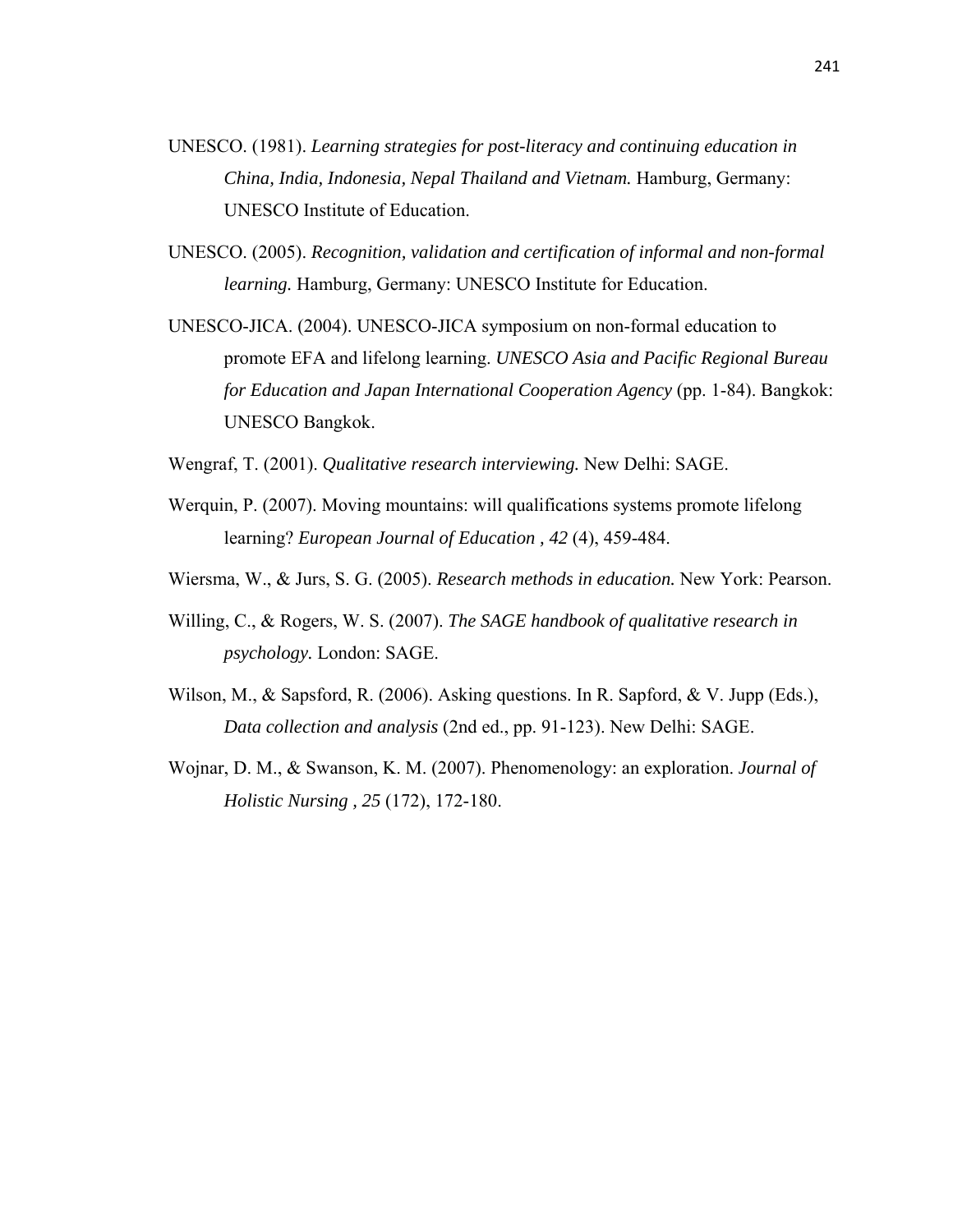### APPENDIXES

## Appendix A: Tables

## Table A1: Providing Freedom to Learn: Cross Tabulation

|                                                                                        |                       |                                 |             | Type of respondents |              |                |        |
|----------------------------------------------------------------------------------------|-----------------------|---------------------------------|-------------|---------------------|--------------|----------------|--------|
|                                                                                        |                       |                                 | Development | Educational         |              | University     |        |
|                                                                                        |                       |                                 | Activist    | Administrator       | Policy Actor | Professor      | Total  |
| People should be                                                                       | <b>Disagree</b>       | Count                           | $\Omega$    | $\Omega$            | $\Omega$     |                |        |
| made free to acquire<br>knowledge through<br>formal, non-formal<br>and informal means. |                       | % within Type of<br>respondents | .0%         | $.0\%$              | .0%          | 10.0%          | 2.5%   |
|                                                                                        | Uncertain             | Count                           | $\Omega$    |                     | $\Omega$     | $\Omega$       |        |
|                                                                                        |                       | % within Type of<br>respondents | .0%         | 10.0%               | .0%          | .0%            | 2.5%   |
|                                                                                        | Agree                 | Count                           | 3           | 3                   | 3            | $\overline{2}$ | 11     |
|                                                                                        |                       | % within Type of<br>respondents | 30.0%       | 30.0%               | 30.0%        | 20.0%          | 27.5%  |
|                                                                                        | <b>Strongly Agree</b> | Count                           | 7           | 6                   | 7            | 7              | 27     |
|                                                                                        |                       | % within Type of<br>respondents | 70.0%       | 60.0%               | 70.0%        | 70.0%          | 67.5%  |
| Total                                                                                  |                       | Count                           | 10          | 10                  | 10           | 10             | 40     |
|                                                                                        |                       | % within Type of<br>respondents | 100.0%      | 100.0%              | 100.0%       | 100.0%         | 100.0% |

**People should be made free to acquire knowledge through formal, non-formal and informal means. \* Type of respondents Crosstabulation**

Table A2: Providing Freedom to Learn: Compare Means

#### **Report**

People should be made free to acquire knowledge through formal, non-formal and informal means.

| Type of respondents         | Mean   | Minimum         | Maximum           |
|-----------------------------|--------|-----------------|-------------------|
| <b>Development Activist</b> | 4.7000 | Agree           | Strongly<br>Agree |
| Educational Administrator   | 4.5000 | Uncertain       | Strongly<br>Agree |
| <b>Policy Actor</b>         | 4.7000 | Agree           | Strongly<br>Agree |
| <b>University Professor</b> | 4.5000 | <b>Disagree</b> | Strongly<br>Agree |
| Total                       | 4.6000 | Disagree        | Strongly<br>Agree |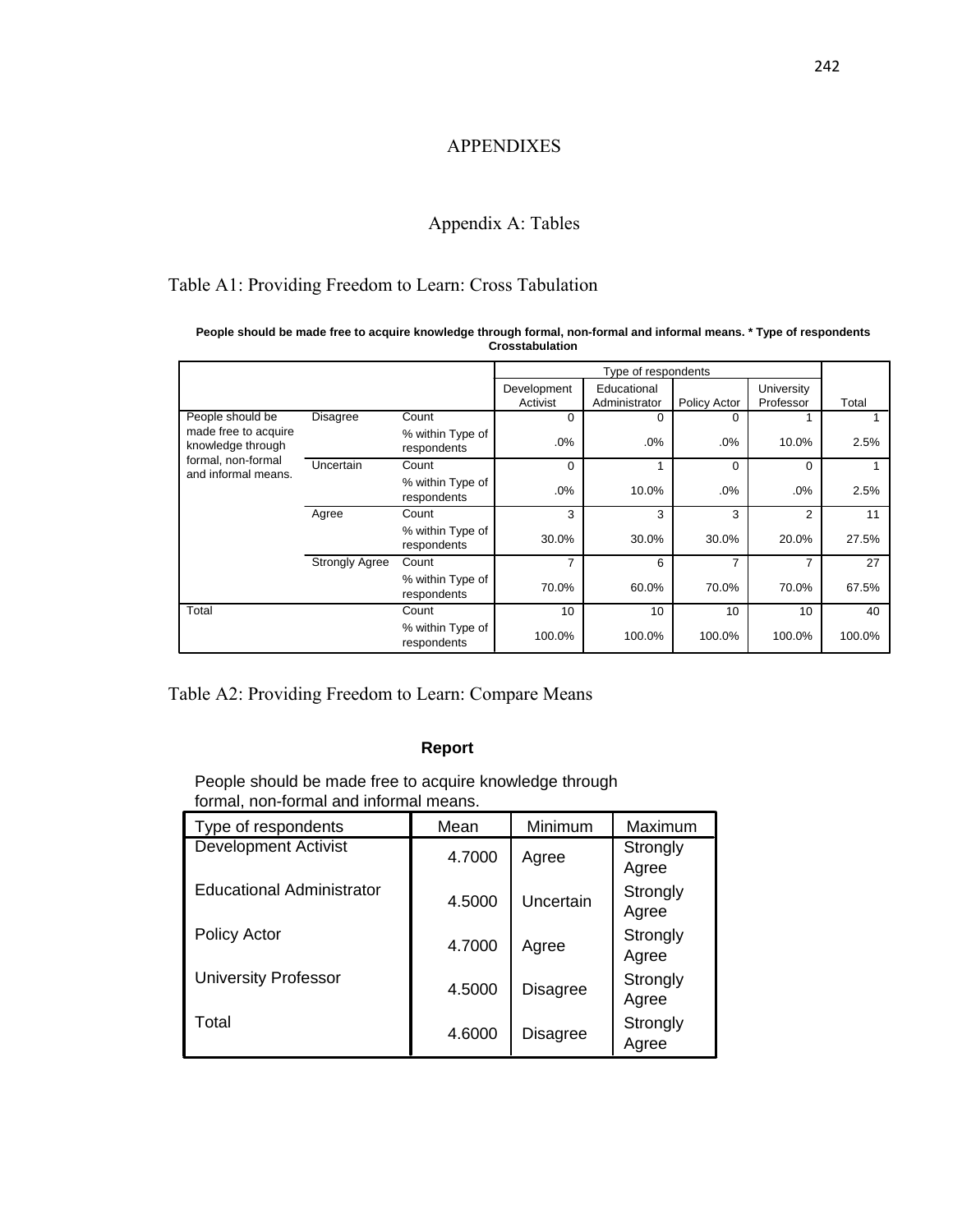## Table A3: Ability of Less Formal Learners: Cross Tabulation

|                                                    | report in the contract payable of the conduct of a communities of the contract of the control of the controller in the controller of the controller in the controller in the controller in the controller in the controller in |                                 |                         |                              |              |                         |        |
|----------------------------------------------------|--------------------------------------------------------------------------------------------------------------------------------------------------------------------------------------------------------------------------------|---------------------------------|-------------------------|------------------------------|--------------|-------------------------|--------|
|                                                    |                                                                                                                                                                                                                                |                                 |                         | Type of respondents          |              |                         |        |
|                                                    |                                                                                                                                                                                                                                |                                 | Development<br>Activist | Educational<br>Administrator | Policy Actor | University<br>Professor | Total  |
| People from less formal                            | <b>Strongly Disagree</b>                                                                                                                                                                                                       | Count                           | $\Omega$                |                              | 2            | $\overline{2}$          | 5      |
| background are unable<br>to adjust with the formal |                                                                                                                                                                                                                                | % within Type of<br>respondents | .0%                     | 10.0%                        | 20.0%        | 20.0%                   | 12.5%  |
| education system.                                  | Disagree                                                                                                                                                                                                                       | Count                           | 6                       | 6                            | 5            | 3                       | 20     |
|                                                    |                                                                                                                                                                                                                                | % within Type of<br>respondents | 60.0%                   | 60.0%                        | 50.0%        | 30.0%                   | 50.0%  |
|                                                    | Uncertain                                                                                                                                                                                                                      | Count                           | $\overline{2}$          |                              | $\Omega$     | $\overline{2}$          | 5      |
|                                                    |                                                                                                                                                                                                                                | % within Type of<br>respondents | 20.0%                   | 10.0%                        | .0%          | 20.0%                   | 12.5%  |
|                                                    | Agree                                                                                                                                                                                                                          | Count                           | 2                       | $\overline{2}$               | 3            | 2                       | 9      |
|                                                    |                                                                                                                                                                                                                                | % within Type of<br>respondents | 20.0%                   | 20.0%                        | 30.0%        | 20.0%                   | 22.5%  |
|                                                    | <b>Strongly Agree</b>                                                                                                                                                                                                          | Count                           | $\Omega$                | 0                            | $\Omega$     |                         |        |
|                                                    |                                                                                                                                                                                                                                | % within Type of<br>respondents | .0%                     | .0%                          | .0%          | 10.0%                   | 2.5%   |
| Total                                              |                                                                                                                                                                                                                                | Count                           | 10                      | 10                           | 10           | 10 <sup>1</sup>         | 40     |
|                                                    |                                                                                                                                                                                                                                | % within Type of<br>respondents | 100.0%                  | 100.0%                       | 100.0%       | 100.0%                  | 100.0% |

#### **People from less formal background are unable to adjust with the formal education system. \* Type of respondents Crosstabulation**

### Table A4: Ability of Less Formal Learners: Compare Means

#### **Report**

People from less formal background are unable to adjust with the formal education system.

| ype of respondents               | Mean   | Minimum                     | Maximum           |
|----------------------------------|--------|-----------------------------|-------------------|
| Development Activist             | 2.6000 | <b>Disagree</b>             | Agree             |
| <b>Educational Administrator</b> | 2.4000 | Strongly<br><b>Disagree</b> | Agree             |
| Policy Actor                     | 2.4000 | Strongly<br><b>Disagree</b> | Agree             |
| University Professor             | 2.7000 | Strongly<br><b>Disagree</b> | Strongly<br>Agree |
| Total                            | 2.5250 | Strongly<br><b>Disagree</b> | Strongly<br>Agree |

## Table A5: Entrance of Less Formal Learners to Formal Education: Cross Tabulation

#### **Students from non-formal and informal background should be allowed to enter into formal schooling after an equivalency test. \* Type of respondents Crosstabulation**

|                                                 |                       |                                 |                         | Type of respondents          |              |                         |        |
|-------------------------------------------------|-----------------------|---------------------------------|-------------------------|------------------------------|--------------|-------------------------|--------|
|                                                 |                       |                                 | Development<br>Activist | Educational<br>Administrator | Policy Actor | University<br>Professor | Total  |
| Students from                                   | Uncertain             | Count                           |                         |                              | O            | $\Omega$                | 2      |
| non-formal and informal<br>background should be |                       | % within Type of<br>respondents | 10.0%                   | 10.0%                        | $.0\%$       | .0%                     | 5.0%   |
| allowed to enter into                           | Agree                 | Count                           |                         | 4                            | 6            | 8                       | 19     |
| formal schooling after<br>an equivalency test.  |                       | % within Type of<br>respondents | 10.0%                   | 40.0%                        | 60.0%        | 80.0%                   | 47.5%  |
|                                                 | <b>Strongly Agree</b> | Count                           | 8                       | 5                            | 4            | 2                       | 19     |
|                                                 |                       | % within Type of<br>respondents | 80.0%                   | 50.0%                        | 40.0%        | 20.0%                   | 47.5%  |
| Total                                           |                       | Count                           | 10                      | 10                           | 10           | 10                      | 40     |
|                                                 |                       | % within Type of<br>respondents | 100.0%                  | 100.0%                       | 100.0%       | 100.0%                  | 100.0% |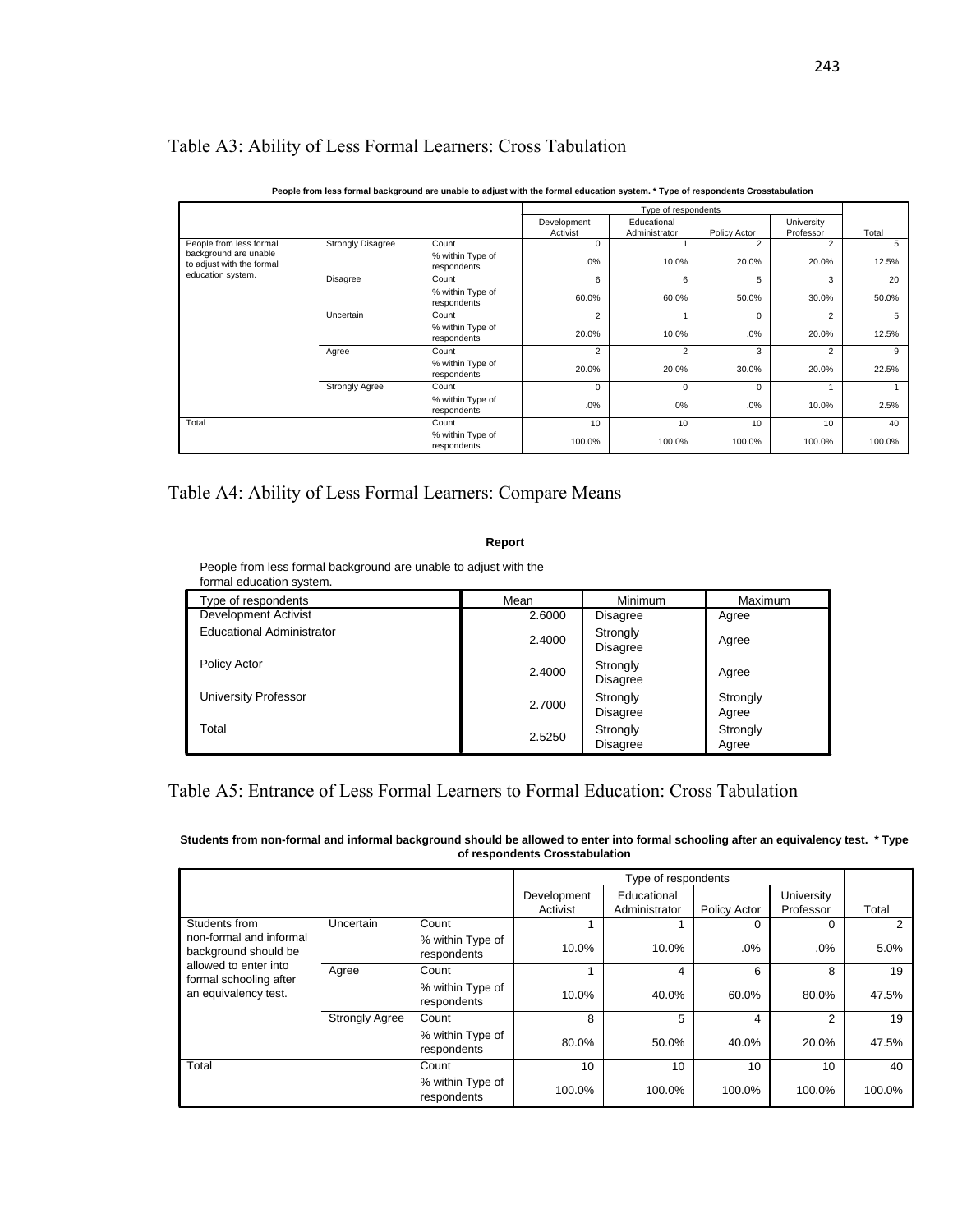Table A6: Entrance of Less Formal Learners to Formal Education: Compare Means

#### **Report**

| allowed to enter into formal schooling after an equivalency test. |        |           |                   |  |  |  |  |
|-------------------------------------------------------------------|--------|-----------|-------------------|--|--|--|--|
| Type of respondents                                               | Mean   | Minimum   | Maximum           |  |  |  |  |
| Development Activist                                              | 4.7000 | Uncertain | Strongly<br>Agree |  |  |  |  |
| <b>Educational Administrator</b>                                  | 4.4000 | Uncertain | Strongly<br>Agree |  |  |  |  |
| <b>Policy Actor</b>                                               | 4.4000 | Agree     | Strongly<br>Agree |  |  |  |  |
| University Professor                                              | 4.2000 | Agree     | Strongly<br>Agree |  |  |  |  |
| Total                                                             | 4.4250 | Uncertain | Strongly<br>Agree |  |  |  |  |

Students from non-formal and informal background should be allowed to enter into formal schooling after an equivalency test.

## Table A7: Equality in Learning Outcomes: Cross Tabulation

**Learning outcomes from formal, non-formal and informal means cannot be equated \* Type of respondents Crosstabulation**

|                                               |                          |                                 |                         | Type of respondents          |                     |                         |        |
|-----------------------------------------------|--------------------------|---------------------------------|-------------------------|------------------------------|---------------------|-------------------------|--------|
|                                               |                          |                                 | Development<br>Activist | Educational<br>Administrator | <b>Policy Actor</b> | University<br>Professor | Total  |
| Learning outcomes                             | <b>Strongly Disagree</b> | Count                           | $\overline{2}$          | 0                            | 2                   | 2                       | 6      |
| from formal, non-formal<br>and informal means |                          | % within Type of<br>respondents | 20.0%                   | .0%                          | 20.0%               | 20.0%                   | 15.0%  |
| cannot be equated                             | Disagree                 | Count                           | 5                       | 3                            | $\Omega$            | 4                       | 12     |
|                                               |                          | % within Type of<br>respondents | 50.0%                   | 30.0%                        | .0%                 | 40.0%                   | 30.0%  |
|                                               | Uncertain                | Count                           | 2                       |                              | 2                   |                         | 6      |
|                                               |                          | % within Type of<br>respondents | 20.0%                   | 10.0%                        | 20.0%               | 10.0%                   | 15.0%  |
|                                               | Agree                    | Count                           |                         | 5                            | 3                   | $\overline{2}$          | 11     |
|                                               |                          | % within Type of<br>respondents | 10.0%                   | 50.0%                        | 30.0%               | 20.0%                   | 27.5%  |
|                                               | <b>Strongly Agree</b>    | Count                           | $\Omega$                |                              | 3                   |                         | 5      |
|                                               |                          | % within Type of<br>respondents | .0%                     | 10.0%                        | 30.0%               | 10.0%                   | 12.5%  |
| Total                                         |                          | Count                           | 10                      | 10                           | 10                  | 10                      | 40     |
|                                               |                          | % within Type of<br>respondents | 100.0%                  | 100.0%                       | 100.0%              | 100.0%                  | 100.0% |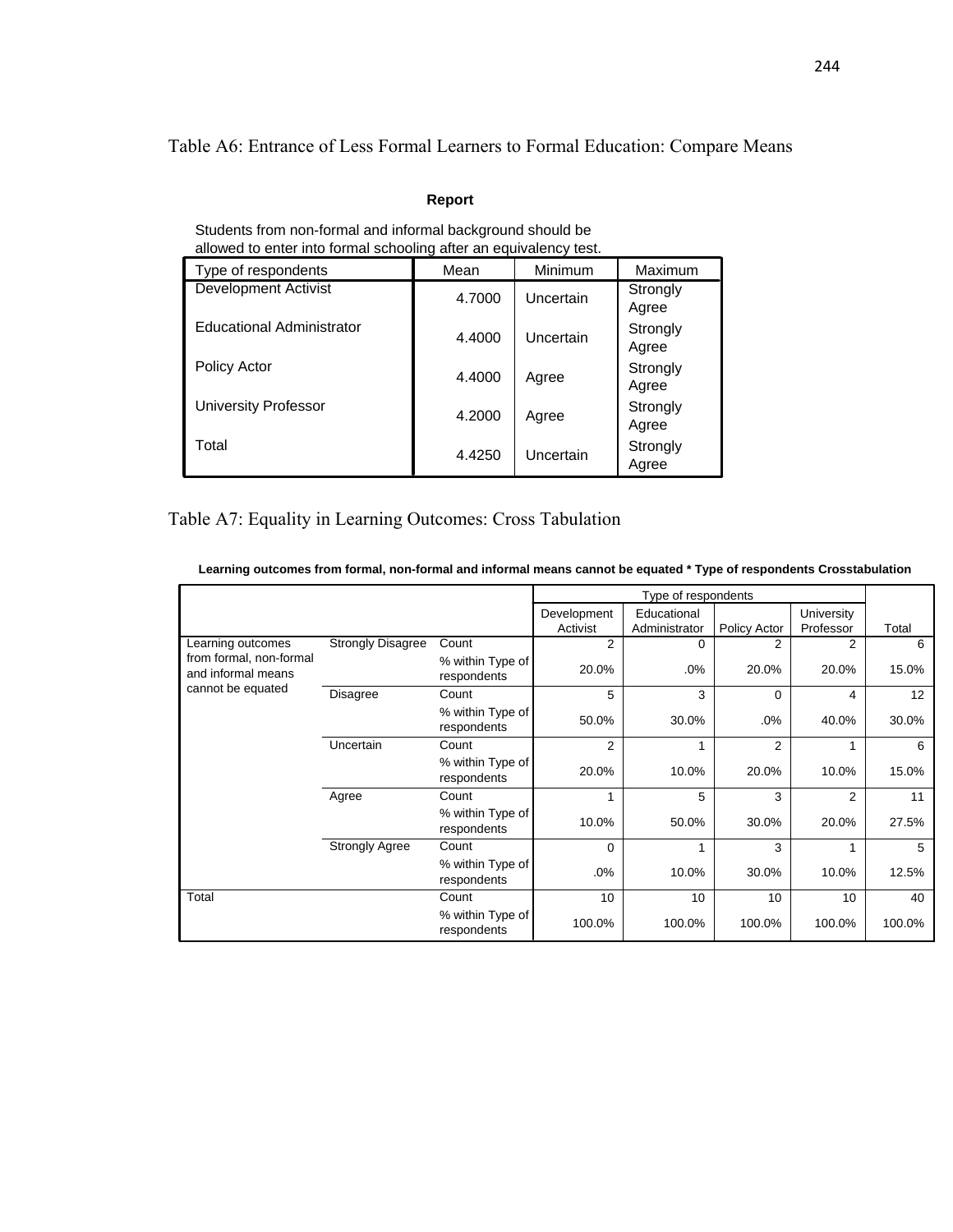## Table A8: Equality in Learning Outcomes: Compare Means

#### **Report**

Learning outcomes from formal, non-formal and informal means cannot be equated

| Type of respondents              | Mean   | Minimum                     | Maximum           |
|----------------------------------|--------|-----------------------------|-------------------|
| <b>Development Activist</b>      | 2.2000 | Strongly<br><b>Disagree</b> | Agree             |
| <b>Educational Administrator</b> | 3.4000 | Disagree                    | Strongly<br>Agree |
| <b>Policy Actor</b>              | 3.5000 | Strongly<br><b>Disagree</b> | Strongly<br>Agree |
| <b>University Professor</b>      | 2.6000 | Strongly<br><b>Disagree</b> | Strongly<br>Agree |
| Total                            | 2.9250 | Strongly<br><b>Disagree</b> | Strongly<br>Agree |

## Table A9: Work Based and Experiential Learning: Cross Tabulation

|                                                 |                       |                              |                         | Type of respondents                       |                |                         |                |
|-------------------------------------------------|-----------------------|------------------------------|-------------------------|-------------------------------------------|----------------|-------------------------|----------------|
|                                                 |                       |                              | Development<br>Activist | Educational<br>Administrator Policy Actor |                | University<br>Professor | Total          |
| Work based learning Stronly Disagre Count       |                       |                              | $\overline{2}$          | 0                                         | 3              |                         | 6              |
| experiential learning,<br>and accidental learni |                       | % within Type<br>respondents | 20.0%                   | $.0\%$                                    | 30.0%          | 10.0%                   | 15.0%          |
| cannot be equated w Disagree                    |                       | Count                        | 4                       | 7                                         | 4              | 3                       | 18             |
| formal learning.                                |                       | % within Type<br>respondents | 40.0%                   | 70.0%                                     | 40.0%          | 30.0%                   | 45.0%          |
|                                                 | <b>Uncertain</b>      | Count                        | $\Omega$                | 1                                         | $\Omega$       | 1                       | $\overline{2}$ |
|                                                 |                       | % within Type<br>respondents | .0%                     | 10.0%                                     | $.0\%$         | 10.0%                   | 5.0%           |
|                                                 | Agree                 | Count                        | 4                       | 1                                         | $\mathfrak{p}$ | 4                       | 11             |
|                                                 |                       | % within Type<br>respondents | 40.0%                   | 10.0%                                     | 20.0%          | 40.0%                   | 27.5%          |
|                                                 | <b>Strongly Agree</b> | Count                        | 0                       | 1                                         |                |                         | 3              |
|                                                 |                       | % within Type<br>respondents | $.0\%$                  | 10.0%                                     | 10.0%          | 10.0%                   | 7.5%           |
| Total                                           |                       | Count                        | 10                      | 10                                        | 10             | 10                      | 40             |
|                                                 |                       | % within Type<br>respondents | 100.0%                  | 100.0%                                    | 100.0%         | 100.0%                  | 100.0%         |

#### **d learning, experiential learning, and accidental learning cannot be equated with formal learning. \* Type of res Crosstabulation**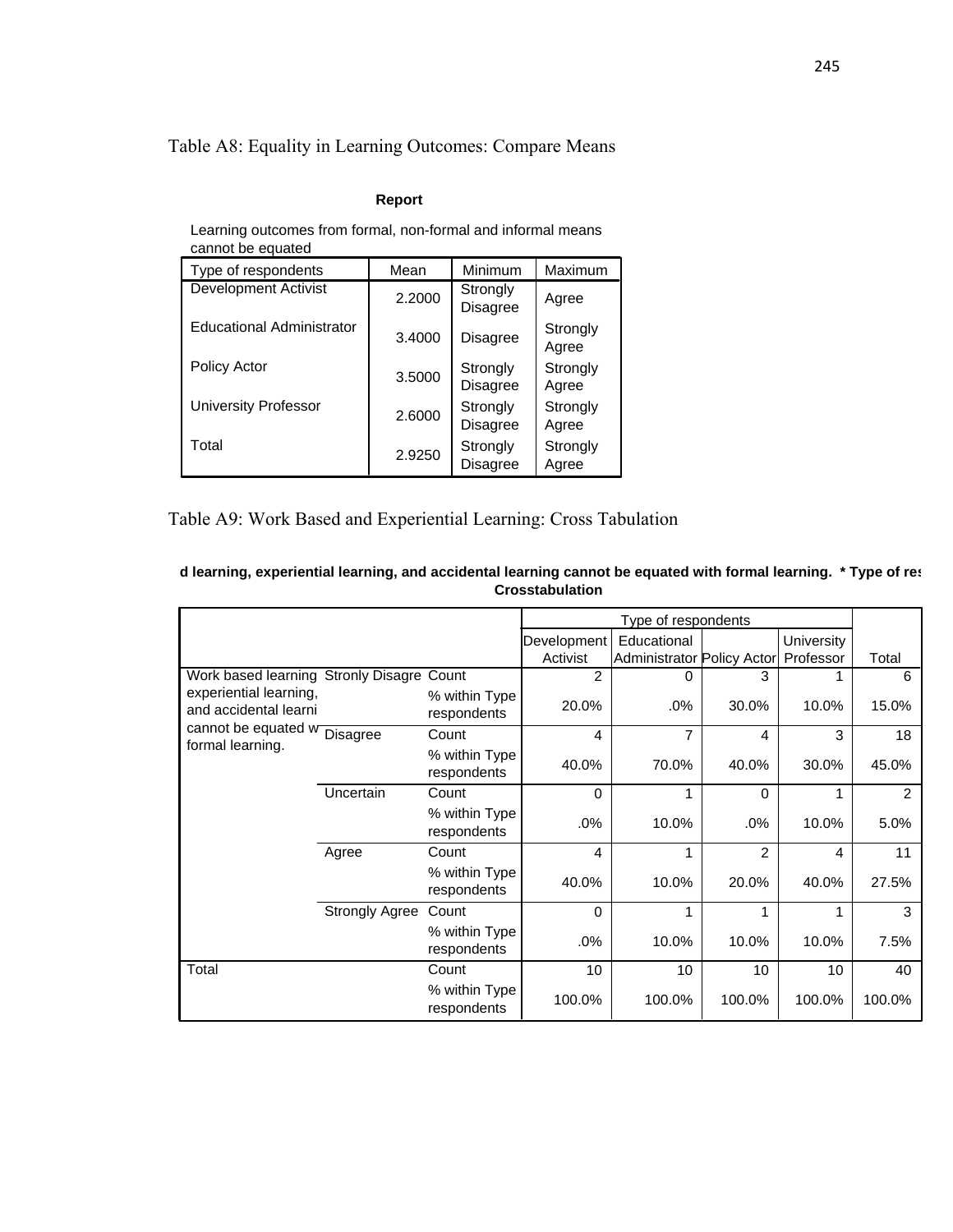## Table A10: Work Based and Experiential Learning: Compare Means

#### **Report**

| learning cannot be equated with formal learning. |        |                            |                   |  |  |  |  |
|--------------------------------------------------|--------|----------------------------|-------------------|--|--|--|--|
| Type of respondents                              | Mean   | Minimum                    | Maximum           |  |  |  |  |
| <b>Development Activist</b>                      | 2.6000 | Stronly<br><b>Disagree</b> | Agree             |  |  |  |  |
| Educational Administrator                        | 2.6000 | Disagree                   | Strongly<br>Agree |  |  |  |  |
| Policy Actor                                     | 2.4000 | Stronly<br><b>Disagree</b> | Strongly<br>Agree |  |  |  |  |
| <b>University Professor</b>                      | 3.1000 | Stronly<br><b>Disagree</b> | Strongly<br>Agree |  |  |  |  |
| Total                                            | 2.6750 | Stronly<br><b>Disagree</b> | Strongly<br>Agree |  |  |  |  |

Work based learning, experiential learning, and accidental

## Table A11: Validation of Less Formal Learning: Cross Tabulation

| prmal and informal learning has to be given same degree of recognition, validation, and certification as formal lear |
|----------------------------------------------------------------------------------------------------------------------|
| Crosstabulation                                                                                                      |

|                                            |                             |                                 |             | Type of respondents        |        |                 |        |
|--------------------------------------------|-----------------------------|---------------------------------|-------------|----------------------------|--------|-----------------|--------|
|                                            |                             |                                 | Development | Educational                |        | University      |        |
|                                            |                             |                                 | Activist    | Administrator Policy Actor |        | Professor       | Total  |
| Non-formal and informa Disagree            |                             | Count                           |             |                            | 2      | 4               | 8      |
| learning has to be giver<br>same degree of |                             | % within Type o<br>respondents  | 10.0%       | 10.0%                      | 20.0%  | 40.0%           | 20.0%  |
| recognition, validation,                   | Uncertain                   | Count                           | 0           |                            | 2      |                 | 4      |
| and certification as<br>formal learning.   |                             | % within Type of<br>respondents | $.0\%$      | 10.0%                      | 20.0%  | 10.0%           | 10.0%  |
|                                            | Agree                       | Count                           | 4           | 6                          | 3      |                 | 14     |
|                                            |                             | % within Type of<br>respondents | 40.0%       | 60.0%                      | 30.0%  | 10.0%           | 35.0%  |
|                                            | <b>Strongly Agree Count</b> |                                 | 5           | $\overline{2}$             | 3      | 4               | 14     |
|                                            |                             | % within Type of<br>respondents | 50.0%       | 20.0%                      | 30.0%  | 40.0%           | 35.0%  |
| Total                                      |                             | Count                           | 10          | 10                         | 10     | 10 <sup>°</sup> | 40     |
|                                            |                             | % within Type of<br>respondents | 100.0%      | 100.0%                     | 100.0% | 100.0%          | 100.0% |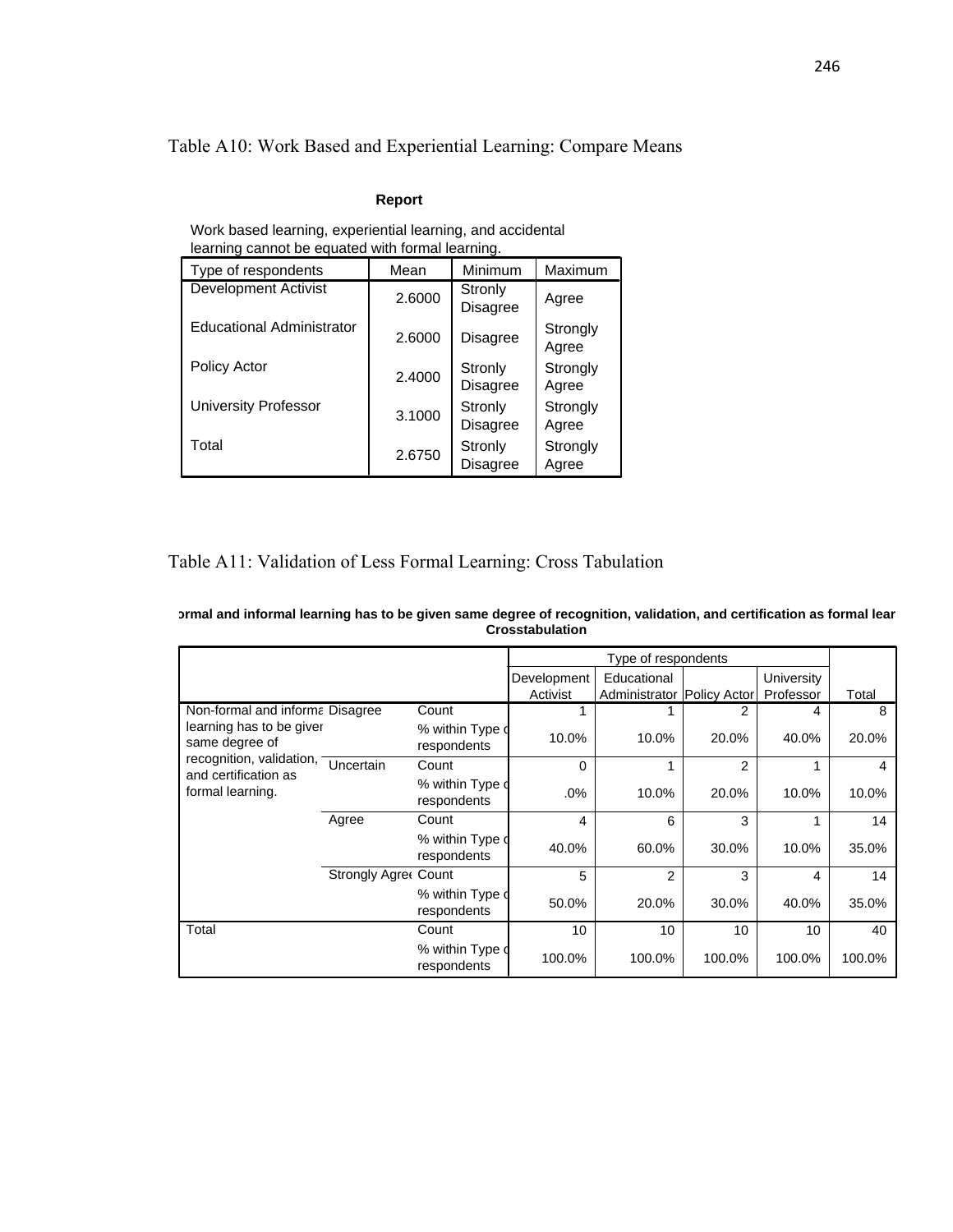## Table A12: Validation of Less Formal Learning: Compare Means

### **Report**

| recognition, validation, and certification as formal learning. |        |                 |                   |  |  |  |
|----------------------------------------------------------------|--------|-----------------|-------------------|--|--|--|
| Type of respondents                                            | Mean   | Minimum         | Maximum           |  |  |  |
| <b>Development Activist</b>                                    | 4.3000 | <b>Disagree</b> | Strongly<br>Agree |  |  |  |
| <b>Educational Administrator</b>                               | 3.9000 | <b>Disagree</b> | Strongly<br>Agree |  |  |  |
| Policy Actor                                                   | 3.7000 | <b>Disagree</b> | Strongly<br>Agree |  |  |  |
| <b>University Professor</b>                                    | 3.5000 | <b>Disagree</b> | Strongly<br>Agree |  |  |  |
| Total                                                          | 3.8500 | <b>Disagree</b> | Strongly<br>Agree |  |  |  |

Non-formal and informal learning has to be given same degree of recognition, validation, and certification as formal learning.

## Table A13: Focus on Formal Education: Cross Tabulation

| lepalese education system should focus more on formal learning than on non-formal and informal learning. * Type of respondent: |  |
|--------------------------------------------------------------------------------------------------------------------------------|--|
| Crosstabulation                                                                                                                |  |

|                                                |                          |                                 |                         | Type of respondents          |                |                         |        |
|------------------------------------------------|--------------------------|---------------------------------|-------------------------|------------------------------|----------------|-------------------------|--------|
|                                                |                          |                                 | Development<br>Activist | Educational<br>Administrator | Policy Actor   | University<br>Professor | Total  |
| Nepalese education                             | <b>Strongly Disagree</b> | Count                           | 2                       | 2                            | 2              |                         |        |
| system should focus<br>more on formal learning |                          | % within Type of<br>respondents | 20.0%                   | 20.0%                        | 20.0%          | 10.0%                   | 17.5%  |
| than on non-formal and                         | Disagree                 | Count                           | 5                       | $\overline{2}$               | 6              | 6                       | 19     |
| informal learning.                             |                          | % within Type of<br>respondents | 50.0%                   | 20.0%                        | 60.0%          | 60.0%                   | 47.5%  |
|                                                | Uncertain                | Count                           | $\overline{2}$          | 1                            | $\Omega$       | $\overline{2}$          | 5      |
|                                                |                          | % within Type of<br>respondents | 20.0%                   | 10.0%                        | .0%            | 20.0%                   | 12.5%  |
|                                                | Agree                    | Count                           | 1                       | 3                            | $\overline{2}$ | $\Omega$                | 6      |
|                                                |                          | % within Type of<br>respondents | 10.0%                   | 30.0%                        | 20.0%          | .0%                     | 15.0%  |
|                                                | <b>Strongly Agree</b>    | Count                           | $\Omega$                | $\overline{2}$               | $\Omega$       |                         | 3      |
|                                                |                          | % within Type of<br>respondents | .0%                     | 20.0%                        | .0%            | 10.0%                   | 7.5%   |
| Total                                          |                          | Count                           | 10                      | 10                           | 10             | 10                      | 40     |
|                                                |                          | % within Type of<br>respondents | 100.0%                  | 100.0%                       | 100.0%         | 100.0%                  | 100.0% |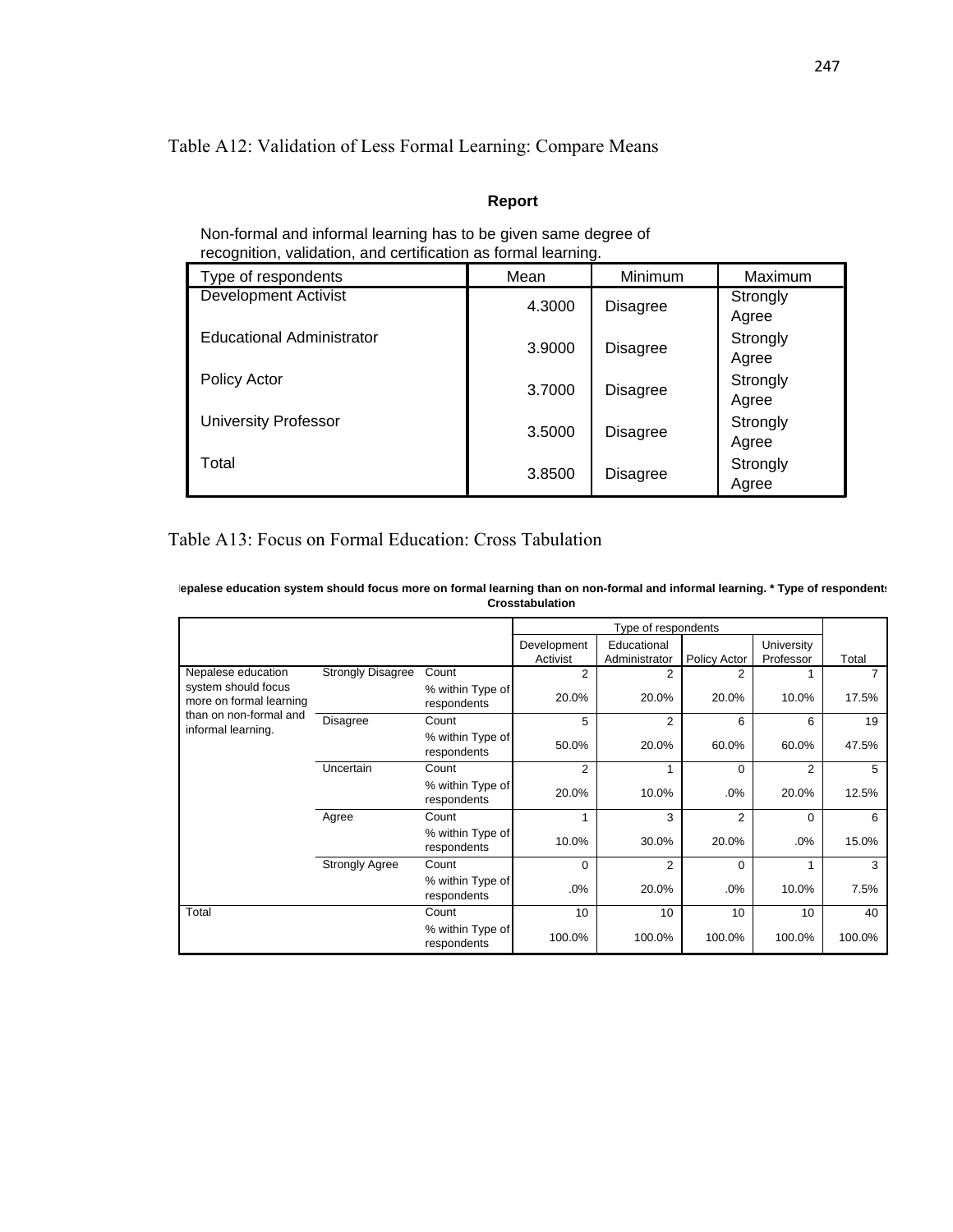## Table A14: Focus on Formal Education: Compare Means

#### **Report**

| learning than on non-formal and informal learning. |        |                      |                   |  |  |  |
|----------------------------------------------------|--------|----------------------|-------------------|--|--|--|
| Type of respondents                                | Mean   | Minimum              | Maximum           |  |  |  |
| <b>Development Activist</b>                        | 2.2000 | Strongly<br>Disagree | Agree             |  |  |  |
| <b>Educational Administrator</b>                   | 3.1000 | Strongly<br>Disagree | Strongly<br>Agree |  |  |  |
| <b>Policy Actor</b>                                | 2.2000 | Strongly<br>Disagree | Agree             |  |  |  |
| University Professor                               | 2.4000 | Strongly<br>Disagree | Strongly<br>Agree |  |  |  |
| Total                                              | 2.4750 | Strongly<br>Disagree | Strongly<br>Agree |  |  |  |

Nepalese education system should focus more on formal learning than on non-formal and informal learning.

Table A15: Equal Focus on FE, NFE and IE: Cross Tabulation

|                                         |                             |                             |                | Type of respondents                |        |                   |                 |
|-----------------------------------------|-----------------------------|-----------------------------|----------------|------------------------------------|--------|-------------------|-----------------|
|                                         |                             |                             |                | Developmen(Educational             |        | <b>University</b> |                 |
|                                         |                             |                             | Activist       | Administrato Policy Acto Professor |        |                   | Total           |
| A country has to g Strongly Disag Count |                             | 3                           | 0              | 0                                  | 0      | 3                 |                 |
| equal emphasis to<br>formal, non-formal |                             | % within Typ<br>respondents | 30.0%          | .0%                                | $.0\%$ | .0%               | 7.5%            |
| informal education Disagree             |                             | Count                       | $\Omega$       | $\Omega$                           | 1      | $\overline{2}$    | 3               |
|                                         |                             | % within Typ<br>respondents | .0%            | .0%                                | 10.0%  | 20.0%             | 7.5%            |
|                                         | Agree                       | Count                       | $\overline{2}$ | 6                                  | 2      | 2                 | 12 <sup>2</sup> |
|                                         |                             | % within Typ<br>respondents | 20.0%          | 60.0%                              | 20.0%  | 20.0%             | 30.0%           |
|                                         | <b>Strongly Agree Count</b> |                             | 5              | 4                                  | 7      | 6                 | 22              |
|                                         |                             | % within Typ<br>respondents | 50.0%          | 40.0%                              | 70.0%  | 60.0%             | 55.0%           |
| Total                                   |                             | Count                       | 10             | 10                                 | 10     | 10                | 40              |
|                                         |                             | % within Typ<br>respondents | 100.0%         | 100.0%                             | 100.0% | 100.0%            | 100.0%          |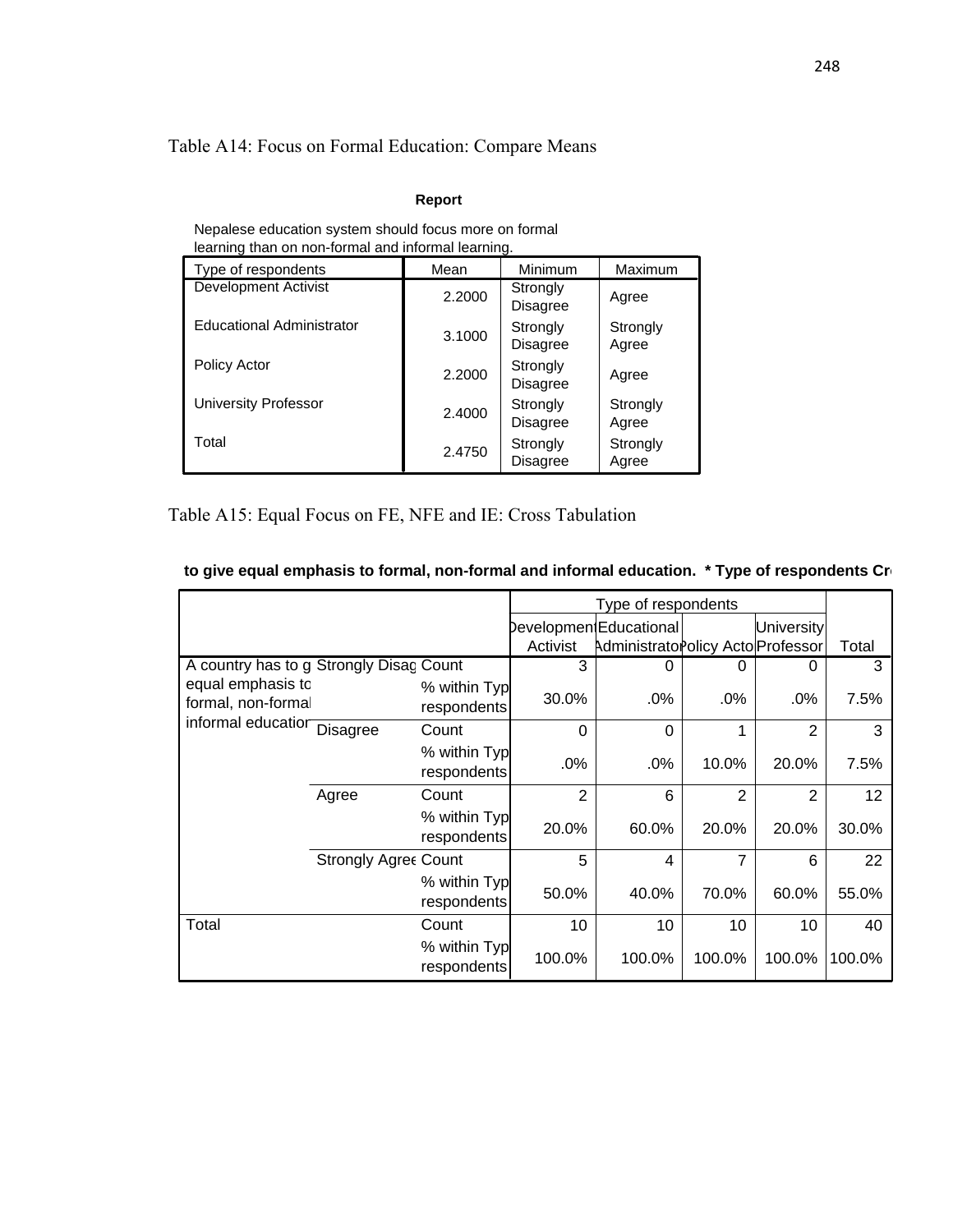## Table A16: Equal Focus on FE, NFE and IE: Compare Means

#### **Report**

A country has to give equal emphasis to formal, non-formal and informal education.

| Type of respondents         | Mean   | Minimum         | Maximum  |
|-----------------------------|--------|-----------------|----------|
| <b>Development Activist</b> | 3.6000 | Strongly        | Strongly |
|                             |        | <b>Disagree</b> | Agree    |
| Educational Administrator   | 4.4000 | Agree           | Strongly |
|                             |        |                 | Agree    |
| Policy Actor                | 4.5000 | <b>Disagree</b> | Strongly |
|                             |        |                 | Agree    |
| <b>University Professor</b> | 4.2000 | <b>Disagree</b> | Strongly |
|                             |        |                 | Agree    |
| Total                       | 4.1750 | Strongly        | Strongly |
|                             |        | <b>Disagree</b> | Agree    |

## Table A17: Keeping FE, NFE and IE in an NQF: Cross Tabulation

| I education, non-formal education and informal education should be kept under a single national qualifications frame |  |  |  |  |
|----------------------------------------------------------------------------------------------------------------------|--|--|--|--|
|----------------------------------------------------------------------------------------------------------------------|--|--|--|--|

|                                                    |                                |                                 | Type of respondents     |                                           |                |                         |        |
|----------------------------------------------------|--------------------------------|---------------------------------|-------------------------|-------------------------------------------|----------------|-------------------------|--------|
|                                                    |                                |                                 | Development<br>Activist | Educational<br>Administrator Policy Actor |                | University<br>Professor | Total  |
| Formal education,                                  | <b>Strongly Disagret Count</b> |                                 | 0                       | 0                                         | 0              |                         |        |
| non-formal education ar<br>informal education shou |                                | % within Type of<br>respondents | .0%                     | .0%                                       | .0%            | 10.0%                   | 2.5%   |
| be kept under a single<br>national qualifications  | Disagree                       | Count                           |                         |                                           | 3              | 2                       |        |
| framework.                                         |                                | % within Type of<br>respondents | 10.0%                   | 10.0%                                     | 30.0%          | 20.0%                   | 17.5%  |
|                                                    | Uncertain                      | Count                           | 3                       |                                           | $\overline{2}$ | 0                       | 6      |
|                                                    |                                | % within Type of<br>respondents | 30.0%                   | 10.0%                                     | 20.0%          | .0%                     | 15.0%  |
|                                                    | Agree                          | Count                           | 5                       | 6                                         | 3              | 2                       | 16     |
|                                                    |                                | % within Type of<br>respondents | 50.0%                   | 60.0%                                     | 30.0%          | 20.0%                   | 40.0%  |
|                                                    | <b>Strongly Agree</b>          | Count                           |                         | $\overline{2}$                            | $\overline{2}$ | 5                       | 10     |
|                                                    |                                | % within Type of<br>respondents | 10.0%                   | 20.0%                                     | 20.0%          | 50.0%                   | 25.0%  |
| Total                                              |                                | Count                           | 10                      | 10                                        | 10             | 10                      | 40     |
|                                                    |                                | % within Type of<br>respondents | 100.0%                  | 100.0%                                    | 100.0%         | 100.0%                  | 100.0% |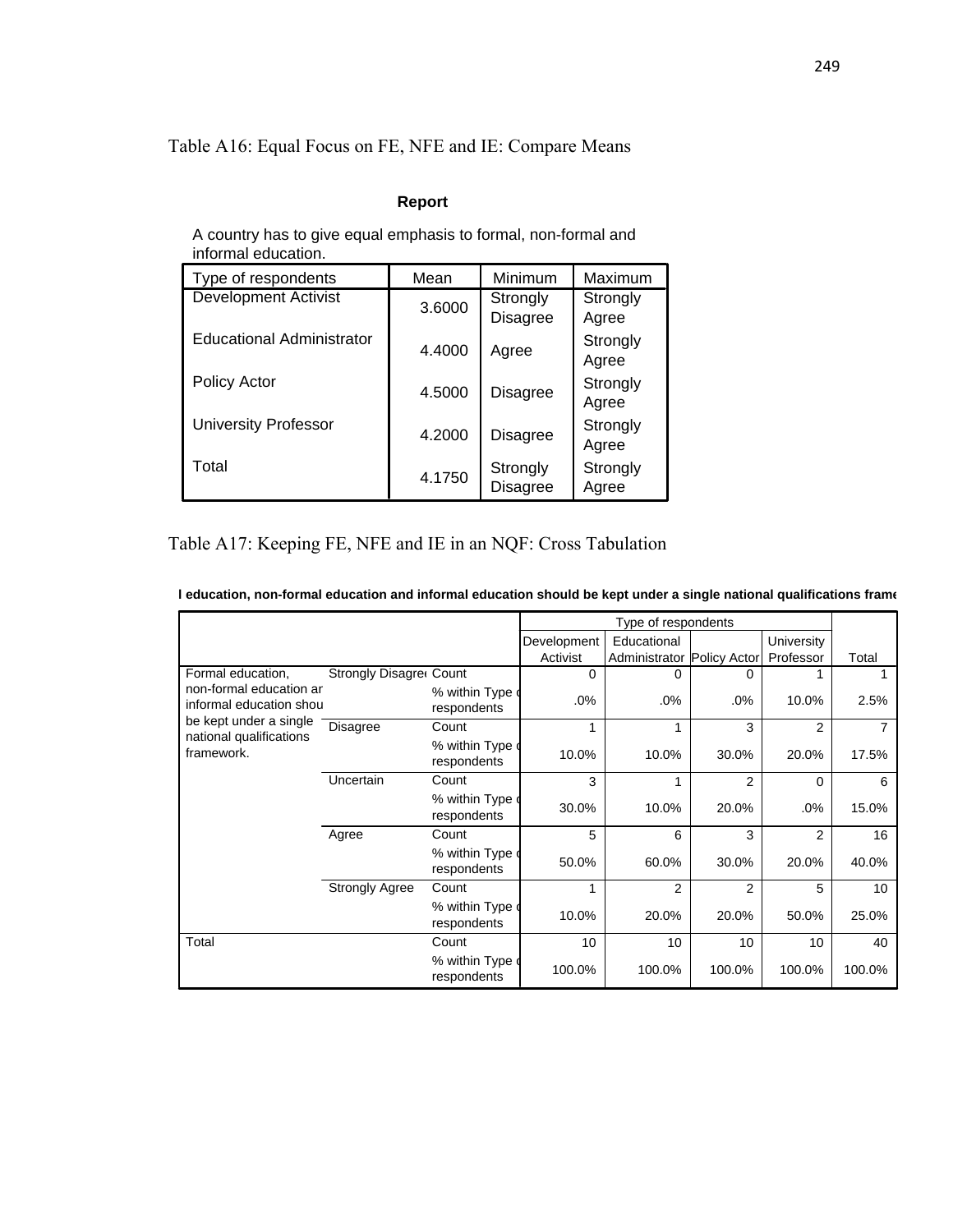Table A18: Keeping FE, NFE and IE in an NQF: Compare Means

## **Report**

Formal education, non-formal education and informal education should be kept under a single national qualifications framework.

| Type of respondents              | Mean   | Minimum                     | Maximum           |
|----------------------------------|--------|-----------------------------|-------------------|
| <b>Development Activist</b>      | 3.6000 | <b>Disagree</b>             | Strongly          |
|                                  |        |                             | Agree             |
| <b>Educational Administrator</b> | 3.9000 | <b>Disagree</b>             | Strongly<br>Agree |
| <b>Policy Actor</b>              | 3.4000 | <b>Disagree</b>             | Strongly<br>Agree |
| <b>University Professor</b>      | 3.8000 | Strongly<br><b>Disagree</b> | Strongly<br>Agree |
| Total                            | 3.6750 | Strongly<br><b>Disagree</b> | Strongly<br>Agree |

Table A19: Not Keeping FE, NFE and IE in an NQF: Cross Tabulation

| less formal means should be made eligible for entering into formal education system for further learni |
|--------------------------------------------------------------------------------------------------------|
| respondents Crosstabulation                                                                            |

|                                                |                            |                              |                         | Type of respondents                  |        |                   |        |
|------------------------------------------------|----------------------------|------------------------------|-------------------------|--------------------------------------|--------|-------------------|--------|
|                                                |                            |                              | Development Educational |                                      |        | <b>University</b> |        |
|                                                |                            |                              | Activist                | Administrator Policy Actor Professor |        |                   | Total  |
| People from less forr Uncertain                |                            | Count                        | 1                       |                                      |        |                   | 5      |
| means should be ma<br>eligible for entering ir |                            | % within Type<br>respondents | 10.0%                   | 20.0%                                | 10.0%  | 10.0%             | 12.5%  |
| formal education sys <sup>Agree</sup>          |                            | Count                        | 5                       | 7                                    | 5      | 8                 | 25     |
| for further learning.                          |                            | % within Type<br>respondents | 50.0%                   | 70.0%                                | 50.0%  | 80.0%             | 62.5%  |
|                                                | <b>Strongly Agri Count</b> |                              | 4                       |                                      | 4      |                   | 10     |
|                                                |                            | % within Type<br>respondents | 40.0%                   | 10.0%                                | 40.0%  | 10.0%             | 25.0%  |
| Total                                          |                            | Count                        | 10                      | 10                                   | 10     | 10                | 40     |
|                                                |                            | % within Type<br>respondents | 100.0%                  | 100.0%                               | 100.0% | 100.0%            | 100.0% |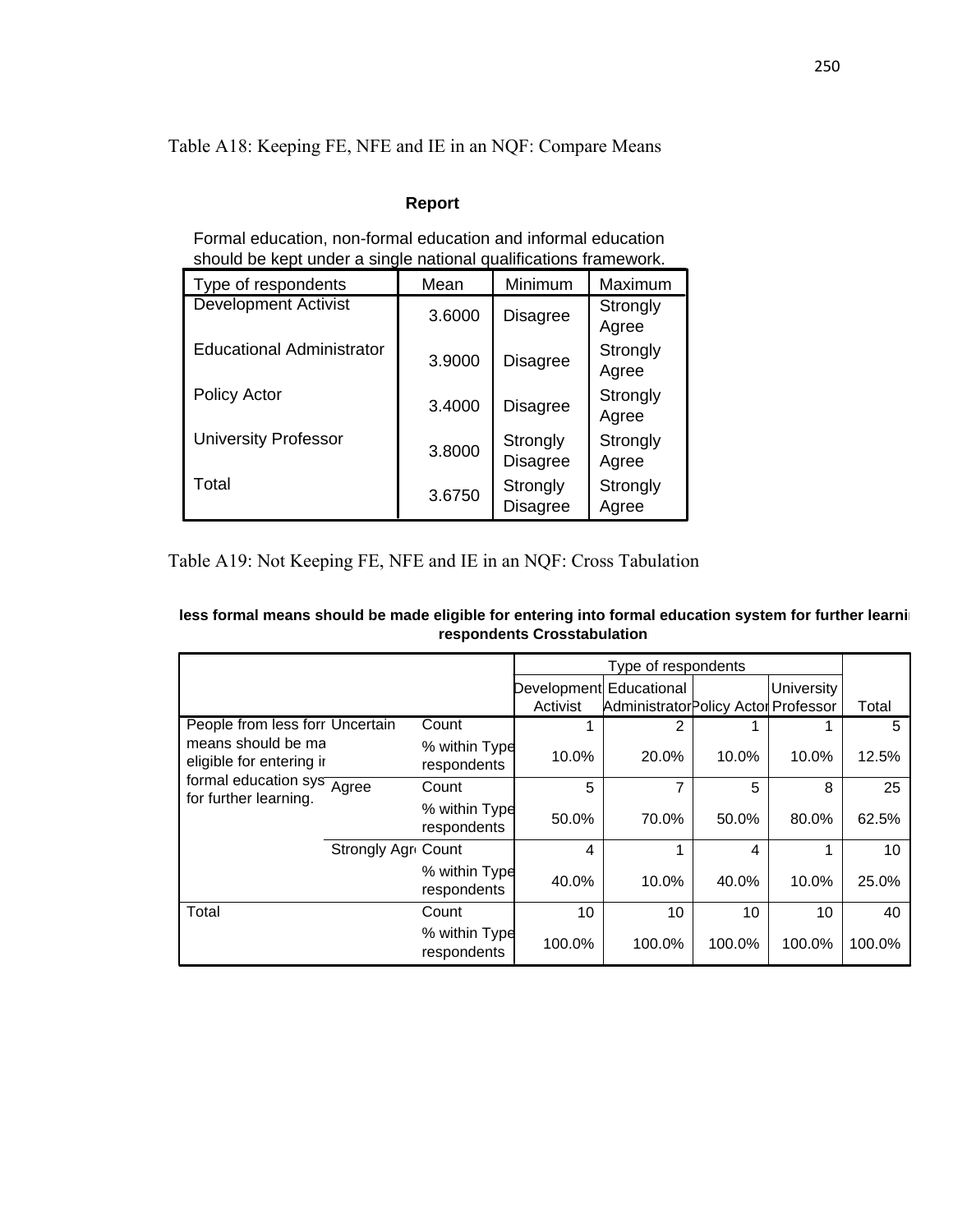Table A20: Not Keeping FE, NFE and IE in an NQF: Compare Means

#### **Report**

| under a single national qualifications framework. |        |                   |                   |  |  |  |
|---------------------------------------------------|--------|-------------------|-------------------|--|--|--|
| Type of respondents                               | Mean   | Minimum           | Maximum           |  |  |  |
| <b>Development Activist</b>                       | 2.5000 | Strongly<br>Agree | <b>Disagree</b>   |  |  |  |
| <b>Educational Administrator</b>                  | 3.1000 | Agree             | Strongly<br>Agree |  |  |  |
| Policy Actor                                      | 3.2000 | Strongly<br>Agree | Strongly<br>Agree |  |  |  |
| <b>University Professor</b>                       | 2.3000 | Strongly<br>Agree | <b>Disagree</b>   |  |  |  |
| Total                                             | 2.7750 | Strongly<br>Agree | Strongly<br>Agree |  |  |  |

Non-formal and informal learning outcomes can't be brought under a single national qualifications framework.

## Table A21: Eligibility for Less Formal Learners: Cross Tabulation

| om less formal means should be made eligible for entering into formal education system for further learning. |
|--------------------------------------------------------------------------------------------------------------|
| respondents Crosstabulation                                                                                  |

|                                                                                                           |                            |                              |                 | Type of respondents               |        |                 |        |
|-----------------------------------------------------------------------------------------------------------|----------------------------|------------------------------|-----------------|-----------------------------------|--------|-----------------|--------|
|                                                                                                           |                            |                              | Development     | Educational                       |        | University      |        |
|                                                                                                           |                            |                              | Activist        | <b>Administrator Policy Actor</b> |        | Professor       | Total  |
| People from less form Uncertain                                                                           |                            | Count                        |                 | 2                                 |        |                 | 5      |
| means should be mad<br>eligible for entering int<br>formal education syste Agree<br>for further learning. |                            | % within Type<br>respondents | 10.0%           | 20.0%                             | 10.0%  | 10.0%           | 12.5%  |
|                                                                                                           |                            | Count                        | 5               |                                   | 5      | 8               | 25     |
|                                                                                                           |                            | % within Type<br>respondents | 50.0%           | 70.0%                             | 50.0%  | 80.0%           | 62.5%  |
|                                                                                                           | <b>Strongly Agre Count</b> |                              | 4               |                                   | 4      |                 | 10     |
|                                                                                                           |                            | % within Type<br>respondents | 40.0%           | 10.0%                             | 40.0%  | 10.0%           | 25.0%  |
| Total                                                                                                     |                            | Count                        | 10 <sup>1</sup> | 10                                | 10     | 10 <sup>1</sup> | 40     |
|                                                                                                           |                            | % within Type<br>respondents | 100.0%          | 100.0%                            | 100.0% | 100.0%          | 100.0% |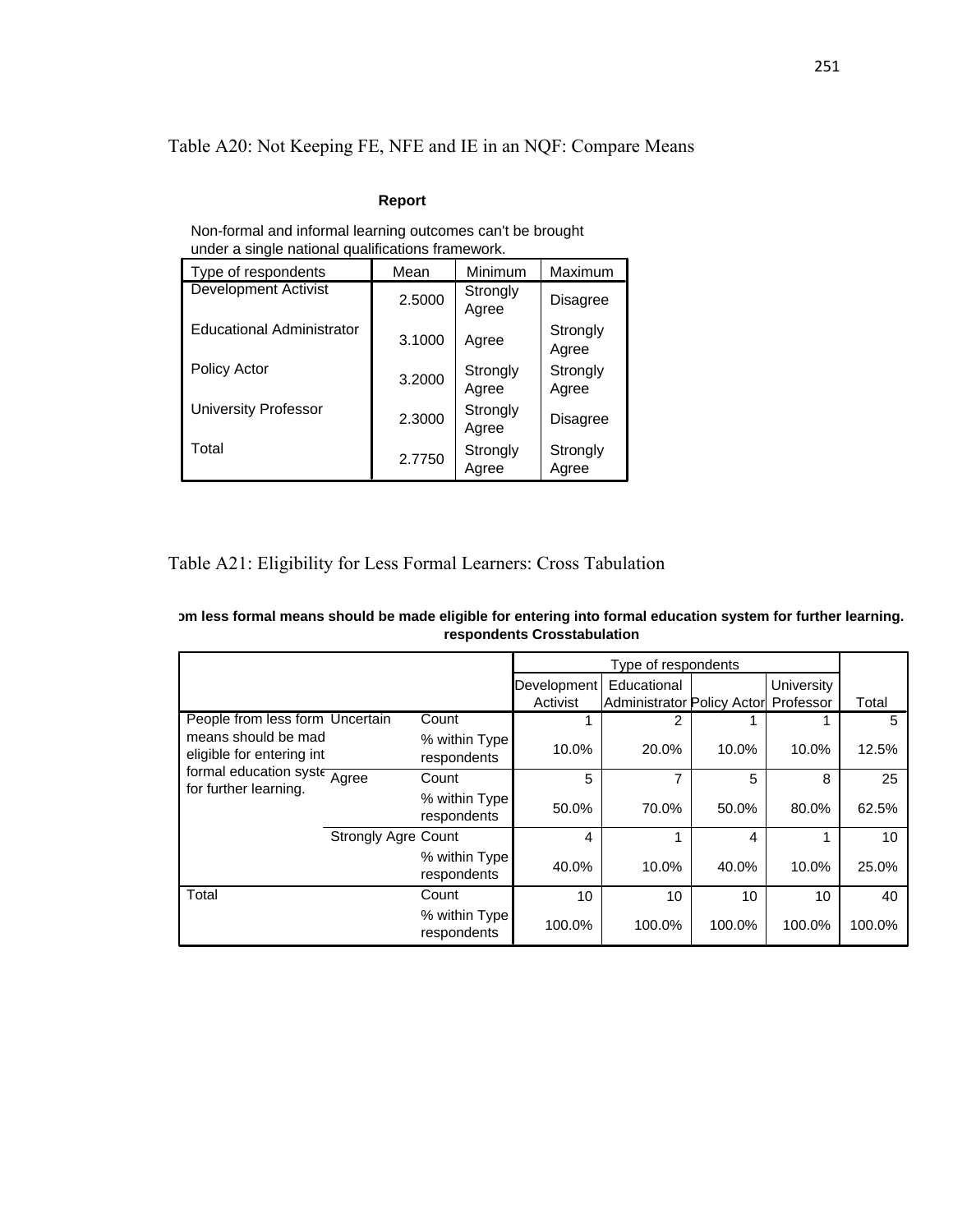## Table A22: Eligibility for Less Formal Learners: Compare Means

#### **Report**

| entering into formal education system for further learning. |        |           |                   |  |  |  |
|-------------------------------------------------------------|--------|-----------|-------------------|--|--|--|
| Type of respondents                                         | Mean   | Minimum   | Maximum           |  |  |  |
| <b>Development Activist</b>                                 | 4.3000 | Uncertain | Strongly<br>Agree |  |  |  |
| Educational Administrator                                   | 3.9000 | Uncertain | Strongly<br>Agree |  |  |  |
| <b>Policy Actor</b>                                         | 4.3000 | Uncertain | Strongly<br>Agree |  |  |  |
| <b>University Professor</b>                                 | 4.0000 | Uncertain | Strongly<br>Agree |  |  |  |
| Total                                                       | 4.1250 | Uncertain | Strongly<br>Agree |  |  |  |

People from less formal means should be made eligible for

## Table A23: Equivalent Standards of FL, NFL and IL: Cross Tabulation

|                                                |                         |                                |                | Type of respondents        |                |            |        |
|------------------------------------------------|-------------------------|--------------------------------|----------------|----------------------------|----------------|------------|--------|
|                                                |                         |                                | Development    | Educational                |                | University |        |
|                                                |                         |                                | Activist       | Administrator Policy Actor |                | Professor  | Total  |
| People from less forma Strongly Disagree Count |                         |                                | $\overline{2}$ |                            | 2              | 2          |        |
| means can't achieve<br>equivalent standard wit |                         | % within Type d<br>respondents | 20.0%          | 10.0%                      | 20.0%          | 20.0%      | 17.5%  |
| the people who come                            | <b>Disagree</b>         | Count                          | 7              | 3                          | 3              | 5          | 18     |
| from formal education.                         |                         | % within Type d<br>respondents | 70.0%          | 30.0%                      | 30.0%          | 50.0%      | 45.0%  |
|                                                | Uncertain               | Count                          | 0              | $\overline{2}$             | 0              | $\Omega$   | 2      |
|                                                |                         | % within Type d<br>respondents | .0%            | 20.0%                      | .0%            | .0%        | 5.0%   |
|                                                | Agree                   | Count                          | 1              | 4                          | 3              | 3          | 11     |
|                                                |                         | % within Type d<br>respondents | 10.0%          | 40.0%                      | 30.0%          | 30.0%      | 27.5%  |
|                                                | Strongly Disagree Count |                                | 0              | 0                          | $\overline{2}$ | 0          | 2      |
|                                                |                         | % within Type d<br>respondents | .0%            | .0%                        | 20.0%          | .0%        | 5.0%   |
| Total                                          |                         | Count                          | 10             | 10                         | 10             | 10         | 40     |
|                                                |                         | % within Type d<br>respondents | 100.0%         | 100.0%                     | 100.0%         | 100.0%     | 100.0% |

**ple from less formal means can't achieve equivalent standard with the people who come from formal education. \* Typ respondents Crosstabulation**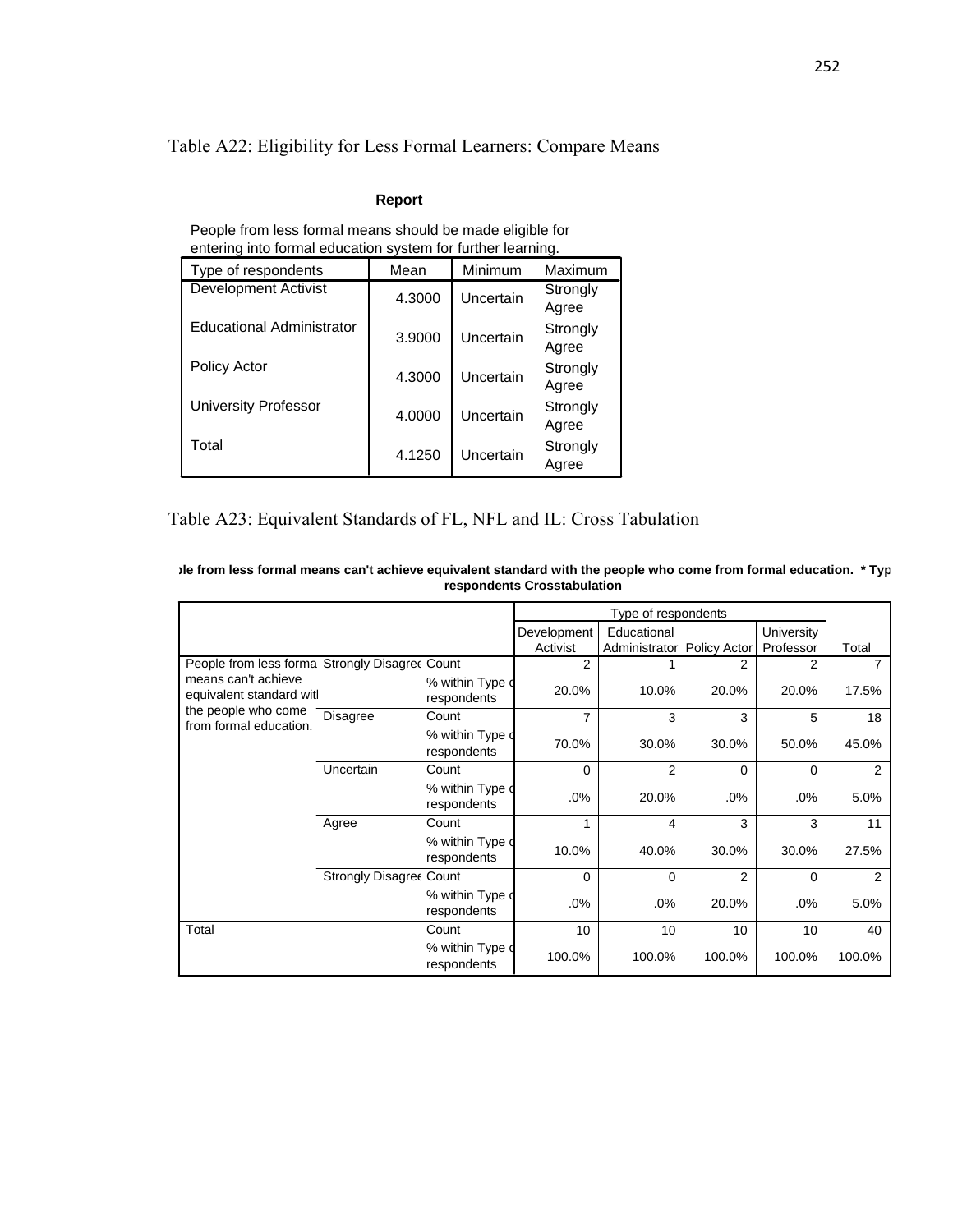## Table A24: Equivalent Standards of FL, NFL and IL: Compare Means

#### **Report**

| Type of respondents              | Mean   | Minimum                     | Maximum                     |  |  |
|----------------------------------|--------|-----------------------------|-----------------------------|--|--|
| <b>Development Activist</b>      | 2.0000 | Strongly<br><b>Disagree</b> | Agree                       |  |  |
| <b>Educational Administrator</b> | 2.9000 | Strongly<br><b>Disagree</b> | Agree                       |  |  |
| Policy Actor                     | 3.0000 | Strongly<br><b>Disagree</b> | Strongly<br><b>Disagree</b> |  |  |
| University Professor             | 2.4000 | Strongly<br><b>Disagree</b> | Agree                       |  |  |
| Total                            | 2.5750 | Strongly<br>Disagree        | Strongly<br>Disagree        |  |  |

People from less formal means can't achieve equivalent standard with the people who come from formal education.

Table A25: Approaches to Learning: Frequencies

### **\$atl Frequencies**

|             |                                         | Responses |         | Percent of |  |
|-------------|-----------------------------------------|-----------|---------|------------|--|
|             |                                         | N         | Percent | Cases      |  |
| Important   | <b>Formal Schooling</b>                 | 33        | 35.9%   | 82.5%      |  |
| approach    | Self Learning                           | 17        | 18.5%   | 42.5%      |  |
| to learning | Non-Formal<br><b>Education Modality</b> | 18        | 19.6%   | 45.0%      |  |
|             | Work-based learning                     | 24        | 26.1%   | 60.0%      |  |
| Total       |                                         | 92        | 100.0%  | 230.0%     |  |

a. Dichotomy group tabulated at value 1.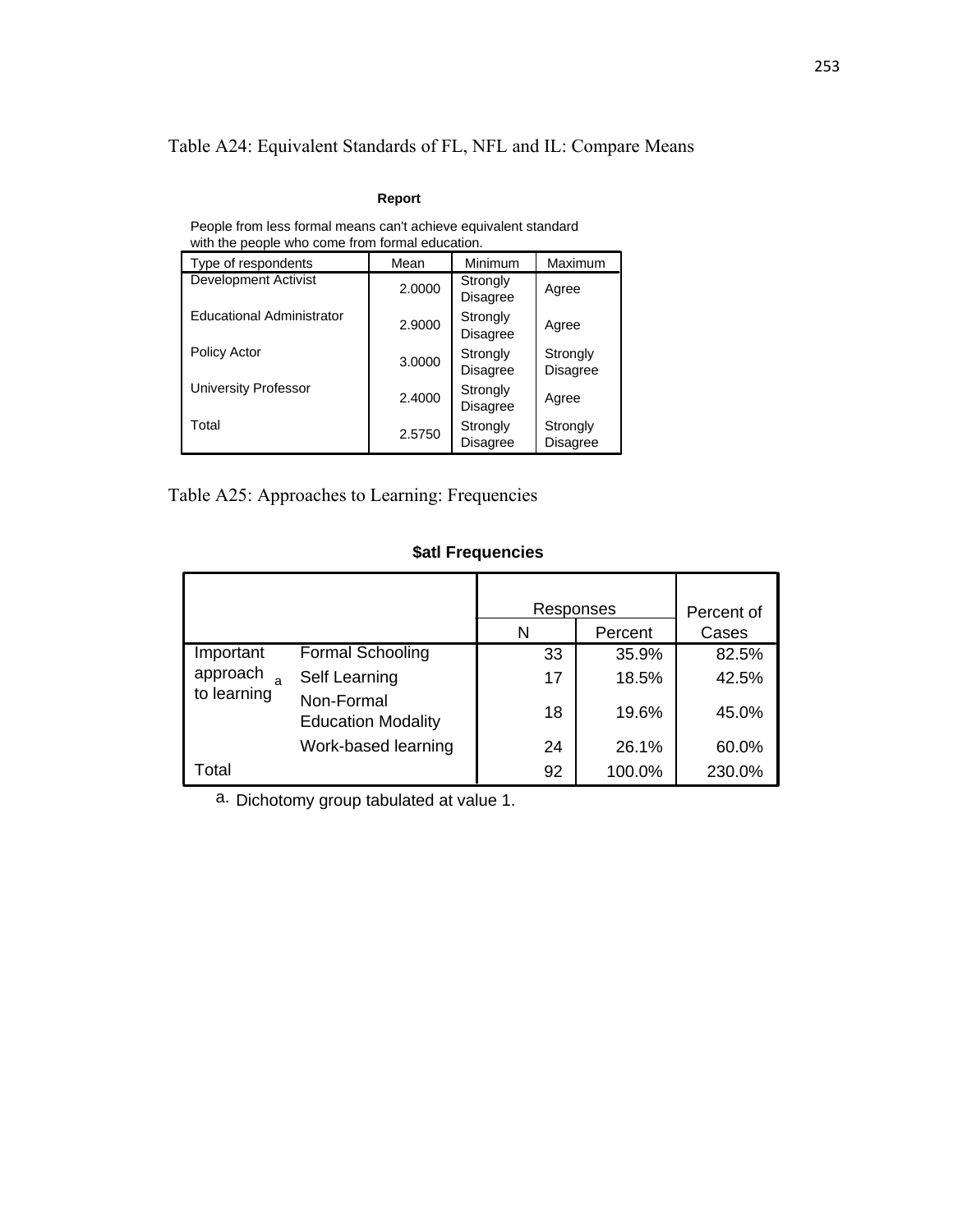## Table A26: Approaches to Learning: ANOVA

|                           | <b>ANOVA</b>          |                   |    |             |       |      |  |  |
|---------------------------|-----------------------|-------------------|----|-------------|-------|------|--|--|
|                           |                       | Sum of<br>Squares | df | Mean Square | F     | Sig. |  |  |
| Formal Schooling          | <b>Between Groups</b> | .275              | 3  | .092        | .600  | .619 |  |  |
|                           | Within Groups         | 5.500             | 36 | .153        |       |      |  |  |
|                           | Total                 | 5.775             | 39 |             |       |      |  |  |
| Self Learning             | <b>Between Groups</b> | 1.275             | 3  | .425        | 1.800 | .165 |  |  |
|                           | <b>Within Groups</b>  | 8.500             | 36 | .236        |       |      |  |  |
|                           | Total                 | 9.775             | 39 |             |       |      |  |  |
| Non-Formal                | <b>Between Groups</b> | .500              | 3  | .167        | .638  | .595 |  |  |
| <b>Education Modality</b> | <b>Within Groups</b>  | 9.400             | 36 | .261        |       |      |  |  |
|                           | Total                 | 9.900             | 39 |             |       |      |  |  |
| Work-based learning       | <b>Between Groups</b> | 2.200             | 3  | .733        | 3.568 | .023 |  |  |
|                           | <b>Within Groups</b>  | 7.400             | 36 | .206        |       |      |  |  |
|                           | Total                 | 9.600             | 39 |             |       |      |  |  |

Table A27: Approaches to Learning: Correlations

|                           |                            |           |               | Non-Formal |            |
|---------------------------|----------------------------|-----------|---------------|------------|------------|
|                           |                            | Formal    |               | Education  | Work-based |
|                           |                            | Schooling | Self Learning | Modality   | learning   |
| <b>Formal Schooling</b>   | <b>Pearson Correlation</b> |           | .263          | .152       | $-.107$    |
|                           | Sig. (1-tailed)            |           | .051          | .174       | .255       |
|                           | N                          | 40        | 40            | 40         | 40         |
| Self Learning             | Pearson Correlation        | .263      | 1             | $.442**$   | .599**     |
|                           | Sig. (1-tailed)            | .051      |               | .002       | .000       |
|                           | N                          | 40        | 40            | 40         | 40         |
| Non-Formal                | Pearson Correlation        | .152      | $.442**$      | 1          | .226       |
| <b>Education Modality</b> | Sig. (1-tailed)            | .174      | .002          |            | .081       |
|                           | N                          | 40        | 40            | 40         | 40         |
| Work-based learning       | Pearson Correlation        | $-0.107$  | .599**        | .226       |            |
|                           | Sig. (1-tailed)            | .255      | .000          | .081       |            |
|                           | N                          | 40        | 40            | 40         | 40         |

#### **Correlations**

\*\* Correlation is significant at the 0.01 level (1-tailed).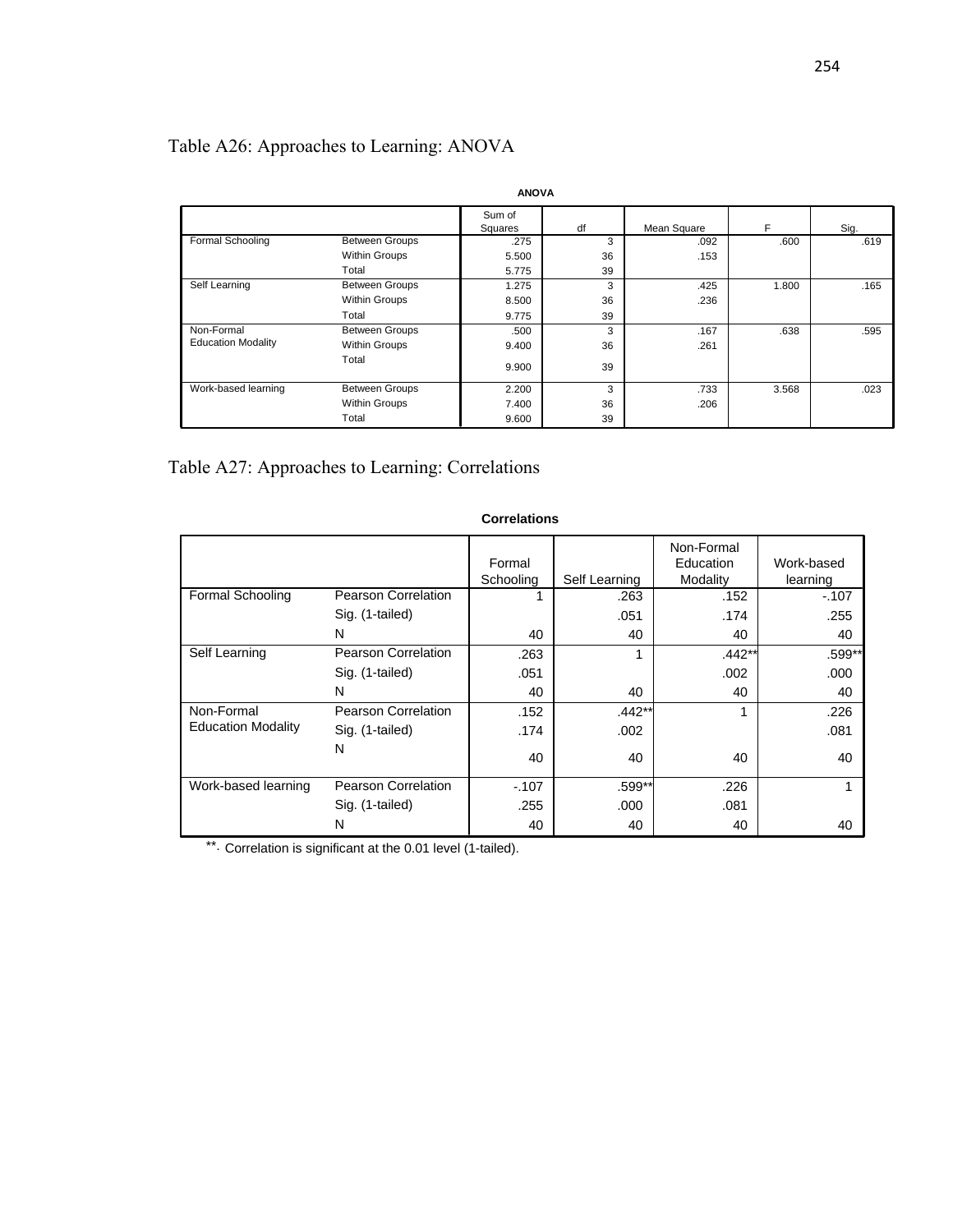## Table A28: Ways for Acquiring Knowledge: Frequency

|                                          |   |                                                                                                                      | Responses |         | Percent of |
|------------------------------------------|---|----------------------------------------------------------------------------------------------------------------------|-----------|---------|------------|
|                                          |   |                                                                                                                      | N         | Percent | Cases      |
| Best way<br>οf<br>acquiring<br>knowledge | a | 1. Attending good<br>schools and colleges,<br>and securing good<br>score in exams.                                   | 23        | 23.2%   | 57.5%      |
|                                          |   | 2. Involving oneself in<br>learning activities at<br>home, community,<br>religious venues, etc.                      | 29        | 29.3%   | 72.5%      |
|                                          |   | 3. Getting involved in<br>learning through<br>occupational<br>experiences and<br>reflecting real life<br>situations. | 27        | 27.3%   | 67.5%      |
|                                          |   | 4. Acquiring knowledge<br>and skills relevant for<br>his/her life with the help<br>of ICTs.                          | 20        | 20.2%   | 50.0%      |
| Total                                    |   |                                                                                                                      | 99        | 100.0%  | 247.5%     |

|  |  | \$aok Frequencies |  |
|--|--|-------------------|--|
|--|--|-------------------|--|

a. Dichotomy group tabulated at value 1.

# Table A29: Ways for Acquiring Knowledge: ANOVA

|                                                 |                       | <b>ANOVA</b>      |    |             |      |      |
|-------------------------------------------------|-----------------------|-------------------|----|-------------|------|------|
|                                                 |                       | Sum of<br>Squares | df | Mean Square | F    | Sig. |
| Attending good schools                          | <b>Between Groups</b> | .475              | 3  | .158        | .613 | .611 |
| and colleges, and<br>securing good scores in    | Within Groups         | 9.300             | 36 | .258        |      |      |
| the exams                                       | Total                 | 9.775             | 39 |             |      |      |
| Involving oneself in                            | <b>Between Groups</b> | .075              | 3  | .025        | .114 | .951 |
| learning activities at<br>home, community, with | Within Groups         |                   |    |             |      |      |
| peers, religious venues,                        |                       | 7.900             | 36 | .219        |      |      |
| workplaces, media,<br>libraries, education and  | Total                 |                   |    |             |      |      |
| cultural centers                                |                       | 7.975             | 39 |             |      |      |
|                                                 |                       |                   |    |             |      |      |
| Getting involved in                             | <b>Between Groups</b> | .275              | 3  | .092        | .388 | .762 |
| learning through<br>occupational experiences    | Within Groups         | 8.500             | 36 | .236        |      |      |
| and reflecting real life                        | Total                 |                   |    |             |      |      |
| situations                                      |                       | 8.775             | 39 |             |      |      |
|                                                 |                       |                   |    |             |      |      |
| Acquiring knowledge and                         | <b>Between Groups</b> | .200              | 3  | .067        | .245 | .864 |
| skills relevant for his her                     | Within Groups         | 9.800             | 36 | .272        |      |      |
| life with the help of ICTs                      | Total                 | 10.000            | 39 |             |      |      |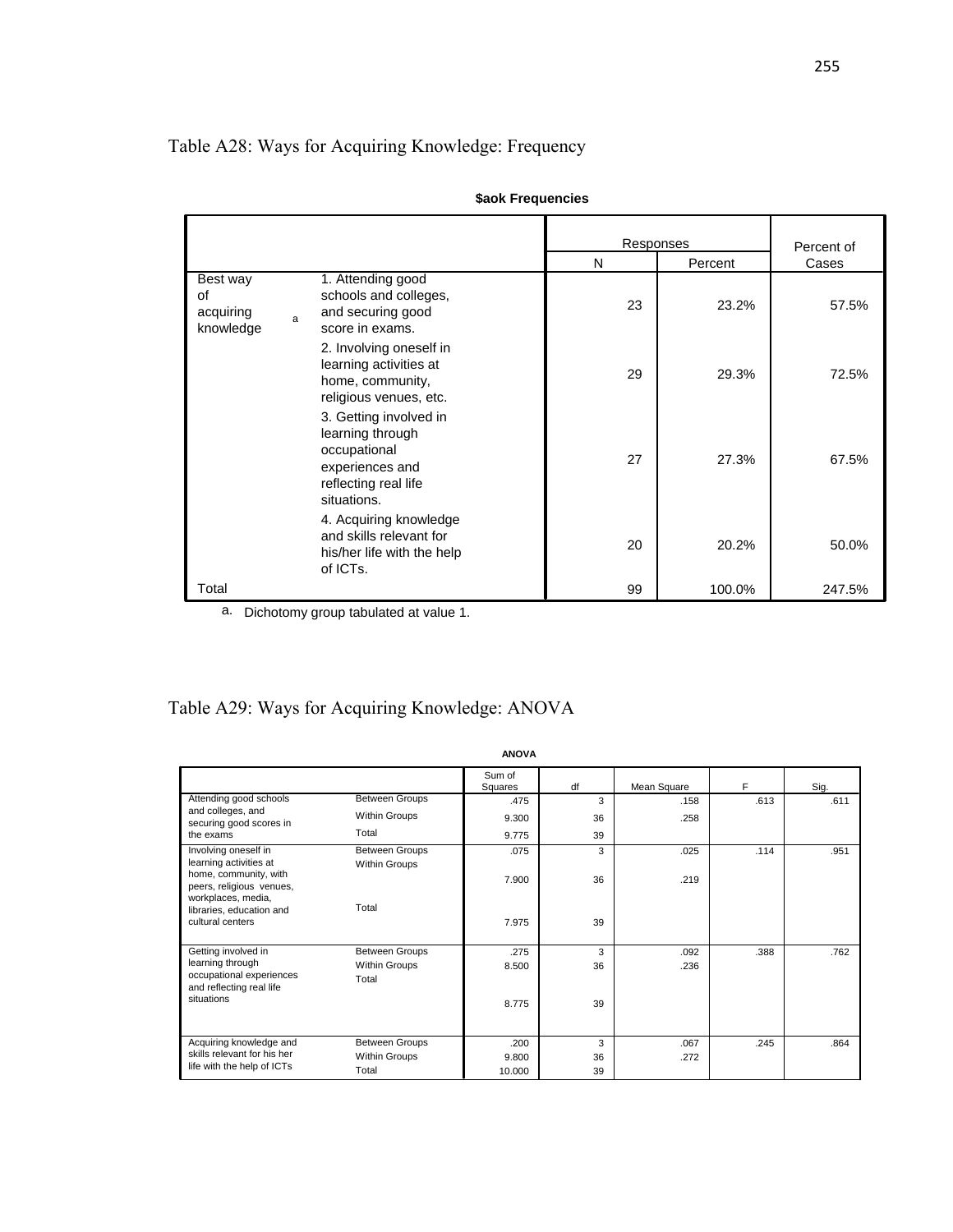|                                                                                                 |                                               | <b>Correlations</b>                                                                       |                                                                                                                                                                                                   |                                                                                                                           |                                                                                                  |
|-------------------------------------------------------------------------------------------------|-----------------------------------------------|-------------------------------------------------------------------------------------------|---------------------------------------------------------------------------------------------------------------------------------------------------------------------------------------------------|---------------------------------------------------------------------------------------------------------------------------|--------------------------------------------------------------------------------------------------|
|                                                                                                 |                                               | Attending<br>good schools<br>and colleges,<br>and securing<br>good scores<br>in the exams | Involving<br>oneself in<br>learning<br>activities at<br>home,<br>community,<br>with peers,<br>religious<br>venues,<br>workplaces,<br>media,<br>libraries.<br>education<br>and cultural<br>centers | Getting<br>involved in<br>learning<br>through<br>occupational<br>experiences<br>and reflecting<br>real life<br>situations | Acquiring<br>knowledge<br>and skills<br>relevant for<br>his her life<br>with the help<br>of ICTs |
| Attending good schools                                                                          | Pearson Correlation                           | $\mathbf{1}$                                                                              | .037                                                                                                                                                                                              | $-057$                                                                                                                    | .152                                                                                             |
| and colleges, and<br>securing good scores in                                                    | Sig. (1-tailed)                               |                                                                                           | .411                                                                                                                                                                                              | .364                                                                                                                      | .175                                                                                             |
| the exams                                                                                       | N                                             | 40                                                                                        | 40                                                                                                                                                                                                | 40                                                                                                                        | 40                                                                                               |
| Involving oneself in<br>learning activities at<br>home, community, with                         | <b>Pearson Correlation</b><br>Sig. (1-tailed) | .037<br>.411                                                                              | $\mathbf{1}$                                                                                                                                                                                      | .051<br>.378                                                                                                              | $.280*$<br>.040                                                                                  |
| peers, religious venues,<br>workplaces, media,<br>libraries, education and<br>cultural centers  | N                                             | 40                                                                                        | 40                                                                                                                                                                                                | 40                                                                                                                        | 40                                                                                               |
| Getting involved in<br>learning through<br>occupational experiences<br>and reflecting real life | Pearson Correlation<br>Sig. (1-tailed)<br>N   | $-0.057$<br>.364                                                                          | .051<br>.378                                                                                                                                                                                      | $\mathbf{1}$                                                                                                              | .160<br>.162                                                                                     |
| situations                                                                                      |                                               | 40                                                                                        | 40                                                                                                                                                                                                | 40                                                                                                                        | 40                                                                                               |
| Acquiring knowledge and<br>skills relevant for his her                                          | <b>Pearson Correlation</b>                    | .152                                                                                      | $.280*$                                                                                                                                                                                           | .160                                                                                                                      | $\mathbf{1}$                                                                                     |
| life with the help of ICTs                                                                      | Sig. (1-tailed)<br>N                          | .175<br>40                                                                                | .040<br>40                                                                                                                                                                                        | .162<br>40                                                                                                                | 40                                                                                               |

## Table A30: Ways for Acquiring Knowledge: Correlations

\*. Correlation is significant at the 0.05 level (1-tailed).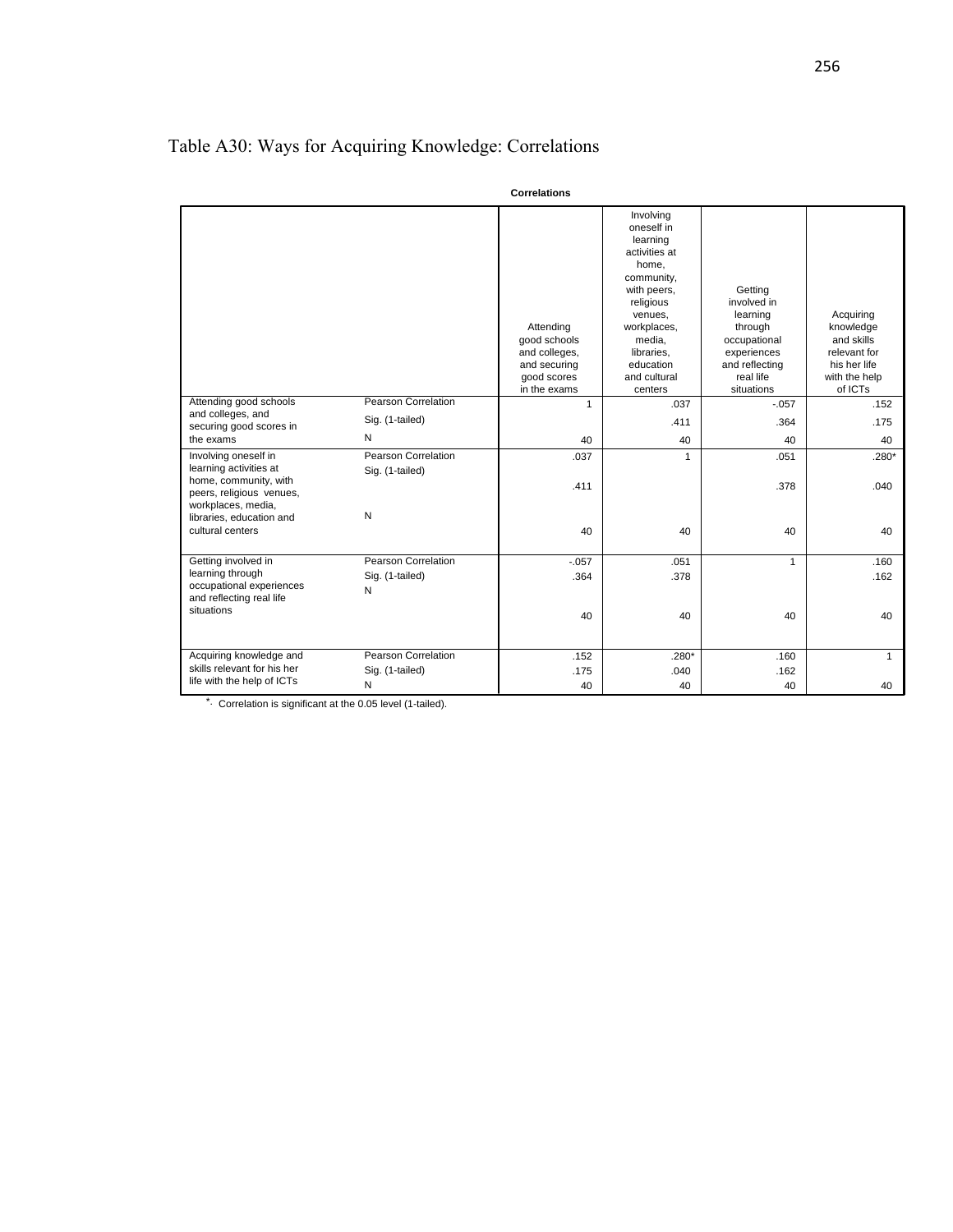## Table A31: Judging Quality of Learning: Frequencies

|                                              |                                                                                         | Responses |         | Percent of |
|----------------------------------------------|-----------------------------------------------------------------------------------------|-----------|---------|------------|
|                                              |                                                                                         | N         | Percent | Cases      |
| Judging<br>quality of $_{\rm a}$<br>learning | By focusing on contents<br>offered in the curriculum                                    | 10        | 21.3%   | 27.0%      |
|                                              | By providing freedom for<br>learners to learn as per<br>their capacity and<br>interests | 18        | 38.3%   | 48.6%      |
|                                              | By placing more<br>emphasis on formal<br>education                                      | 1         | 2.1%    | 2.7%       |
|                                              | By validating learning<br>outcomes acquired<br>through non-formal and<br>informal means | 18        | 38.3%   | 48.6%      |
| Total                                        |                                                                                         | 47        | 100.0%  | 127.0%     |

| \$qol Frequencies |  |
|-------------------|--|
|                   |  |

a. Dichotomy group tabulated at value 1.

## Table A32: Judging Quality of Learning: ANOVA

|                                                |                       | Sum of  |    |             |       |      |
|------------------------------------------------|-----------------------|---------|----|-------------|-------|------|
|                                                |                       | Squares | df | Mean Square | F     | Sig. |
| By focusing on contents                        | <b>Between Groups</b> | .500    | 3  | .167        | .857  | .472 |
| offered in the curriculum                      | Within Groups         | 7.000   | 36 | .194        |       |      |
|                                                | Total                 | 7.500   | 39 |             |       |      |
| By providing freedom for                       | <b>Between Groups</b> | .500    | 3  | .167        | .638  | .595 |
| learners to learn as per<br>their capacity and | <b>Within Groups</b>  | 9.400   | 36 | .261        |       |      |
| interests                                      | Total                 | 9.900   | 39 |             |       |      |
| By placing more                                | <b>Between Groups</b> | .075    | 3  | .025        | 1.000 | .404 |
| emphasis on formal                             | <b>Within Groups</b>  | .900    | 36 | .025        |       |      |
| education                                      | Total                 |         |    |             |       |      |
|                                                |                       | .975    | 39 |             |       |      |
|                                                |                       |         |    |             |       |      |
| By validating learning                         | <b>Between Groups</b> | 1.700   | 3  | .567        | 2.488 | .076 |
| outcomes acquired                              | <b>Within Groups</b>  | 8.200   | 36 | .228        |       |      |
| through non-formal and<br>informal moane       | Total                 | 9.900   | 39 |             |       |      |

#### **ANOVA**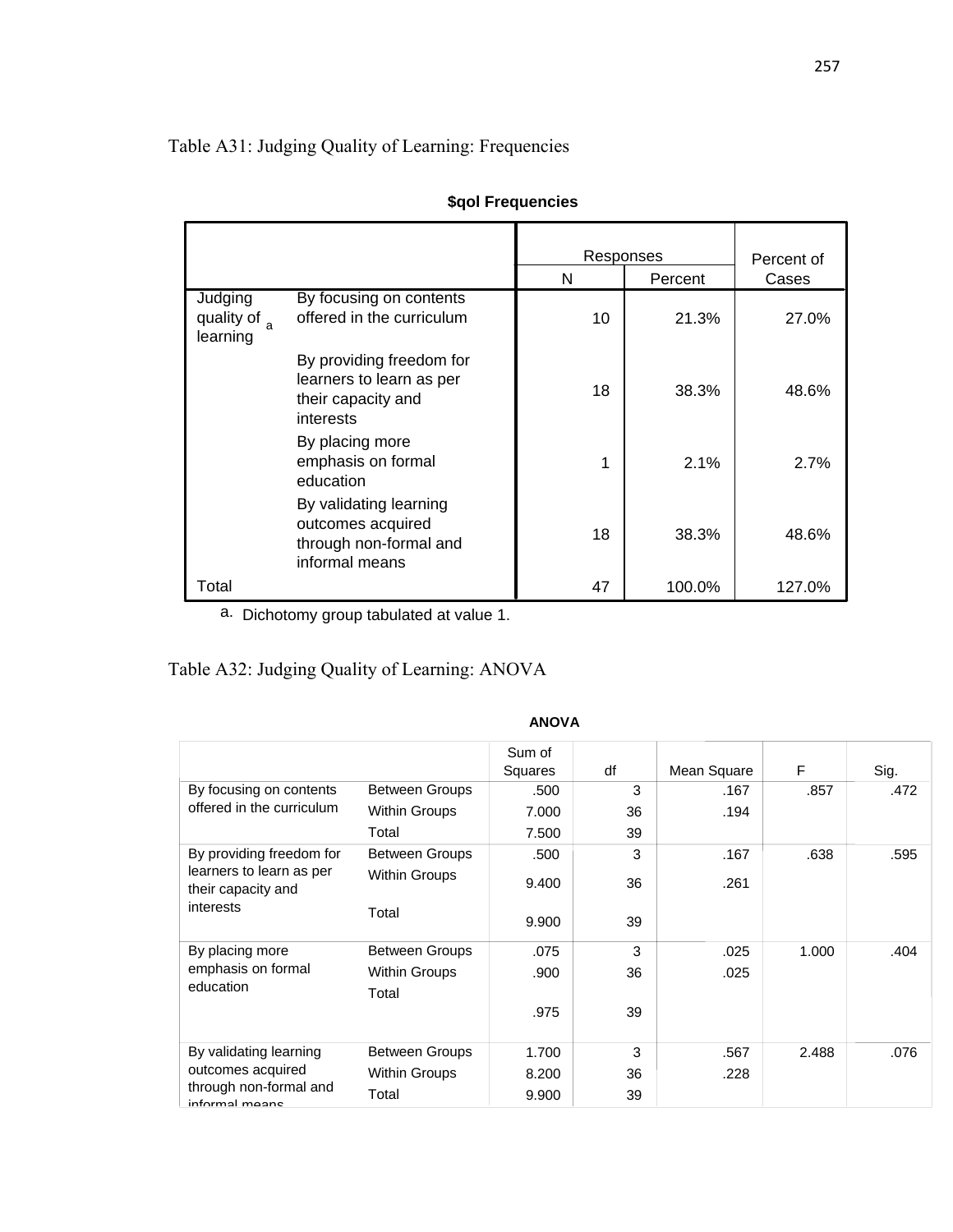## Table A33: Judging Quality of Learning: Correlations

|                                                      |                            | <b>Correlations</b>                                        |                                                                                               |                                                          |                                                                                                     |
|------------------------------------------------------|----------------------------|------------------------------------------------------------|-----------------------------------------------------------------------------------------------|----------------------------------------------------------|-----------------------------------------------------------------------------------------------------|
|                                                      |                            | By focusing<br>on contents<br>offered in the<br>curriculum | By providing<br>freedom for<br>learners to<br>learn as per<br>their capacity<br>and interests | By placing<br>more<br>emphasis<br>on formal<br>education | By validating<br>learning<br>outcomes<br>acquired<br>through<br>non-formal<br>and informal<br>means |
| By focusing on contents<br>offered in the curriculum | Pearson Correlation        | 1                                                          | $-522**$                                                                                      | $.277*$                                                  | $-406**$                                                                                            |
|                                                      | Sig. (1-tailed)<br>N       | 40                                                         | .000<br>40                                                                                    | .042<br>40                                               | .005<br>40                                                                                          |
| By providing freedom for                             | Pearson Correlation        | $-522$ *                                                   |                                                                                               | $-145$                                                   | $-.010$                                                                                             |
| learners to learn as per<br>their capacity and       | Sig. (1-tailed)            | .000                                                       |                                                                                               | .186                                                     | .475                                                                                                |
| interests                                            | N                          | 40                                                         | 40                                                                                            | 40                                                       | 40                                                                                                  |
| By placing more                                      | <b>Pearson Correlation</b> | $.277*$                                                    | $-145$                                                                                        | 1                                                        | $-145$                                                                                              |
| emphasis on formal<br>education                      | Sig. (1-tailed)            | .042                                                       | .186                                                                                          |                                                          | .186                                                                                                |
|                                                      | N                          | 40                                                         | 40                                                                                            | 40                                                       | 40                                                                                                  |
| By validating learning                               | <b>Pearson Correlation</b> | $-406**$                                                   | $-.010$                                                                                       | $-145$                                                   |                                                                                                     |
| outcomes acquired                                    | Sig. (1-tailed)            | .005                                                       | .475                                                                                          | .186                                                     |                                                                                                     |
| through non-formal and<br>informal moone             | N                          | 40                                                         | 40                                                                                            | 40                                                       | 40                                                                                                  |

informal means \*\*. Correlation is significant at the 0.01 level (1-tailed).

\*. Correlation is significant at the 0.05 level (1-tailed).

## Table A34: Selecting as Employee: Frequencies

|                             |                                                                                                                                                     | Responses |         | Percent of |
|-----------------------------|-----------------------------------------------------------------------------------------------------------------------------------------------------|-----------|---------|------------|
|                             |                                                                                                                                                     | N         | Percent | Cases      |
| Selecting<br>as<br>employee | <b>Evaluating learning</b><br>achievements secured<br>a<br>in the formal education<br>structures: school,<br>college, training<br>institutions etc. | 23        | 33.8%   | 62.2%      |
|                             | Administering tests to<br>ascertain equivalency<br>of learning<br>achievements<br>obtained through NFE<br>Modality (for example<br>CLC)             | 23        | 33.8%   | 62.2%      |
|                             | Administering tests to<br>establish equivalency<br>of learning<br>achievements<br>obtained through<br>self-learning initiatives.                    | 22        | 32.4%   | 59.5%      |
| Total                       |                                                                                                                                                     | 68        | 100.0%  | 183.8%     |

**\$sae Frequencies**

a. Dichotomy group tabulated at value 1.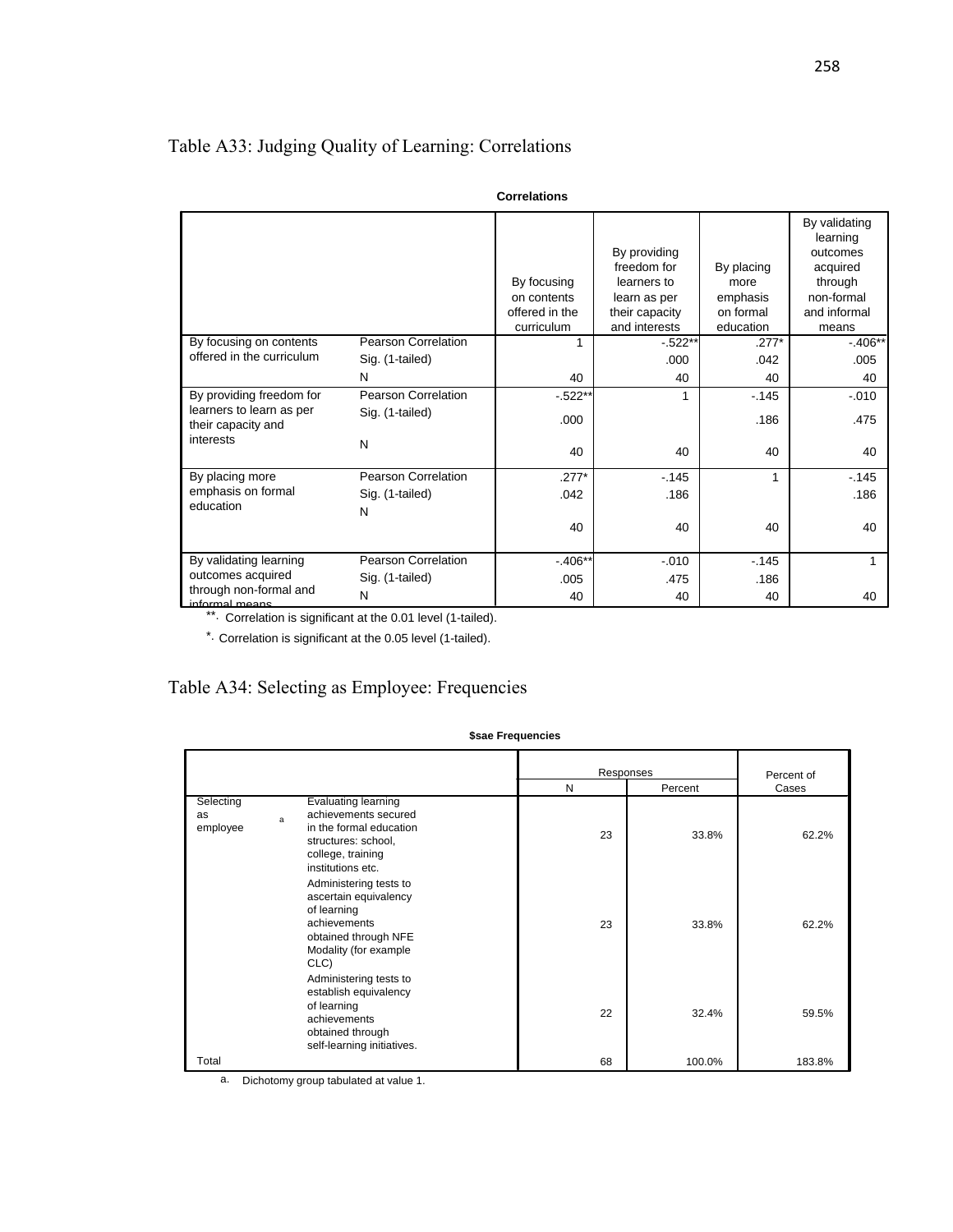## Table A35: Selecting as Employee: ANOVA

|                                                                                                                                      |                       | <b>ANOVA</b>      |    |             |      |      |
|--------------------------------------------------------------------------------------------------------------------------------------|-----------------------|-------------------|----|-------------|------|------|
|                                                                                                                                      |                       | Sum of<br>Squares | df | Mean Square | F    | Sig  |
| Evaluating learning<br>achievements secured                                                                                          | <b>Between Groups</b> | .475              | 3  | .158        | .613 | .611 |
| in the formal education<br>structures: school,                                                                                       | <b>Within Groups</b>  | 9.300             | 36 | .258        |      |      |
| college, training<br>institutions etc.                                                                                               | Total                 | 9.775             | 39 |             |      |      |
| Administering tests to<br>ascertain equivalency of<br>learning achievements<br>obtained through NFE<br>Modality (for example<br>CLC) | <b>Between Groups</b> | .675              | 3  | .225        | .890 | .456 |
|                                                                                                                                      | <b>Within Groups</b>  | 9.100             | 36 | .253        |      |      |
|                                                                                                                                      | Total                 | 9.775             | 39 |             |      |      |
| Administering tests to                                                                                                               | <b>Between Groups</b> | .500              | 3  | .167        | .638 | .595 |
| establish equivalency of<br>learning achievements<br>obtained through<br>self-learning initiatives.                                  | <b>Within Groups</b>  | 9.400             | 36 | .261        |      |      |
|                                                                                                                                      | Total                 | 9.900             | 39 |             |      |      |

Table A36: Selecting as Employee: Correlations

| <b>Correlations</b> |
|---------------------|
|                     |

|                                                                               |                                        | Evaluating<br>learning<br>achievements<br>secured in the<br>formal<br>education<br>structures:<br>school.<br>college,<br>training<br>institutions<br>etc. | Administering<br>tests to<br>ascertain<br>equivalency of<br>learning<br>achievements<br>obtained<br>through NFE<br>Modality (for<br>example CLC) | Administering<br>tests to<br>establish<br>equivalency of<br>learning<br>achievements<br>obtained<br>through<br>self-learning<br>initiatives. |
|-------------------------------------------------------------------------------|----------------------------------------|-----------------------------------------------------------------------------------------------------------------------------------------------------------|--------------------------------------------------------------------------------------------------------------------------------------------------|----------------------------------------------------------------------------------------------------------------------------------------------|
| <b>Evaluating learning</b><br>achievements secured<br>in the formal education | Pearson Correlation<br>Sig. (1-tailed) | $\mathbf{1}$                                                                                                                                              | .182<br>.131                                                                                                                                     | .137<br>.199                                                                                                                                 |
| structures: school,<br>college, training<br>institutions etc.                 | N                                      | 40                                                                                                                                                        | 40                                                                                                                                               | 40                                                                                                                                           |
| Administering tests to                                                        | Pearson Correlation                    | .182                                                                                                                                                      | $\mathbf{1}$                                                                                                                                     | .036                                                                                                                                         |
| ascertain equivalency of<br>learning achievements<br>obtained through NFE     | Sig. (1-tailed)                        | .131                                                                                                                                                      |                                                                                                                                                  | .414                                                                                                                                         |
| Modality (for example                                                         | N                                      |                                                                                                                                                           |                                                                                                                                                  |                                                                                                                                              |
| CLC)                                                                          |                                        | 40                                                                                                                                                        | 40                                                                                                                                               | 40                                                                                                                                           |
| Administering tests to                                                        | Pearson Correlation                    | .137                                                                                                                                                      | .036                                                                                                                                             | 1                                                                                                                                            |
| establish equivalency of<br>learning achievements<br>obtained through         | Sig. (1-tailed)<br>N                   | .199                                                                                                                                                      | .414                                                                                                                                             |                                                                                                                                              |
| self-learning initiatives.                                                    |                                        | 40                                                                                                                                                        | 40                                                                                                                                               | 40                                                                                                                                           |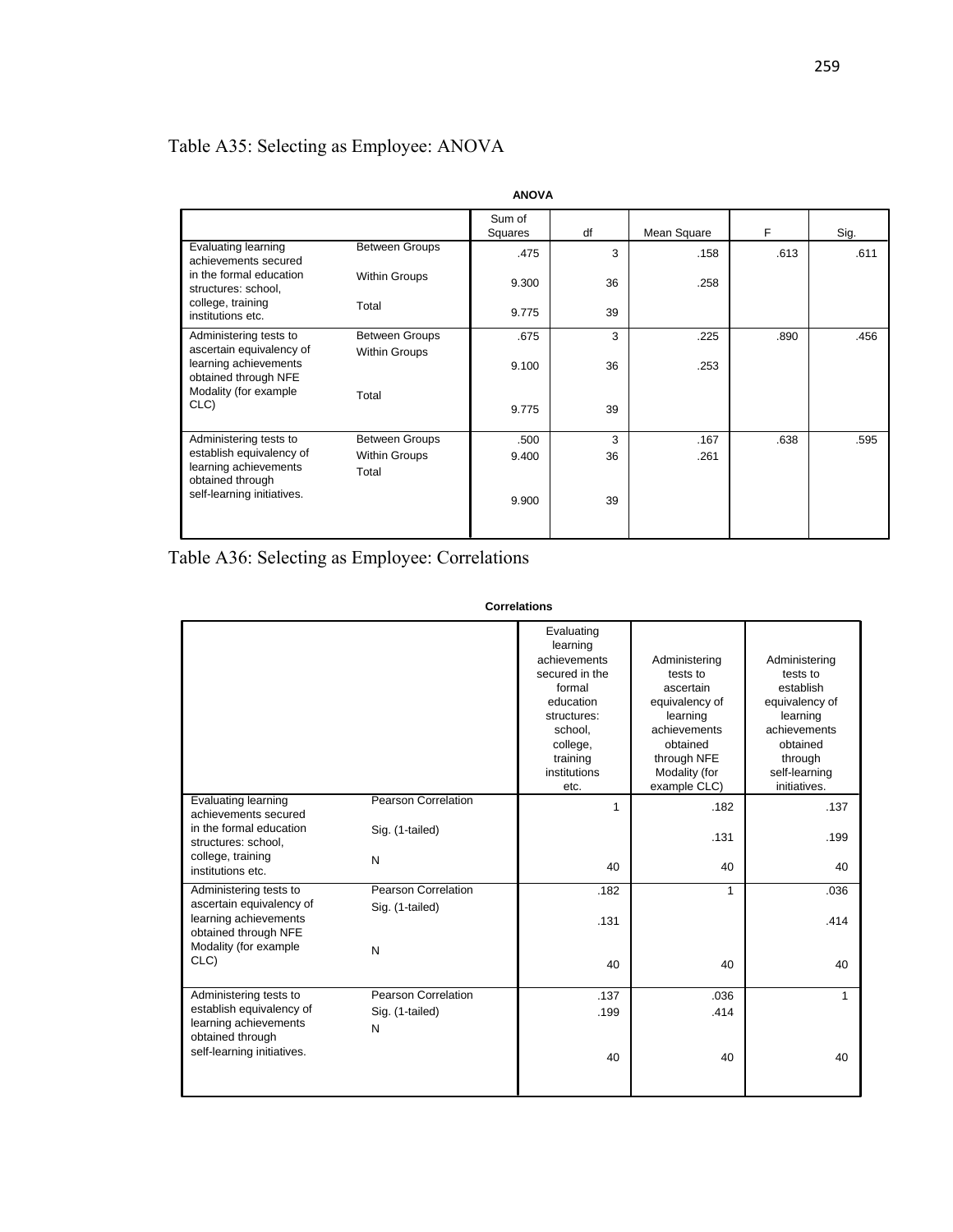## Table A37: Enhancing Lifelong Learning: Frequencies

|                                        |                                                                                                                        | Responses |         | Percent of |
|----------------------------------------|------------------------------------------------------------------------------------------------------------------------|-----------|---------|------------|
|                                        |                                                                                                                        | N         | Percent | Cases      |
| Enhancing<br>lifelong<br>ă<br>learning | Recognizing and<br>validating<br>self-learning, prior<br>learning, work-based<br>learning and<br>experiential learning | 26        | 31.3%   | 65.0%      |
|                                        | Establishing parity<br>among formal, non<br>-formal and informal<br>learning                                           | 22        | 26.5%   | 55.0%      |
|                                        | Providing learning<br>options such as<br>through formal,<br>non-formal and<br>informal means                           | 20        | 24.1%   | 50.0%      |
|                                        | Developing a National<br>Qualification<br>Framework (NQF)                                                              | 15        | 18.1%   | 37.5%      |
| Total                                  |                                                                                                                        | 83        | 100.0%  | 207.5%     |

a. Dichotomy group tabulated at value 1.

# Table A38: Enhancing Lifelong Learning: ANOVA

|                                                             |                                               | ANUVA             |    |             |       |      |
|-------------------------------------------------------------|-----------------------------------------------|-------------------|----|-------------|-------|------|
|                                                             |                                               | Sum of<br>Squares | df | Mean Square | F     | Sig. |
| Recognizing and<br>validating self-learning,                | <b>Between Groups</b>                         | .500              | 3  | .167        | .698  | .560 |
| prior learning,<br>work-based learning and                  | <b>Within Groups</b>                          | 8.600             | 36 | .239        |       |      |
| experiential learning                                       | Total                                         | 9.100             | 39 |             |       |      |
| Establishing parity among<br>formal, non -formal and        | <b>Between Groups</b><br><b>Within Groups</b> | 1.300             | 3  | .433        | 1.814 | .162 |
| informal learning                                           |                                               | 8.600             | 36 | .239        |       |      |
|                                                             | Total                                         | 9.900             | 39 |             |       |      |
| Providing learning options                                  | <b>Between Groups</b>                         | .600              | 3  | .200        | .766  | .521 |
| such as through formal,<br>non-formal and informal<br>means | <b>Within Groups</b><br>Total                 | 9.400             | 36 | .261        |       |      |
|                                                             |                                               | 10.000            | 39 |             |       |      |
| Developing a National                                       | <b>Between Groups</b>                         | .875              | 3  | .292        | 1.235 | .311 |
| <b>Qualification Framework</b>                              | <b>Within Groups</b>                          | 8.500             | 36 | .236        |       |      |
| (NQF)                                                       | Total                                         | 9.375             | 39 |             |       |      |

#### **ANOVA**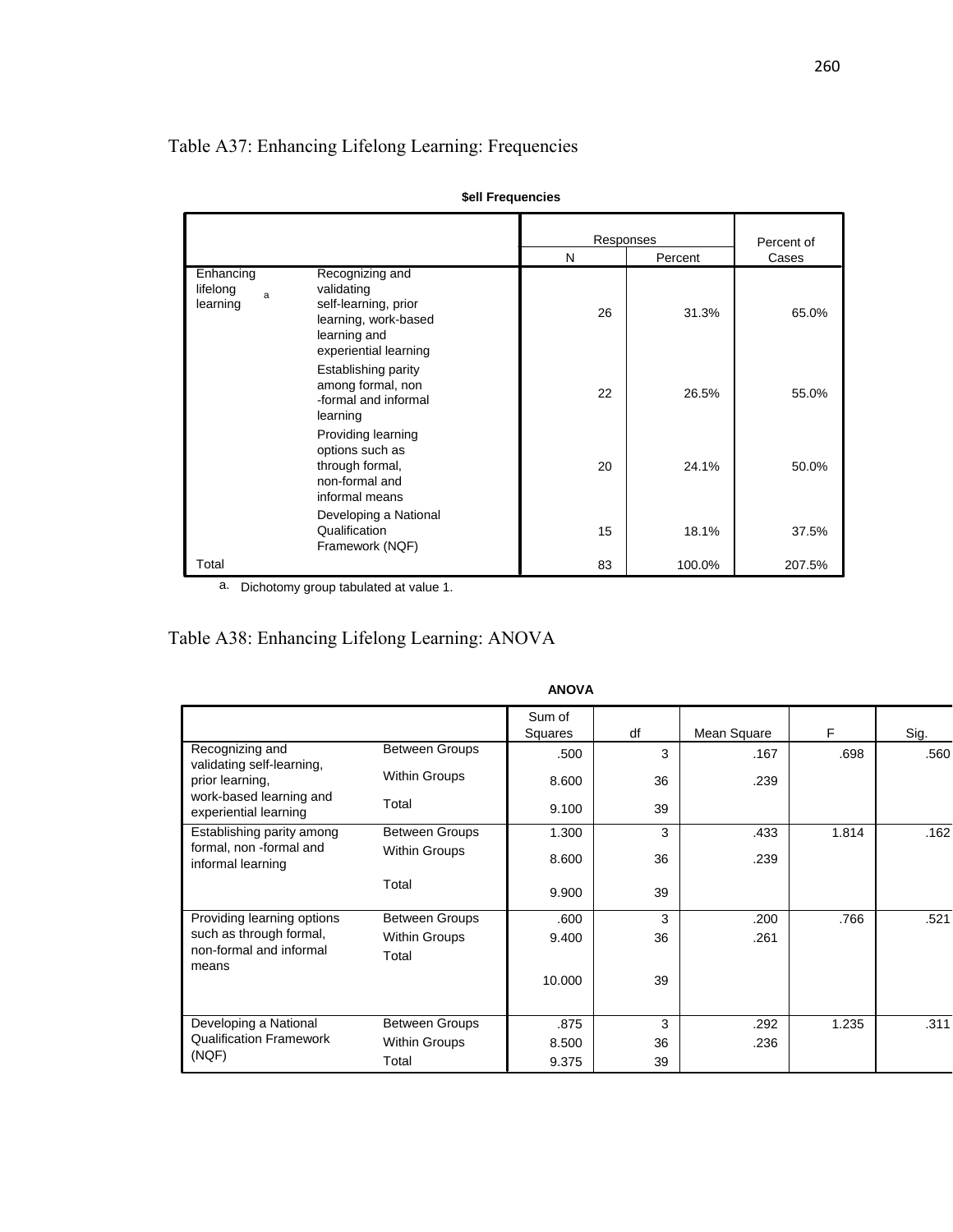## Table A39: Enhancing Lifelong Learning: Correlations

|                                                                                                  |                            | ννι ι σιαιινι ιδ                                                                                                             |                                                                                    |                                                                                                       |                                                                 |
|--------------------------------------------------------------------------------------------------|----------------------------|------------------------------------------------------------------------------------------------------------------------------|------------------------------------------------------------------------------------|-------------------------------------------------------------------------------------------------------|-----------------------------------------------------------------|
|                                                                                                  |                            | Recognizing<br>and validating<br>self-learning,<br>prior learning,<br>work-based<br>learning and<br>experiential<br>learning | Establishing<br>parity among<br>formal, non<br>-formal and<br>informal<br>learning | Providing<br>learning<br>options such<br>as through<br>formal.<br>non-formal<br>and informal<br>means | Developing a<br>National<br>Qualification<br>Framework<br>(NQF) |
| Recognizing and                                                                                  | <b>Pearson Correlation</b> | 1                                                                                                                            | $-242$                                                                             | .210                                                                                                  | .135                                                            |
| validating self-learning,<br>prior learning,<br>work-based learning and<br>experiential learning | Sig. (1-tailed)            |                                                                                                                              | .066                                                                               | .097                                                                                                  | .203                                                            |
|                                                                                                  | N                          | 40                                                                                                                           | 40                                                                                 | 40                                                                                                    | 40                                                              |
| Establishing parity among                                                                        | Pearson Correlation        | $-242$                                                                                                                       | 1                                                                                  | .201                                                                                                  | .182                                                            |
| formal, non -formal and<br>informal learning                                                     | Sig. (1-tailed)            | .066                                                                                                                         |                                                                                    | .107                                                                                                  | .131                                                            |
|                                                                                                  | N                          | 40                                                                                                                           | 40                                                                                 | 40                                                                                                    | 40                                                              |
| Providing learning options                                                                       | Pearson Correlation        | .210                                                                                                                         | .201                                                                               | 1                                                                                                     | $.465*$                                                         |
| such as through formal,<br>non-formal and informal<br>means                                      | Sig. (1-tailed)<br>N       | .097                                                                                                                         | .107                                                                               |                                                                                                       | .001                                                            |
|                                                                                                  |                            | 40                                                                                                                           | 40                                                                                 | 40                                                                                                    | 40                                                              |
| Developing a National                                                                            | Pearson Correlation        | .135                                                                                                                         | .182                                                                               | $.465**$                                                                                              | 1                                                               |
| <b>Qualification Framework</b>                                                                   | Sig. (1-tailed)            | .203                                                                                                                         | .131                                                                               | .001                                                                                                  |                                                                 |
| (NQF)                                                                                            | N                          | 40                                                                                                                           | 40                                                                                 | 40                                                                                                    | 40                                                              |

#### **Correlations**

\*\*. Correlation is significant at the 0.01 level (1-tailed).

## Table A40: Ways of Learning: Frequencies

#### **\$wol Frequencies**

|                     |                                                                 | Responses |         | Percent of |
|---------------------|-----------------------------------------------------------------|-----------|---------|------------|
|                     |                                                                 | N         | Percent | Cases      |
| Ways of<br>learning | Through individual<br>a<br>initiative and group<br>sharing      | 28        | 33.3%   | 70.0%      |
|                     | Through interactive<br>process among<br>teachers and students   | 27        | 32.1%   | 67.5%      |
|                     | Through one's<br>reflection of his/her<br>day-to-day activities | 29        | 34.5%   | 72.5%      |
| Total               |                                                                 | 84        | 100.0%  | 210.0%     |

a. Dichotomy group tabulated at value 1.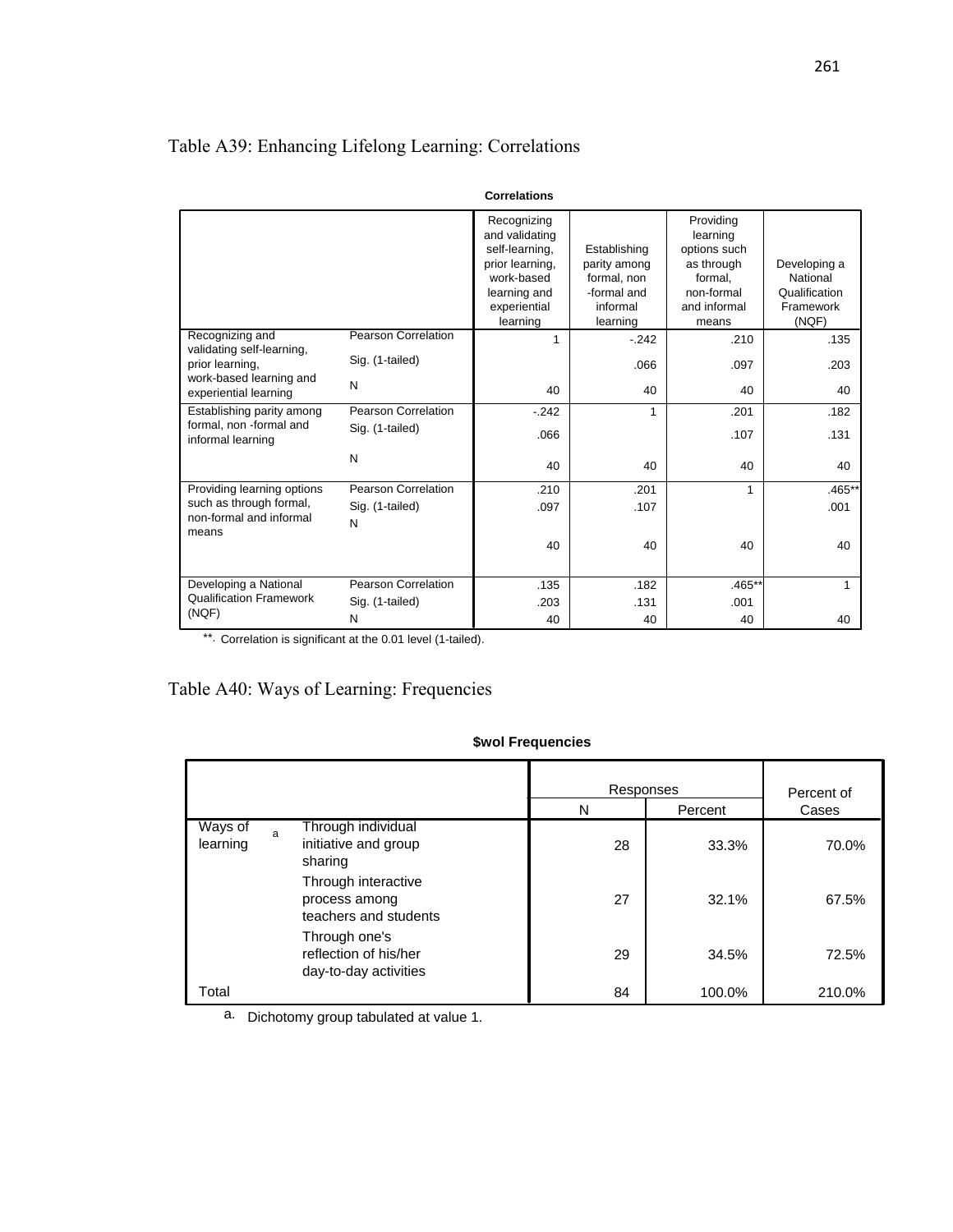| <b>ANOVA</b>                                                                            |                               |                   |    |             |       |      |  |
|-----------------------------------------------------------------------------------------|-------------------------------|-------------------|----|-------------|-------|------|--|
|                                                                                         |                               | Sum of<br>Squares | df | Mean Square | F     | Sig. |  |
| Through individual                                                                      | <b>Between Groups</b>         | 1.400             | 3  | .467        | 2.400 | .084 |  |
| initiative and group                                                                    | <b>Within Groups</b>          | 7.000             | 36 | .194        |       |      |  |
| sharing                                                                                 | Total                         | 8.400             | 39 |             |       |      |  |
| Through interactive<br>process among<br>teachers and students<br>at school and colleges | <b>Between Groups</b>         | .275              | 3  | .092        | .388  | .762 |  |
|                                                                                         | <b>Within Groups</b>          | 8.500             | 36 | .236        |       |      |  |
|                                                                                         | Total                         | 8.775             | 39 |             |       |      |  |
| Through one's                                                                           | <b>Between Groups</b>         | .275              | 3  | .092        | .429  | .734 |  |
| reflection of his/her day<br>to day activities                                          | <b>Within Groups</b><br>Total | 7.700             | 36 | .214        |       |      |  |
|                                                                                         |                               | 7.975             | 39 |             |       |      |  |

## Table A41: Ways of Learning: ANOVA

## Table A42: Ways of Learning: Correlations

|                                                |                            | Through<br>individual<br>initiative and<br>group sharing | Through<br>interactive<br>process<br>among<br>teachers and<br>students at<br>school and<br>colleges | Through one's<br>reflection of<br>his/her day to<br>day activities |
|------------------------------------------------|----------------------------|----------------------------------------------------------|-----------------------------------------------------------------------------------------------------|--------------------------------------------------------------------|
| Through individual                             | <b>Pearson Correlation</b> |                                                          | .012                                                                                                | .208                                                               |
| initiative and group                           | Sig. (1-tailed)            |                                                          | .472                                                                                                | .099                                                               |
| sharing                                        | N                          | 40                                                       | 40                                                                                                  | 40                                                                 |
| Through interactive                            | Pearson Correlation        | .012                                                     | 1                                                                                                   | .290*                                                              |
| process among<br>teachers and students         | Sig. (1-tailed)            | .472                                                     |                                                                                                     | .035                                                               |
| at school and colleges                         | N                          | 40                                                       | 40                                                                                                  | 40                                                                 |
| Through one's                                  | <b>Pearson Correlation</b> | .208                                                     | $.290*$                                                                                             |                                                                    |
| reflection of his/her day<br>to day activities | Sig. (1-tailed)            | .099                                                     | .035                                                                                                |                                                                    |
|                                                | N                          |                                                          |                                                                                                     |                                                                    |
|                                                |                            | 40                                                       | 40                                                                                                  | 40                                                                 |
|                                                |                            |                                                          |                                                                                                     |                                                                    |

#### **Correlations**

 $*$ . Correlation is significant at the 0.05 level (1-tailed).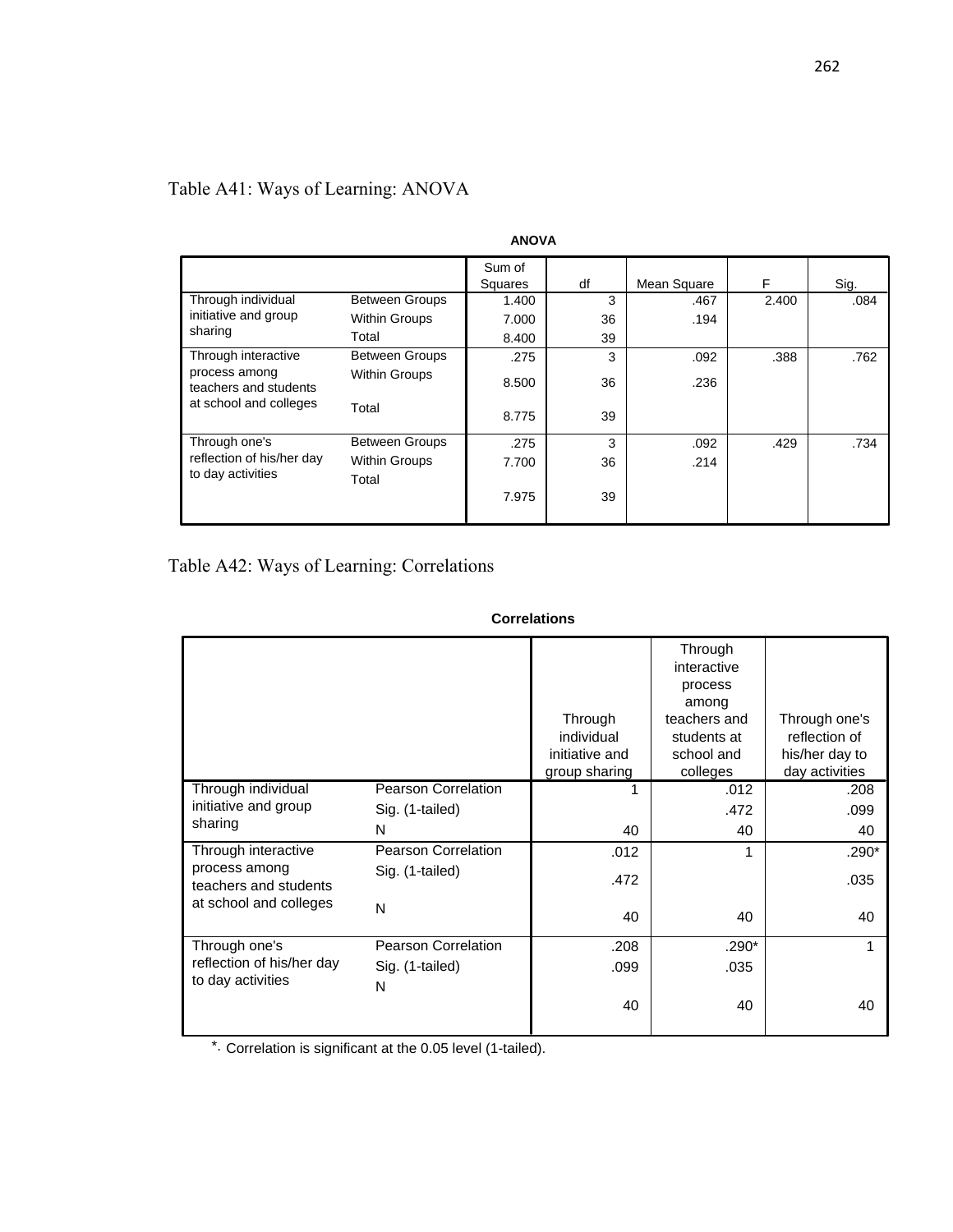## Table A43: Assessment of Competence: Frequencies

|                             |                                                                    | Responses |         | Percent of |  |
|-----------------------------|--------------------------------------------------------------------|-----------|---------|------------|--|
|                             |                                                                    | N         | Percent | Cases      |  |
| Assessment<br>of competence | Ability to perform in<br>a<br>exams                                | 7         | 9.1%    | 17.9%      |  |
|                             | Ability to solve life<br>problems                                  | 27        | 35.1%   | 69.2%      |  |
|                             | Ability to get job in the<br>market                                | 14        | 18.2%   | 35.9%      |  |
|                             | Ability to adjust<br>oneself in the<br>competitive modern<br>world | 29        | 37.7%   | 74.4%      |  |
| Total                       |                                                                    | 77        | 100.0%  | 197.4%     |  |

# **\$aoc Frequencies**

a. Dichotomy group tabulated at value 1.

Table A44: Assessment of Competence: ANOVA

|                                          |                      | Sum of<br>Squares | df | Mean Square | F     | Sig. |
|------------------------------------------|----------------------|-------------------|----|-------------|-------|------|
| Ability to perform in                    | <b>Between Group</b> | .875              | 3  | .292        | 2.143 | .112 |
| exams                                    | <b>Within Groups</b> | 4.900             | 36 | .136        |       |      |
|                                          | Total                | 5.775             | 39 |             |       |      |
| Ability to solve life                    | Between Group        | .475              | 3  | .158        | .687  | .566 |
| problems                                 | <b>Within Groups</b> | 8.300             | 36 | .231        |       |      |
|                                          | Total                | 8.775             | 39 |             |       |      |
| Ability to get job in the Between Group! |                      | .500              | 3  | .167        | .698  | .560 |
| market                                   | <b>Within Groups</b> | 8.600             | 36 | .239        |       |      |
|                                          | Total                | 9.100             | 39 |             |       |      |
| Ability to adjust onese Between Group.   |                      | .075              | 3  | .025        | .114  | .951 |
| in the competitive                       | <b>Within Groups</b> | 7.900             | 36 | .219        |       |      |
| modern world                             | Total                | 7.975             | 39 |             |       |      |

#### **ANOVA**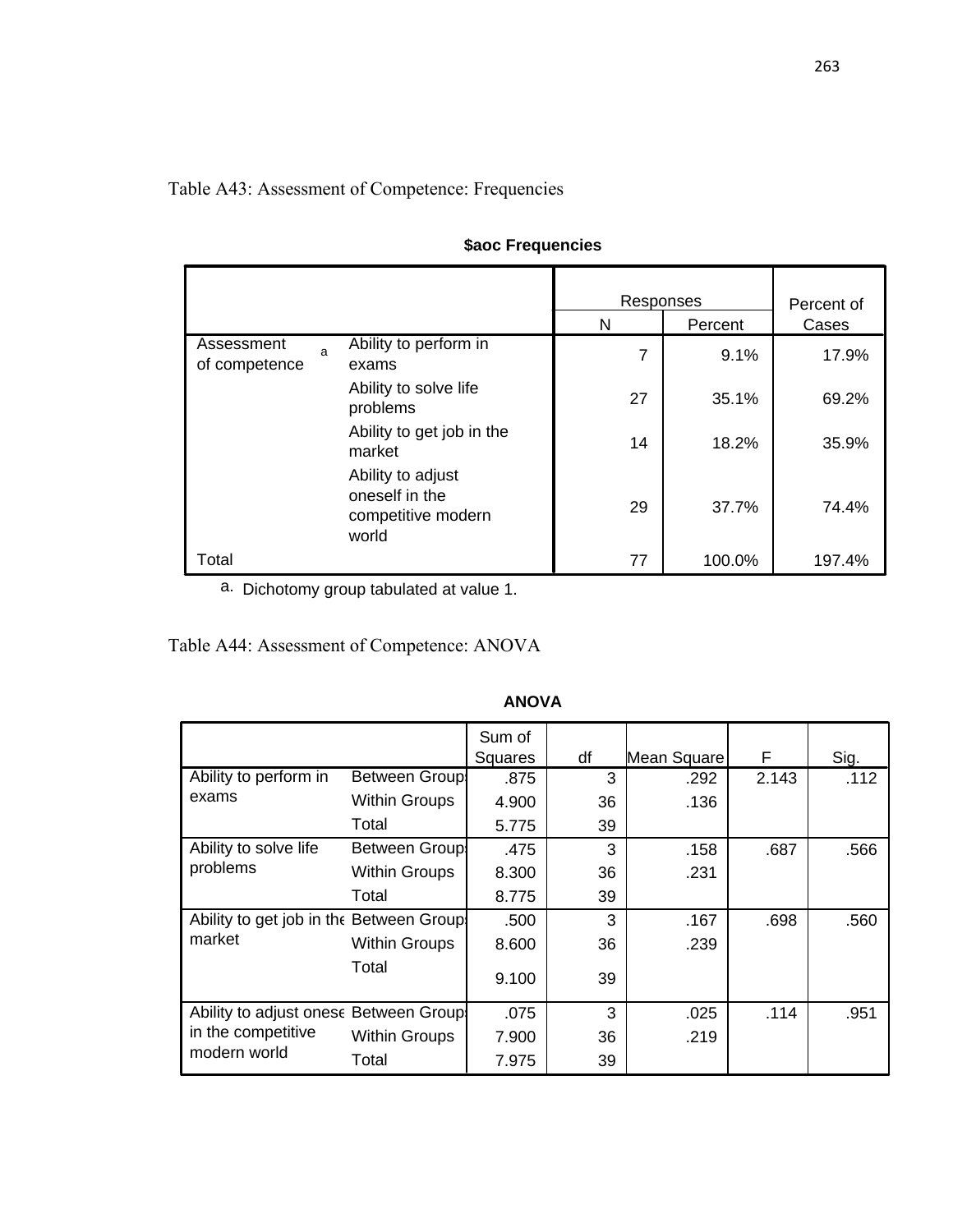## Table A45: Assessment of Competence: Correlations

|                           |                            |            |                  |            | Ability to<br>adjust oneself |
|---------------------------|----------------------------|------------|------------------|------------|------------------------------|
|                           |                            | Ability to |                  | Ability to | in the                       |
|                           |                            | perform    | Ability to solve | get job in | competitive                  |
|                           |                            | in exams   | life problems    | the market | modern world                 |
| Ability to perform in     | <b>Pearson Correlation</b> | 1          | $.320*$          | .490**     | .136                         |
| exams                     | Sig. (1-tailed)            |            | .022             | .001       | .201                         |
|                           | N                          | 40         | 40               | 40         | 40                           |
| Ability to solve life     | <b>Pearson Correlation</b> | $.320*$    | 1                | $.285*$    | $-069$                       |
| problems                  | Sig. (1-tailed)            | .022       |                  | .037       | .337                         |
|                           | N                          | 40         | 40               | 40         | 40                           |
| Ability to get job in the | <b>Pearson Correlation</b> | .490**     | $.285*$          | 1          | $-135$                       |
| market                    | Sig. (1-tailed)            | .001       | .037             |            | .203                         |
|                           | N                          | 40         | 40               | 40         | 40                           |
| Ability to adjust oneself | <b>Pearson Correlation</b> | .136       | $-069$           | $-135$     | 1                            |
| in the competitive        | Sig. (1-tailed)            | .201       | .337             | .203       |                              |
| modern world              | N                          | 40         | 40               | 40         | 40                           |

|  | Correlations |
|--|--------------|
|  |              |

Correlation is significant at the 0.05 level (1-tailed). \*.

\*\*. Correlation is significant at the 0.01 level (1-tailed).

## Table A46: Truth about Lifelong Learning: Frequencies

### **\$tll Frequencies**

|                                        |   |                                                                                                                                                  | Responses<br>N<br>Percent |        | Percent of<br>Cases |  |
|----------------------------------------|---|--------------------------------------------------------------------------------------------------------------------------------------------------|---------------------------|--------|---------------------|--|
| Truth<br>about<br>lifelong<br>learning | a | Formal, non-formal and<br>informal learning provide<br>equal credible for lifelong<br>learning                                                   | 12                        | 22.6%  | 30.8%               |  |
|                                        |   | Non-formal and informal<br>learning are more<br>important than formal<br>learning for enhancing<br>lifelong learning and<br>continuing education | 15                        | 28.3%  | 38.5%               |  |
|                                        |   | The three forms of<br>learning (formal,<br>non-formal, and<br>informal) are<br>constituents of lifelong<br>learning and continuing<br>education  | 26                        | 49.1%  | 66.7%               |  |
| Total                                  |   |                                                                                                                                                  | 53                        | 100.0% | 135.9%              |  |

a. Dichotomy group tabulated at value 1.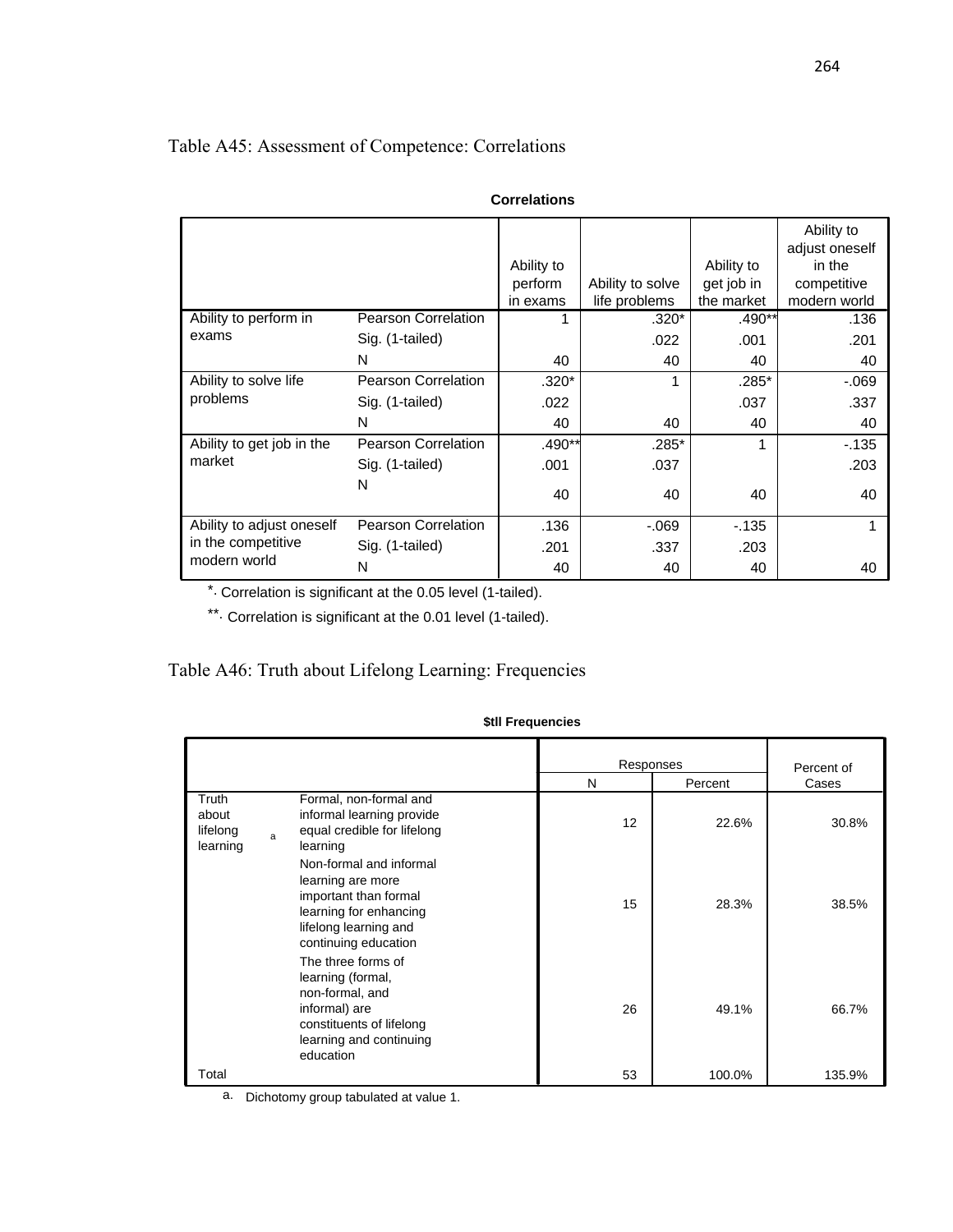## Table A47: Truth about Lifelong Learning: ANOVA

| ANUVA                                                                                                                 |                               |         |    |             |      |      |  |
|-----------------------------------------------------------------------------------------------------------------------|-------------------------------|---------|----|-------------|------|------|--|
|                                                                                                                       |                               | Sum of  |    |             |      |      |  |
|                                                                                                                       |                               | Squares | df | Mean Square | F    | Sig. |  |
| Formal, non-formal and<br>informal learning provide                                                                   | <b>Between Groups</b>         | .400    | 3  | .133        | .600 | .619 |  |
| equal credible for lifelong                                                                                           | <b>Within Groups</b>          | 8.000   | 36 | .222        |      |      |  |
| learning                                                                                                              | Total                         | 8.400   | 39 |             |      |      |  |
| Non-formal and informal                                                                                               | <b>Between Groups</b>         | .475    | 3  | .158        | .640 | .594 |  |
| learning are more<br>important than formal<br>learning for enhancing<br>lifelong learning and<br>continuing education | <b>Within Groups</b>          | 8.900   | 36 | .247        |      |      |  |
|                                                                                                                       | Total                         | 9.375   | 39 |             |      |      |  |
| The three forms of                                                                                                    | <b>Between Groups</b>         | .500    | 3  | .167        | .698 | .560 |  |
| learning (formal,<br>non-formal, and informal)<br>are constituents of<br>lifelong learning and                        | <b>Within Groups</b><br>Total | 8.600   | 36 | .239        |      |      |  |
| continuing education                                                                                                  |                               | 9.100   | 39 |             |      |      |  |

**ANOVA**

Table A48: Truth about Lifelong Learning: Correlations

**Correlations**

|                                                                                                |                            | Formal.<br>non-formal<br>and informal<br>learning<br>provide equal<br>credible for<br>lifelong<br>learning | NFE and IL<br>are more<br>important<br>than formal<br>learning for<br>enhancing<br>LLL and<br>continuing<br>education | The three<br>forms of<br>learning are<br>constituents<br>of lifelong<br>learning and<br>continuing<br>education |
|------------------------------------------------------------------------------------------------|----------------------------|------------------------------------------------------------------------------------------------------------|-----------------------------------------------------------------------------------------------------------------------|-----------------------------------------------------------------------------------------------------------------|
| Formal, non-formal and                                                                         | <b>Pearson Correlation</b> | 1                                                                                                          | .169                                                                                                                  | $-0.320*$                                                                                                       |
| informal learning provide<br>equal credible for lifelong                                       | Sig. (1-tailed)            |                                                                                                            | .149                                                                                                                  | .022                                                                                                            |
| learning                                                                                       | N                          | 40                                                                                                         | 40                                                                                                                    | 40                                                                                                              |
| Non-formal and informal                                                                        | Pearson Correlation        | .169                                                                                                       |                                                                                                                       | $-189$                                                                                                          |
| learning are more<br>important than formal<br>learning for enhancing                           | Sig. (1-tailed)            | .149                                                                                                       |                                                                                                                       | .121                                                                                                            |
| lifelong learning and<br>continuing education                                                  | N                          | 40                                                                                                         | 40                                                                                                                    | 40                                                                                                              |
| The three forms of                                                                             | Pearson Correlation        | $-.320*$                                                                                                   | $-189$                                                                                                                |                                                                                                                 |
| learning (formal,<br>non-formal, and informal)<br>are constituents of<br>lifelong learning and | Sig. (1-tailed)<br>N       | .022                                                                                                       | .121                                                                                                                  |                                                                                                                 |
| continuing education                                                                           |                            | 40                                                                                                         | 40                                                                                                                    | 40                                                                                                              |

\*. Correlation is significant at the 0.05 level (1-tailed).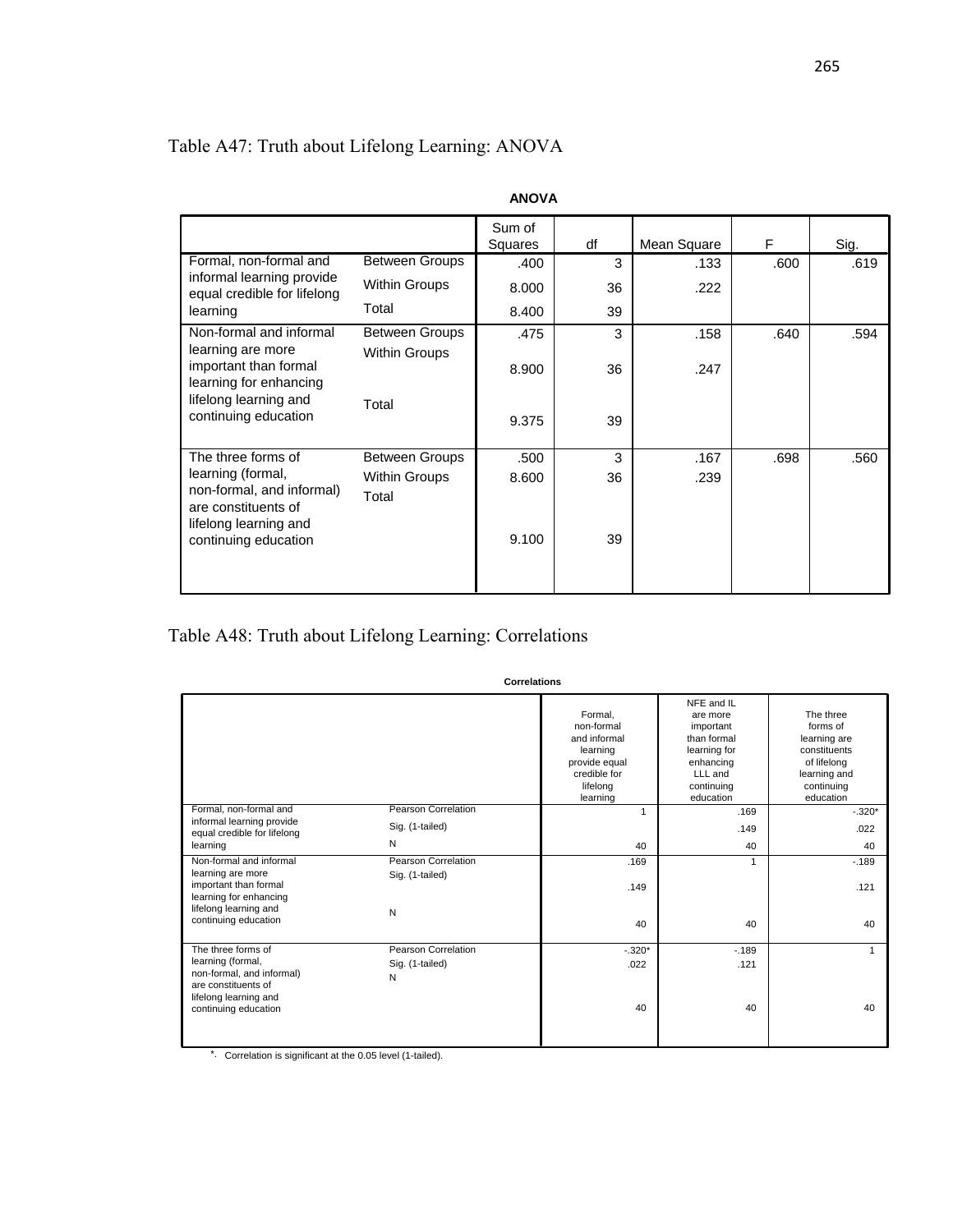Table A49: Complementary and Supplementary Relationship: Frequencies

|                                                                   |                                                                                                                                    | Responses |         | Percent of |  |  |
|-------------------------------------------------------------------|------------------------------------------------------------------------------------------------------------------------------------|-----------|---------|------------|--|--|
|                                                                   |                                                                                                                                    | N         | Percent |            |  |  |
| Maintaining<br>Complementary<br>and Supplementary<br>Relationship | There should be a<br>single board at<br>national level for<br>accreditation and<br>certification of all three<br>forms of learning | 16        | 30.2%   | 42.1%      |  |  |
|                                                                   | There should be a<br>separate authority for<br>providing validation for<br>non-formal and<br>informal learning                     | 11        | 20.8%   | 28.9%      |  |  |
|                                                                   | <b>National Qualifications</b><br>Framework should be<br>developed                                                                 | 26        | 49.1%   | 68.4%      |  |  |
| Total                                                             |                                                                                                                                    | 53        | 100.0%  | 139.5%     |  |  |

**\$csr Frequencies**

a. Dichotomy group tabulated at value 1.

|                                                                              |                        | <b>ANOVA</b>      |    |             |       |       |
|------------------------------------------------------------------------------|------------------------|-------------------|----|-------------|-------|-------|
|                                                                              |                        | Sum of<br>Squares | df | Mean Square | F     | Sig.  |
| There should be a<br>single board at national                                | <b>Between Groups</b>  | .000              | 3  | .000        | .000  | 1.000 |
| level for accreditation                                                      | Within Groups          | 9.600             | 36 | .267        |       |       |
| and certification of all<br>three forms of learning                          | Total                  | 9.600             | 39 |             |       |       |
| There should be a                                                            | Between Groups         | .075              | 3  | .025        | .114  | .951  |
| separate authority for<br>providing validation for<br>non-formal and informa | <b>Within Groups</b>   | 7.900             | 36 | .219        |       |       |
| learning                                                                     | Total                  | 7.975             | 39 |             |       |       |
| <b>National Qualifications</b>                                               | Between Groups         | .900              | 3  | .300        | 1.317 | .284  |
| Framework should be<br>developed                                             | Within Groups<br>Total | 8.200             | 36 | .228        |       |       |
|                                                                              |                        | 9.100             | 39 |             |       |       |

# Table A50: Complementary and Supplementary Relationship: ANOVA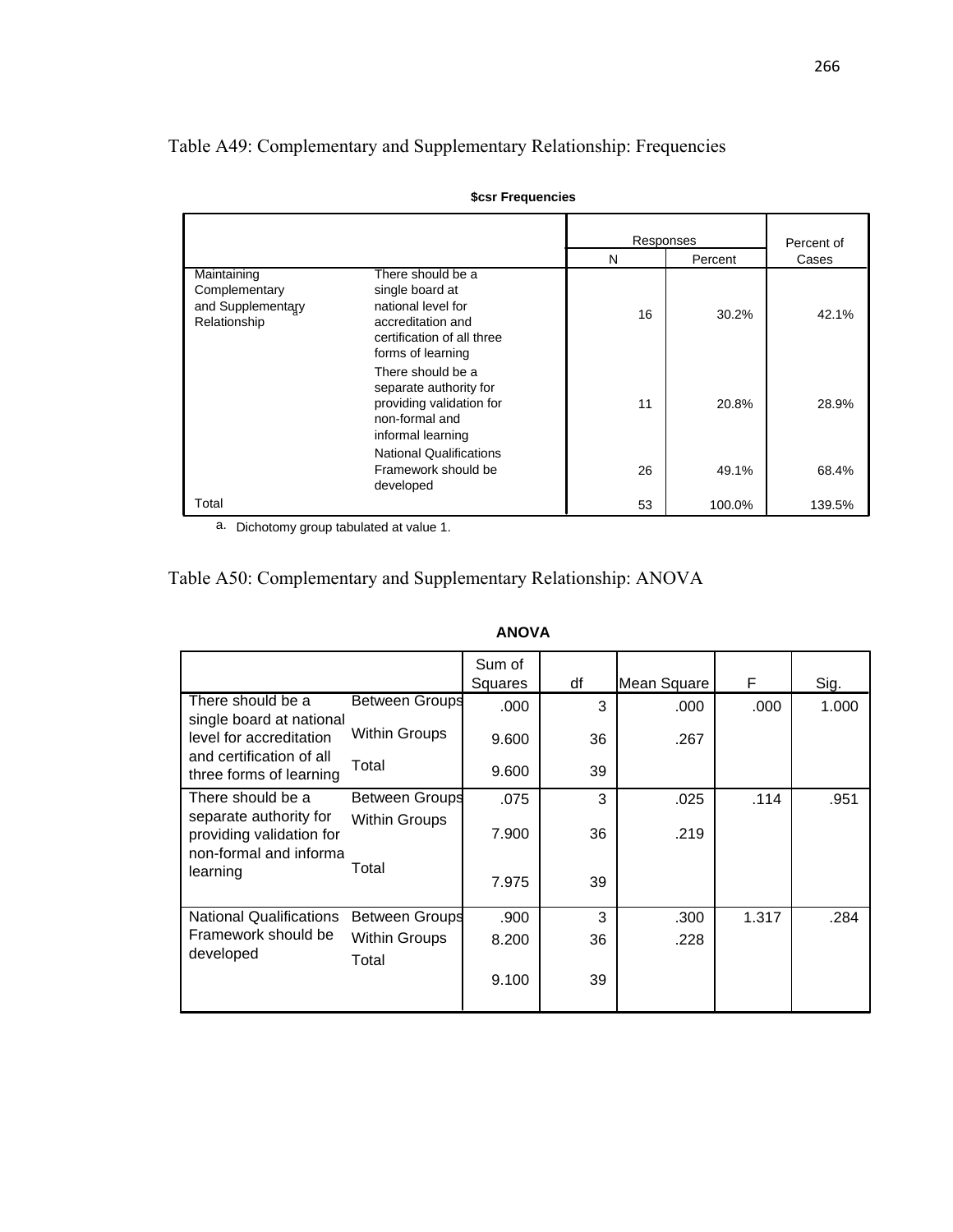|                                                                               |                            | <b>Correlations</b>                                                                                                                            |                                                                                                                         |                                                                   |
|-------------------------------------------------------------------------------|----------------------------|------------------------------------------------------------------------------------------------------------------------------------------------|-------------------------------------------------------------------------------------------------------------------------|-------------------------------------------------------------------|
|                                                                               |                            | There should<br>be a single<br>board at<br>national level<br>for<br>accreditation<br>and<br>certification of<br>all three forms<br>of learning | There should<br>be a separate<br>authority for<br>providing<br>validation for<br>non-formal<br>and informal<br>learning | National<br>Qualifications<br>Framework<br>should be<br>developed |
| There should be a<br>single board at national                                 | <b>Pearson Correlation</b> | 1                                                                                                                                              | $-160$                                                                                                                  | $-150$                                                            |
| level for accreditation                                                       | Sig. (1-tailed)            |                                                                                                                                                | .162                                                                                                                    | .178                                                              |
| and certification of all<br>three forms of learning                           | N                          | 40                                                                                                                                             | 40                                                                                                                      | 40                                                                |
| There should be a                                                             | Pearson Correlation        | $-160$                                                                                                                                         | 1                                                                                                                       | $-.370**$                                                         |
| separate authority for<br>providing validation for<br>non-formal and informal | Sig. (1-tailed)            | .162                                                                                                                                           |                                                                                                                         | .009                                                              |
| learning                                                                      | N                          | 40                                                                                                                                             | 40                                                                                                                      | 40                                                                |
| <b>National Qualifications</b>                                                | Pearson Correlation        | $-150$                                                                                                                                         | $-.370**$                                                                                                               | 1                                                                 |
| Framework should be<br>developed                                              | Sig. (1-tailed)            | .178                                                                                                                                           | .009                                                                                                                    |                                                                   |
|                                                                               | N                          | 40                                                                                                                                             | 40                                                                                                                      | 40                                                                |

# Table A51: Complementary and Supplementary Relationship: Correlations

\*\*. Correlation is significant at the 0.01 level (1-tailed).

#### 267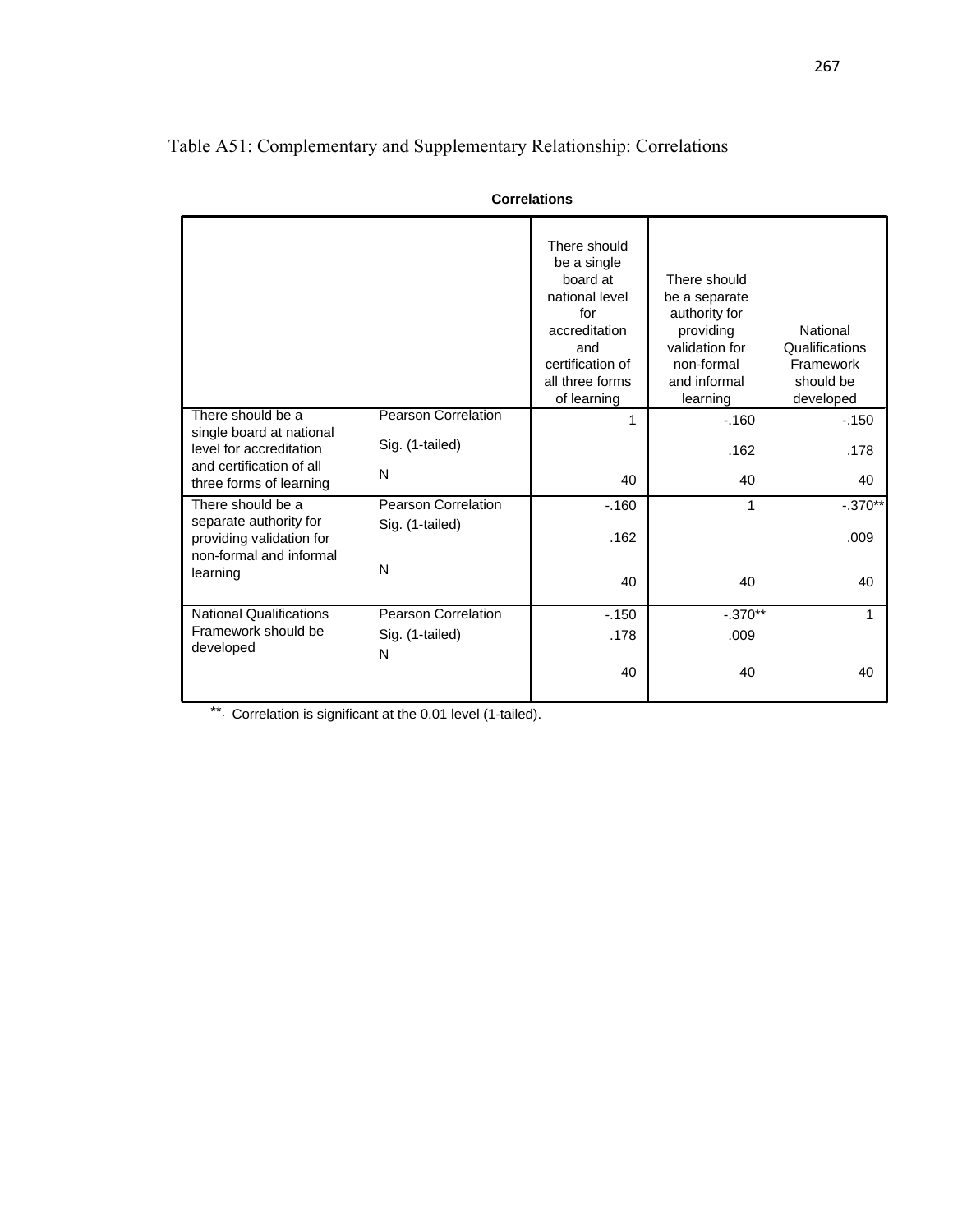## Appendix B: Questionnaire

### *Dear Sir/Madam,*

*I am collecting data for the completion of my M. Phil thesis entitled 'Validating Non-formal and Informal Learning: Prospects for Lifelong Learning and Continuing Education in Nepal'. Your experiences and perceptions are valuable data for my research. I would like to ensure that the information you provide will be kept confidential and will not be used for another purpose. Please tick in the box (SA – Strongly Agree; A – Agree; U – Uncertain; D – Disagree; and SD – Strongly Disagree) against each of the following statements that you think as an appropriate option.* 

*Kapil Dev Regmi, KU* 

| Indicate (tick one of the boxes) which option describes you best: |  |
|-------------------------------------------------------------------|--|
| Development Activist [ ] Educational Administrator [ ]            |  |
| Policy Actor [ ] University professor [ ]                         |  |

| S.N. | Statement                                                      | <b>SA</b> | A | D | <b>SD</b> |
|------|----------------------------------------------------------------|-----------|---|---|-----------|
| 1.   | People should be made free to acquire knowledge through        |           |   |   |           |
|      | formal, non-formal and informal means.                         |           |   |   |           |
| 2.   | Work based learning, experiential learning, and accidental     |           |   |   |           |
|      | learning cannot be equated with formal learning.               |           |   |   |           |
| 3    | Formal education, non-formal education and informal            |           |   |   |           |
|      | education should be kept under a single national               |           |   |   |           |
|      | qualifications framework.                                      |           |   |   |           |
| 4.   | People from less formal background are unable to adjust        |           |   |   |           |
|      | with the formal education system.                              |           |   |   |           |
| 5.   | Non-formal and informal learning has to be given same          |           |   |   |           |
|      | degree of recognition, validation, and certification as formal |           |   |   |           |
|      | learning.                                                      |           |   |   |           |
| 6.   | Non-formal and informal learning outcomes can't be             |           |   |   |           |
|      | brought under a single national qualifications framework.      |           |   |   |           |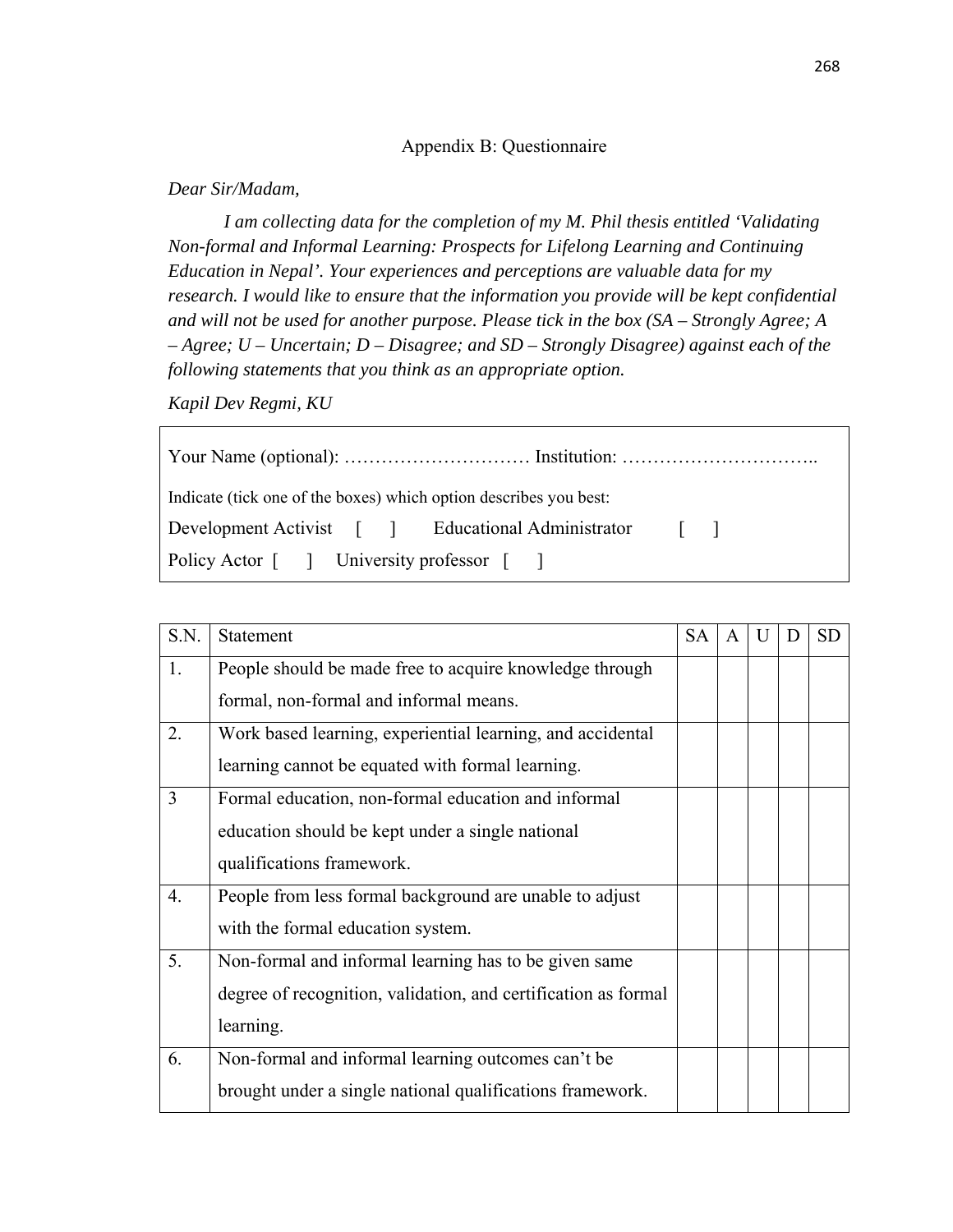| 7.  | Students from non-formal and informal background should     |  |  |  |
|-----|-------------------------------------------------------------|--|--|--|
|     | be allowed to enter into formal schooling after an          |  |  |  |
|     | equivalency test.                                           |  |  |  |
| 8.  | Nepalese education system should focus more on formal       |  |  |  |
|     | learning than on non-formal and informal learning.          |  |  |  |
| 9.  | People from less formal means should be made eligible for   |  |  |  |
|     | entering into formal education system for further learning. |  |  |  |
| 10. | Learning outcomes from formal, non-formal and informal      |  |  |  |
|     | means cannot be equated                                     |  |  |  |
| 11. | A country has to give equal emphasis to formal, non-formal  |  |  |  |
|     | and informal education.                                     |  |  |  |
| 12. | People from less formal means can't achieve equivalent      |  |  |  |
|     | standard with the people who come from formal education.    |  |  |  |

Please tick one or **more options** of the following questions/statements. Write any other options in the blank spaces.

1. The most important approach/approaches to learning is/are ….

|    | ) Formal Schooling                                                             | ) Self-learning        |
|----|--------------------------------------------------------------------------------|------------------------|
|    | ) Non-Formal Education Modality                                                | () Work-based learning |
|    |                                                                                |                        |
| 2. | Knowledge and skills relevant to one's life can best be acquired by            |                        |
|    | ) Attending good schools and colleges, and securing good scores in the exams   |                        |
|    | ) Involving oneself in learning activities at home, community, with peers,     |                        |
|    | religious venues, workplaces, media, libraries, education and cultural centers |                        |
|    | ) Getting involved in learning through occupational experiences and reflecting |                        |
|    | real life situations                                                           |                        |
|    | ) Acquiring knowledge and skills relevant for his/her life with the help of    |                        |
|    | Information Communication Technologies (ICTs)                                  |                        |
|    |                                                                                |                        |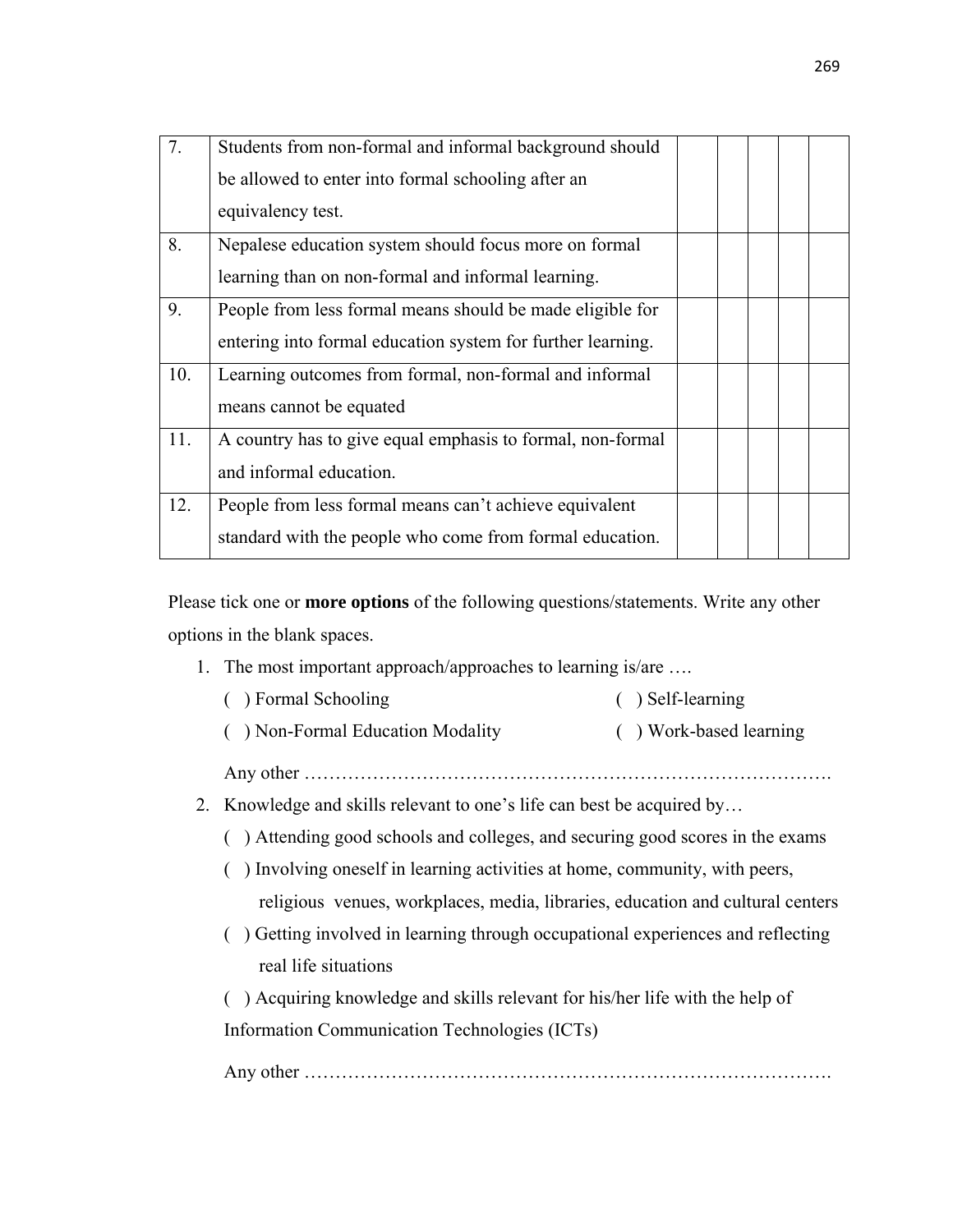- 3. How should one's competence be determined for selecting him/her as an employee?
	- ( ) Evaluating learning achievements secured in the formal education structures: school, college, training institutions etc.
	- ( ) Administering tests to ascertain equivalency of learning achievements obtained through NFE Modality (for example CLC)
	- ( ) Administering tests to establish equivalency of learning achievements obtained through self-learning initiatives.

Any other ………………………………………………………………………….

- 4. In which of the following age bracket/brackets should one take the learning initiative?
	- ( ) The first quarter of life (0-20 years)
	- ( ) The second quarter of life (20-40 years)
	- ( ) The third quarter of life (40-60 years)
	- ( $\Box$ ) The fourth quarter of life (60+ years)
- 5. The best means for enhancing lifelong learning and continuing education is/are…
	- ( ) Recognizing and validating self-learning, prior learning, work-based learning and experiential learning
	- ( ) Establishing parity among formal, non –formal and informal learning
	- ( ) Providing learning options such as through formal, non-formal and informal means
	- ( ) Developing a National Qualification Framework (NQF)

Any other ………………………………………………………………………….

- 6. How can we judge the quality of learning outcomes?
	- ( ) By focusing on contents offered in the curriculum
	- ( ) By providing freedom for learners to learn as per their capacity and interests
	- ( ) By placing more emphasis on formal education

( ) By validating learning outcomes acquired through non-formal and informal means

Any other ………………………………………………………………………….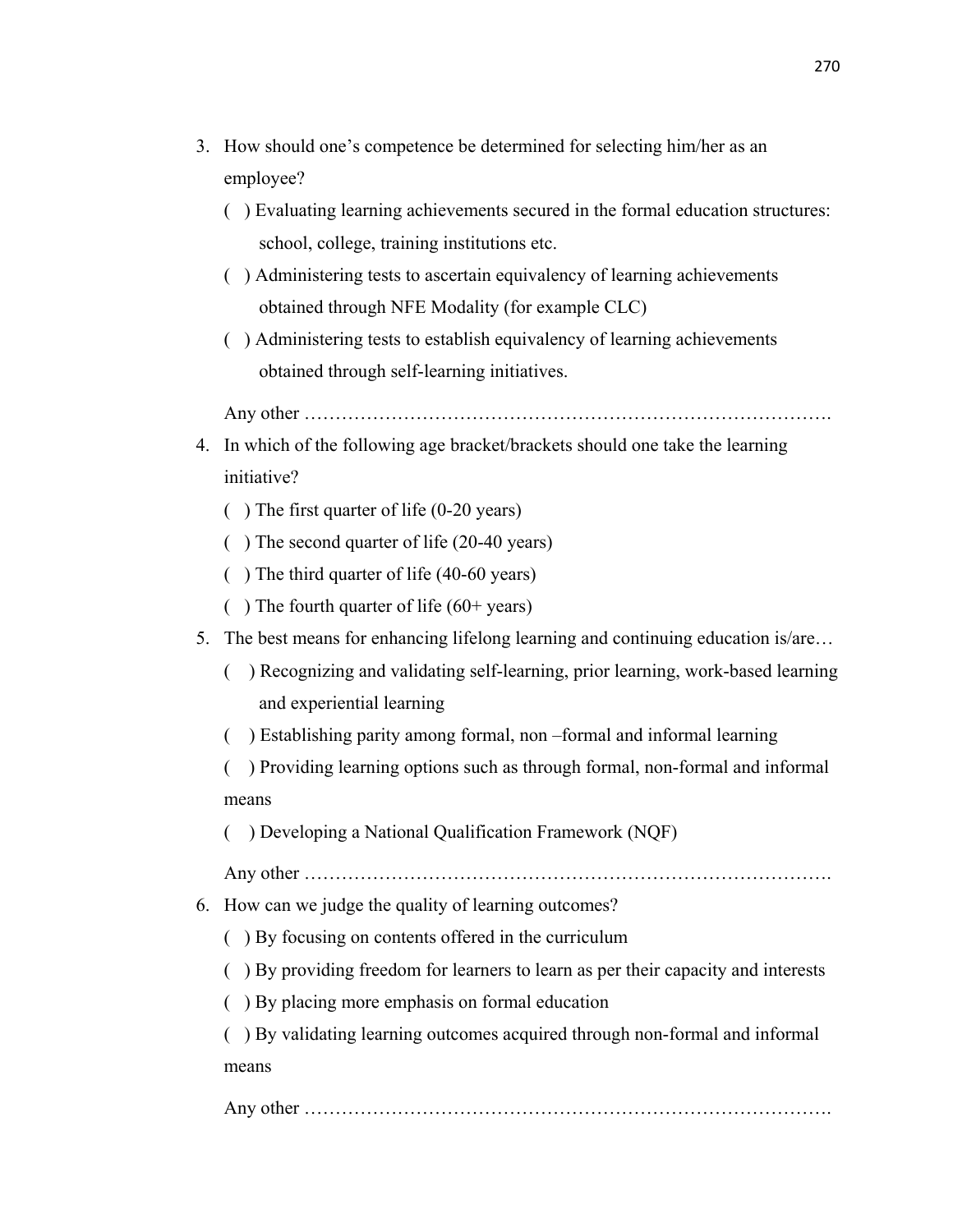| 7. | How does/do learning take place?                                               |
|----|--------------------------------------------------------------------------------|
|    | () Through individual initiative and group sharing                             |
|    | ) Through interactive process among teachers and students at school and        |
|    | colleges                                                                       |
|    | ) Through one's reflection of his/her day to day activities                    |
|    |                                                                                |
| 8. | What is/are important while one's competence is assessed?                      |
|    | () Ability to perform in exams                                                 |
|    | Ability to solve life problems                                                 |
|    | ) Ability to get job in the market<br>€                                        |
|    | ) Ability to adjust oneself in the competitive modern world                    |
|    |                                                                                |
|    | 9. What is true about lifelong learning?                                       |
|    | ) Formal, non-formal and informal learning provide equal credible for lifelong |
|    | learning                                                                       |
|    | ) Non-formal and informal learning are more important than formal learning     |
|    | for enhancing lifelong learning and continuing education                       |
|    | () The three forms of learning (formal, non-formal, and informal) are          |
|    | constituents of lifelong learning and continuing education                     |
|    |                                                                                |
|    | 10. To maintain complementary and supplementary relationships between formal,  |
|    | non-formal and informal learning, which of the followings should be done?      |
|    | ) There should be a single board at national level for accreditation and<br>€  |
|    | certification of all three forms of learning                                   |
|    | ) There should be a separate authority for providing validation for non-formal |
|    | and informal learning                                                          |
|    | ) National Qualifications Framework should be developed                        |
|    | If you opt for this option state what type of NQF would be feasible in Nepal?  |
|    |                                                                                |
|    |                                                                                |
|    |                                                                                |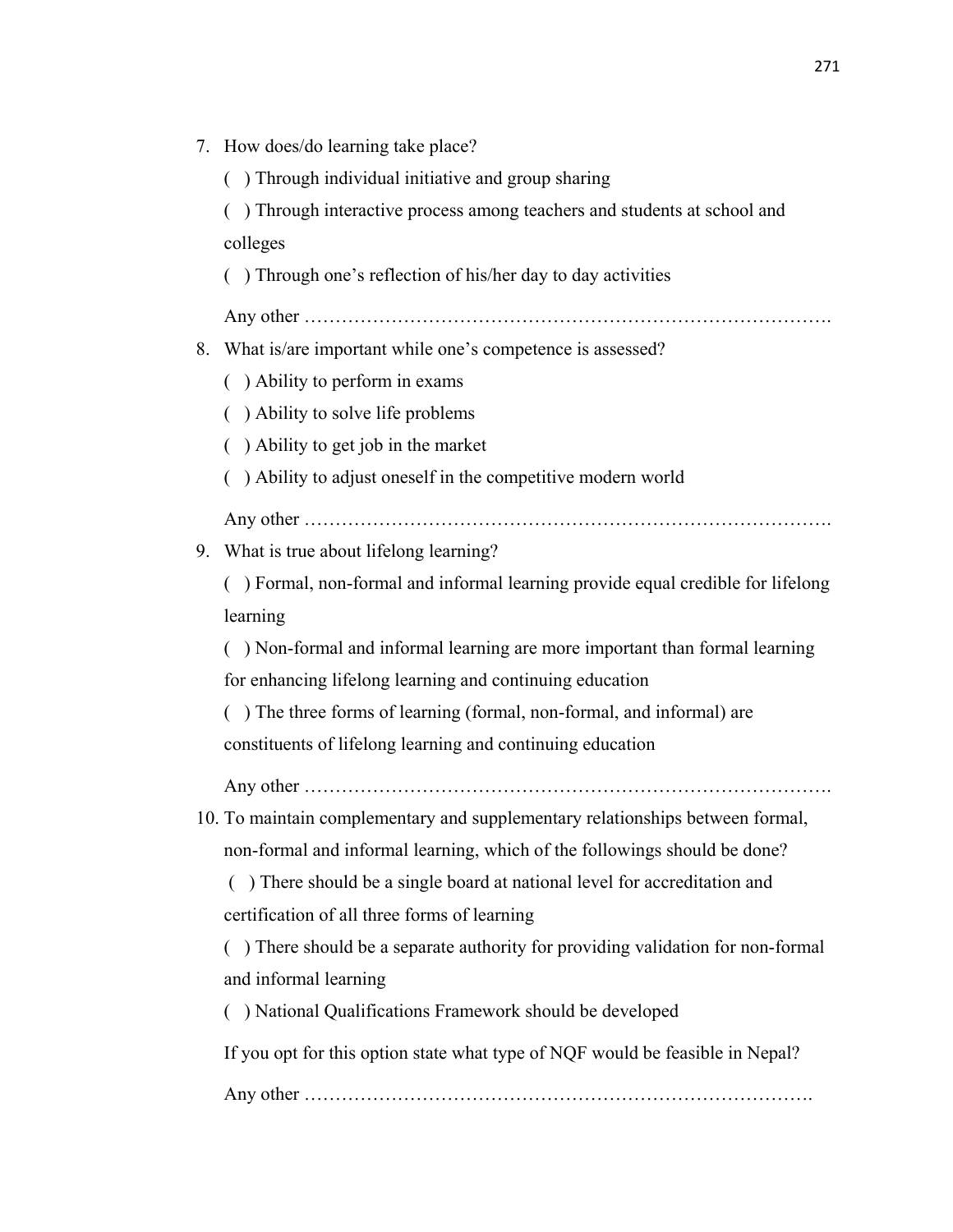### Appendix C: Interview Guide

- a. How can we make people free to acquire knowledge through formal, non-formal and informal means?
- b. What should be done to emphasize non-formal and informal learning as equally as formal learning in Nepal?
- c. How can we make non-formal and informal learners able to adjust with the people who are from formal education system?
- d. How can we assess one's competence while he/she is selected as an employee? How can we provide same degree of employment opportunity to non-formal and informal learners as formal learners?
- e. What should be done to make non-formal and informal learners eligible for entering into formal education system? Can a National Qualifications Framework be a viable solution?
- f. How can we give same degree of recognition, validation and certification to nonformal and informal learning as we have been giving to formal learning? How can we make these three forms of learning equally important for enhancing lifelong learning and continuing education?
- g. How can we equate the learning outcomes that come from formal, non-formal and informal means? How can we equate informal learning such as the learning that comes from work experience with formal learning?
- h. Among the formal, non-formal, and informal learning which one is important to enhance lifelong learning and continuing education? Do we need to make them equally important? If yes, what should we do?